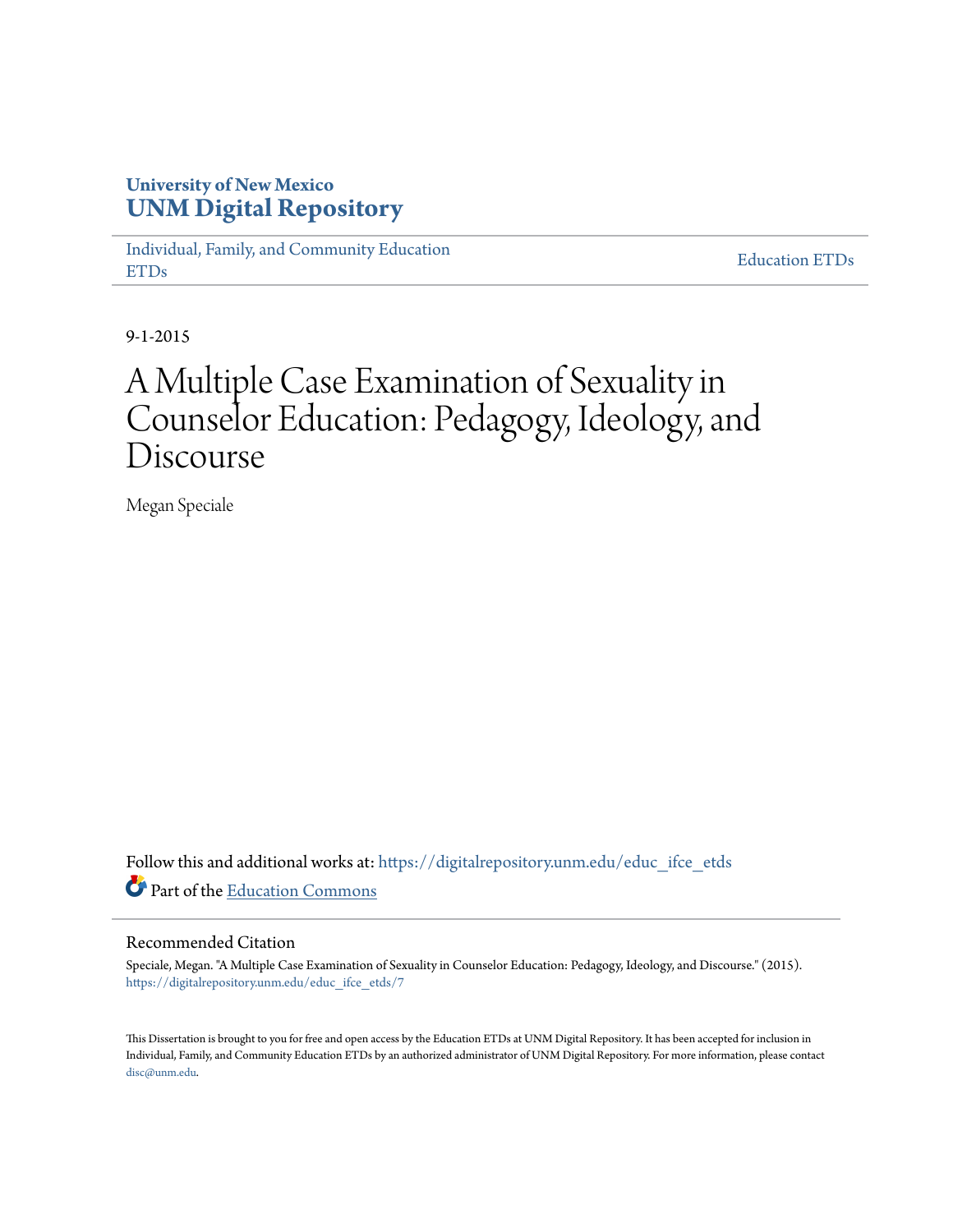# **Megan J. Speciale**

 *Candidate*

### **Individual, Family, and Community Education** *Department*

This dissertation is approved, and it is acceptable in quality and form for publication:

*Approved by the Dissertation Committee:*

Dr. Matthew Lemberger-Truelove, Chairperson

Dr. Ruth Trinidad-Galvan

Dr. Kristopher Goodrich

Dr. Kimberly Jayne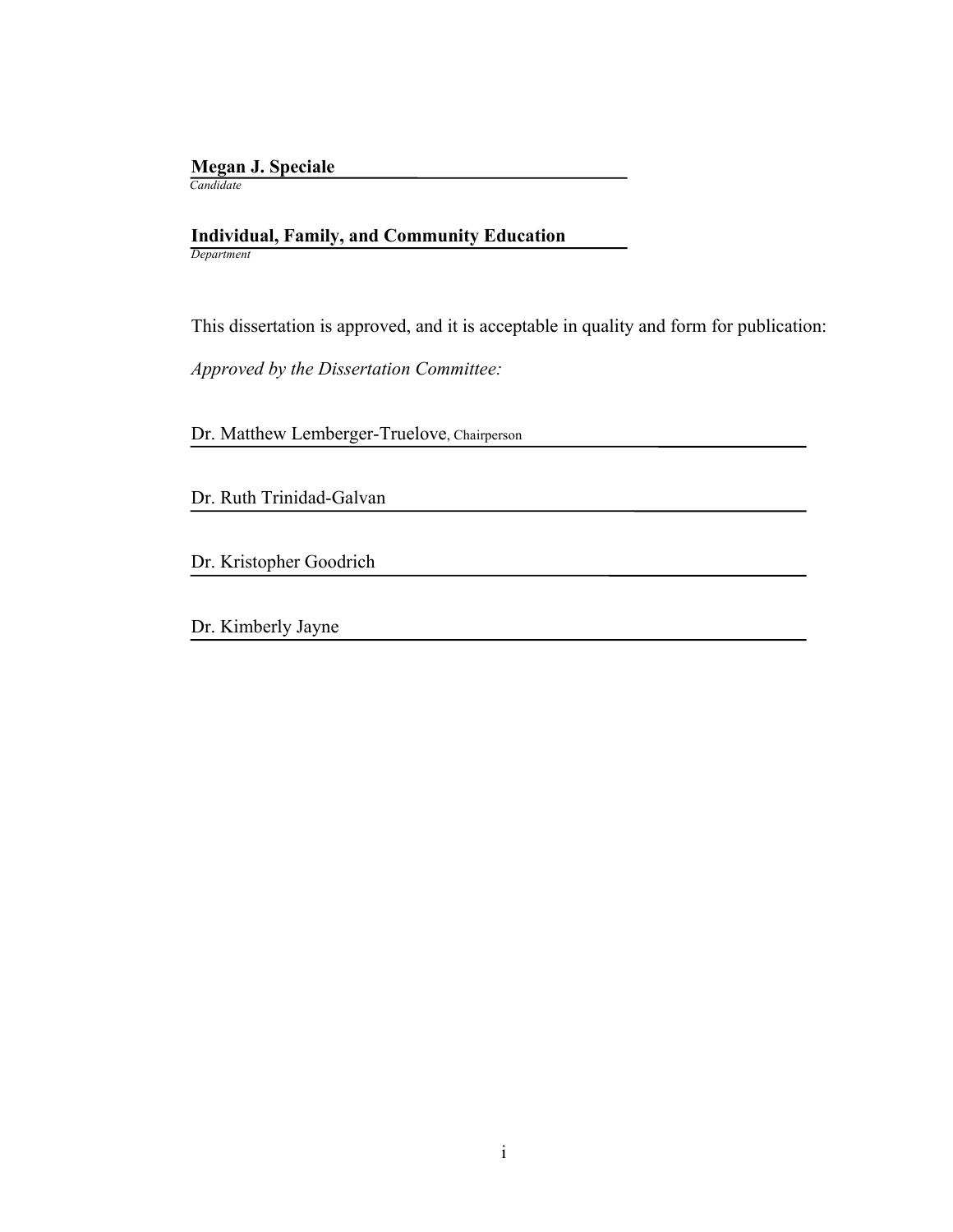# **A MULTIPLE CASE EXAMINIATION OF SEXUALITY IN COUNSELOR EDUCATION: PEDAGOGY, IDEOLOGY, AND DISCOURSE**

# **BY**

# **MEGAN J. SPECIALE**

B.S., Psychology, Texas State University, 2008 M.S., Counseling, Texas A&M University-Corpus Christi, 2011

# DISSERTATION

Submitted in Partial Fulfillment of the Requirements for the Degree of **Doctor of Philosophy**

**Counselor Education**

The University of New Mexico Albuquerque, New Mexico

July 2015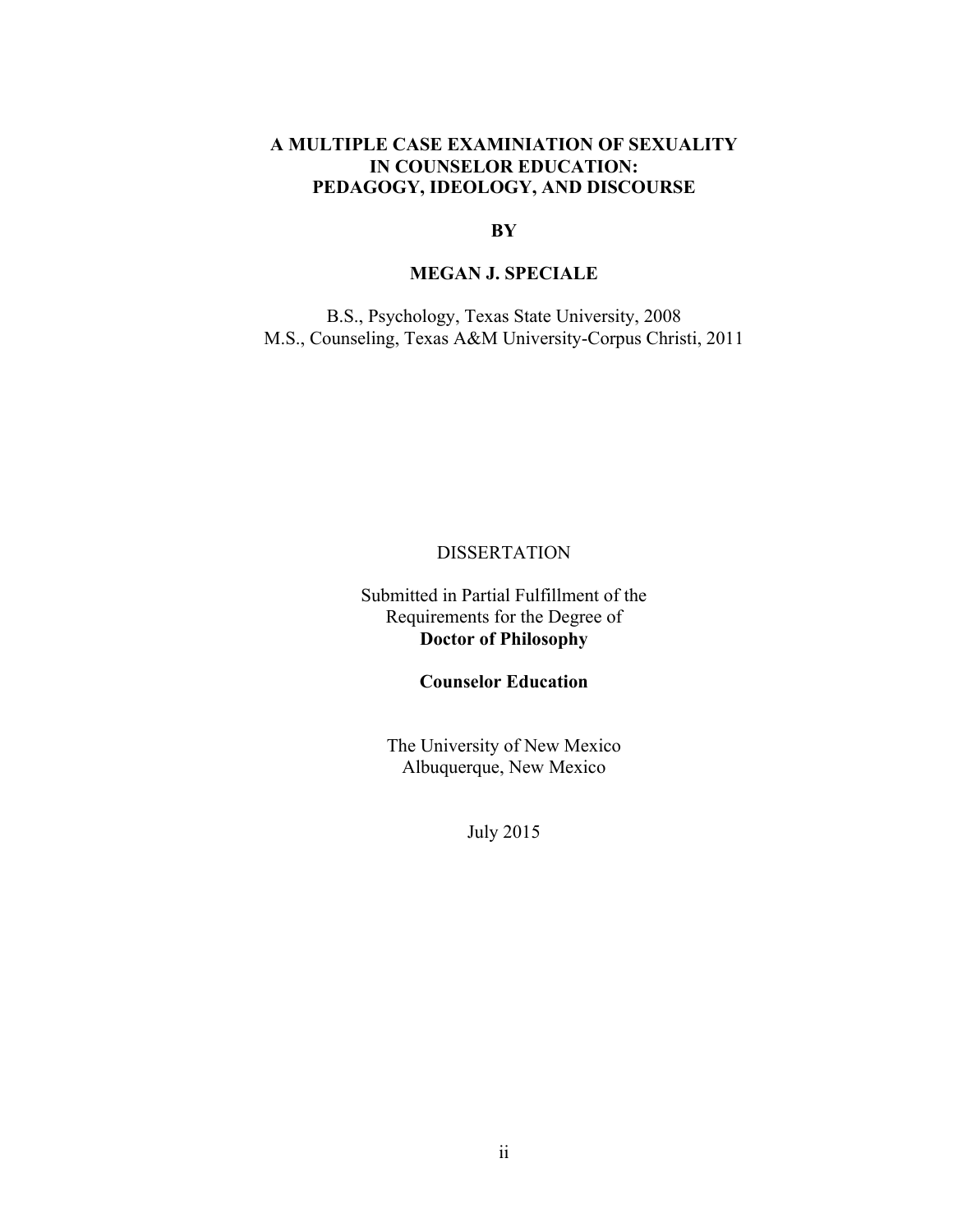## **DEDICATION**

To my parents, Jo Ann and Mike Speciale, for your constant outpouring of love and support. Despite the distance, your arms carried me this last leg—I am forever grateful. Also, to my brother, Michael Speciale, for writing "Love, Michael and Megan" at the bottom of our folks' Christmas and birthday cards, even though we both know you've been pitching in a little extra. Thank you for your tireless humility and kindness, baby bro.

It is to you that I dedicate this and my life's work.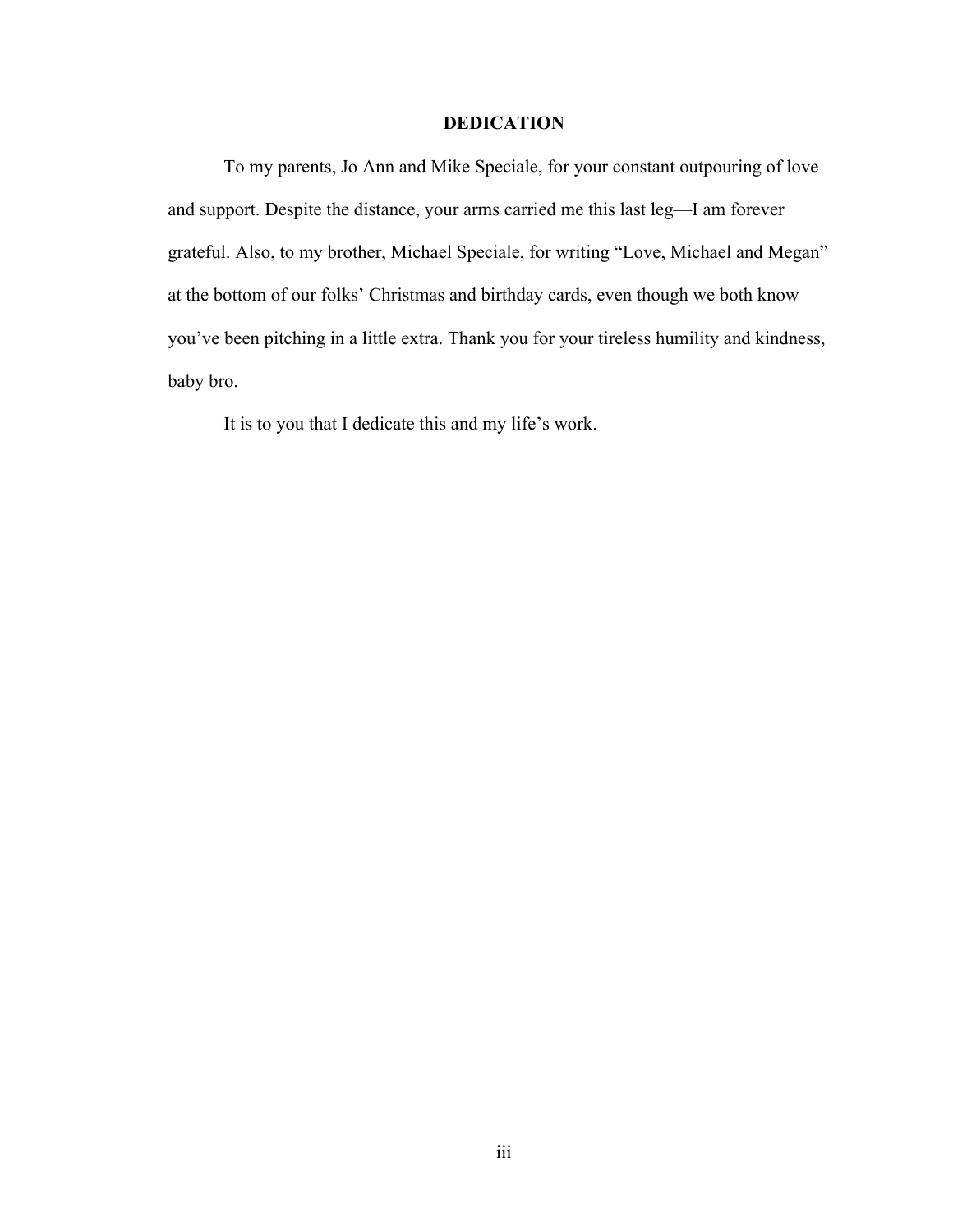### **ACKNOWLEGMENTS**

I want to foremost thank Dr. Matthew Lemberger-Truelove, the Chair of this dissertation and the most influential force in my development as an educator and writer. You have challenged me to approach this work with boldness and humility, to embrace the hard questions, and to revel in the spaces of ambiguity and discomfort. I am forever grateful for your thoughtfulness and hardy support.

I also offer my sincere appreciation to the members of my dissertation committee, Drs. Ruth Trinidad-Galvan, Kristopher Goodrich, and Kimberly Jayne. Your compassion has been evident throughout, and the dedication you bring to your students and respective professions is a true inspiration.

To Dr. Chip Hunter, soon-to-be Drs. Aaron Smith and Jerry Evaro, and the rest of the Manzanita crew, thank you for teaching me so much about counseling and community. You have become my family and home away from home—I cannot imagine this experience without you.

I also want to express my deep indebtedness to the counselor educators that participated of this study. Without your consideration and reflection, this study would have never come to life. Thank you for entrusting me with your stories of teaching and sexuality.

Lastly, to Ryan Johansen, you are precious to me in ways that I cannot rightly detail. Thank you for all that you are and all that you give me.

iv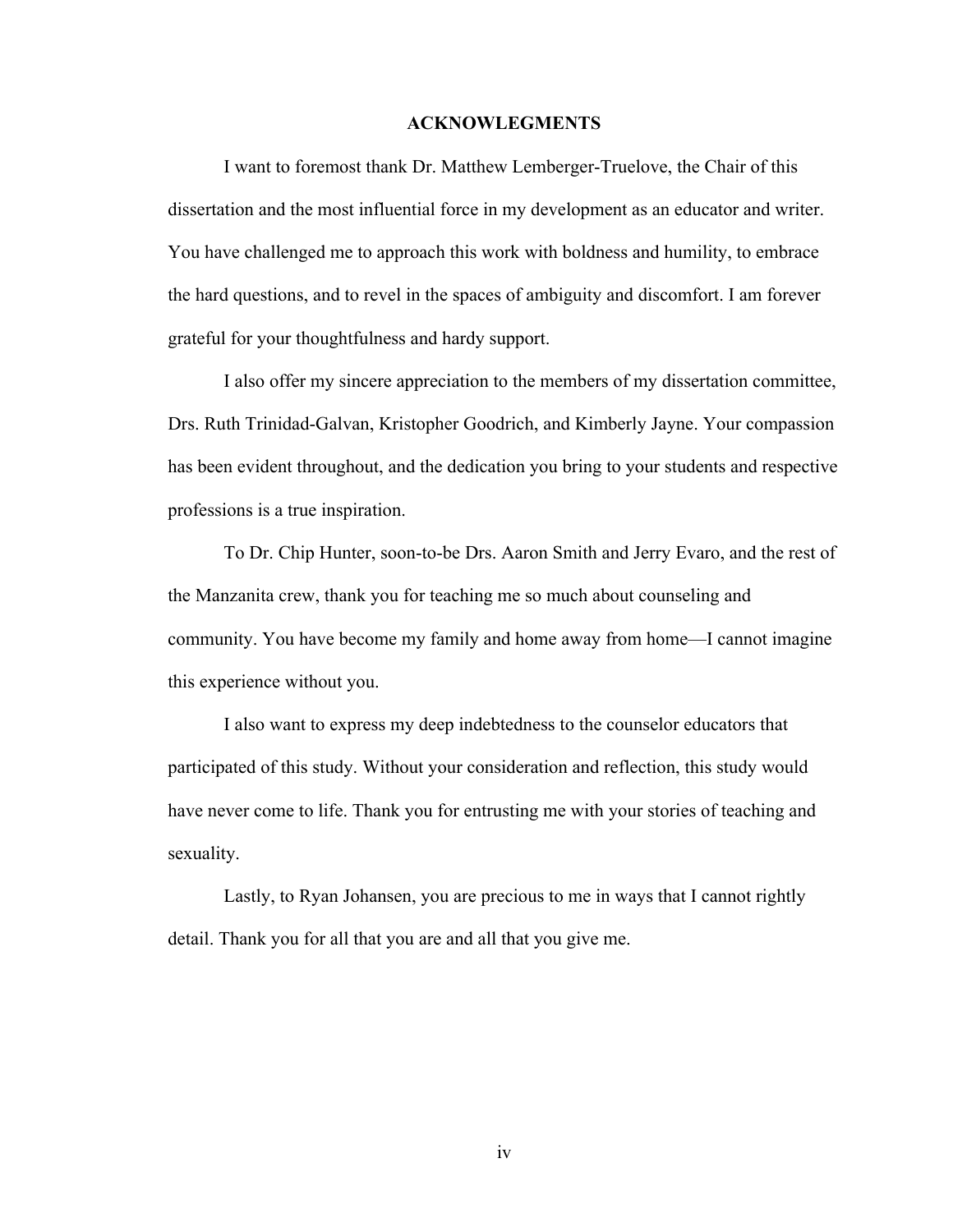# **A MULTICASE EXAMINATION OF SEXUALITY IN COUNSELOR EDUCATION: PEDAGOGY, IDEOLOGY, AND DISCOURSE**

**BY**

#### **Megan J. Speciale**

B.S., Psychology, Texas State University, 2008 M.S., Counseling, Texas A&M University-Corpus Christi, 2011 Ph.D., Counselor Education, University of New Mexico, 2015

### **ABSTRACT**

In this study, I explored the role and function of counselor educators' ideology in their sexuality counseling pedagogy, as demonstrated by teaching philosophy, curriculum, and teaching strategies. In line with my theoretical framework, queer feminist pedagogy, I employed qualitative multicase methodology with six counselor educators, bounded by the shared phenomena of teaching sexuality-focused counseling curricula. I performed critical discourse analysis on the dialogic and textual discourse generated from interviews and curricular document mining to identify ideologies embedded in educators' discourse. The analysis revealed the considerable influence of personal ideology on educators' sexuality counseling pedagogy, which constituted the following themes: (a) Value-Neutrality and "Out in the Classroom": The Contested Role of the Self; (b) Multiculturalism in Professional Counseling and Anti-Oppressive Ideologies; and (c) The Validity and Utility of Lived Experience in Sexuality Classrooms. From the research findings, I described the significant role of ideology in sexuality counseling pedagogy, discussed the relevant social, cultural, and political considerations of teaching sexuality counseling, and provided suggestions for future research.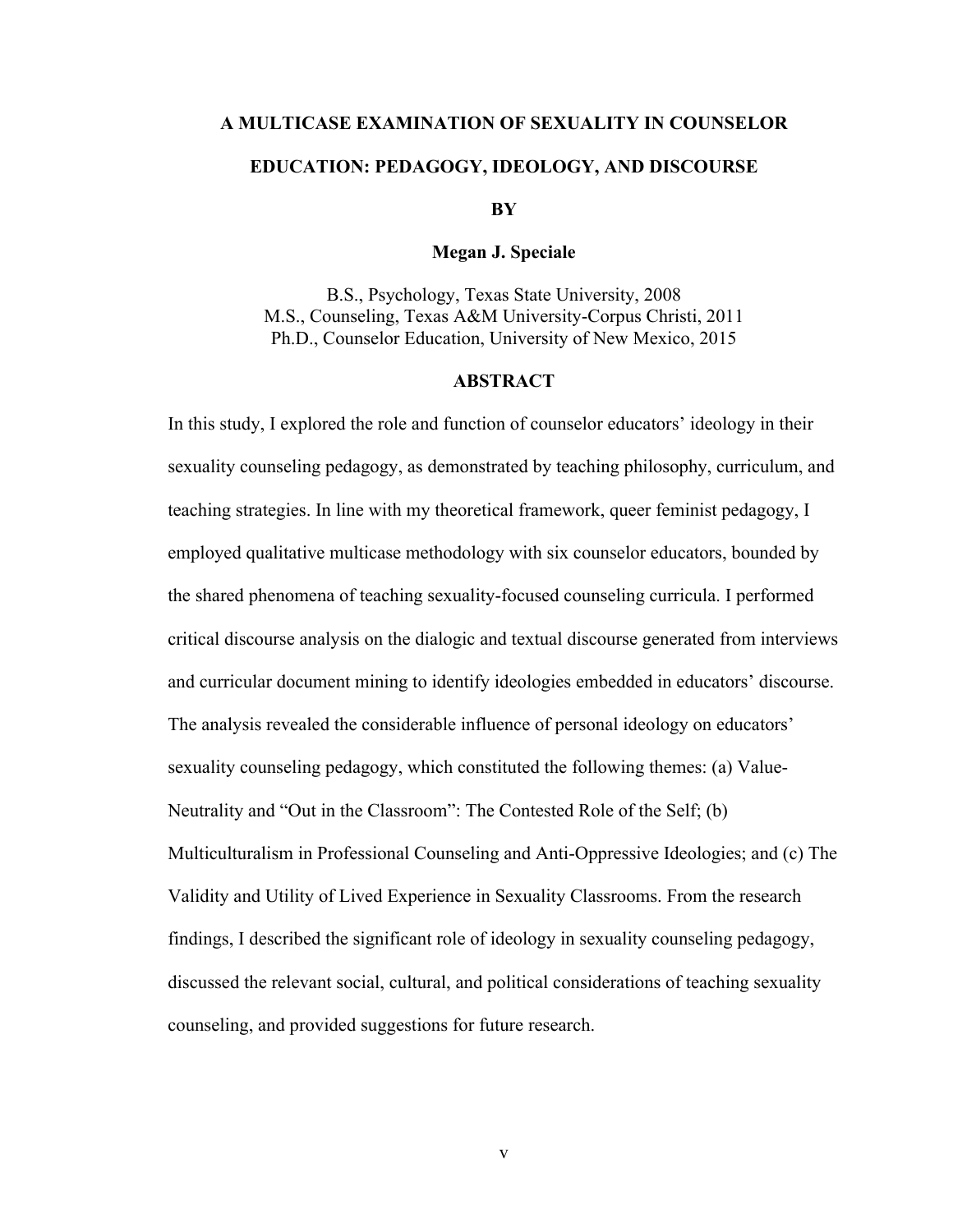**Keywords:** *sexuality, counselor education, sexuality education, ideology, multicase study, critical discourse analysis,*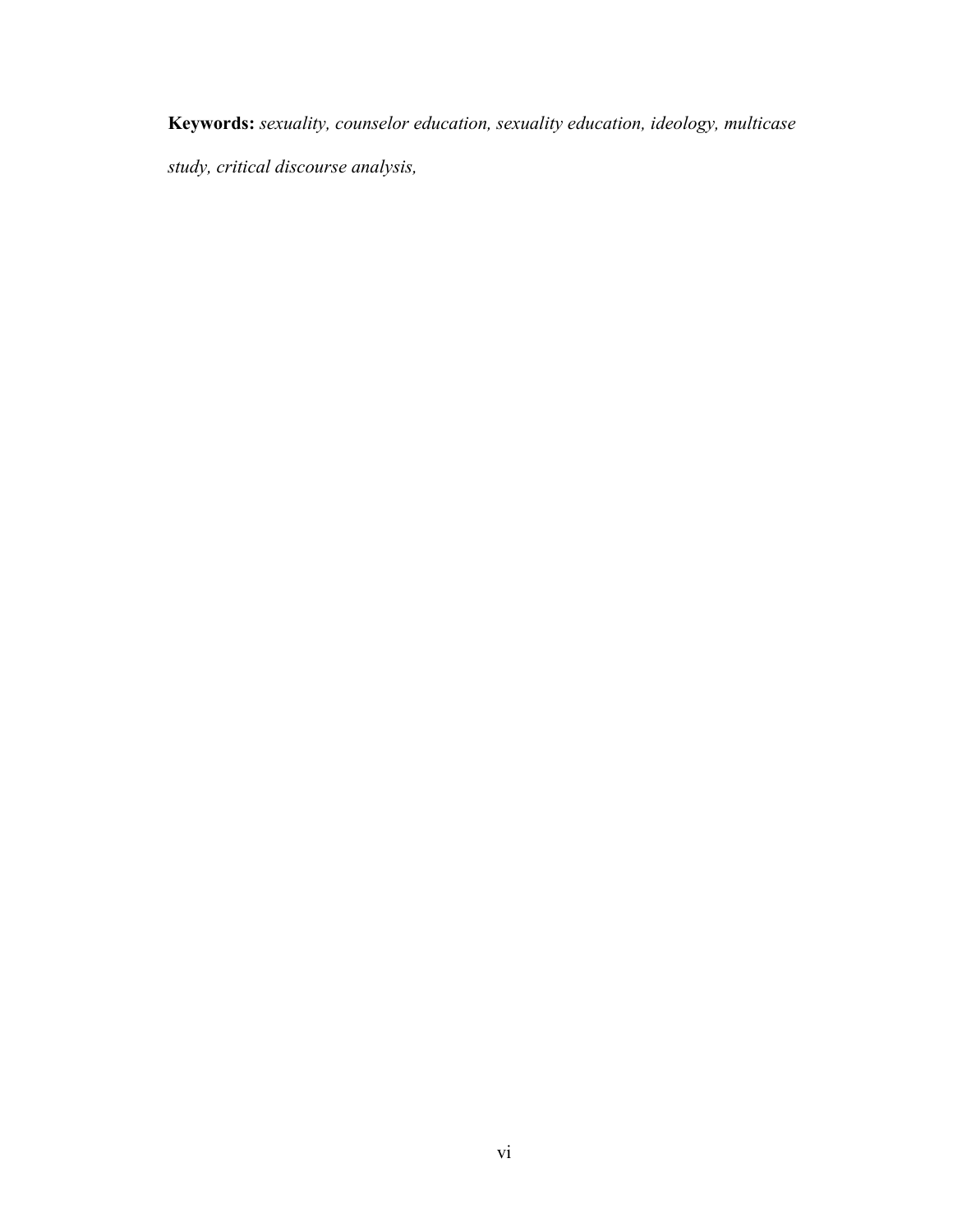# **TABLE OF CONTENTS**

| Multicultural Education as a Pedagogical Foundation of Sexuality Counseling 28 |  |
|--------------------------------------------------------------------------------|--|
|                                                                                |  |
|                                                                                |  |
|                                                                                |  |
|                                                                                |  |
|                                                                                |  |
|                                                                                |  |
|                                                                                |  |
|                                                                                |  |
|                                                                                |  |
|                                                                                |  |
|                                                                                |  |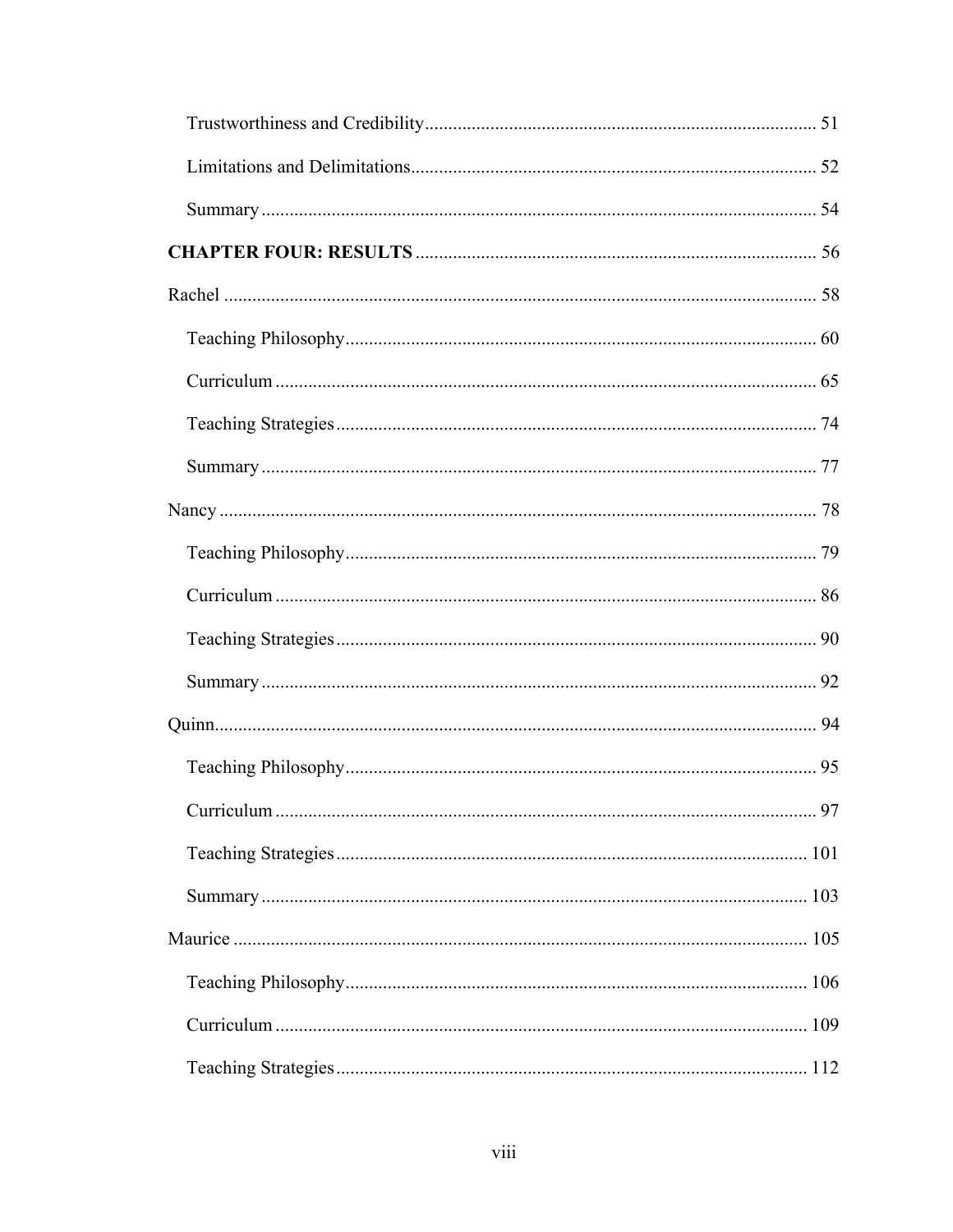| Value-Neutrality and "Out in the Classroom": The Contested Role of the Self  137 |  |
|----------------------------------------------------------------------------------|--|
| Multiculturalism in Professional Counseling and Anti-Oppressive Ideologies 145   |  |
| The Validity and Utility of Lived Experience in Sexuality Classrooms  149        |  |
|                                                                                  |  |
|                                                                                  |  |
|                                                                                  |  |
|                                                                                  |  |
|                                                                                  |  |
|                                                                                  |  |
|                                                                                  |  |
|                                                                                  |  |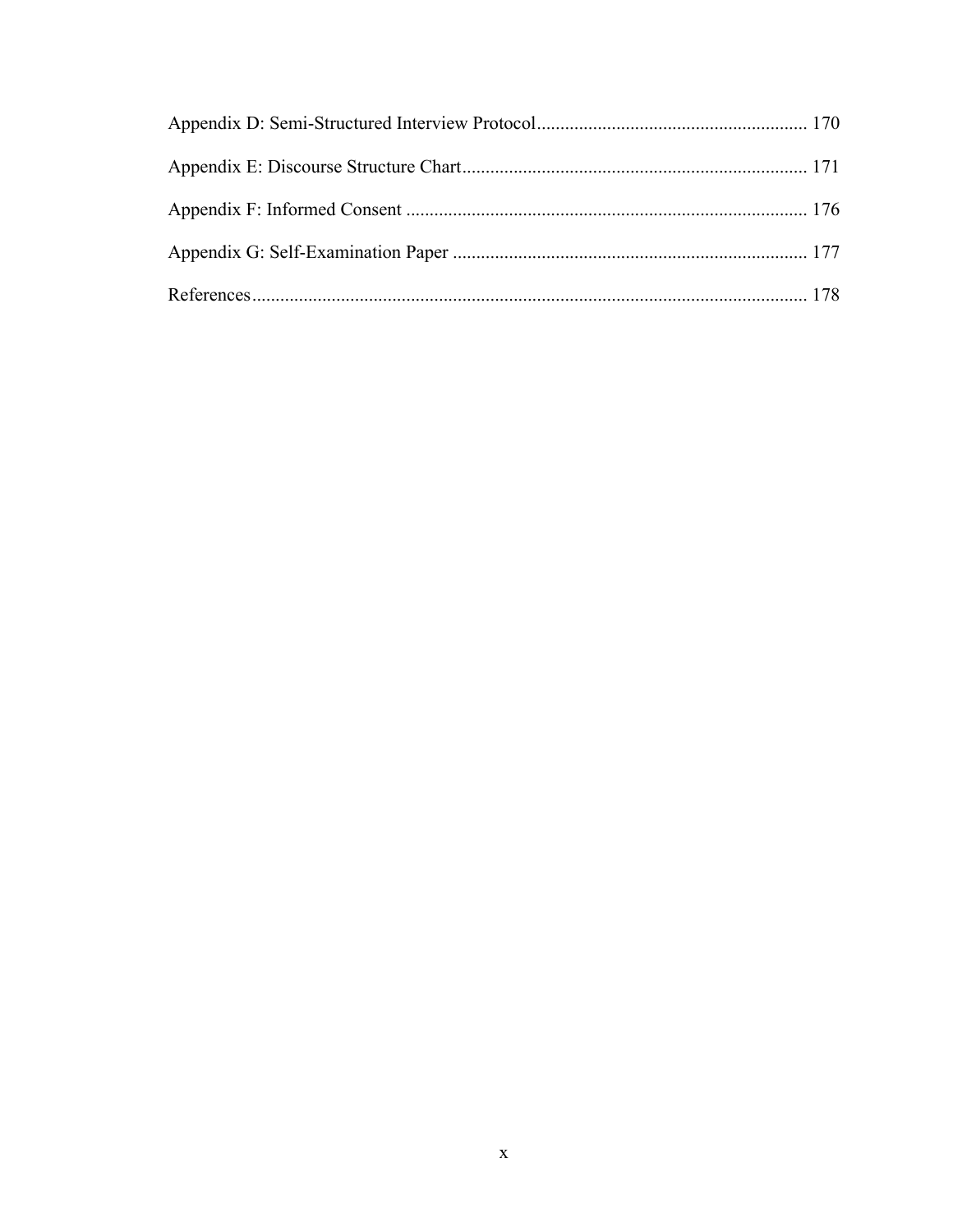# **LIST OF TABLES**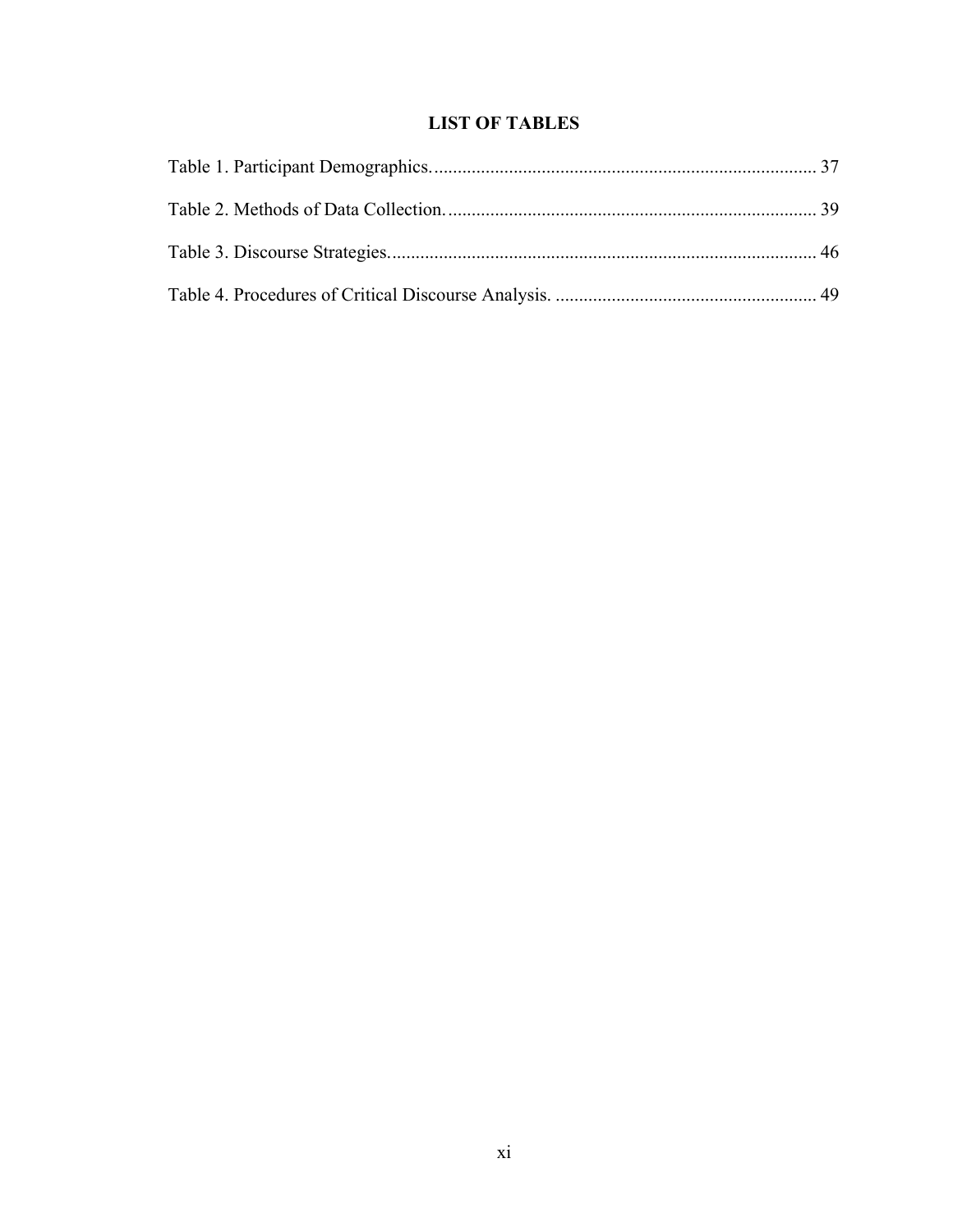### **Chapter 1**

### **Introduction to the Study**

Sexuality is a ubiquitous phenomenon that transcends cultural constructions, developmental junctures, and sociopolitical spheres, which has profound implications for individual, family, and community health and wellness (Long, Burnett, & Thomas, 2006; Southern & Cade, 2011). Because of the inherent relevance of sexuality across the lifespan, there exists a need to train counselors and other helping professionals to discuss and treat sexuality-related concerns for diverse cultural groups and therapeutic settings (Bidell, 2014; Gray, House, & Eicken, 1996; Miller & Byers, 2010; Southern & Cade, 2011). Counselors working with children and teens may discuss gender and sexual/affectual identity development, gender role socialization, and safer sex practices, while clinical mental health and community counselors may see clients with issues related to sexual functioning, family planning, and survivors and perpetrators of sexual violence. In each unique counseling setting, the counselor will encounter the idiosyncratic nature of sexual experiencing—each client and counselor possessing a unique sexual history and belief system, influenced by sexuality in immeasurable ways (Aanstoos, 2012).

As a central and essential component of human experiencing, sexuality encompasses an expansive breadth of topics, including the genetic and anatomical bases of biological sex, the process of gender identity development and role socialization, sexual and affectual identity development, the experiences of pleasure, intimacy, and desire, safety and bodily integrity, reproduction and family planning, and more (Kleinplatz, 2012; World Health Organization, 2006). Sexuality is experienced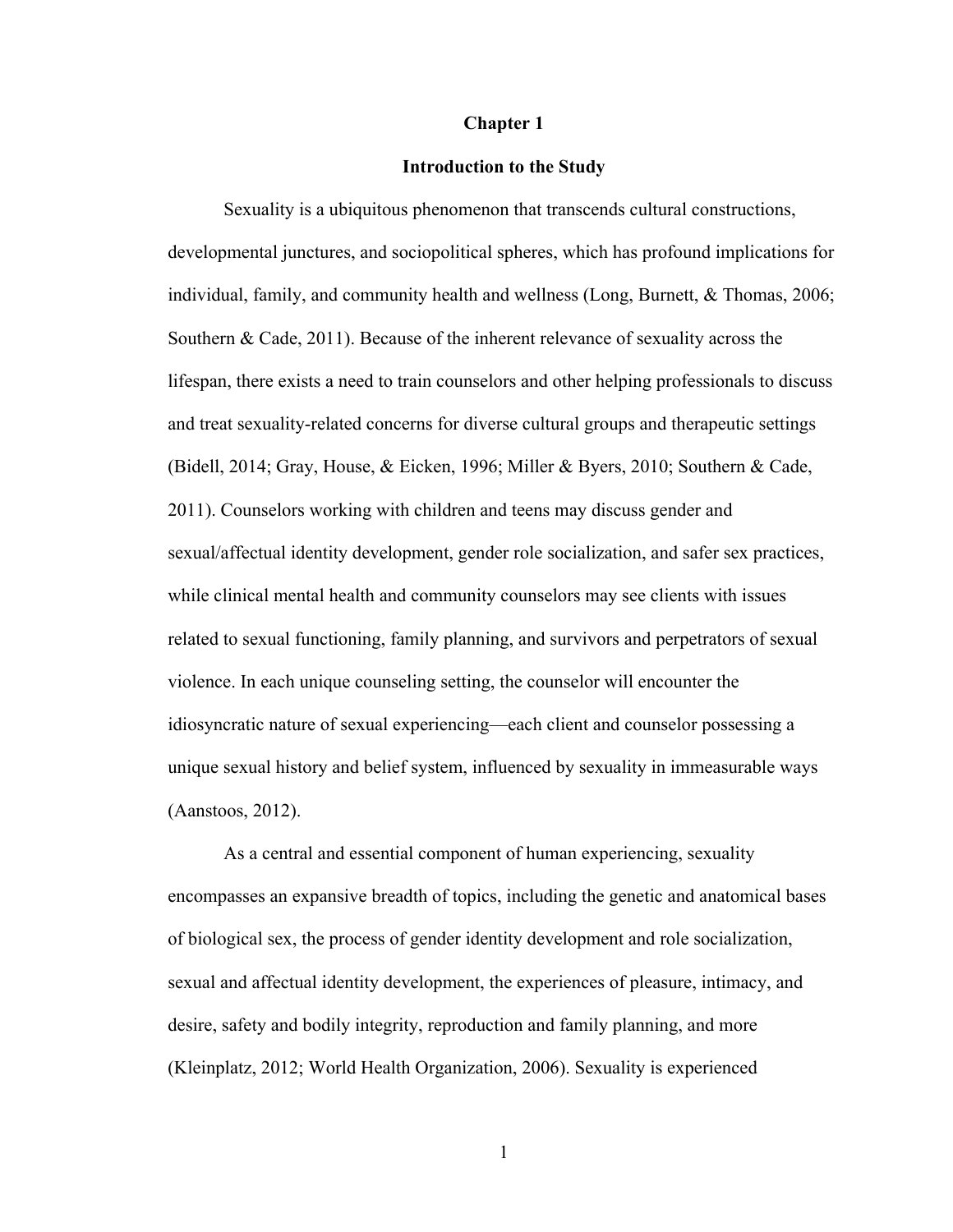intrapsychically as thoughts, fantasies, self-pleasure, beliefs, and values; interpersonally in our sexual practices and behaviors, sexual dialogue and text, and in intimate, casual, and recreational sexual relationships; and culturally via media, education, law, and institutional policy (Kleinplatz, 2012; Long, Burnett, & Thomas, 2006). It is thereby imperative that counselors-in-training understand how sexuality transforms and evolves throughout the lifespan, influenced by a dialectic amalgam of social and individual dynamics, such as intersections of identity (i.e., race, ethnicity, gender, sexual/affectual orientation, age, ability status, spirituality, citizenship status, and more), power, and agency.

At the foundation of many contemporary sexuality counseling training models is the counselor's critical self-awareness of sexual beliefs, attitudes, and values and understanding of the ways in which ideological perspectives shape and impact the client and therapeutic relationship (Christensen, Norton, Salisch, & Gull, 1977; Fyfe, 1980; Humphrey, 2000; McGlasson et al., 2014). Values systems that condemn, pathologize, or invalidate certain sexual identities (i.e., lesbian, gay, bisexual, transgender, queer, intersex, or asexual individuals), perspectives, and behaviors have a significant impact on a counselor's ability to provide empowering, wellness-focused, and nonjudgmental sexuality counseling (Bidell, 2012; 2014). Thus, sexuality training that cultivates students' abilities to reflect on, critically evaluate, and modify harmful and discriminatory value systems is paramount in preparing competent, ethical, and multiculturally-responsive sexuality counseling services.

### **The Significance of Ideology in Sexuality Counseling and Education**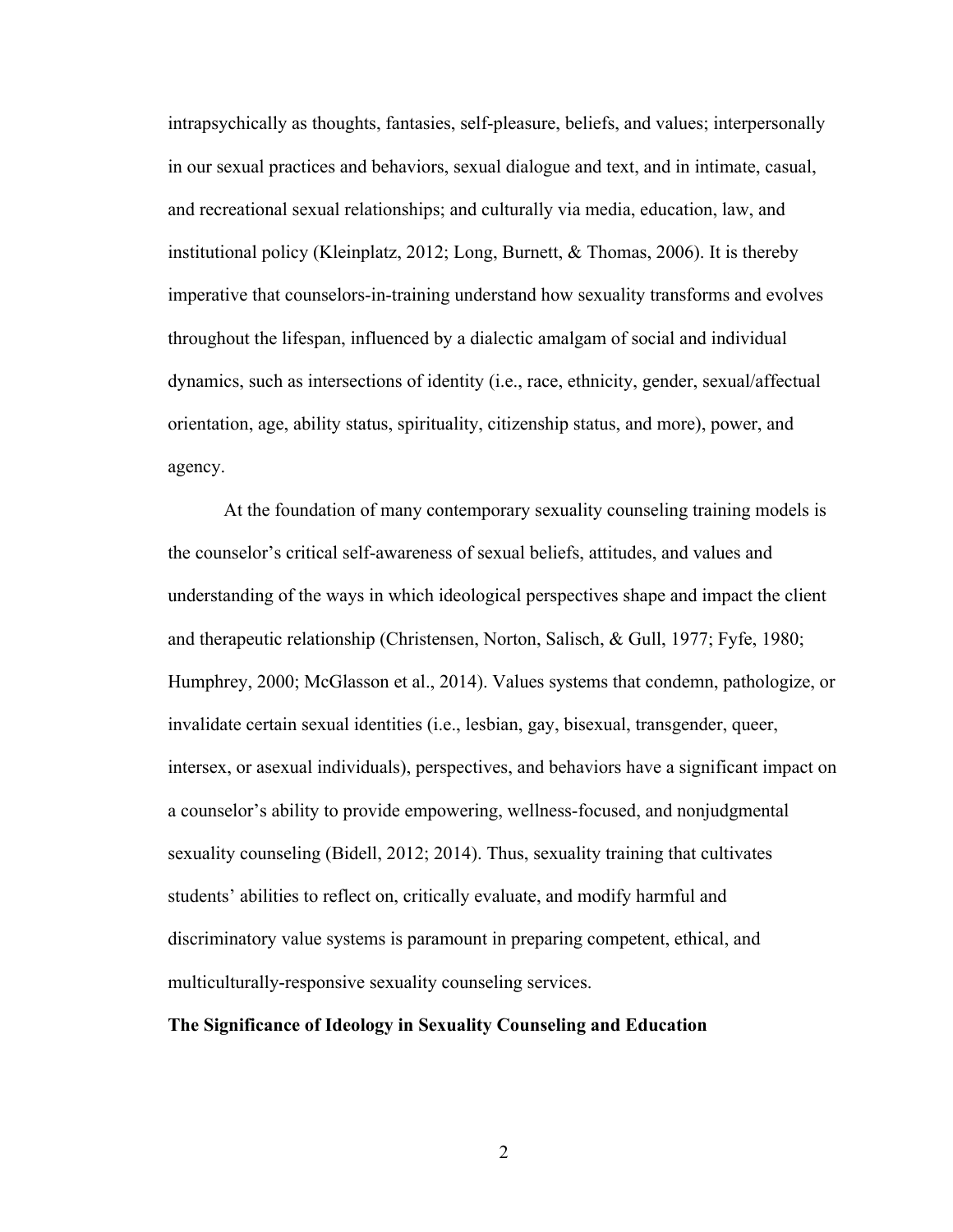A social justice-centered pedagogy of sexuality counseling undeniably requires an educative stance that is sex-affirming, which challenges the belief that sex is wrong, immoral, and unnatural (Myerson, Crawley, Anstey, Kessler, & Okopny, 2007). From a sex-affirming stance, counselors regard all consensual sexual activities and fantasies as fundamentally healthy and pleasurable, and support the client's access to non-coercive and safe sexual pleasure. For many counselors, the process of embracing a sex-affirming ideology of sexuality requires intentional recognition and deconstruction of internalized discriminatory beliefs (Bidell, 2014, McGeorge, Carlson, & Toomey, 2014). Thereby, counselors must reflect on their own sexual values and explore how they might impact the client and therapeutic process, which facilitated by a web of factors, including: foremost, willingness to challenge ideologies that promote discrimination and sexual oppression; experience in comprehensive sexuality education, exposure to therapeutic sexual conversation in clinical and supervisory work, and empathy development and perspective-taking exercises (Miller & Byers, 2008; 2010; Russell, 2012; Wieck Cupit, 2010).

Several researchers have demonstrated the significant impact of sexual values on the ability to comfortably and competently discuss, assess, and treat issues related to sexuality. In a study of the factors of sexuality counseling competence, Russell (2012) explored 159 counselors' sexuality beliefs, attitudes, and knowledge and discovered that counselors with sex-affirming beliefs were more likely to discuss sexuality with clients. Additionally, previous sexuality education, sexuality-focused supervision, and more liberal, non-restrictive beliefs of sexuality have been shown to be among the strongest predictors for counselor openness, willingness, and comfort in discussing sexuality-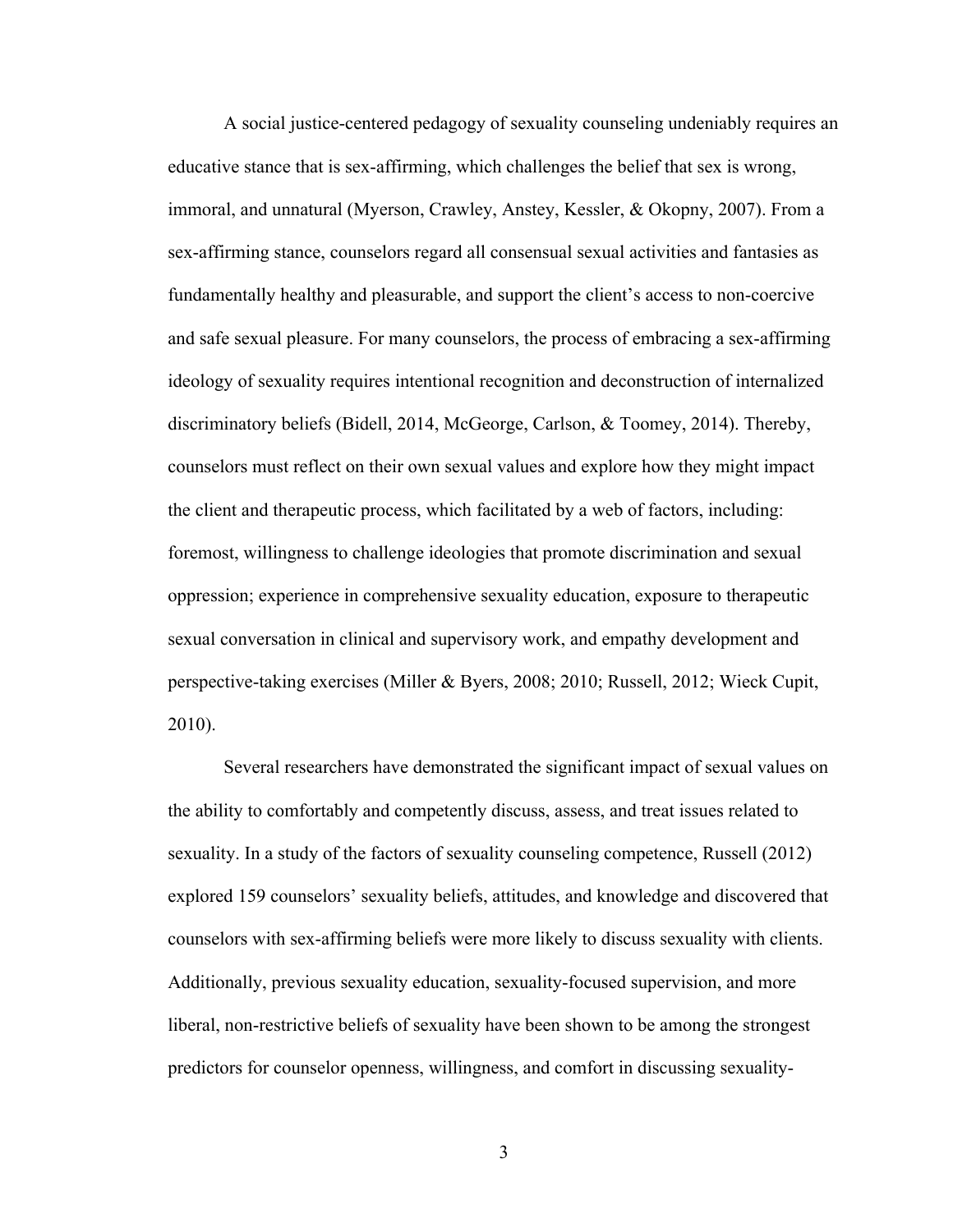related topics (Miller & Byers, 2008; 2010; Russell, 2012; Wieck Cupit, 2010). Research in related helping professional settings have detailed the significant role of practitioners' attitudes and values in delivering competent and ethical client care (Christensen, Norton, Salisch, & Gull, 1977; Ducharme & Gill, 1990; Ridley, 2006; Walker & Prince, 2010; Weerakoon & Steinborg, 1996; Wieck Cupit, 2010). This research provides evidence to support the significance of counselor value systems in shaping therapeutic behaviors, which ultimately influences an individual's ability to provide ethical, multiculturally competent client care.

Similarly, researchers have examined the relationship between counselors' political and religious conservatism and culturally discriminatory behaviors, such as sexism, racism, and heterosexism (Bidell, 2014; McGeorge, Carlson, & Toomey, 2014). In an exploration of the relationships between counselors' and counseling students' religiosity and measures of sexism, heterosexism, and multicultural competency, Balkin, Schlosser, and Levitt (2007) discovered that more rigid and authoritarian religious beliefs positively correlated with participants' heterosexist beliefs—specifically that "counselors who had rigid beliefs about their faith, who were more easily influenced by others regarding their faith, who questioned their religious beliefs less frequently, and who were less accepting of others outside their religion were more likely to demonstrate less tolerance toward gay men and lesbians" (p. 420). Similarly, in an meta-analysis of 61 research studies, Whitley (2009) explored the relationship between religiosity and attitudes of non-heterosexuality and concluded, "most forms of religiosity fundamentalism, religious service attendance, orthodoxy, self-rated religiosity, and intrinsic orientation—are related in varying degrees to negative attitudes toward lesbians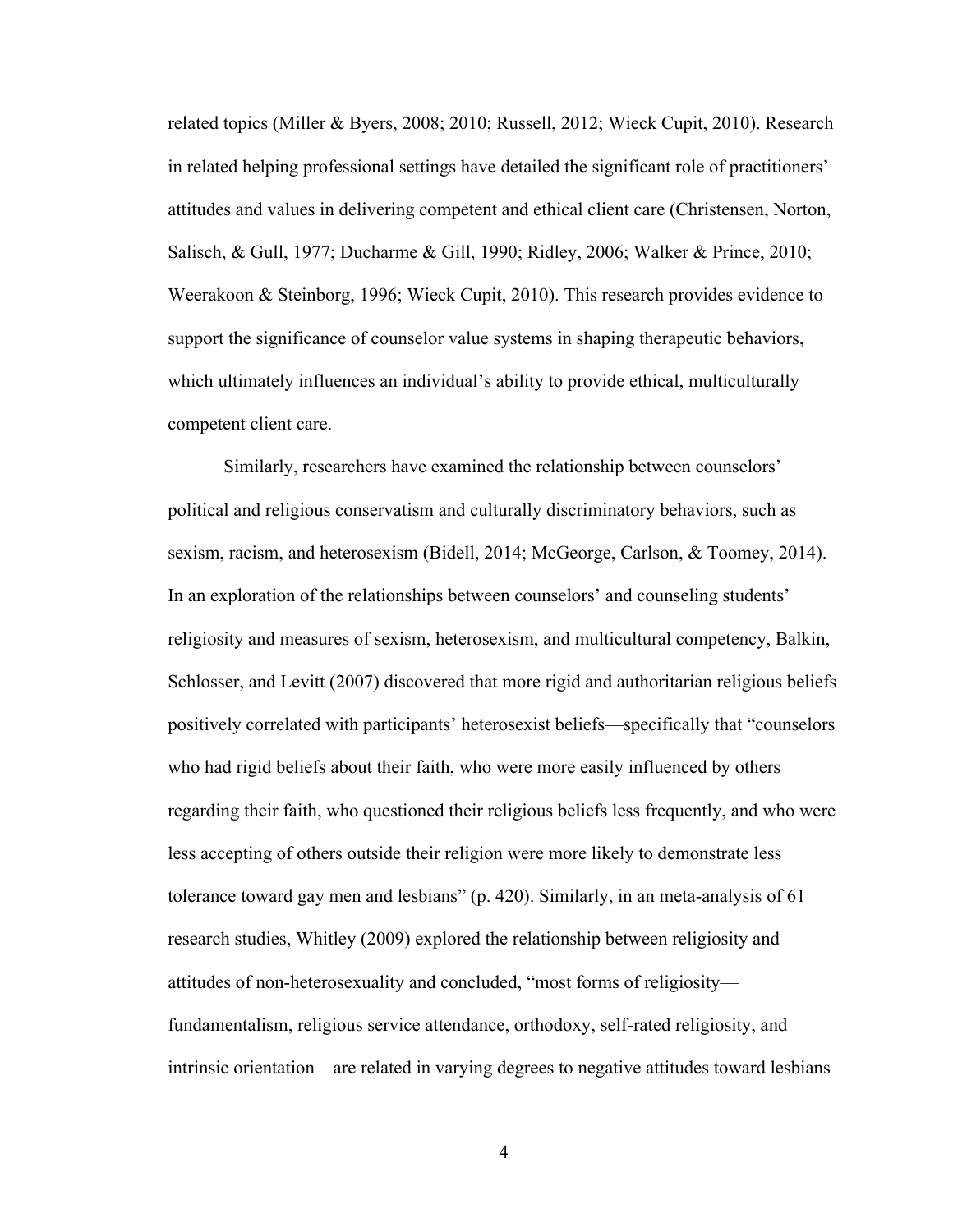and gay men" (p. 29). Henke, Carlson, and McGeorge (2009) discovered, in a study of over 700 couple and family counselors, that clinicians' with heterosexist value systems demonstrated lower levels of sexual orientation counseling competency. The grave implications of these findings are made evident when considering the direct impact of discriminatory value systems on counselors' abilities to provide ethical and competent counseling skills to LGBTQ+ individuals.

A large body of research attests to the influence of educators' attitudes, beliefs, and values on classroom interactions with students (Boysen, 2010; Miller, Miller, & Stull, 2007; Smith, Foley, & Chaney, 2008). Simply, educators' discriminatory beliefs often yield discriminatory behaviors, as shown in a study by Miller and colleagues (2007) that examined counselor educators' attitudes and behaviors concerning race, gender, sexual orientation, and class. Educators' discriminatory ideology may be overtly manifested in the classroom through the use of racist, sexist, and heterosexist language, culturally reductionistic and essentialist teaching practices, or oppressive interactions with students—however, ideology is often more subtly expressed through the processes of curriculum construction, such as assigning relevancy or insignificancy to certain topics, (de)emphasizing certain identities, and (in)validating certain knowledge sources (Chen-Hayes, 2001; García & Slesaransky-Poe, 2010). To this end, the examination of educator ideology and intentionality is critical in determining how ideological messages inform pedagogical practices, and thus central to the formation of quality sexuality counseling education.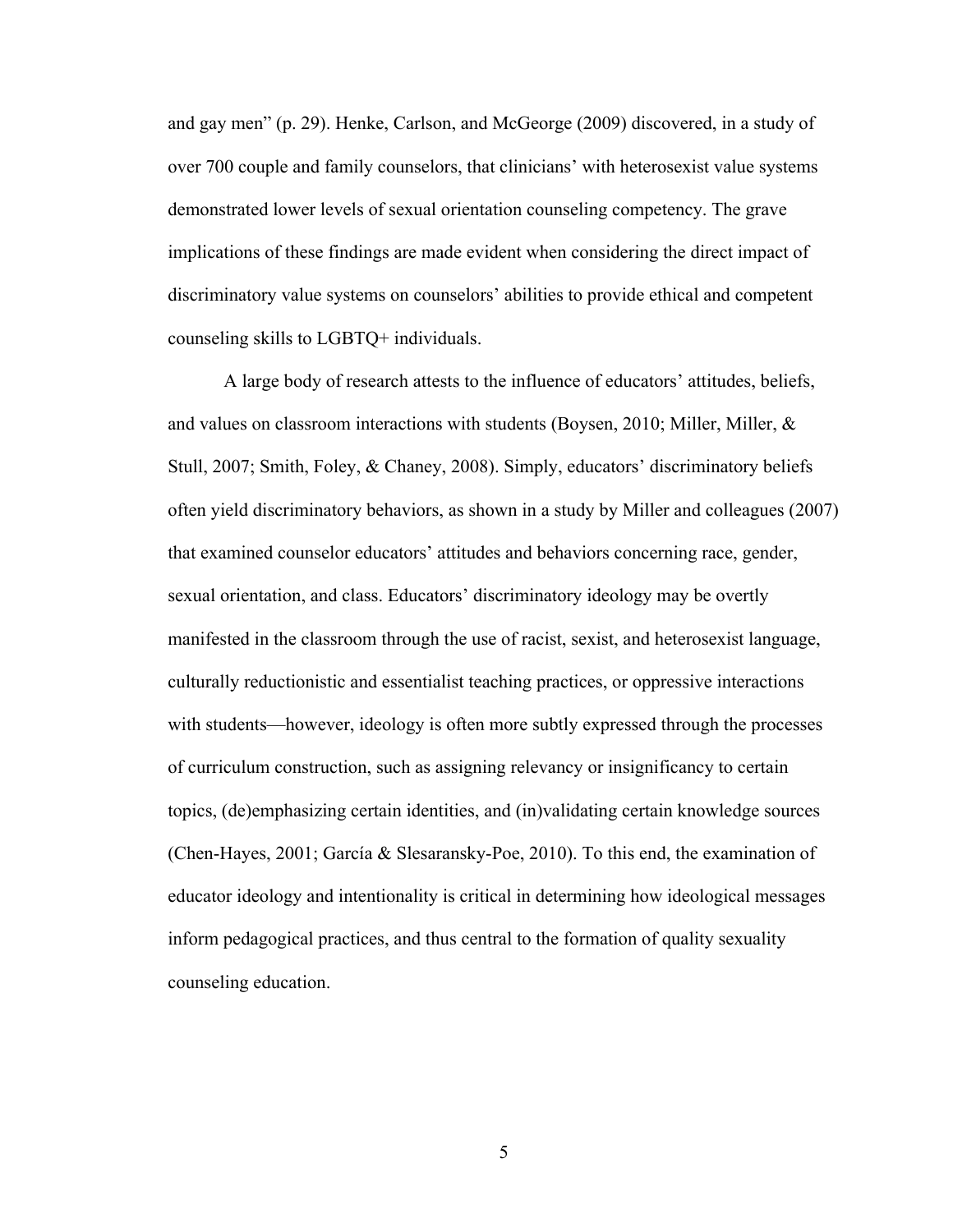### **Research Considerations**

Students and teachers enter the classroom with unique experiences, cultural and family backgrounds, values, and biases, which generate a multilayered platform upon which sexuality education transpires (Schubert, 1986). Sexuality educators necessarily enact curricula that reflect or denounce certain cultural and political worldviews, influenced by established attitudes and beliefs regarding the nature of sexuality (Sears, 1992). The inherently political nature of sexuality presents a complex conundrum for those involved in sexuality counseling and education. What constitutes accurate sexuality information? How can we know what healthy sexuality looks like for diverse populations? What are the moral and ethical implications of the curriculum content? These questions are certainly entwined with educators' specific sexuality ideology; that is, the foundational beliefs and values regarding moral, ethical, and healthy sexuality.

Considering the significant role of personal value systems in the delivery of competent and ethical sexuality counseling, it is imperative that educators' understand the ways in which certain ideologies are infused into sexuality-focused pedagogy and curriculum. To date, however, no such research exists. While it is evident that educator positionality is a significant factor in these processes, it is less clear how sexuality educators enact pedagogies that reflect or denounce certain cultural and political worldviews (i.e., feminism, heterosexism, conservatism, etc.), which are necessarily influenced by established attitudes and beliefs regarding the nature of sexuality. As such, I attempt to address this prominent lacuna by investigating the ways in which personal and political ideologies are infused into pedagogy, namely via teaching philosophy, curriculum, and teaching strategies.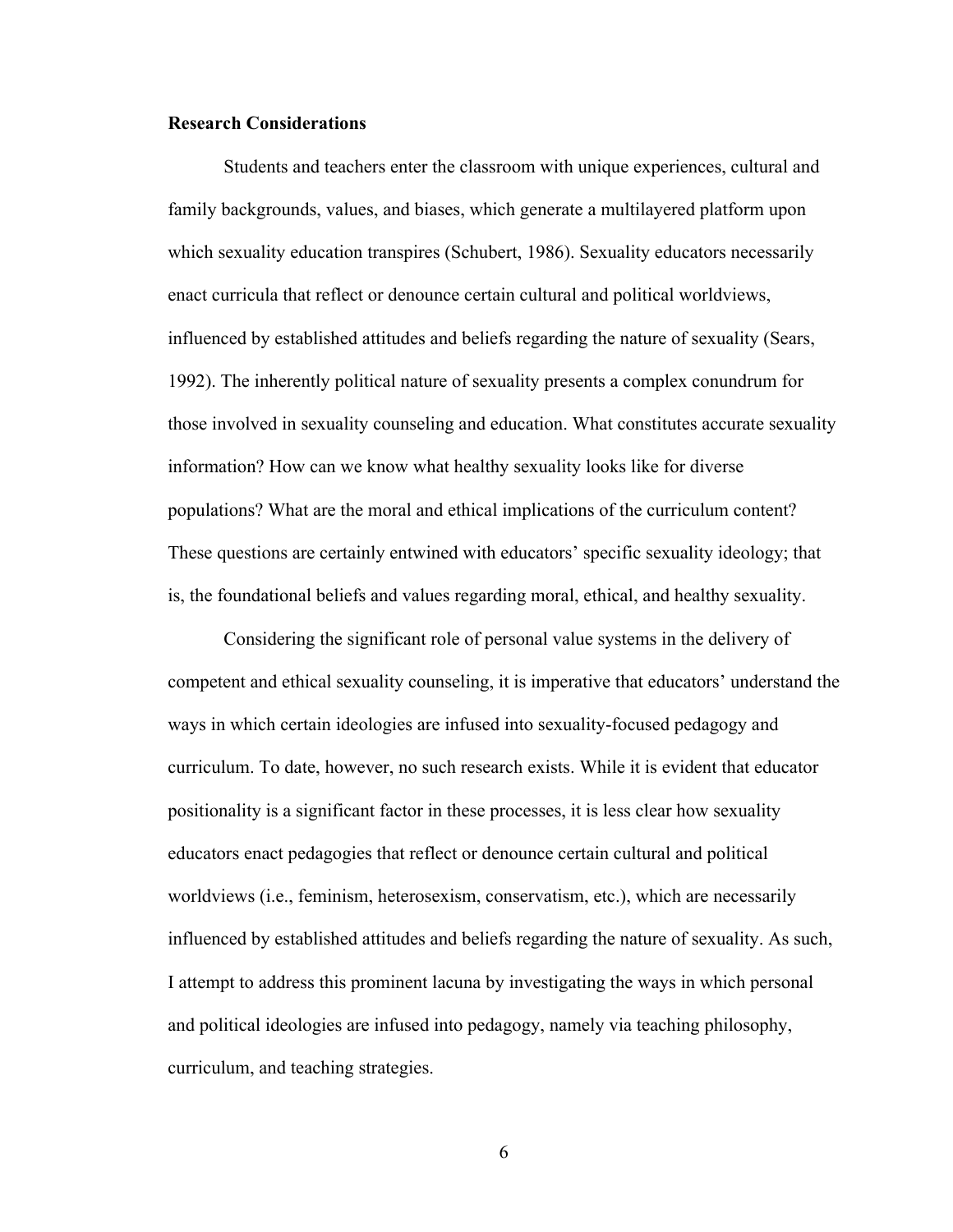Thus, this multicase study addressed the following research question: What is the role and function of counselor educators' ideologies in sexuality counseling pedagogy? The following questions were explored to facilitate a thorough understanding of the central research phenomenon: 1) How is ideology infused into verbal and textual discourse of teaching philosophy? 2) How is ideology infused into verbal and textual discourse of curricular content? 3) How is ideology infused into verbal and textual discourse of teaching practices? The primary goal of this research is to further the understanding of culturally-responsive, ethical, and comprehensive sexuality counseling education.

### **Key Terminology**

*Discourse* describes written, spoken, and other communicative texts that are created, embedded, and interpreted in a specific sociohistorical context. Discourse is constituted of three essential components: 1) description (i.e., text) 2) communication, and 3) interaction (van Dijk, 2011).

*Heteronormativity* describes the "overarching system for organizing and regulating sexuality, whereby certain ways of acting, thinking and feeling about sex are privileged over others," which reinforces the complementarity of biological sex, gender identity, gender expression, and sexual/affectual orientation as naturalized and seemingly self-evident (Cameron & Kulick, 2006, p. 9).

*Ideology* is defined as socially shared belief systems, or social representations, that are gradually acquired and relatively stable across time, and define the identity of a specific group (van Dijk, 2006).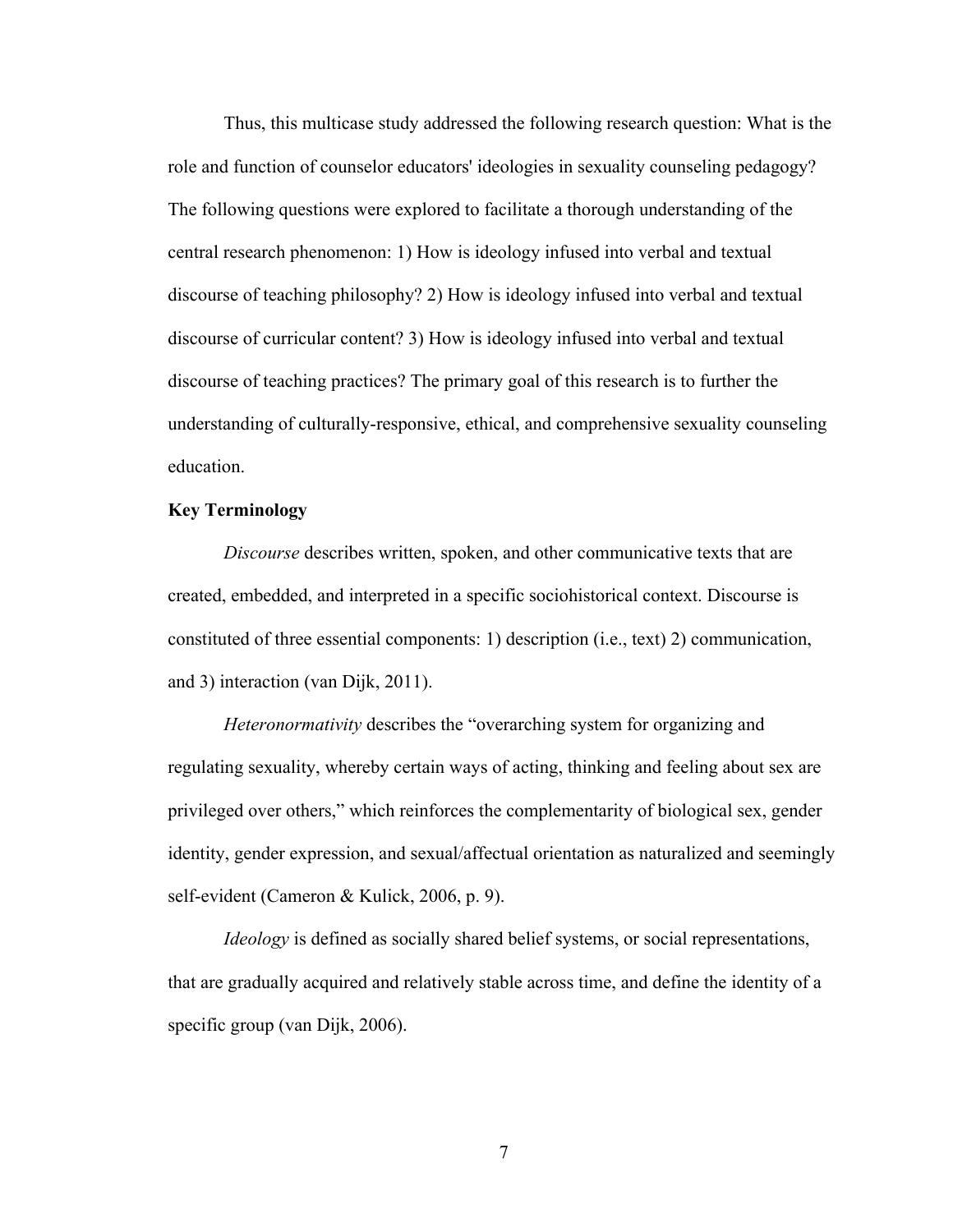*LGBTQ+* is used as an acronym to include the identities of lesbian, gay, bisexual, transgender, transsexual, gender nonconforming, queer, questioning, pansexual, fluid, asexual, and intersex individuals. The list is not exhaustive, as indicated with the marker, (+). *Queer* will be used as a signifier that not only represents LGBTQ+ identities, but also functions as a marker that denotes nonconformity to binary-driven structures of sexuality, gender identity, and/or politics. *Queer* also describes "those gestures or analytical models which dramatise incoherencies in the allegedly stable relations between chromosomal sex, gender and sexual desire" (Jagose, 1996, p.1).

*Pedagogy* is defined as the philosophy and practice of teaching, which is demonstrated in this study by: 1) *teaching philosophy*, or the educators' understanding of the purpose and function of education and the roles of student/educator, 2) *curriculum*, or the course goals, teaching objectives, and information sources, and 3) *teaching strategies, or* the educators' teaching methods, tools, assignments, and evaluation practices.

*Sexuality* is defined as an integral component of overall health and wellness throughout the human lifespan, which encompasses biological/morphological sex, gender identity and socialization, sexual/affectual identity, eroticism, pleasure, intimacy, sexual safety, and reproduction. "Sexuality is experienced and expressed in thoughts, fantasies, desires, beliefs, attitudes, values, behaviors, practices, roles, relationships, and so on. While sexuality can include all of these dimensions, not all of them are always experienced or expressed. Sexuality is influenced by the interaction of biological, psychological, social, economic, political, cultural, legal, historical, religious, and spiritual factors" (World Health Organization, 2006, p. 5).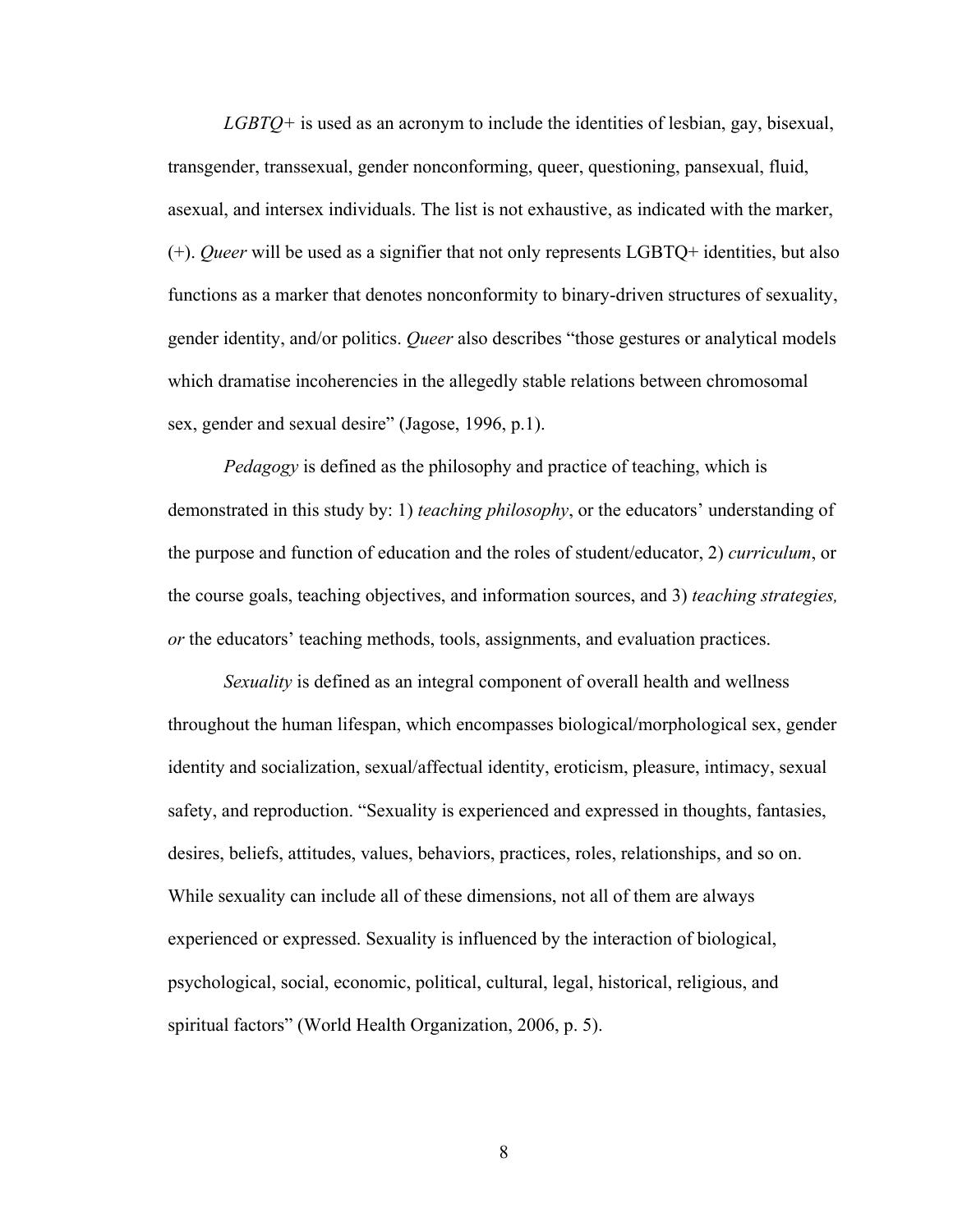*Sexuality counseling* describes the therapeutic process of "sex education, values clarification, exploration of sexual attitudes and beliefs, and exploration of self-image, sexual identity, gender role development, and relationship issues" (Long, Burnett, & Thomas, 2006, p. 2).

### **Researcher Positionality**

Openness and transparency are values deeply emphasized in qualitative research traditions (Bamberger & Schön, 1991; Constas, 1992; Creswell, 2013; Duffy & Chenail, 2008; Morrow, 2005). "All writing is 'positioned' and within a stance. All researchers shape the writing that emerges, and qualitative researchers need to accept this interpretation and be open about it in their writing" (Creswell, 2013, p. 215). As my philosophical anchors construct the window through which I view and understand the world, it is essential to engage in a candid discussion regarding my positionality in the endeavor to uphold these values. My identity as a queer, White, generally middle-class, able-bodied, cisgender woman has, indeed, shaped my sense of ethicality, or justness, framing as it does my values, perceptions, and aspirations as a sexuality researcher and counselor.

As is the case with many qualitative research endeavors, much of the significance of this work is rooted in my own personal and professional experiences with sexuality, gender, and education. At the time of conducting this study, I was rounding my fourth year of employment at my university's counseling center, a community-focused counseling training clinic for master's and doctoral level counselors. During that time, I had also worked as a teaching and research assistant in the College of Education, a counselor and supervisor at the university LGBTQ resource center, and project assistant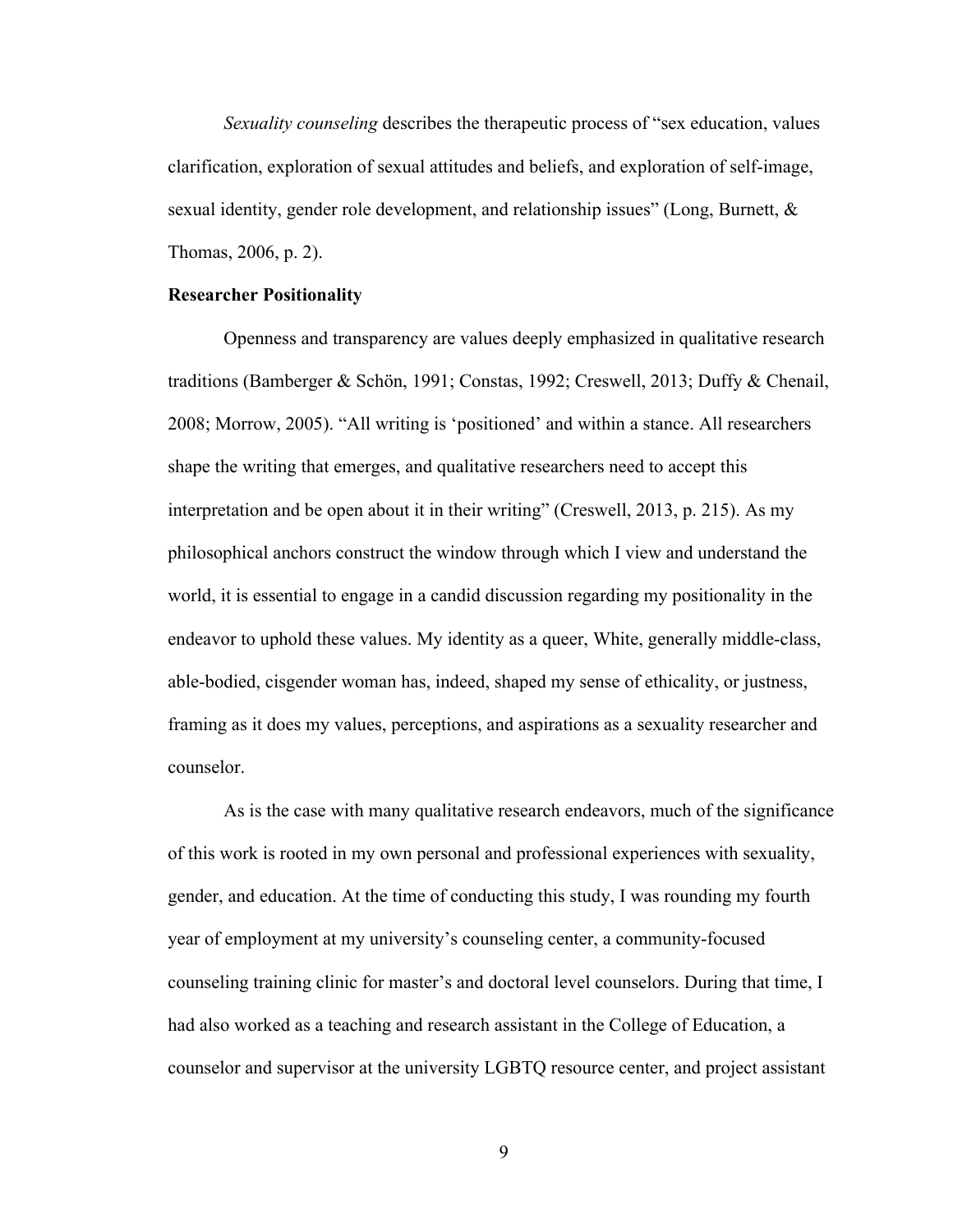and consultant for a campus-wide suicide prevention and awareness campaign targeted for LGBTQ and indigenous students. Many of my campus engagements have had some explicitly queer focus, and I have sought to disclose my identity as a member and advocate of the LGBTQ community in those that have been less so.

In early brainstorming sessions, I remember being asked by a faculty mentor to describe the significance of this research. I began to answer by naming some of the arguments outlined in previous sections, when he promptly interjected and challenged me to instead describe my personal investment in the topic. Initially stunned, I stumbled to find the words for a response, recognizing instantly that the answer to his question was not just an iteration of some canonical statement, but embedded in a constellation of lived experience. Flashing briefly to a memory of ninth-grade sex education—the abstinenceonly curriculum that demonized my femininity, my sexuality, and my queerness—I diverted my eyes quickly as my face flushed hot with unanticipated vulnerability. "Mmhmm," I thought to myself, "I do have personal investment in this topic."

I have since engaged in several opportunities to better understand the answer to my mentor's question. Drawing from personal conversations, journaling, and coconstructed autoethnographic writing (Gess, Speedlin, & Speciale, 2015), I have sifted through my experiences in an attempt to locate my own sexual ideology. From these reflections, I have recognized my personal understanding of sexuality is founded in the belief that every person have the basic human right to access accurate sexuality knowledge, resources, and skills to support healthy, consensual, pleasurable, and empowering sexuality. I believe that culturally-responsive counseling is sex-affirming and must approach sexuality as: (a) a central aspect of human experience throughout the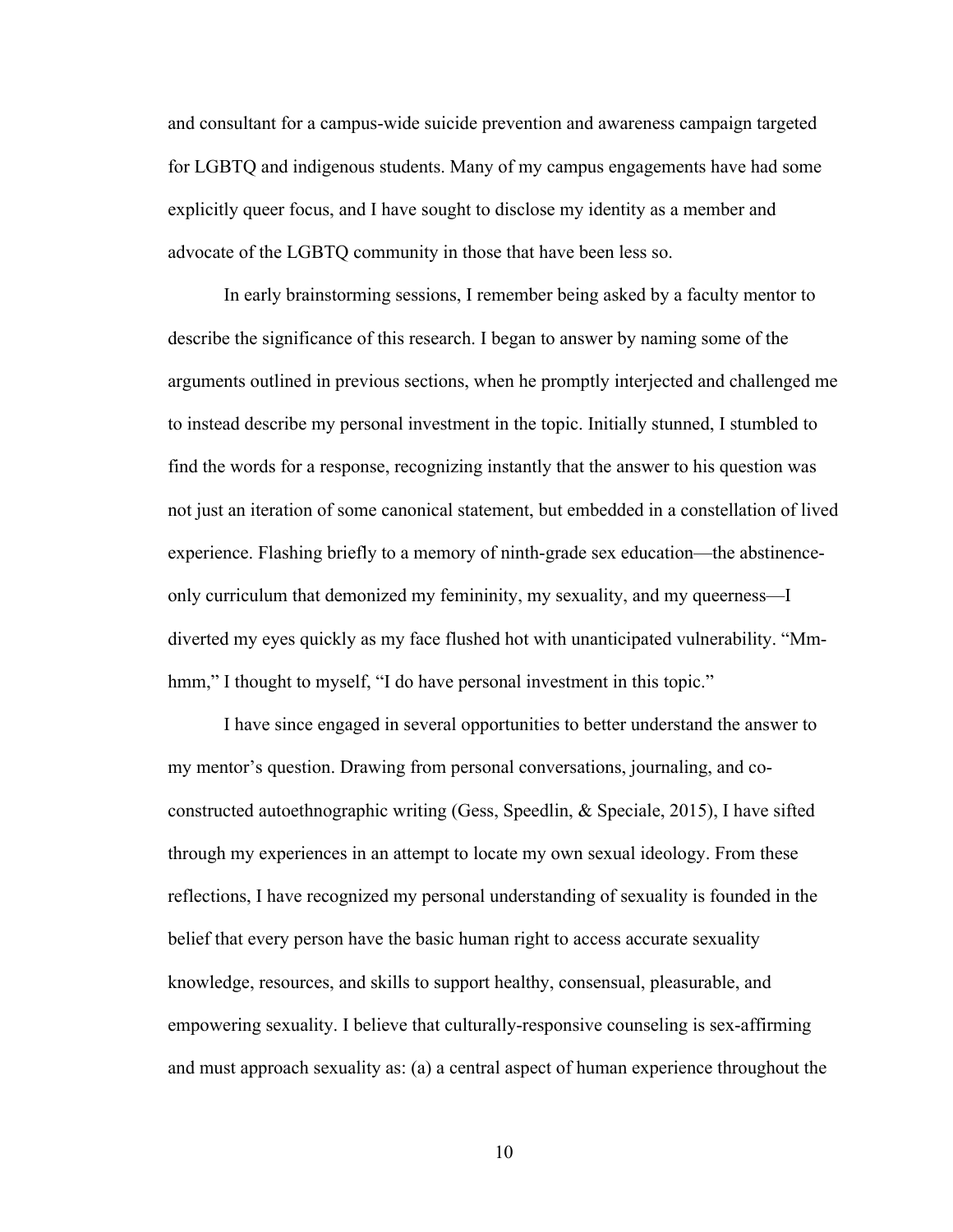lifespan, (b) which encompasses gender identities and roles, sexual/affectual orientation, eroticism, pleasure, intimacy, and reproduction, and (c) is influenced by the interaction of biopsychosocial, economic, political, cultural, legal, and spiritual factors. As a researcher, teacher, and counselor, I aimed to shed light on the ways in which dominant ideologies such as heteronormativity, patriarchy, and white supremacy shape and define individual and societal conceptions of what comprises moral, healthy, and appropriate sexuality, while supporting others to reflect on the ways in which their own value systems may oppress, silence, emancipate, and empower individuals from diverse cultural locations. I have adopted these core values in my own identity development as a counselor, educator, feminist, and queer activist.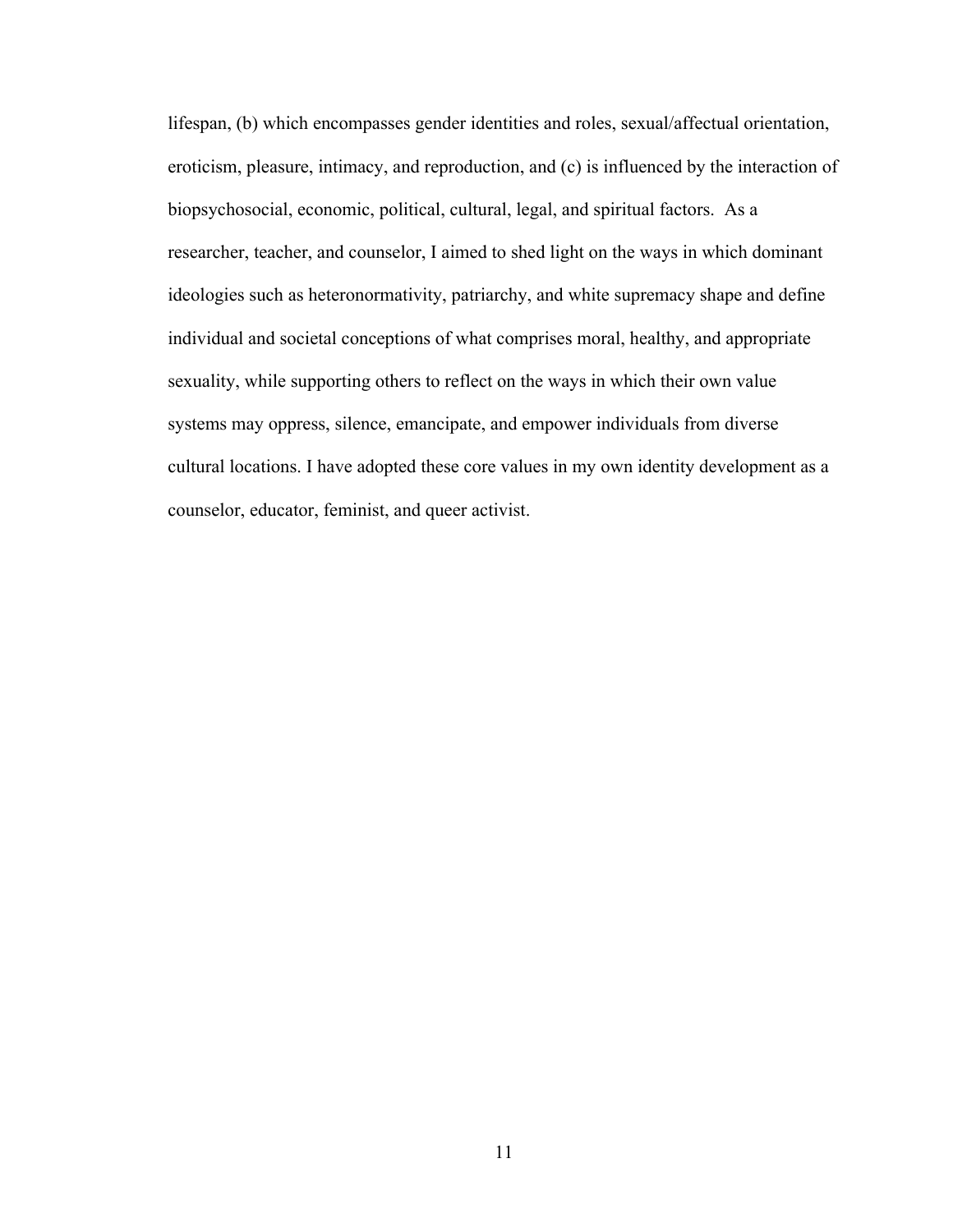#### **Chapter 2**

### **Literature Review**

As an identity rooted in wellness, development, and preventive care, the counseling profession has an exceptional foundation for treating and advocating for issues of sexuality and sexual health (Dollarhide & Oliver, 2014; Southern & Cade, 2011). Counselors are distinguished in the mental health community by celebrating the subjectivity of human meaning-making, while also recognizing that humans are inextricably situated within and shaped by complex social relationships (Hansen, 2012; Hansen, Speciale, & Lemberger, 2014). Counselors seek to understand clients from a holistic perspective—the *gestalt* of human experiencing—and to facilitate clients' development of personal empowerment as agentic social actors in their lives and within their community (Dollarhide & Oliver, 2014). Given the humanistic-oriented epistemology of counseling, sexuality is thereby conceptualized as nuanced and evermutable, negotiated in perpetuity by inter- and intra-personal factors (Tiefer, 2006). Rather than pathologize or medicalize the diversity of sexual expression, counselors must celebrate the multiplicity of individual sexuality as an integral factor of a person's overall individual and relational wellness.

Authors of the most recent American Counseling Association (ACA, 2014) Code of Ethics stated, "counselors are expected to advocate to promote changes at the individual, group, institutional, and societal levels that improve the quality of life for individuals and groups and remove potential barriers to the provision or access of appropriate services being offered" (p. 8). Thus, as a foundational tenet of the counseling profession, social justice and advocacy goals are likewise at the heart of sexuality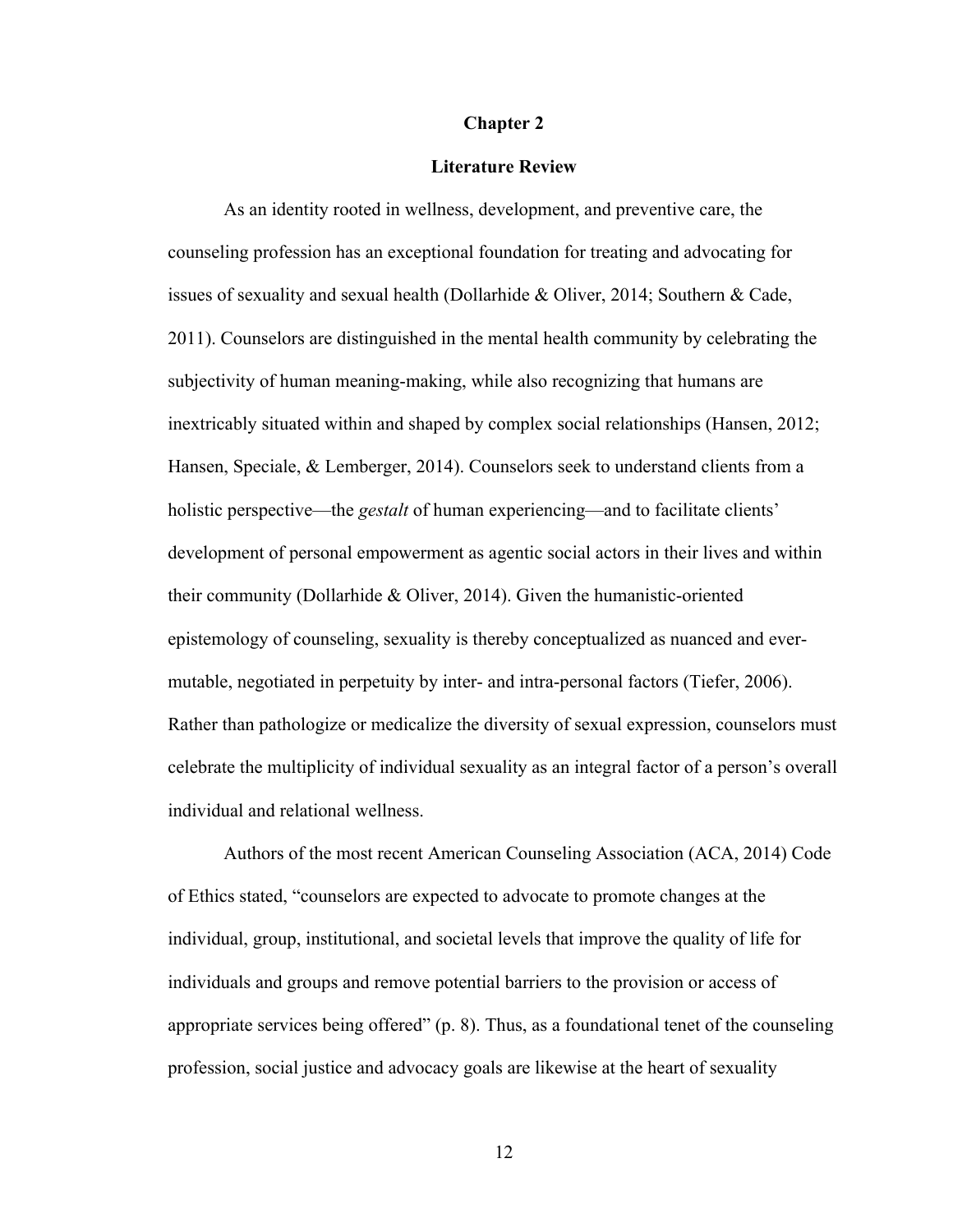counseling. From this perspective, counselors are urged to develop the essential knowledge needed to promote sexual health and wellbeing with clients, colleagues, and for oneself. With regards to client sexuality, counselors must thereby engage not only in client-level advocacy, but also on macrolevel reform, which requires an historical and contemporary understanding of sexual politics, i.e., issues related to disparities of sexual and reproductive health care and family planning options, sex education for children and teens, marriage equality, and sexual violence. Tiefer (2006) commented that the "inescapable contextualisation of sexual life in the midst of rapidly changing social values is the situation at the core of my conviction that we need to adopt a humanistic perspective on sexuality that includes a full understanding of the social in both training and practice" (p. 369).

Hence, in order to adequately conceptualize the topic of sexuality counseling pedagogy, the following literature review will overview prominent physiological, psychological, and sociocultural ideologies of sexuality and highlight the various ways certain identities—women, people of color, impoverished communities, intellectually/developmentally disabled individuals, and individuals of alternative sexual identities [i.e., LGBTQ populations, polyamorous, BDSM (bondage, discipline, sadism, masochism) and kink communities] and the myriad intersections of these identities—are and have been oppressed by systems of discrimination and marginalization, often resulting in physical and mental healthcare disparities, increased prevalence of rape and sexual abuse, and decreased access to sexual and reproductive healthcare services (World Health Organization, 2011). From this perspective, I provide an analysis of the current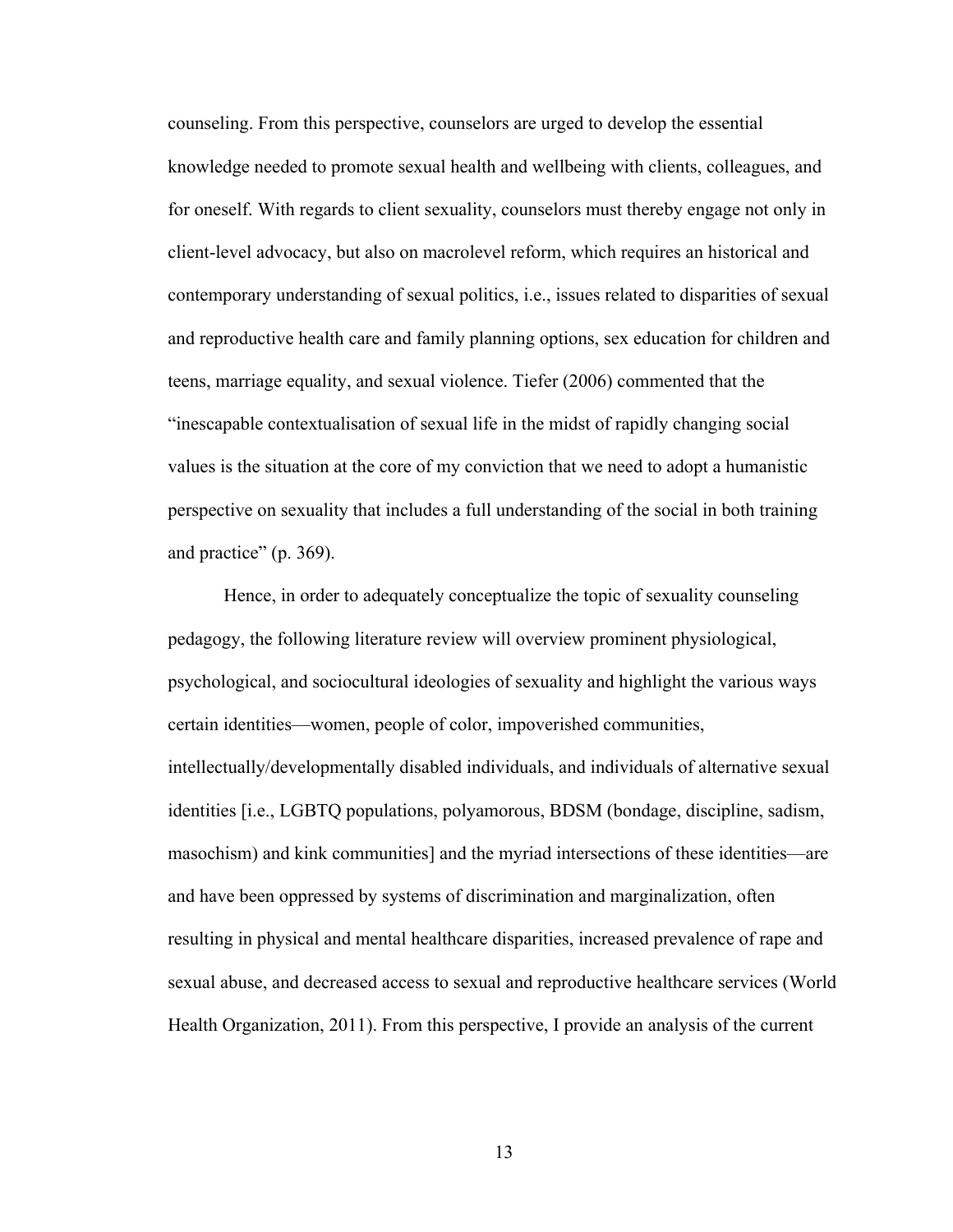models of sexuality education in the counseling profession and discuss the various factors involved with queer feminist sexuality counseling pedagogy.

### **Sexuality and Mental Health: An Historical Overview**

Conceptualizations of sexuality and sexual health in the mental health profession have transformed and evolved to include a myriad of personal subjectivities of the nature of sexuality, which are often reflective of the religious, scientific, and political zeitgeist of society (Groneman, 1994; Southern & Cade, 2011). The teaching and practice of sexuality counseling are informed by certain ideological perspectives, which often exist as an extension of the norms and mores within which counselors and counselor educators exist. Subsequently, a counseling pedagogy of sexuality is deeply rooted in this paradigmatic context, and may be examined through historical/sociocultural analysis of the ideological foundations of the pedagogy.

Historically, individual sexuality has been positioned within the biologicalmedical sphere, as found in Krafft-Ebbing's seminal *Psychopathia Sexualis* (1886). Serving as the premier medico-legal manuscript for sexual pathology for several decades, the volume positioned non-normative sexual practice, e.g., sado/masochism and homosexuality, within a context of dysfunction, disease, and abnormalities. Krafft-Ebbing's (1886) perspective embodied both the religious and patriarchal doctrine of the time, as he denounced all non-procreative sexual desire (e.g., homosexuality, masturbation) as biological perversion, and omitted all mention of female sadism or fetishism due to the presumed passivity of women's sexuality (Groneman, 1994). During this era, pathological sexual diagnoses were disproportionately assigned to women, people of color, LGBTQ populations, sex workers, and working-class and poor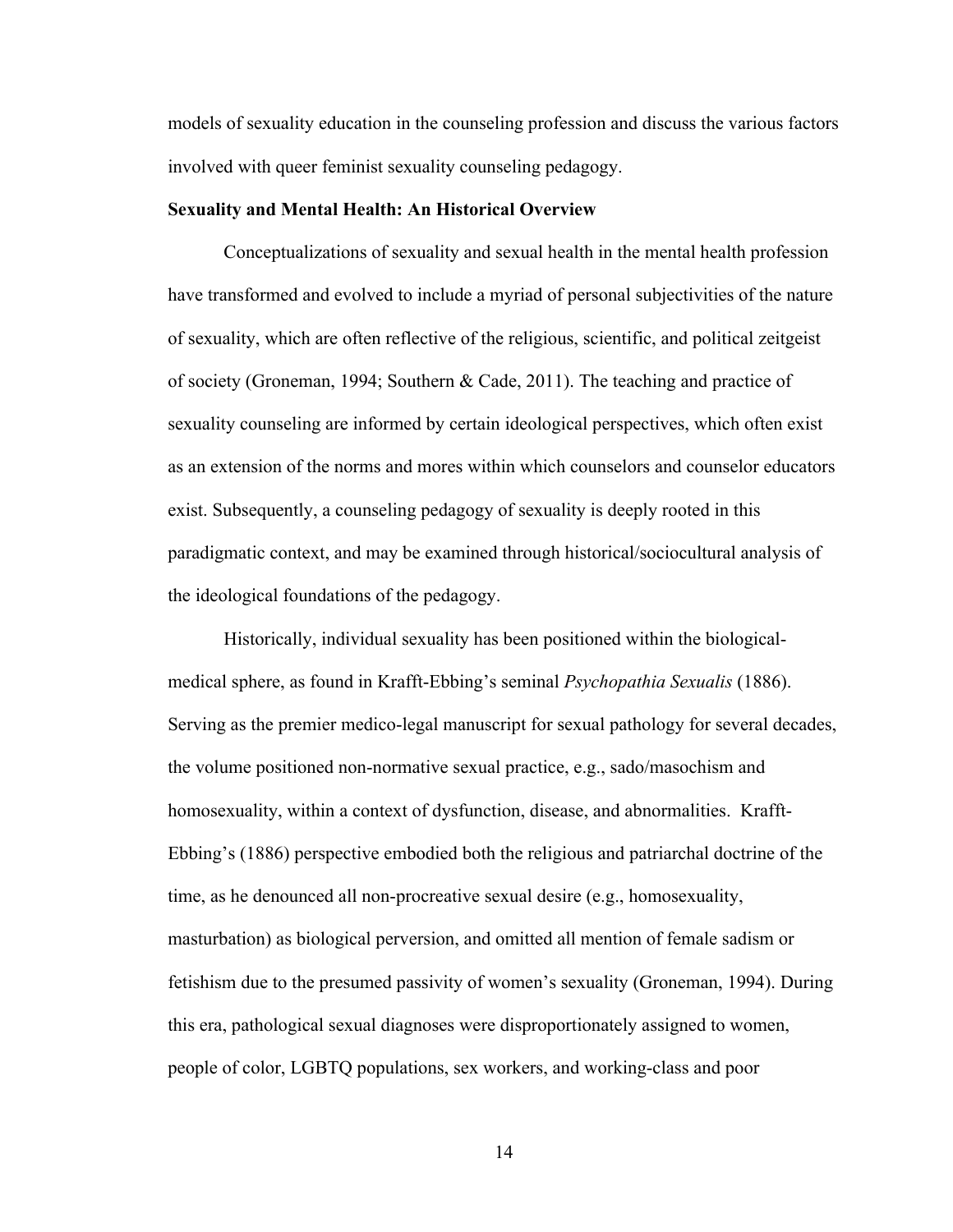individuals (Kaschak & Tiefer, 2001). Indeed, most displays of women's sexuality, such as sexual fantasy, sex outside of marriage, sex with other women, sexual libidos higher than their spouse, and masturbation, could be diagnosed as nymphomania, although diagnosis was often dependent on the beliefs of diagnosing doctor (Groneman, 1994).

Opposing prominent biological theories of the time, Freud (1905) offered a psychological evaluation of sexuality in *Three Essays on the Theory of Sexuality*, stating that sexual function and desire were rooted primarily in the psyche, and any aberrations to "normal" sexuality were indicative of unresolved conflict in psychosexual development. Many of Freud's theories of sexuality inherently reified misogynist notions of female sexual passivity. For instance Freud posited that sexual maturity in women was demonstrated through vaginal orgasm achieved through heterosexual vaginal intercourse, while orgasm through clitoral stimulation was indicative of unresolved psychosexual conflict, a characteristic of women's "frigidity" (Koedt, 1968; Groneman, 1994). Again, assessment and treatment of sexual issues were reflective of "the assumptions of woman as an inferior appendage to man, and her consequent social and psychological role" (Koedt, 1968, p. 243).

Kinsey and colleagues (Kinsey, Pomeroy, & Martin, 1948; Kinsey, Pomeroy, Martin, & Gebhard, 1953) and Masters and Johnson (1966; 1970) were among the first researchers to empirically study sexual phenomena from physiological, psychological, and behavioral contexts. Kinsey and colleagues (Kinsey, et al. 1948; Kinsey, et al. 1953) exposed the incredible variance of human sexuality through an exploration of day-to-day sexual practices, which challenged societal beliefs on "normal" sexuality. Shortly after Kinsey and colleagues' publication, Masters and Johnson (1966; 1970) studied the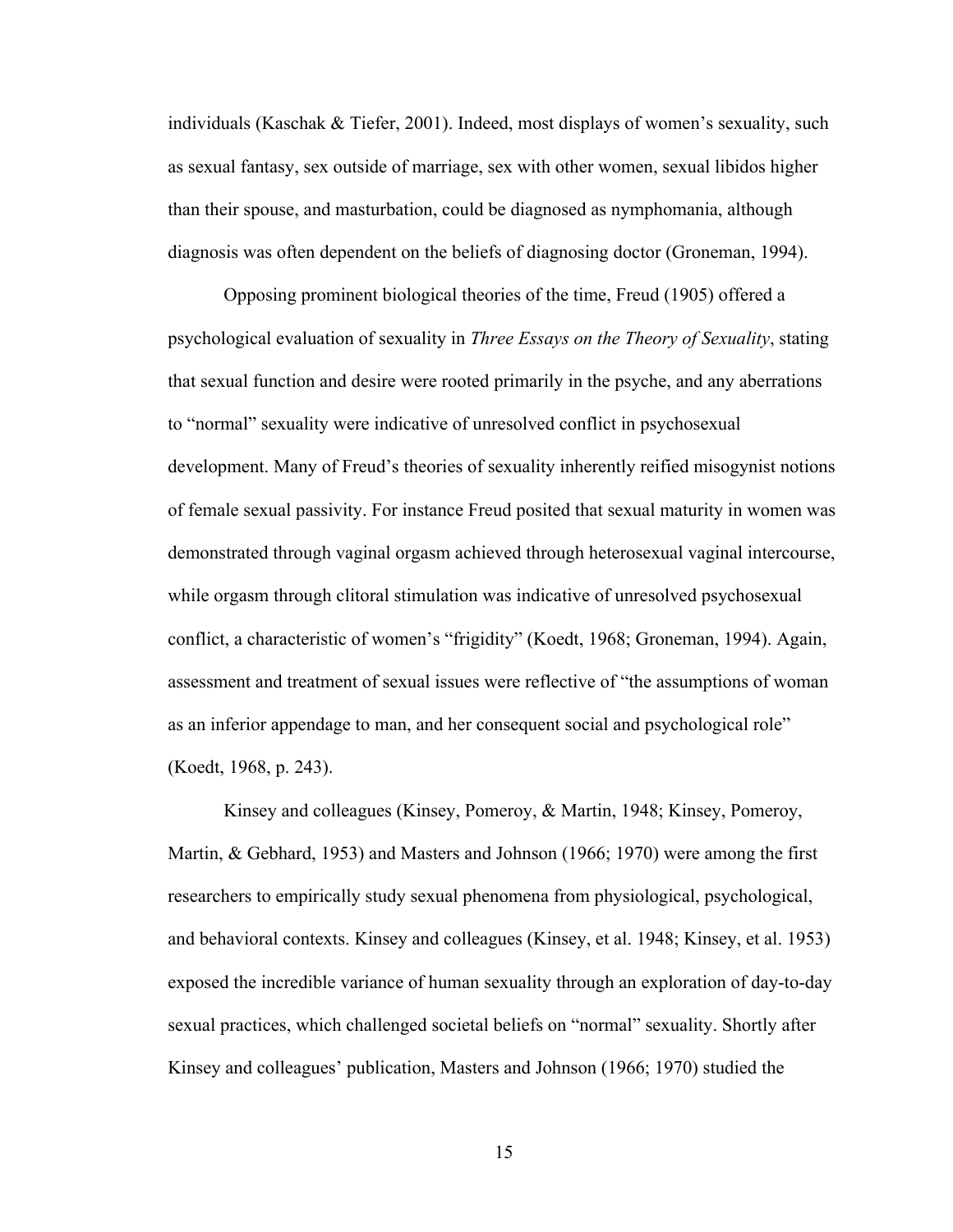physiological response to intercourse and masturbation in males, females, and couples. The authors' work in understanding and treating sexual issues in individuals and couples helped establish the field of sex therapy.

For the following 20 years, issues related to sex were primarily treated as medical disorders, and prominent sex therapy models (cf. Kaplan, 1974; 1979) utilized highly directive behavioral interventions directed toward the alleviation of immediate symptoms. Interventions included the use of *sensate focus*, a systematic desensitization technique designed to diminish performance anxiety, stop-start methods to help patients with premature ejaculation, and directed masturbation for anorgasmia (i.e., inability or difficulty in achieving orgasm). A common treatment approach for dyspareunia, a diagnosis primarily assigned to women who experience painful, was vaginal dilation, which involved the insertion of a speculum into the woman's vagina to initiate relaxation of contracted vaginal muscles (Althof, 2010).

Critiques of these early conceptualizations of sexuality were numerous. Feminist researchers and practitioners challenged the reductionistic medical-model approach, and criticized it as encouraging a disease-oriented, overly diagnostic, and patriarchal understanding of sexuality (Kleinplatz, 2012; Southern & Cade, 2011). Feminist scholars Kaschak and Tiefer (2001) challenged the validity of traditional sex research for women and other historically marginalized populations, critiquing the predominately middleaged, White male researchers whose primary research methodologies were steeped in essentialism and hegemony. Traditional models of sex therapy positioned genital performance (e.g., erection, vaginal lubrication, orgasm) as a marker of healthy or "successful" sexual functioning and privileged vaginal intercourse over other sexual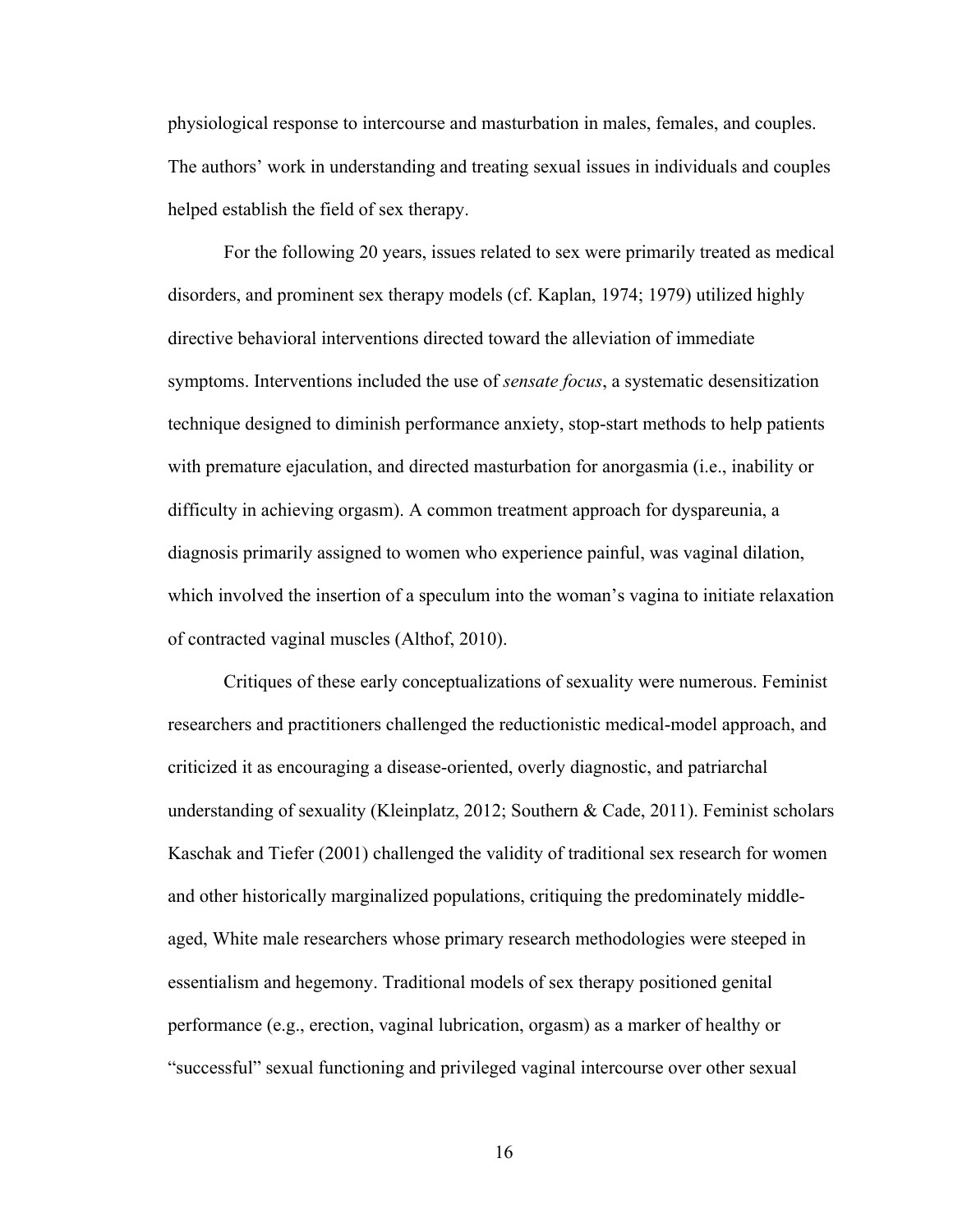practices, which reified compulsory heterosexuality and marginalized other, non-coital forms of sexual pleasure. Sociopolitical context, such as gender/power differences and cultural subjectivity, were often omitted from etiological and diagnostic discussions, resulting in a normative, ethnocentric stance on gender-role behavior (Tiefer, 2010).

Indeed, much of the ideological debate in the sex therapy/counseling field has centered on the diagnosing of dysfunctional sexual functioning. The authors of *A New View of Women's Sexual Problems*, Kaschak and Tiefer (2001), introduced the term sexual issues, defined as the "discontent or dissatisfaction with any emotional, physical, or relational aspect of sexual experience" (pp. 228–229). The authors intentionally avoided the traditional medicalized nomenclature found, at the time, in the Diagnostic and Statistical Manual of Mental Disorders (DSM-IV-TR; American Psychiatric Association, 2000), such as "dysfunction", "disorder", and "disease", in order to challenge the stigmatization of sexuality and encourage a more normalized perspective of sexual issues (Kleinplatz, 2012). The New View Campaign discussed etiology through an examination of the following areas: a) sociocultural, political, or economic factors; b) partner and relationship factors; c) psychological factors; and d) medical factors. Mental health professionals were urged to develop a more holistic approach to client sexual health by decentering sexual concerns from a predominately biological understanding through the consideration of sociocultural factors (Kaschak & Tiefer, 2001).

### **Identifying the Need for Sexuality Counselors**

The counseling professional identity is distinguished from other mental healthcare disciplines (i.e., social work, psychology, psychiatry) by approaching personal and community health and wellness from a holistic—and thus non-reductionistic—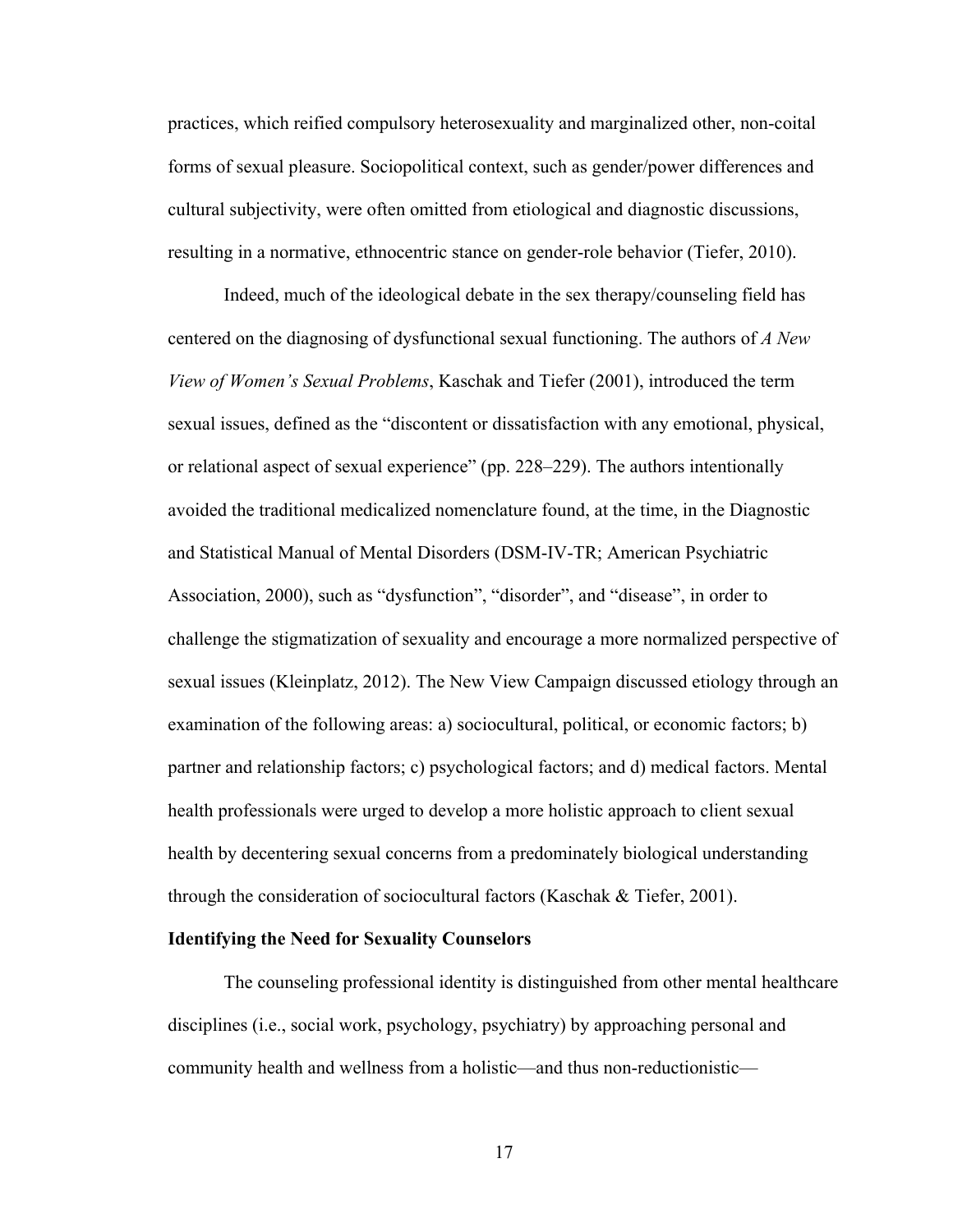perspective that emphasizes human potential, personal agency, and the acknowledgment and celebration of multiple, self-created understandings of the world (Dollarhide  $\&$ Oliver, 2014; Hansen, Speciale, Lemberger, 2014). In a review of evolution of sexuality in the mental health profession, Southern & Cade (2011) stated:

The contemporary sexual health movement promises to advance integrative approaches to helping couples with sexual satisfaction and optimal sexual functioning. The convergence of sociocultural factors suggests that the time is right for a sexuality counseling specialization within professional counseling.

As such, counselors are urged to view sexuality and sexual health as essential components of overall individual wellness, uniquely situated within the individual's socio-politico-cultural surroundings (Myers, Sweeney, & Witmer, 2000; Southern & Cade, 2011; World Health Organization, 2011).

While sexuality counseling has historically been regarded as a specialized field requiring highly technical training (Southern  $\&$  Cade, 2011), the universality of sexual concerns throughout the lifespan demonstrates the need for sexuality education for all mental health practitioners. Given the diverse and multifaceted ways in which sexuality is experienced throughout the lifespan, sexual health is systemically interrelated with a variety of social, developmental, and historical factors (Long, Burnett, & Thomas, 2007). Members of the Pan American Health Organization and World Health Organization (PAHO/WHO, 2000) linked sexual health with holistic individual wellness, citing the intersectionality of sexual health and bodily integrity, sexual safety, eroticism (e.g. sexual pleasure), gender, sexual orientation, emotional attachment, and reproduction.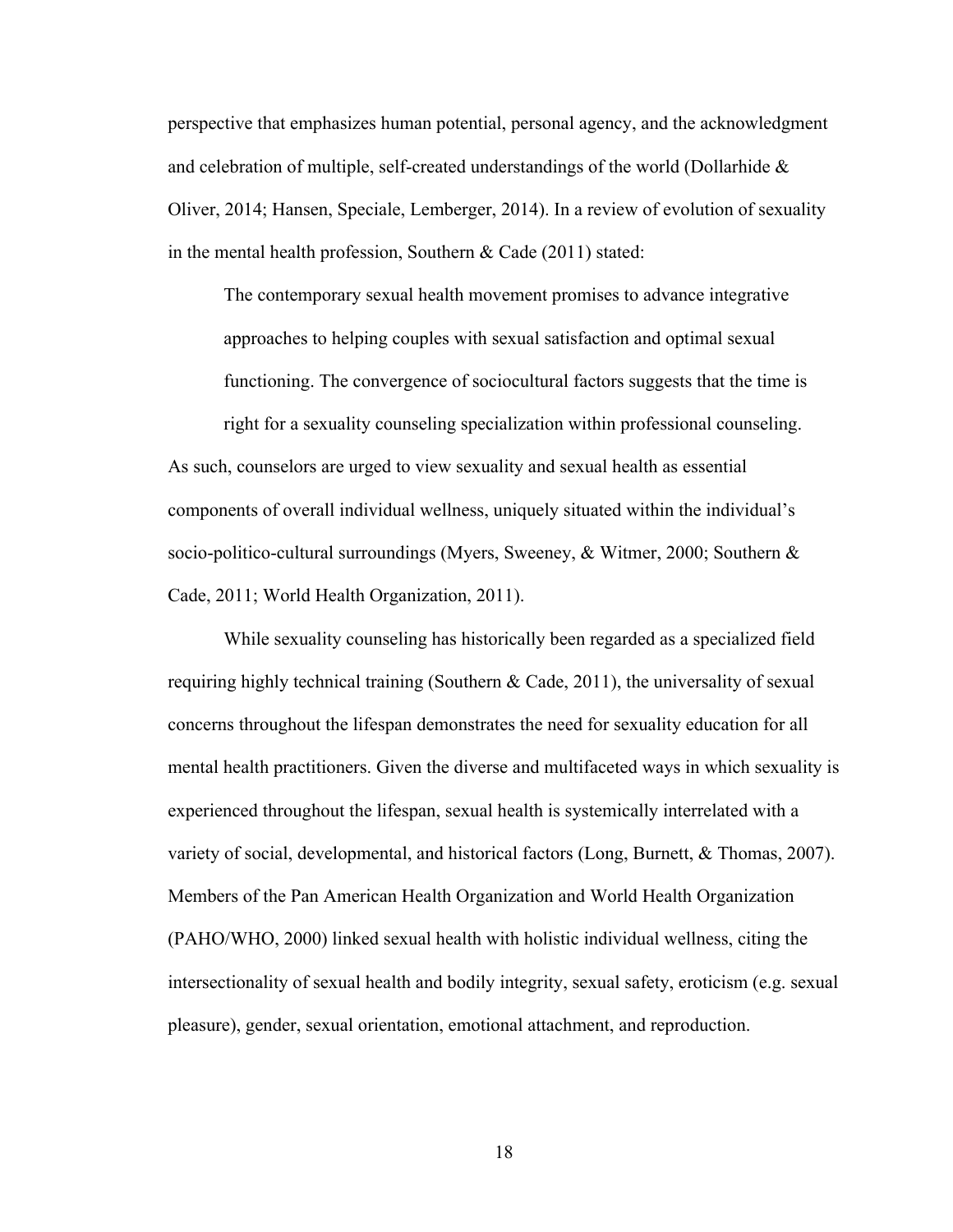Although there is some variability in the research regarding the exact prevalence of sexuality-related concerns in non-clinical populations, researchers have estimated that 50% of couples and 50% of individuals experience sexuality-related concerns throughout the lifespan (Masters & Johnson, 1970). In a more recent examination, Heiman (2002) reported similar findings, estimating that 10 to 52% of men and 25 to 63% of women experience problematic sexual issues during their lives. Additionally, 43% of women and  $31\%$  of men in a non-clinical sample of U.S. adults (n = 1749 women and 1410 men) reported experiencing sexual dysfunction in the past 12 months (Laumann, Paik, & Rosen, 1999). It is likely that these numbers represent a low estimate, as the highly stigmatized nature of sexuality discussion within many Western communities may serve as a barrier for individuals and couples wishing to discuss and seek treatment for sexual concerns.

Prevalence rates for sexual concerns appear to be much higher in mental and physical health settings. Primary health care estimates are that between 40 and 68% women and 22 to 75% of men express sexual concerns (Mercer, et al., 2003). Despite the clear need for trained sexuality counselors, several authors have suggested that counseling graduate programs do not adequately train and prepare counselors to work with sexuality concerns and compared to other healthcare professionals, counselors demonstrate less clinical knowledge about sexuality topics and are generally less willing to discuss them with clients (Miller & Byers, 2010; Reissing & Di Giulio, 2010; Russell, 2012).

Although researchers have advocated for the increased education of sexuality topics in counseling graduate programs for almost 35 years (Gray, House, & Eicken,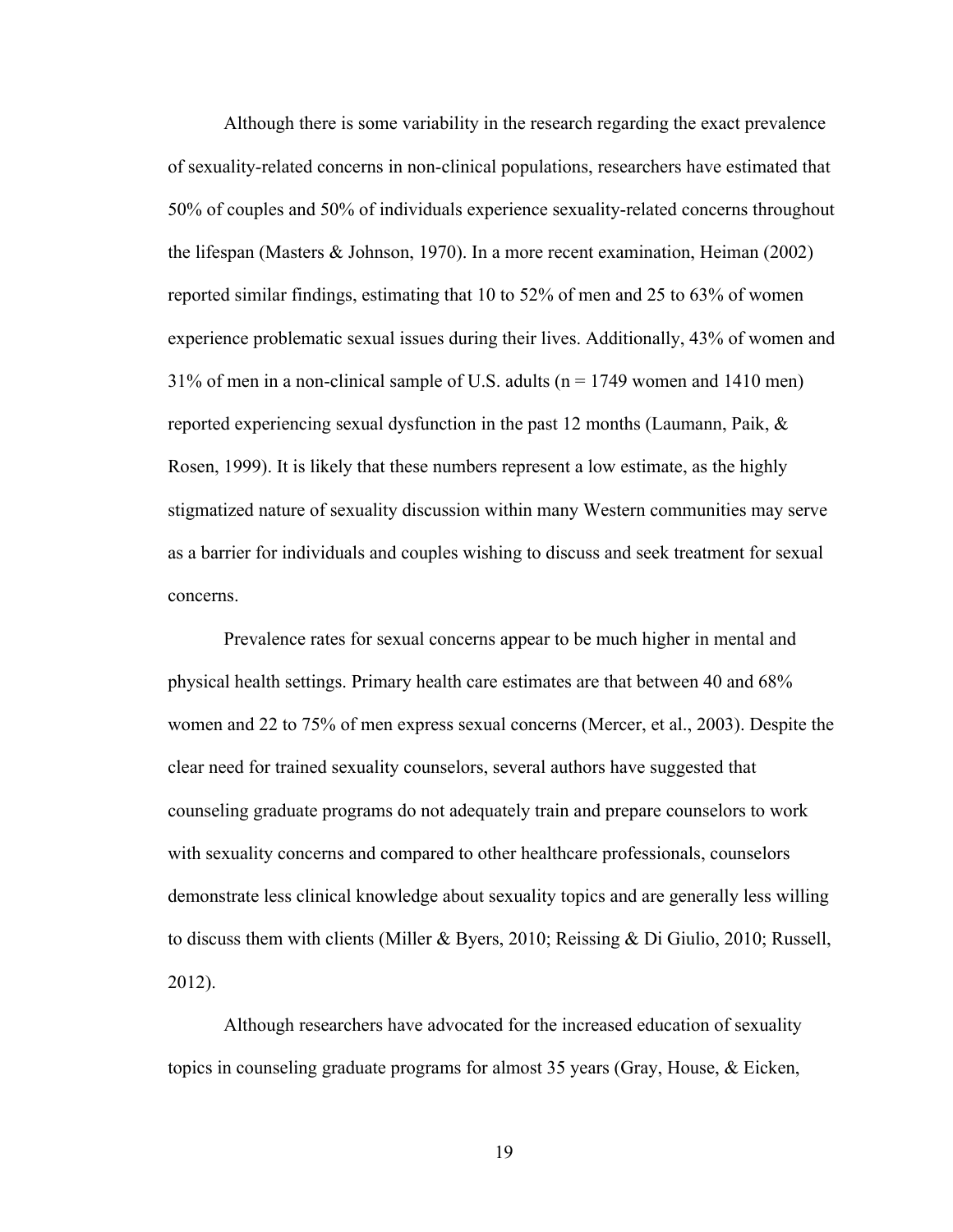1996; Harris & Hays, 2008; Humphrey, 2000; Southern & Cade, 2011), several authors have suggested that counseling graduate programs do not adequately train and prepare counselors to work with sexuality concerns (Miller & Byers, 2010; Reissing & Di Giulio, 2010; Russell, 2010). While the most recent standards by the Council for the Accreditation of Counseling and Related Educational Programs (CACREP, 2009) recommended that students in marriage, couple, and family counselor training programs understand "human sexuality (e.g., gender, sexual functioning, sexual orientation) and its impact on family and couple functioning," the vast majority of practicing counselors and related helping professionals are afforded few opportunities for postsecondary sexuality education and even fewer opportunities for sexuality training with specific focus on clinical therapeutic considerations (Miller & Byers, 2010; Reissing & DiGuilio, 2010; Sansone & Wiederman, 1999). For instance, master's and doctoral students non-couple and family counseling tracks (e.g., counselor education, clinical mental health, school, addiction, career, student affairs and college counseling) may not be required to complete sexuality training. Subsequently, the vast majority of counseling graduate programs do not require a specific course on sexuality and oftentimes sexuality topics are briefly covered during broader courses, such as couples counseling, and the depth and breadth of training experiences vary widely from counselor to counselor (Miller & Byers, 2008; Riessing & Di Giulio, 2010; Sansone & Wiederman, 2000). This paucity has dire implications for practicing counselors, demonstrated by Donovan (2011), who reported that 60% of the 90 mental health professionals surveyed perceived their lack of training to be the most significant barrier in discussing sexual issues with clients. In a survey of sexual abuse training in CACREP-accredited counseling programs, Kitzrow (2002) found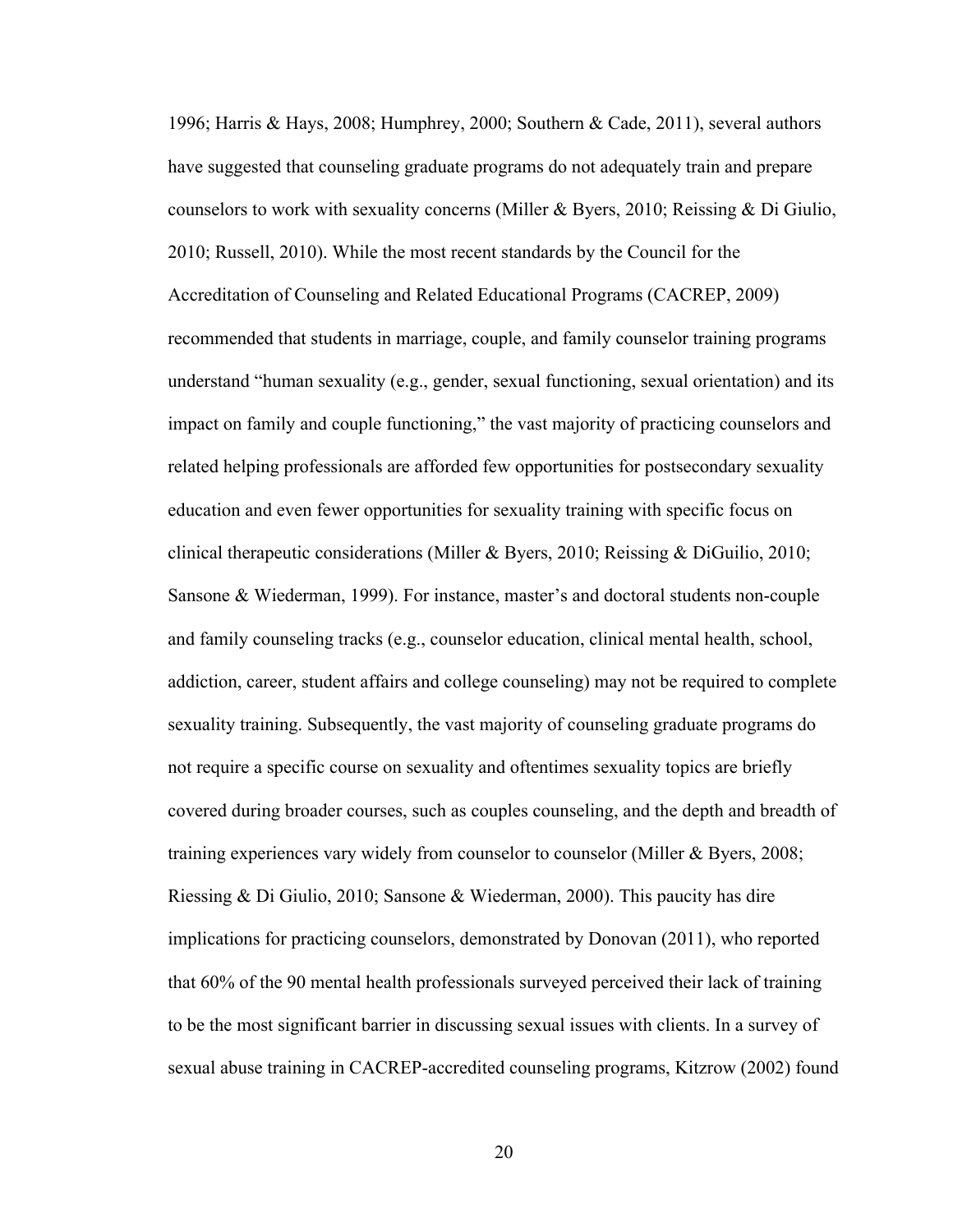that, in 68 programs, 3 required students to complete a course in human sexuality and 12 offered human sexuality (or a related sexuality-focused course) as an elective. Because CACREP standards do not require courses, but rather learning outcomes, little is known regarding the depth and scope of the sexuality content of each program. The inconsistency of sexuality counseling preparation among accredited (CACREP or otherwise) and non-accredited programs contributes to the general lack of empirical research regarding pedagogical best practice of sexuality counseling.

Gray, Cummins, Johnson, and Mason (1989) surveyed 270 counselor educators to assess available opportunities for sexuality preparation and discovered that only 19% of respondents required students to complete a class in human sexuality. Of those programs that offered a sexuality-focused course as an elective, 40% of such courses were offered outside of the counseling department (i.e., psychology, social work, or health programs). Studies from related mental health fields also corroborate the trend of meager sexuality preparation for helping professionals. Sansone and Weiderman (1999) conducted a survey of 323 clinical and counseling psychology training directors to explore the sexuality training opportunities for psychology graduate students. The authors found that roughly 40% of all graduate programs did not offer any training specific to sexual wellness, sexual functioning, or gender identity disorder (updated as gender dysphoria; DSM-5; American Psychiatric Association, 2013). In study conducted by Miller and Byers (2010), the authors observed that over 60% of the clinical psychology students surveyed ( $n = 162$ ) had not taken a graduate course related to sexuality and reported few opportunities for observational learning and sexuality-specific supervision throughout graduate education. Similarly, Reissing and Di Giulio (2010) surveyed 188 practicing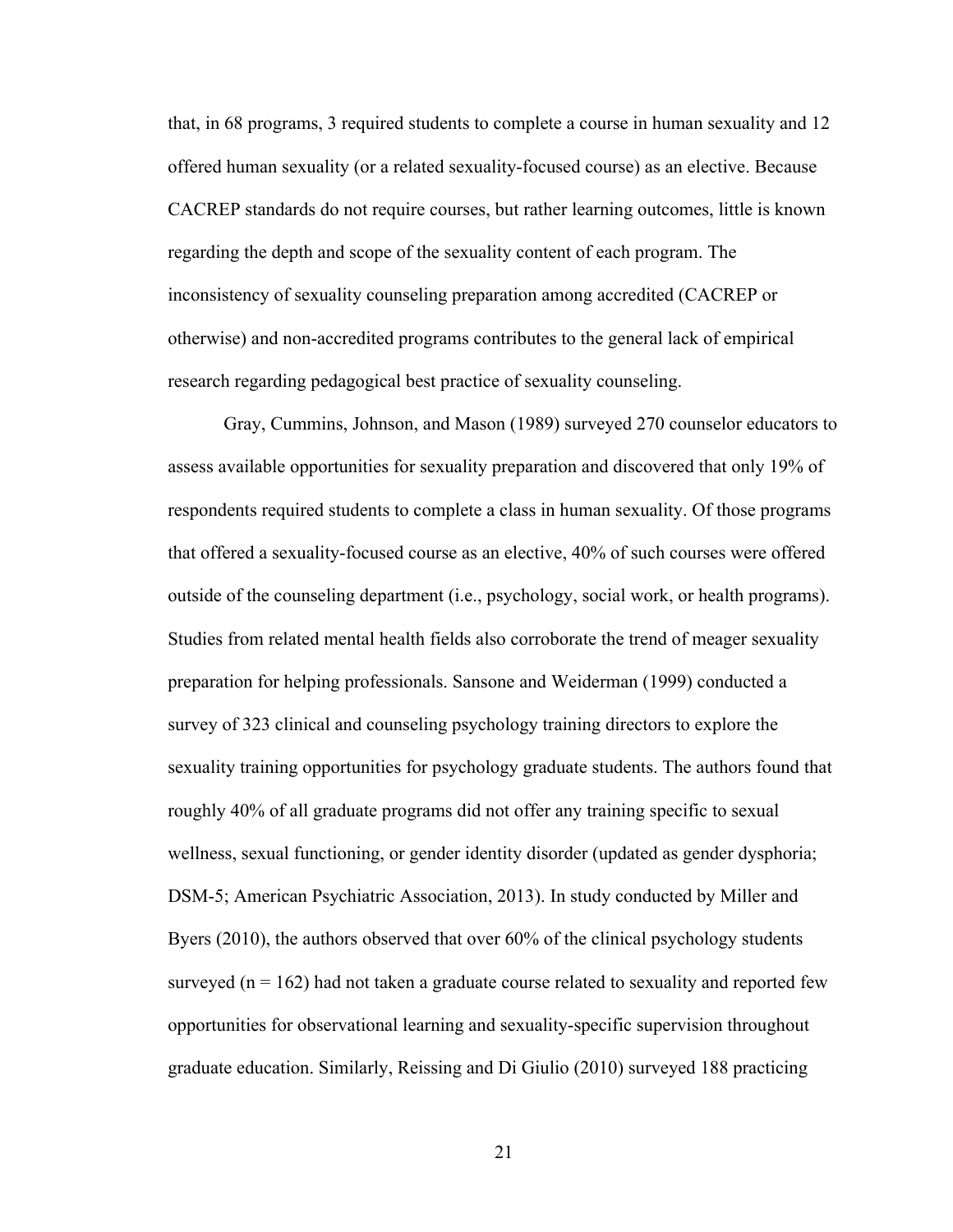psychologists and discovered that 54% of respondents reported no prior graduate or postgraduate sexuality training and 52% had not received training in undergraduate or workshop settings. Though the research reflects a general deficiency in sexuality counseling preparation for practicing counselors and related mental health professionals, there is some literature to support effective approaches to sexuality counseling education.

### **Current Approaches to Sexuality Counseling Education**

Given the significance of sexuality throughout the human lifespan, it is imperative that counselor educators enact a comprehensive approach to human sexuality, which requires a firm understanding of the various facets of individual sexuality, as well as an awareness of issues regarding sexual functioning and the systemic relations that exist between sexuality and the individual's socio-politico-cultural milieu (Tiefer, 2006). Unfortunately, research on the characteristics of quality sexuality counseling education trended around the late 1970s and has plummeted substantially since the mid-1990s. As much has changed in the mental health profession and in society within the past 10 years (or even 5 years), there is much need for an updated review of best practices in sexuality counseling training.

The existing sexuality counselor education research has emphasized the importance of sexuality knowledge, therapeutic competency, and self-awareness of personal value systems (Fyfe, 1980; Gray, Cummins, Johnson, & Mason, 1989; Gray, House, & Eicken, 1996; Kilpatrick, 1980). In a quantitative analysis of 160 mental health practitioners, Kilpatrick (1980) reported that respondents perceived factual information about reproductive concerns, human anatomy and physiology, and sexually transmitted infections as highly important in sexuality counseling education. Respondents considered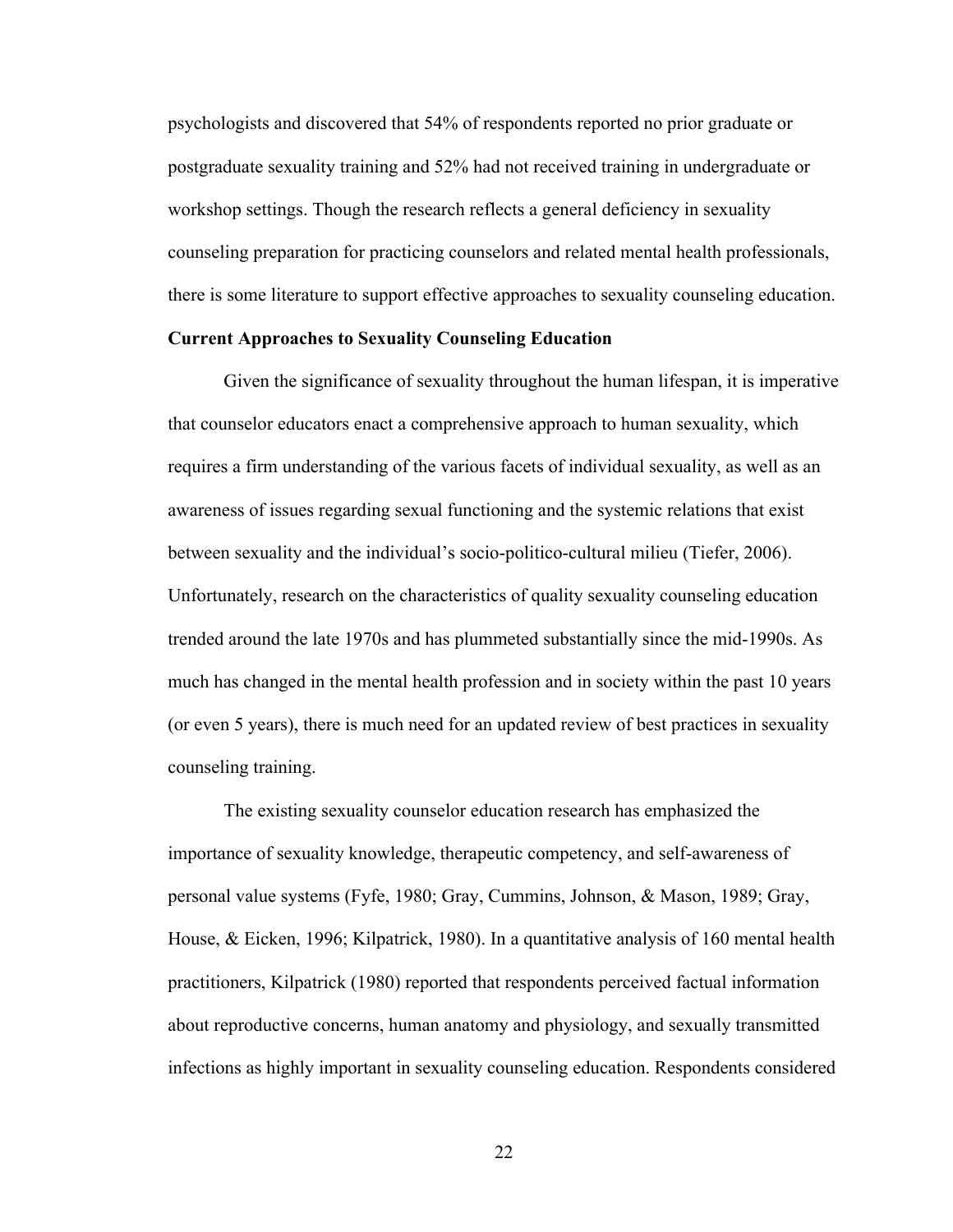topics of homosexuality, sex-role equality, and diverse sexual practices as moderately important. Fyfe (1980), drawing from prior teaching experiences, proposed a 5-part conceptual framework for approaching sexuality in counseling. Fyfe's (1980) model outlined: 1) an emphasis on sexual self-awareness and reflective value clarification, 2) examination of sexual value systems, 3) addressing sexuality in the counseling room, 4) understanding sexual dysfunction and treatment strategies, and 5) encouraging sexual enhancement. Also drawing upon personal teaching experiences, Humphrey (2000) outlined a 15-week semester sexuality in counseling course, focusing on such topics as: human anatomy and physiology, sex throughout the lifespan, themes of sexuality counseling, sexual function and dysfunction, sex and control/power, gender and sexuality, sexual orientation, and sexually transmitted infection.

Though now considerably outdated, in a review of the sexuality education literature, Weerakoon and Stiernborg (1996) offered some insight into the goals of sexuality training for helping professionals: 1) to encourage student knowledge and competency of sexuality issues and 2) to facilitate a learning environment that espouses student reflexivity and self-awareness. Kilpatrick's (1980) findings and the conceptual articles from Fyfe (1980) and Humphrey (2000) mirrored these findings, which emphasized increasing students' knowledge human anatomy and physiology, reproductive issues, and sexual dysfunction and treatment strategies. However the most prominent distinction may be found in Fyfe's (1980) emphasis on understanding both one's own moral conceptualizations of sexuality and societally imposed values of sexuality. Utilizing the work of Pietrofessa and Pietrofessa (1976), Fyfe (1980) described that, "counselors/students are encouraged, therefore, to explore their sexuality through a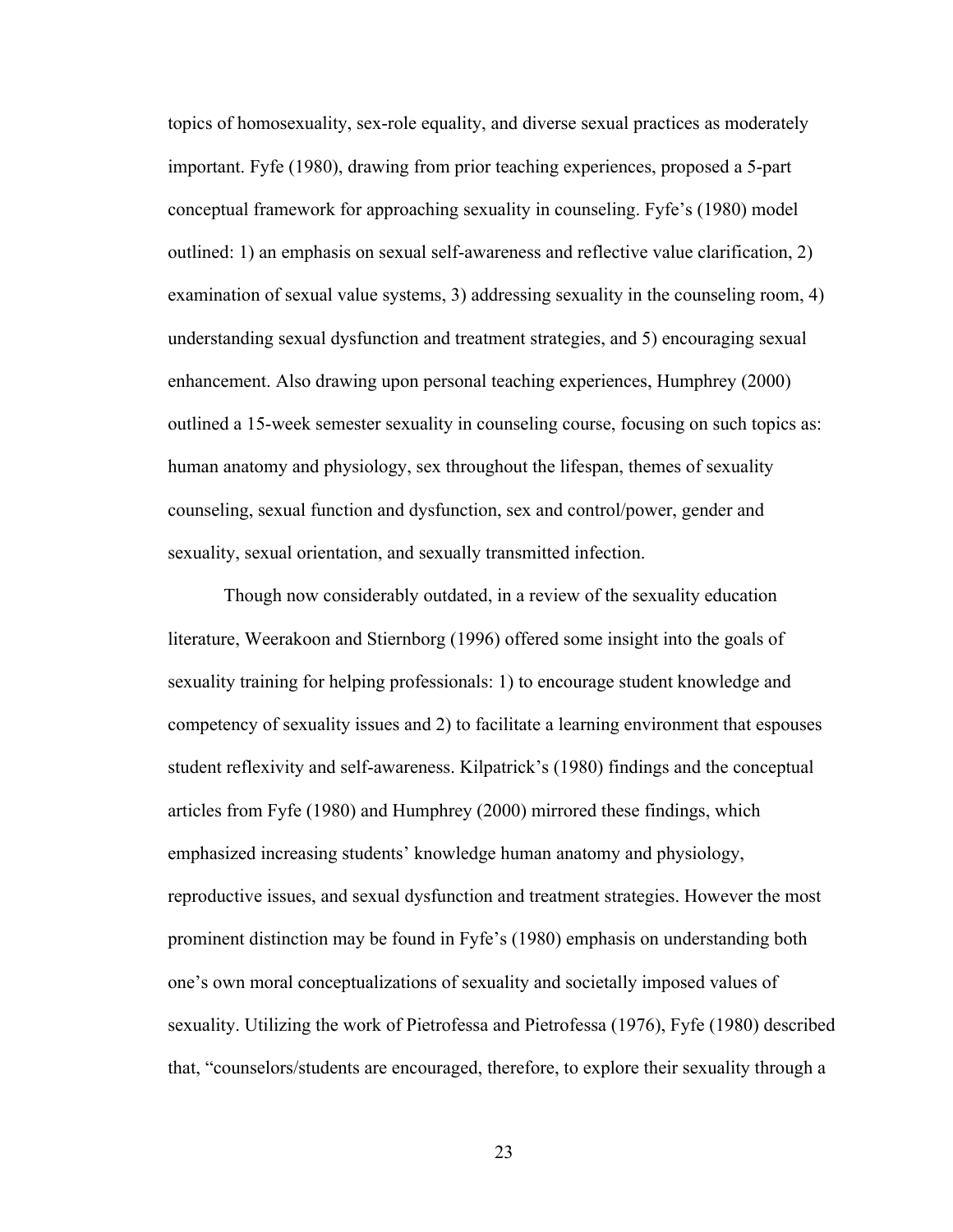series of value clarification exercises… Through value clarification students learn to tolerate attitudinal differences and to re-examine their own sexual attitudes" (p.148). By encouraging self-examination within a group dynamic, students are able to explore the sexual attitudes of themselves and their peers, contributing to the notion that understandings of sexuality are diverse in nature.

More recently, in a collaborative reflection of a counseling sexuality counseling course, McGlasson et al. (2014) discussed the pedagogical and humanisticphenomenological issues apropos sexuality training, with the students' (co-authors) reflections discretely woven throughout the instructor's (primary author) considerations of the course. In a seminar-style class format, course requirements were grounded in class preparation (via outside readings and journal reflections) and class participation in experiential role-play activities and co-constructed reflective dialogue. The instructor also discussed the importance of attending to teacher-student power dynamics "to reduce this imbalance of power and hopefully model for the counselors in training, the importance of diligently maintaining an awareness of such issues" (p. 248). The authors detailed the importance of creating a safe learning environment to facilitate self-awareness by emphasizing flexibility, open communication, and tolerance between students and the instructor. By increasing self-awareness of sexual values, the authors were "taking an active and intentional step in creating a professional identity that seeks to limit the imposition of their personal values and opinions on their clients" (p. 249). The authors reviewed the numerous factors involved in culturally sensitive and growth-oriented sexuality counseling curricula and suggested that the educator's dedication to social-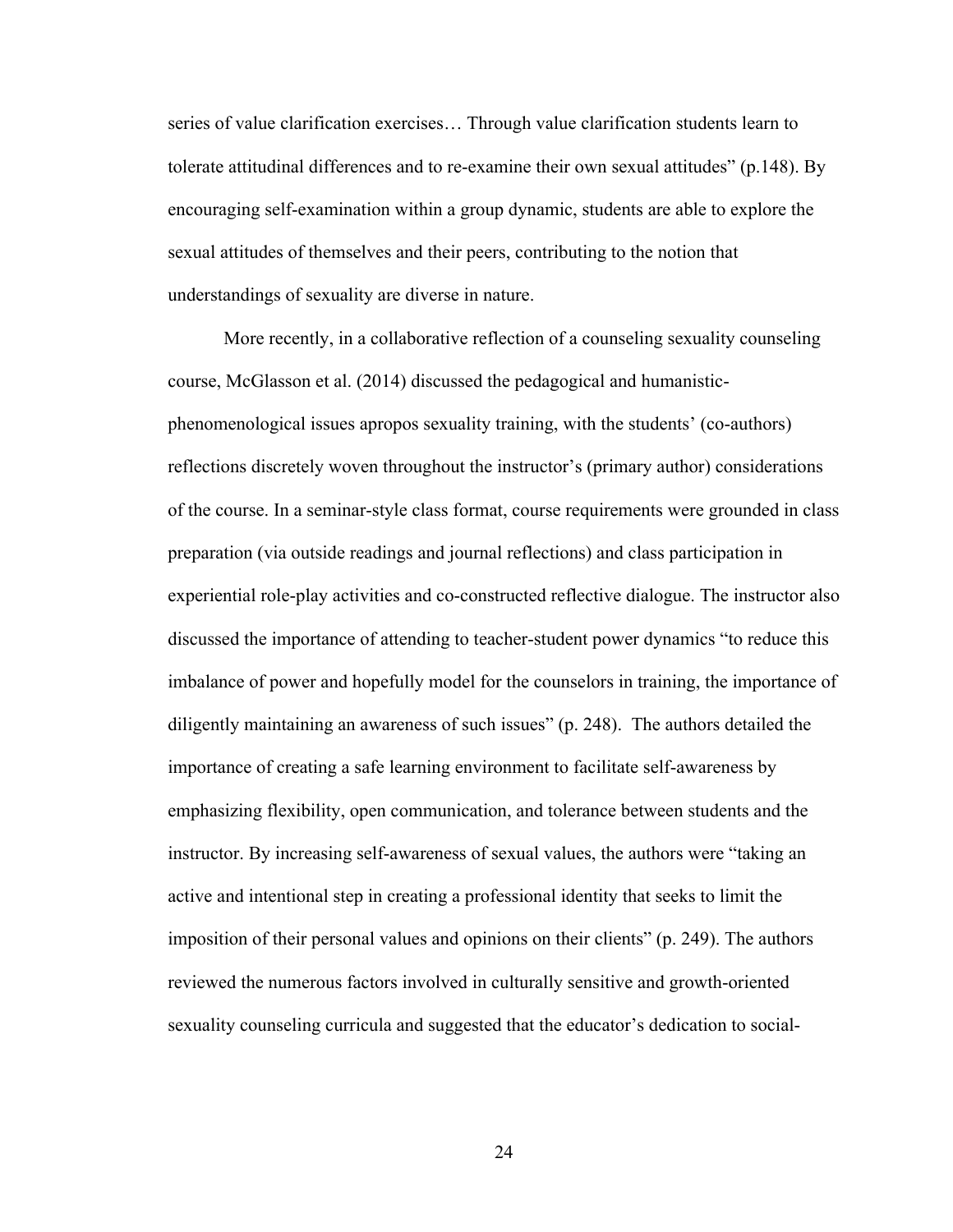justice oriented teaching practices facilitated the students' development of social-justice oriented understanding of sexuality.

The research detailing sexuality counseling pedagogy spans almost 30 years and one common factor is educator positionality as a factor of sexuality education—as some topics were emphasized in some models, omitted from others, and both contained differing sexuality nomenclature. For instance, Humphrey (2000) provided this description for two classes dedicated to sexual functioning:

Assigned readings from the Hyde and DeLamater (1997) text provide information about normal sexual functioning and common sexual dysfunctions. Lecture about sexual dysfunctions and their treatment uses a Diagnostic and Statistical Manual– Fourth Edition (DSM-IV; American Psychiatric Association, 2000) framework. Students practice diagnosing sexual dysfunctions via case vignettes in small groups. (p. 306)

Humphrey's (2000) explanation reflected the traditional bio-behavioral ideology of sex therapy and diagnosing, as evidenced by the author's language of "normal sexual functioning" and "diagnosing sexual dysfunction," which suggested a medicalized approach to sexuality counseling. Although it is unknown what sexual beliefs and attitudes inform the authors' course development, it is clear that ideology is indeed infused into course descriptions and assignments.

#### **Values Clarification and Nonjudgment: An Ethical Imperative**

In order to provide multiculturally responsive services that encourage client growth and wellness, counselors are charged to become "aware of—and avoid imposing—their own values, attitudes, beliefs, and behaviors" onto clients during the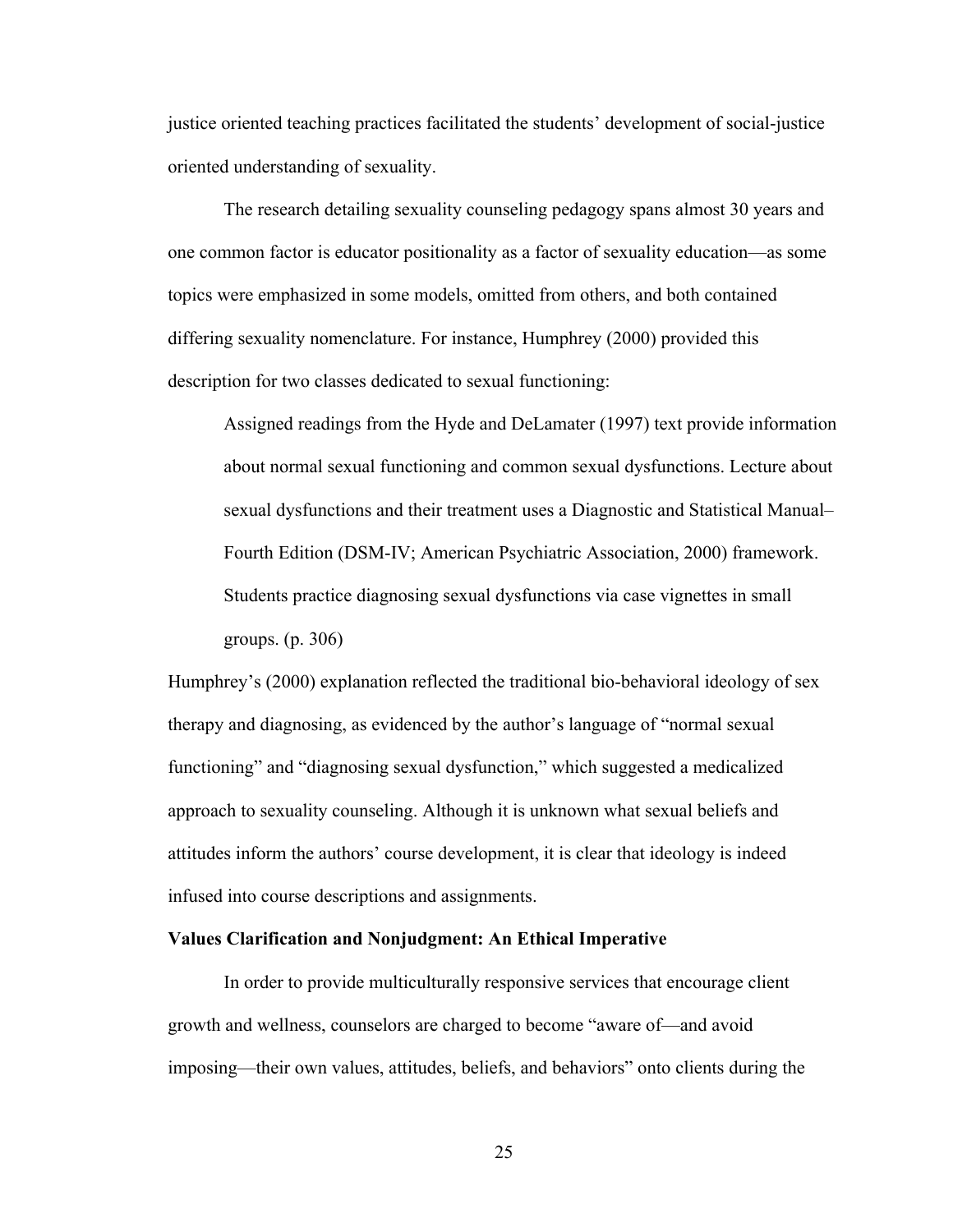therapeutic process (ACA, 2014, p. 5). Additionally, counselors must "respect the diversity of clients, trainees, and research participants and seek training in areas in which they are at risk of imposing their values onto clients, especially when the counselor's values are inconsistent with the client's goals or are discriminatory in nature" (ACA, 2014, p.5). There is a large body of research that supports the significant role of practitioners' attitudes and values toward sexuality in delivering competent and ethical client care, specifically when value conflicts occur within the professional relationship (Christensen, Norton, Salisch, & Gull, 1977; Ducharme & Gill, 1990; Ridley, 2006; Walker & Prince, 2010; Weerakoon & Steinborg, 1996; Wieck Cupit, 2010).

Currently, the issue of values conflicts in professional counseling and training settings has generated much attention in national media and field-wide arenas, resultant of recent court cases (i.e., *Keeton v. Anderson-Wiley,* 2010*; Ward v. Wilbanks,* 2009) that arose due to counselors and counselors-in-training objecting to provide counseling services to LGBTQ+ individuals and engage in continued training and professional development regarding competency in LGBTQ-affirming counseling. A recent special issue in the *Journal of Counseling & Development* centered on the counseling profession's understanding of the dilemmas (and potential resolutions) that can occur when there is a conflict between a counselor's personal values and the values of the profession's values as articulated by the ACA Code of Ethics (Francis & Dugger, 2014). In the introduction to the special issue, editors Francis and Dugger (2014) articulated a firm stance in support of the (then-current) 2005 ACA ethical code, specifically as it pertained to the counselor's ethical obligation to strive toward cultural competence, avoid discriminatory behaviors, and avoid imposing values or bias onto clients.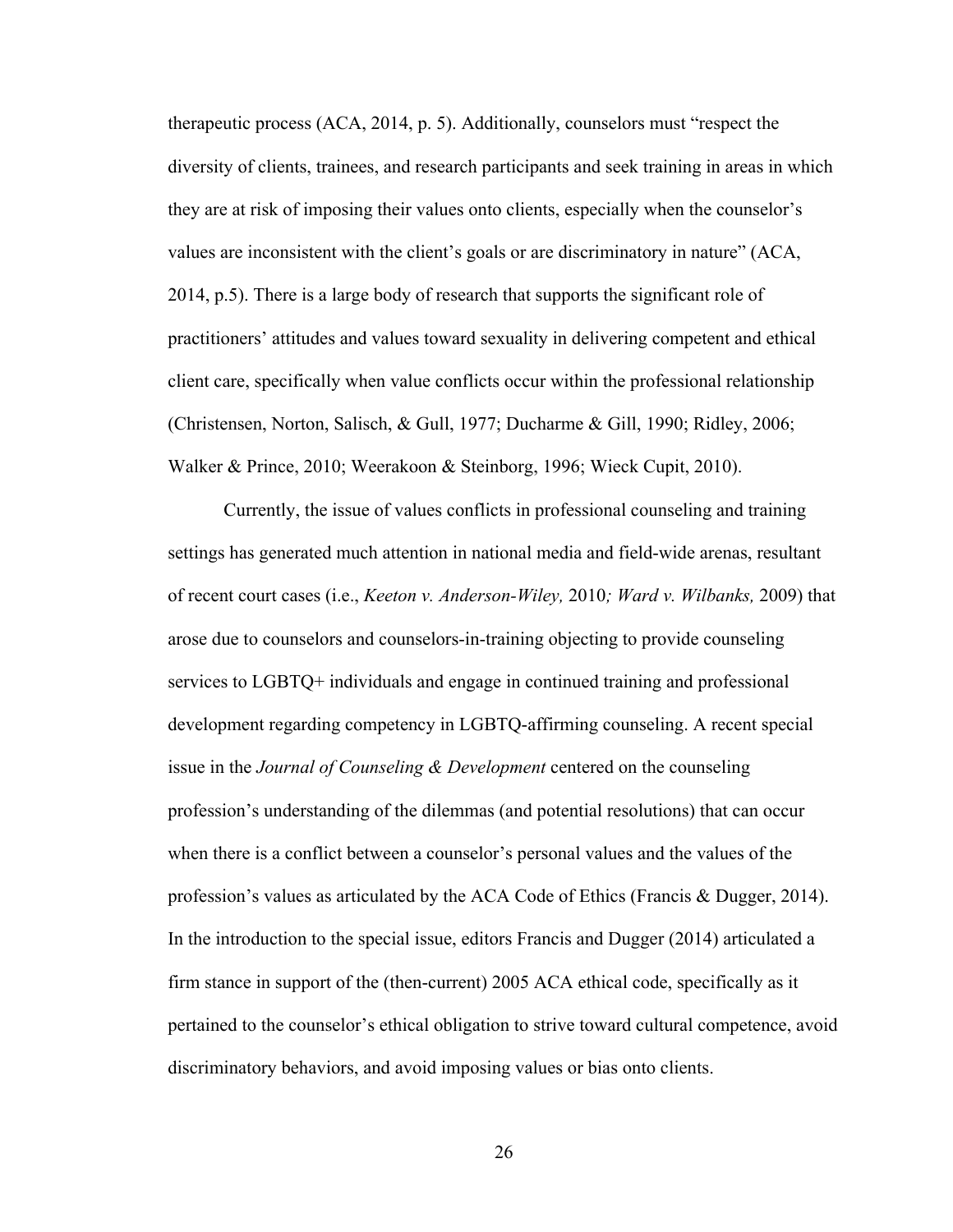Because sexuality topics are often shrouded in judgments, insecurity, and confusion, the emphasis on self-reflective practices is intensified for sexuality counselors and educators. Indeed, it is well documented within literature that counselors' beliefs and attitudes regarding sexuality are among the strongest predictors of sexuality competence, which may interfere with the counselors' ability to ethically engage in clinical discussions pertaining to sexual issues (Wieck Cupit, 2010; Long, Burnett, & Thomas, 2006; Weerakoon & Steirnborg, 1996). The primary objectives of sexuality education in the health professions "appear to be based on the assumption that attitudes and values regarding personal sexuality and the patient's sexuality are likely to affect every patient encounter" (Weerakoon and Stiernborg, 1996, p.185). In recent years, there has been increased attention to the role of personal value systems in multicultural counseling competency and have indicated the importance of LGBTQ-affirming curriculum (Whitman & Bidell, 2014; Herlihy, Hermann, & Greden, 2014). Ducharme and Gill (1990) indicated that personal values commonly interfere with clinicians' ability to address clients' sexuality concerns—specifically clinicians' discomfort in discussing sexual topics, inhibiting assumptions about clients' level of sexual functioning, disapproval of clients' sexual behaviors, and morally restrictive beliefs about sexuality. Furthermore, several researchers have cited a relationship between counselors' morally restrictive values and unwillingness to discuss sexual issues with clients (Fisher, Grenier, Watters, Larmont, Cohen, & Askwith, 1988; Harris & Hays, 2008; Reynolds & Magnan, 2005; Wieck Cupit, 2010).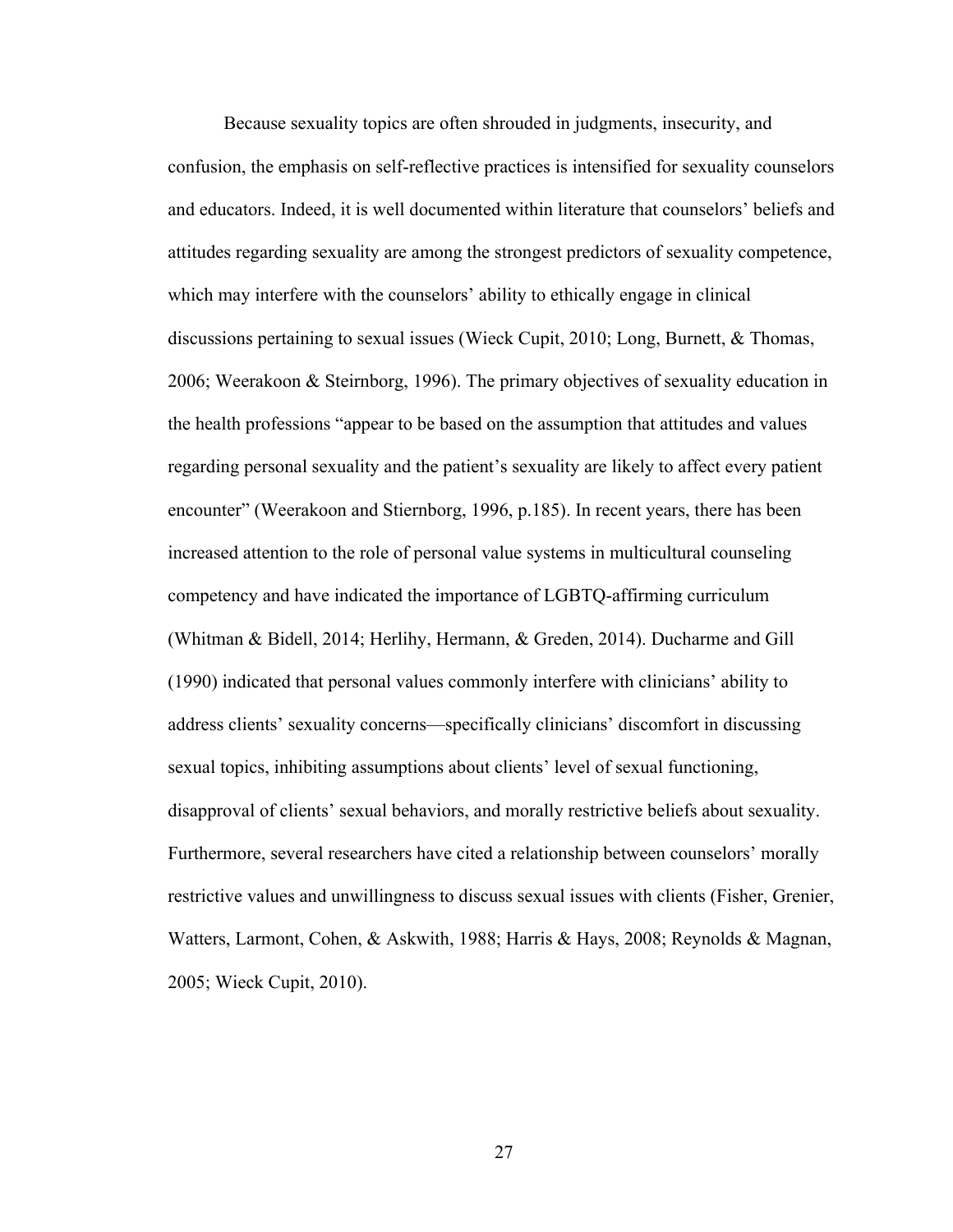#### **Multicultural Education as a Pedagogical Foundation of Sexuality Counseling**

While the pedagogical recommendations for sexuality are limited, scholarship in the fields of multicultural (Arredondo et al., 1996; D'Andrea & Daniels, 1991; Sue, Arredondo, & McDavis, 1992) and LGBT-affirming (Bidell, 2005; 2014; Carroll & Gilroy, 2002) counselor education offer promising insight into the competent and ethical training of sexuality counseling professionals. Scholars in the field of multicultural counseling and therapy have articulated a tripartite approach to cultural training and competence, which focuses on: (a) self-awareness of one's cultural values and biases and the impact of personal value systems on the client and therapeutic process, (b) knowledge of cultural issues (e.g., oppression, racism, discrimination, and stereotyping) and how these features affect the client and therapeutic process, and (c) skill development via one's sustained engagement with multicultural education, consultation, and training (Arredondo et al., 1996; Sue, Arredondo, & McDavis, 1992). Similarly, Bidell (2005) adapted the tripartite approach for use with sexual orientation competence and training, expanding the subsections of knowledge, skill, and awareness to include specific items related to lesbian, gay, and bisexual sexualities. Multicultural counseling pedagogy emphasizes the notion that both client/counselor and student/teacher are members of individual, family, social, and cultural contexts and "like fish in water, we, including counselors, are often unaware of the surround that envelops us" (Marbley, Steele,  $\&$ McAuliffe, 2011, p. 165). Thus, cultural awareness challenges not only the hegemonic workings of dominant groups, but also the suppositions of seemingly benevolent social justice advocates, theories, and programming. An anti-oppressive pedagogy of sexuality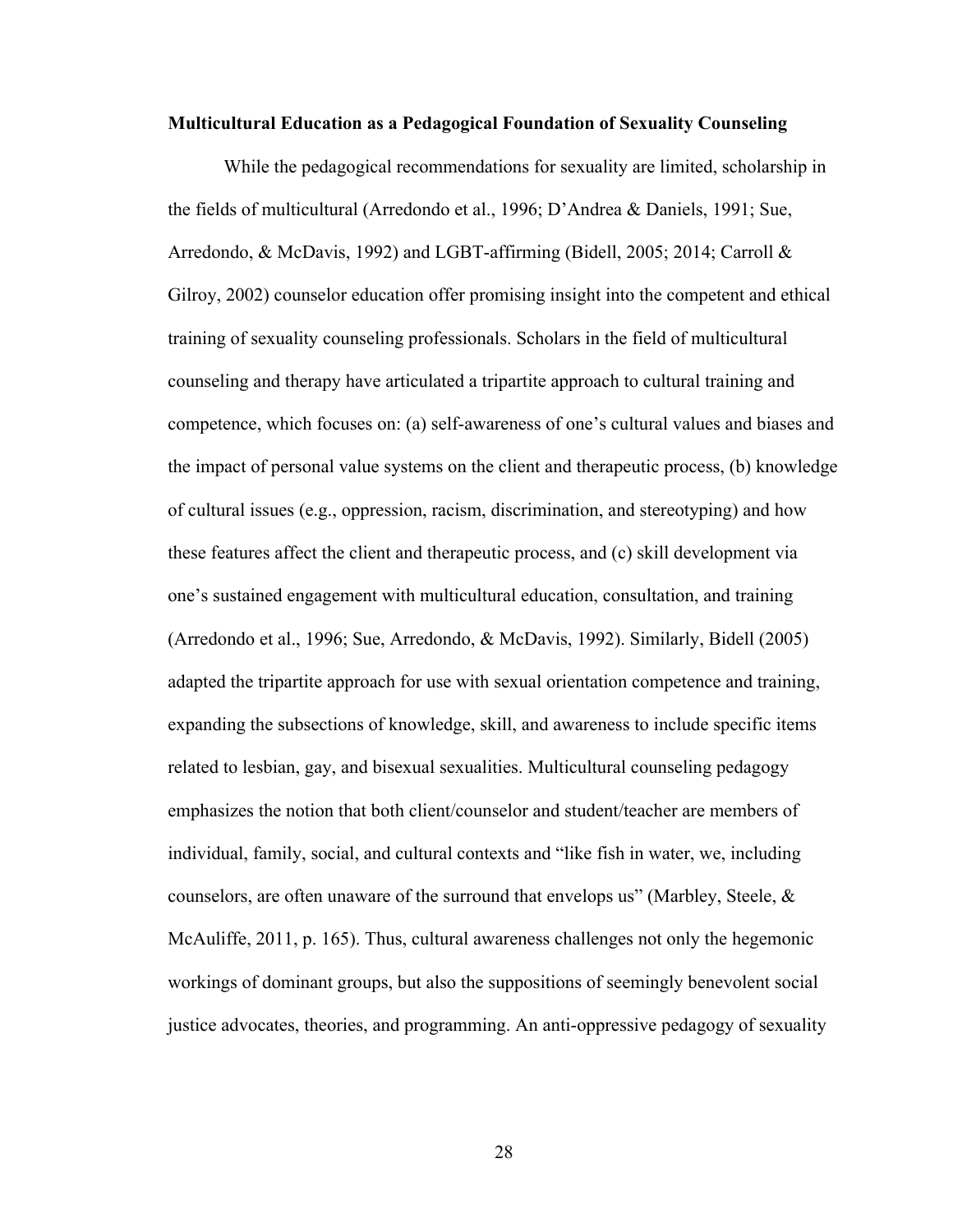would similarly integrate the reflexive capacity as tool to remind class participants that people do not and cannot live free from the milieu that shape and influence them. **Summary**

Within the mental health profession, there has been considerable debate regarding what comprises healthy, appropriate, and moral sexuality (Groneman, 1994; Kaschak & Tiefer, 2001). Spawning from feminist critiques in the 1990s and early 2000s, contemporary sexuality counseling models have necessarily evolved to incorporate such criticism (Southern  $\& Cade, 2011$ ). As sexuality counseling has, until recently, been regarded as a specialized field within the mental health professions, there is currently a dearth of research supporting best practice in sexuality counseling training and preparation. Although there are few recommendations available that articulate a multiculturally-responsive pedagogy of sexuality, research in the field of multicultural counseling education may offer promising insight (Arredondo et al., 1996).

### **Theoretical Framework**

I utilized the works of hooks (1994), Jagose (1996), and Kumashiro (2002) to form a queer feminist theoretical framework that guided the development, implementation, and analysis of the research study. From this framework, sexuality counseling pedagogy is constituted by: (a) the development of curricula that explore issues pertaining to diverse identities (i.e., race, gender, sexual/affectual orientation, age, socioeconomic status, ability, citizenship, spirituality) and their myriad intersections, (b) dedication to anti-oppressive, reflexive teaching practices, (c) examination and destabilization of traditional classroom power hierarchies between students and teachers, (d) recognition and validation of experiential, indigenous, intuitive, and relational ways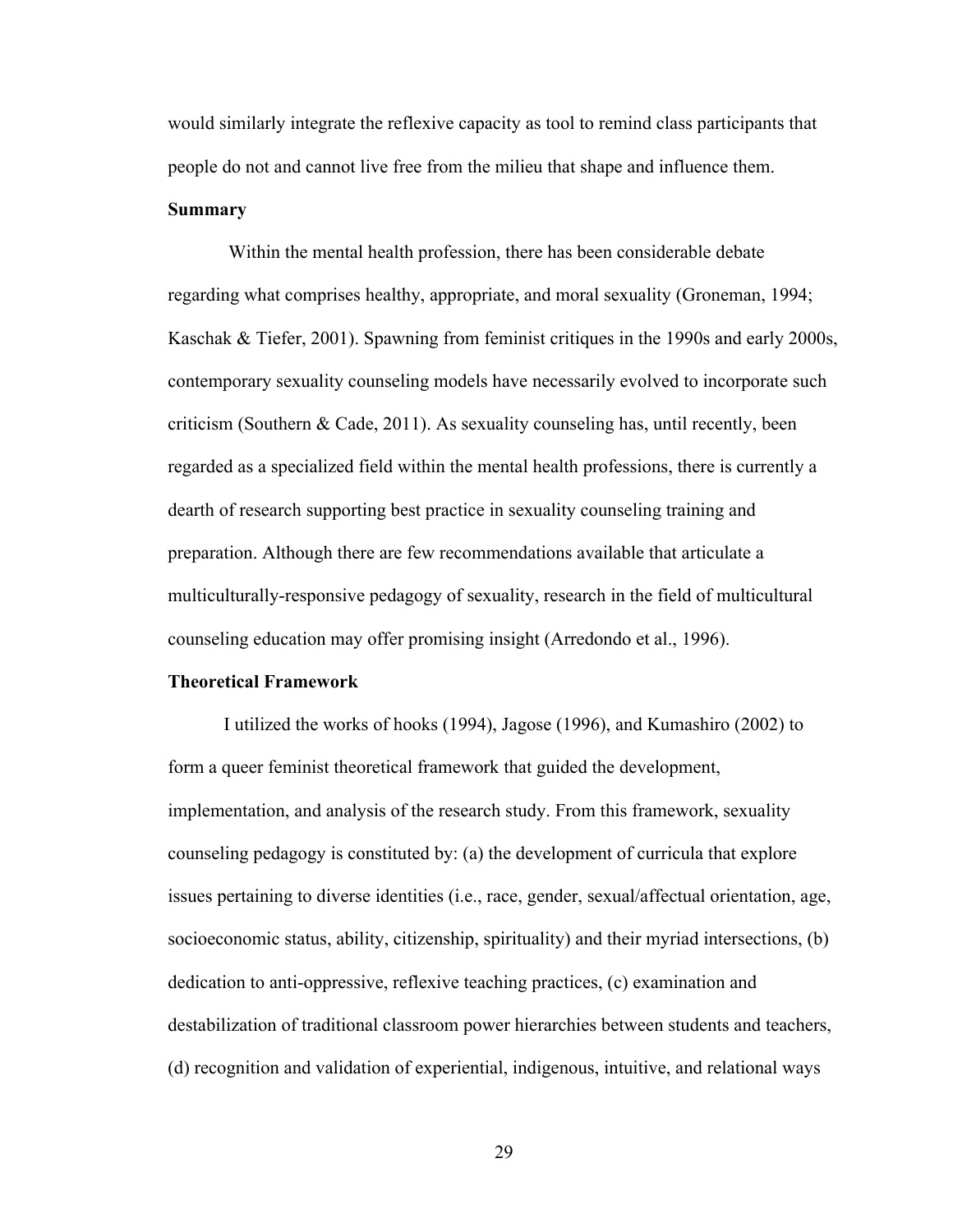of knowing, (e) deconstruction of the ways in which identity, knowledge, and morality are shaped by social, cultural, political, and historical contexts and exist within systems of power, privilege, and domination, and (f) utilization of education as a means to support community engagement and positive social reform. Additionally, sexuality pedagogy must: (a) conceptualize identity categories (such as sex, gender, and sexuality) as socially constructed, flexible, nuanced, and mutable, and thus, trouble assumptions that sex, gender, and sexuality are innate, continuous, and fixed, (b) dismantle binary-driven thinking and language, i.e., gay/straight, male/female, by emphasizing the fluidity of identity, i.e., the shades of gray, and (c) explore the non-normative relationships between sex, gender, and sexuality, i.e., how sexuality is gendered, how gender is sexed. These assumptions comprised the theoretical platform upon which methodological procedures were conducted.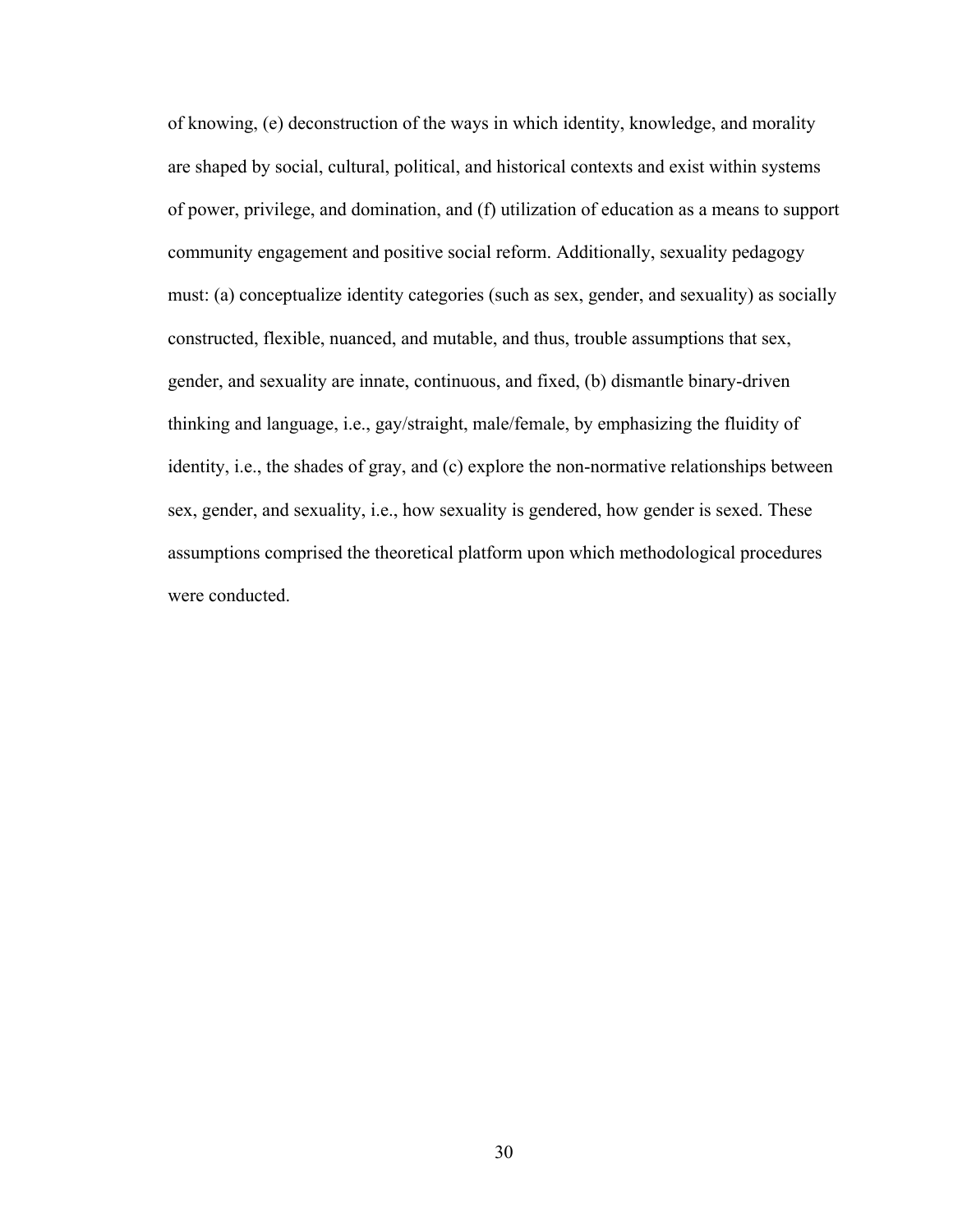### **Chapter 3**

## **Methodology**

The purpose of this multiple case study was to explore the role of ideology in sexuality counseling pedagogy. The case analyses addressed the primary research question: What is the role and function of counselor educators' ideologies in sexuality counseling pedagogy? The following questions were explored to facilitate a thorough understanding of the central research phenomenon: 1) How is ideology infused into verbal and textual discourse of teaching philosophy? 2) How is ideology infused into verbal and textual discourse of curricular content? 3) How is ideology infused into verbal and textual discourse of teaching practices? The following chapter will outline the philosophical and epistemological assumptions of the methodology of the study, define and provide rationale for the utilization of critical discourse analysis, and outline the specific procedures employed in the undertaking of the current research. The chapter concludes with a discussion regarding the limitations and delimitations of this study and the methods implemented to facilitate trustworthiness and credibility.

## **Qualitative Research**

There are several characteristics indicative of qualitative research, including: (a) strong focus on meaning and understanding, (b) the researcher is the primary instrument for data collection and analysis, (c) research inductively contributes to theoretical understanding, (d) research is contextual and richly descriptive (Creswell, 2013; Merriam, 2009). As the researcher is intimately involved with data collection and analysis, qualitative research is necessarily ideological in nature. In fact, Creswell (2013) emphasized that qualitative researchers admit the value-laden nature of information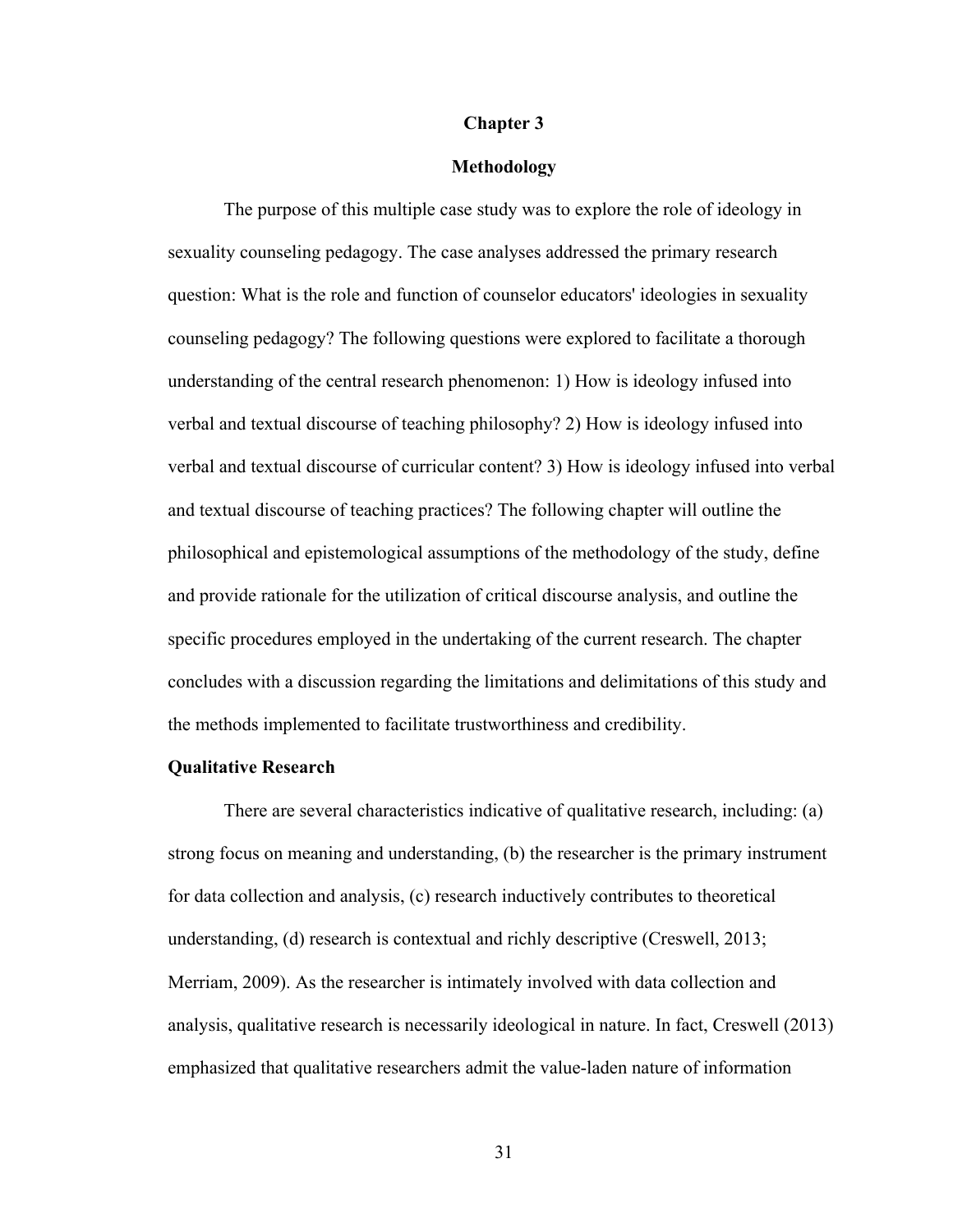gathered from the field by acknowledging the positionality of the actors, i.e., sociocultural background, values, and assumptions. Qualitative research is thereby dialectic, in that knowledge is co-created through the shared experiences of the researcher and participant, and dialogic, through the discursive nature by which co-constructed meaning is generated.

Qualitative research methodology is often implemented as a tool to highlight the holistic, nuanced, and contextual nature of knowledge—to acknowledge and celebrate the presence of multiple realities, or socially constructed individual truths, rather than to discover the existence of a singular and objective "Truth" (Creswell, 2013; Denzin & Lincoln, 2011). The purpose of the current study center was to gain insight on the role of ideology in the pedagogical endeavor; a process that is fundamentally rooted in issues related to power, authority, and truth claims. Thus, the qualitative paradigm is expressly suited to pedagogical research due to the emphasis on researcher/participant ideology, existing power structures, and the presence of unchallenged, normative truth claims, both with the researcher and participants (Carspecken, 1996).

#### **Multicase Study Methodology**

I utilized qualitative multicase study methodology in order to gain increased insight into the ideological foundation of sexuality counseling education. Case study research is characterized by a multilayered, contextual examination of the phenomenon within a bounded system (Miles & Huberman, 1994; Stake, 2013; Yin, 2014). The bounded system indicates particularism, in that the object of study is specific and delimited—in this study, the case, or research phenomenon, is sexuality pedagogy, bounded by the condition of counselor education (Merriam, 2009). Case study research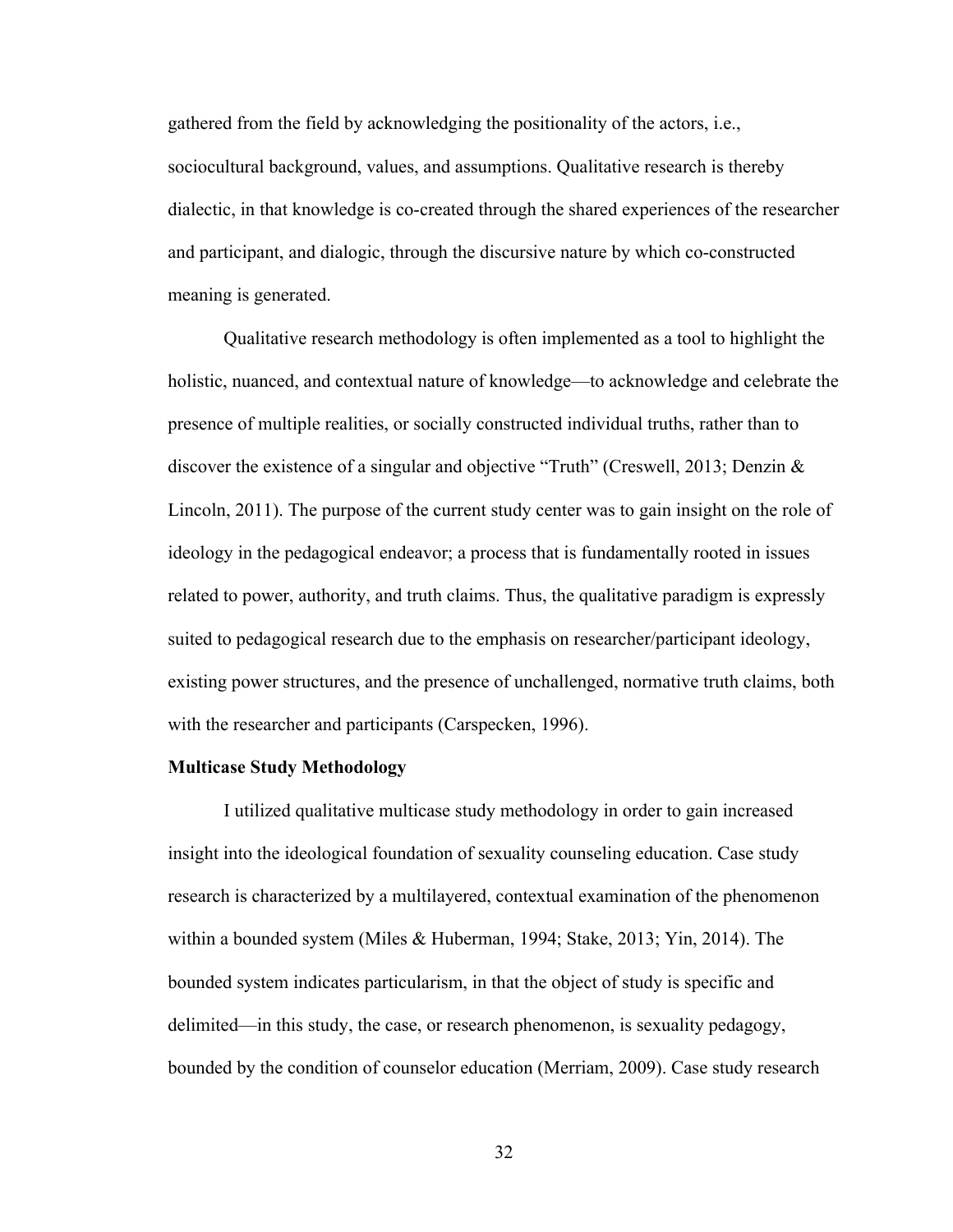was an appropriate tool of inquiry for the current study, as the approach "investigates a contemporary phenomenon ('the case') in depth and within its real-world context, especially when the boundaries between the phenomenon and context may not be clearly evident" (Yin, 2014, p. 16).

Yin (2014) described multicase study research as the exploration of a central research phenomenon across several cases. In this study, the phenomenon of sexuality counseling curriculum development was examined across multiple "classrooms" with multiple educators, drawing from several data sources. A total of six cases were included in this study. A premier advantage of multicase research is the opportunity to compare and contrast findings across cases, or cross-case synthesis, which contributes to the depth and nuance of the examination (Stake, 2013; Yin, 2014). Multicase study research has been recognized as a worthy method of curricular, educational, and instructional inquiry due to the concentrated and multidimensional exploration of the phenomenon within its naturally-occurring context and across social settings (Merriam, 1998; Yin, 2014).

In order to gain a thorough understanding of the role of ideology in sexuality pedagogy, I aimed to recruit counselor educators with experience teaching sexuality counseling that could provide a rich and dynamic narrative of the process of curriculum development and implementation. Contrary to other forms of empirical study, case study research specifies the use of participant selection criteria in lieu of traditional sampling procedures. In fact, using the term "sample," Yin (2014) warned, "risks misleading others into thinking that the case comes from some larger universe or population of like-cases, undesirably reigniting the specter of statistic generalization. The most desirable posture may be to avoid referring to any kind of sample (purposive or otherwise)" (p. 44). Hence,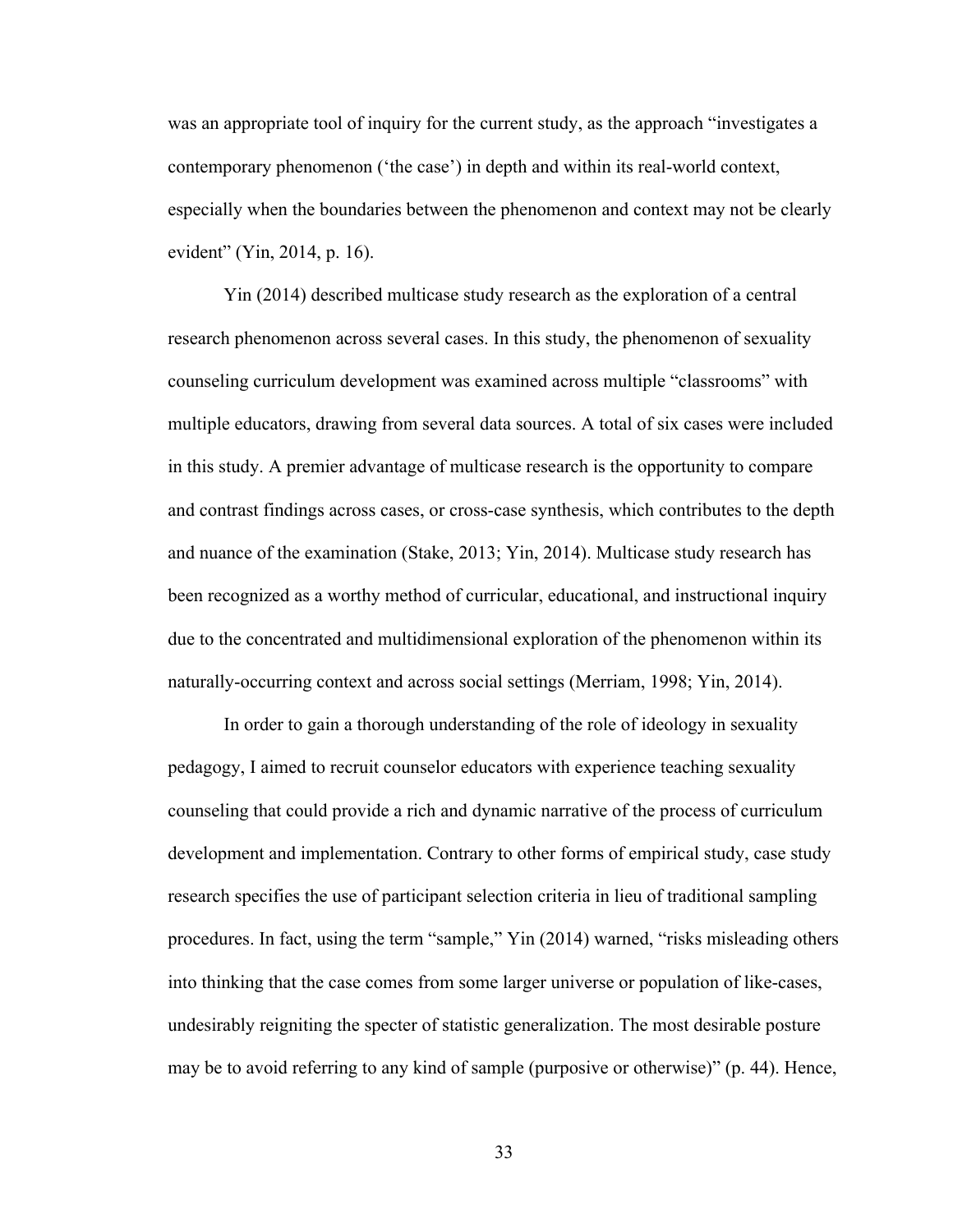for this study I utilized participant selection criteria to identify individuals with specific familiarity of the key experiential theme encountered in the research questions, namely the teaching and development of sexuality-focused counseling curriculum.

## **Case Selection**

In line with the methods of criteria-based participant selection proposed by Yin (2014), I identified foundational participation conditions in order to define the boundaries of the case, which included: 1) self-identification with the counseling profession, 2) recent (within the past 2 years) experience developing and implementing sexualityfocused counseling curriculum, and 3) willingness to participate in data collection (i.e., interviewing and document mining) and data analysis, via collaborative analytic theorizing and member-checking. Additionally, participants were required to provide informed consent to participate in the study, to be aged 18 or older, and willing to be audio recorded during interviews. Exclusion from participating in the study was determined by the following criteria: 1) non-self-identification as a counselor and counselor educator, 2) no or non-recent (longer than two years prior) previous experience teaching a sexuality-focused class, 3) unwillingness to participate and complete informed consent documents, 4) not of legal consenting age, and 5) unwillingness to be audio recorded.

Individuals draw from, interact with, and gain membership within social groups, and thus adopt and modify group ideologies, which are reflected by the actor's identity as a group member, in addition to the customary roles, activities, goals, values, relationships, and resources of group life (van Dijk, 2011). Hence, participants' professional identity as a counselor and counselor educator was necessary to ensure to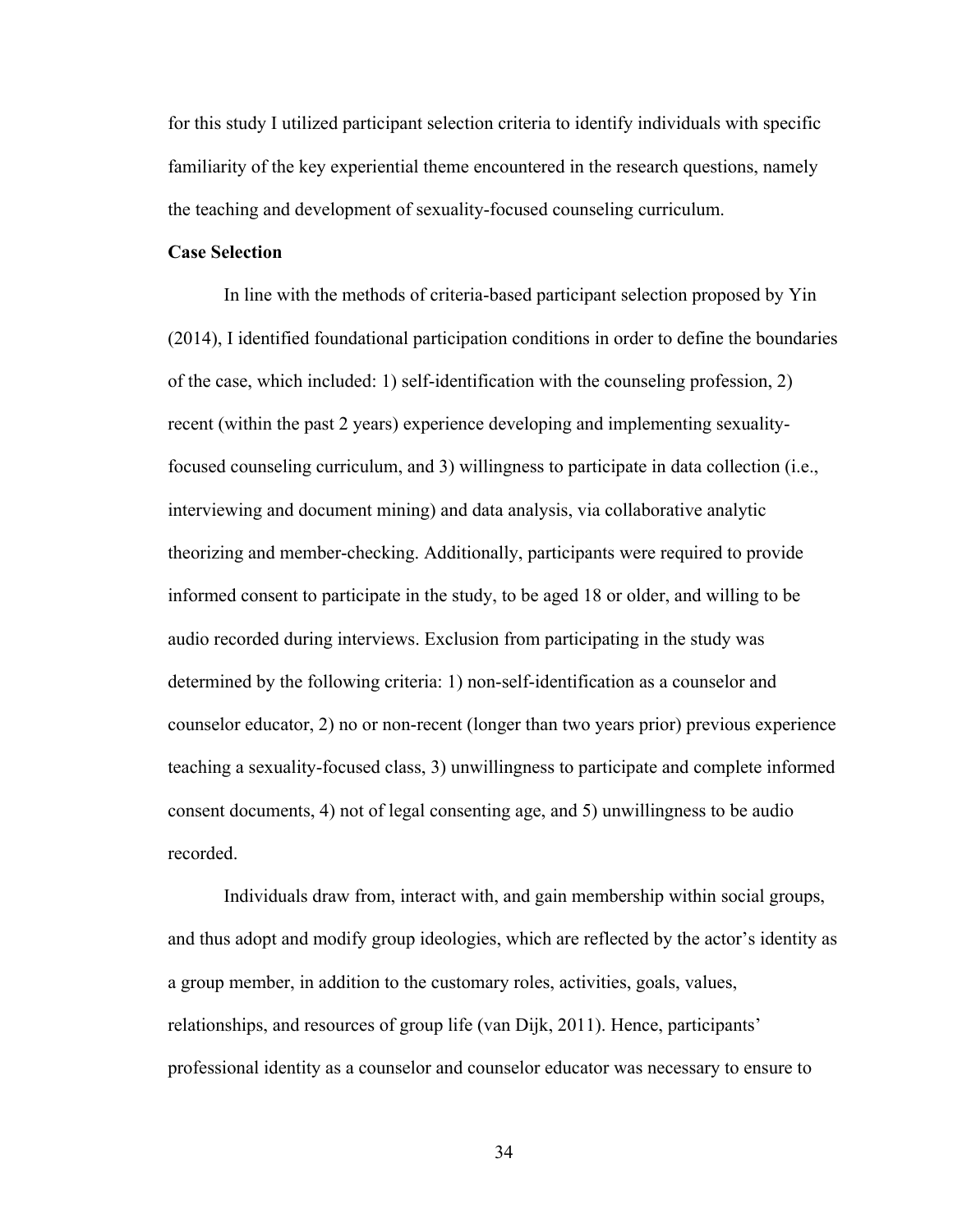context-specific dialogue regarding the topic of sexuality counseling. Additionally, because of the more recent expansion of humanitarian sexuality discourse in the media marriage equality, transgender rights, and reproductive justice, for example—as a widely available and mainstream alcove of knowledge, I was also interested to speak to educators who had been teaching sexual topics during this outward shift in public discourse. Although ideological beliefs systems are largely consistent and stable throughout the lifespan, van Dijk (2011) described the possibility of ideological transformation through identification with contemporary social movements; thus, I was also interested to speak to the participants regarding the ways these evolving social beliefs have impacted their classroom presence, via strategic and curricular modifications.

The third foundational inclusion criterion—the participants' active collaboration with data collection and analysis—is a tool often utilized in social-justice oriented qualitative research traditions in order to incite collaborative and participatory research relationships (Lather, 1986). In the informed consent procedures and throughout data collection and analysis, participants were invited to provide feedback about the interviewing process and researcher-participant relational dynamics, offer follow-up commentary about interview content, and collaboratively theorize regarding the central research question throughout the data analysis process (Lather, 1986; Kumashiro, 2002). While the depth and breadth of this involvement was largely dependent on each individual's current resources (i.e., time, availability, and familiarity with the research topic), I included this criterion to inform potential participants of the anticipated time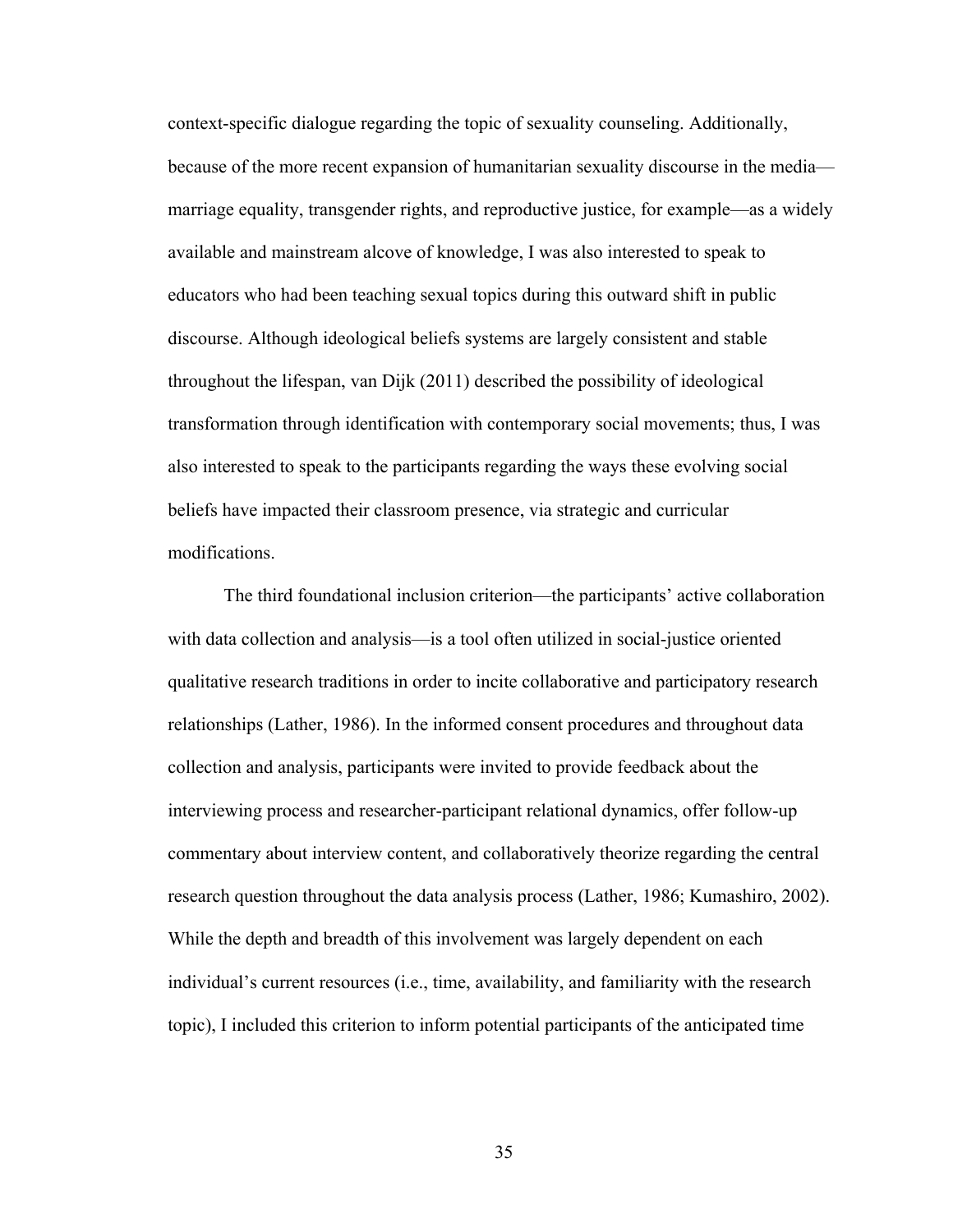requirements of participation, and also emphasize the egalitarian, forthright, and dialogic nature of the research (Kumashiro 2002).

## **Gaining Access**

In order to locate participants that satisfied the inclusion criteria, I utilized a snowballing strategy to generate a list of possible participants (Polkinghorne, 2005). The purpose of this approach is to first locate a list of educators that may satisfy the inclusion criteria, provide each educator the IRB-approved recruitment message (Appendix A) to explain the study, verify their appropriateness and interest of participation, and then request the individuals to recommend other possible participants who may meet the inclusion criteria, from their professional network (Yin, 2014). To initiate the snowballing recruitment strategy, I drew from existing professional relationships with sexuality counselor educators and reviewed extant sexuality counseling literature to identify 20 individuals who demonstrated knowledge and possible specialization of sexuality counseling education. From this review, I collected the 20 professionals' email information by via author correspondence provided on journal articles/book chapters, personal websites, and university department websites.

Additionally, I posted the recruitment message to the Sexual Wellness in Counseling Interest Network (SWIN), an online community established for mental health professionals with interests in sexuality and individual sexual wellness, housed within ACA Connect, an online discussion platform for ACA members. After the University of New Mexico IRB approved my research study in August of 2014, I emailed the recruitment letter to the list and also posted it on SWIN. In an effort to expand the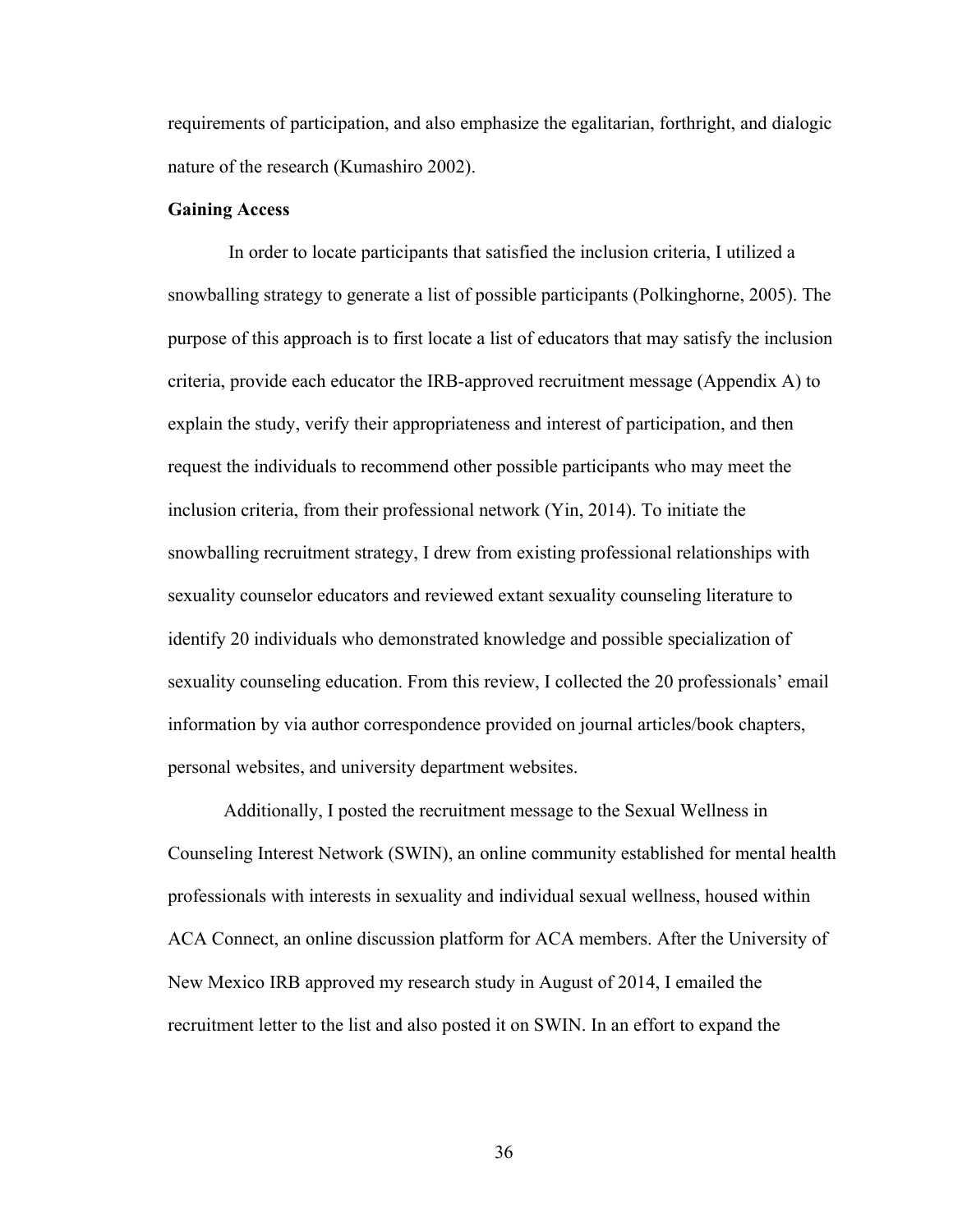primary list, I utilized the SWIN recruitment to generate additional possible participants. At the time of solicitation (November 2014), SWIN consisted of 242 ACA members.

Of the 15 individuals that responded to the preliminary request, five did not meet the criteria, four declined to participate, and six agreed to participate. Of the six individuals who had agreed to participate, three did not complete the informed consent materials. The three participants generated from the original list were Nancy, Quinn, and Rachel. Nancy recommended and introduced me to Maurice, who then suggested Evan. From the research solicitation posted to SWIN, four professionals responded with interest in participation, 1 of which met all inclusion criteria: Sebastian. Of the participants, three identified as female, two identified as male, and one participant identified as a gender variant male. Two participants identified as gay, one identified as bisexual, and three identified as heterosexual. Five participants were White with varying cultural identities, and one participant identified as Latino. The participants' ages ranged from 39 to 67 years, with an average age of 48 years.

Table 1.

| <b>Name</b> | <b>Gender Identity</b> | <b>Sexual Identity</b> | <b>Cultural Identity</b> |
|-------------|------------------------|------------------------|--------------------------|
| Rachel      | Female                 | Heterosexual           | Caucasian                |
| Nancy       | Female                 | Heterosexual           | White                    |
| Quinn       | Female                 | <b>Bisexual</b>        | Italian American         |
| Maurice     | Male                   | Gay                    | Latino                   |
| Evan        | Male                   | Heterosexual           | White (Ephraim)          |
| Sebastian   | Gender Variant Male    | Gay                    | White/European American  |

# *Participant Demographics*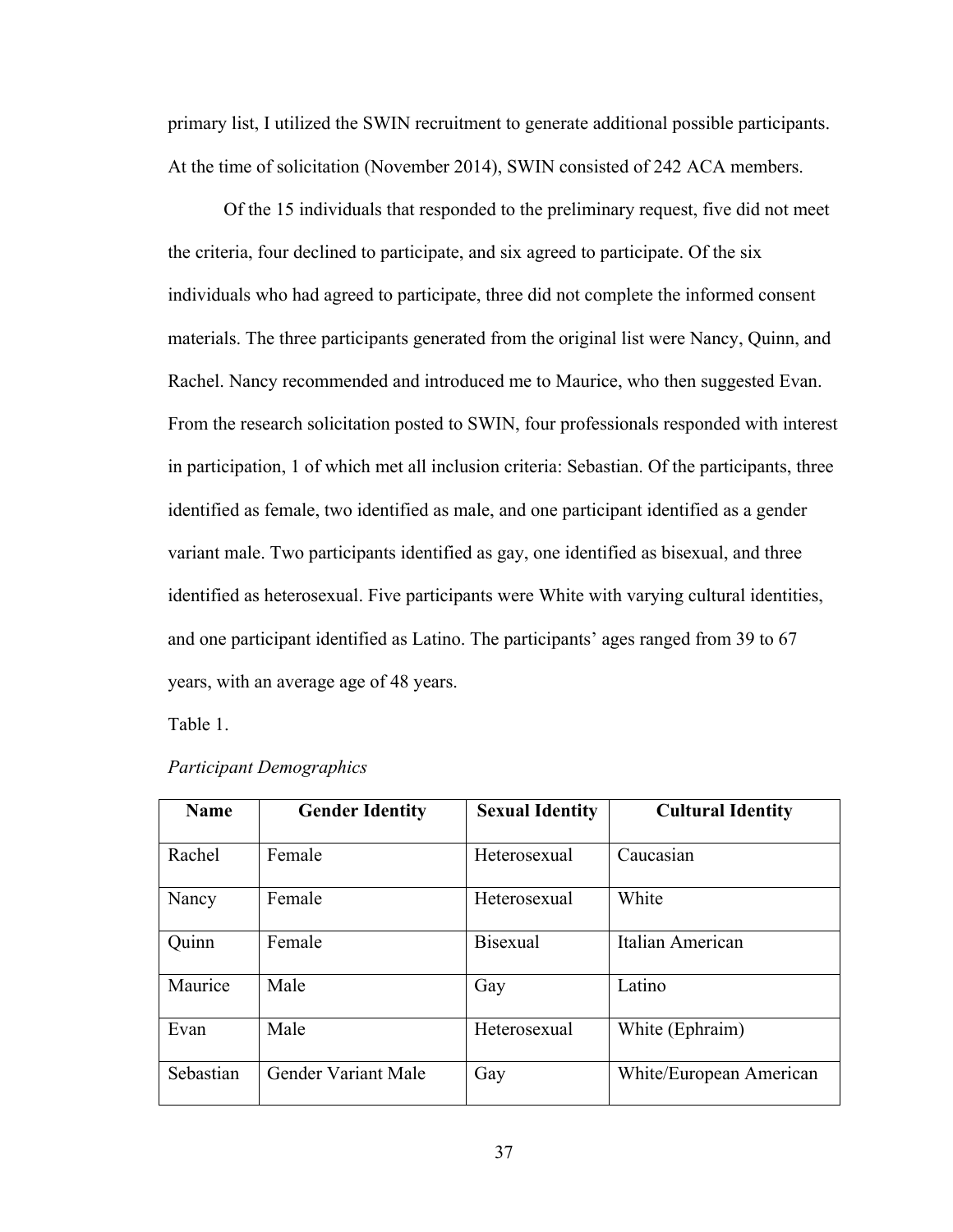The ethical considerations of conducting research with human participants demand a rigorous and diligent framework for protecting the confidentiality and privacy of the individuals involved in the study (Yin, 2014). Upon confirming suitability and inclination of participation, each participant completed and signed the IRB-approved consent materials (Appendix B). The informed consent for the current study detailed the limits and scope of confidentiality and privacy, the potential costs and benefits of the research, and provided participants with information regarding IRB approval number and contact information. I also sought to avoid participant deception by detailing the explicit goals of the research in the informed consent process, in email communication, and in requests for active theorizing about the research phenomenon. I removed all identifying information from participant data and utilized participant pseudonyms on all digital and hard copy data to maintain participant confidentiality and privacy. To ensure equitable participant selection, the pre-established participant selection criteria were utilized with all potential participants.

# **Data Collection**

The central purpose of the data collection was to explore of the role of ideology in sexuality counseling pedagogy by examining educators' teaching philosophy, curriculum, and teaching strategies. According to Yin (2014), case study research requires multidimensional data collection from several data sources to present an in-depth, holistic, and contextually embedded case illustration. Van Dijk (2006) cautioned that speaker ideology is often muted and/or regulated in formal documents (e.g., curricula, teaching statements, curriculum vitae) and conversely, dialogic narratives (e.g.,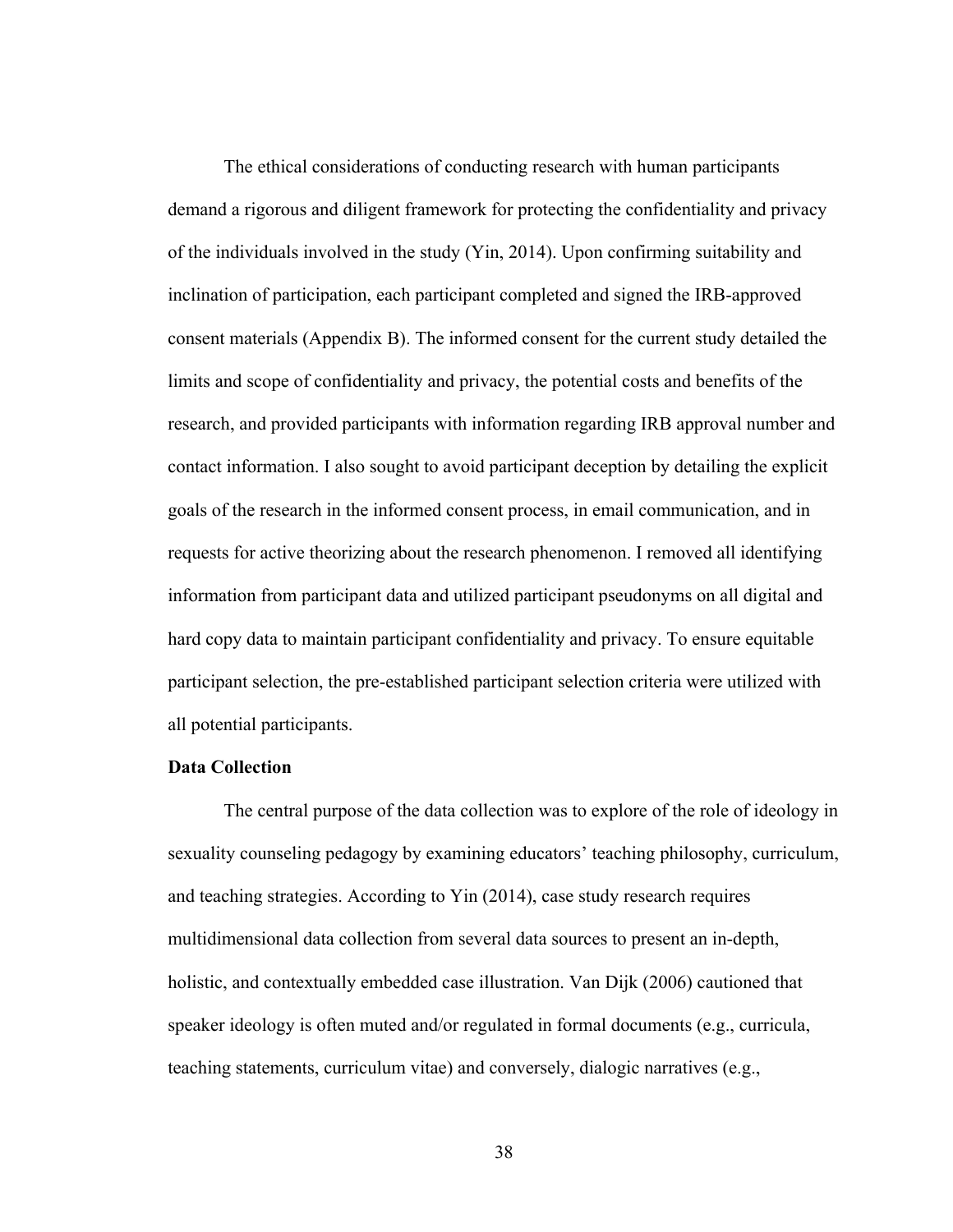interviews, informal emails) are often rich in ideological discourse because the spontaneity of conversations impedes self-regulation. Thus, I collected both dialogic and textual data from two semi-structured 60-minute interviews, public and private document mining and active participant theorizing via member-checking (See Table 2).

Table 2.

*Methods of Data Collection*

| <b>Dialogic Data</b> | <b>Textual Data</b>      | <b>Collaborative Theorizing</b> |
|----------------------|--------------------------|---------------------------------|
| Interview 1          | <b>Public Documents</b>  | During Interviews               |
| Interview 2          | <b>Private Documents</b> | During Data Analysis            |

Private documents included curriculum vitae (academic résumé) and teaching philosophy statements, which are narratives often required for academic employment, promotion, and tenure that outline the educator's specific philosophic assumptions of teaching. Public documents included all sexuality curricular materials (i.e., syllabi, course handouts/notes, grading rubrics). Because of the variability in the documents that each participant provided, discourse analysis was only performed on interview data, teaching philosophy statements, and syllabi.

Upon completing consent materials, the participants were asked to complete a brief demographic questionnaire (name, age, gender, cultural identity, sexual/affectual identity, spiritual affiliation, and intimate relationship status; Appendix C) and to provide digital copies of public and private curricular documents. The demographic questionnaire and curricular documents contextualized the interview protocols to provide a preliminary understanding of the identity characteristics, teaching philosophy, and curriculum for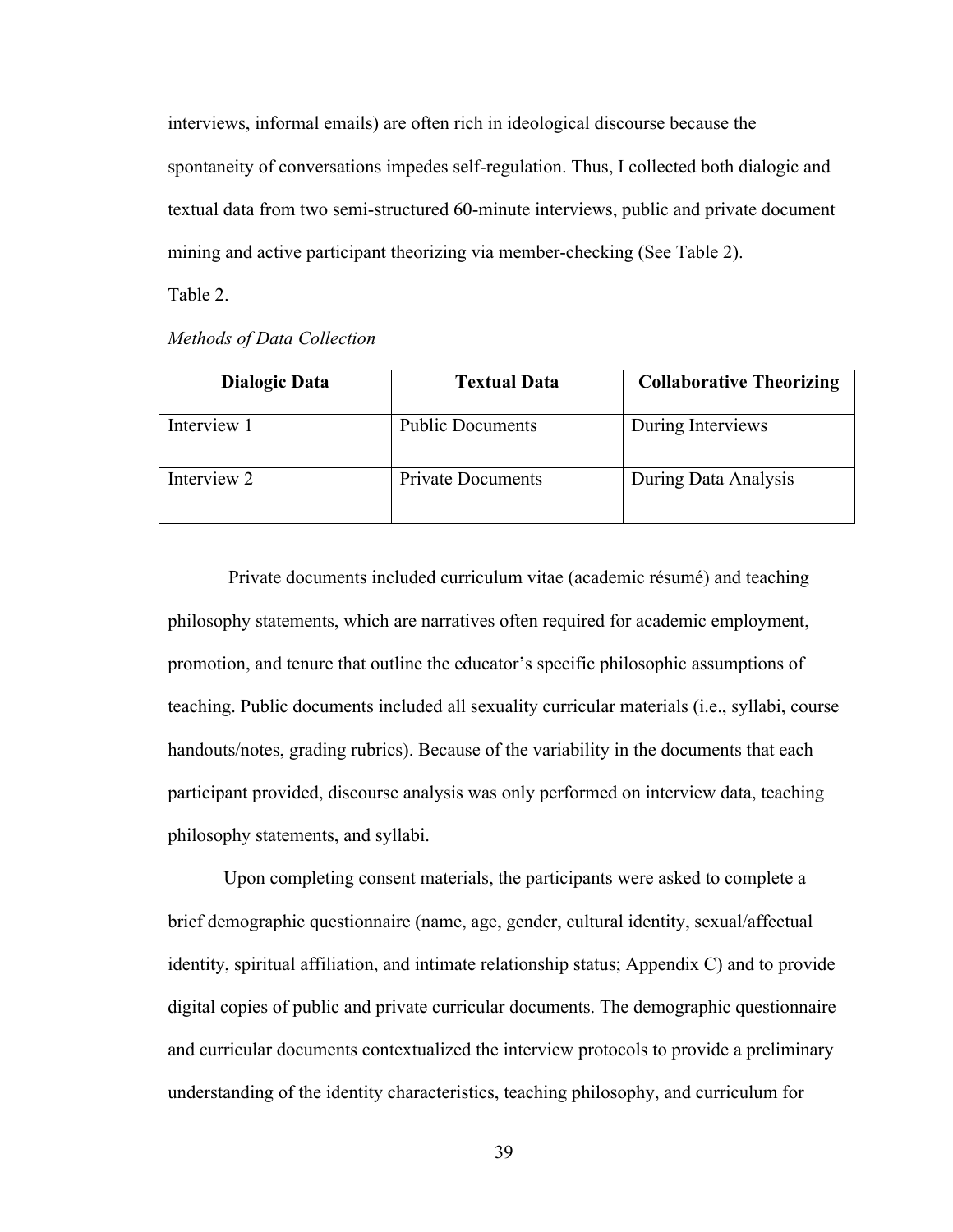each participant. Each participant ( $n = 6$ ) completed two 50-60-minute interviews, totaling 12 interviews in entirety. Interviews were completed over five months (Fall/Winter 2014), which were conducted over the phone, audiorecorded, and scheduled based on mutual availability. Due to participant availability and recruitment schedules, the interviews were staggered over the 5 months, which allowed for prompt transcription.

The semi-structured interview protocol indicated seven questions for the first interview and eight questions for the second interview (Appendix D). The purpose of the first interview was to explore participants' pedagogy, gain a dynamic understanding of the curricular documents, and build rapport in the relationship. In the second interview, participants were invited to discuss their current beliefs, attitudes, and values about sexuality, how these values have changed throughout their lives, and the ways in which their values have shaped their sexuality counseling pedagogy. Safety and trust were central to each interview, which I aimed to facilitate by being open, honest, and respectful throughout our communication (Madison, 2012).

In line with a queer feminist framework, I encouraged the participants to provide feedback about the research questions and interview experience, as well as actively theorize about the research questions. As collaboration can be useful in decentering the power differentials in the researcher-participant relationship, I reserved 10 minutes at the end of each interview to request participant feedback regarding: (a) reflect on emotional responses, points of contention or clarification, or suggestions for the subsequent interview, (b) contribute to the theorization process and provide feedback about data collection and analysis processes, and (c) provide feedback regarding scheduling and timing of the interviews (Madison, 2012). All six participants provided subsequent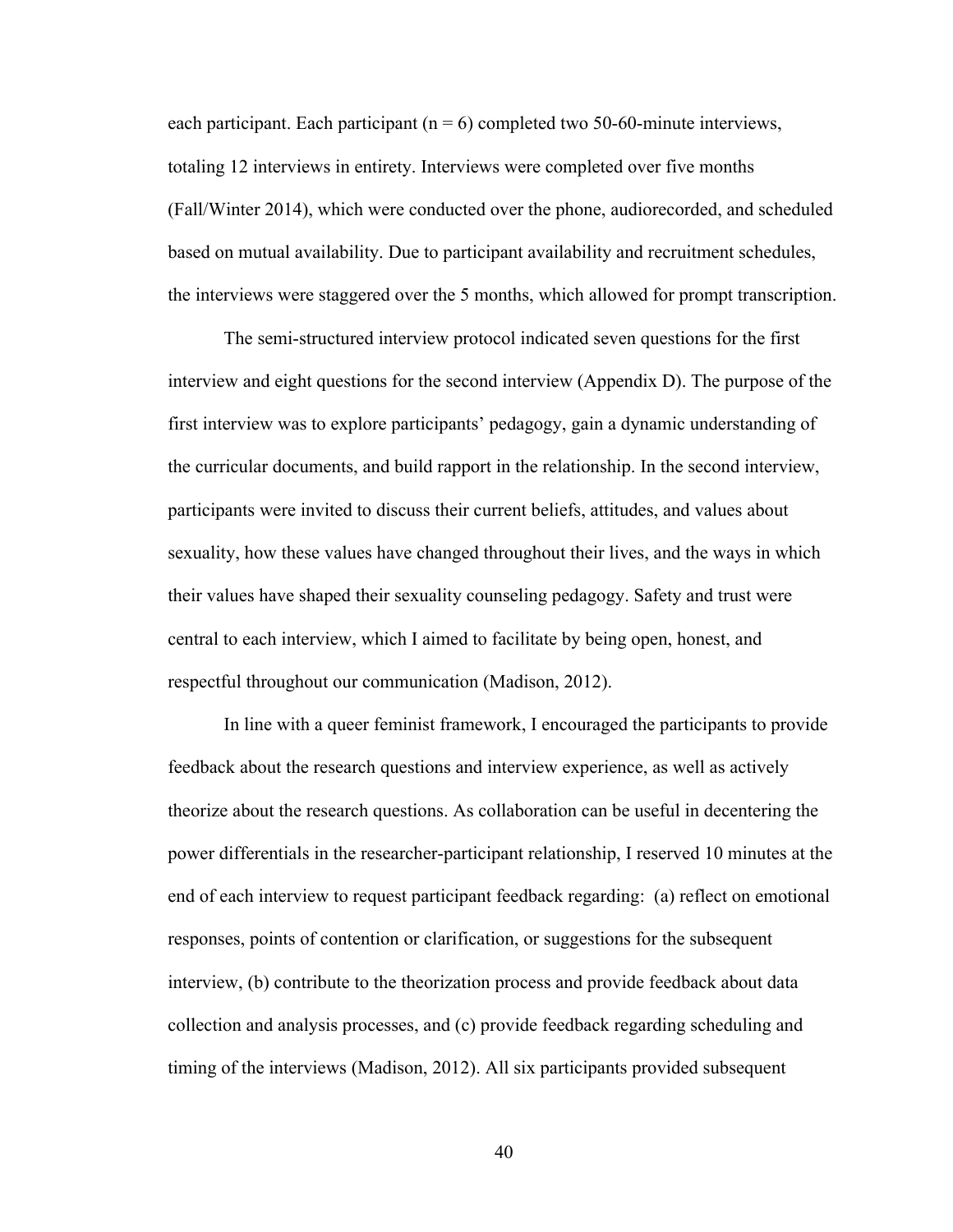information during this time, which was transcribed alongside the audiorecorded interview and analyzed during data analysis. Participant feedback was also requested during data analysis in an email to each participant; I attached a Word document that provided statements summarizing key themes encountered during data analysis and specifically requested that each participant: (a) note if the themes were an accurate description of their experiences, (b) provide feedback or revision in the event that they were inaccurate, and (c) indicate additional thoughts regarding the role of ideology in sexuality counseling pedagogy. Three participants offered reflections on the data analysis summary and three participants indicated that they agreed with my observations and they had nothing more to add. Additionally, I maintained a research journal to keep a record of research events (i.e., participant communication log), analytic memos, and personal reflections about the data collection and analysis process. All participant feedback and researcher reflection data were included into the analysis, which is described in a later section.

#### **Critical Discourse Analysis**

Understanding the processes by which ideology shapes, sways, or colors the classroom is no doubt conditional to a qualitative research methodology that decisively hones the heuristic path, as even the most foundational concepts of this phenomenon seem at times elusive, transient, and incomprehensible. Because multicase study methodology is adaptable for use with myriad data analytic methods, case study researchers often utilize analytic tools from other disciplines, (e.g., discourse analysis, grounded theory, quantitative methods; Yin, 2014). This was especially true for the current study, as the research pivoted on the analysis of ideology in pedagogy, which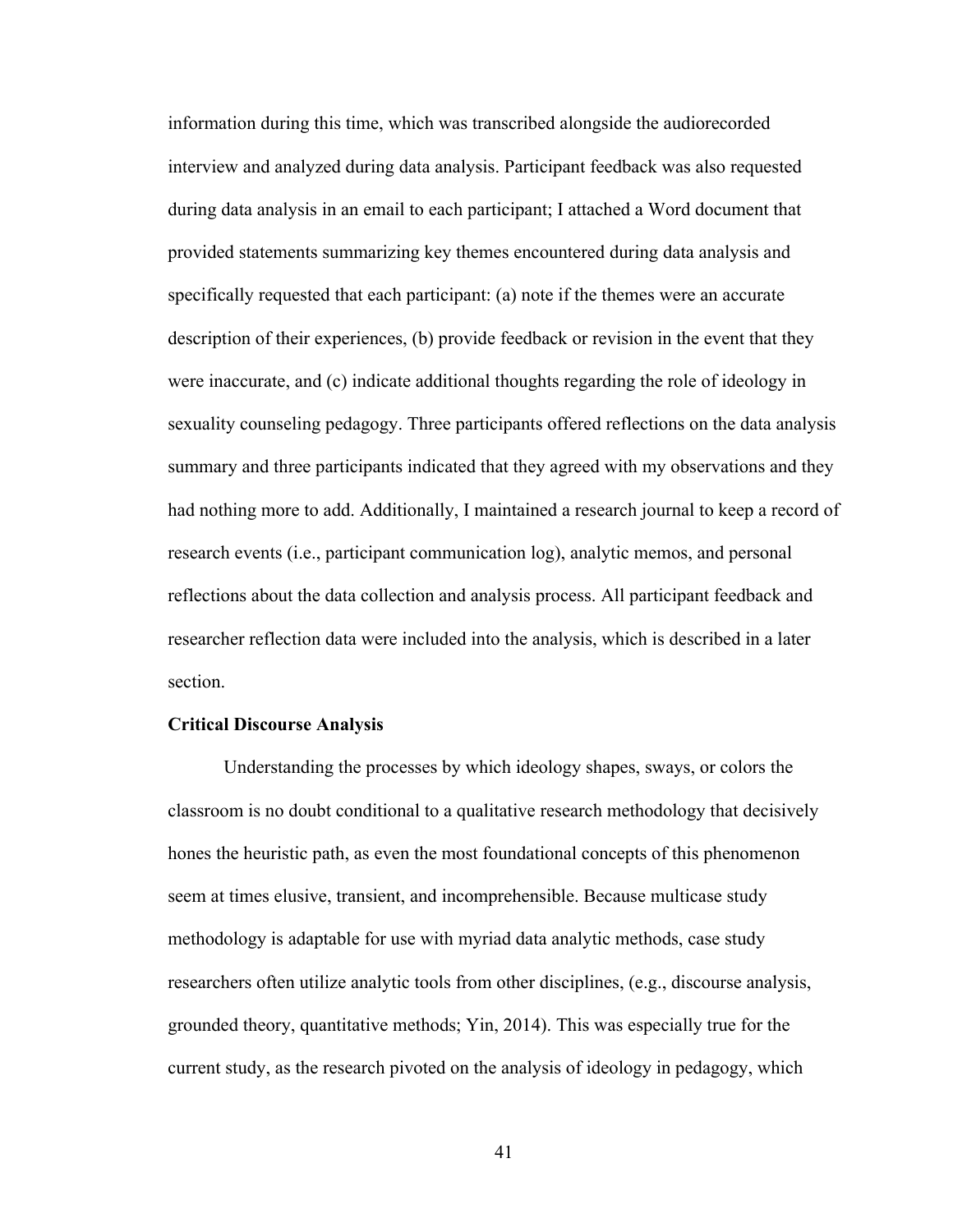mandated the use of analytic methods specifically intended for working with the discursive examination of ideology.

While definitions and applications of discourse analysis vary considerably across disciplines, a central objective in critical discourse analysis is the examination, description, and critique of the textual strategies individuals use to promulgate, naturalize, interrupt, or mitigate ideology in discourse (van Dijk, 2011). Wodak and Meyer (2009) outlined additional commonalities of CDA: (a) the study of naturallyoccurring language by actual speakers (versus the study of abstract language systems), (b) the focus on discourse as "situated" within larger sociohistorical contexts, (c) examination of the action and interaction of discourse, (d) the inclusion of nonverbal communication in the interactive capacity of discourse, (e) the focus on the dynamic and interactional qualities of discursive moves and strategies, (f) the examination of social, historical, cultural, and individual contexts of language use, and (g) the analysis of specific strategies of text and language use (i.e., rhetoric, imagery, turn-taking). From this perspective, discourse is viewed as "a form of social practice" and because "discourse is so socially consequential, it gives rise to important issues of power. Discursive practices may have major ideological effects—that is, they can help produce and reproduce unequal power relations between (for instance) social classes, women and men, and ethnic/cultural majorities and minorities through the ways in which they represent things and position people" (Fairclough & Wodak, 1997, p. 258).

 In this study, I utilized CDA methods outlined by van Dijk (2011). Distinct from other interpretations of ideology within the social science field (cf. Fairclough, 2013), the current research has adopted a neutral conception of ideology, which broadens the scope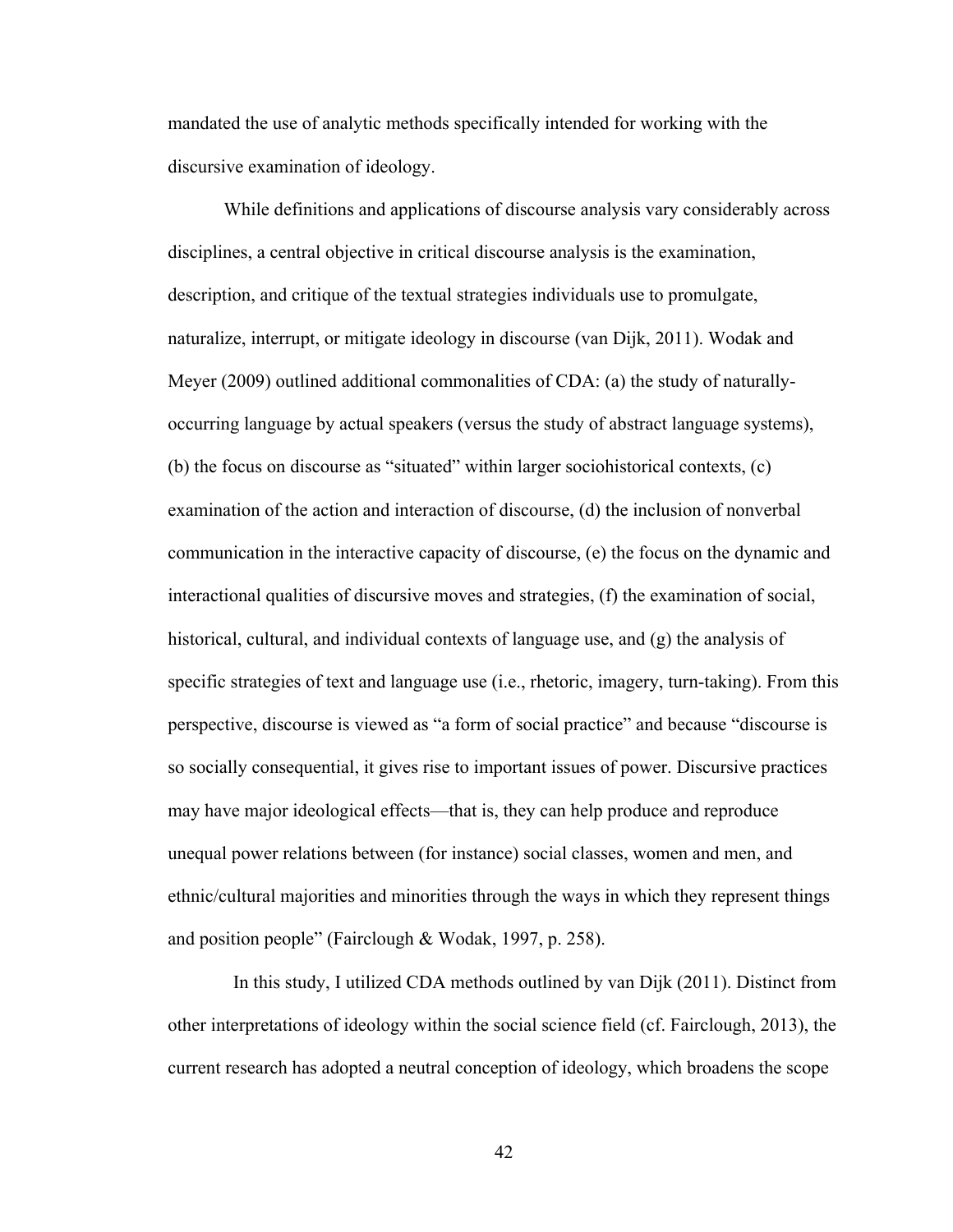of analysis, including ideologies that not only serve to dominate and oppress, but also serve to liberate and resist, or offer guidelines for professional guild membership (i.e., professional counseling, psychology, etc.). While ideology may certainly serve to rationalize and reify oppressive social structures, the study of ideology is not necessarily the study of "negative" or dominant ideology (e.g., there are both misogynist and feminist ideologies) or the study of "false consciousness" (cf. Marx & Engels, 1970).

Discourse is inculcated with ideology, yet monitored and regulated by the actor through explicit, tacit, or even insensible methods (van Dijk, 2006; 2011). Thus, the study of ideology must be conducted from the assumption that both researcher and participant actively express, screen, and negotiate personally-held systems of belief through the exchange of talk and text; tactics that oftentimes neither actor utilize intentionally. Van Dijk (2000) utilized the metaphor of the iceberg to describe the assumptive qualities of discourse:

In this sense discourse are like icebergs of which only a small amount of meanings (propositions) are actually expressed, and hence remain implicit, simply because recipients of the same culture are able to supply this information themselves in the construction of their own models of an event. (p. 25)

The majority of discourse are tacitly acknowledged by both the speaker and audience, and these implied meanings are reflective of common sense knowledge of a culture or society and assumed value orientations. Critical discourse analysis is thereby a useful tactic at making explicit the discursive meanings that are hidden beneath the surface of dialogic exchange and examine the ways in which discursive strategies serve to organize ideology.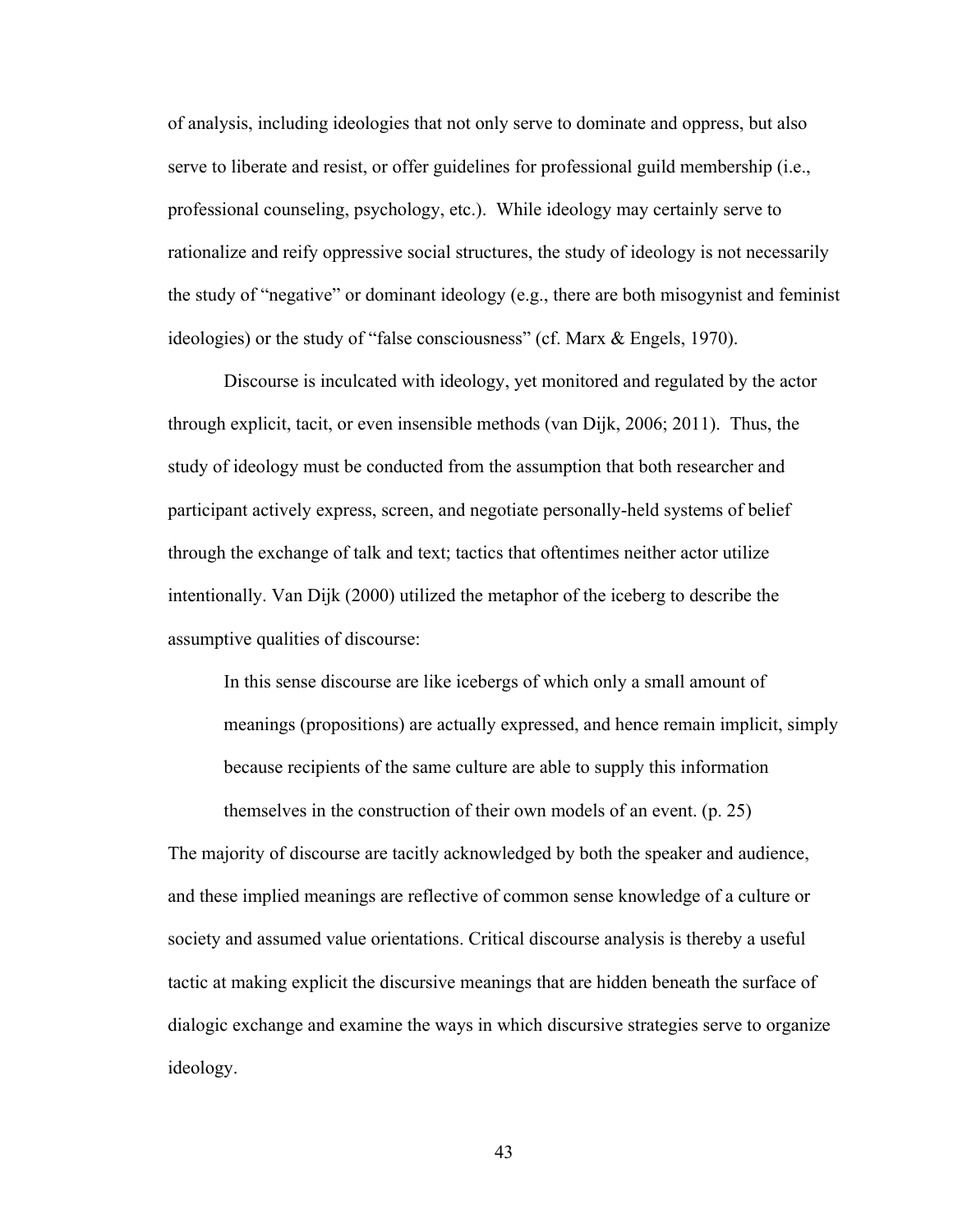Critical discourse analysis is an appropriate tool in the study of sexuality pedagogy for several important reasons. Foremost, because the dominant discourse of sexuality in the United States and the majority of the world are centered on heteronormative ideologies that reinforce binary-driven conceptualizations of sexuality that privilege male-female heterosexuality, it is likely that many educators unknowingly introduce heteronormative ideology into sexuality curriculum, despite explicit goals of multicultural or queer-affirming pedagogy (Jagose, 2009; Kumashiro, 2002). More restrictive beliefs of sexuality are usually associated with conservative and religious ideologies, and often include the assumptions that: (a) heterosexual intercourse within marriage is the only acceptable expression of sexuality, (b) thusly, adolescent sex, premarital sex, and homosexual sex are immoral, (c) non-procreative sexual expression, e.g., masturbation and sodomy, is unnatural and thus indecent, and (d) sexual education serves to rationalize and reify the pathology of deviant sexual expression (Jones, 2011; McKay, 1997). More liberal and postmodern ideologies often reflect more sex- and queer-affirmative stances, which include such beliefs: (a) sexuality is "benign or positive in its ability to provide pleasure and contribute to self-fulfillment and psychological adjustment" (McKay, 1997, p. 52), (b) sexual repression and regulation are a function of social oppression, (c) sexuality is experienced by individuals in varying dimensions, with multiple sexual realities, and (d) although core humanistic values of equality, honesty, and responsibility are emphasized, the morality of sexuality is not fixed and individuals create their own understandings of sexual values (Jones, 2011; McKay, 1997). Social and cultural stigmatizations and restrictions on the open discussion of sexuality topics magnify attempts of self-regulation in the teaching and learning of sexuality, which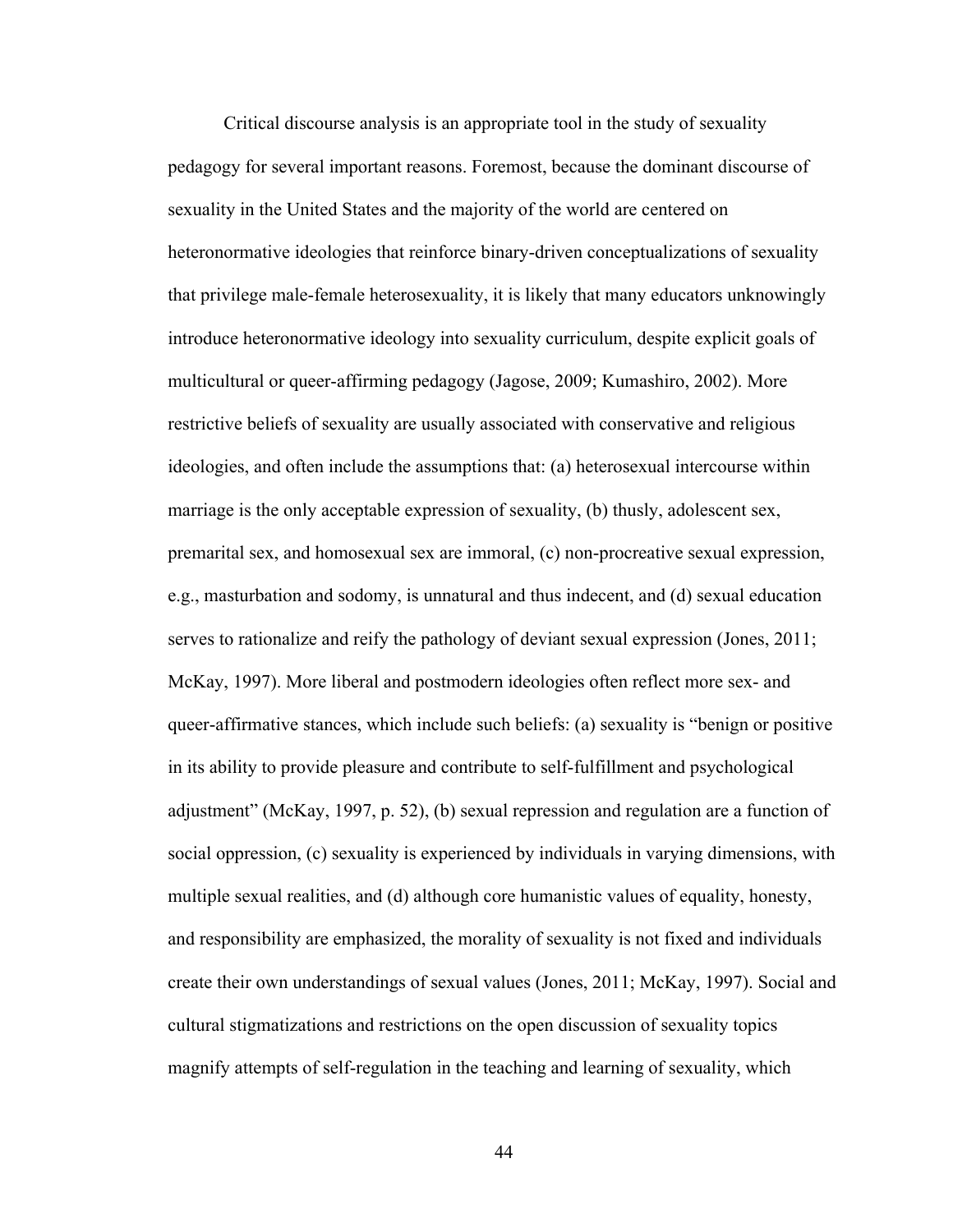drives ideological meanings of sexuality further beneath the surface of discourse (McKay, 1998; van Dijk, 2011).

## **Methods of CDA**

The data were analyzed in four phases: 1) analysis of global coherence, 2) analysis of discourse structure, 3) analysis of local coherence, and 4) cross-case synthesis (van Dijk, 2011; Yin, 2014). In the first phase of analysis I read and listened to each interview to determine the central meanings, or *semantic macrostructures*, of the interviews and documents, which were determined by the repetition and emphasis of specific topics throughout the interviews and document data (van Dijk, 2006). The purpose of the first analytic phase in to assess for global coherence, or the global meanings of the discourse, which "represent the gist or most important information of a discourse, and tell us what a discourse 'is about'" (van Dijk, 2000, p.45). Central themes were extracted from the dialogic and textual data, which were mapped according to teaching philosophy, curriculum development, and teaching strategies using XMind 6 concept-mapping software. The software allowed data to be sorted by each participant, quoted for textual documentation, demonstrate relationships between discourse structures, ideological schema, and triangulated with theoretical framework. The participants were then provided a summary of the analysis and were invited to provide feedback and revision to the list of central themes. Participant feedback was incorporated into existing concept map and were coded to specify elaboration, clarification, and/or revision.

In the second phase of analysis, I re-scanned the dialogic and textual discourse in a line-by-line analysis to assess for discourse structures indicative of semantic (Meaning),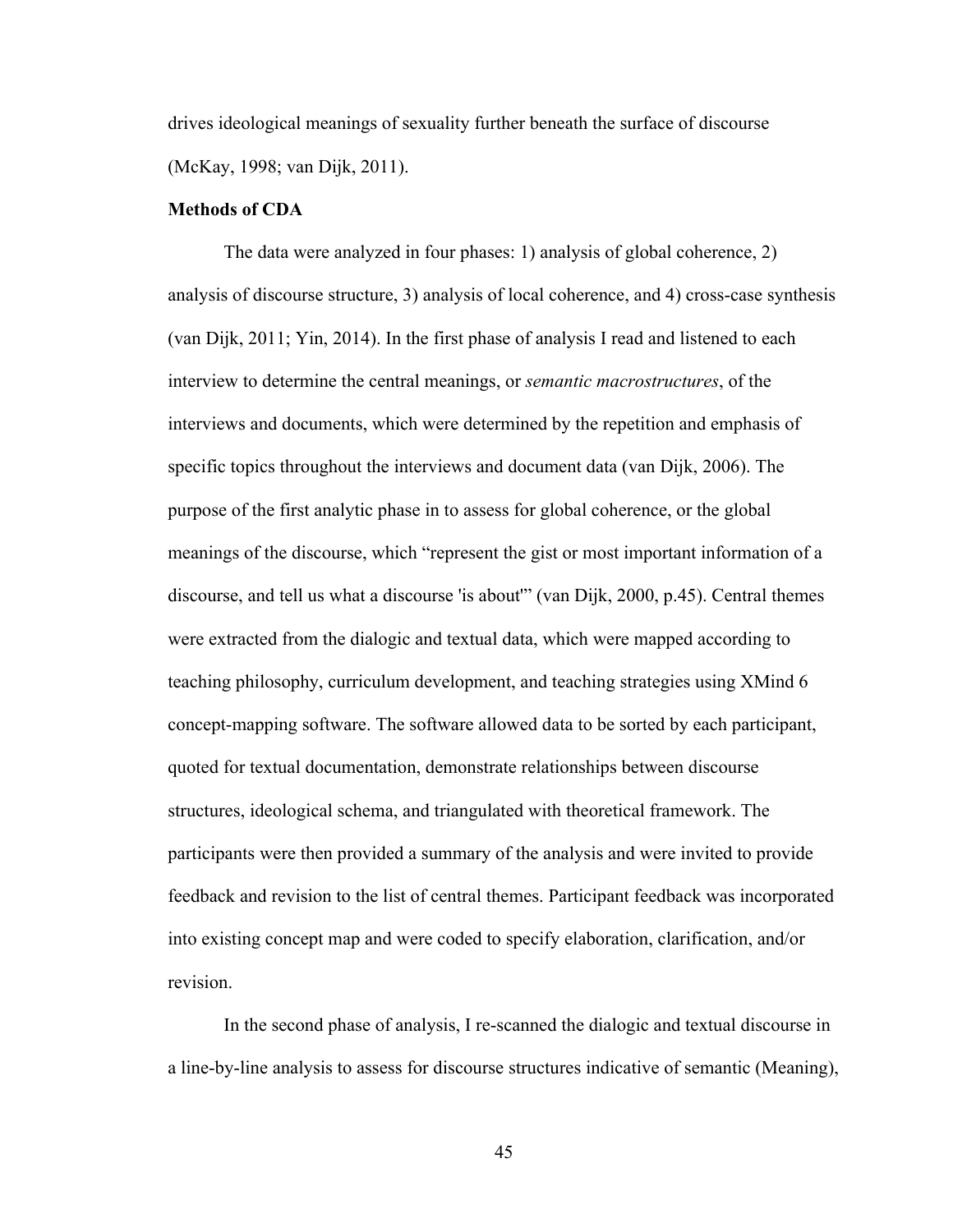syntactical (Form), or conversational (Action) ideological strategies (van Dijk, 2006). According to van Dijk (2002; 2011), certain logistic, grammatical, and syntactical strategies are often vehicles of discursive ideology, with a central purpose to positively portray "in-group" members and negatively portray "out-group" members. For example, a speaker may utilize a *euphemism* (a word that serves to ameliorate social occurrences that may be offensive to the members of a community) such as "intolerance" in conversation as a less severe placeholder for "racism." Another example may include a speaker's *generalization* to describe a prejudicial belief about a specific group of people, or a person's constant interrupting within the discursive exchange (*turn-taking*). While Rahimi and Riasati (2011) indicated that there are hundreds of such strategies, I utilized van Dijk (2002; 2011) to generate a list of the most commonly encountered strategies (See Table 3).

Table 3.

| <b>Discourse Strategy</b> | <b>Definition</b>                                                                                                                                       | <b>Example</b>                                                                                            |
|---------------------------|---------------------------------------------------------------------------------------------------------------------------------------------------------|-----------------------------------------------------------------------------------------------------------|
| Contrast/<br>Polarization | Language that separates groups<br>with conflicting interests, social<br>struggle, or dominance<br>situations; required to designate<br>in $&$ outgroups | "We stand for freedom and<br>equality and <i>They</i> only<br>want to oppress <i>their</i><br>people."    |
| Example/Illustration      | Examples serve to support a<br>previously expressed<br>proposition, to offer proof or<br>evidence                                                       | Stories about Our good<br>deeds and Their<br>wrongdoings                                                  |
| <b>Disclaimers</b>        | A form of positive self-<br>presentation or face-keeping                                                                                                | "I'm not a racist, but"<br>"They may be"<br>hardworking, but"<br>"I know they've had a hard<br>time, but" |
| Categorization            | The positive or negative ways<br>groups are differentiated; group                                                                                       | "Genuine welfare<br>recipients"                                                                           |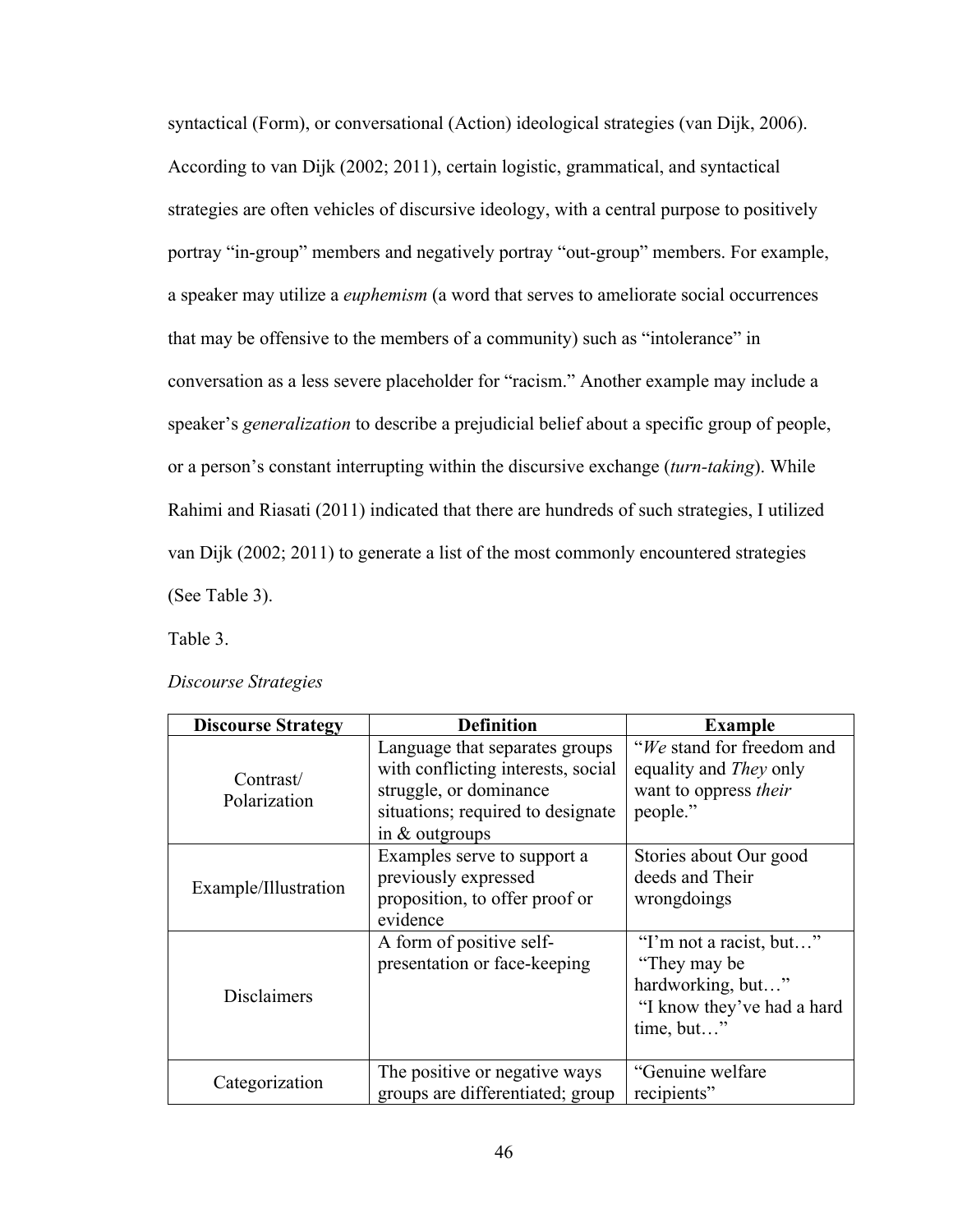|                   | classifiers                                                | "Legitimate rape victim"     |
|-------------------|------------------------------------------------------------|------------------------------|
|                   | Words that imply distance                                  | "Those people"               |
| Distancing        | between ingroup speakers and                               | "The Jews"                   |
|                   | outgroup members                                           | "The Middle East"            |
|                   | Statements intended to elicit                              | "Look at how sexual assault  |
|                   | empathy or sympathy for                                    | is minimized and             |
|                   | ingroup or outgroup                                        | stigmatized on college       |
| Empathy           |                                                            | campuses, now imagine        |
|                   |                                                            | how few options exist for    |
|                   |                                                            | homeless survivors."         |
|                   | When They are represented in                               | "In the South, you see far   |
| Victimization     | negative terms, We need to be                              | more acts of racism against  |
|                   | represented as a victim of such                            | whites than blacks."         |
|                   | threat                                                     |                              |
| Modality          | Modalities modify propositions                             | "It is necessary that"       |
|                   |                                                            | "It is well-known that"      |
|                   | Evidence provided to support a                             | "I have seen with my own     |
|                   | proposition or belief;                                     | eyes"                        |
| Evidentiality     | depending on the social                                    | "Research shows that"        |
|                   | context, evidence could be                                 | "I read on the Internet"     |
|                   | scholarly, vague scientific, or                            |                              |
|                   | "someone told me"                                          |                              |
|                   | Using vague or abstract                                    | "The police shooting         |
|                   | language to de-emphasize Our                               | triggered a discussion about |
|                   | bad characteristics & Their                                | race relations."             |
| Hedging/Vagueness | good characteristics; Speakers                             |                              |
|                   | may use hedging to illustrate                              |                              |
|                   | competence when the answer is<br>unknown, or when choosing |                              |
|                   | not to make beliefs explicit                               |                              |
|                   | Using precise $&$ detailed                                 | "After the police officer"   |
|                   | language to emphasize Our                                  | shot the teen boy, the topic |
| Precision         | good characteristics & Their                               | of racism and police         |
|                   | bad characteristics                                        | brutality made newspaper     |
|                   |                                                            | headlines."                  |
|                   | When concrete events or                                    | "Poor people are always"     |
| Generalization    | actions are generalized or made                            | looking for a handout."      |
|                   | abstract                                                   |                              |
|                   | Speakers may feign not to have                             | "I don't know, but"          |
|                   | specific knowledge, but                                    | "That could prevent them,    |
| Pseudo-Ignorance  | implicitly suggest that they do                            | but who knows?"              |
|                   | know                                                       |                              |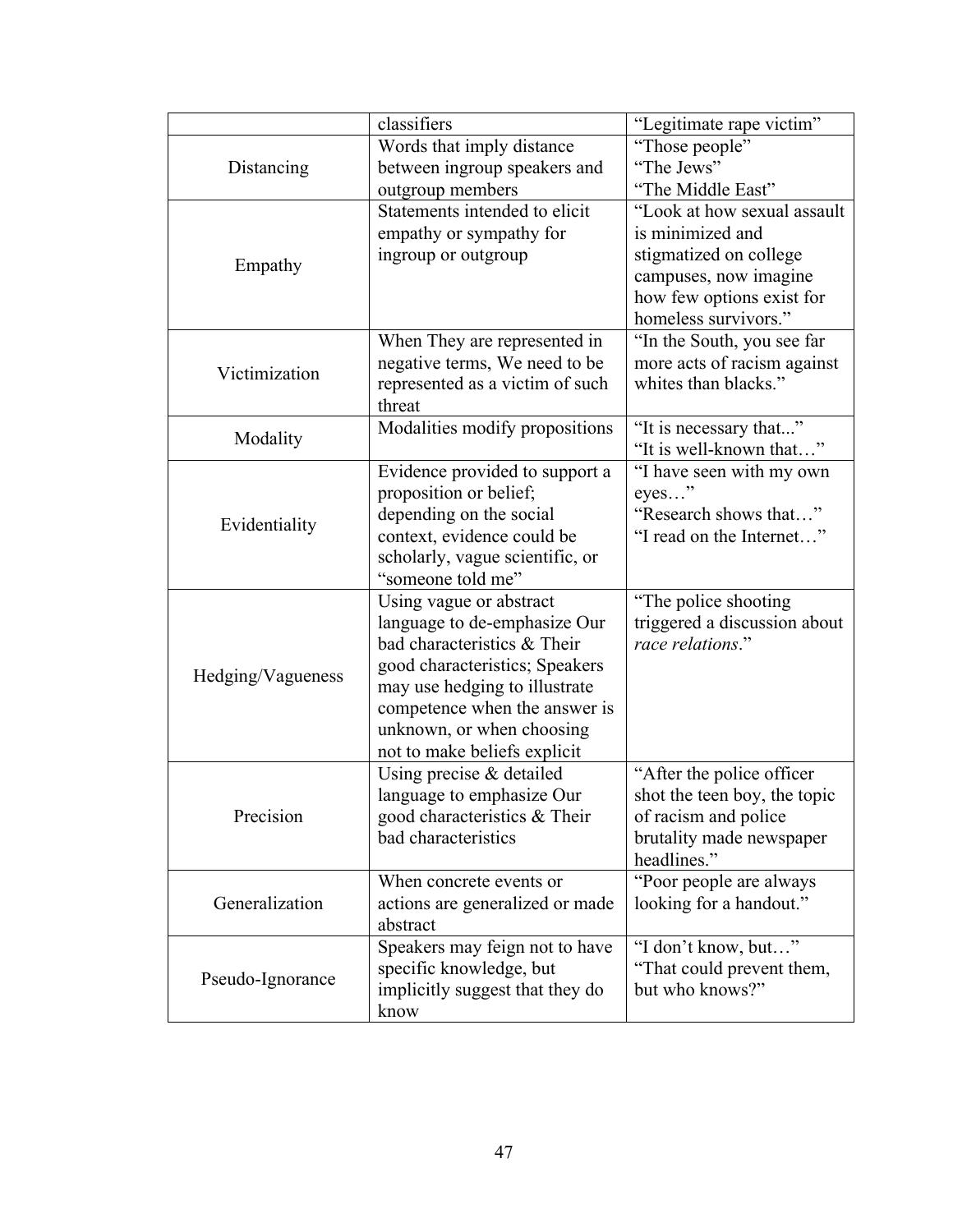|                 | Semantic move of mitigation     | Using the word                      |
|-----------------|---------------------------------|-------------------------------------|
|                 |                                 | "intolerance" or "unequal"          |
|                 |                                 | treatment" as a placeholder         |
| Euphemism       |                                 | for racism;                         |
|                 |                                 | "Sure, there are <i>unfortunate</i> |
|                 |                                 | side-effects"                       |
|                 | An argument that had become     | "We know that the children"         |
| <b>Topos</b>    | popularized and standardized;   | of single mothers                   |
|                 | treated as common knowledge.    | consistently demonstrate            |
|                 |                                 | poorer decision making."            |
|                 | Counterfactuals allows          | "What would happen if"              |
|                 | speakers to: 1) demonstrate the | "Imagine if"                        |
| Counterfactuals | (often absurd) consequences     | "Let's say the reverse was          |
|                 | when an alternative is being    | $true$ "                            |
|                 | considered, 2) elicit empathy   |                                     |
|                 | from the audience               |                                     |
|                 | Discourse that describes the    | "We should"                         |
|                 | values of a speaker's ideology  | "Attitudes need to be               |
| Norm Expression |                                 | changed."                           |
|                 |                                 | "The police department"             |
|                 |                                 | must stop"                          |

(For an extended outline of these strategies with definitions and examples, refer to Appendix E.)

Transcripts and documents were numbered by line to assist in line-by-line analysis and increase the ease of specific data retrieval (van Dijk, 2006). The discourse were outlined with color codes to indicate discourse strategy, i.e., red for Meaning, green for Form, and blue for Action. A single sentence could contain all three discourse structures and reflect several ideologies (e.g., counseling professional identity, feminism, and heteronormativity), thus it was important to use coded markings to delineate the language structures.

The purpose of the third analytic phase is to determine the ways in which participants' myriad ideologies are expressed in the descriptions of their teaching philosophy, curriculum, and teaching strategies. To analyze for local coherence, I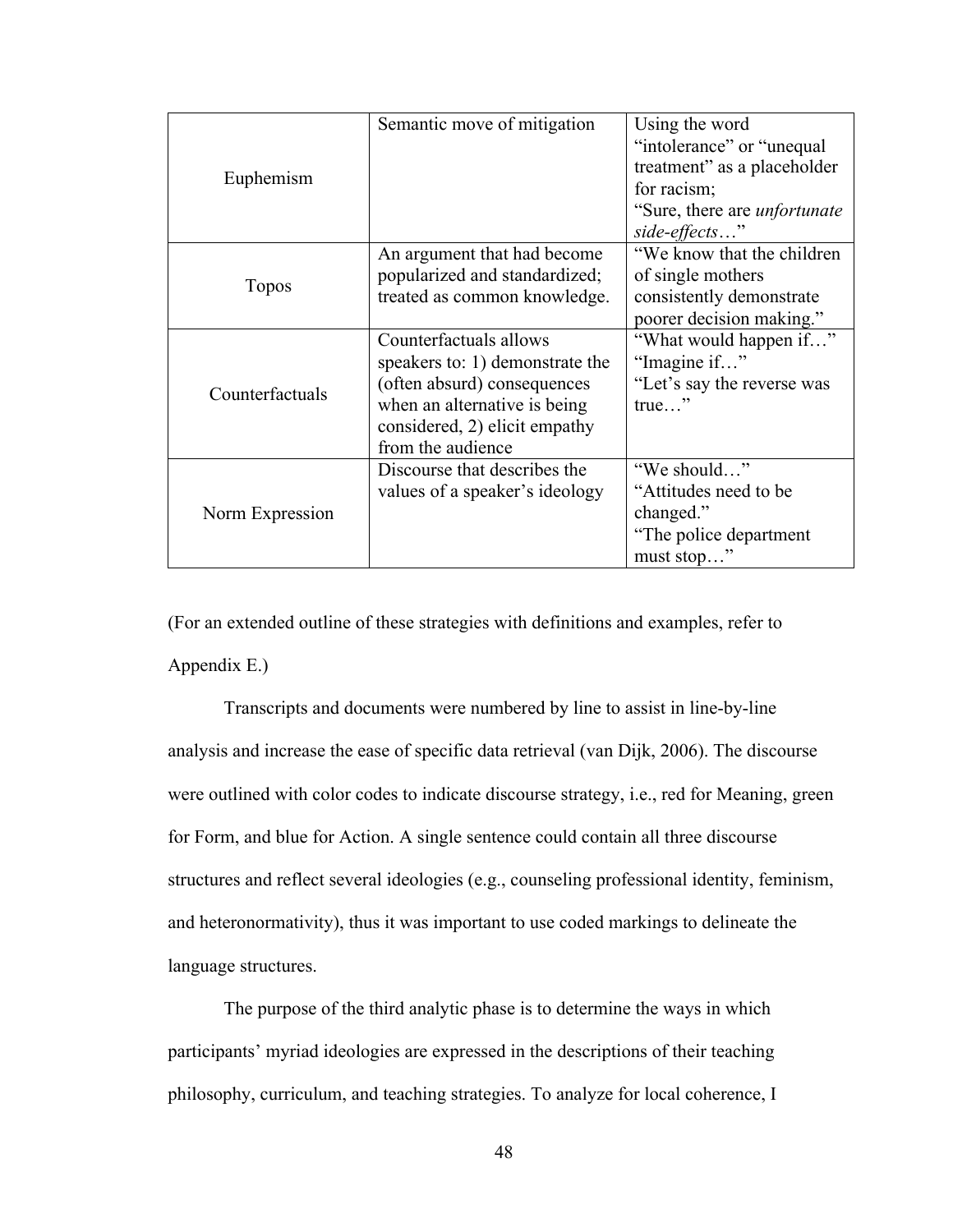examined the cohesion of the participants' overt discourse meanings (central topics) and the ideological discourse strategies (van Dijk, 2000). Thus, I compared participants' explicit pedagogical value statements with ideological content identified in Phase II. After performing analyses of local coherence for interview, document, and memberchecking data, I then compared the findings of each analysis to analyze for consistency across discourse sources, i.e., triangulation (Yin, 2014).

In Phase IV of data analysis, or synthesis, I compared the single-case findings to the other single-case findings, the conceptual framework, and extant research. This process was guided by the following questions: 1) How are the case findings similar or dissimilar to other cases in the study? 2) How are the case findings congruent or incongruent with the central tenets of queer feminist theory? 3) How do the case findings compare with the findings of other sexuality counseling research studies? In the synthesis, I was able to articulate the function and role of ideology in sexuality counseling pedagogy, to outline possible implications of the research, and discuss conclusions and additional research recommendations.

Table 4.

| <b>Phase of Analysis</b>                  | <b>Procedures</b>                                                                                                                              |
|-------------------------------------------|------------------------------------------------------------------------------------------------------------------------------------------------|
| Phase I: Analysis of Global Coherence     | Interview and document were analyzed<br>for semantic macrostructures, or<br>central meanings of the discourse<br>content.                      |
|                                           | Semantic macrostructures were<br>outlined according to 1) Teaching<br>Philosophy, 2) Curriculum<br>Development, and 3) Teaching<br>Strategies. |
| Phase II: Analysis of Discourse Structure | The dialogic and textual discourse                                                                                                             |

## *Procedures of Critical Discourse Analysis*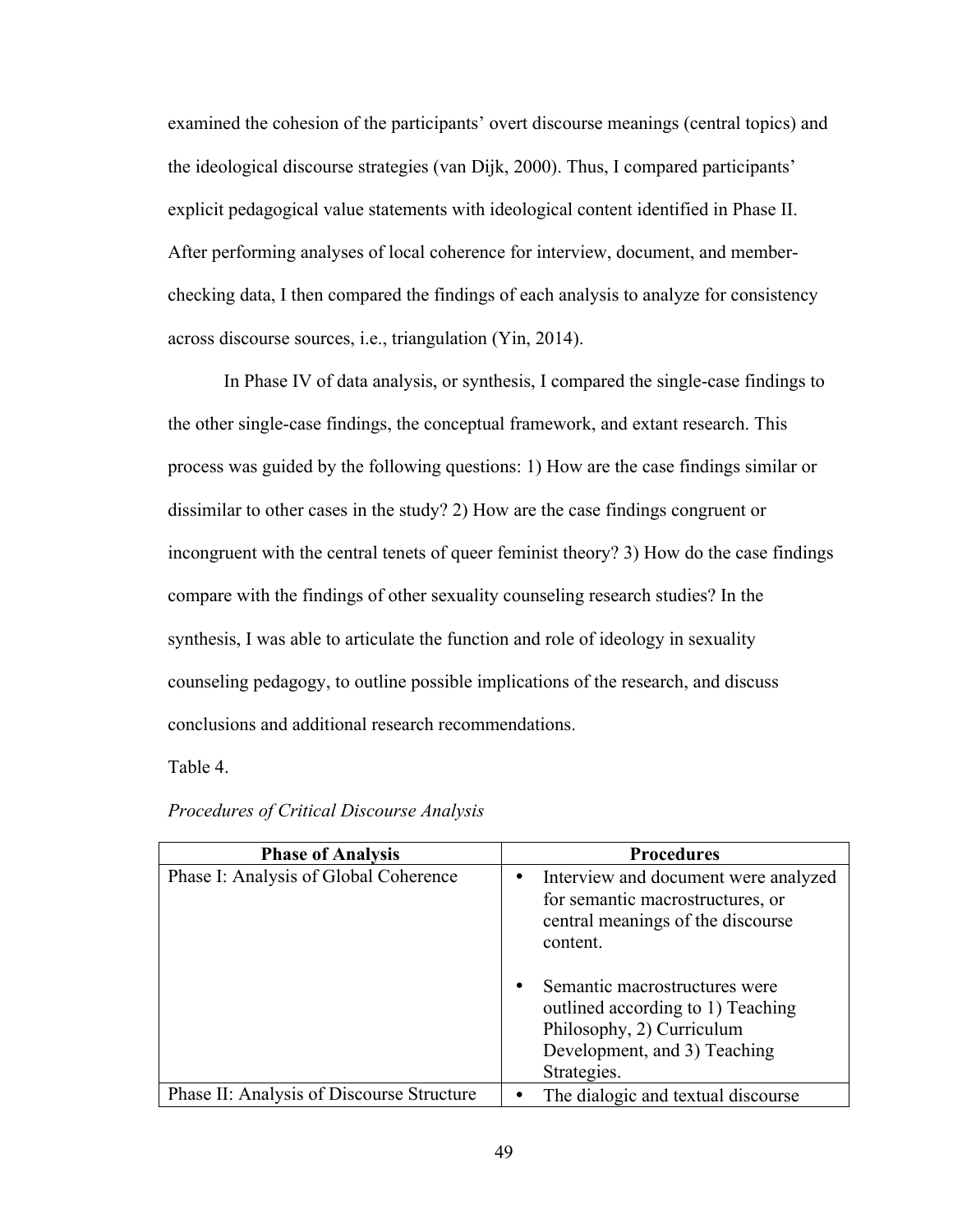|                                        | were re-scanned in a line-by-line<br>analysis to identify discourse<br>strategies.<br>Discourse were outlined according to<br>semantic (Meaning), syntactical<br>(Form), or conversational (Action)                |
|----------------------------------------|--------------------------------------------------------------------------------------------------------------------------------------------------------------------------------------------------------------------|
| Phase III: Analysis of Local Coherence | ideological strategies.<br>The findings from Phase I<br>$\bullet$<br>(participants' overt discourse<br>meanings) and Phase II (ideological<br>discourse strategies) were compared to<br>determine local coherence. |
|                                        | A review of the Phase I-III findings<br>was provided to each participant for<br>member-checking and collaborative<br>theorizing.                                                                                   |
|                                        | The analyses of local coherence were<br>compared across data sources<br>(interview, document, and member-<br>checking data).                                                                                       |
| Phase IV: Cross-Case Synthesis         | The findings from each case were<br>$\bullet$<br>juxtaposed with one another and<br>triangulated with the conceptual<br>framework and extant research.                                                             |

## **Presentation of the Findings**

In line with Yin's (2014) multicase study reporting guidelines, the findings of each case analysis are presented in the following chapter as stand-alone cases, with subheadings indicating the coinciding research question (i.e., Teaching Philosophy, Curriculum, Teaching Strategies). Given the purpose of this study was to gain a more nuanced and contextual understanding of the role of ideology in counselor educators' sexuality pedagogy rather than present impartial "truths," the findings are reported through an interpretative lens; that is, the case findings are triangulated with current counseling, sexuality, and pedagogical literature in an effort to contextually situate each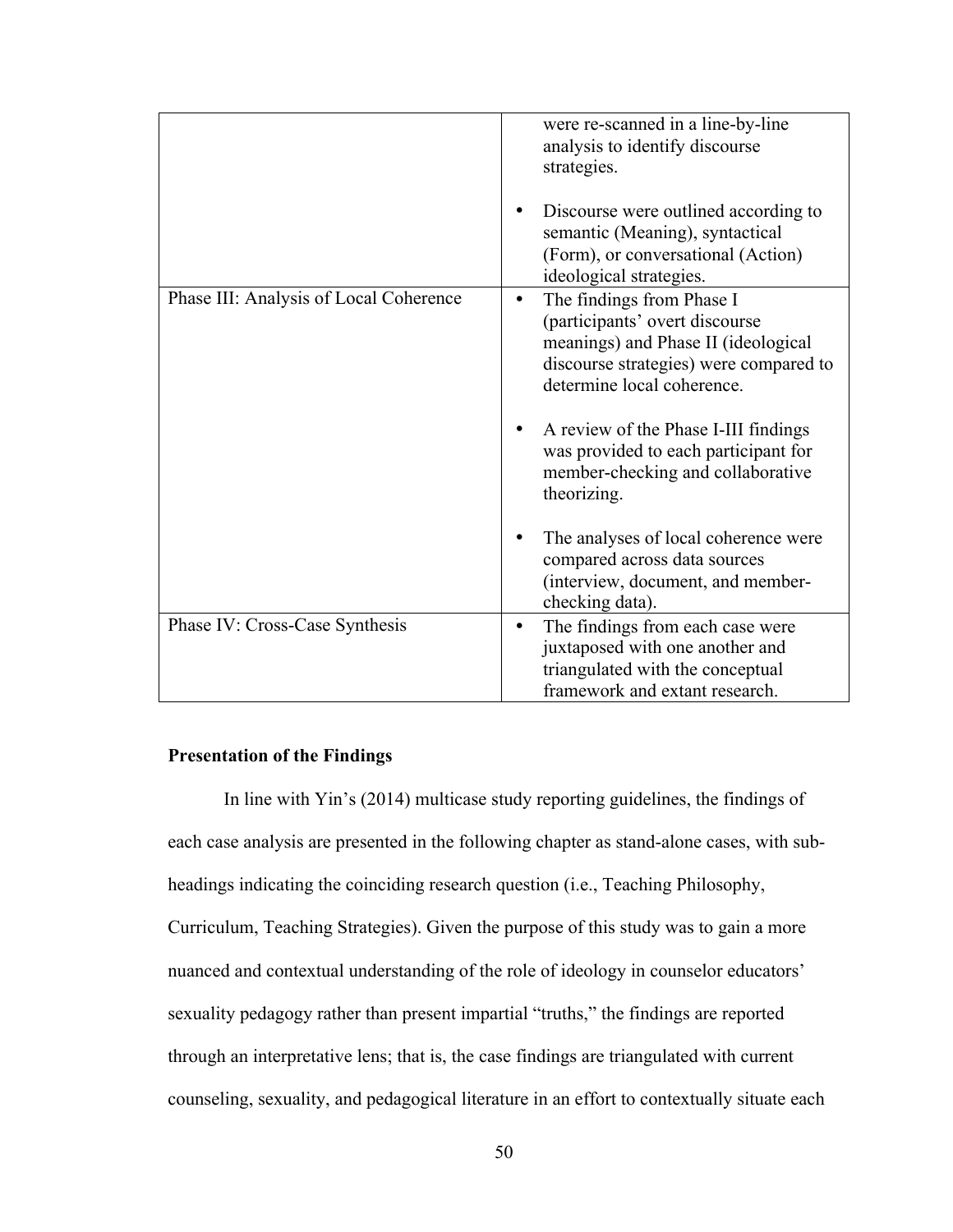case within the specific zeitgeist of the profession and society. Simply, the study of ideology is insensible without reference to the relevant systems-of-meaning through which the participants and I interpret the world (van Dijk, 2011). Culminating the standalone analyses, I present the multicase synthesis, which serves to highlight the subtle variance among the case findings. The synthesis is not intended as a generalization of findings across participants or to the broader counseling profession, but rather as a series of questions serving to further nuance the central research questions.

#### **Trustworthiness and Credibility**

Throughout data collection and analysis, I utilized several strategies to establish trustworthiness and credibility. Creswell (2013) and Morrow (2005) championed the process of reflexive self-analysis as a method to critically examine internal pre-judgments and biases and reflect the strengths and limitations of the ubiquity of the researcher's presence within all forms of research. Thus, I maintained a researcher journal to keep a detailed record of research events, participant communication, analytic memos, and personal reflections about the data collection and analysis process. I also utilized the journal to record emerging self-understandings of my biases and assumptions pertaining to sexuality and sexuality counseling pedagogy, which were intentionally incorporated into the analysis (Morrow, 2005).

Lather (1986) recommended the use of collaborative theorizing to facilitate authenticity and fairness, which pertains to the researcher's dedication to portraying all value differences, views, and conflicts. In this study, active theorizing involved the participants' feedback of data collection and analysis, negotiating/validating the meaning of the recorded stories, maintaining an open dialogue about common themes observed,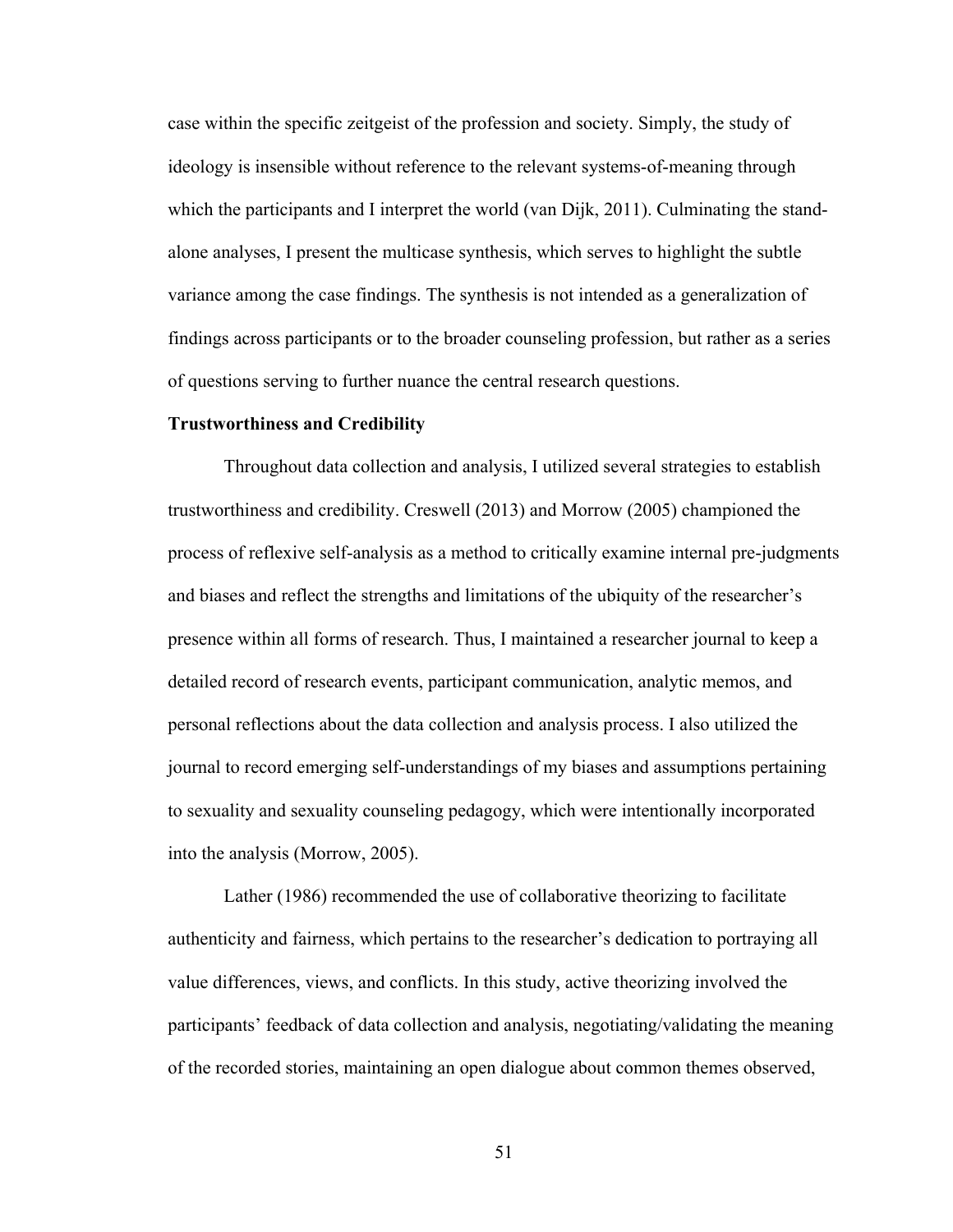and inviting the participants' to actively theorize about the changes they have experienced. Though collaboration was less frequent than anticipated, participants were nonetheless involved in each step of the research process through sustained email and phone communication.

Another measure of trustworthiness is found in the use of multiple sources of data to: (a) achieve a multidimensional perspective of the research phenomenon and (b) triangulate multiple evidence sources to assess for consistency in the participants' narrative and discourse (Morrow, 2005). I compared multiple data sources within each case (dialogic/textual data), compared findings from each case with the theoretical framework and extant research, and juxtaposed findings between cases. While generalizability was not an intended outcome of this study, the utilization of several points of data collection strengthens credibility in the reporting of the findings and discussion of the implications of the study (Morrow, 2005; Yin, 2014).

### **Limitations and Delimitations**

Although there were several strategies integrated throughout this research to establish trustworthiness, credibility, and rigor, there are several limiting conditions to this study—some of which are characteristic of qualitative research broadly, others that are inherent to the current research design. Foremost, the findings of this study were not intended to be generalized or transferred to separate or wider populations, as the intent of this study was to explore participants' ideologies as they existed at the time of the interviews and articulate one possible interpretation of the phenomenon. The abstruse and dynamic nature of ideology renders impossible the generation of a finalized and wholly accurate panacea, and instead accommodates of a novel understanding of the role and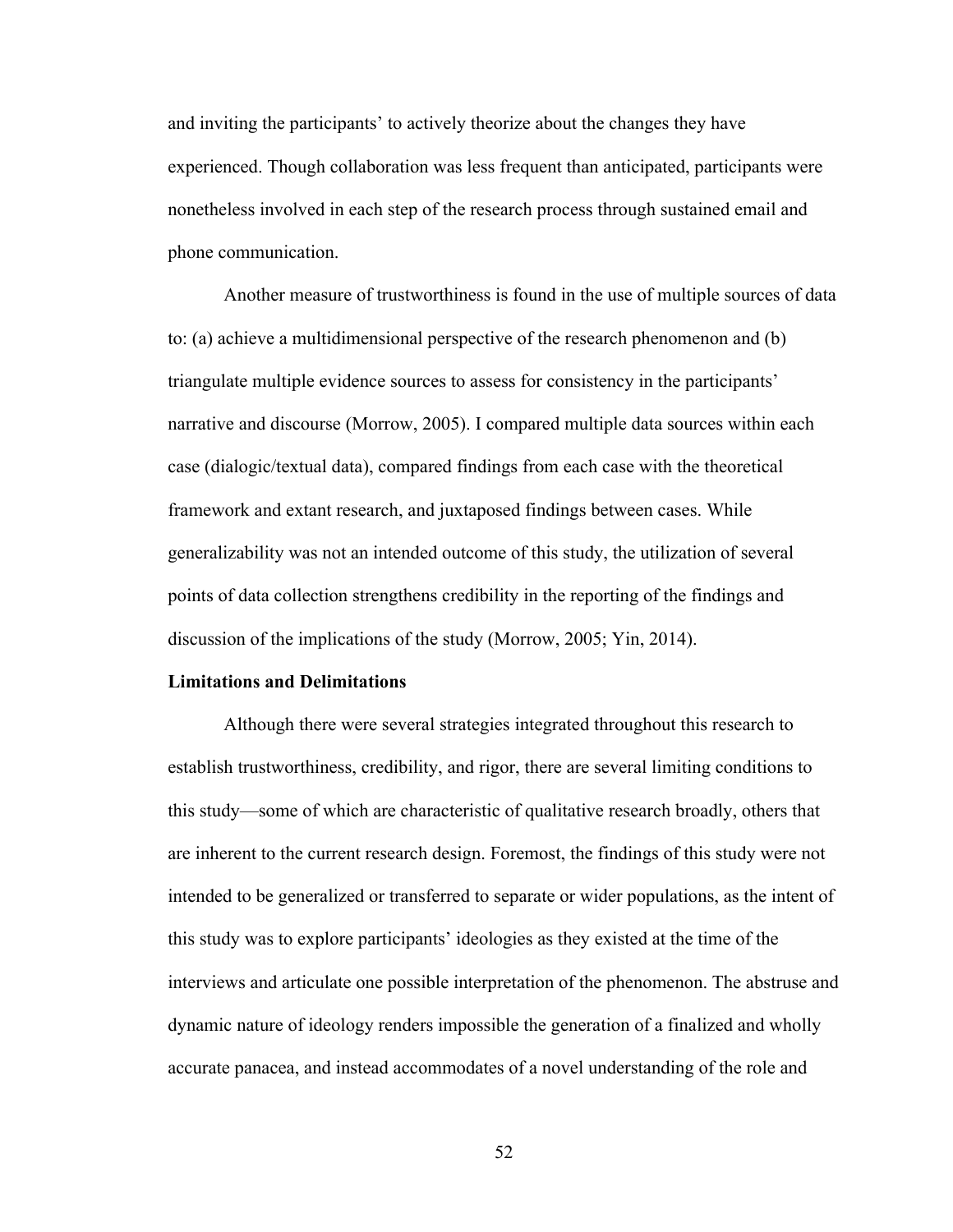function of ideology in sexuality counseling pedagogy. If I were to perform the study again using the same procedures, the findings would likely reflect a perspective updated by the participants' unique characteristics and fluctuations in my own ideological frame.

Also germane to generalizability, the findings of this study were not intended to represent or explicate participants' actual classroom behaviors, interactions with students, or any other physical manifestation of their pedagogy. To this end, I did not include classroom observation as a source of data collection, as the purpose of this study was to locate and explore the various ways in which ideology is embedded into the discourse of pedagogy, rather than critique each participant's practice of teaching. Thus, in the report of the findings in Chapter 4, all discourse expressing classroom behaviors are based on articulations of teaching practice, not direct observation.

As the primary tool of analysis, I recognize the profound and necessary influence of my subjectivity on the analysis of the participants' narratives and the disclosure of the findings. As a partial interpreter, my ideological inscriptions ultimately guide my primary instruments of perception and dismantle my ability for value-neutrality or objectivity (Morrow, 2005). Though I engaged in reflexive journaling and triangulated each step of the analytic process, "meanings are not simply stories to be passed along to an imagined audience but rather are points of intersection between member's worldviews and researchers' previous ideological commitments" (Leonardo & Allen, 2008, p. 417). Thus, one can gather through this supposition that ideological standpoints of both the participants and myself are in constant states of mediation and conflict. The acknowledgement and utilization of subjectivity in the research process contributes to the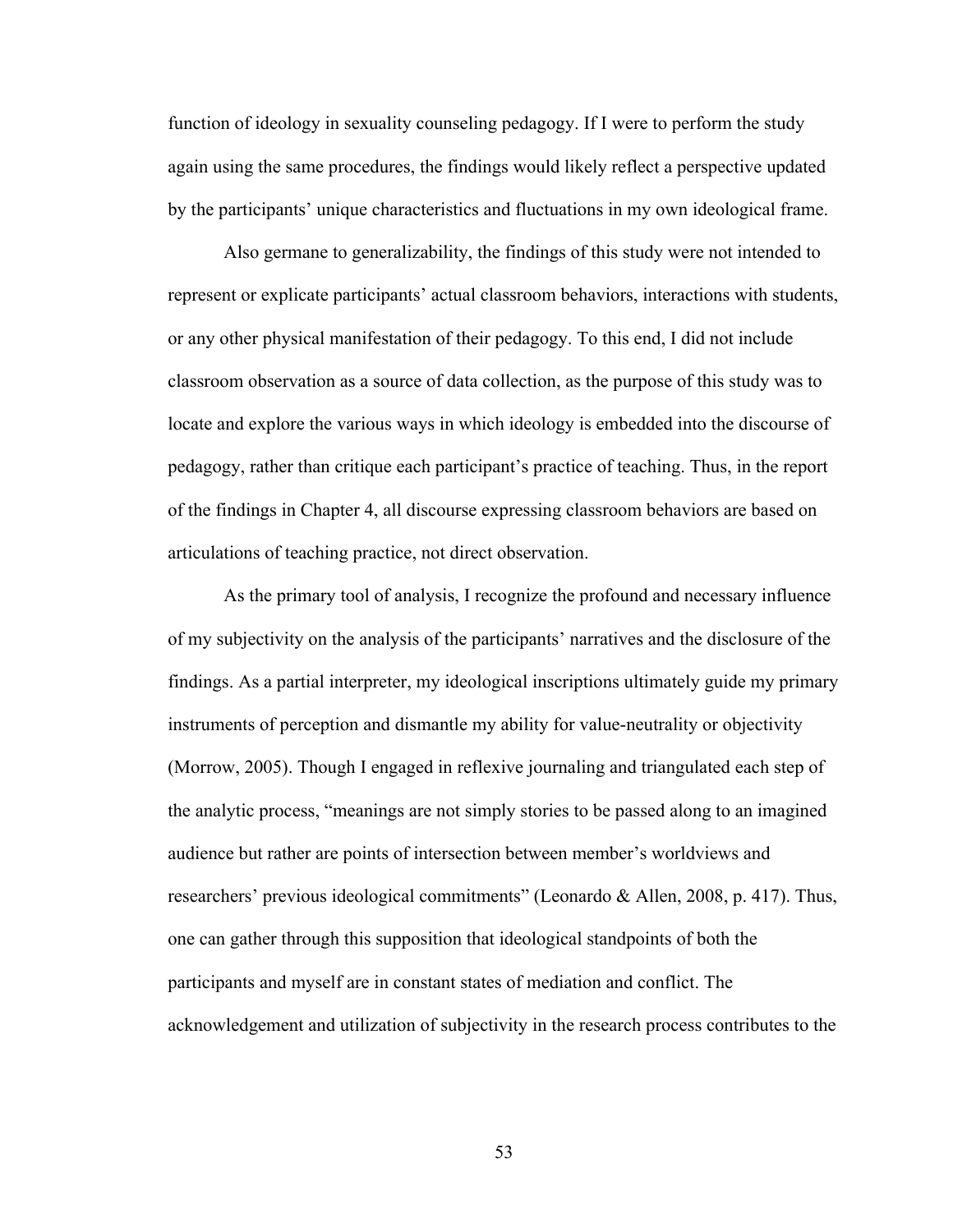rich, contextual, and vibrancy of qualitative research, which ultimately ameliorates the quest for objectivity.

Though I strived to maintain fairness and authenticity through collaborative theorization with participants, there were fewer instances of collaboration than I had hoped. Decreased participation in member-checking may have been a factor of participants' limited available time, or may have reflected participants' discomfort in challenging my suppositions, as the researcher. While I conceded the endeavor of exacting "true" or correct meanings from participants' narratives, the intention of collaborative theorization was to facilitate a co-constructed, negotiated research environment through which many perspectives could be validated (Lather, 1986). In the study of ideology, participant misrepresentation is inevitable, as "meanings are neither transparent nor fixed; rather, they are sites of contestation from representation of history and social life" (Leonardo & Allen, 2008, p. 417).

### **Summary**

In summary, this chapter provided a detailed description of the research methodology employed by this study. Qualitative multicase study methodology was utilized to explore the phenomenon of sexuality counseling pedagogy with specific regards to educator ideology. The cases constituted 6 counselor educators selected by pre-determined selection criteria. Three data collection methods were utilized, including two, 60-minute individual interviews, document mining, and collaborative theorizing. The data were analyzed with critical discourse analytic methods (van Dijk, 2011) and triangulated with the single-case findings, the theoretical framework, and existing research. Trustworthiness and credibility were accounted for through various strategies,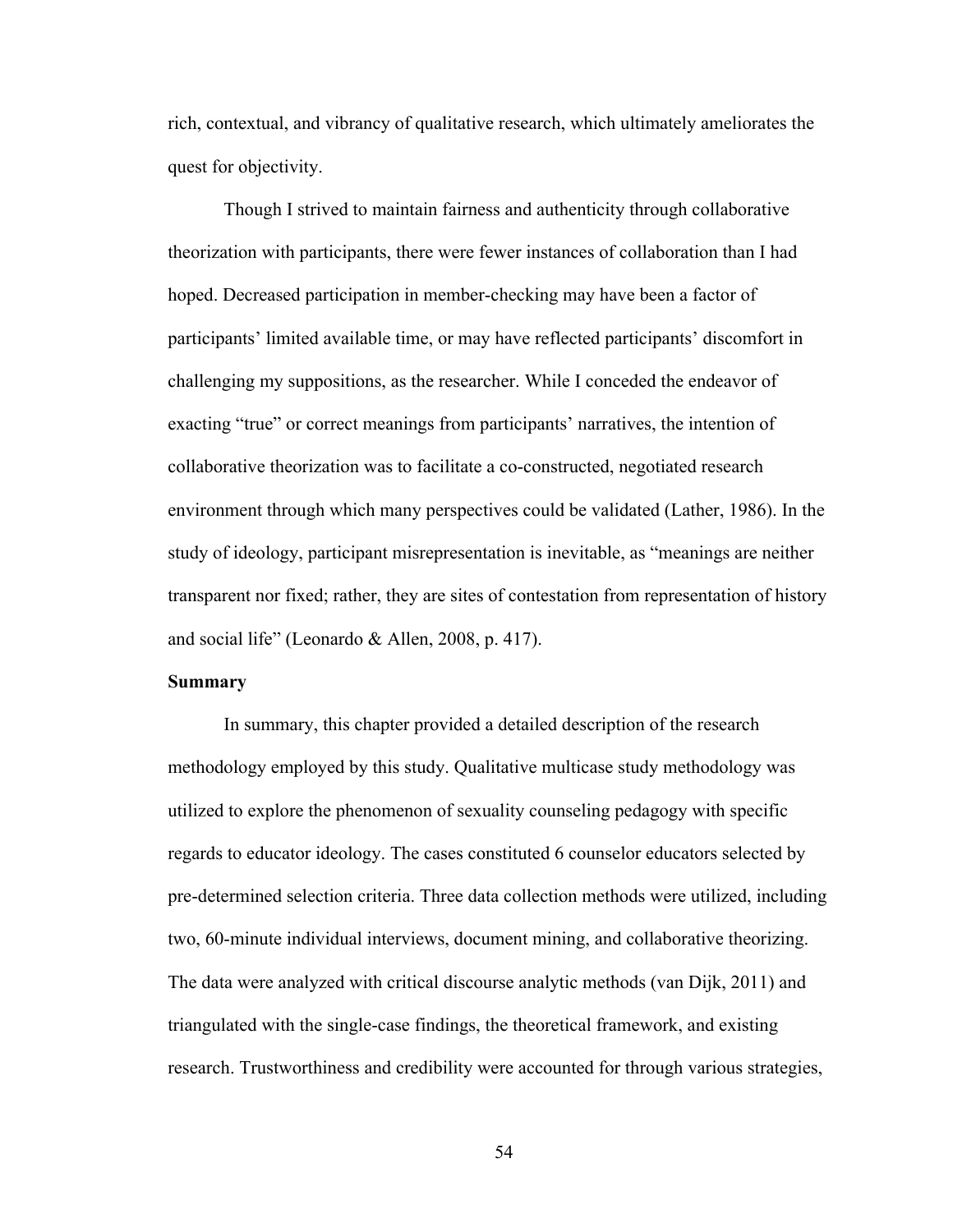which included the use of a researcher journal, collaborative theorizing, and triangulation across data sources, participants, and existing literature.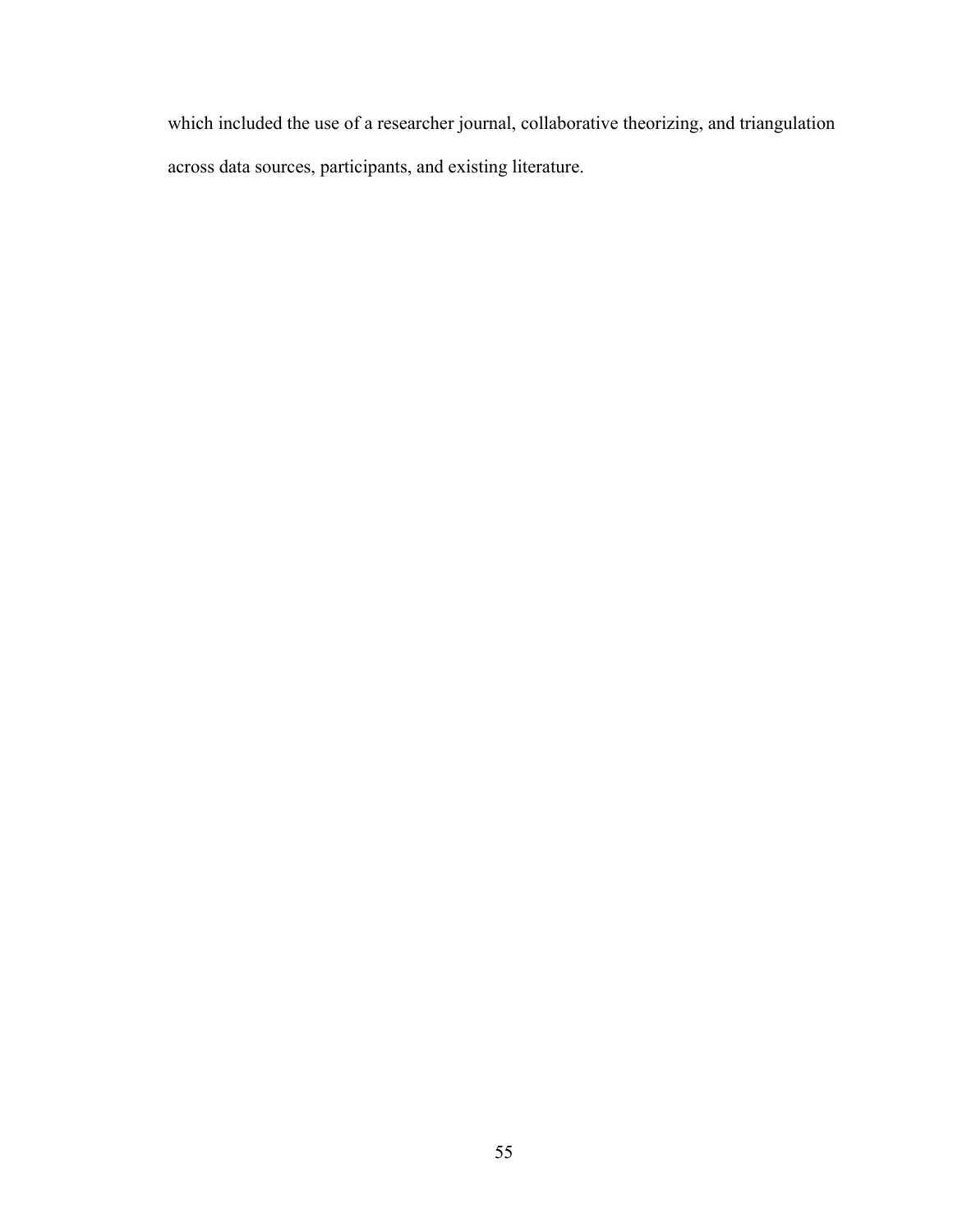#### **Chapter 4**

#### **Results**

The results of this study are structured such to provide an in-depth exploration of the central research phenomenon: sexuality counseling pedagogy. In keeping with Yin's (2014) recommendations for multiple-case reporting, I delineated the major research phenomena (i.e., factors of sexuality pedagogy: teaching philosophy, curriculum content, and teaching practices) of each individual case and then concluded with the multicase comparison. The multiple-case analysis addressed the following research question: What is the role and function of counselor educators' ideologies in sexuality counseling pedagogy? The following questions were explored to facilitate a thorough understanding of the central research phenomenon: 1) How is ideology infused into verbal and textual discourse of teaching philosophy? 2) How is ideology infused into verbal and textual discourse of curricular content? 3) How is ideology infused into verbal and textual discourse of teaching practices?

In the following section, I presented the case profiles in the order in which the interviews were conducted. I first introduced each participant's demographic information and relevant professional (i.e., clinical, teaching, supervisory) experience, then discussed the findings from each case in subsections that correspond to the foci of the research questions: 1) Teaching Philosophy, 2) Curricular Content, and 3) Teaching Strategies. Cases were presented as stand-alone analyses, though I did note when certain findings overlapped. After each case profile is a summary of the findings, to ensure maximum clarity of the research phenomenon (Yin, 2014). Concluding the stand-alone analyses, I presented the multicase synthesis, which served to highlight the subtle variance among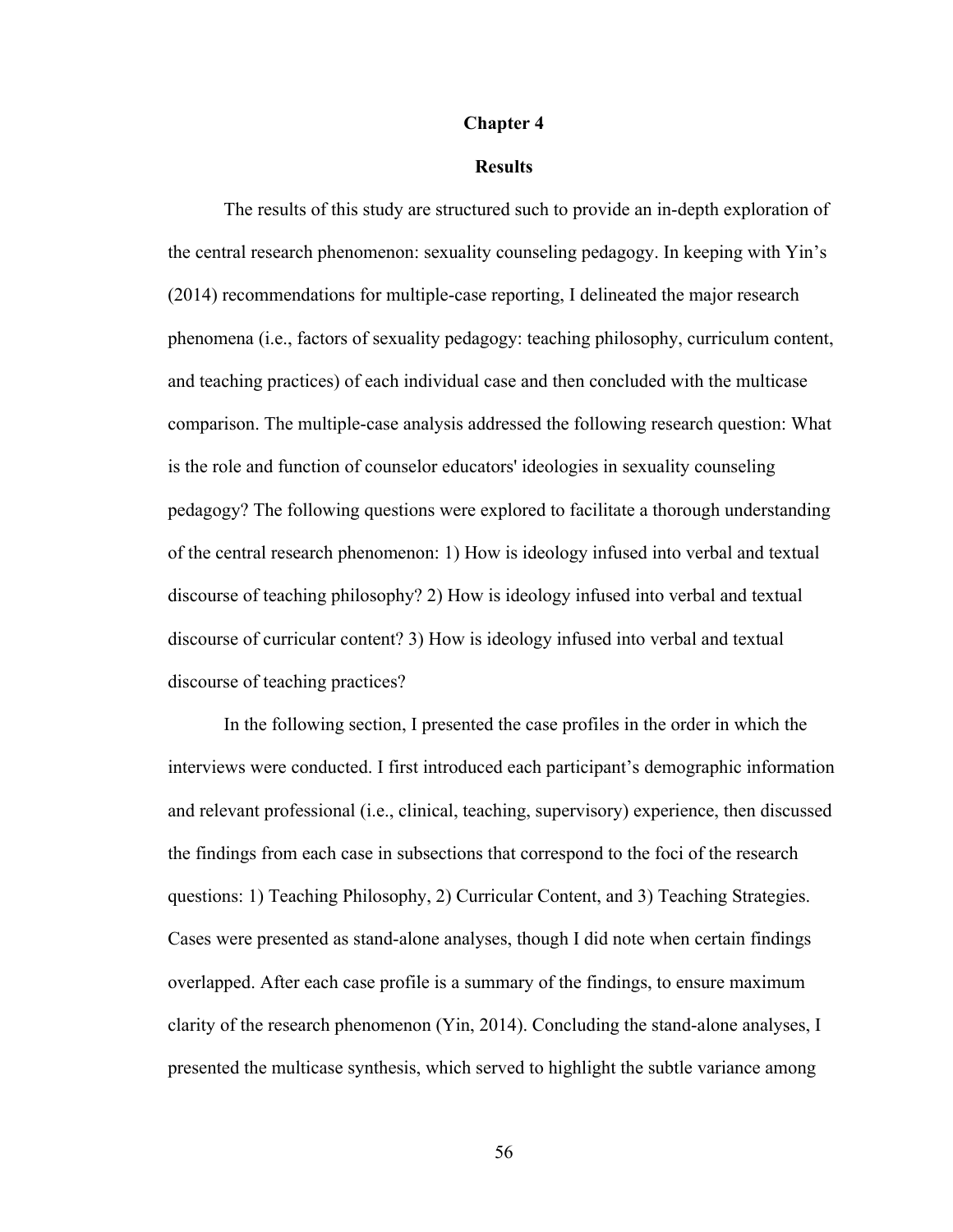the case findings. The synthesis was not intended as a generalization of findings across participants or to the broader counseling profession, but rather as a series of questions serving to further nuance the central research questions.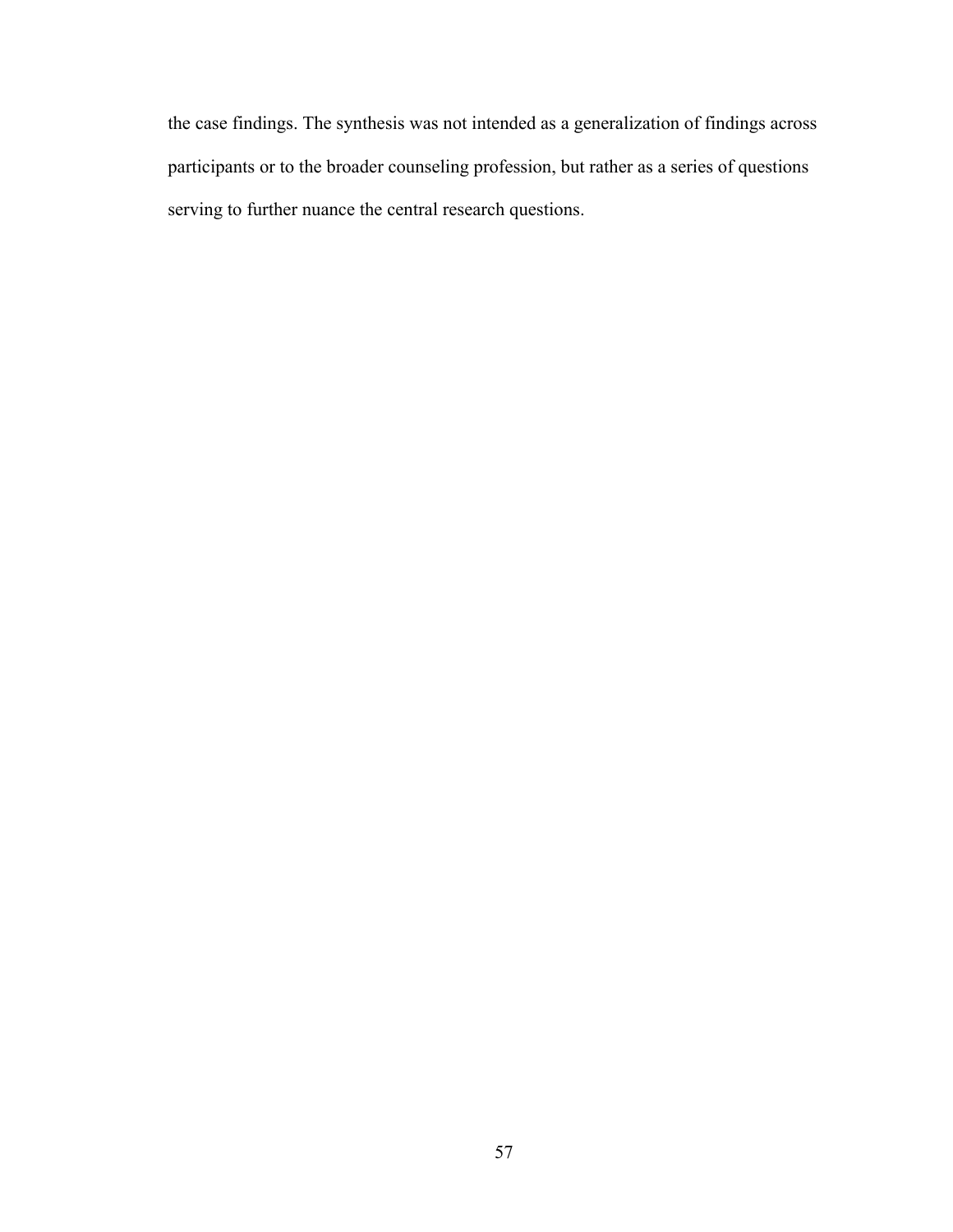**Rachel**

Rachel was a counselor educator at a large university (roughly 10,000 students) in a rural area of the southern region of the United States. She had been teaching for about six years and had taught sexuality in counseling for about four years. She earned her undergraduate degree in psychology, master's degree in community counseling, and doctoral degree in counselor education and supervision. Rachel self-identified as a Caucasian, heterosexual female, married, and was aged in her early 40s. She reported her spiritual affiliation as Christian. Rachel grew up in the "Bible Belt" in a religious and politically and socially conservative family and community. Growing up, there were few opportunities to learn about sexuality from social support systems and she felt pressure not to ask questions or engage in discussions about sex. When asked about the messages she received from her family and church about sexuality, she described perspectives that demoralized women's sexuality, LGBTQ individuals, and other forms of non-marital and non-procreative sexual behaviors. For instance, she described:

So there were messages [laughter] everywhere, and especially, um—at least from my experience, at the Catholic school, there was a lot of guilt messages. And I've talked to my friends I still have that I went to grade school with, and, um, there was always a sense of, anything you do is probably bad, or that shouldn't do anything or it could be considered bad. Um, again, I think, in the school, it was definitely this sense of, you know, you never have sex until you're married, or sex is only for having children, or, um—which this was kind of interesting. We—I don't ever remember an explicit class of thing, you know, masturbation, but I knew there was comment or something made by one of the nuns sometimes that it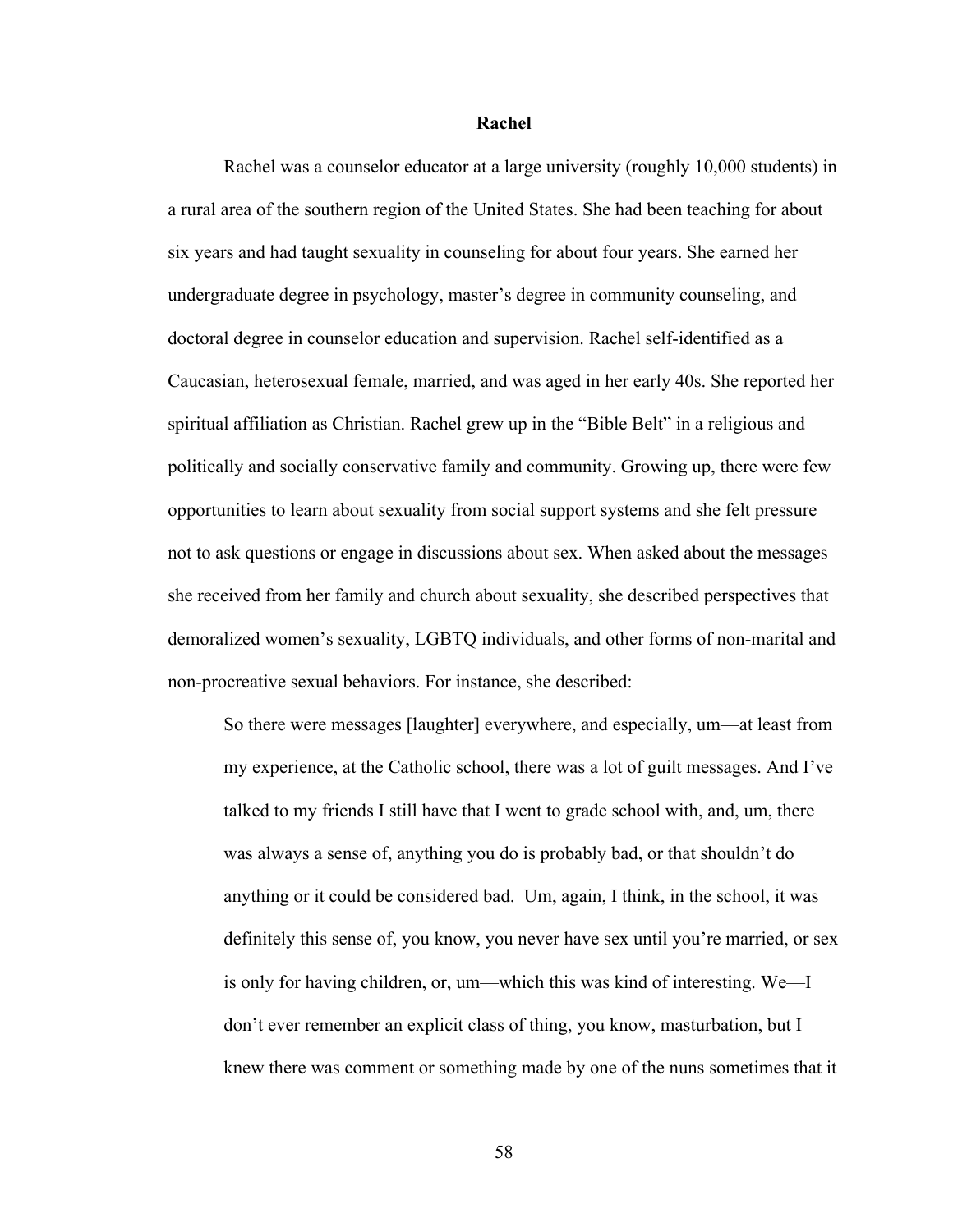was as—it was—the point was to, "Boys shouldn't touch themselves," for whatever reason. But, for me, at home, it was more of when I started—or I wanted to start dating, and realizing how much my parents were so protective of dating. Yet—I didn't have any brothers, but I had cousins similar ages, and it just didn't seem like they had the same rules of being cautious and being careful and whether someone would end up pregnant. And it was worse for a girl getting pregnant than it was for a guy getting someone pregnant, like these little messages along the way.

Rachel worked as a clinical mental health counselor for about 10 years before pursuing her doctoral degree, where she worked in community agencies and private practice with adult clients. Throughout undergraduate and graduate education, there were no opportunities for formal training in sexuality or sexuality counseling; she had obtained the bulk of her sexuality-specific education through attendance of sexuality workshops at local and national counseling conferences and personal research. Rachel described, "I think the biggest shifts happened for me when I started working in the counseling field," in which she began to challenge the sexist and heterosexist beliefs and values of her upbringing and adopt values of acceptance and respect from within the counseling profession. This process ultimately facilitated her development of more liberal sexual values, including the celebration of women's sexuality, acceptance of LGBTQ individuals, and the regard of sexuality as healthy and natural. She described an encounter with a lesbian friend at the start of her counseling career:

So, I was getting to know her, and I kept thinking—that was really one of the first eye-openers of, "How can I believe, you know, what I've been told growing up?"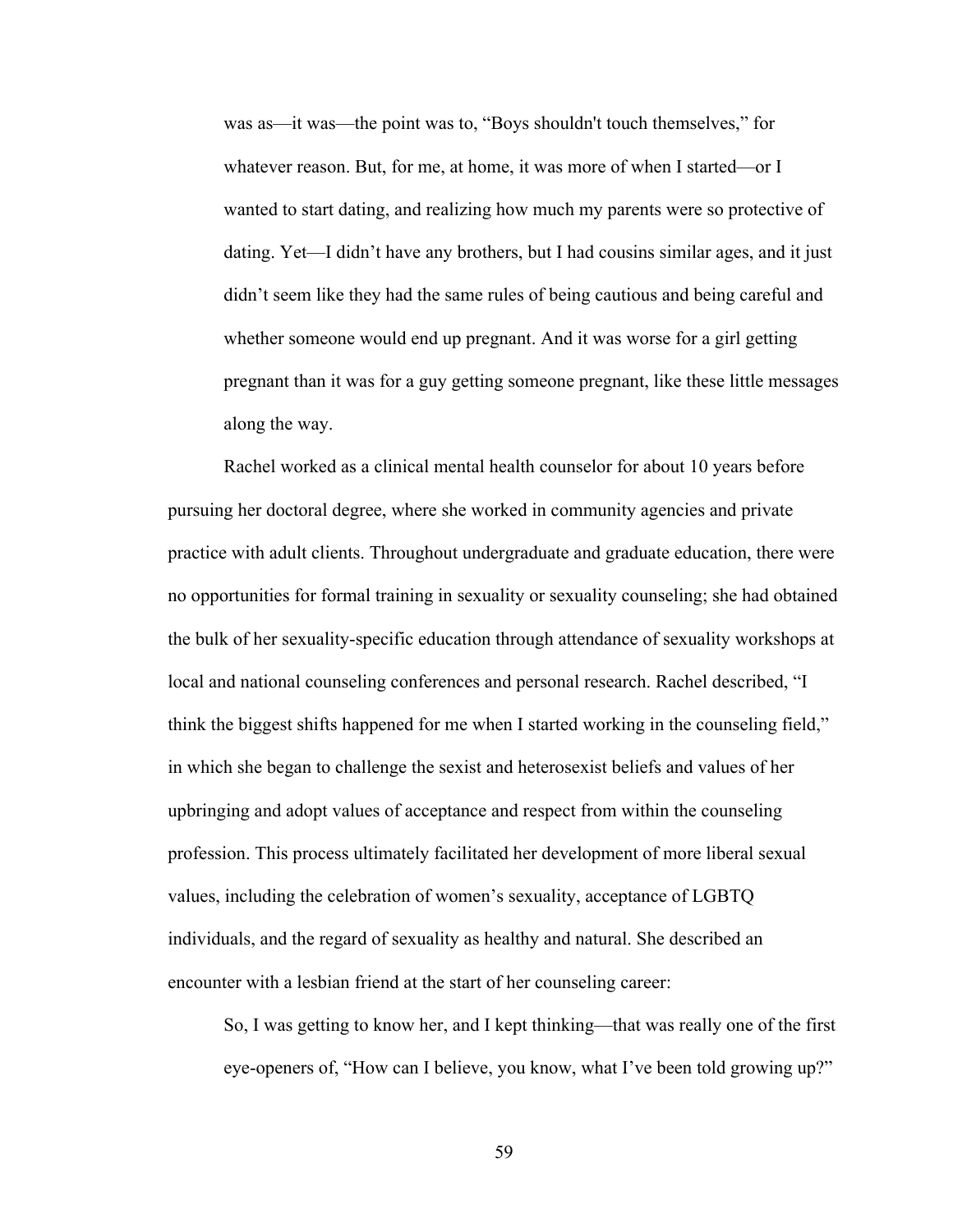when she was just such a good person, and probably a better Christian than I ever was. [Laughter] I'm trying to think, "Oh, you can do both." Which is kind of embarrassing, to even think about it now, but that's where I was, at the time. And then I would get my clients who were gay or couples who were gay, and I went like—you know, and I was—at the very beginning, I would struggle cuz, growing up as Baptist, you're taught you've gotta witness to everybody, and you've gotta go out and do everything. And I keep thinking, "But that's not my role as a counselor," and, "Am I doing the wrong thing by not doing that?"

Rachel and I met at an Association for Lesbian, Gay, Bisexual, and Transgender Issues in Counseling (ALGBTIC) national conference, after her presentation on the merits of utilizing experiential education approaches to teach sexuality counseling courses. I explained the current research topic to her and invited her to participate, to which she offered her support.

### **Teaching Philosophy**

Rachel described her teaching philosophy as student-centered and strived to: 1) incorporate students' voices and experiences into all levels of the classroom environment, 2) utilize teaching practices that engage a multitude of learning styles, and 3) engage in frequent, supportive, and formative communication with students. She described in her teaching philosophy:

In addition to enhancing my skills, I pay special attention to what skills and knowledge students bring to class. By using a learner-centered approach, I focus on the students' needs, abilities, and learning styles. Students learn best when they are challenged to learn by incorporating new material into their schema, rather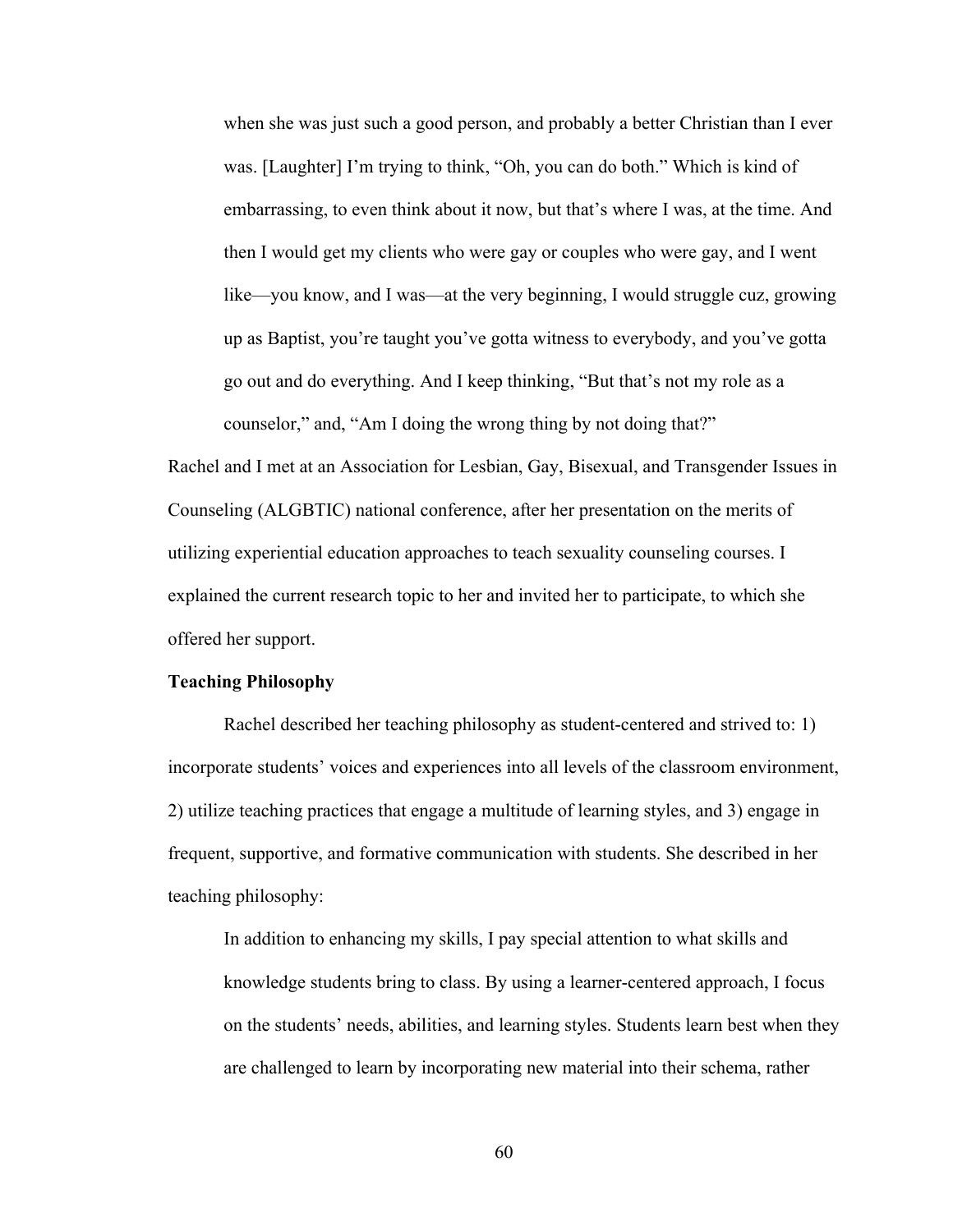than rote learning, alone. Students learn from a variety of methods, therefore I incorporate different techniques for learners. For example, using experiential activities such as group discussions, case studies, videos, and role-plays work well for learners who need to share their thoughts, see material in action, or prefer hands-on learning.

Rachel described a counseling pedagogy that heeds the unique developmental qualities of the students and seeks to bolster students' feelings of self-efficacy and self-worth. Rachel identified goals consistent with the values of the professional counseling identity, which is also reflected in her ideological value statements and discourse strategies in her teaching philosophy statement and throughout our interviews.

Rachel sought to draw from students' prior knowledge and skillsets in the shaping of curriculum and course expectations. To demonstrate this characteristic in her role as a student-centered educator, she illustrated in her teaching philosophy statement:

In addition to providing lessons to students, I must remain open to the lessons received from students. By listening to their world-views and prior experiences, I am able to assess what preexisting information they are assimilating with new material and ascertain how best to reach them in the classroom.

In this statement, she used the modality, "I must" to indicate her value to "remain open to the lessons received from students." She also illustrated the impact of students' experiences on her teaching behavior, emphasizing her process of interpreting students' preexisting information and adapting her teaching based of this understanding. Similarly, in her syllabus for the sexuality course, Rachel stated, "I believe students and the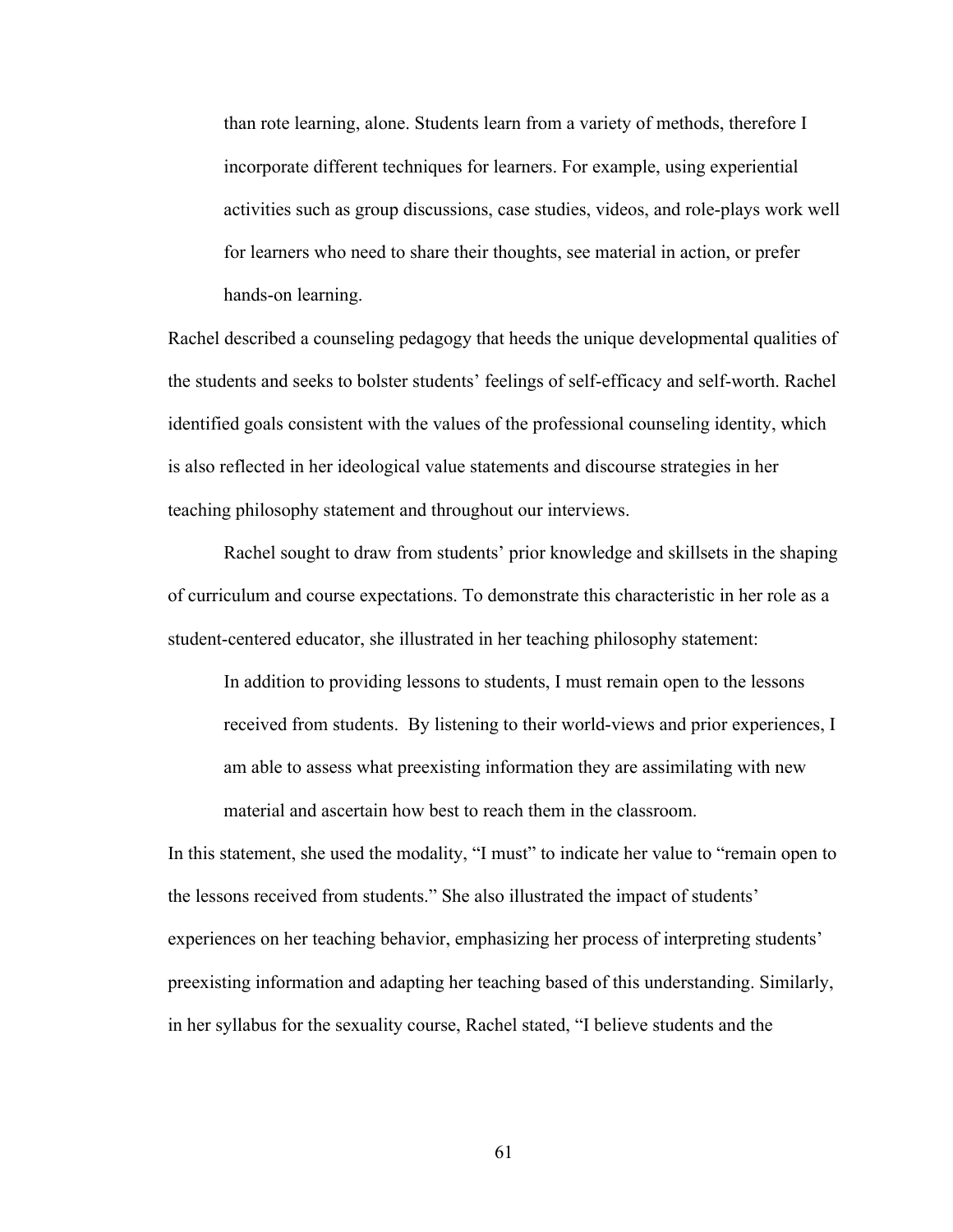instructor together share responsibility for the learning," to introduce her expectation that students actively contribute toward class discussions and learning exercises.

She furthered this sentiment in the following section of her syllabus by emphasizing the co-constructed nature of learning through self-disclosure and selfexploration during the course, paraphrased as follows: 1) Students may expect some instances of disagreement, challenge, and emotionality due to the controversial nature of some sexuality topics, but are required to attend class and be respectful. 2) Although definitions of explicit or offensive material vary, class participants must choose learning and presentation materials with care to ensure educational merit and avoid needless offense to the group. 3) Students are expected to engage in active self-reflection of sexuality values, beliefs, and biases throughout the course, such that they can learn to manage their "reactions, value conflicts, and biases that may arise when working with clients with sexuality issues that may negatively impact their clinical effectiveness with these individuals." 4) Self-disclosure about sexuality topics is not expected and students "should share only the minimal amount of information required to convey the intended point." 5) While class participants are required to maintain group confidentiality, this cannot be guaranteed.

Within these guidelines, Rachel conveyed several ideological assumptions. Foremost, she indicated a relationship between the stigmatized, controversial, and potentially offensive nature of sexuality and students' emotional reactivity. Students' emotionality facilitates the process of self-awareness, which encourages the development of culturally sensitive counseling behaviors. Students are required to engage in class activities, which includes self-exploration within a group context; however students are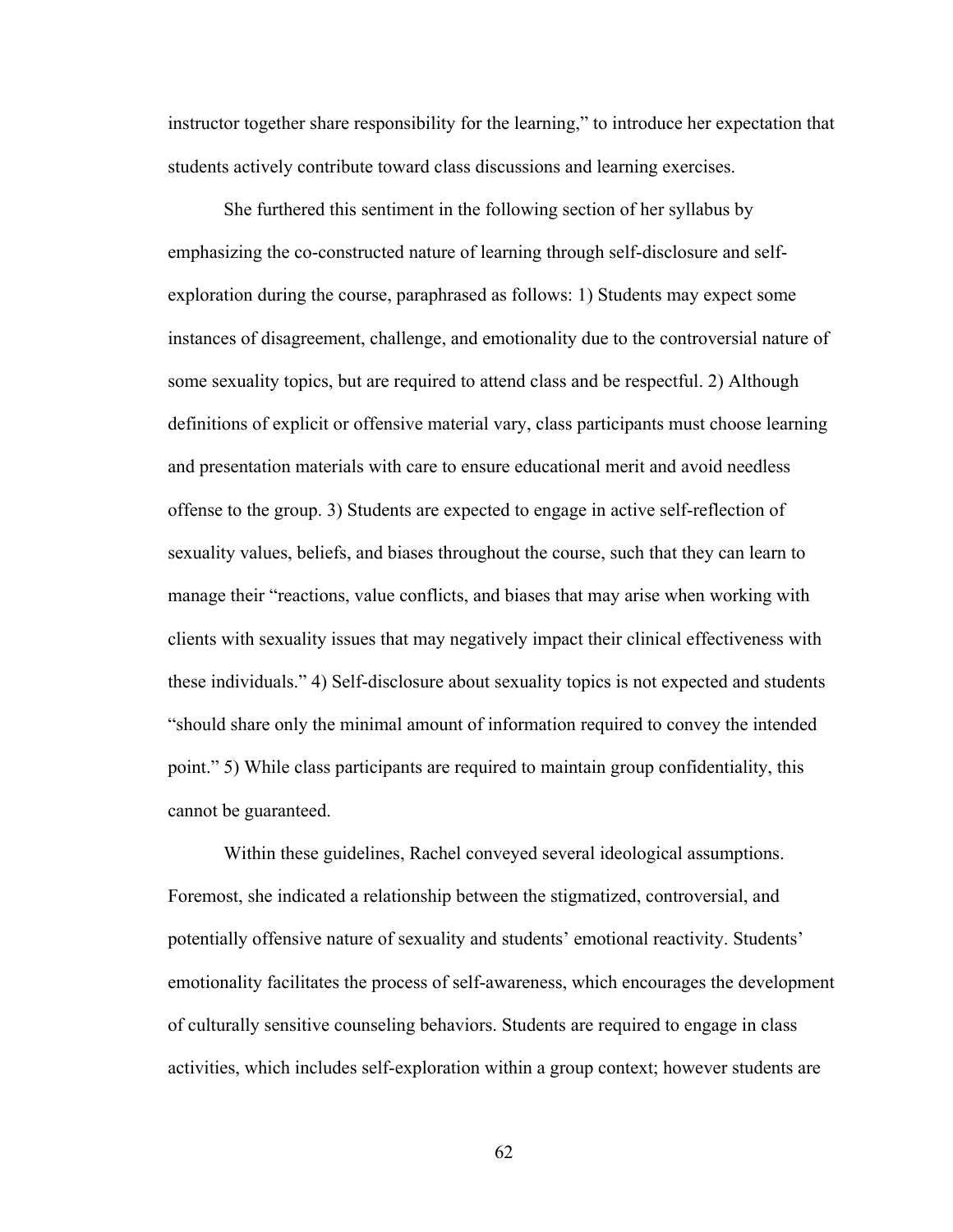urged to minimally and cautiously disclose their personal experiences of sexuality. These guidelines attest to the delicate balance of creating transformative educational spaces, while ensuring that the group does not become counseling. Indeed, Rachel offers this warning in her syllabus, "Please note that this class is an educational and *not* a counseling experience."

From van Dijk's (2000) recommendation that ideological discourse is often revealed in sites of interpersonal conflict, I asked Rachel if she could recall previous instances in the classroom when a student's beliefs about sexuality challenged or conflicted with her beliefs. After a 10 second pause, she indicated that she had not. In her following response, she stated,

Well, I know the first time that I taught it—and as I mentioned, I know that there was one student who was struggling with her religious beliefs. And there was just part of me that really wanted to be like, "No, wait." You know, "Don't let that get in the way," or, "I know, I was raised that way, too, but there are other ways to see it." I think, at first, it struck a chord, where I was—I really had to find a balance of not pushing her just because of what my values are.

The narrative portrays a value conflict with a student, although the exact nature of the disagreement was hedged by the euphemism, "struggling with her religious beliefs." From Rachel's description of her Christian upbringing and previous struggle in reconciling her religious beliefs with non-discriminatory beliefs about women's and LGBTQ individuals' sexuality, the self-dialogue, "'No, wait.' You know, 'Don't let that get in the way,' or, 'I know, I was raised that way, too, but there are other ways to see it,'" reflected Rachel's empathy with the student's struggle to reconcile her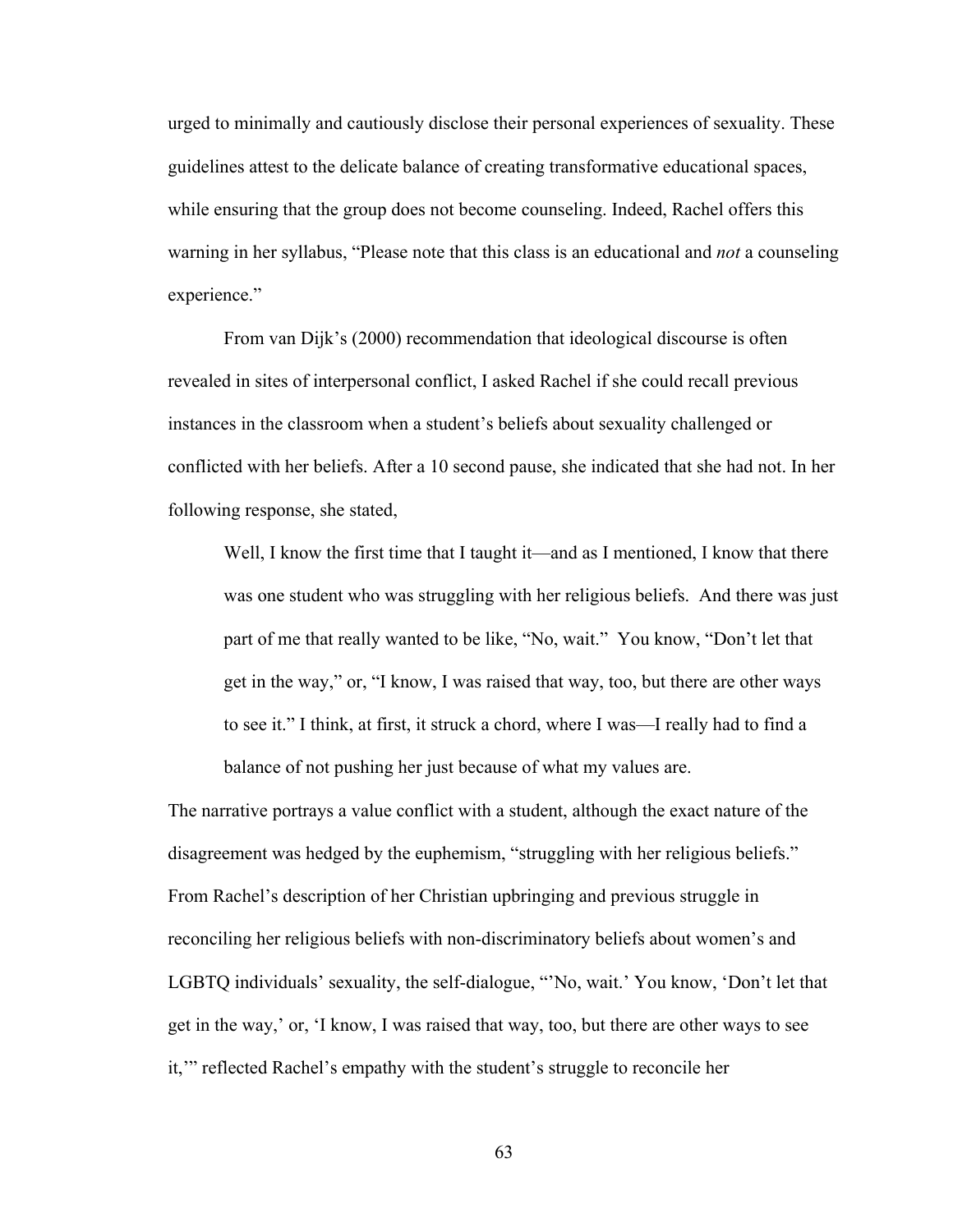discriminatory belief. The disclaimer, "'I know, I was raised that way, too," also conveyed empathy for the student's experience, while "but there are other ways to see it," conveyed Rachel's understanding that discriminatory beliefs should be modified.

In the subsequent commentary, she reinforced her initial response by stating, "As of now, I can't really—I haven't had any experiences or any triggers of anything where you're looking at—you know, I truly honor where the students are and what their belief systems are, and—and I say this, before I show any of the videos." The use of the modality "where you're looking at" served to distance student-teacher value conflict as merely the research phenomenon, rather than a possible memory or recollection. The statement also included a diversion from the subject of values conflict with the disclaimer, "I truly honor where the students are and what their belief systems are," which served to shift focus from values conflict and instead accentuate a positive quality of teaching: student respect.

The following statement reinforced Rachel's assumption that educators remain neutral on the subject of values conflict:

The purpose is never to change their beliefs, in order for them to think like me, or to change their value systems. That's up to them. My job is to present them with information and knowledge, increase their balance and awareness. Increase their skills, but, ultimately, they have that choice of what they're gonna do, so—

Here, the phrases "change their beliefs," "think like me," and "change their value systems" are presented synonymously, which minimized the phenomenon of values conflict, and in passive voice, which de-emphasized her presence as the speaker. The proposition is then contrasted with the counterfactual, "That's up to them," which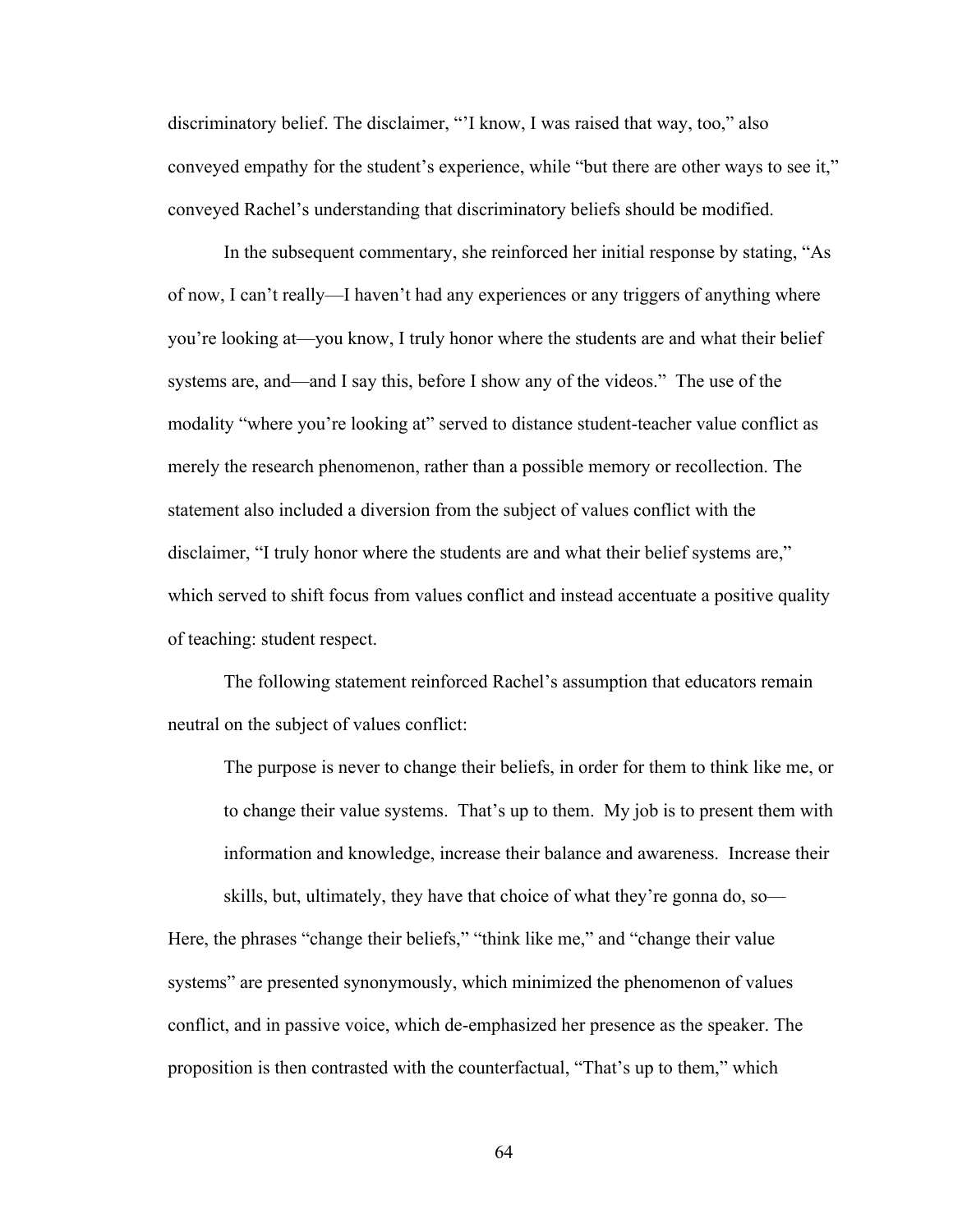indicated overt distancing from the phenomenon. Rachel reinforced that she was not responsible for changing students' beliefs and instead emphasized students' freedom of choice and personal agency in values clarification.

## **Curriculum**

In her first experience teaching the sexuality class, Rachel "built the course from scratch" and developed the curriculum from the ground up. She described this process as being especially challenging due to a shortage of available resources for sexuality counselor educators, stating that most of the scholarship she encountered was outdated, underdeveloped, and did not fit within the professional counseling orientation. Southern and Cade (2011) described that sexuality counseling was differentiated from traditional sex therapy models due to the emphasis on achieving and sustaining sexual health through culturally-appropriate interventions that focus on pleasure, satisfaction, and quality of sex, versus a medicalized approach centered on objective measures of sexuality performance. In lieu of academic curricular resources, Rachel structured the course to mirror the text *Sexuality Counseling: An Integrative Approach* (Long, Burnett, & Thomas, 2006), which she supplemented with films/video and her clinical counseling experiences.

As Rachel began using the textbook in class, both she and her students critiqued the book as "lacking; they were kind of either medical model-sounding or kind of heterosexist, really." I asked her to expand on this critique and she stated:

The two that stand out: one, the students didn't really like the medical model sound of it. What they meant by that was, within each chapter, it would talk about different treatment planning and diagnostics that go along with it, which I know in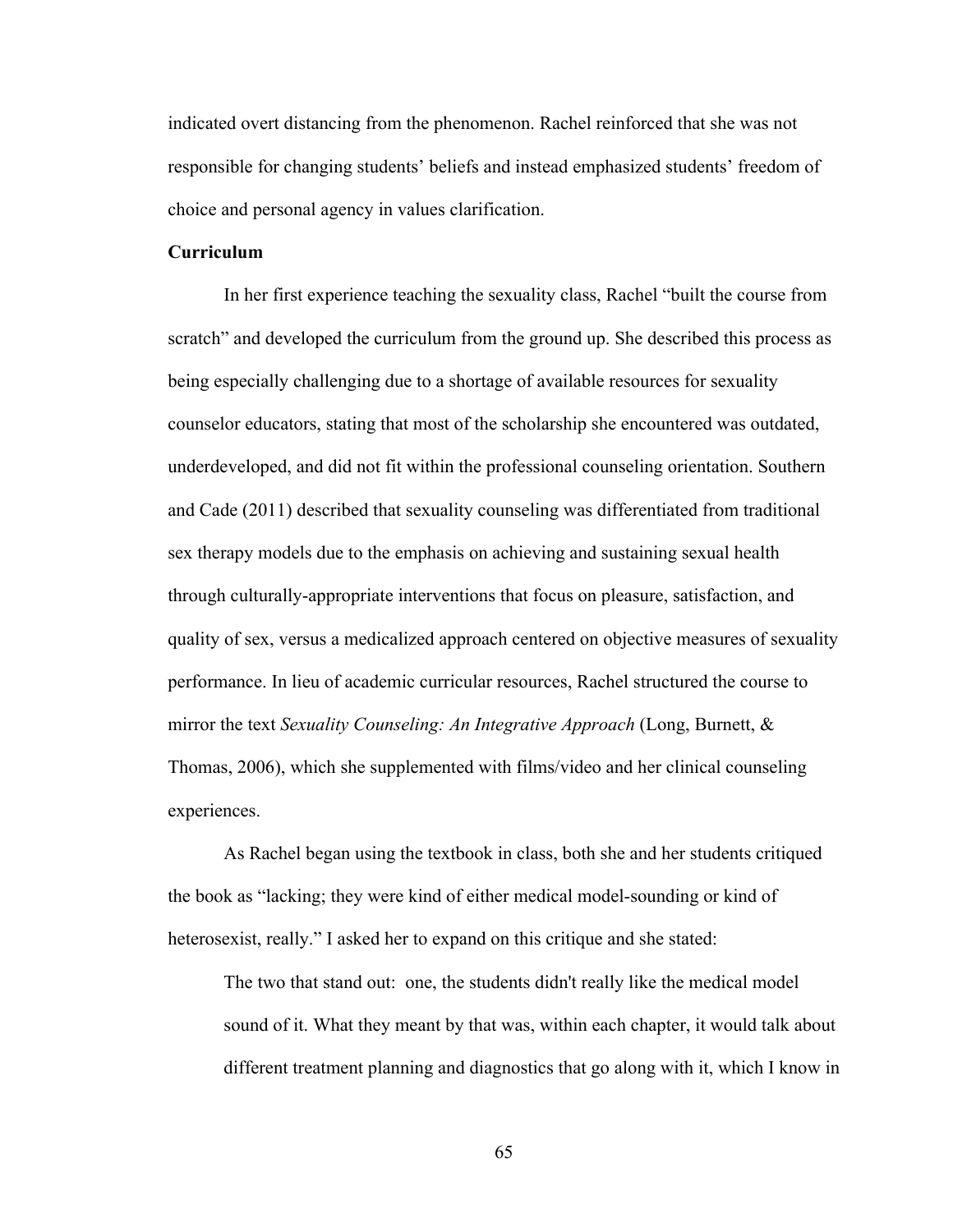counseling, we talk about the wellness model. The other critique, again, was that it was a bit heterosexist in nature of the writing. I think a lot of the examples except for the chapters describing, or titled, "sexual minorities"—they didn't even the name of the title or the label "sexual minorities"—just using examples of same-sex couples only in those chapters versus throughout the book. And a couple of things in the chapter for sexual minorities itself—a really strong backlash with—like the phrase "lesbian bed death"—and how that was stated more as a fact, where typically we see that more of a stereotype. Um, so those were the main things: the heterosexism and the medical model.

The critiques of the textbook further illustrate the influence of sociohistorical value systems on sexuality resources. Specifically, Rachel critiqued that the text included a stand-alone chapter on "sexual minorities," as opposed to the integration of queer issues throughout the text. In a queer analysis of postsecondary sexuality textbooks, Myerson et al. (2007) suggested that queer issues, kept separate and distinct from the other content areas (i.e., gender, anatomy and physiology, safer sex practices), are rendered "separate than" and further reified as pathological and abnormal expressions of sexuality. As is the case for the Long, Burnett, and Thomas (2006) text, the authors also reported that queerfocused stand-alone chapters are also typically encountered toward the end of the text, minimizing the relevancy and importance of queer issues (Myerson et al., 2007). While Rachel offers explicit criticism of the heteronormative nature of the text, her syllabus outlines "sexual minorities" and "transgender" content areas as stand-alone class meetings and are positioned after female and male sexualities.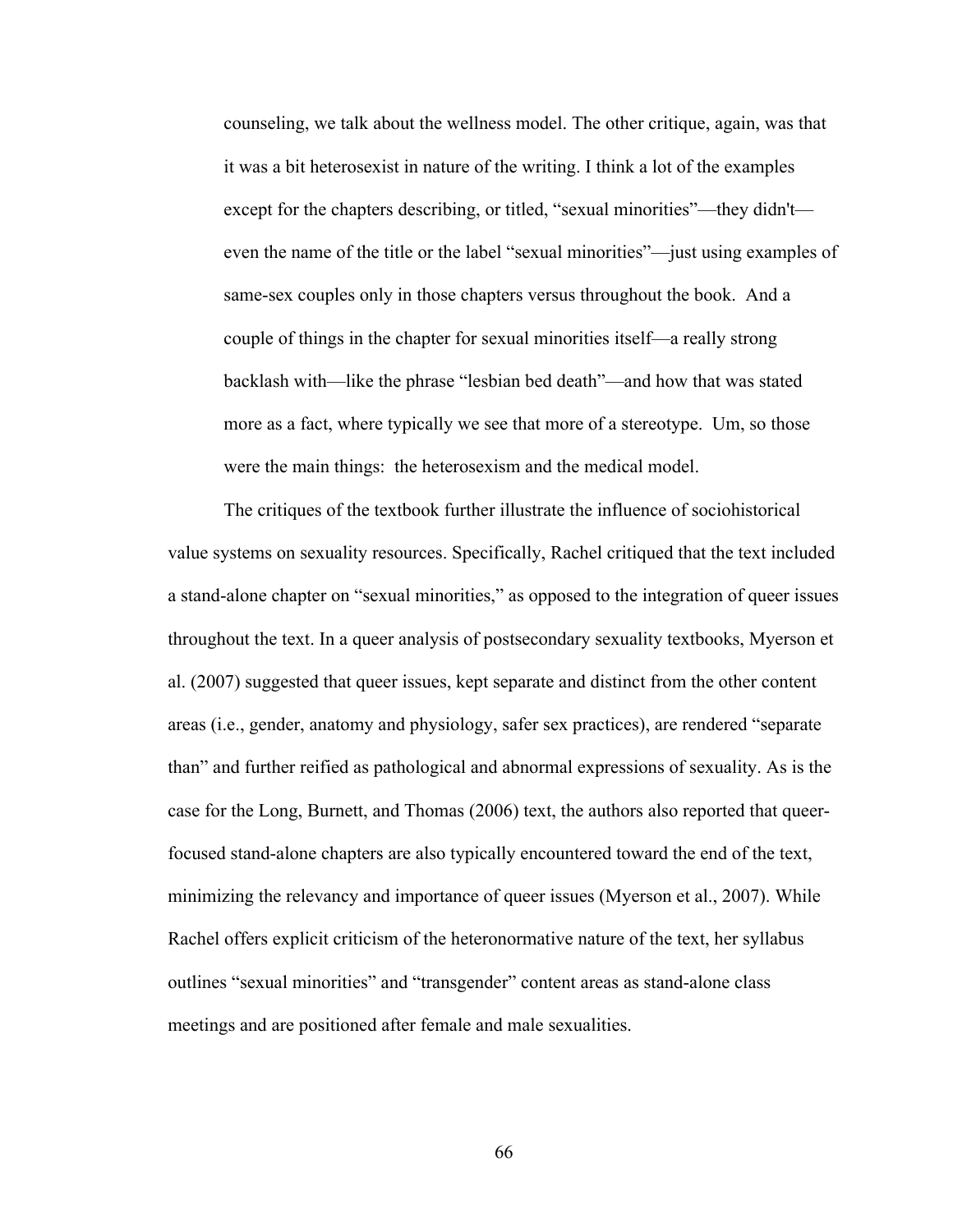Rachel commented on the use of the term "sexual minority" in this excerpt and in other areas of the interviews by alluding to the offensiveness or heterosexist connotations of the word. Mizzi and Walton (2014) describe the theoretical and ideological underpinnings of the term "sexual minority" and suggested critiques regarding the potentially problematic consequences of the identifier. The first critique is that the term "sexual minority" privileges sexual phenomena, summoning imagery of same-sex sexual practices and behaviors, rather than recognizing the myriad experiences, identities, relationships, and social systems of queer people. Secondly, the term "sexual minority" may contribute to the conflation of sexual practice/sexuality and identity, or as the authors stated, "*what you do is not necessarily who you are as a sexual identity or whom you choose to present yourself to others*" (italics in original; Mizzi & Walton, 2014, p. 82). The rationale for Rachel's critique is unclear and she utilized the term as the identifier for LGBTQ+ persons throughout the syllabus.

Additionally, Rachel and her students critiqued the textbook's emphasis on diagnosis and treatment planning as oppositional to a wellness-oriented model of sexuality counseling. She described:

One: the students didn't really like the medical model sound of it, and what they meant by that was within each chapter, it would talk about different treatment planning or diagnostics that go along with it, um, which I know in counseling we talk about the wellness model. So what I would do with it is try to work it out with how we often can do integrative care, and in this area—I'm not sure where you are—how much it's really such a big wave going on with integrative care. All the medical facilities are pulling our interns in, um, to combine the counseling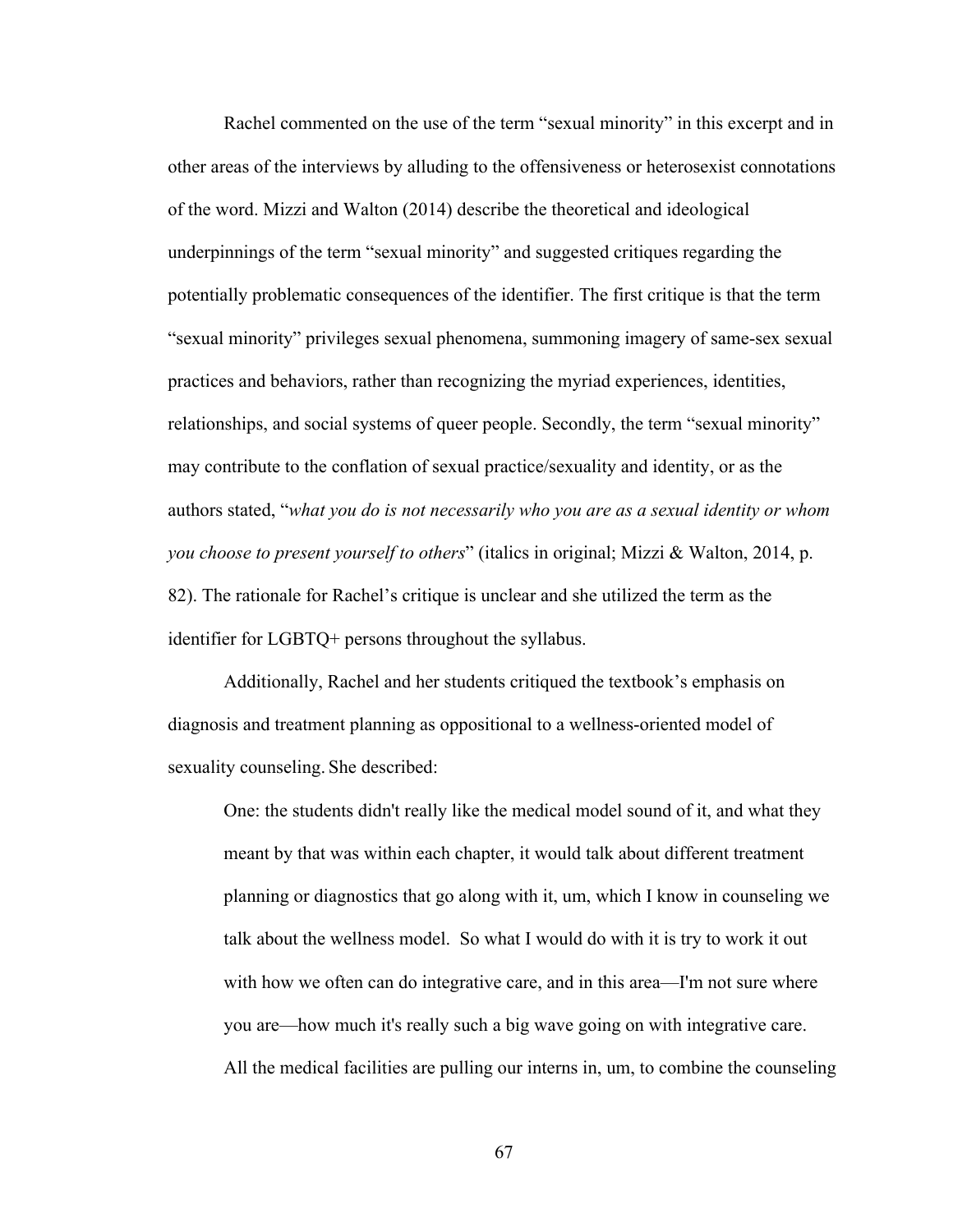with what they're doing. So—so it's a trade-off. Yes, it talks about treatment planning and diagnostics if there is one. So say if it's some type of a disorder, which they need to know the name to look out for signs. Um, yet some who want the pure wellness model just don't—they can't stand that at all.

Again, this critique is reflective of the explicit value orientation of the class, professional counseling guild ideology (Vereen, Hill, Aquino Sosa, & Kress, 2014). In the syllabus, goal setting, treatment planning, and interventions are combined and reserved for the final class day, signifying Rachel's intentional de-emphasis of topics encountered within the "medical model." In contrast, content regarding diagnosis and treatment interventions of female and male sexualities are positioned at the start of the course, and Rachel mentioned several times throughout the interview that this course evokes the most expansive class discussion.

For her 8-week course, the following topics are assigned each week:

- 1. Ethics/Theories Applied to Sexuality Counseling, Female Sexuality, Male Sexuality
- 2. Counseling Sexual Minorities
- 3. Transgender Issues
- 4. Survivors of Rape and Their Partners
- 5. Survivors of Childhood Sexual Abuse and their Partners
- 6. Sexually Transmitted Infections/Diseases, Sexual Variations/Atypical Behavior, Sexual Compulsion, Addiction, Dependence
- 7. Aging, Disabilities, and Chronic Illness
- 8. Assessment and Goal Setting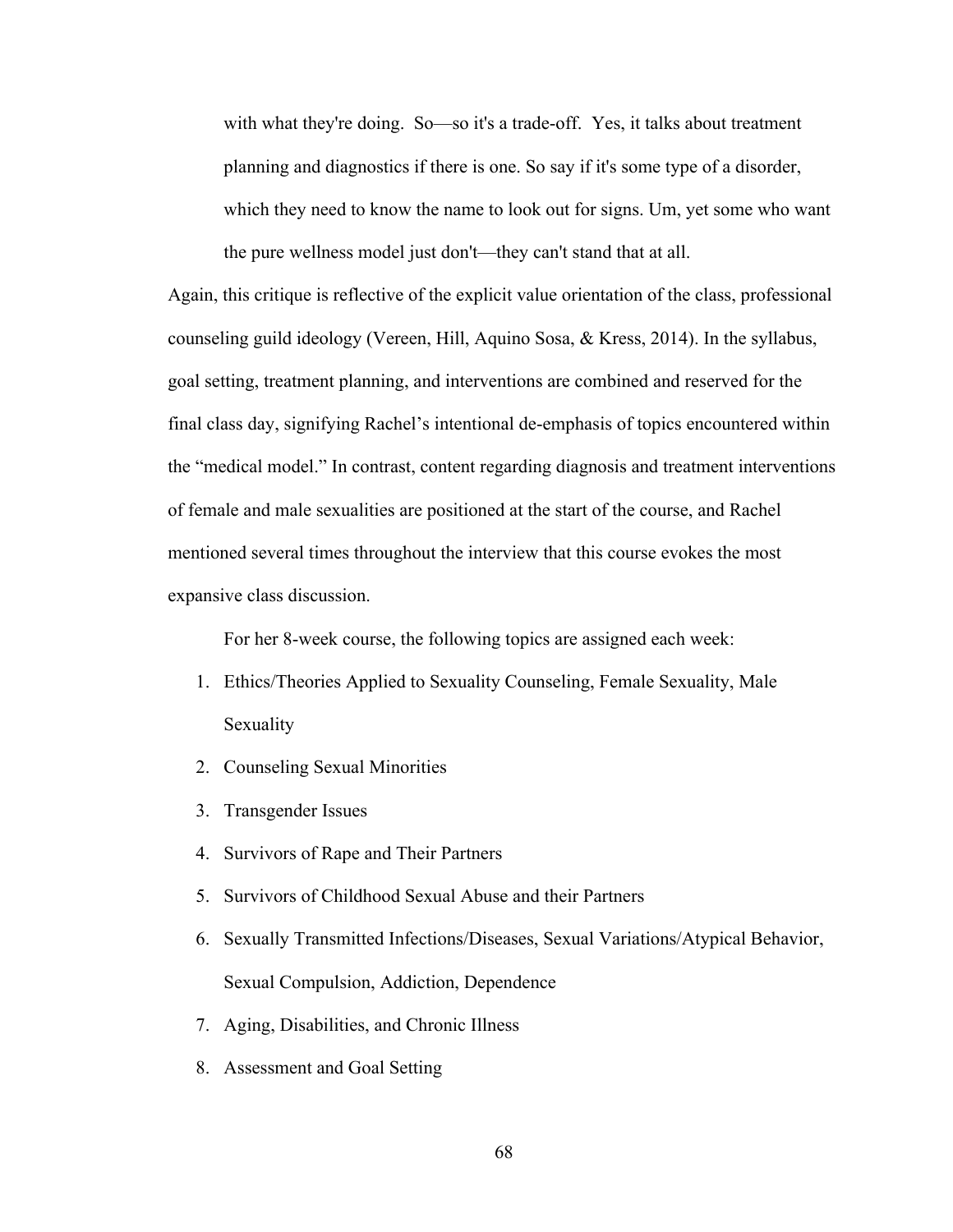Rachel outlined the following course goal in her syllabus, "To help counselors-in-training deepen their understanding of sexuality counseling, sexuality concepts and theory, practical applications of treatment issues, and special issues." Additionally, she discussed the importance of education based in practice, as to "bridge the gap between textbook theories and real-life clinical experience to help students better understand course materials and have realistic expectations of clinical practice." Throughout the interviews, Rachel described the primary intention for her sexuality curriculum as providing opportunities to increase students' knowledge of important issues in sexuality counseling, facilitate sexuality counseling skill development, and facilitate students' self-awareness of sexuality value systems. "My job is to present them with information and knowledge, increase their balance and awareness, increase their skills, but, ultimately, they have that choice of what they're gonna do." These objectives are parallel to the tripartite model of multicultural counseling competencies (MCC; Arredondo et al., 1996), which lists knowledge, skills, and awareness as the foundation of multicultural counselor education. Similar to the tripartite model, Rachel described the ultimate goal of her curriculum as increasing students' competence in working with ranging sexuality concerns with diverse client groups.

Rachel expressed that a primary goal of sexuality counseling education is to increase students' knowledge of sexuality issues and facilitate students' ability to conceptualize client sexual issues from a developmental perspective. She describes how she highlights this information:

Well, we would talk about the issue or the topic itself, then we would talk about actual counseling techniques or skills or approaches, and, from the paradigm of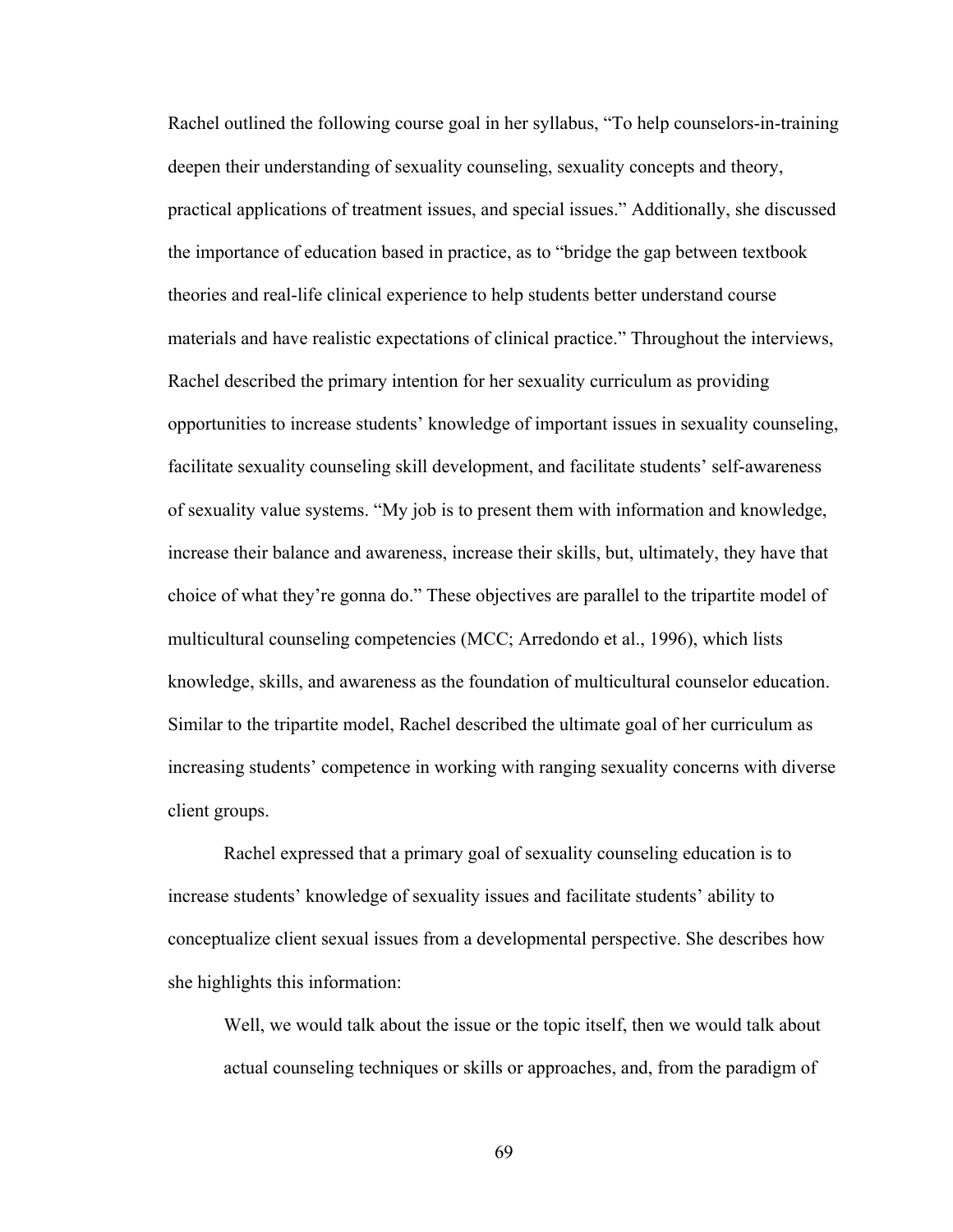how to include that in working through, where it just wouldn't end with, "Okay. Problem solved," or "Problem: we're coping with it," but also how the individual or how the couple's perspective change over time, and what would that look like, or how would they be prepared to deal with it on their own after they're finished with counseling.

In this statement, sexuality counseling skill development is not only based on the counselor's ability to effectively diagnose or treat a sexual concern, but also to understand the issue within the context of the client's life as it changes and evolves over time, and to consider the client's available resources during and after counseling ends. The focus on the developmental nature of the counseling process is central tenet of the professional counselor identity, which reinforces the explicit counselor orientation of the course (Vereen, Hill, Aquino Sosa, & Kress, 2014).

In response to the statement above, I asked, "Right, so it sounds like there's an emphasis here on each individual's voice. How do you incorporate the systemic issues, like sexism, heterosexism, and racism in those discussions?" Rachel responded with an anecdote of using film to facilitate conversations about gender-based double standards of sexuality and reflects on the importance of discussing the pervasiveness of sexism in people's sexual values. Specifically, she noted that when she introduces the film to the class, the students' are amazed by the frankness and vibrancy of the female characters sexual dialogue, and often comment, "It seems like the women are talking more like men in locker room talk." Recognizing that my intentions to better understand her approach to intersectional issues were lost in my first question, I re-stated: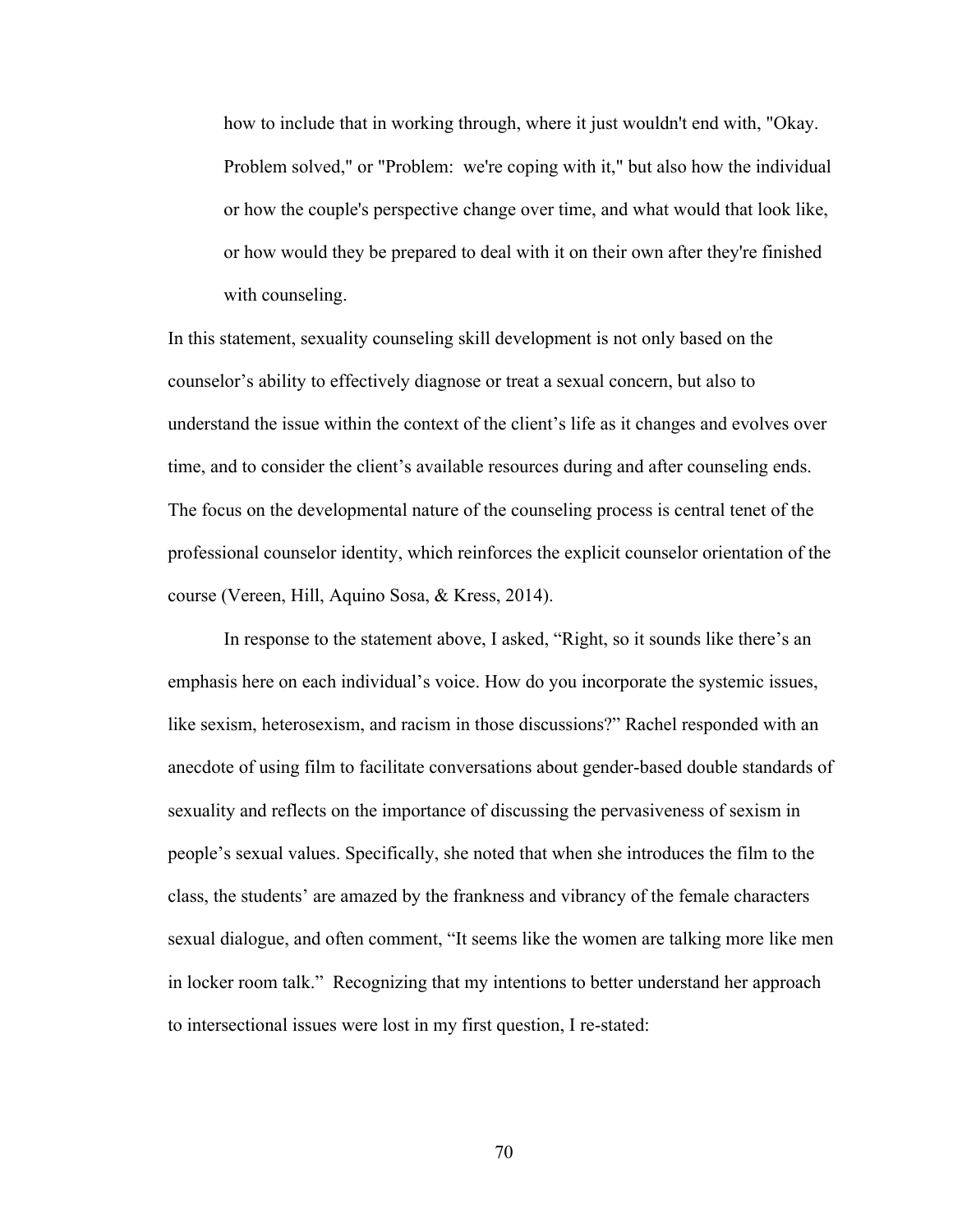I'm also wondering how issues regarding gender, sexuality, and race come up in class discussion. For instance, issues around experiences of black sexuality versus white sexuality, and how that has been encountered in literature or in society. I'm wondering about sexuality and the intersections of identity—sex, class, race, etc. After a brief pause, Rachel responds:

Definitely, the discussion's come up, as far as class, and differences as far as, um, resources or lack of resources or how often that the developmental model doesn't match every socioeconomic class or every cultural group. Also, how families may start sooner, or people may have children sooner, than if they get a college degree. But as we—you know, in this—I guess most universities back there, we have a really low number, unfortunately, of students of color. But, as far as—I think I've only had one student who identified as African American, and I can't remember us talking about specific things related to African America culture. I know we talk about culture, in general, and comparing it with this class, cuz cultural considerations are a part of every course that we teach. But the more specifics are covered, I think, in our cross-cultural class and in my family counseling class, when we get into more details with that during those core courses. But, I'm just not—well, I'm trying to think if there's any examples. But, yeah, I don't believe that, as far as really specific about race or ethnicity, I would say that's limited. I don't think that's on purpose. I'm just thinking of where the discussions go. I don't think as much time is spent on that— that I can remember.

Explicitly, Rachel concedes that there are few opportunities for racialized sexuality dialogue in the classroom, in part because there are few people of color in her classroom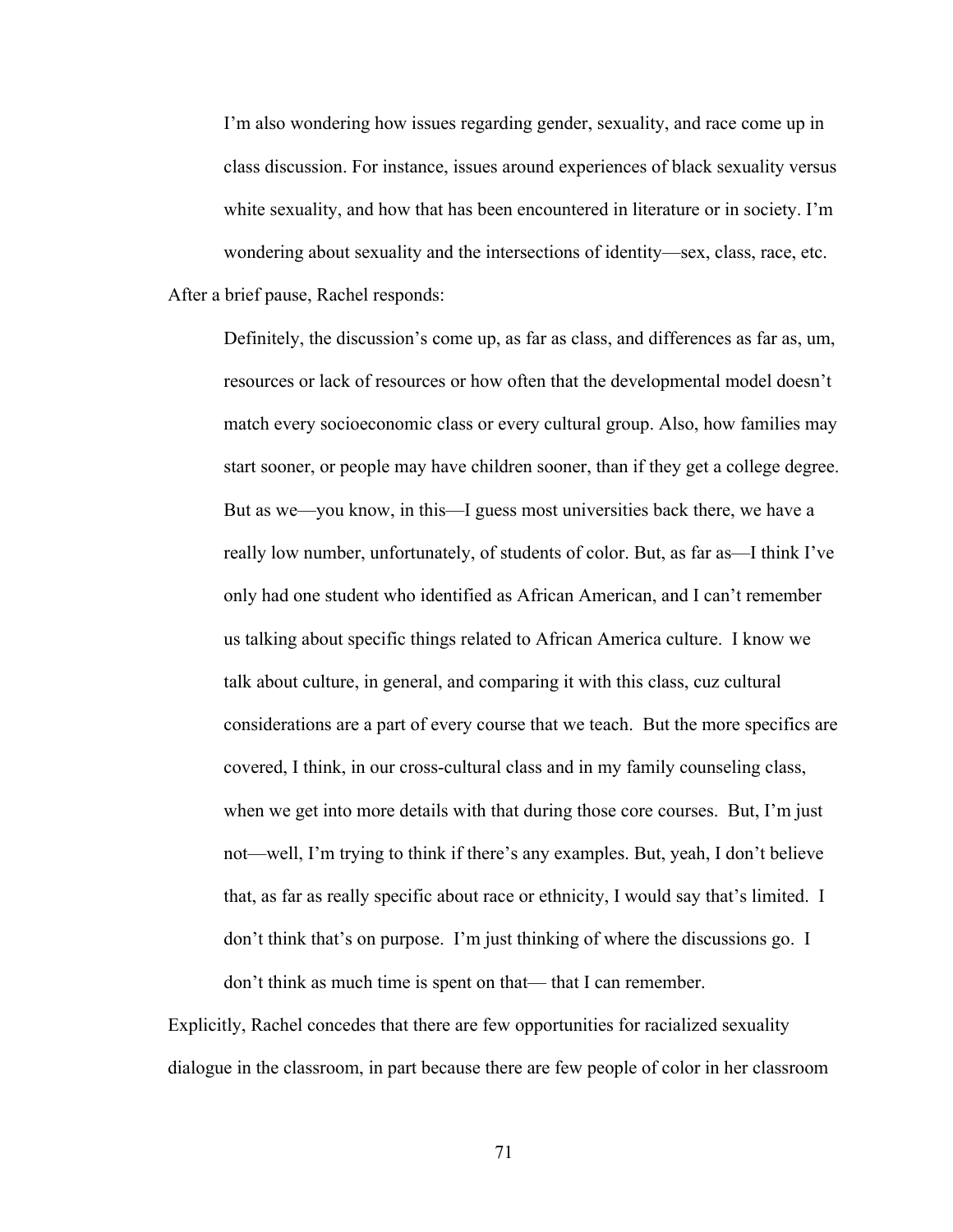and surrounding areas. She also indicates that discussions about race are typically reserved for other courses, such as family counseling and cross-cultural counseling.

Discursively, however, Rachel presented a much more complex narrative. Throughout her explanation she frequently utilized discourse strategies described by van Dijk (2002) to minimize the significance of racial dialogue, such as hedging the issue ("differences as far as, um, resources or lack of resources or how often that the developmental model doesn't match every socioeconomic class or every cultural group"), generalization ("I know we talk about culture, in general"), and disclaimer ("I don't think that's on purpose"). Her response also relies upon a discourse of naturalization; that is, logical, natural, and commonly accepted relationships exists within the central arguments of the narrative: 1) racial issues are important to students-of-color, 2) racial issues are not salient in sexuality education, 3) racial issues are salient when a student-of-color initiates the discussion, and 4) white students do not initiate nor benefit from racial discussions. These assumptions may be indicative of *postracial ideology*; that is, an ideology centralized on the idea that racial discrimination (and other oppressive systems) is no longer an issue in American society, i.e., schooling, policy, industry, and policing (Bonilla-Silva, 2014).

Another component of multicultural preparedness is the ability to separate one's personal beliefs from their ability to engage with a client ethically and without judgment (Arrendondo et al., 1996). This factor is a central component to Rachel's sexuality counseling pedagogy, which emphasizes values clarification and bracketing as essential counseling skills. In the following statement, Rachel described how she facilitates a respectful classroom environment by teaching and mirroring this skill with her students: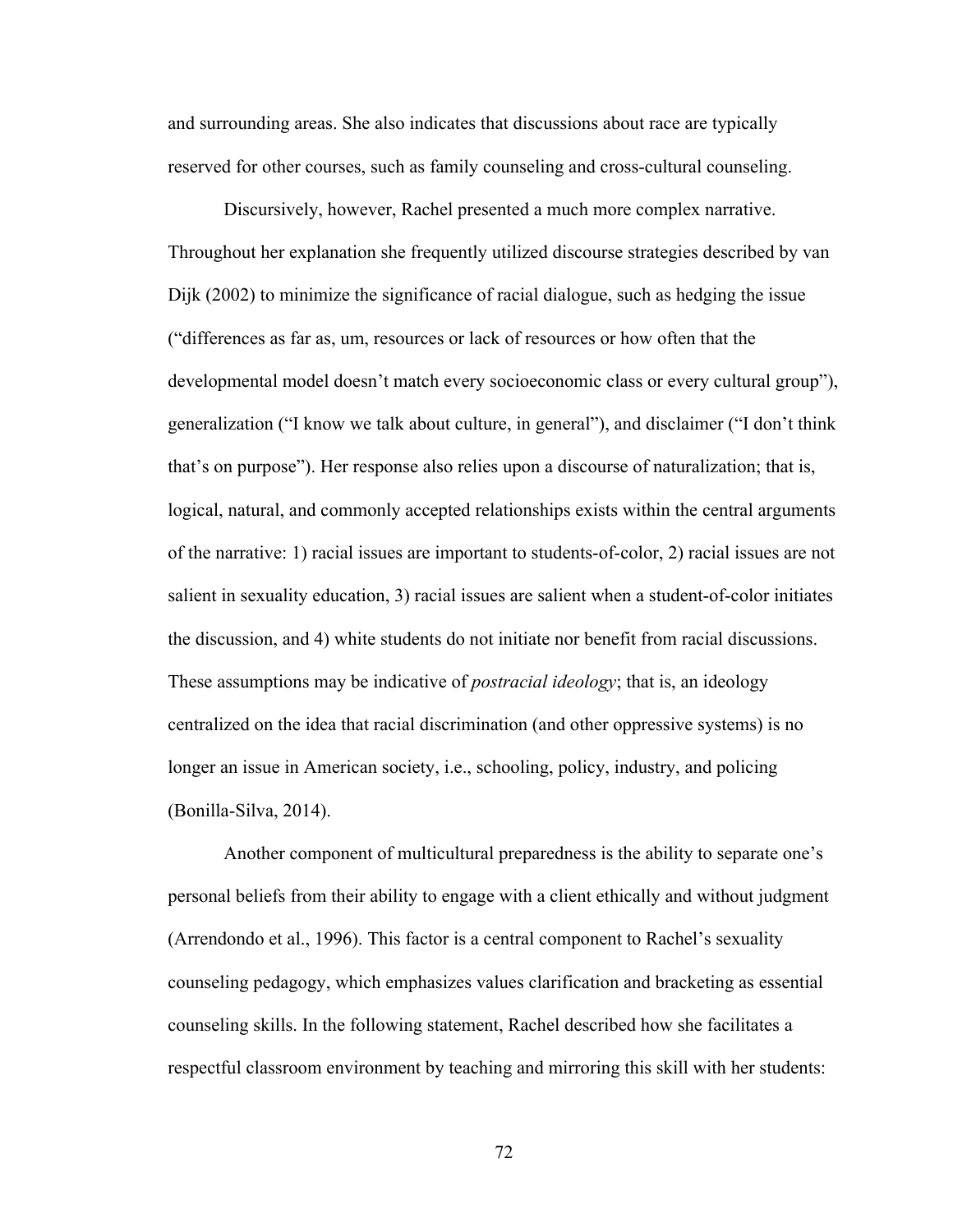I validate them, any students, as far as where they are, and I encourage them to consider other's people's perspective. You know, we always talk about how we leave ourselves out of the room, or how we bracket our beliefs and put them to the side, so they don't get in the way of us not being able to help somebody else. So it hasn't gotten to be too heated because I think there seems to be the understanding—especially through our code of ethics—that the students

recognize that they can't push personal values or personal beliefs on clients. Rachel expressed her belief that, by bracketing one's personal values, the counselor or educator can engage in a validating and respectful relationship with the client or student, which is central to the professional counseling identity and is reinforced by the ACA (2014) Code of Ethics. While she recommended that students attempt to understand another's perspective, she also noted that, ultimately, counselors' disagreements with clients' beliefs should be held separately from therapeutic interactions. The primary assumption of this reasoning is that effective counselors can remain value-neutral within the counseling session—a skill that must also be enacted by effective counselor educators. This is demonstrated by Rachel's use of normative-evaluative expressions and active voice ("we always talk about how…") to position value-neutrality as a foundational value in professional counseling guild ideology.

I asked Rachel if she could recall a time when her students struggled in the development of bracketing skills and she responded:

One class I had, there was one student who had a really hard time, based on her religious beliefs, of how to counsel LGBTQ clients. And, after we watched the movie—the—*So the Bible Tells Me So.* After she watched that, she really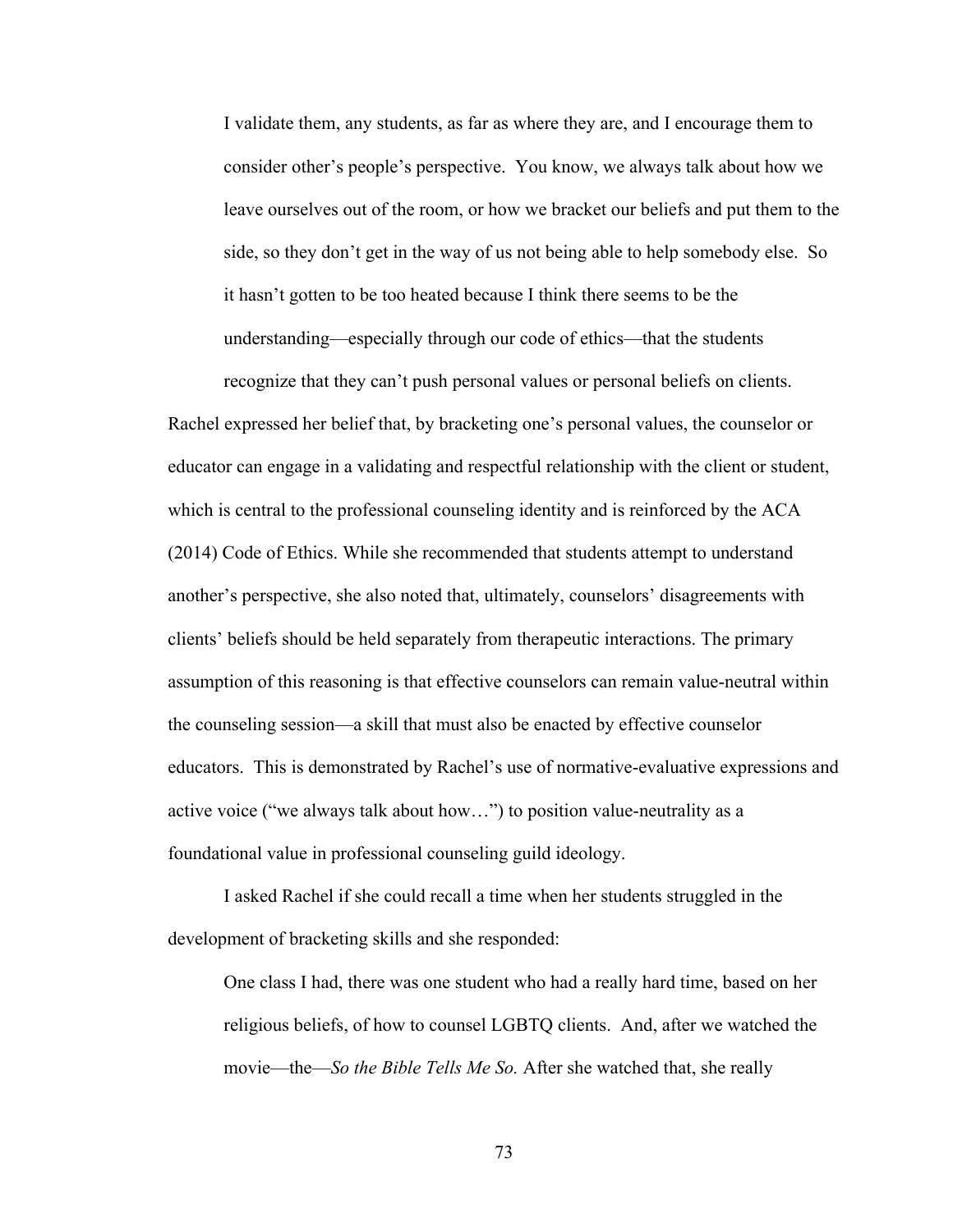struggled, and so she had to—she sought guidance from her pastor from her church. Um, so that was one case where it was just trying to figure out how she wanted to balance what she'd been raised to believe, and if she had to change those beliefs.

In this text, Rachel described the process of a student recognizing that her religious beliefs prevent her from ethically counseling an LGBTQ client as a result of not having developed effective bracketing skills. As previously outlined, she has stated that she does not believe that educators should challenge students' ideologies—discriminatory or otherwise—but should instead present a wide range of perspectives and encourage students to self-reflect on the implications of their value systems. It is unclear how Rachel perceived her educative role in the development of the student's bracketing skills, although she did outline the student's role, which was to obtain guidance from her pastor.

# **Teaching Strategies**

Due to the variability of students' learning styles, Rachel strived to incorporate teaching strategies that serve to meet each student's diverse needs. In her teaching statement, she described her teaching approach from a multimodal perspective:

Students learn from a variety of methods, therefore I incorporate different techniques for learners. For example, using experiential activities such as group discussions, case studies, videos, and role-plays work well for learners who need to share their thoughts, see material in action, or prefer hands-on learning. Further, brief lectures expand understanding for students who need structure from the reading materials and respond to visual and kinesthetic (note-taking) methods in class.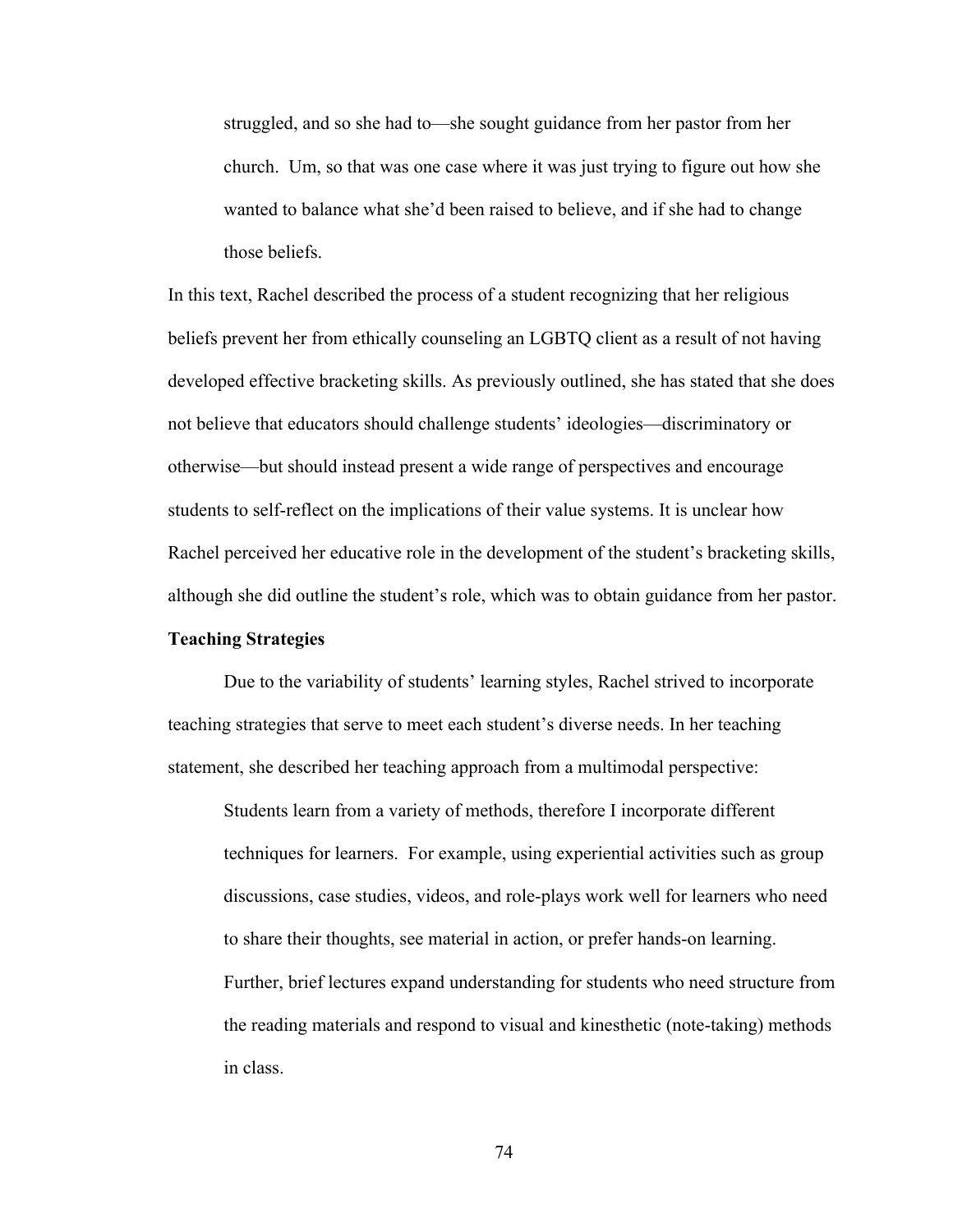Throughout our interviews, Rachel utilized illustration as a discursive strategy to emphasize the importance of students' feedback in curriculum development, which highlighted her responsivity in accommodating students' specific needs. This was also reflected in the syllabus by the format and function of course assignments, which involved group discussion, introspective journaling, literature review, and group role-play exercises:

Methods to achieve course objectives will vary during the class meetings and will include instructional strategies, such as brief lectures, discussion, and analyses of vignettes of sexual dilemmas, case studies, films, and small group work. A common theme of all discussions will be the cultural implications of the topic under discussion (e.g., boundary issues, confidentiality, ethical practice, etc.). I believe students and the instructor together share responsibility for the learning experiences that take place.

Rachel wrote in her syllabus that she employed varying instructional strategies; although unlike her teaching philosophy statement, she did not use active voice to articulate a rationale for her approach.

In her teaching philosophy statement, Rachel discussed her approach to evaluation by highlighting clear expectations, prompt feedback, and open communication throughout evaluation:

I believe it is important to provide formative feedback to help students identify their strengths and areas for growth so they are encouraged in their pursuit of knowledge and new skills. I provide constructive and respectful feedback on all assignments (e.g., identifying grammatical/APA formatting errors, areas where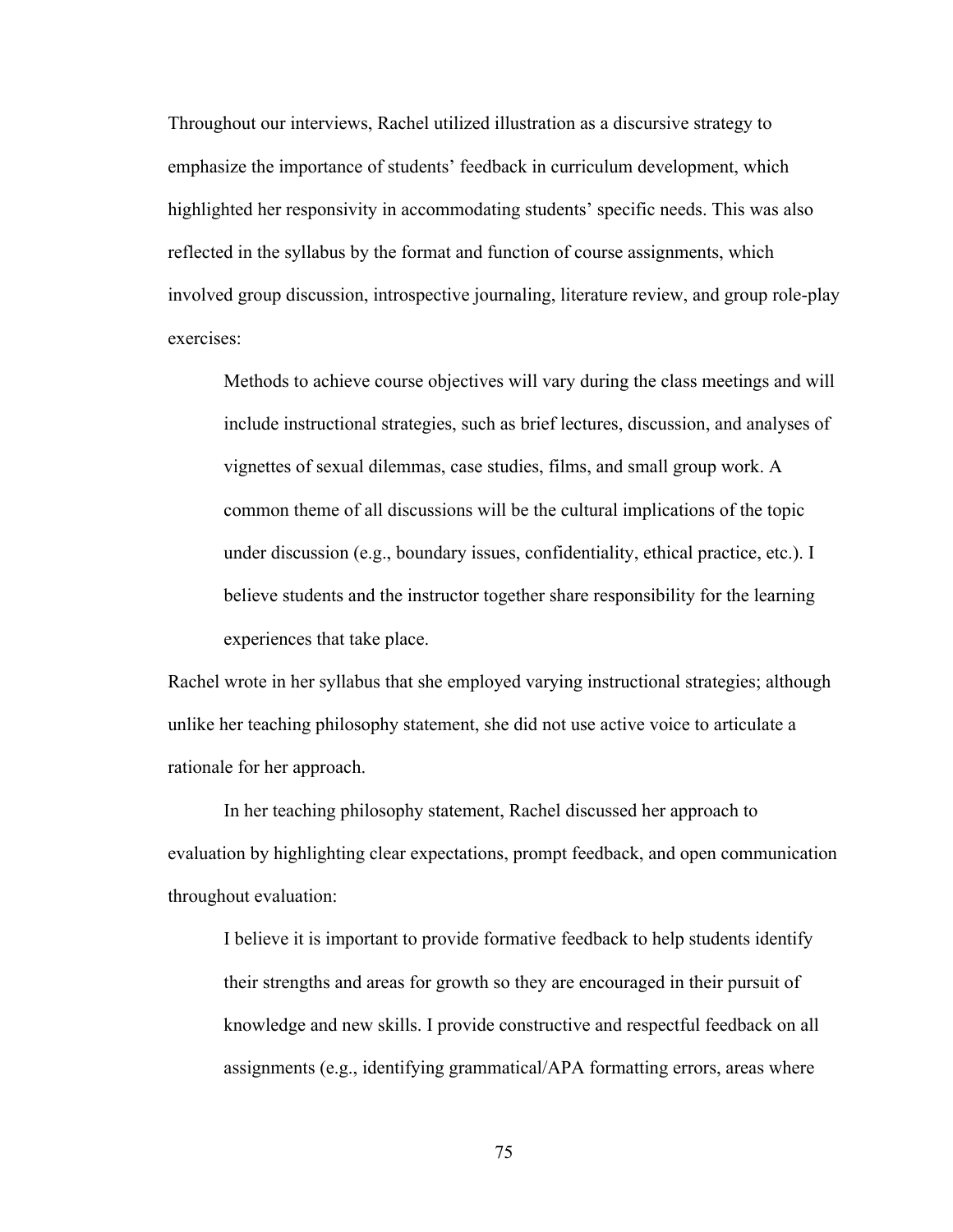more content is needed, and a final summary highlighting strengths in their writing). Moreover, I encourage students to take responsibility in the learning process and I provide space for them to learn from errors that can later be demonstrated as mastery of a topic or skill. Students are always given the opportunity to ask questions regarding the course, including materials used or teaching delivery. I am open to their feedback and revise my teaching style and materials, as necessary.

Consistent with a student-learner centered teaching philosophy, she also wrote, "Professional research literature emphasizes that students have higher self-efficacy when they receive clear expectations and performance feedback. As such, I provide clear instructions to students via syllabi of course expectations, assignments, due dates of assignments, and my contact information from the first day of class." She also emphasized the importance of building safety and support by teacher-student collaboration, such as adapting evaluation standards on self-awareness focused assignments, such as the reflective journals:

I believe students and the instructor together share responsibility for the learning experiences that take place. Therefore, I expect students to participate in classroom discussions and activities in a meaningful manner. Please arrive to class having completed assigned readings before class and be prepared to ask questions and make comments based on the reading for each day. The emphasis in class will be on student questions, demonstrations, comments, and discussion based on assigned readings and I will often function primarily as a facilitator of discussions.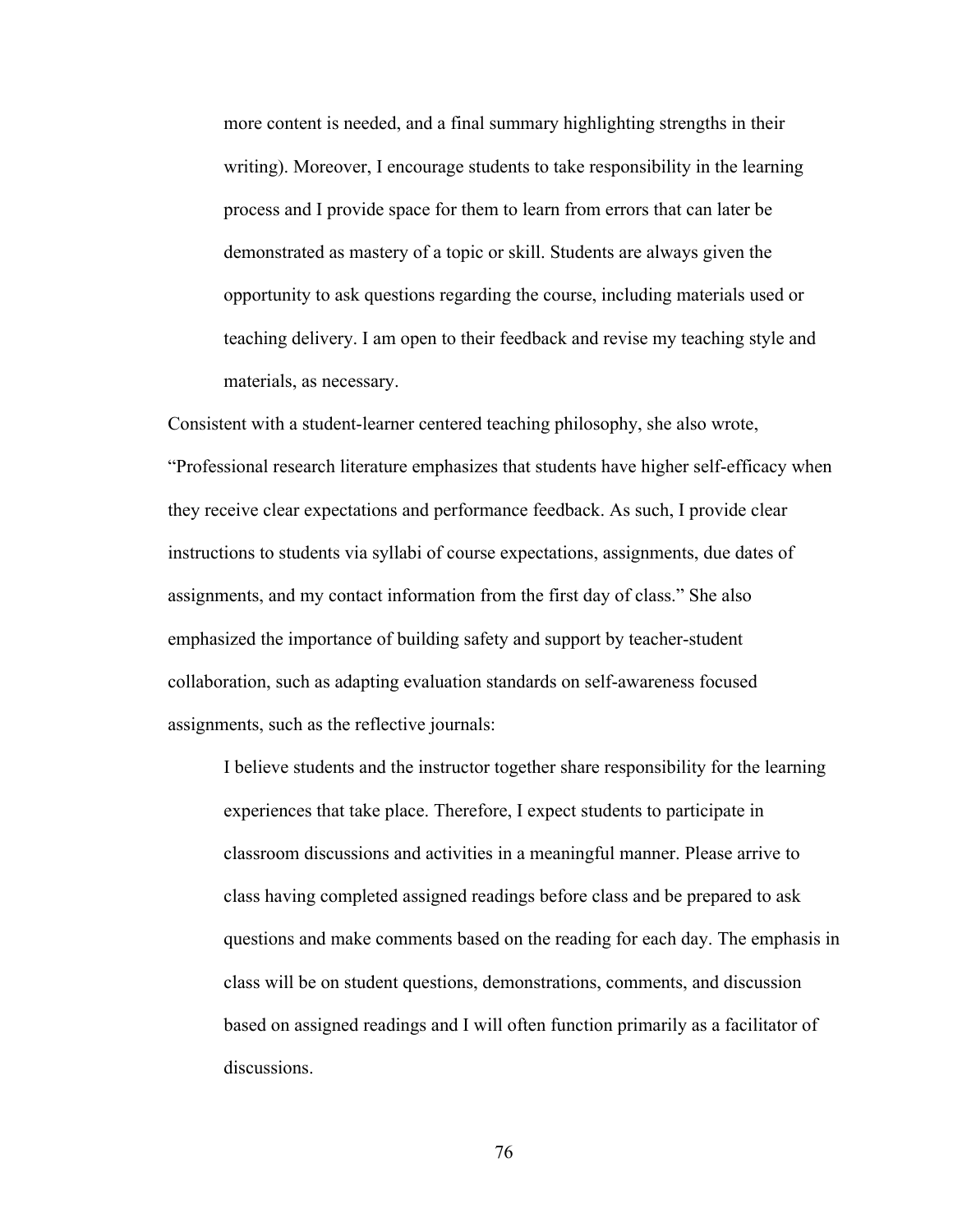## **Summary**

The analysis of Rachel's dialogic and textual discourse revealed the overt and tacit relationships between Rachel's ideologies, experiences, positionality, and sexuality pedagogy. Rachel's teaching philosophy of sexuality—as articulated in the interviews and teaching philosophy statement—primarily reflected professional counseling guild ideology, namely the humanistic tenets of student-centered learning, teacher-student collaboration, and self-reflection. Professional counseling ideology also served as a rational and functional base for her belief that educators should work hard to remain value-neutral and not impose value systems on students. Additionally, in the interview and syllabus discourse, Rachel articulated the purpose and function of her curriculum as congruent with the wellness-oriented, developmental, and multicultural components of professional counseling ideology. Though curricular significance was ascribed to the role of social and cultural values on the ability to provide competent and ethical counseling services (especially with LGBTQ+ individuals), Rachel's discourse de-emphasized the implications of race in sexuality counseling and mitigated her role in values clarification and confrontation. Finally, Rachel utilized teaching strategies that she believed were facilitative of her student-centered teaching philosophy (i.e., professional counseling and humanistic ideology).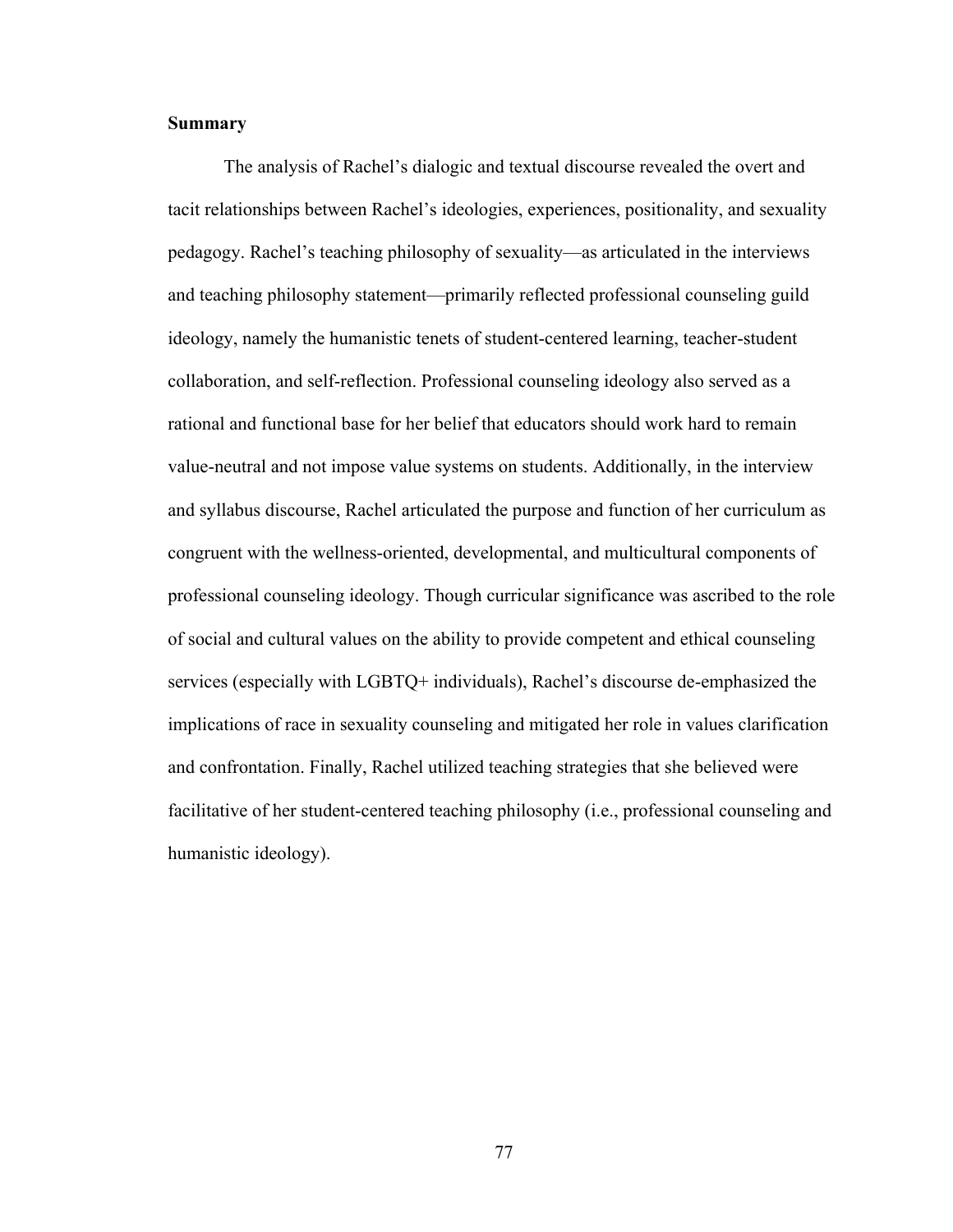#### **Nancy**

Nancy, a counselor educator at a large public university (approximately 20,000 students) in the southern region of the United States, had been teaching for almost 20 years and was preparing for retirement when we became acquainted through her prior student, a woman I contacted in the first round of recruitment. Nancy self-identified as a white, heterosexual female and was aged in her late 60s. She reported being married for over 40 years and indicated that she was not spiritually affiliated.

Nancy obtained her undergraduate degree in education, her master's degree in counseling, and her doctoral degree in human services, with an emphasis in family studies. She was licensed as a school counselor, professional counselor, and marriage and family therapist, and had practiced counseling for over 20 years. Nancy did not receive any formal sexuality training in her master's or doctoral education, although she attended several workshops, conferences, and Sexual Attitudes Readjustment (SAR) seminars. She also had experience as a consultant on sexual and process addictions. Nancy has written and researched extensively on issues related to counselor education, couples and family counseling, school counseling, and process addictions.

Growing up, Nancy received messages from her conservative Catholic family and social surroundings that sex was intended only for procreation within a heterosexual marriage, although she conceded that "there was a little more tolerance in our home than what I heard from the—you know, when I went to church or catechism or anything like that." In response to the women's liberation movement of the 1960s, Nancy was challenged to examine some of her sexual beliefs, stating, "So in a way it was somewhat difficult to sort of shed those messages in my head. You know, things I had been taught.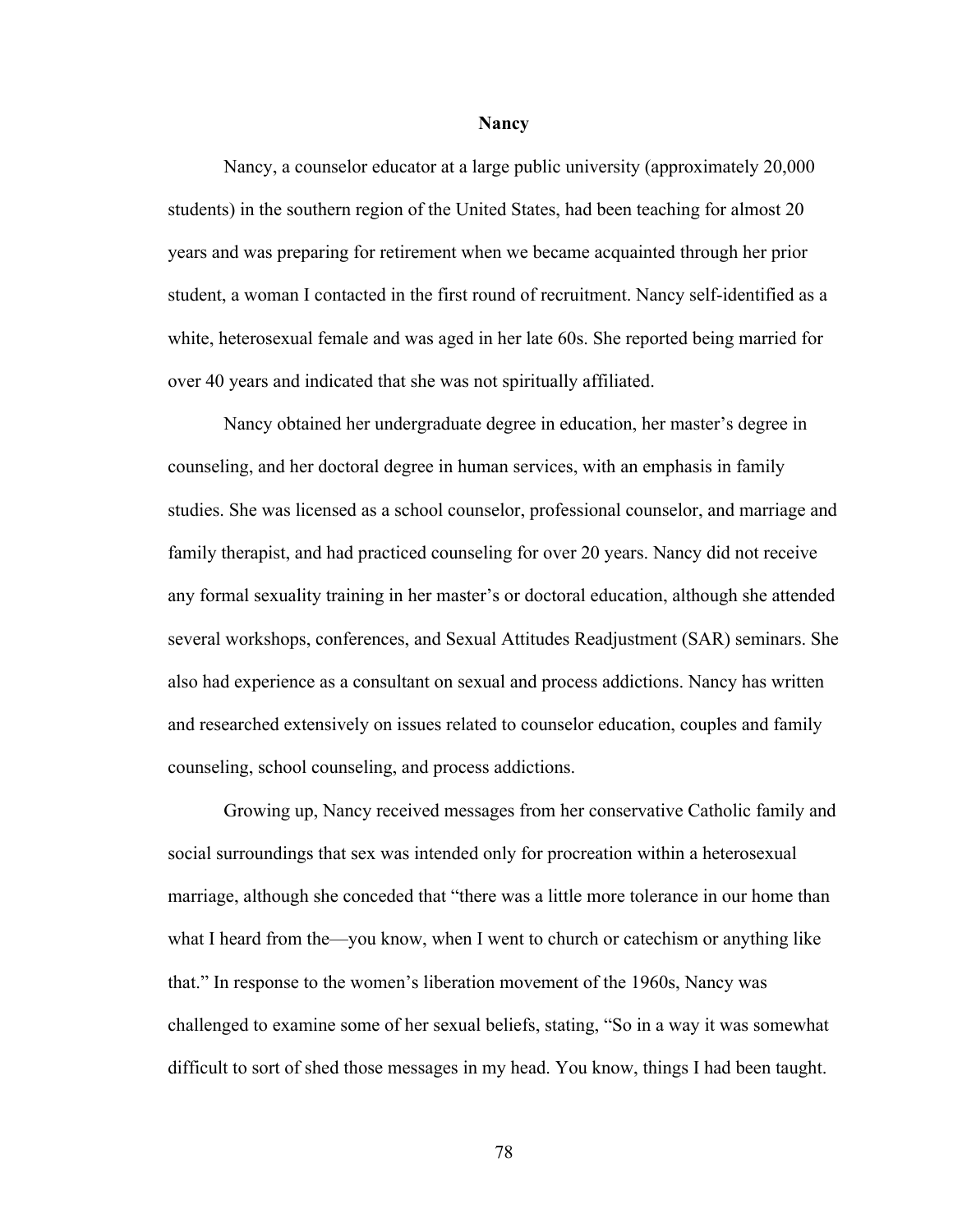On the other hand, there was a huge movement going on that I was very aware of and kind of supported me doing things that maybe, you know, my parents wouldn't have approved of." Throughout her life, her sexual beliefs transformed considerably, and she discussed the importance of incorporating sex-affirming values in her roles as a counselor, educator, and mother.

## **Teaching Philosophy**

Nancy described her teaching philosophy as rooted in collaborative learning, emphasizing the students' role in the creation of a rich and dynamic learning environment. While she recognized the importance of her responsibilities to manage and organize the classroom, she stressed student-focused pedagogy, and she described that "the willingness to take a back seat to your students is an art." She sought to de-center traditional hierarchical structures by highlighting the value of students' experiences in the development and implementation of the curriculum. By denouncing traditional classroom power dynamics, she challenged her position as "teacher-expert" and encouraged students to contribute to the co-constructed knowledge of the classroom (hooks, 1994).

Nancy also expressed that a central objective in her role as an educator is to facilitate a learning environment where students can safely engage in self-reflection and explore their values, beliefs, and biases surrounding sexuality. Her pedagogy emphasized the importance of respectful and non-judging dialogue between classroom participants. Located in a predominately conservative and religious area in the South, Nancy anticipated that many of her students came from cultural and religious backgrounds that espoused sexist and heterosexist ideology, although she noted that her students were generally considerate of classmates and seldom witnessed opportunities where students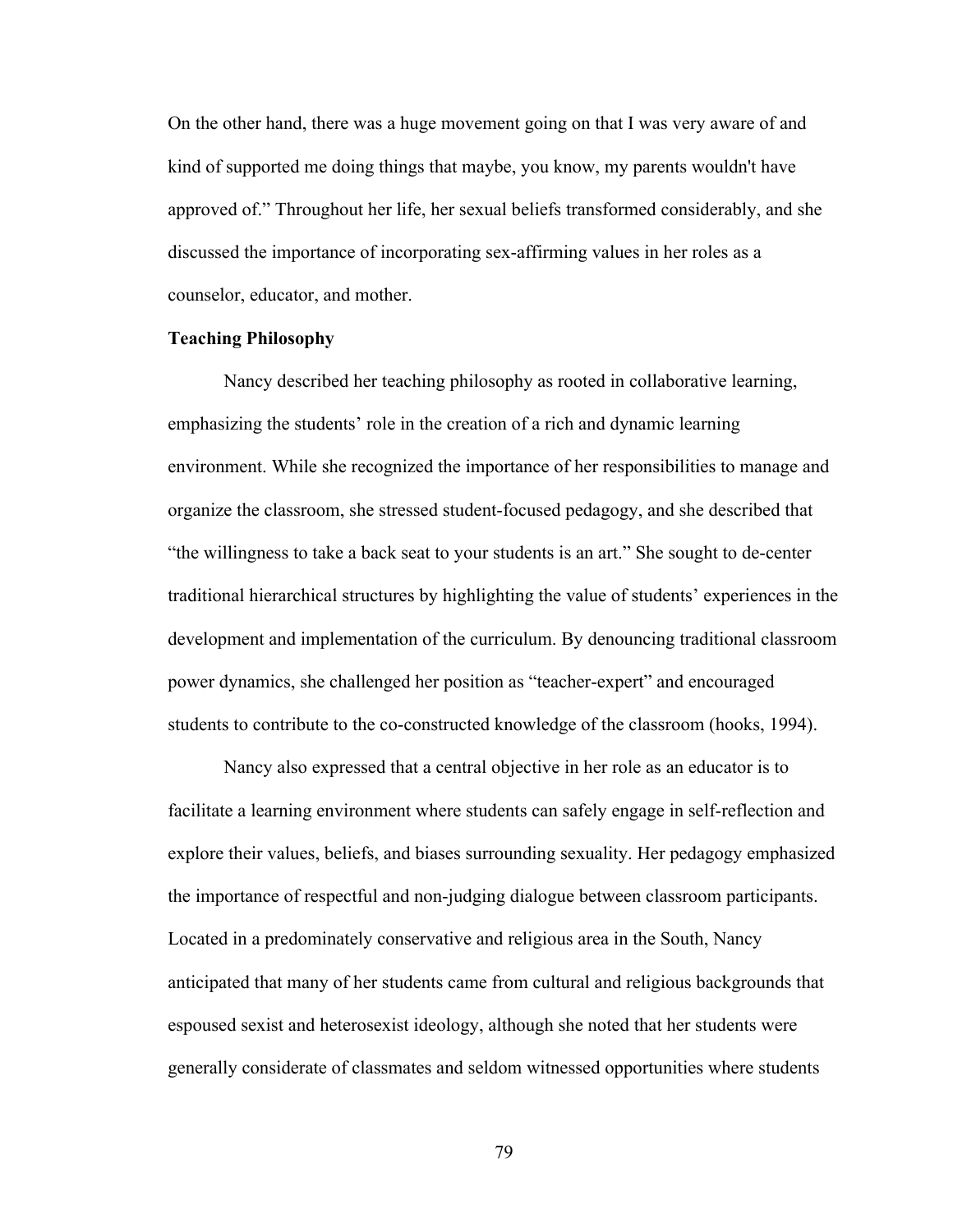were disrespectful to each other. In this statement, she discussed classroom conflict regarding the morality of LGBTQ+ identities:

And it's growing, but it's, um, about 50 to 60 miles away from [a large city], and so, [the university] itself, the little town that it's in, is just very fundamentalist religious. And that's what my students were saying. Well, they were saying things like, "Well, ah, I could not, you know, counsel a lesbian or gay client. You know, my religion doesn't allow that."

The use of "fundamentalist religious" to categorize her surrounding area is critical in understanding Nancy's scrutiny of the "other"—the intentional positioning of herself as "not-Them", which indicates her identification as non-"fundamentalist religious." In Bidell (2014), fundamentalism was characterized as rigid conviction in the correctness of one's religious beliefs, which represent the ultimate truth for all existing phenomena. In the text, however, this term is used to also hedge heterosexist and homophobic ideology. Nancy has promoted LGBTQ-affirming ideology within her counseling program and has urged students' and faculty's development of ethical behaviors in working with LGBTQ+ individuals:

So, I have worked really hard to, um, just be very transparent about [the need for LGBTQ training], and—it generated a huge discussion in our faculty meeting because I brought it up, and I said, "This is a big problem to me. [The students are] taking this course towards the end of their program, and they still don't have the correct ethical behavior around certain issues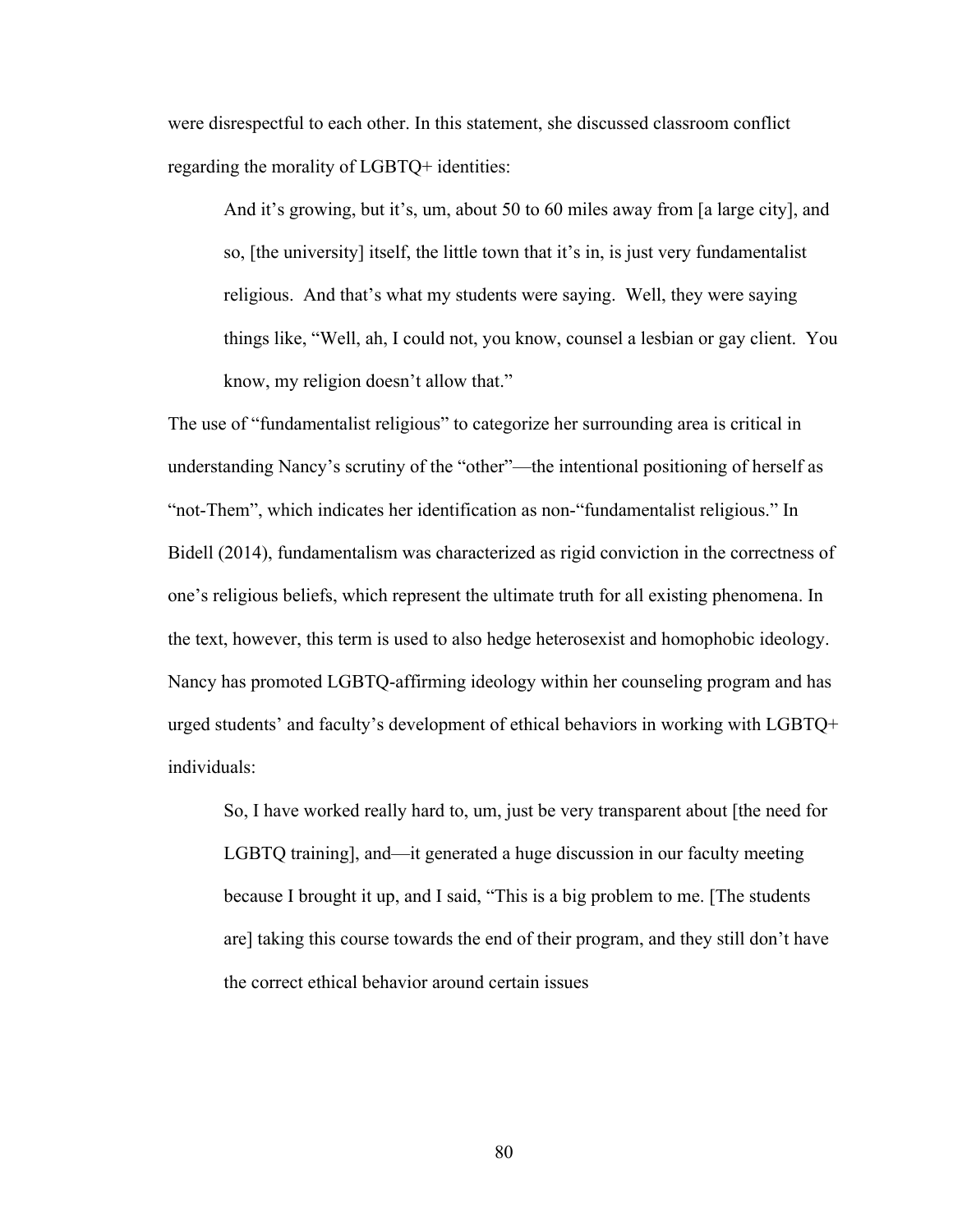Nancy conceded that the highly stigmatized nature of sexuality necessarily contributed to challenging sexual discussions and thus began the sexuality course by normalizing the experience of values conflict in the classroom and counseling office:

I try to head that off at the beginning by saying to students that we all have our value systems and that we're not here to judge anyone else's, but just to make sure that we can work with all clients and be comfortable talking about sexual issues with all clients. So I just ask them to please respect each other's value systems. And, I've never really had a problem with that. You know, with people arguing or

being disrespectful to someone else. Um, so I think that's pretty good. In this text, Nancy used the normative-evaluative claim that "we all have our value systems and that we're not here to judge anyone else's," demonstrating her belief of nonjudgment in classroom and counseling environments. She articulated her expectation that students engage in respectful dialogue and illustrates that this approach has been successful in the past, citing the example*,* "And, I've never really had a problem with that." It is difficult to imagine, however, that a classroom dedicated to collaborative values clarification has not been challenged by judgment and disrespect, especially in the consideration of Nancy's frequent mention of disagreements with students. For instance:

So now I feel really comfortable just saying to my class that, really, it's not an option to say that this is against your values that you can't meet with a client who's gay or lesbian. Basically, um, I say, *[laughs]* your values have nothing to do with it. You know, it's not about—so, that is definitely not an option.

While she accentuated the normalcy of challenging class discussion, she also maintained that heterosexist dialogue and practice would not be tolerated.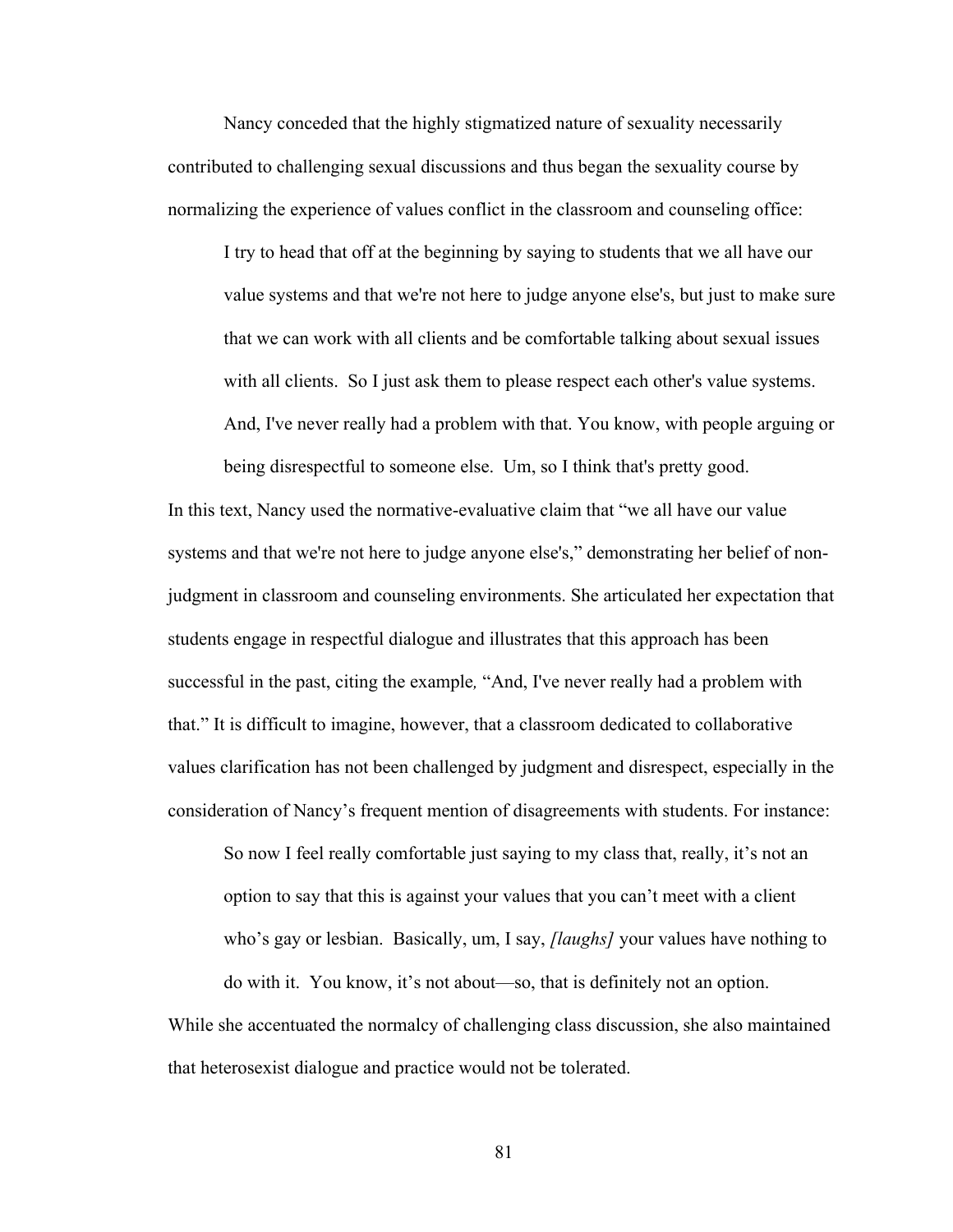Nancy's attention to students' ethical obligation to evaluate their political and religious ideology is a practice supported by recent research in LGBT-affirming counselor education (Bidell, 2005; 2014; McGeorge et al., 2014), which suggested that increased levels of religiosity are a significant predictor in students' decreased sexual orientation counseling competence. Yet, there is some ambiguity regarding her role in facilitating the values clarification process. For instance, she discussed her hesitance to interfere when students exhibit discriminatory beliefs:

But I don't have that sense, and I try very hard not—well, just like with clients. I don't want to have an opinion about any of them [students], you know, unless it's something blatantly against our code of ethics. I mean, some people may have strong religious views, but in class they're not saying that. What they *are* saying is that they could certainly work with different populations, whatever the issue. Now sometimes I have people who wanna dig their heels in and talk about referring because it's not in their area of expertise, and so I go through all the you know, "Well, um, you need to be culturally competent, and so that's on you, you have to get more education, and you have to accommodate the client and so forth." And, um, I'm just thinking of one student where finally I just had to say,

"It would be unethical to refer based on your value system."

Foremost, she utilizes the disclaimer, "I don't want to have an opinion about any of them" to reinforce her commitment to non-judgment (except for in the case of blatantly unethical behavior) and value neutrality. She then states that most students with strong religious values do not openly discuss their discriminatory beliefs in the classroom, but rather insist in the opposite: that they are open to working with wide-ranging issues in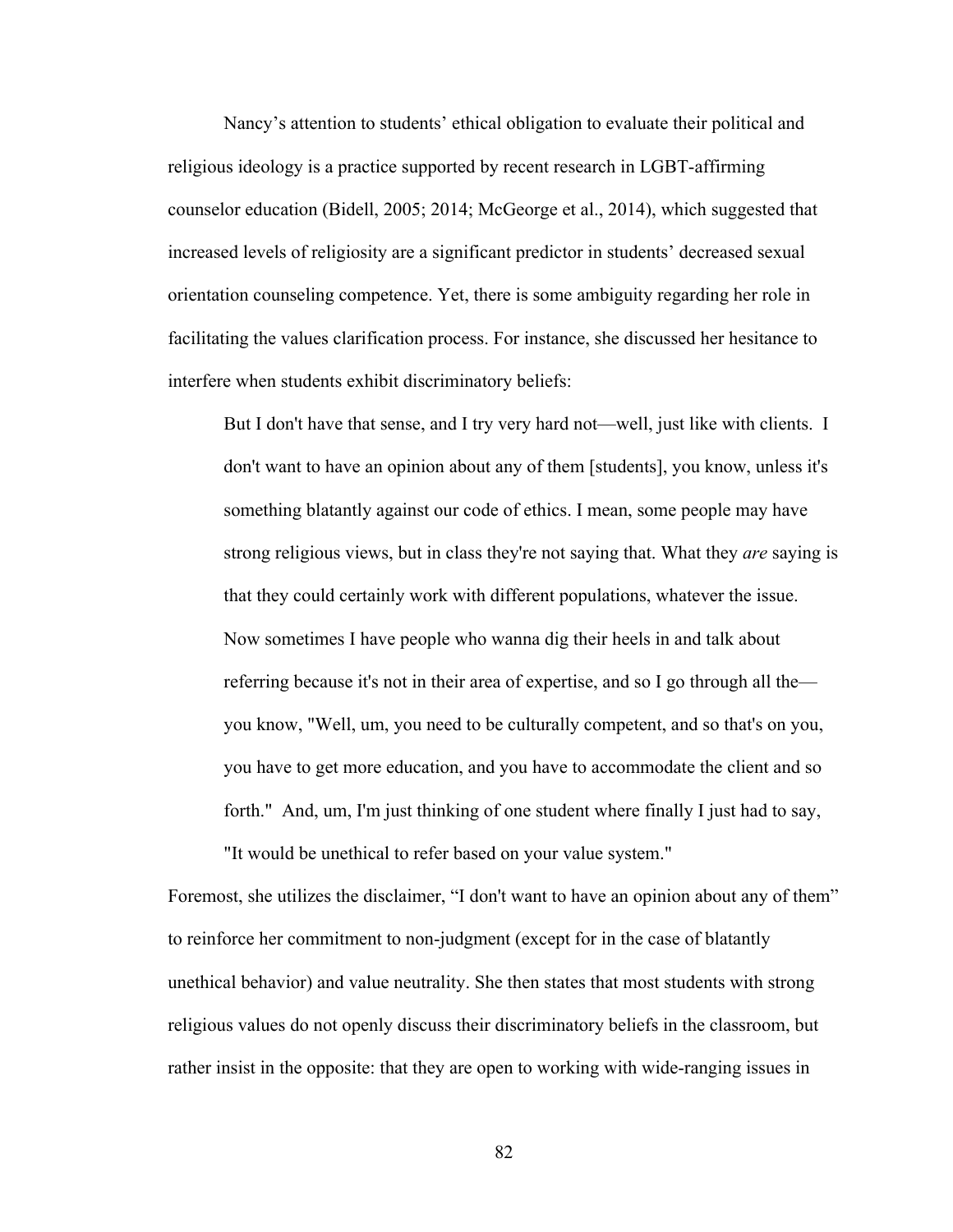diverse populations. In this situation, the religious students recognize that their beliefs are in disagreement with the normative ideology of the group (i.e., Nancy's explicitly LGBTQ-affirming ideology) and thus, minimized or masked their dissenting beliefs in order to avoid conflict and maintain "in-group" membership (van Dijk, 2000). By citing an example of "one student," Nancy confirmed that these students seldom verbalize their discriminatory beliefs, which corroborates Nancy's observation that discrimination is infrequently encountered in the classroom.

While Nancy recognized the pervasiveness of heterosexism in her surrounding area, her discourse minimized the instances of classroom discrimination in her reference to isolated events. The underlying assumption is that because overt instances of heterosexism are becoming more rare; society-as-a-whole has transcended sexual/gender identity politics. Stoll (2013) sketched a parallel between this assumption and the postracial narratives of contemporary liberalism, which described educators' reluctance to acknowledge the ways in which race, gender, and sexuality power dynamics play out in the classroom due to the belief that post-civil rights American society no longer faces human rights injustices. Nancy confirmed this reticence in the following narrative:

I do know that now lots of students don't say that this is something that is not a part of their value system because of biblical teachings in their churches. And, um, I mean, I have a million arguments about that, but I try not to go there. It's just better, you know. I don't wanna disrespect my students' beliefs. I really don't. Um, so, I try to be gentle.

Her admission, "... I try not to go there. It's just better, you know. I don't wanna disrespect my students' beliefs. I really don't," positioned her responsibility to disrupt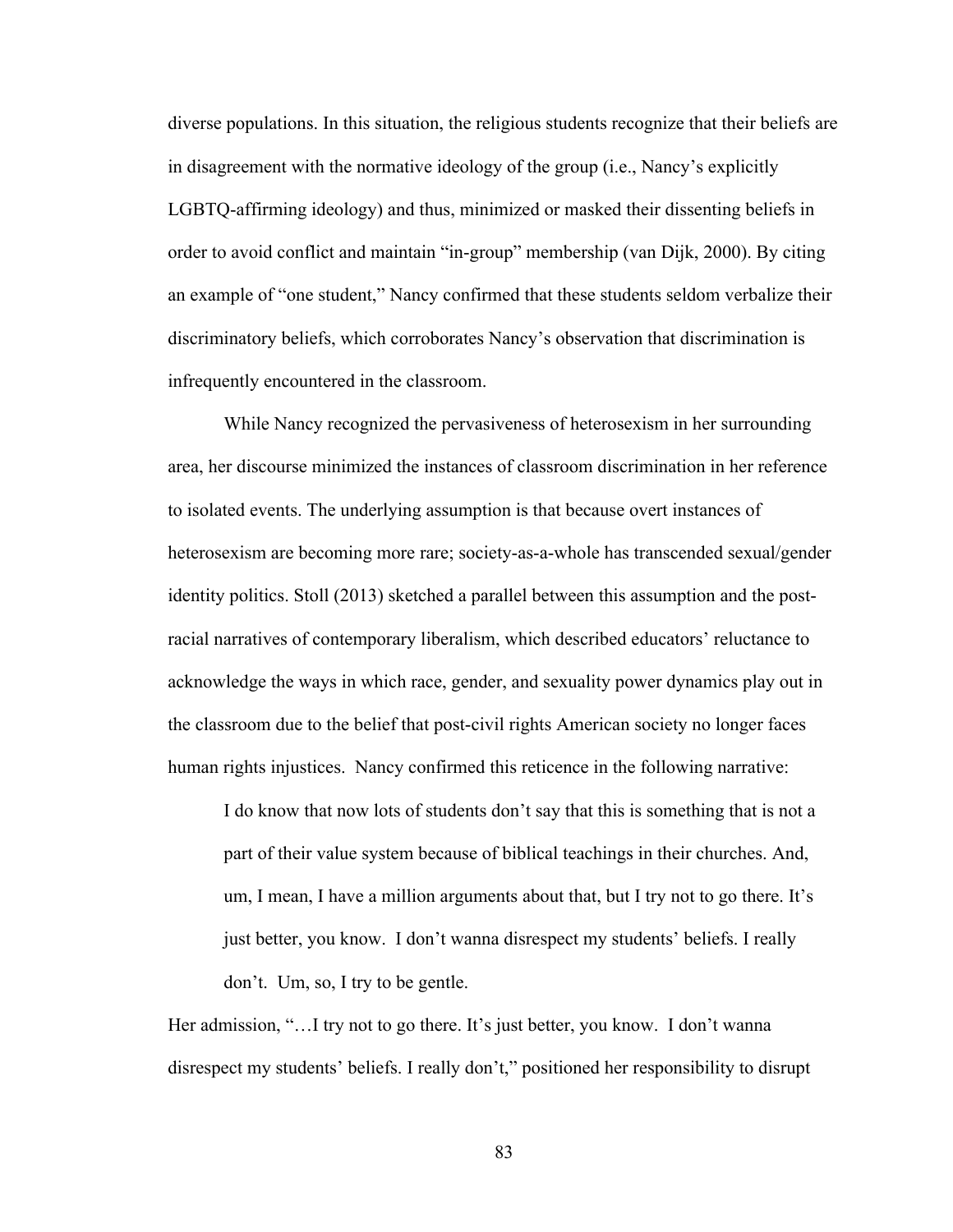discrimination as intrinsically disrespectful and wrong, which reified Nancy's pursuit of nonconfrontation and value neutrality.

Nancy also demonstrated classroom value-neutrality through the practice of nondisclosure of political, sexual, and religious self-identifications. Nancy discussed her approach to the first day of class, "And I also say to them, 'be careful, because you don't know who's in this class, and you don't even know who I am. So, here you are, making claims about certain people, and maybe they're sitting next to you, or maybe they're your professor,' you know?" Later, Nancy disclosed that she purposefully maintains ambiguous cultural affiliations as a tactic to increase students' self-awareness of value statements in the classroom. This practice is incongruent, however, with Nancy's expressed philosophy of collaboration and vulnerability, demonstrated by hooks (1994) assertion, "when professors bring narratives of their experiences into classroom discussion it eliminates the possibility that we can function as all-knowing, silent interrogators" (p. 21). Additionally, it is unclear how the practice of anonymity may regulate students' willingness to disclose and reflect on their myriad cultural identities. She also disclosed, "I don't want them to think, when I'm talking about not putting your values into your counseling sessions—I don't want them to think that I'm promoting my particular brand of spirituality." In this reflection, Nancy illustrated an important consideration: how do educators disclose their values without imposing them on the students, given the innate power differentials in the relationship?

Paralleling Rachel's endorsement of an apolitical classroom, Nancy utilized the following anecdote to describe her struggle with finding a balance between values imposition and authenticity: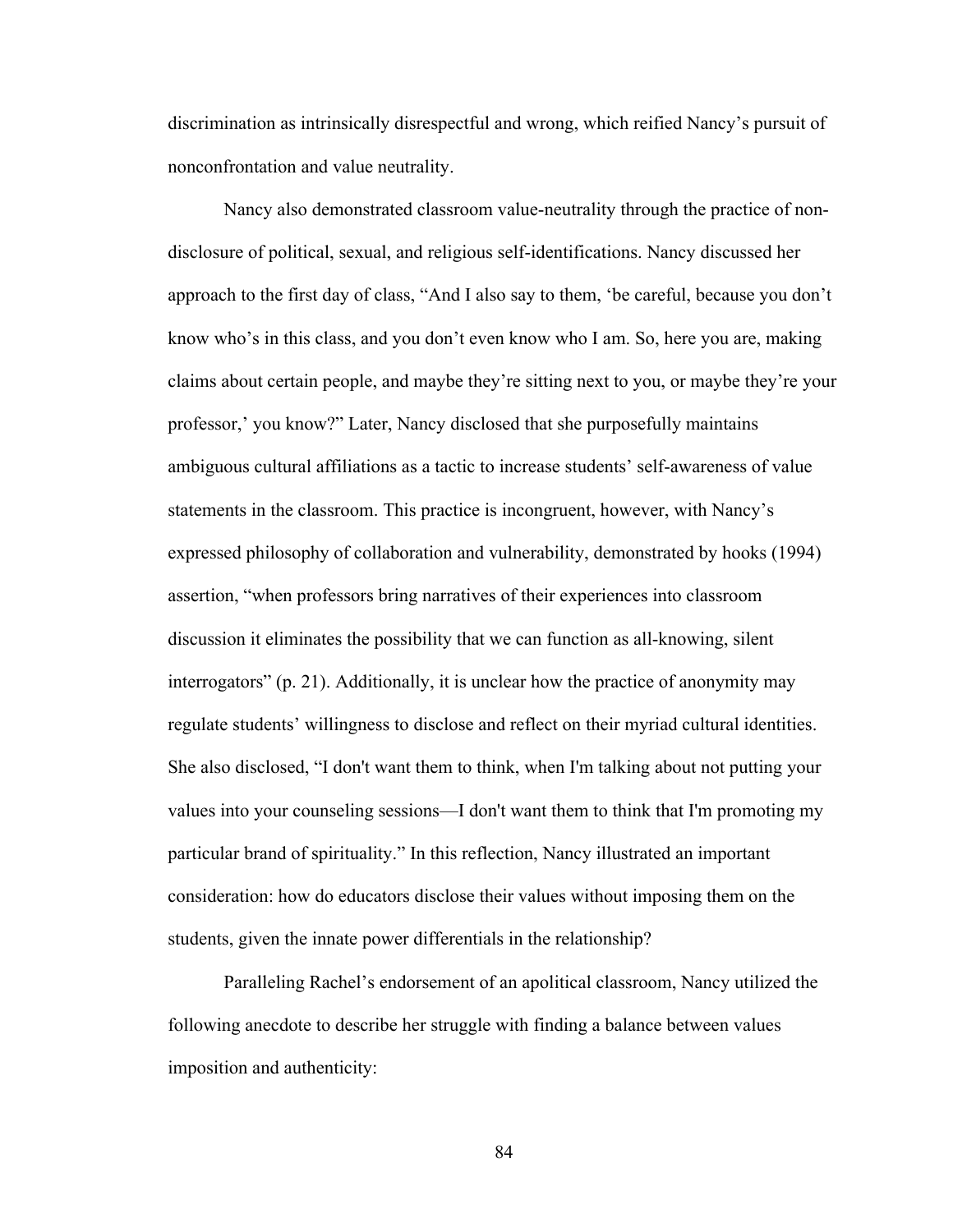Well, to me, I do stray away from things like this because I think it's very political—even though I have pretty strong views—I try very hard not to be political in the classroom. It's—you know—we're not supposed to be. On the other hand, we were talking the other day about legalizing gay and lesbian marriage, and I just said, "Who on earth would be against any family having the same benefits as any other family?" [Laughter] And then I realized what I was saying, and I thought, "Yipes! Be quiet, Nancy!" [Laughter]

She used the normative-evaluative claim, "It's—you know—we're not supposed to be," to indicate that "we" (counselor educators) share a common value that educators are not supposed to take a political stance, or espouse political values, in the classroom. She utilized the term "political" to abstract heterosexism (or more specifically, the illegality of non-heterosexual marriage), an ideology that she has openly denounced as unethical in previous instances in her narrative. While Nancy has clearly indicated that she holds LGBTQ-affirming values and many of her students hold heterosexist values, she was unable to authentically confront the values conflict in the classroom for fear of being "political." This outlook is reflects a more positivistic pedagogy, which prescribes the educator maintain a distant, aloof, and objective role in the classroom to ensure that students were unimpeded by outside bias (O'Brien & Howard, 1996). Coined as "the paradox of value-neutrality and responsible authority," O'Brien and Howard (1996) described, "in an environment of reified objectivity it is not possible for students to learn how one *does* arrive at responsible, subjective points of view and opinions for which one is willing to be held accountable" (italics in original, p. 328).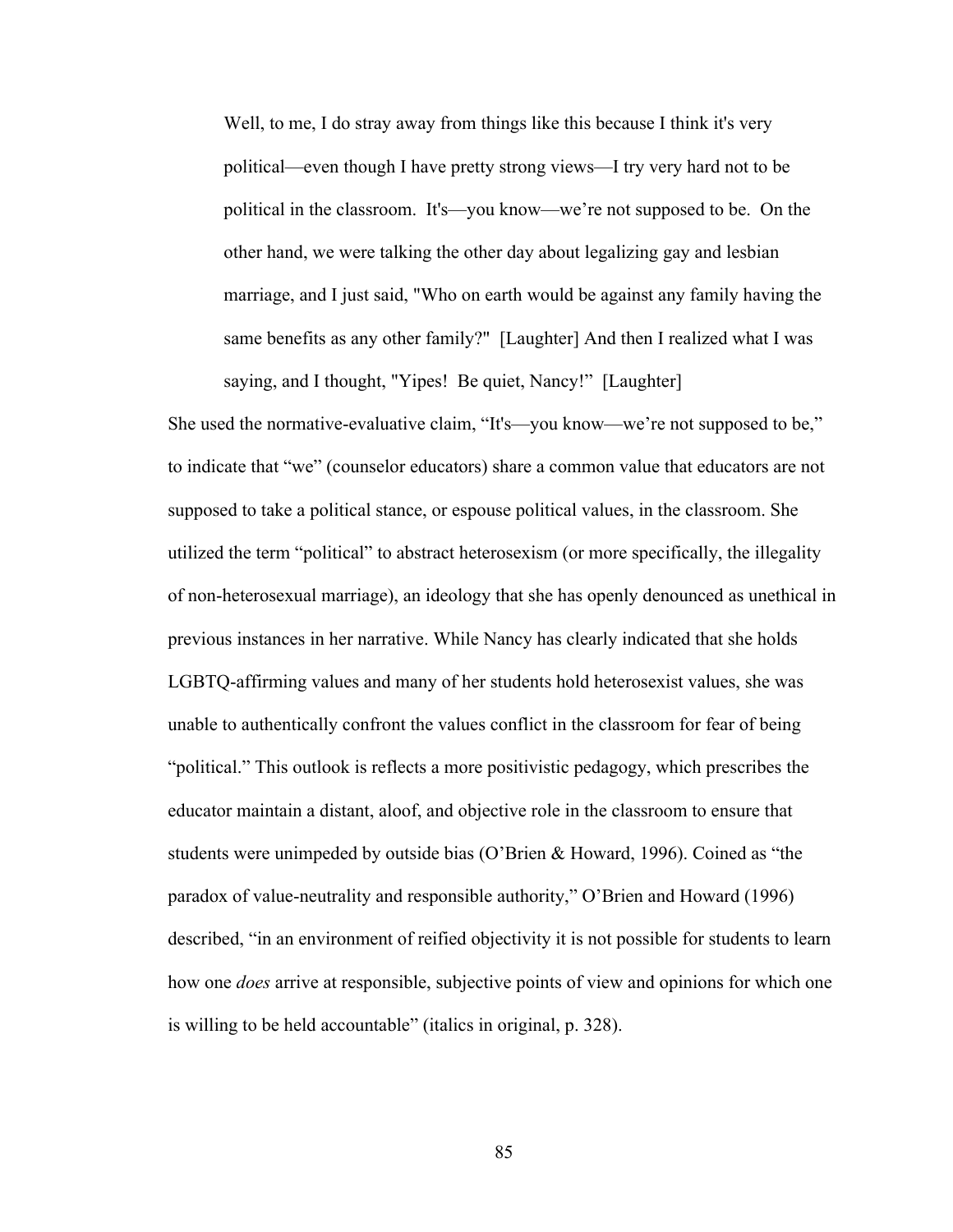## **Curriculum**

When Nancy first began teaching sexuality counseling at her university, she was given the course from a professor in the psychology department and decided to modify the curriculum "to make it more systemic and give it a different feel, a more, you know, counselor-wellness feel." The process of updating the curriculum to a more explicitly professional counselor ideology required that she de-center the course focus from diagnosis and sexual dysfunction to sexual wellness and development, which took several years of development. Nancy hoped to depathologize human sexuality and emphasize the broad continuum of human sexual identities, behaviors, and experiences. When I asked her to describe her motivation in early curriculum development, she responded, "So that it's not just the way one person thinks about sexuality, because we're all different. So that would be one thing, to think about acceptance and our ethical guidelines."

In the orientation to the course, Nancy performs informed consent procedures with the students to outline some of the risks and considerations of sexuality counseling education (Appendix F). She stated that the consent outlines that "the material in the course is very explicit, and I choose the materials with great care, but it's still explicit and if that's going to bother them then they need to rethink takin' the course, but have a conversation with me at least." She also added, "also I think it protects me some, you know, although I've never had anybody complain." Humphrey (2000) supported this practice in her recommendation of sexuality counseling curricular strategies as a measure to prepare to students for the frank and potentially explicit nature of the course and also to encourage students to consult with the teacher if the material seems inappropriate. Nancy seemed to anticipate students' discomfort with the course content and recognized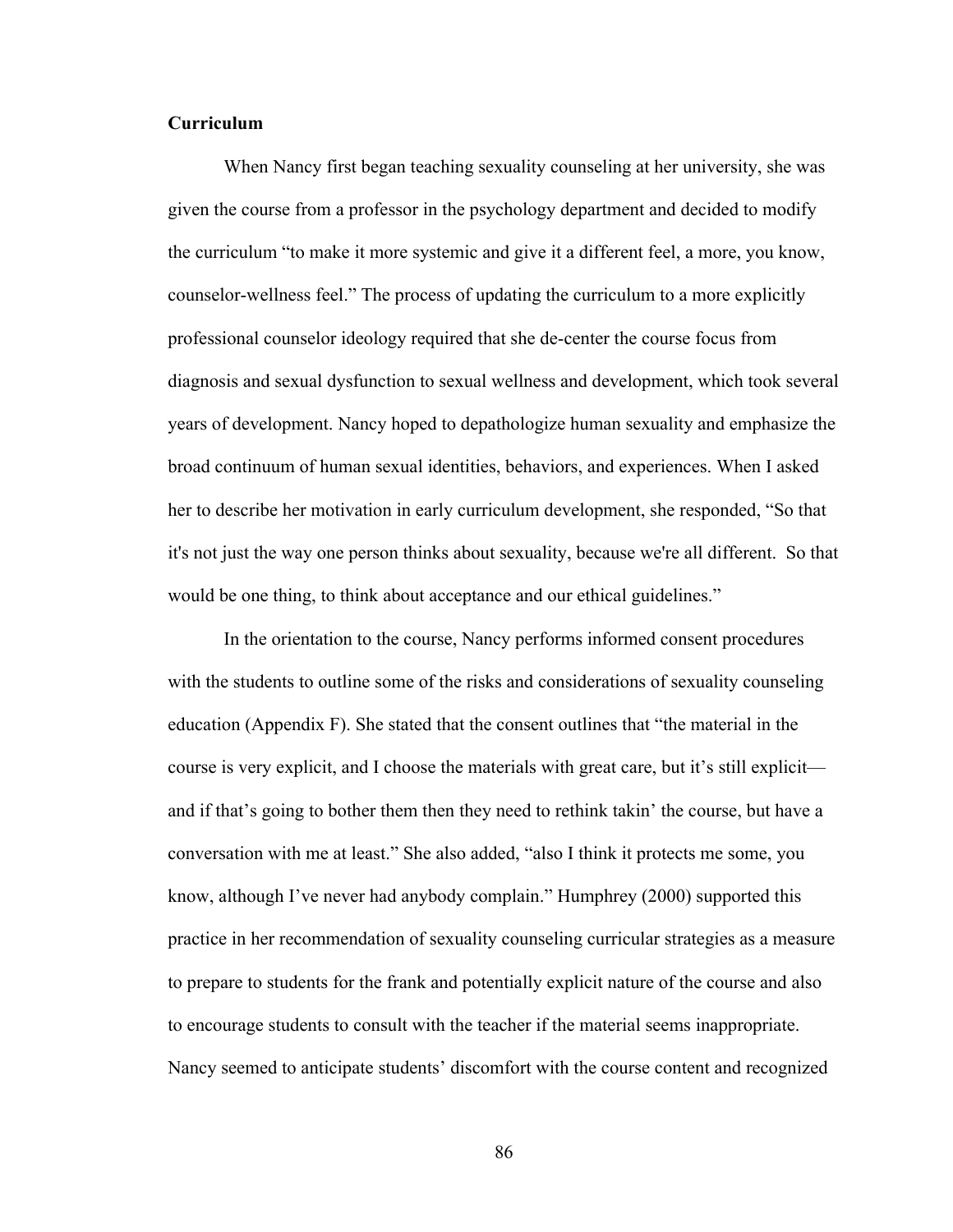the usefulness of the consent in the event of a student's complaint, which further reflects her perspective of the students' conservatism.

Nancy disclosed throughout the interviews that the primary objectives of her curriculum were to facilitate the process of value clarification and bolster students' knowledge and skill of ethically counseling clients in the event of value conflicts, which has been shown to be an effective model of multicultural and LGBT-affirming counseling pedagogy (Arredondo et al., 1996; Bidell, 2012; Sue, Arredondo, & McDavis, 1992).

So I guess one of my main goals is, uh, for students to understand the range of sexual behaviors and orientations and, um, you know, uh, just how long that continuum is. So it's not just the way one person thinks about sexuality because we're all different. So that would be one thing, is to think about the, uh, acceptance and our ethical guidelines.

Additionally, Bidell (2014) demonstrated that religious conservatism was a significant predictor in students' sexual orientation counseling competences, specifically in the areas of attitudinal awareness and LGBT-affirming skills. To facilitate students' self-awareness of these value systems, she states:

I would say we really spend a lot of time talking about the students' own value systems. I mean not that they have to tell what they are but just, you know, to make sure that they're self-aware about how their own value systems might impact how they think about a client—and just to be really, always selfevaluating, to make sure that you're not trying to talk your client into your own view.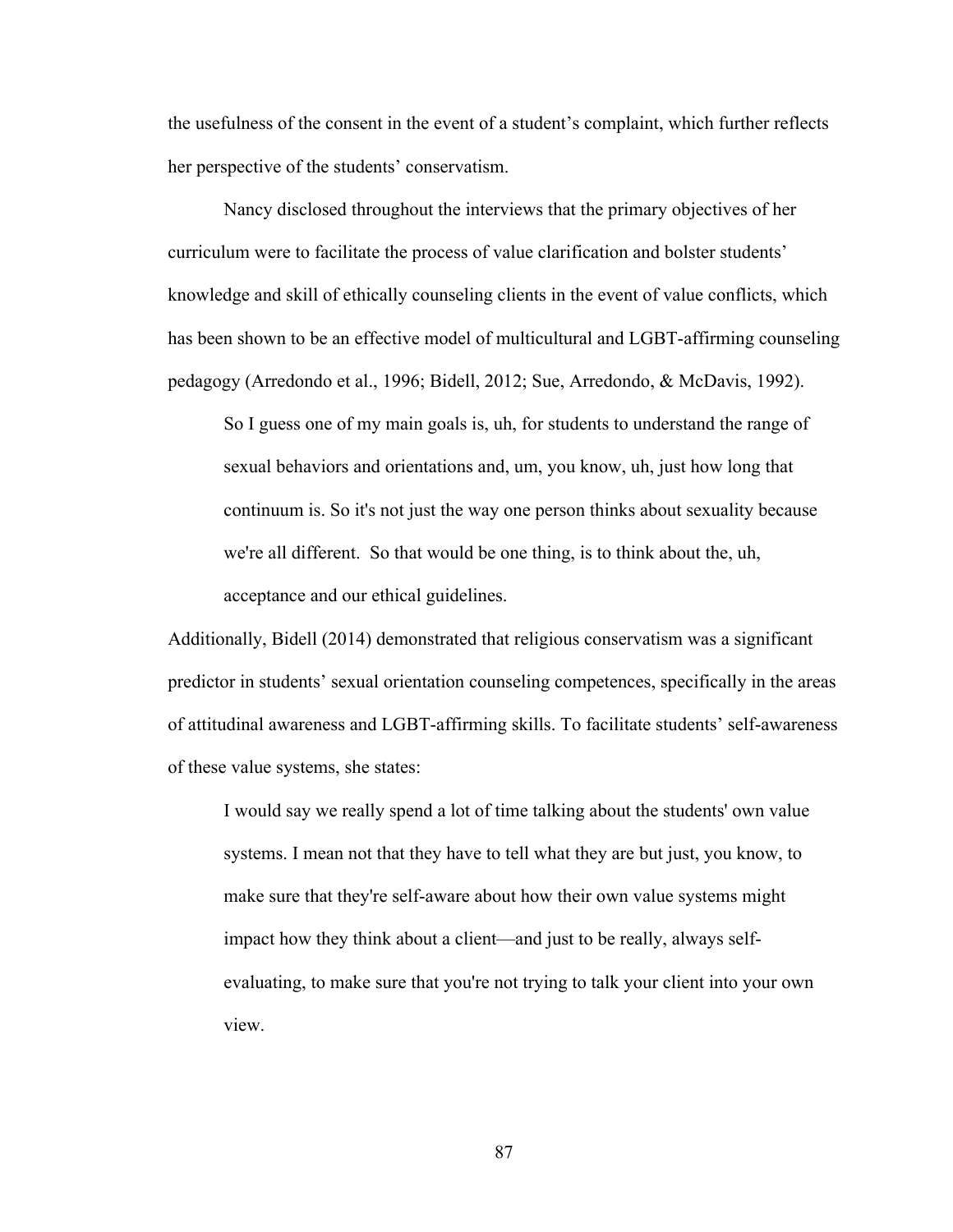This statement captured Nancy's belief that counselors must develop the skill of selfevaluation in order to combat the risk of exerting personal ideologies onto clients, which is established through self-awareness. This central theme was also articulated on the syllabus: "Students will explore how life experiences, sexual values, and beliefs about sexual behavior affect the therapeutic interaction and outcome. Students will examine and reassess their own attitudes and values around sexuality issues."

On the syllabus, the course is described as having four primary learning outcomes: 1) knowledge of sexual anatomy and physiology, 2) knowledge of therapeutic strategies for working with sexual issues, such as assessment, counseling, and referral procedures, 3) knowledge of the relationship between counselor belief systems and therapeutic behaviors, and 4) development of self-awareness and self-evaluation skills regarding sexual value systems. Nancy described that she typically selected topics for the class based on what she anticipated students would most likely encounter in their clinical practice. For example, "we spend a lot of time on sex and adolescence, because many of our folks are school counselors who're going to have lots of sexual issues around identity development and, um, dating, and having sex and so forth."

In keeping with her goals to facilitate values clarification around LGBTQ+ topics, she also described the first half of the class as having a strong focus on self-awareness. The course is primarily structured around the chapters in the Long, Burnett, and Thomas (2006) text. As per the syllabus, the following list outlines the major topics addressed in class:

1. History of Sex Therapy; Male/Female Sexual Response Cycle; Systems Approach to Sex Therapy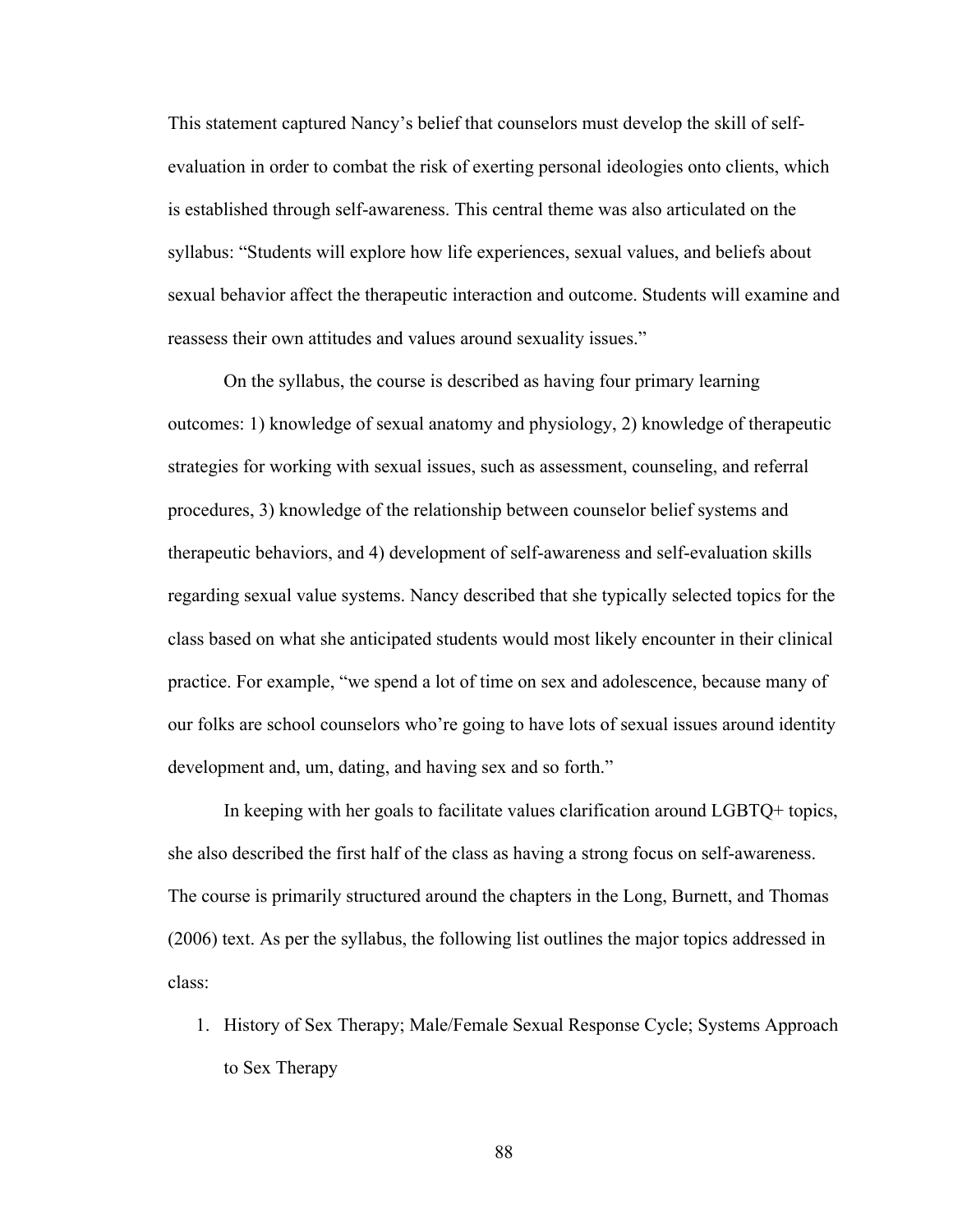- 2. Sexual Dysfunction versus Sexual Problem
- 3. Theories of Sexuality Counseling
- 4. Assessment in Sexuality; Sexual Genogram
- 5. Treatment Planning and Intervention in Sexuality Counseling
- 6. Female/Male Sexuality: Diagnosis and Treatment
- 7. Sexual Addiction

8. ACA Code of Ethics & Reparation Therapy; Counseling Sexual Minorities Similar to Rachel's curriculum, "Counseling Sexual Minorities" is offered as a standalone content area on the syllabus and is addressed in the second half of the class. While, during the interviews, Nancy discussed the inclusion of LGBTQ-focused dialogue throughout the entirety of the course, the topic is listed on the 11th week of the syllabus. Because the topic is not formally included until the last month of class in a 15-week semester, it is unclear if the topic of counseling LGBTQ+ individuals is initiated in the values clarification exercises in the first half of class:

Well, I would say the first few chapters really deal with working with couples, whether they're homosexual or heterosexual, and so we spend quite a bit of time on those first chapters, and the very first chapter is more about self-awareness, which I think is really important. I tell them, "This is an opportunity for you to really examine your own beliefs and value systems about sexuality and consider how those might impact your client."

In this statement, the modality, "whether they're homosexual or heterosexual," deemphasized the component of sexual orientation in the curricular discourse. The normative-evaluative claim about the importance of self-awareness and the examination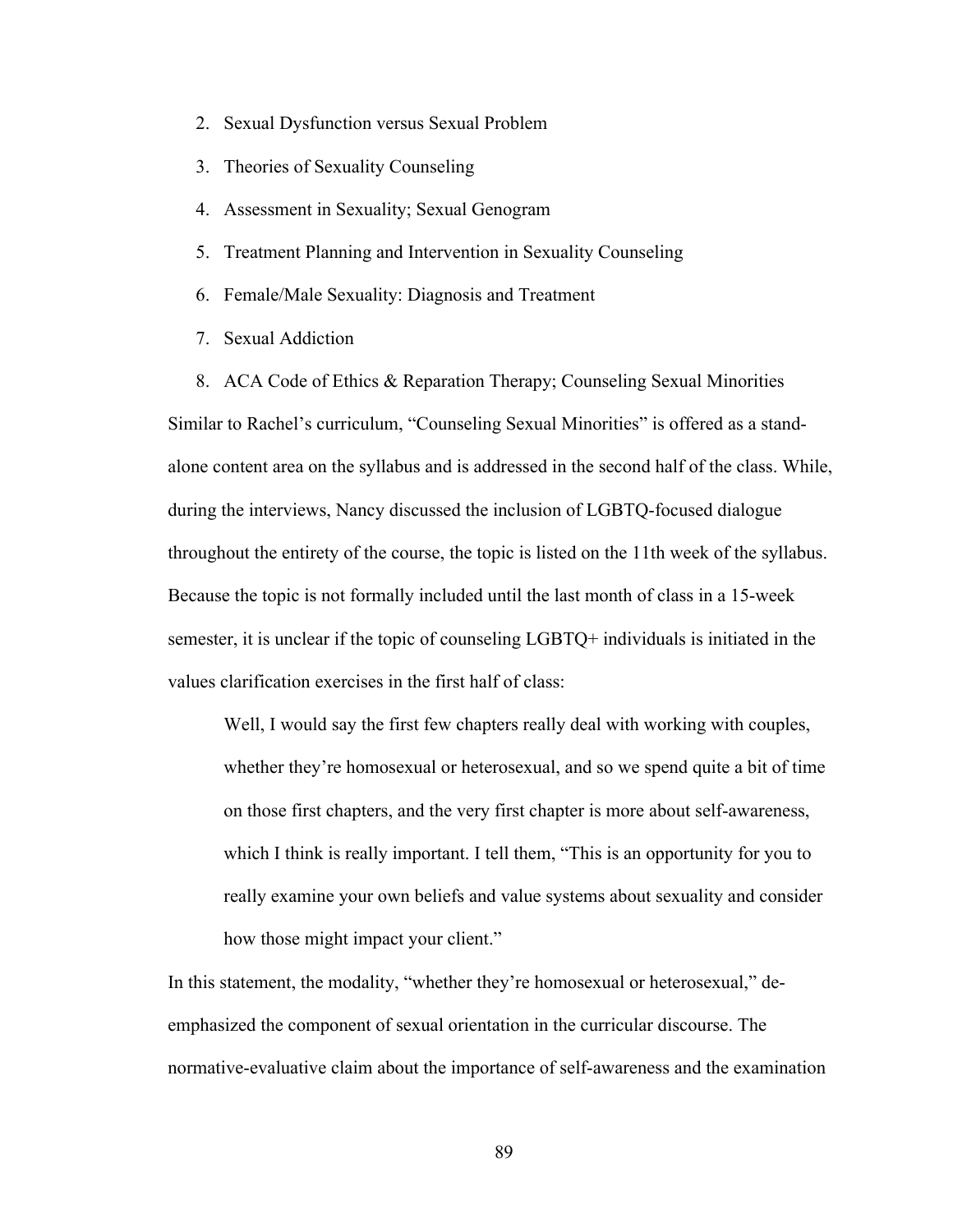of value systems also signified her assumption that students struggle with adopting LGBTQ-affirming ideologies.

### **Teaching Strategies**

In line with the goals for the course, Nancy described utilizing teaching strategies that facilitate self-awareness and development of ethical behaviors in counseling LGBTQ+ clients. Many of her teaching strategies are directed toward encouraging students' abilities to understand and validate different perspectives, such as incorporating film/video, perspective-taking exercises, and values clarification checklists (Long, Burnett, & Thomas, 2006). Describing the merit of this approach, she stated, "You know, it's not black and white. It's a value-laden system, and it really opens up a great discussion about how there are nuances of what's acceptable and not acceptable, depending on the situation and so forth." This statement reflects her belief in the subjective and contextual nature of sexuality, which she articulated throughout the interviews.

To illustrate one such strategy, Nancy described the values checklist, which outlines several sexual value statements, such as "Masturbation is a healthy way to satisfy sexual desire" or "Sex with multiple partners is okay as long as all partners consent." Students must then indicate if they "Agree" or "Disagree" with each statement, for themselves and for others. Nancy described that many students agreed with most of the statements for others, but were hesitant to agree with many of the behaviors for themselves, their children, or partners. She then encouraged students to explore their negative associations with the sexual values and consider how these feelings may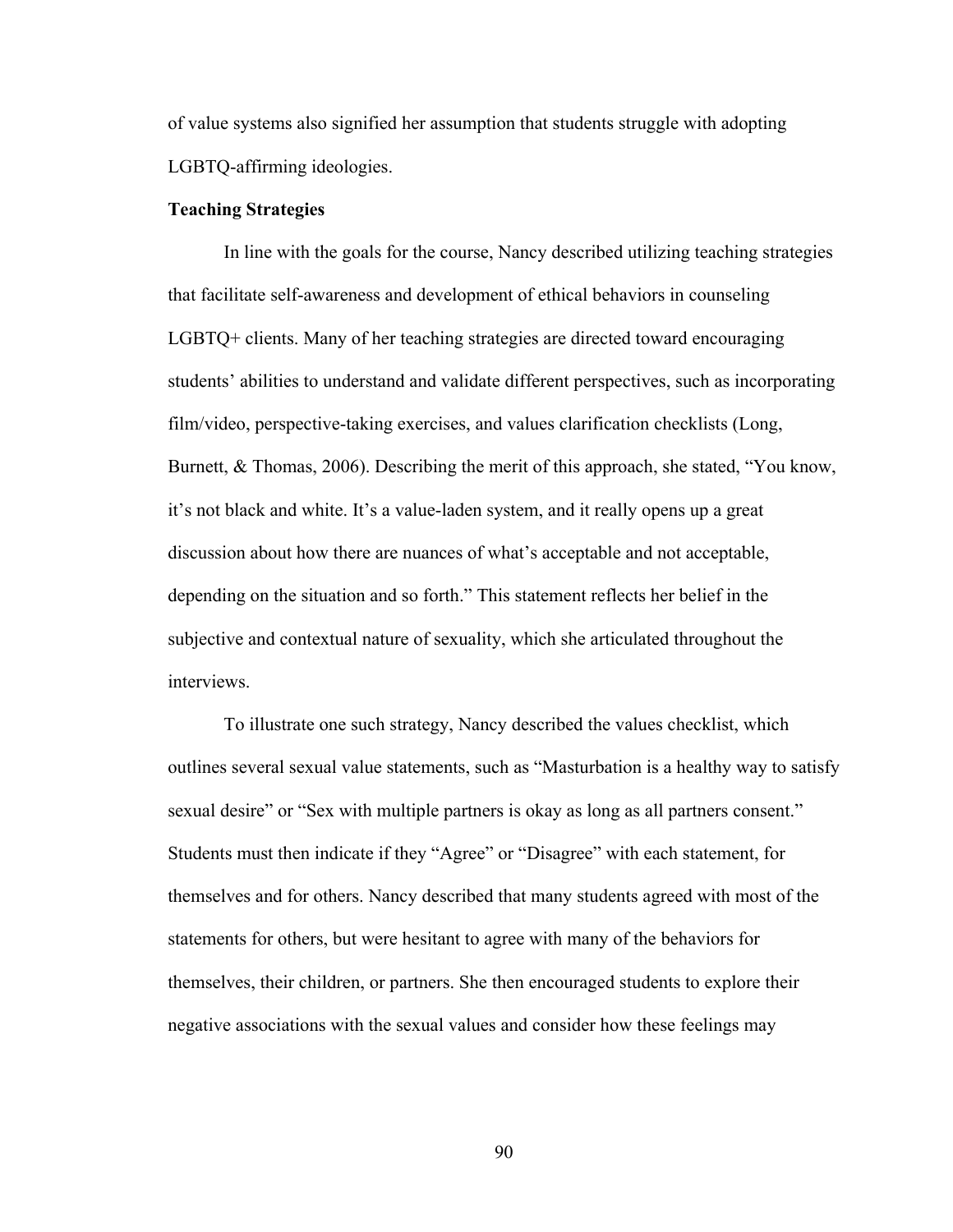interfere with their ability to effectively counsel clients who participate in those behaviors (Kirschenbaum, 2013).

In order for self-reflection to occur, however, Nancy recognized that students need to feel safe and supported and emphasizes the importance of classroom confidentiality. Because group confidentiality cannot be guaranteed, she encouraged students to exercise their anonymity by de-identifying personal experiences in class discussion: "And what I tell them is, if you wanna talk about something [vulnerable] in class, you can bring it up as a case illustration because there's no name attached." She also urged students to include their questions, personal experiences, and emotional reactions in the reflection papers, such that she may provide feedback privately:

Students will conduct a complete sexual history of their own and write a reflection of that process. The professor will not collect or read the sexual histories; however, students will bring their work to class to show the professor that the assignment was completed. The reflection paper should reflect understanding of the stages of the family life cycle as it relates to sexual identity development and functioning, satisfactory writing skills, and acceptable organization.

The syllabus outlined the course assignments, including rubrics that charted the weight and expectations of each assignment. Of the required assignments participation accounted for about 20% of the overall grade, which required students complete all required readings prior to class and prepare questions for discussion, engage in classroom activities (e.g., role plays, group discussions, and presentation, and regularly log in to university learning platform and email. Students were also required to write five short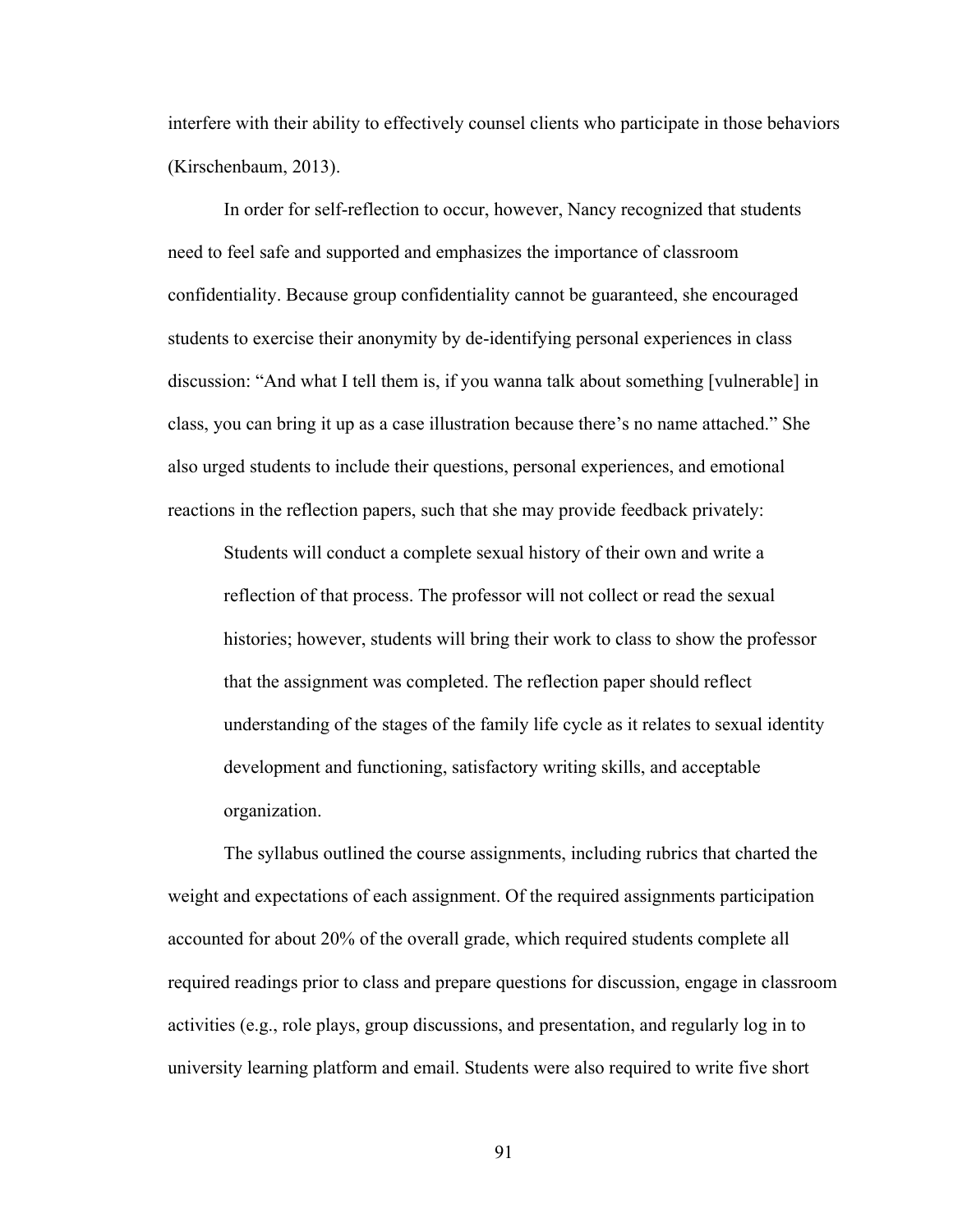essays recording their responses to various readings or videos (40% of the overall grade), a reflection paper that detailed the students' experience completing a sexual history evaluation (10%), an annotated bibliography of student interest area (10%), a clinical treatment plan for a sexual disorder (10%), and a final exam (10%). In semesters when the class was unable to get though the assigned readings, Nancy would instead ask the students to choose a chapter of interest and provide a reflection.

Considering the intimate nature of a sexual history evaluation, I inquired about the evaluation procedures for the students' reflections, what it was like to read them and how she provided feedback about such vulnerable information. She softly laughed and stated:

I love the reflections, and they almost always get the full amount of points. I mean, you know, I try not to [laughs] get crazy about APA or grammar. I mean, they're all pretty good writers, but mainly I just want to have some substantial reflection from them. And I think if they're going to feel comfortable stating their feelings and thoughts and attitudes, I mostly just give them positive feedback about it.

In this statement, Nancy recalled with fondness her memories of evaluating students' reflections, detailing her goal of facilitating students' trust and safety through nonjudgment, which is congruent with her student-centered teaching philosophy.

#### **Summary**

Through data analysis, I identified professional counseling guild and LGBTQaffirming ideologies as central to Nancy's pedagogy of sexuality. She infused the humanistic tenets of the professional counselor identity, such as student-centered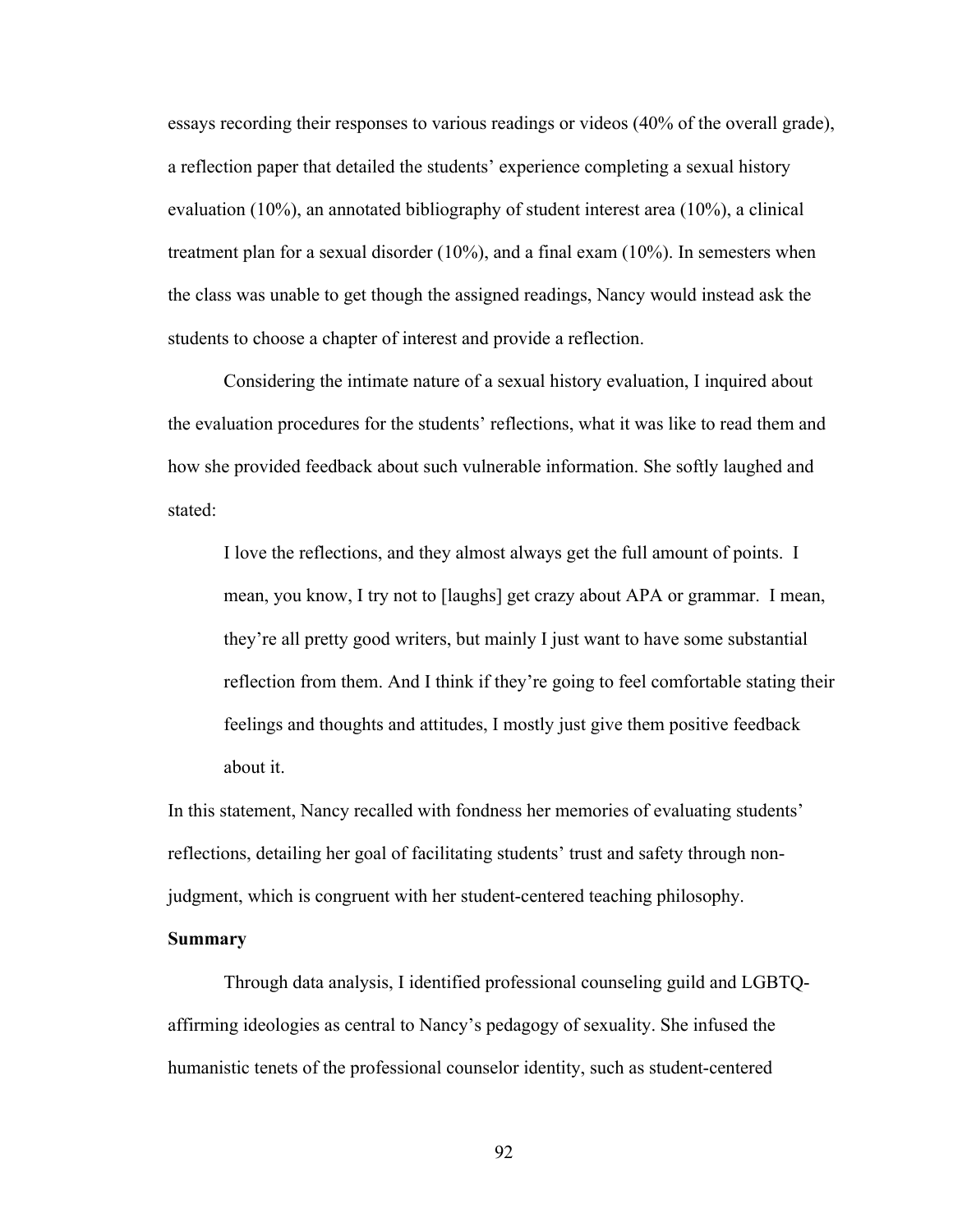interventions, nonjudgment, and multicultural awareness, in her teaching philosophy, curriculum, and teaching strategies. She described her ambition to create sexuality curriculum centered in wellness and human development, which she considered incongruent with traditional psychological models of sexuality. She also described an LGBTQ-affirming teaching philosophy that emphasized the broad continuum of healthy sexuality and sexual identities and highlighted teaching interventions geared toward increasing students' self-awareness and clarification of potentially harmful value systems. Nancy's discourse emphasized the conservatism and heterosexism of her surrounding culture, yet minimized the occurrence of heterosexist behaviors in her classroom.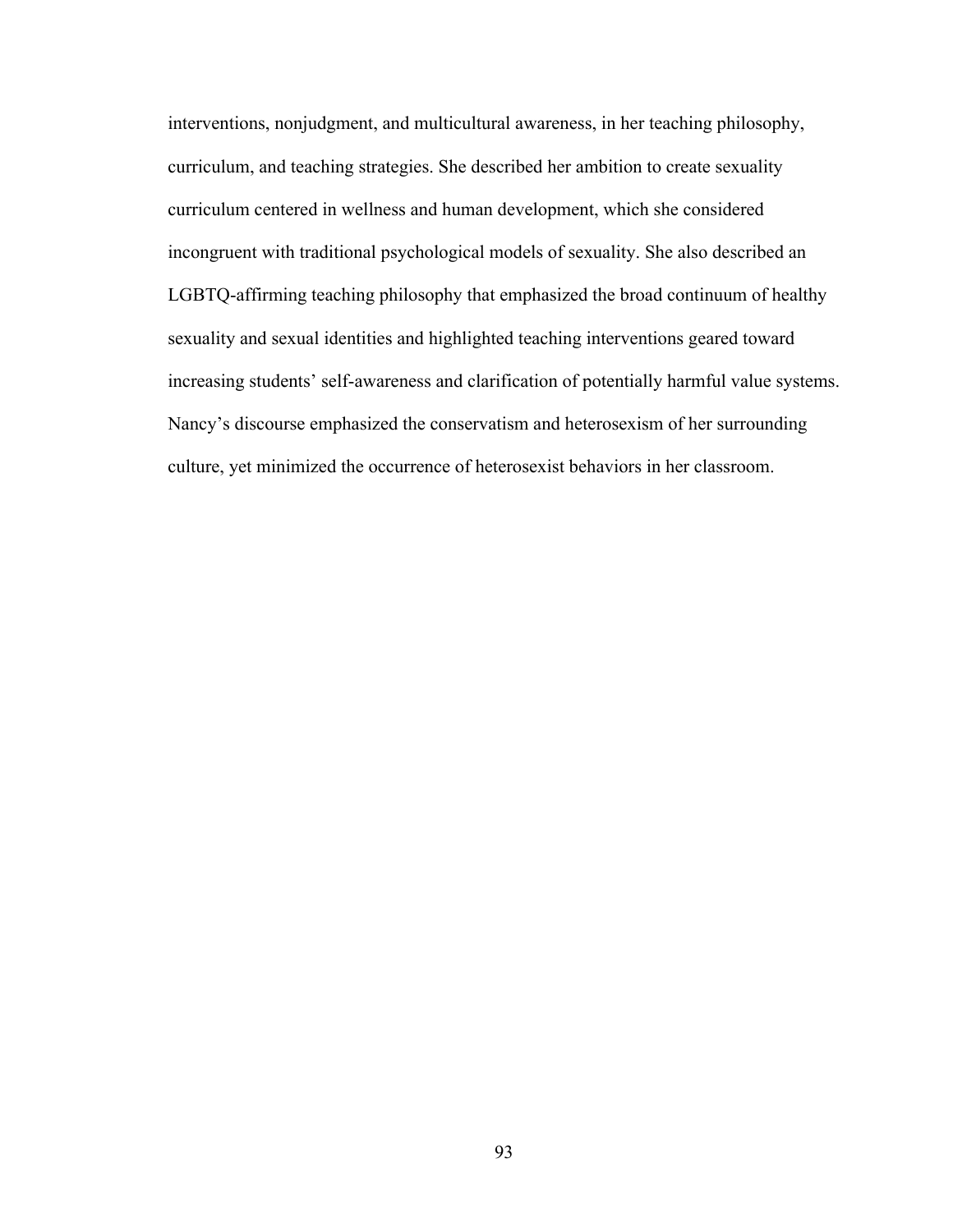#### **Quinn**

Quinn was a counselor educator at a public college (about 8000 students) in the North Atlantic region of the United States. She self-identified as an Italian-American, bisexual woman and was aged in her early 40s. She defined her spiritual affiliation as Neo-Pagan Buddhist and was partnered. Quinn obtained her undergraduate degree in creative writing and completed some training in nursing. For the next 15 years, she raised her children, owned and operated a yoga studio, and apprenticed as a tattoo artist and body piercer. During her master's program in counseling she served as a mentor for LGBTQ+ students, and then graduated with a focus on mental health and school counseling. Before returning to school to complete her Ph.D. in counselor education, she obtained licensure as a school counselor and served as volunteer and research assistant at a community advocacy center for women.

Quinn described her upbringing in a multigenerational household as sex- and diversity-affirming, and discussed that her views of sex and sexuality were also shaped by her membership and relationships within the queer community. I met Quinn in our shared attendance at a presentation on the ethics of LGBTQ competency in counselor training programs at the inaugural ALGBTIC conference, and spoke more during her presentation on bisexual invisibility. During that time, I was co-writing a manuscript on my experiences of invisibility as a queer, feminine-presenting woman and we connected in the intersection of our research foci. I discussed my research and invited her participation, to which she offered her support.

When Quinn first taught her course, *Counseling Alternative Sexualities*, she developed the curriculum for an 8-week online format. Although she commented that the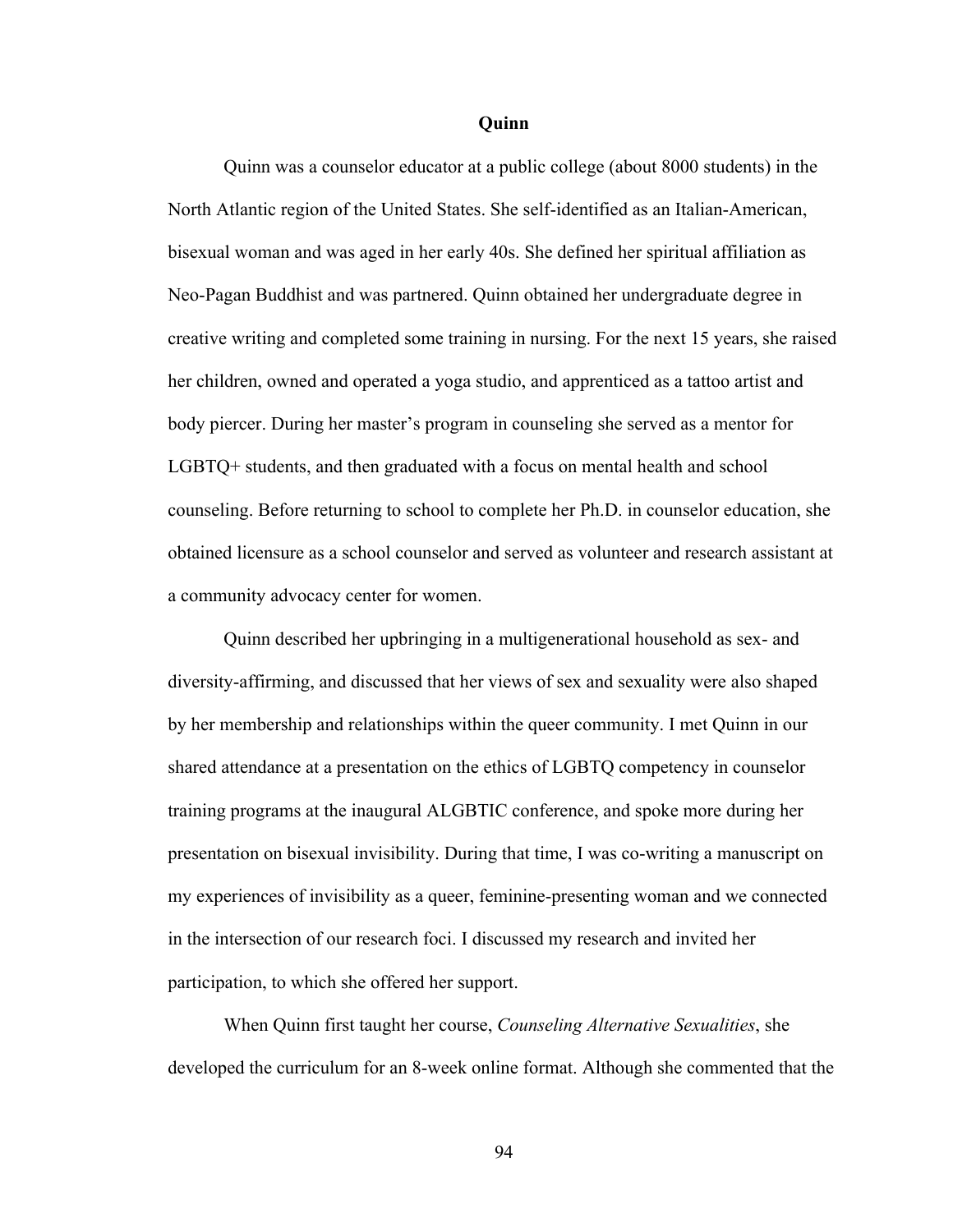online format increased accessibility and enabled nonresidential and non-counseling degree seeking students' to enter the course, she was concerned that the class dynamics might be negatively affect by the distance. Ultimately, she has maintained the online format, guided by her values that: 1) school and mental health counselors should have access to sexuality counseling knowledge and 2) with vulnerability and support, relational intimacy can be established in a virtual setting.

#### **Teaching Philosophy**

Quinn described her approach to teaching sexuality as fundamentally rooted in LGBTQ+ and alternative sexuality-affirming ideology. She emphasized the importance of educating students to recognize the multitude of sexual identities and experiences and the myriad ways that individual, cultural, and societal factors shape the socialization and performance of these identities. Advocacy and activism was a crucial component of her identity as a queer woman, school and community counselor, and counselor educator, and she positioned education as a premier platform to create positive social reform for marginalized persons. Congruent with hooks' (1994) notion of education as the practice of freedom, Quinn intended for her classroom to be a transformative environment that challenged students': 1) critical reflection of sexuality topics from a social justice perspective and 2) development and implementation of advocacy skills. She described:

Yeah, [I aim to] emphasize diversity, and then also make sure that with regard to each one of the, um, various identities that we examine—that we look at diversity within that identity as well as diversity within the groups in terms of all kinds of sexualities. Then also making sure that each one of those identities was, um, covered with regard to that tripartite identity of awareness, knowledge and skills.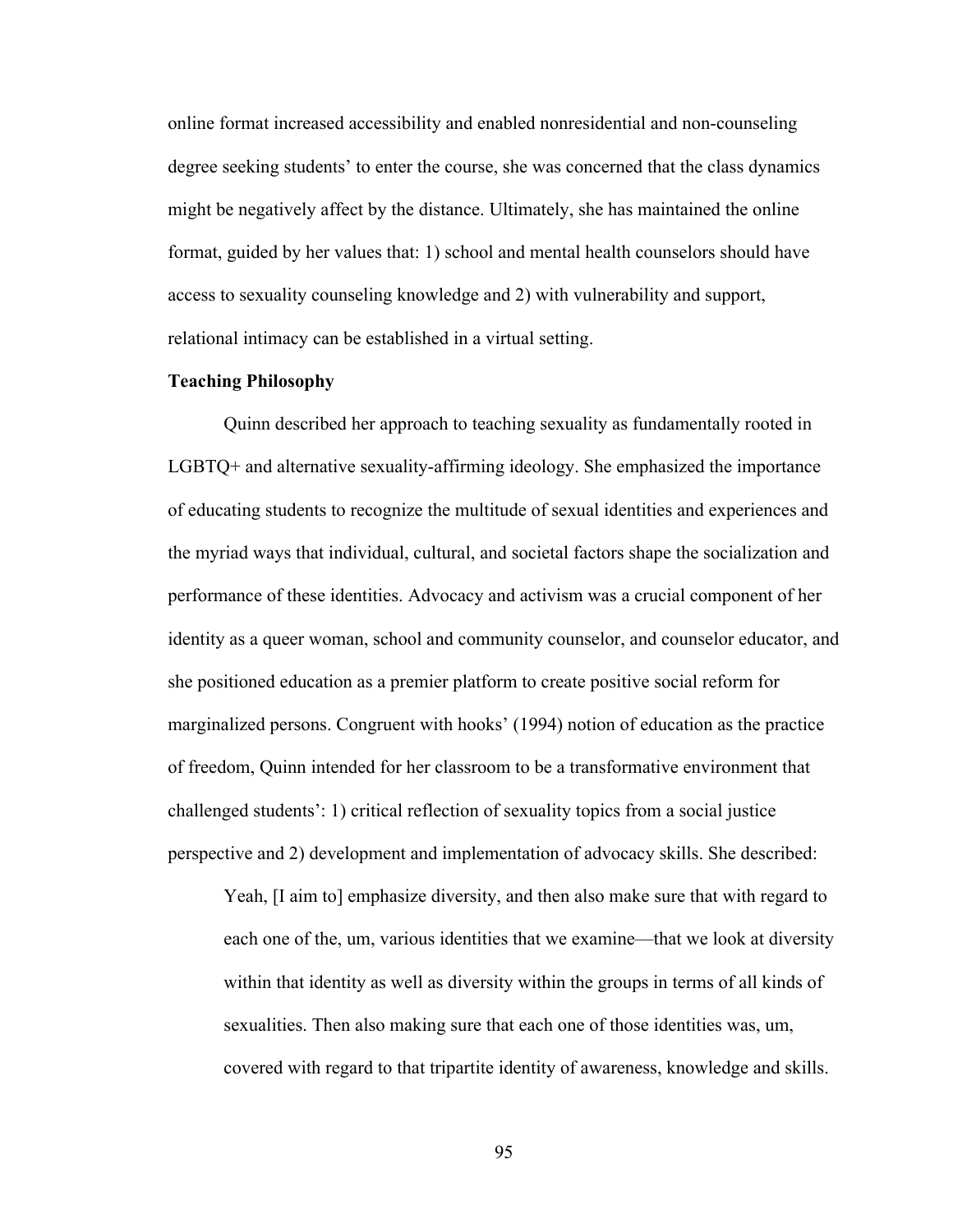Throughout the interviews, Quinn suggested that social justice education was commensurate with the practice of consciousness-raising, which relies upon the establishment of safe relationships and commitment class participants' safety and development.

I think that they needed some time and they needed some space to be able to process what that identity is, what it means to them, how much they had to internalize socialization factors with regard to it. Even though you know pretty well, you know, the stages of, um, of becoming an ally. They were able to differentiate between when they knew that they were really feeling full on acceptance and embracing an identity and when they were still in the space of processing that identity to come to a place of acceptance.

Illustrating her pedagogical values of authenticity and passionate involvement, she stated, "I started to learn that being really friendly, and, at the same time, being really open about who you are—unabashedly who you are—is an intervention in itself, you know." She further emphasized her role in this process by stating, "So that's kind of one of the joys of having the power to conduct these classes—to be able to teach, I get to create a space that is queer-positive, queer-inhabited. I get to help other people learn how valuable creating that space can be." Quinn described that by making her position explicit, she could model vulnerability, demonstrate inclusivity, and inspire students' continued dedication to creating LGBTQ+ positive spaces. Her transparency also served to overtly orient the ideology of her classroom, thereby centralizing the significance of LGBTQ+ issues on interpersonal and societal levels.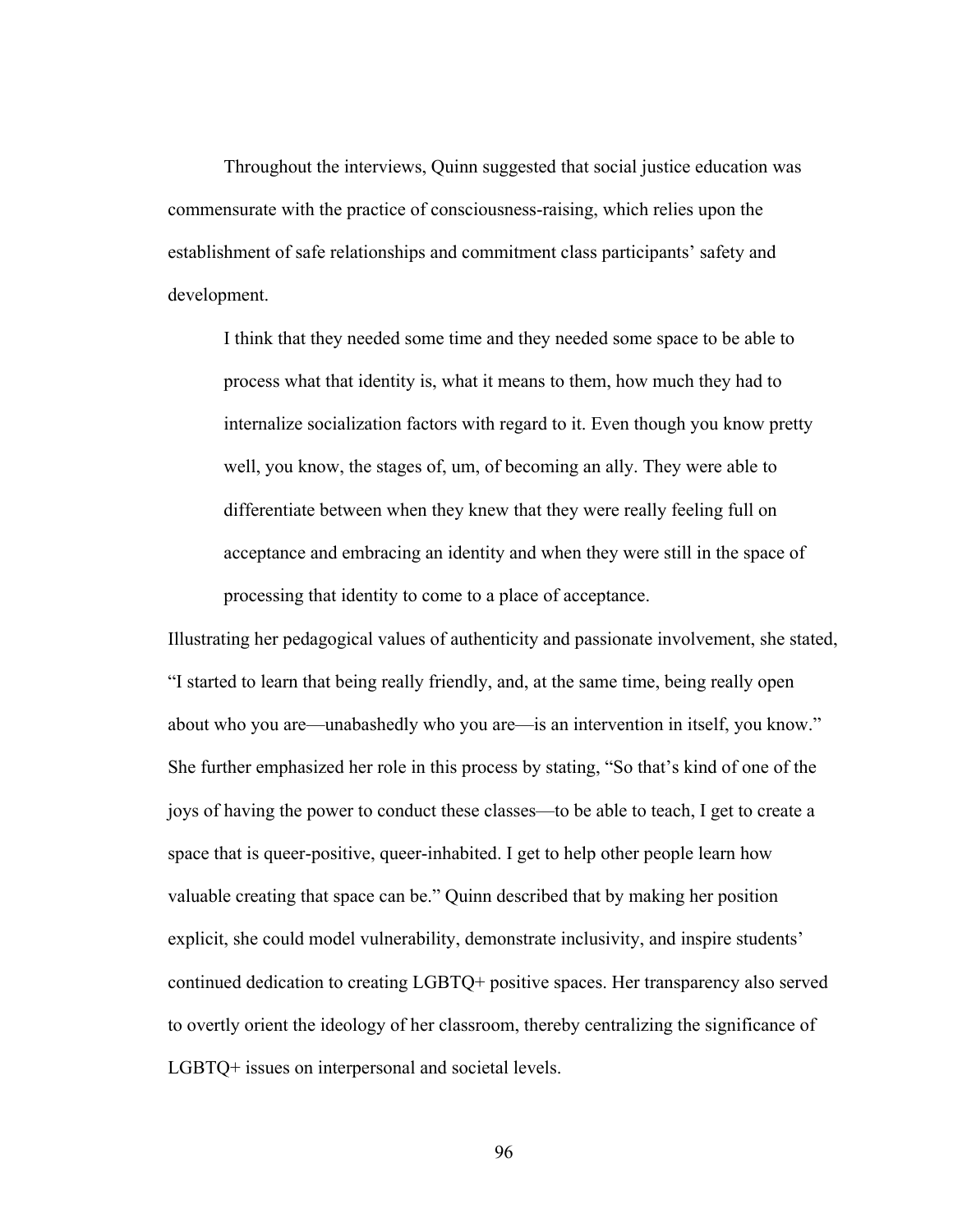In a contrast with Nancy's emphasis on objectivity and value-neutrality, Quinn was explicit in her sexual identity and her LGBTQ+ affirming values system:

And then, having become the actual counselor to educators, I was always very out in my classroom. I was out as queer. I was out as bisexual. I was out as an advocate, an ally to the trans community—and my students were very, very responsive to that. And I got a lot of positive feedback from my students in my student evaluations of instruction about how I was able to help them understand how to work with individuals of all kinds of sexual identities.

In her open identification of the convictions that ground her teaching and clinical practices, Quinn reinforced the notion that transformative education necessarily requires political discourse (hooks, 1994; O'Brien & Howard, 1996). She expressed believing that students must understand the historical and contemporary oppression of alternative sexual identities because, as counselors, they will actively work with clients through these issues.

## **Curriculum**

Quinn structured her sexuality curriculum in line with the tripartite approach to multicultural counseling competency (Arredondo et al., 1996), specifically by facilitating opportunities for students to develop their knowledge, skills, and self-awareness of nondominant sexual and gender identities. She stated, "So, the primary objective of the class is to assist the beginning clinician in developing the self-awareness/attitudes, knowledge, and skills needed to provide competent counseling services with a range of non-dominant sexual identities." She also articulated curricular goals that were congruent with queer pedagogical models (Jagose, 1996; Kumashiro, 2002), such as: 1) introducing identity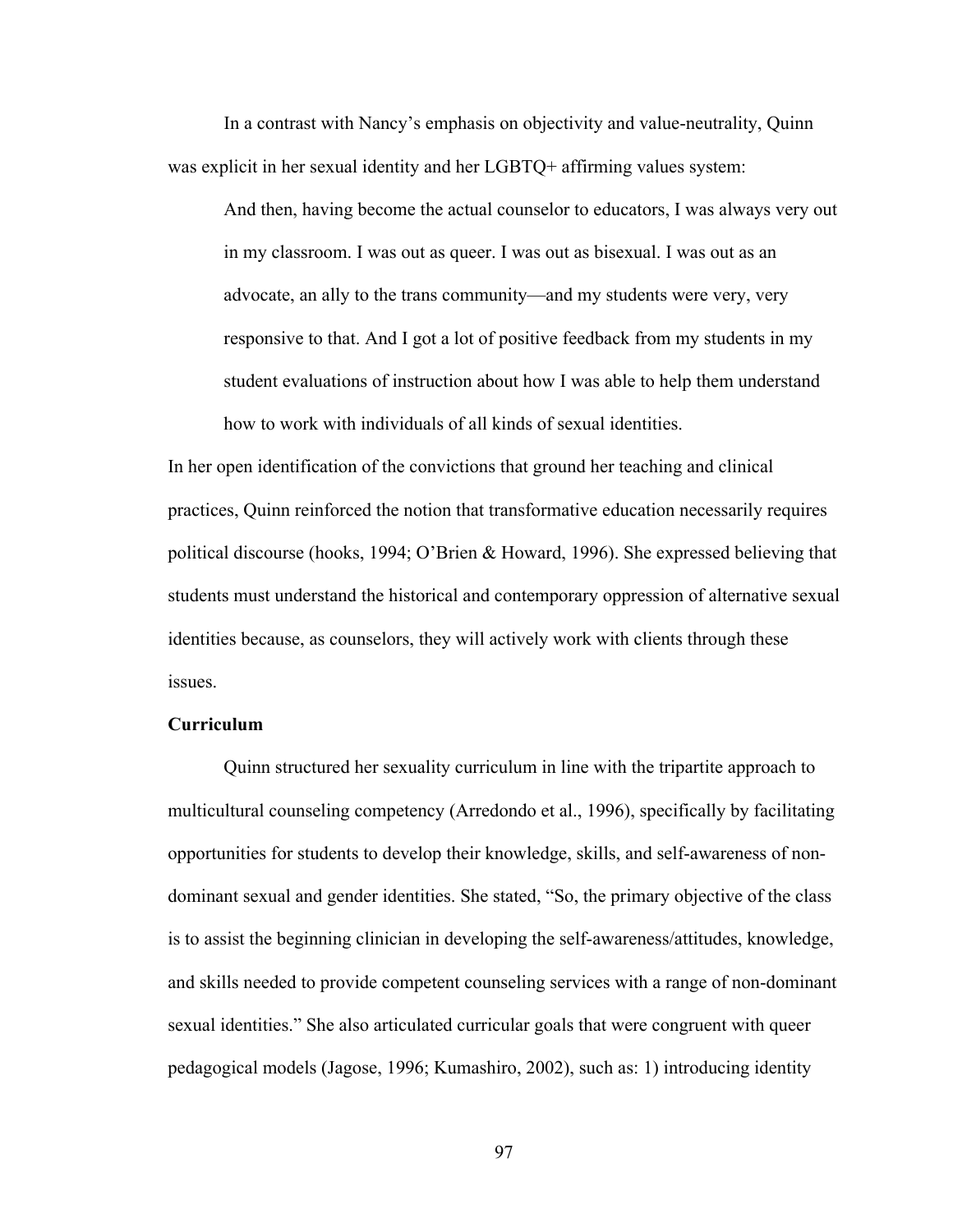categories (such as sex, gender, and sexuality) as socially constructed, flexible, nuanced, and mutable, 2) troubling or deconstructing assumptions that sex, gender, and sexuality are innate, continuous, and fixed, 3) highlighting the historical, social, and political contexts of sexuality in counseling, 4) examining how systems of power have served to control, regulate, and oppress diverse sexual identities, 5) facilitating students' personal identification as allies, advocates, and activists for marginalized populations.

Quinn described her curriculum development as a reflexive process initiated by her identifications as a bisexual woman, school counselor, and LGBTQ+ activist, paired with her intention to deconstruct the heteronormative ideology of society and in the profession—a process coined as "queering the curriculum" (Kumashiro, 2002; Vavrus, 2008). She explained the process as being grounded in her personal experiences with/in the queer community and in her clinical experiences as a practicing school and community counselor:

I knew that I wanted to give [the students] intersex information because I have interacted with a number of intersex people, both in my professional life and in my personal life. And their population is incredibly underrepresented, and that underrepresentation results in very painful marginalization and disenfranchisement and situations that I would have considered abuse, and sometimes, systemic abuse. And I also think: So what are the communities that I've had experience with as a practitioner, as a clinician, and what are the identities that I think that they're not going to be getting in other coursework that would be useful for them to be able to have experience with, as they move into a causal reality.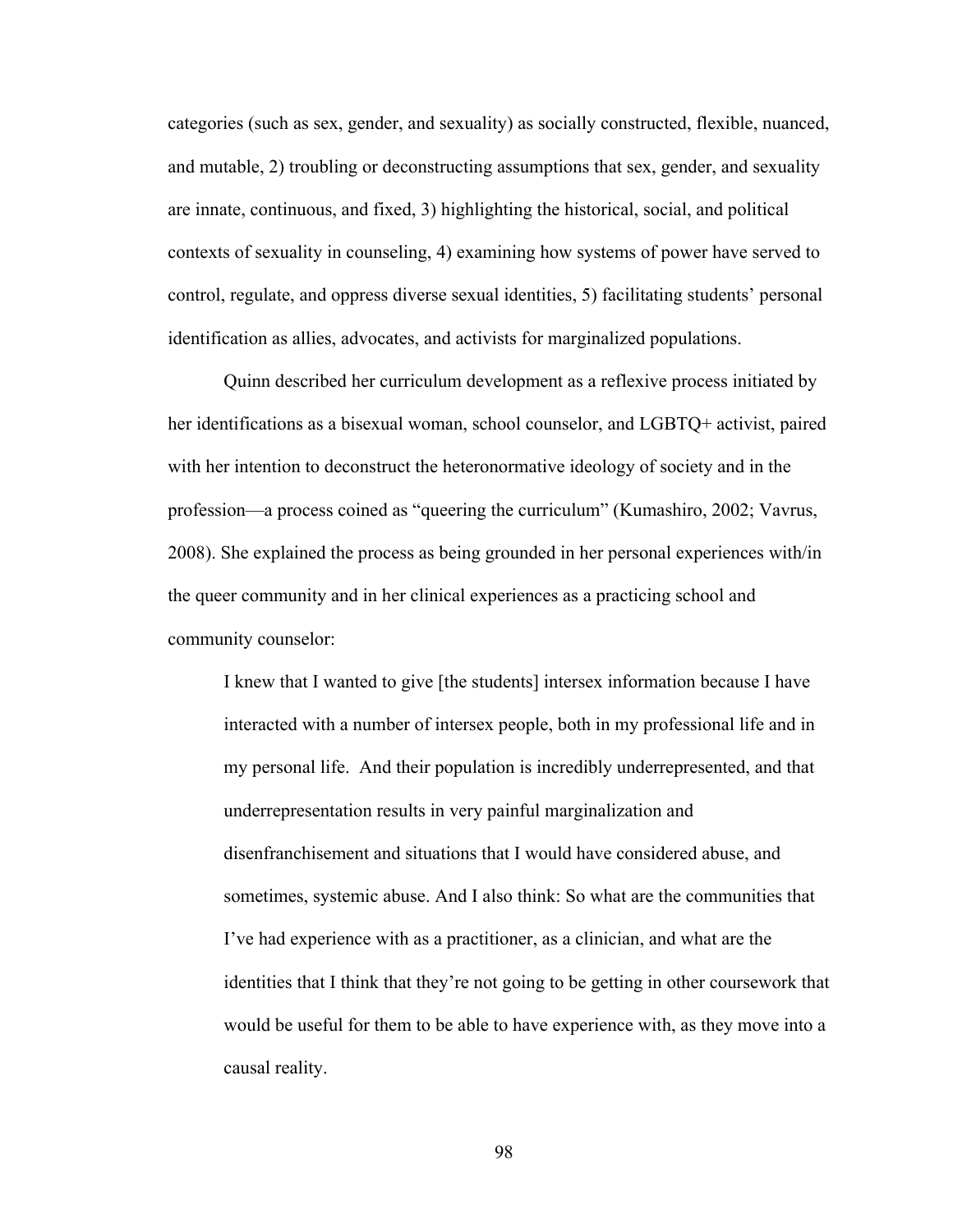In this statement, Quinn disclosed the value of relational connection in her experience of ally identity development—specifically by facilitating her increased empathy and understanding of the challenges faced by the intersex community—which she then utilized to evidence her curricular practice. Similarly, she reflected on her previous counseling experiences, and chose content materials based on her understanding of: 1) what would most benefit the students and 2) what would likely not be covered in another course. To further describe her role in this process, she described:

I did take kind of the easy way out, in that I divided the population into subgroups, according to the most expansive letter strand that I could possibly construct, based on my current awareness of our diverse queer community. Even people that have sexual diversity, that aren't usually included in the traditional letter strands that we can construct and apply to the queer community. So I wanted to give them a sense of what I considered real sexual diversity, given my awareness of sexuality, at this stage in my development.

Utilizing the modalities, "based on my current awareness" and "at this stage in my development," Quinn conveyed the subjectivity and ephemerality of her sexuality knowledge and recognized that she, like her students, is engaged in a learning process. She outwardly challenged the role of "objective educator" and instead acknowledged her ongoing development, which corresponds with her queer feminist teaching philosophy.

From her syllabus, she outlined the following sexuality content areas:

- 1. Lesbian, Gay, Bisexual, Queer Identities
- 2. Adolescence
- 3. Transgender Identities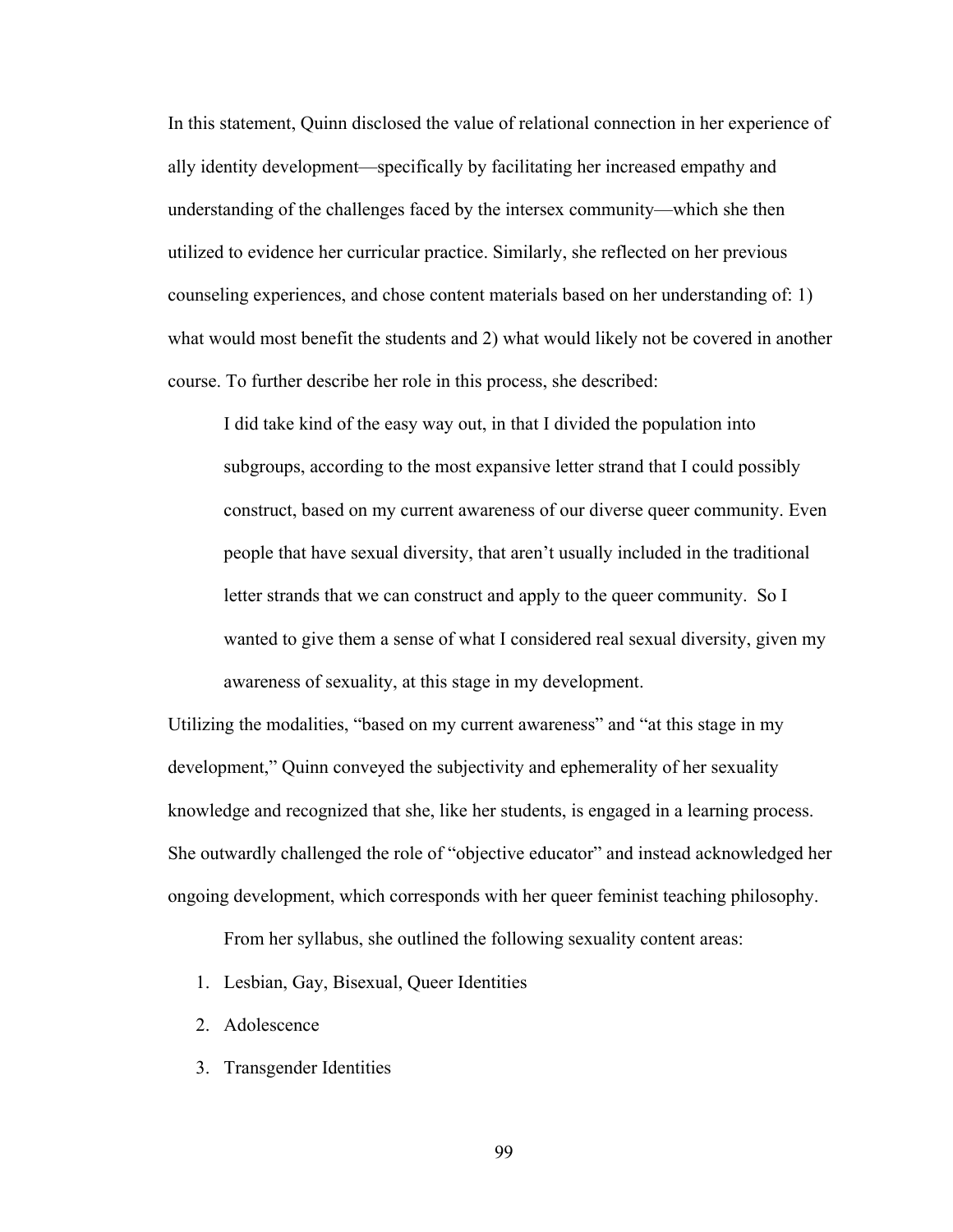- 4. Bisexual Identities
- 5. Queer Issues
- 6. Intersex Identities
- 7. Asexual Identities
- 8. Bondage/Discipline, Domination/Submission, Sadism/Masochism
- 9. Paraphilias
- 10. Sexual Dysfunction
- 11. Sex Offenders

Within each content area, Quinn provided numerous resources from several informational sites, including film, YouTube videos, blogs, journalistic reports, news websites, fiction and non-fiction books, academic journals, and photo essays, which portrayed a multitude of ideological perspectives. In her syllabus, she commented that the students would more than likely disagree with some of the perspectives represented in the course materials, and encouraged them to voice their critiques in the discussion board postings.

Common courtesy is absolutely essential in this class—we are talking about sensitive issues and many of us are unfamiliar with the topics we will be covering. Rudeness towards classmates or me will not be tolerated. Students who are unable to control rude behavior will be asked to leave the discussion board and at the very least will lose points on their grade—flagrant infractions could result in being asked to remove yourself from the class altogether. It is easy to be reactive in an online format—please take care not to post hurtful comments to one another or to me. This said, you are encouraged to think critically and to express critical thoughts in a way that does not inhibit the learning of your classmates. This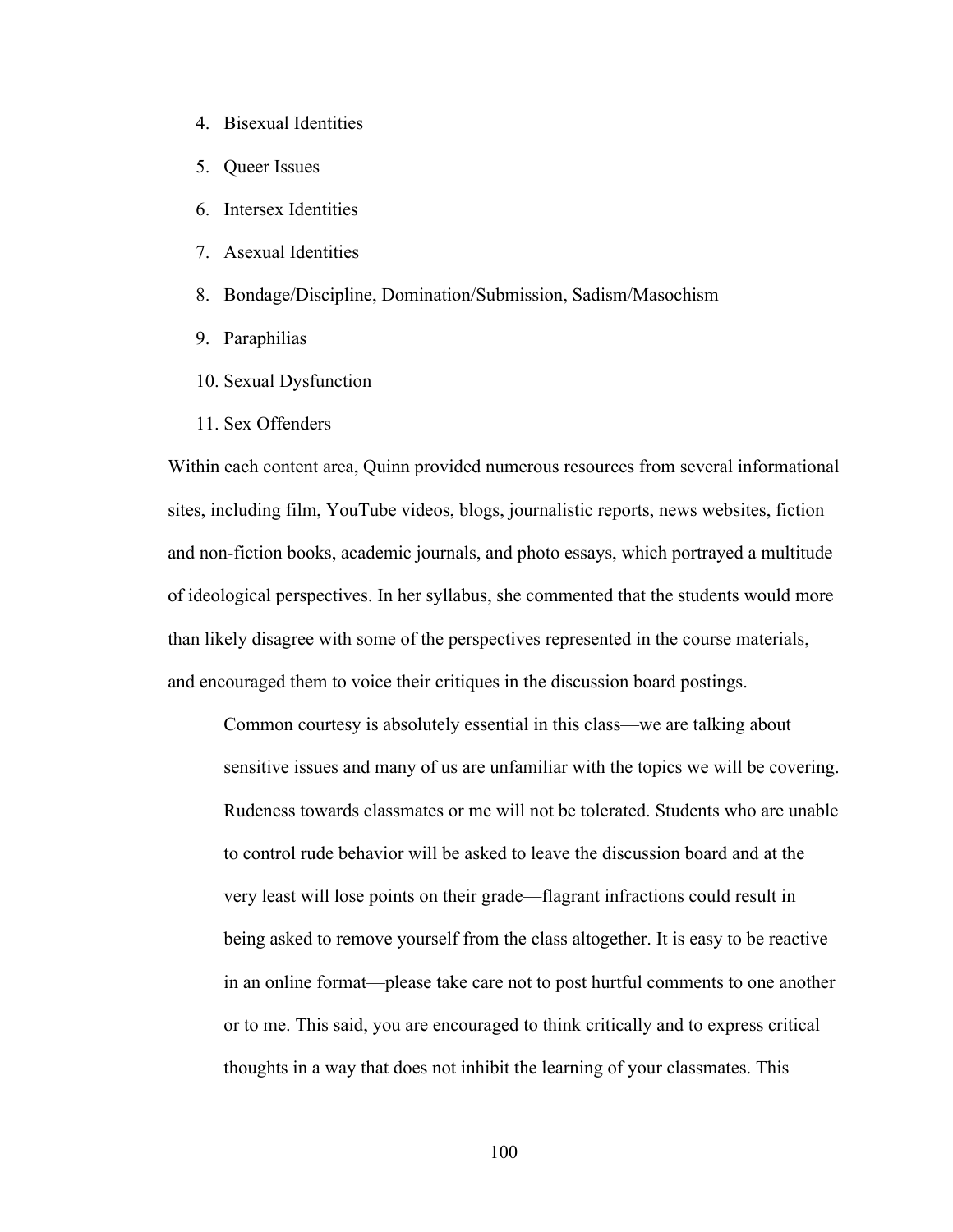means that I welcome challenges to the materials (I don't agree with everything we will read, after all!).

She also noted that the course materials were limited to her current awareness and invited students to contribute to the curriculum by sharing resources, which provided evidence to support her queer feminist pedagogy.

## **Teaching Strategies**

Quinn reported utilizing teaching strategies that were consistent with her objective to promote students' understanding of sexuality-related issues in counseling, development of multiculturally-responsive counseling skills, and self-awareness of personal value systems and their affect on the client-counselor relationship. She outlined the following considerations for her teaching:

What type of things do I need to do to help them cultivate self-awareness? What type of things do I do to help them cultivate knowledge? And what type of things do I need to do to help them develop skills? Basically, I was looking at providing them with stimuli. And the stimuli were meant to engage them, introduce that population, introduce to them the relevant issues. And so, at the same time as providing them knowledge, I was providing them with the stimulus through which they could reflect on their self-awareness.

In this statement, she illustrated a direct connection between her teaching strategy and her particular pedagogical goal, specifically outlining her role in providing students with opportunities for increasing information and awareness.

Quinn also emphasized the role of language in the creation of a queer-inclusive, queer-inhabiting classroom by confronting the ways in which heteronormativity and the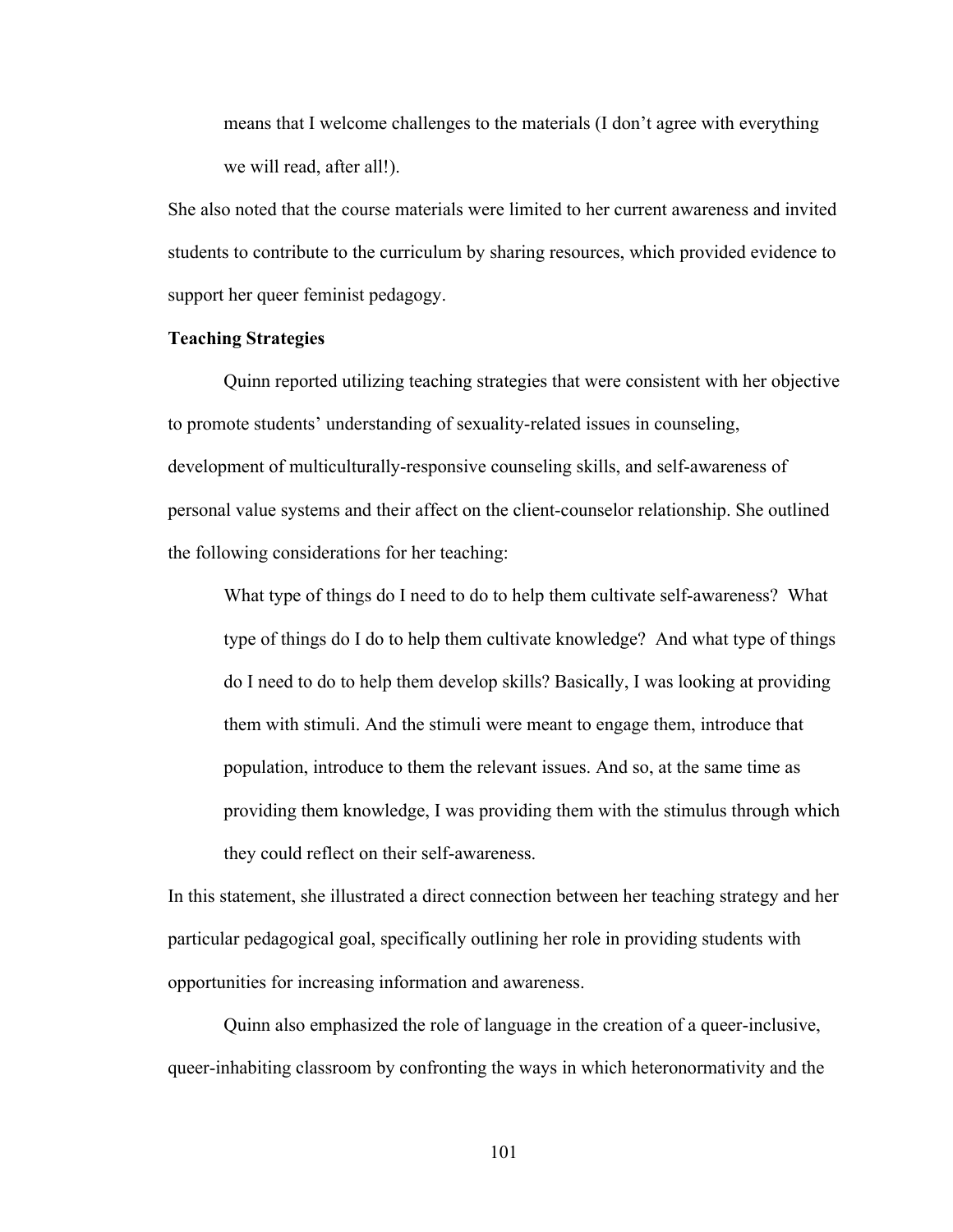power/privilege assigned to heterosexual identities is encountered in micro- and macrolevel discourse. She cited an anecdote of the challenges some students face when entering an explicitly queer space:

The argument that [the student] brought to me was very much like the argument that you hear from individuals who feel uncomfortable with us talking about the identities of people of color, because they feel as though it somehow conflicts with their experience of white privilege and they're not feeling comfortable confronting their white privilege. And so this particular student clearly had a very hard time confronting her straight privilege and her cisgender privilege, and didn't enjoy making time for letting in that kind of thing.

By using queer, feminist, and anti-racist language in the classroom, she described encouraging students to take an active role in the often painful process of challenging and dissecting the various ways in which their identities are privileged and oppressed (Kumashiro, 2002).

In line with Quinn's tripartite approach to teaching, the course assignments were directed to contribute to students' knowledge, skills, and awareness relating to counseling clients with diverse sexual identities. From the syllabus, the assignments focused on students' discussion of sexuality topics, development of queer-affirming counseling skills, and self-reflection of LGBTQ+ and sexuality attitudes. She also required the students engage with the queer community—such as attending the annual Pride Parade, interviewing an individual from a non-normative sexual identity, and performing volunteer work directed in assisting the LGBTQ+ community—to facilitate students' development of queer-affirming counselor competency (Bidell, 2014).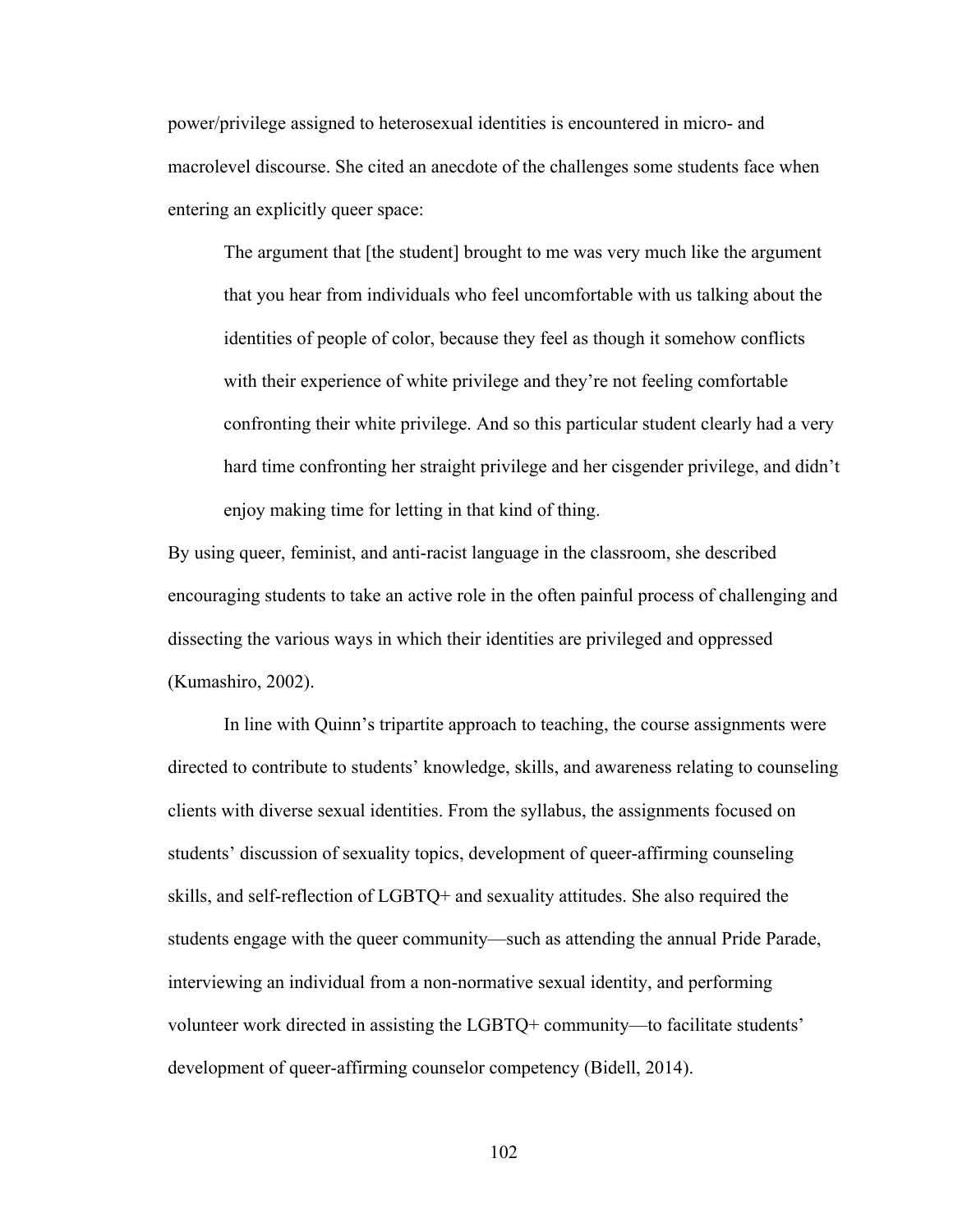Quinn emphasized the immersion component of the curriculum as a particularly transformative experience for her students:

And it was consistent, whether they had come with me to the Pride Parade or they had gone to a gay bar with one of their friends, in the area where they were currently staying. It was consistent that they felt a sense of enjoying what it was like to be in a queer context, to be surrounded by queer people, to interact with queer people, generate conversations with folks, and stuff like that. And all of those things were really, really powerful to my students, and I could see, in their discussion board posts, that having the opportunity to see individuals who were speaking their experiences, speaking their truths, was very powerful for them.

In this narrative, Quinn cited the several instances that students provided positive feedback about the immersion activities, namely as an opportunity to connect and engage with individuals from the queer community. She also highlighted the ways in which queer-identified spaces challenged students to explore the pervasiveness of compulsory heterosexuality in day-to-day life.

#### **Summary**

Analysis of dialogic and textual discourse revealed sexuality- and LGBTQaffirming ideology as a central framework for Quinn's pedagogy of sexuality. This was demonstrated by the explicitly queer-oriented ideology identified in her teaching philosophy, curricular objectives apropos LGBTQ affirmation and ally development, and her use of teaching interventions intended to build relationships and empathy with nondominant sexuality groups. She also highlighted the role of her background and cultural experiences in the formation of her ideology and described the fundamental ties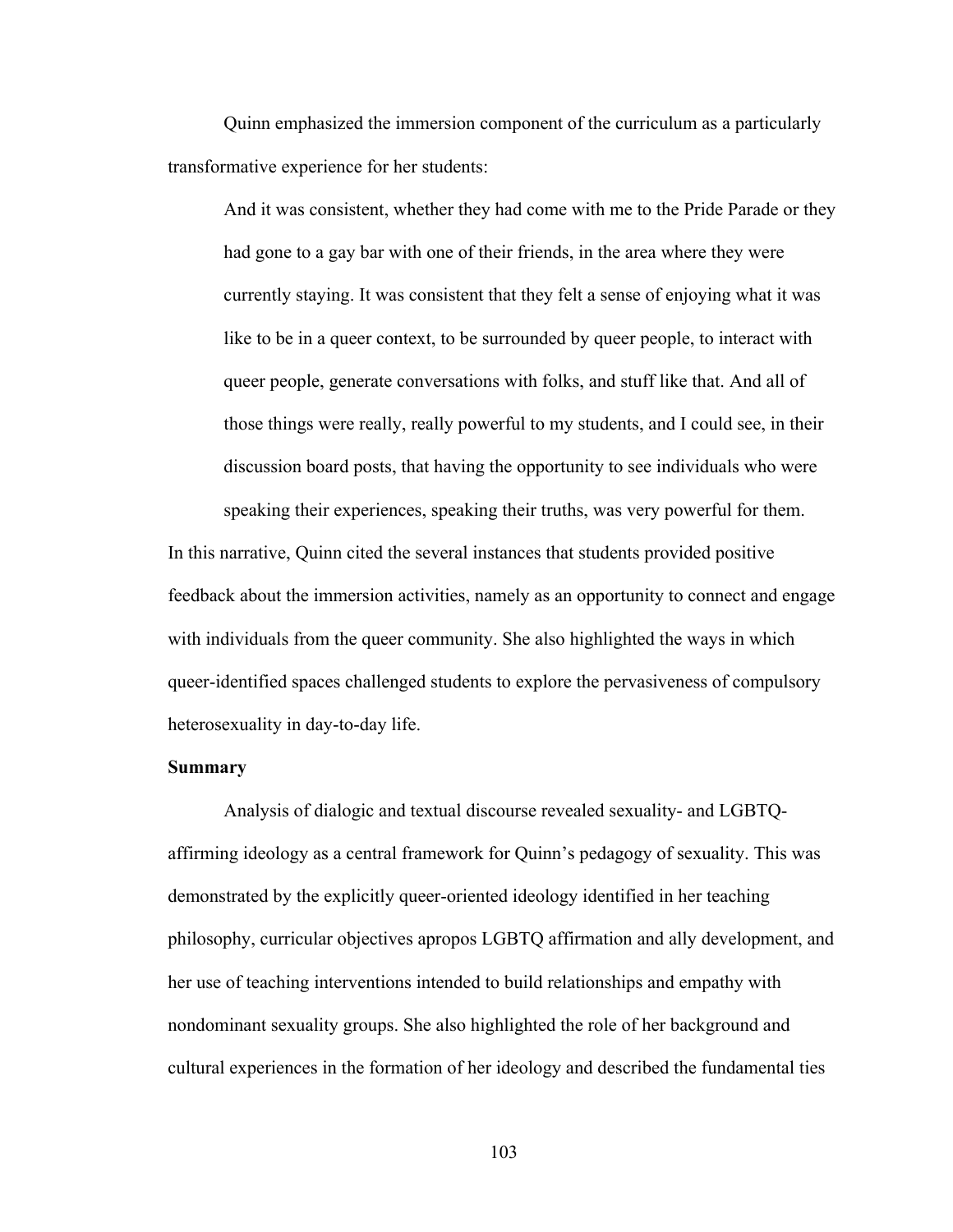between her ideology and her specific approach to teaching sexuality, namely in her endeavor to challenge hetero-centric value systems and facilitate students' understanding of the multiplicity of sexual experiencing.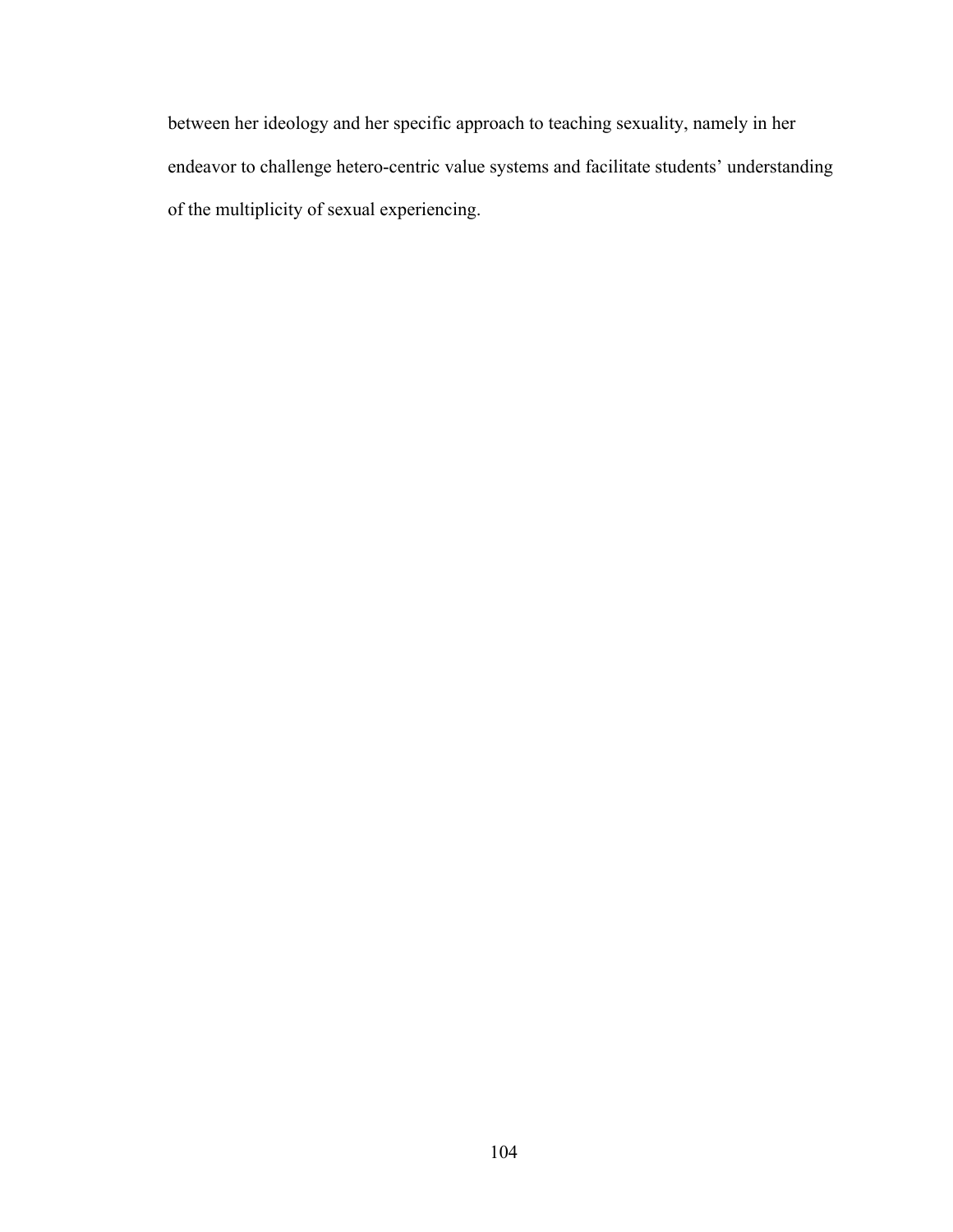#### **Maurice**

Maurice, a counselor educator at a large public research university in the north central region of the United States, had been teaching for about four years at the time the interviews were conducted. He was in his late 40s, self-identified as a Latino, gay male. He reported agnostic spiritual affiliation and was unpartnered. He completed his undergraduate education in criminology and law enforcement, and obtained master's degrees in theology and counseling. Before completing his doctoral degree in counselor education and supervision, he worked for 16 years as a clinical mental health counselor, specializing in couples and marriage counseling. Maurice had not received any specialized training in sexuality counseling or sex therapy prior to teaching the sexuality counseling course, which he had taught about two years prior to the time the interviews were conducted.

Maurice grew up in an evangelical religious community and he and his family were actively affiliated with the church. Although sexuality was seldom explicitly discussed at home or in the church, he could recall feeling, as early as eight or nine years old, that his attraction to boys was wrong, immoral, and sinful, both by his religious community and in the eyes of God. The rigid and moralistic ideology of the church further solidified Maurice's feelings of alienation throughout his childhood and adolescence—a time he described as profoundly isolating, confusing, and wrought with shame. He reported that, after many years of spiritual abuse, he denounced his leadership role in the church and publicly disclosed his sexual identity in his late 30s. He recollected the disconnection between his sexual and spiritual identities, "Now I was this lost spiritual pilgrim, wandering around, having shown integrity to his sexual identity, but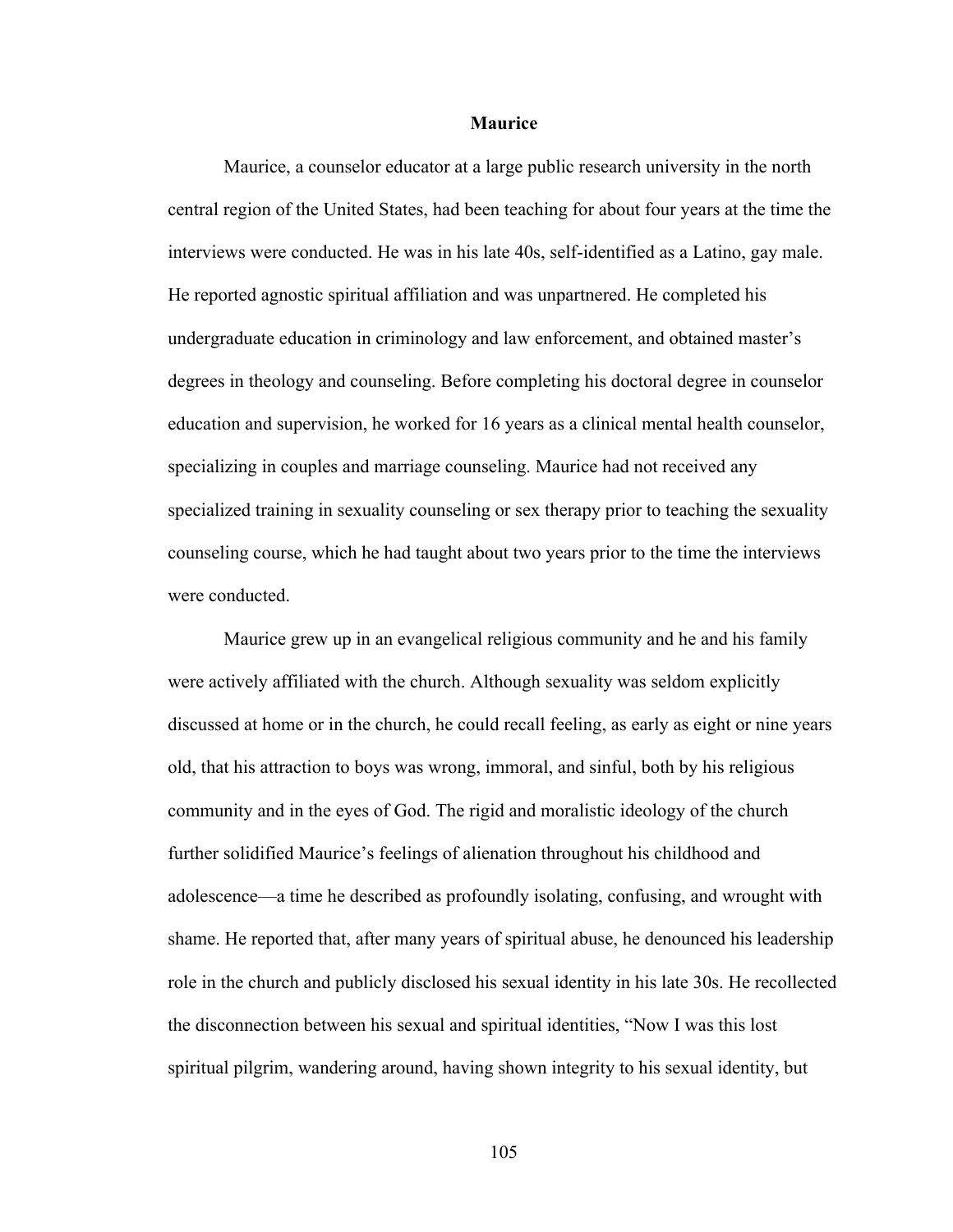then felt like I was cast out of the flock, as a spiritual man." Maurice began to heal from his wounds of condemnation during personal therapy, and further sustained his recovery and self-acceptance throughout his engagement with clients and students. He reflected in our first interview:

But I often say, a bit dramatically, the profession saved me in two ways. One, because it got me into a professional world where there was an ethics that we do not judge, and that was in stark contrast to my Christian world where they spoke of unconditional love, but there were all kinds of conditions on it.

### **Teaching Philosophy**

Maurice described his teaching philosophy as humanistic/constructivist and emphasized 5 major tenets: 1) the development of safe and supportive classroom relationships with respectful and open communication, mutual empathy and vulnerability, and attention to teacher-student power differentials, 2) the establishment of a coconstructed learning environment that draws from myriad knowledge sources, including class participants' lived experiences, 3) flexible, adaptive teaching strategies that are oriented to the process of learning, rather than product or outcomes, 4) understanding the social, cultural, and historical factors of oppression and marginalization of underrepresented populations, and 5) the possibility for personal healing through the practice of self-awareness. He described:

But I think preparation, personal and professional is key. And I think getting new to the course and really be able to push boundaries, in a safe way, making people uncomfortable and recognizing that that's a parallel process for what the clients are gonna be going through. And then—and then give yourself a break and let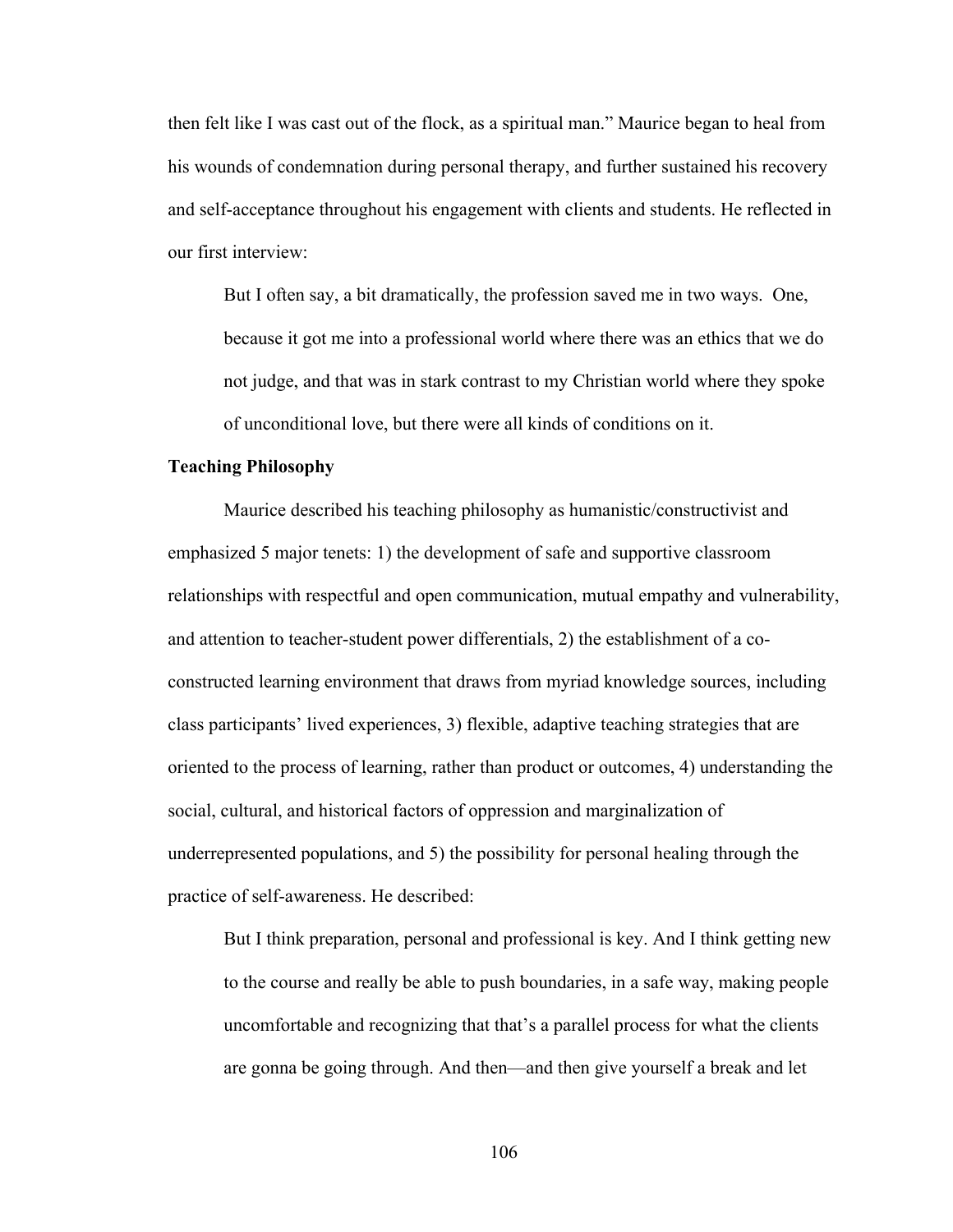yourself know, no one is an expert in this, no one. You know, we're all somewhere in the varying, and we all have our triggers. And I think if you present that to the class, there is—they really respect that and they're very forgiving, and then you're just kind of a co-constructed learning environment, which I'm really big on.

Teaching the sexuality course, Maurice recognized the developmental parallels between he and his students:

And I think the only way that I knew how do this, consistent with my philosophy, was to really embrace the angst and all the stuff that it brought up in me teaching this kind of topic. And I thought, "Okay, if all this is coming up in me, then it's gonna be in the classroom as well, and I sure as hell can't hide behind a lectern and some prefab lectures." And so I thought, "The other piece of sitting around that table, other than a pedagogical-andragogical approach, is we're literally going to sit in all of our angst and triggers together and we're gonna talk about 'em, as they come up.

This statement provides evidence for Maurice's attention to openness and vulnerability in the creation of an authentically co-constructed classroom. He acknowledged the shared challenge of discussing sexuality issues for both for him and his students, which he reinforced with his use of "we" (i.e., "we're literally going to sit in all of our angst and triggers together and we're gonna talk about 'em") rather than "I" or "they."

Maurice also considered the impact of his positionality in the classroom and the importance of maintaining reflexivity of his pedagogic identity, which is described as the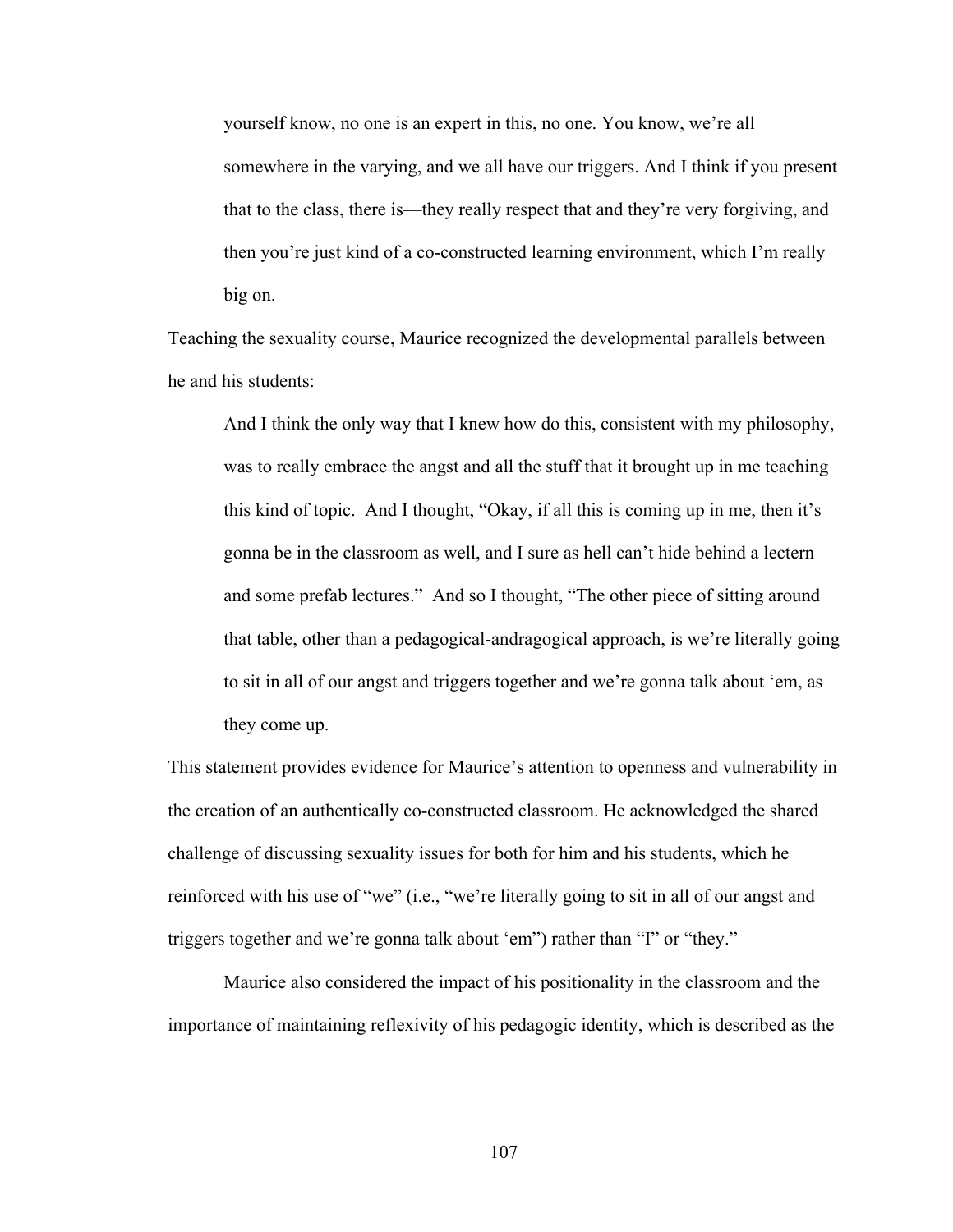practice of critical self-reflection of one's ideological value systems, assumptions, and biases (Mezirow, 1990).

I'm very well aware of male privilege and that's something I always try to keep in mind as best as I can. I will say this as an aside, I don't have any empirical evidence to this, but it appears to me that—I don't know. It seems to me that I've had the experience that women knowing that I'm a gay male, sometimes maybe that-that helps. I don't know. Uh, it's just more of a hunch than anything else, and maybe that's my projection. But it just seems to me that there have been times where there's a little bit more comfort, or maybe what it's just an expectation, "if we have a gay male professor, he's gonna be more conscious of the need to make sure that underrepresented people are…" and maybe feel safe, I don't know.

Additionally, Maurice described attending to his assigned privilege and power as a male educator:

But I'm always aware—I don't want them to put me in that role where I'm at the top bringing down information, and it's too easy to stroke my own ego to do that. So I'm constantly doing things to lower [the power differential] and reduce that expectation of them on me, of myself. It's just freeing, it really is. There really is a freedom that comes with that, and you almost say, "I'm going to step down from the ivory tower. I'm going to step down from this pedestal, even if my students wanna keep me up there. I'm not going to put this pressure on myself. I'm not gonna set myself up to be seen that way."

In this statement, Maurice reflected on his objective to disrupt power tensions by consciously challenging his role as expert in the classroom, utilizing the metaphor of the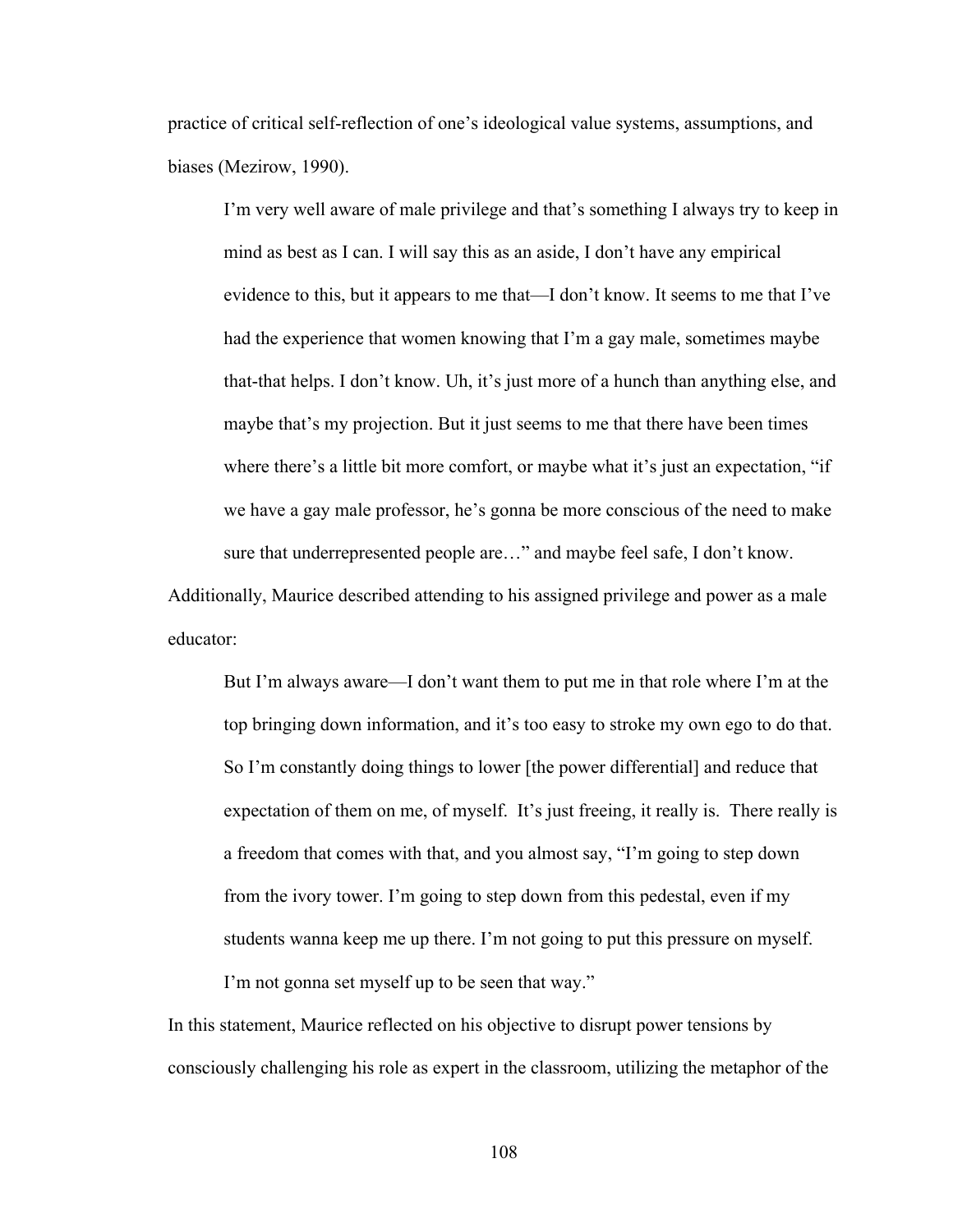ivory tower/pedestal. He also discussed the importance of self-reflection in his attention to his biases surrounding religion and conservatism. His previous experiences with the church shaped his understanding of religion and he recognized that, in order to be authentically affirming to all of his students, he would need to actively work to disrupt these perceptions from interfering with his ability to effectively connect with and listen to students from these backgrounds. The process of values clarification is essential to the role of an educator and student, which Maurice identified as necessary for consciousnessraising endeavors. Through self-reflective journaling and personal therapy, he also recognized the ways in which his personal experiences with heterosexism and marginalization contributed toward his commitment to be a sex-affirming, multiculturally-inclusive counselor and educator and described that preparing for and teaching sexuality counseling contributed toward his personal healing.

# **Curriculum**

Similar to other participants, Maurice utilized the tripartite model of knowledge, skills, and awareness (Arredondo et al., 1996) to facilitate sexuality counseling competence, and focused on strengthening students': 1) comfort in discussing sexual issues, 2) knowledge of sexuality issues in counseling, 3) understanding of underrepresented people groups, and 4) self-awareness of value systems and how these beliefs can affect the counseling process. While he integrated knowledge- and selfawareness-based objectives into the curriculum, he described de-emphasizing the skills development component:

My belief is, if they address it personally, and they are willing to bring to the surface their baggage, their values, their wounded experiences around sexuality,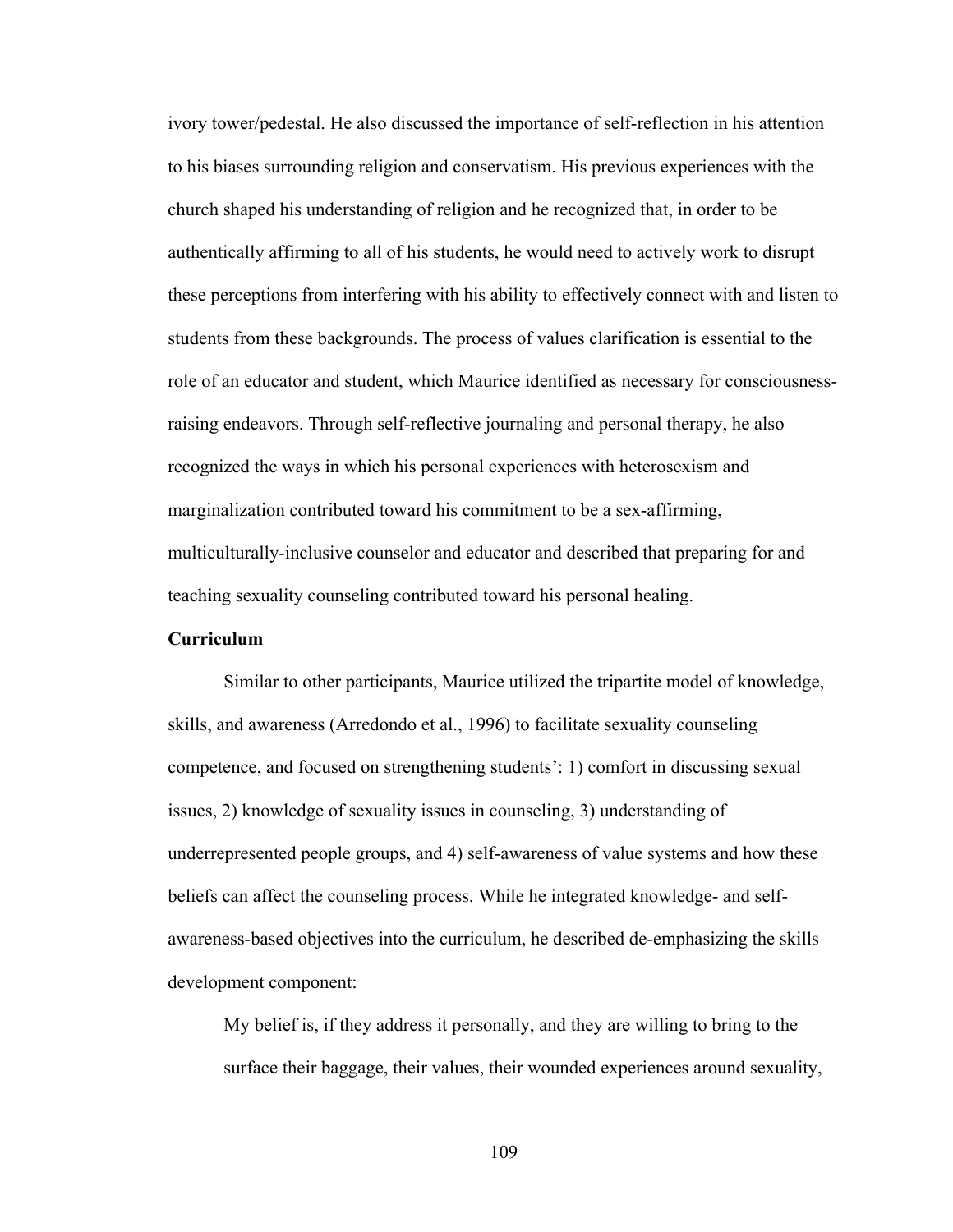and they can engage that and do their work around that when this comes up in the therapeutic relationship, it's not so much about needing to have a skillset. It's just being prepared to take it in and work with that person in an unbiased, nonoppressive way. The rest they'll figure out on their own.

Maurice inherited the sexuality course from a previous educator and elected to revise the syllabus and curriculum to reflect his specific goals for the class. When he first looked to the research, Maurice was unable to find contemporary, multiculturallyinclusive guidance for developing and teaching a sexuality counseling course. Additionally, he was unable to locate an up-to-date sexuality counseling textbook that offered current perspectives on diverse cultural issues such as LGBTQ+ issues and nondominant couple and family arrangements. In response, he structured the 15-week course using the text *Sexuality Counseling* (Berlew & Capuzzi, 2002), which he supplemented with peer-reviewed journals articles germane to the following sexuality topics:

- 1. Introduction to Sexuality Counseling
- 2. Sex and Gender Identity Across the Lifespan
- 3. Sexuality and Women
- 4. Sexuality and Men
- 5. Sexuality and Couples
- 6. LGBT Sexuality
- 7. Cross-Cultural Sexuality
- 8. Sexuality and Religion
- 9. Sexual Addictions
- 10. Sexual Abuse and Trauma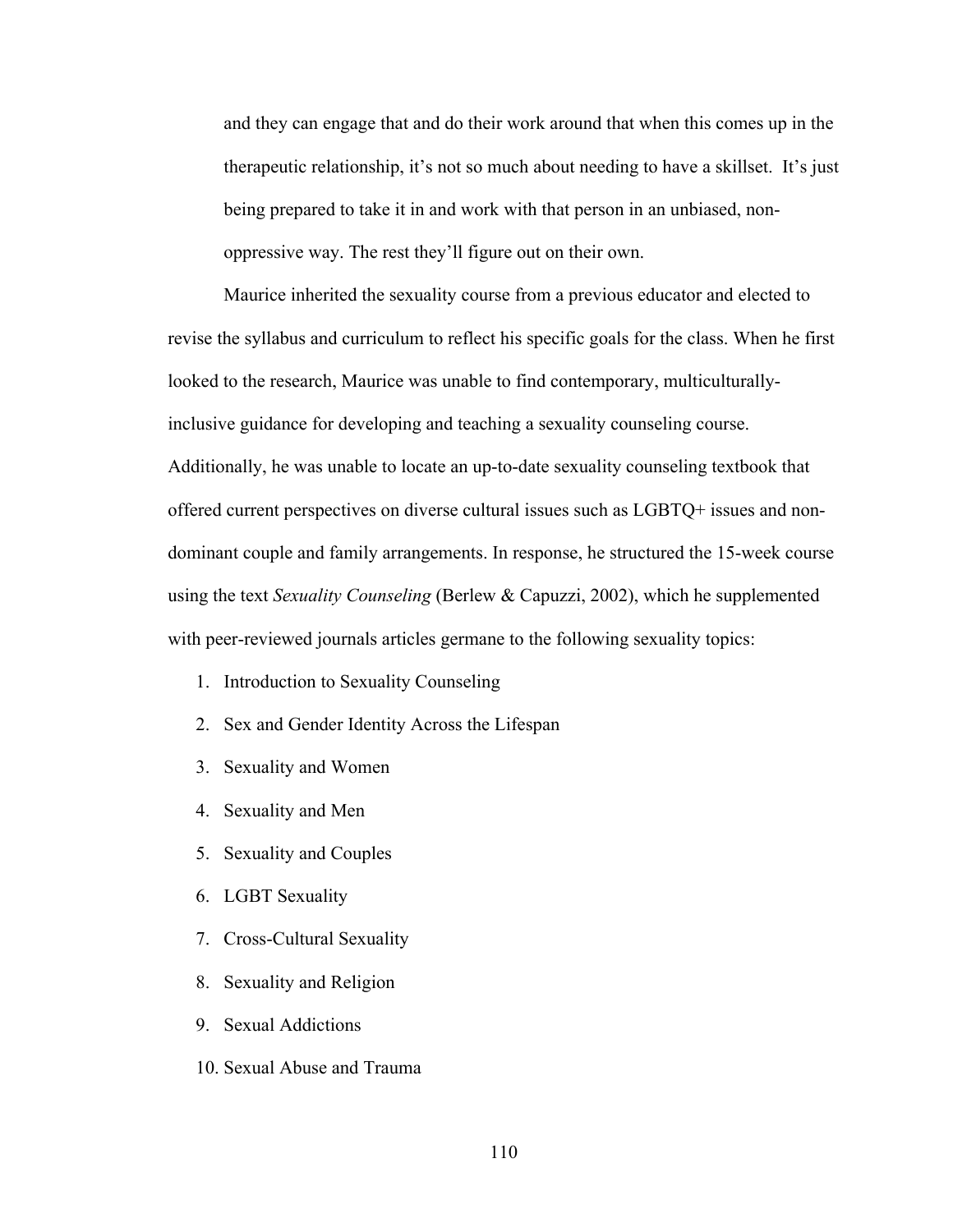- 11. Sexuality for Youth and Seniors
- 12. Adolescent Sexuality
- 13. Sexual Difficulties and Dysfunction

Looking to Maurice's syllabus, in addition to one to two chapters from the textbook, there were on average three to four peer-reviewed articles assigned per week. All of the supplemental articles were published in the year 2000 or later, and 16 of 25 were published in the past 10 years, reflecting Maurice's ambition to update the text.

I've grown really, really fond of using peer reviewed journal articles, um, either in conjunction with, or in place of textbooks, cuz I just feel like it allows us to stay little bit more cutting edge. And it gives us so much more variety—my god, I mean, if you look in the syllabus, I think that we had 16 journal articles or more to supplement that textbook. So I think the whole idea is really challenging them from the get-go, "I am going to raise the bar of expectation on you, and I will expect a robust graduate-level conversation every week. The only way that will happen is if you come fully prepared cuz, otherwise, I'm comfortable with silence and we're just gonna sit here."

In this text, Maurice emphasized his educational values of relevance and diversity to support his belief that the text was ill-equipped to comprehensibly prepare the students. He positioned this act as a necessary challenge for the students, citing the norm of a "robust graduate-level conversation." In this statement, he demonstrated his belief that a graduate classroom must draw from an array of knowledge sources in order to maintain curricular rigor. Maurice reflected a number of beliefs regarding his curriculum development: 1) sexuality counseling textbooks are outdated and thus, must be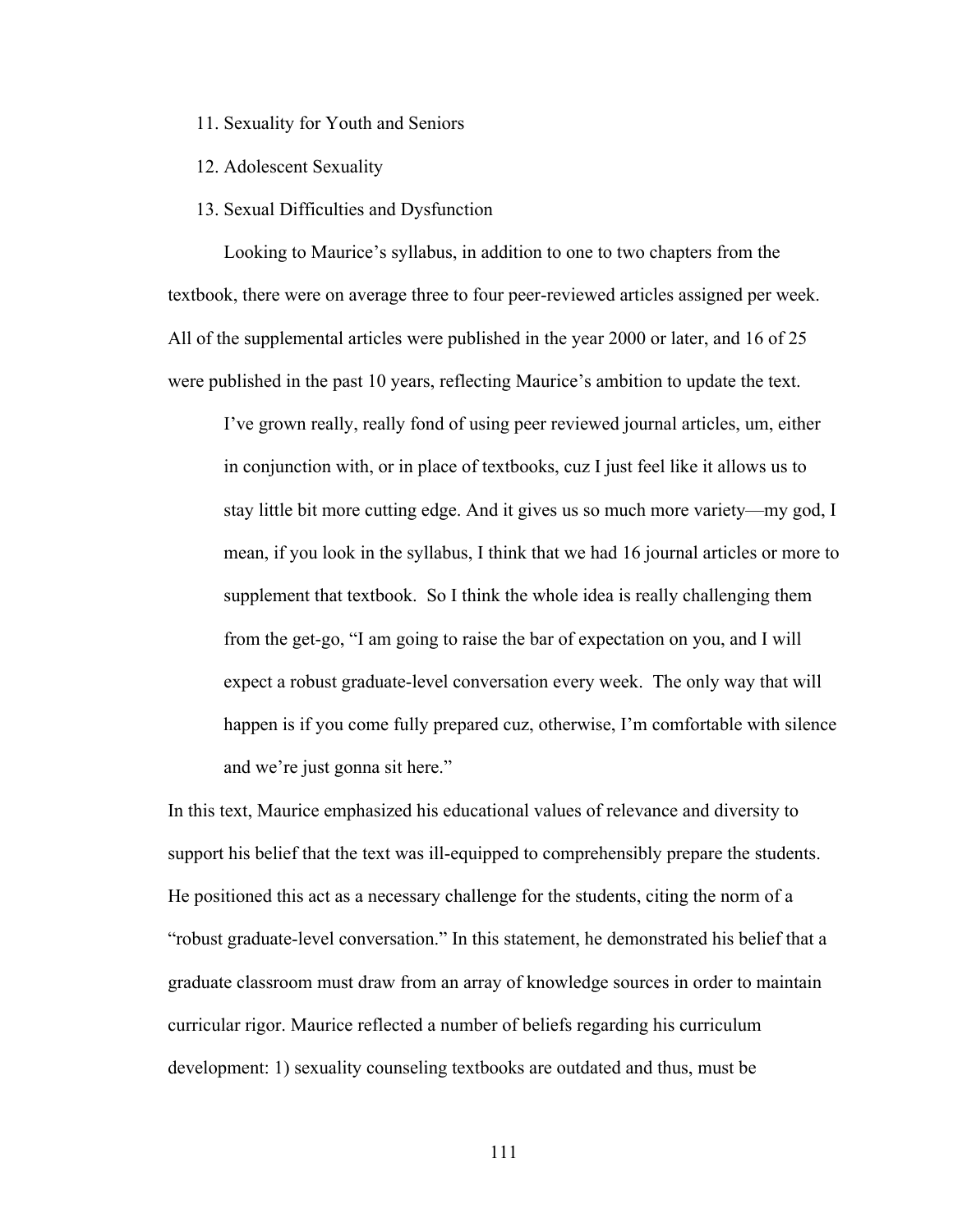supplemented with more recent peer-reviewed research, 2) sexuality counseling education must reflect current knowledge and more sex- and LGBTQ+-affirming social values, and 3) sexuality counseling research and education must be inclusive of underrepresented populations.

#### **Teaching Strategies**

In line with his philosophy of teaching, Maurice utilized teaching strategies that facilitated collaborative learning, vulnerability and self-disclosure, and values clarification. In his teaching philosophy statement, he described:

Respect and sensitivity are non-negotiable. It is my responsibility to establish and then maintain a safe and welcoming learning environment for all. This begins with an awareness of my own personal biases and prejudices. Second, it requires me to be aware of potential environmental and institutional barriers that might inhibit or prevent a student from learning. And finally, it means being available and willing to respond, to the best of my ability, to the individual needs and concerns of my students.

The syllabus outlined several opportunities for reflective writing, a useful tool in providing a space for students to process responses related to sexuality topics more heavily weighted with political, religious, and cultural ideologies, such as premarital sex, nonrelational/extra-relational sex, multiple sexual partners, LGBTQ+ issues, abortion/contraception, alternative sexualities (e.g., bondage/discipline, sadomasochism, fetishism), children and adolescent sexual expression, and sex in elderly and disabled populations (Ford & Hendrick, 2003) (See Appendix G). Additionally, Fyfe (1980) suggested the use of journaling as a tool to increase students' awareness on personal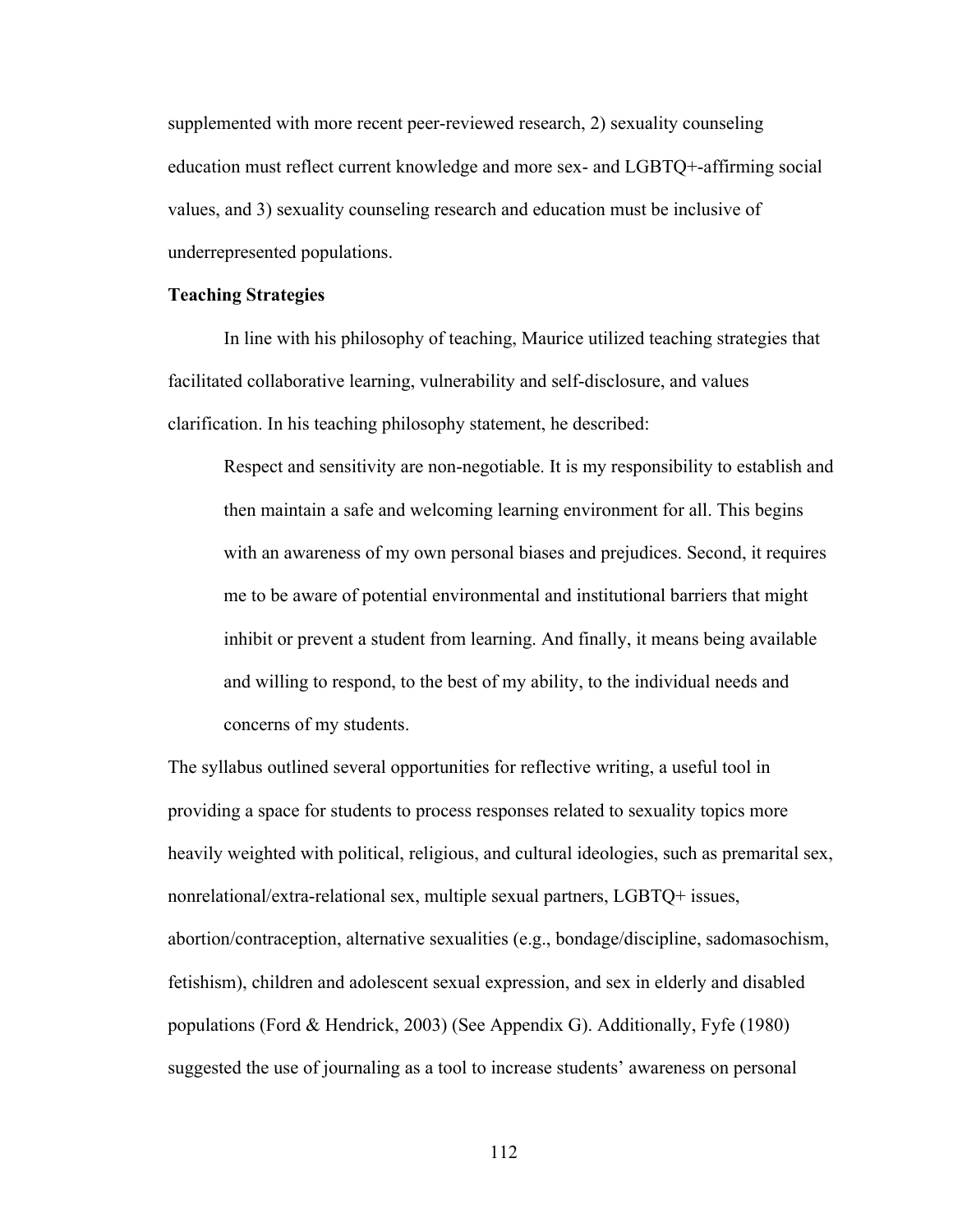values and biases, understand how and when the values were established, examine the effects of counselor value systems on counselor-client interactions, and actively challenge beliefs that are ethnocentric, racist, sexist, heterosexist, ageist, and so forth.

Maurice also ascribed significance to participating in those expectations that are placed upon the students, i.e., preparing for class, values clarification, working through personal sexuality and gender issues. He described, "Basically, as a general rule, Megan, I didn't ask my students to do anything I wasn't willing to do myself, either in the classroom, preparing for the materials, or processing the personal ramifications of what we were doing." Educators that allow themselves to be affected—emotionally, mentally, spiritually—by the teaching process and share these experiences with the class contribute to the overall empowerment of the classroom (hooks, 1994). He also added:

And my motto is, if one of my students ever asks me point blank in front of my class, "[Professor], have you done your own work on these?" I don't even wanna have to stutter. I don't wanna have to break eye contact with 'em. I don't need to tell them the details of what my sharing is, but I wanna be able to look them in the eye and say, "Yes, I have. Yes I am. Yes I will."

In this text, Maurice provided support for his teaching philosophy, namely that transformative education is made possible through vulnerability, authenticity, and selfreflection.

## **Summary**

Maurice articulated a constructivist and humanistic discourse of his teaching philosophy, demonstrated by his emphasis on creating a collaborative classroom with mutual empathy, facilitating supportive and trusting relationships, and the pursuit of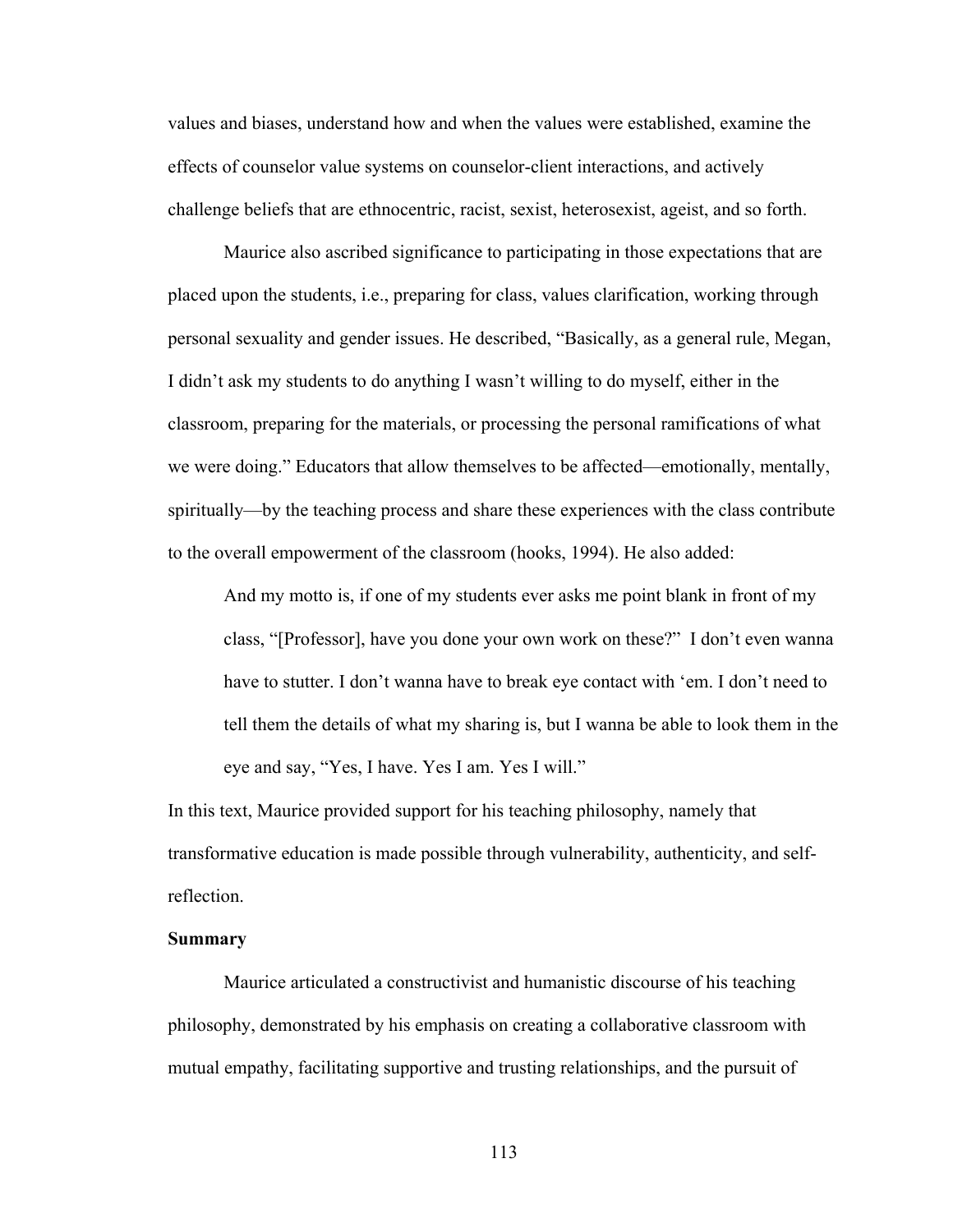personal healing for all classroom participants. He also discussed the significance of his positionality in the classroom, specifically his identity as a gay man, and described strategies to try and minimize teacher-student power differentials, such as self-reflection and egalitarian classroom practices. His curricular discourse throughout interviews and his syllabus suggested ideological inscriptions that were rooted in LGBTQ-affirmation, demonstrated by his accentuation of social, cultural, and historical factors of oppression and marginalization of underrepresented populations. His curriculum also emphasized a humanistic orientation of pedagogy, in that curricular objectives were process-oriented and centered on the students' development. Maurice articulated teaching strategies that similarly reflected a humanistic and LGBTQ-affirming ideology, demonstrated by discursive emphasis on collaboration, vulnerability and self-disclosure, and selfexploration.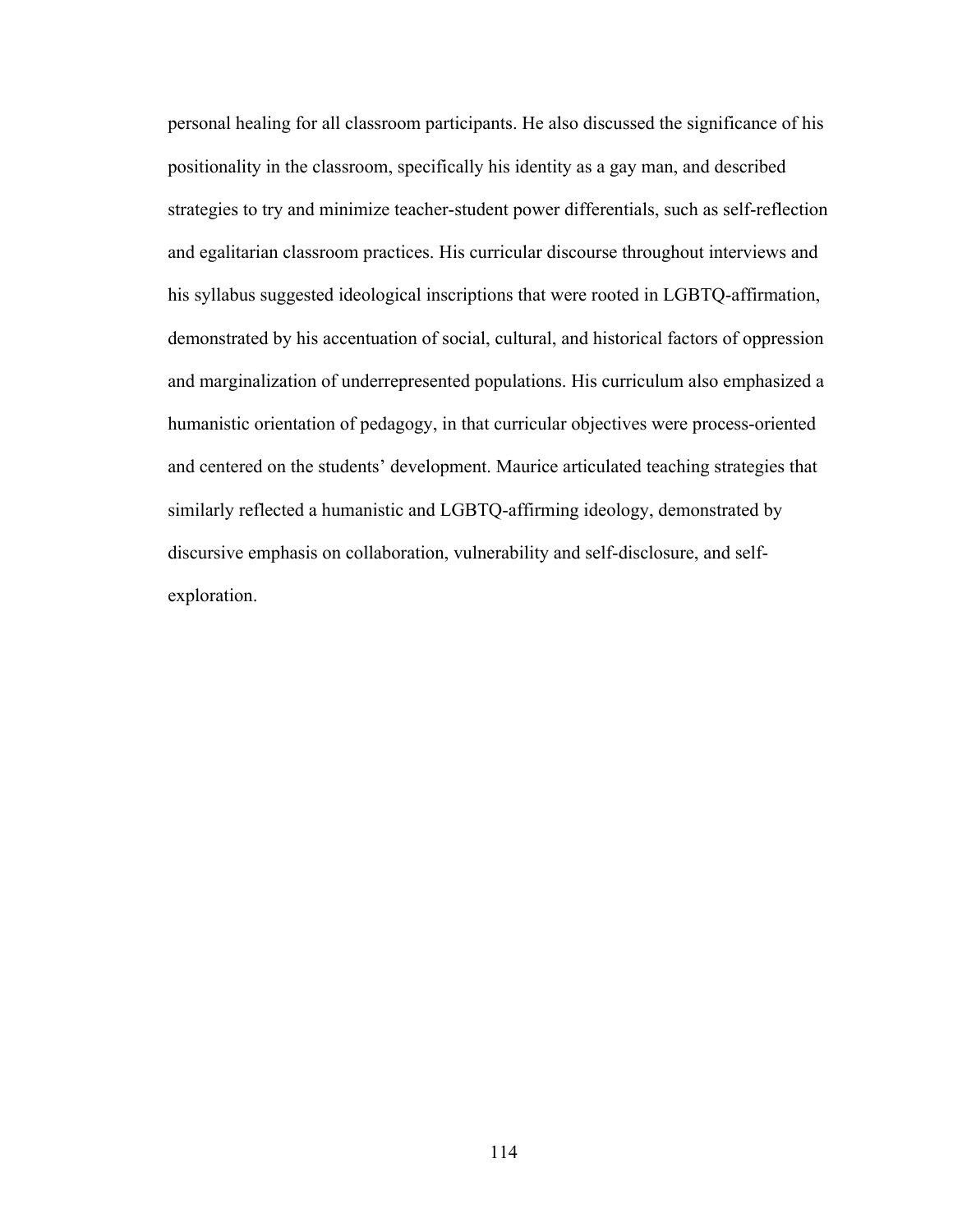**Evan**

After completing interviews with Maurice, he recommended I consult with Evan for participation in this study. Before Maurice relocated to his current university, he and Evan had taught in the same counseling program at a smaller (less than 3000 students), public liberal arts university in the north central region of the United States. Evan was in his late 30s, self-identified as a White, Ephraim, heterosexual male. Evan was married and identified his spiritual affiliation as Church of Latter Day Saints/Mormon. Upon receiving his undergraduate degree in criminal justice, he joined the military and served in the military police for four years. He worked in law enforcement for a brief time after his military service, and then decided to pursue a master's degree in counseling. He shortly thereafter became licensed as a professional counselor and entered into a counselor education and supervision doctoral program. He has been teaching counselors for about 7 years and taught sexuality counseling for about three years.

Throughout the interviews, Evan spent considerable time discussing the history and theology of the Mormon Church and how his spirituality has shaped his current belief systems for his family, sexuality, and gender. He held traditional family values that emphasized the sanctity of marriage and the pursuit of children, which prescribed the husband's role as primary earner and the wife's role as caretaker of the home and children. He described:

Well, my personal—I'm an active Mormon, practicing Mormon, and so the Mormon Church is pretty—is really socially liberal in some areas. But in other areas, they're really socially conservative. Um, so that personal religious belief system—or theology, for lack of a better word—I have some basic personal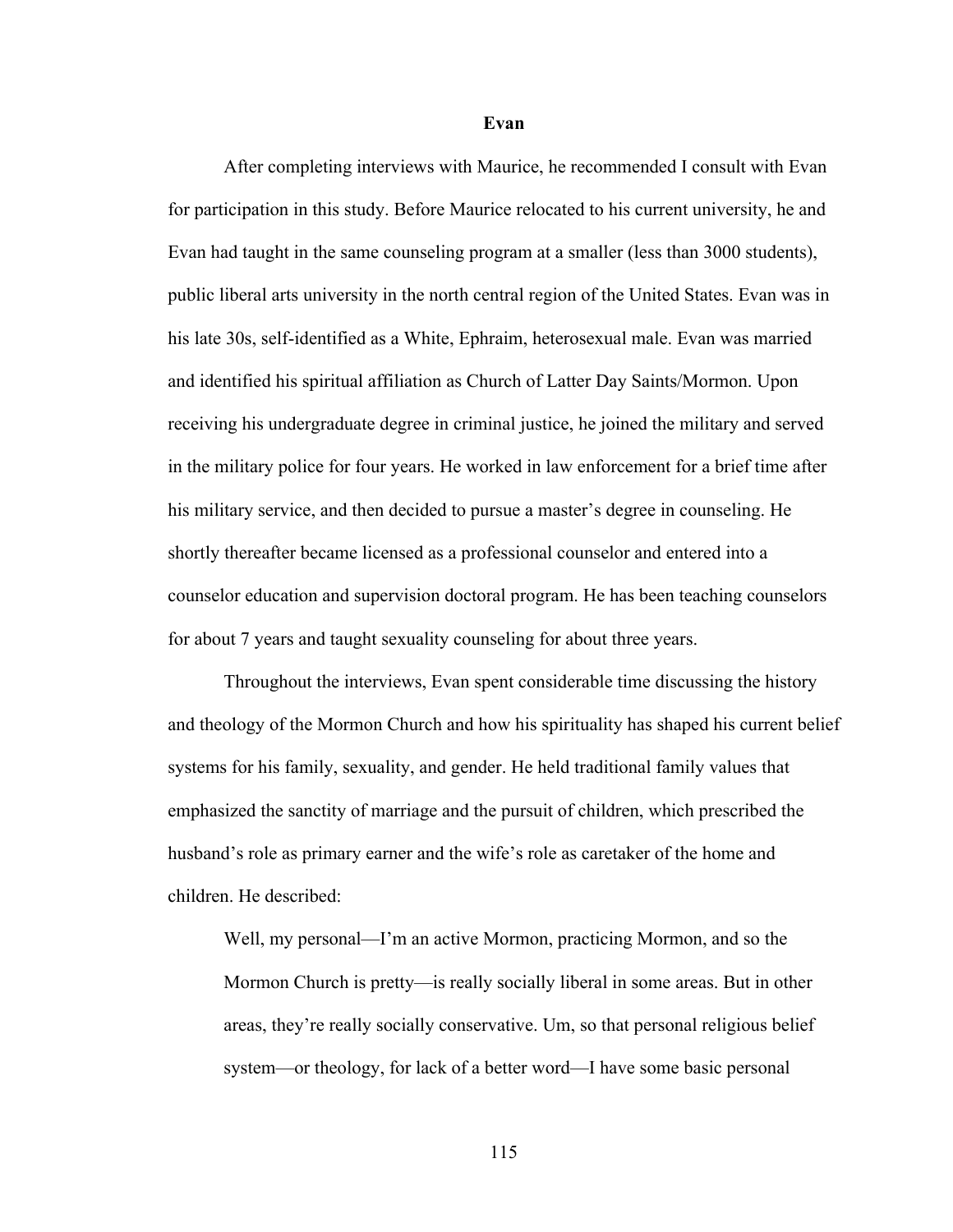beliefs about—about sexuality issues, you know, that basically try to live out and practice in my own life. I kind of—I have strong religious beliefs that I practice personally, with my own family, I guess, is a good way to put it. But I view my work as a professional counselor—not separate, I mean, that's not a good word for it. But, you know, how I choose to live out my own sexuality is not how other people choose to live their sexuality, and it's not my job to change anyone else's sexuality practice or beliefs. You know, just like I wouldn't want someone telling me how to do it in my home or whatever, or with myself.

He voiced that, while his value system denounced homosexuality and sex outside of marriage, he recognized that many students and clients will have personal experiences that conflict with these values and indicated that he was conscientious to not impose judgment. He acknowledged that Mormon values are "weird when it comes to sexual issues" and felt that many of his questions about sex, gender, and sexual/affectual orientation were not adequately answered by the Mormon philosophy.

Evan discussed that he had been offered few opportunities for formal sexuality training throughout his undergraduate and graduate education and that he had discovered few up-to-date resources for teaching a sexuality counseling class (i.e., textbooks, research). He described that his personal and professional experiences with sexual abuse served as a base for his primary research focus and subsequently, his interest in teaching the sexuality course. He believed that there is a strong need for counselors-in-training to gain experience in working with victims of sexual abuse and thus incorporated this topic into the sexuality curriculum.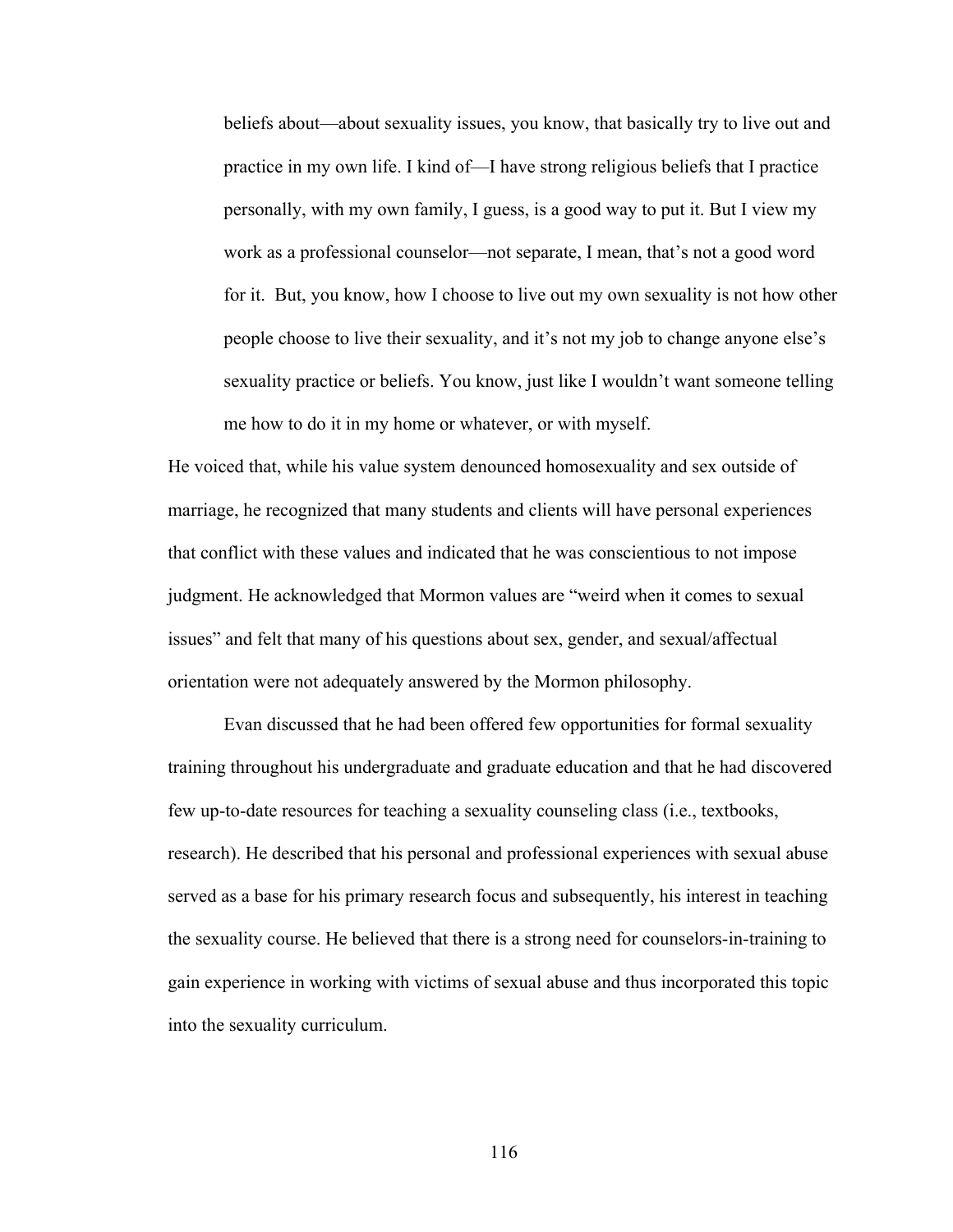## **Teaching Philosophy**

Teaching the sexuality course, Evan described working to establish a supportive forum where class participants could engage in open discussion about sexuality, explore personal and societal sexual biases, and learn ways to connect with clients to facilitate growth and healing. He described his teaching approach as student-centered, emphasizing his responsibility to attend to diverse learning styles and develop interactive and trusting relationships with students:

Counseling is an art and a science, so in school, we kind of emphasize the science of it. You know, "Here's your [psychopathology] class, and here's this class, and here's that class," for competency, but then I really try to teach [the students] the art of counseling, too, which is something each person brings individually, you know, their personal strengths and weaknesses, and essentially the magic they can do with a client across from them.

He highlighted his engagement in continual self-assessment of his teaching effectiveness and passionate involvement with the subject matter. He also described his role as an educator as a "force multiplier"; that is, by training students to be effective, he could facilitate a ripple effect of positive change in the community:

But to simplify it, I think, I see myself as a—well, I love counseling people and helping 'em. And I think: if you help someone, it has ripple effects. It goes out in the world and in their lives, in a lot of areas of their life, if you help someone, heal someone—or help them heal. Not that you heal them. But, I really see training counselors as—well, the military term is it's a "force multiplier." So, if I can train a bunch of students to be effective, then they go out in the world and then they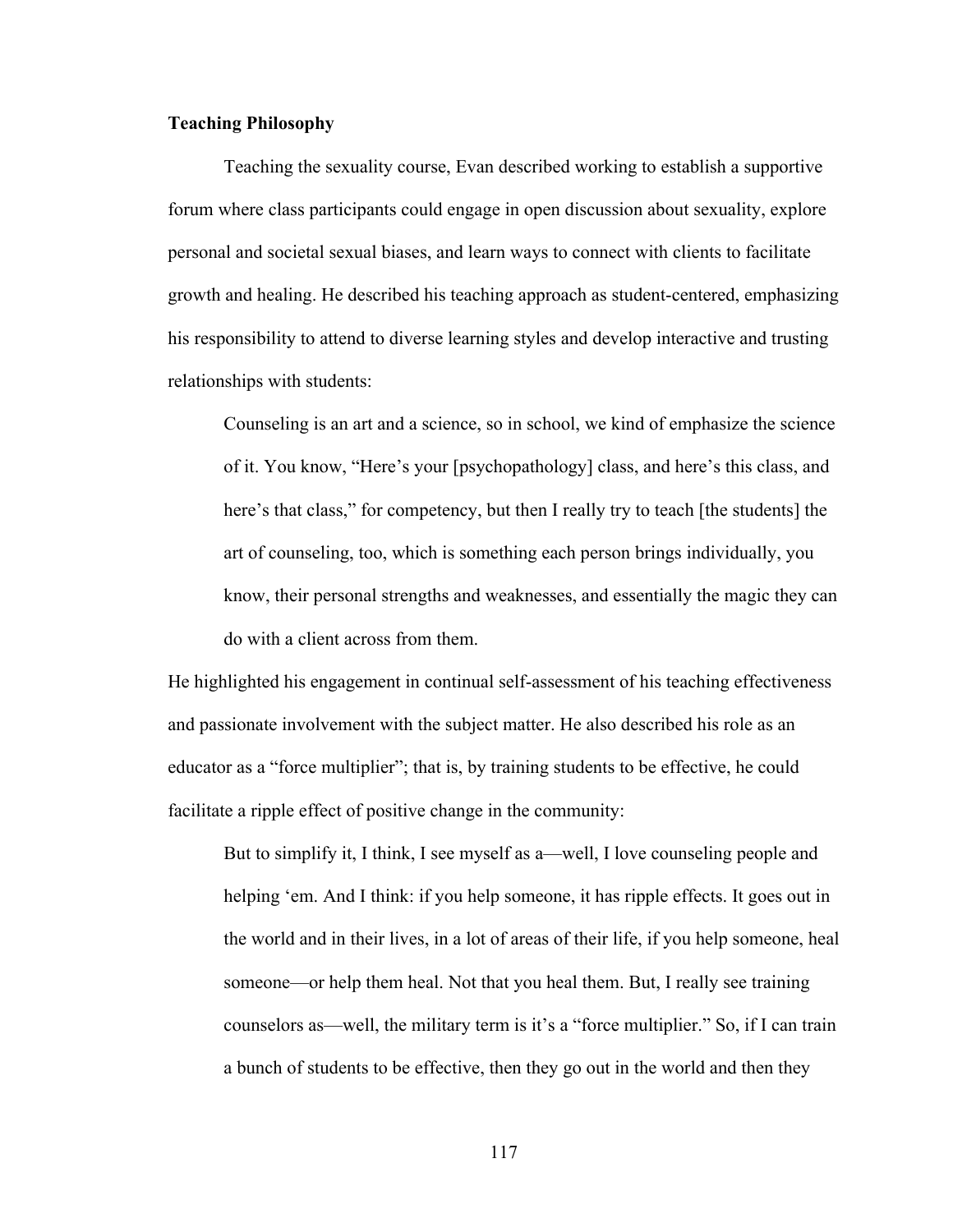have that ripple effect, kind of.

Throughout the interviews, Evan focused on the importance of sexual values in the ethical teaching and counseling of sexual issues. Coming from the Mormon value system, he recognized the possibility that his values could conflict with his students and clients, namely LGBTQ+ individuals and couples, and thus sought to accentuate nonjudgment and bracketing skills throughout his own development as an educator and counselor. He described:

Well, one of the metaphors I use is—well, I used to be a police officer—military police, back in the day, and a metaphor I use is: a banker, a doctor, or a cop—let's say you're a banker. Whoever was walkin' through and exchangin' their money— [chuckles] It's, like—it doesn't matter who that person is, whether—you know, whether they're the same or different than you, what color they are, or whether they're gay or straight or whatever. You're a professional, and you're providing them a service. And counseling is the same. You're a paid professional to provide a service to whoever walks in your door.

Regardless of personal value systems, he believed counselors should be nonjudgmental with client and that therapeutic change is facilitated by a strong client-counselor relationship, not aligned values. On the transformative power of non-judgment, he stated: We always say, "unconditional positive regard," but that's just a fancy of way of

saying, "love and compassion." So, you have compassion for the person in front of you, and you really try to understand their view, who they are, and where they're coming from, and you use their frame of reference to help them heal. What I think someone should do or not do in regards to some sexuality belief, it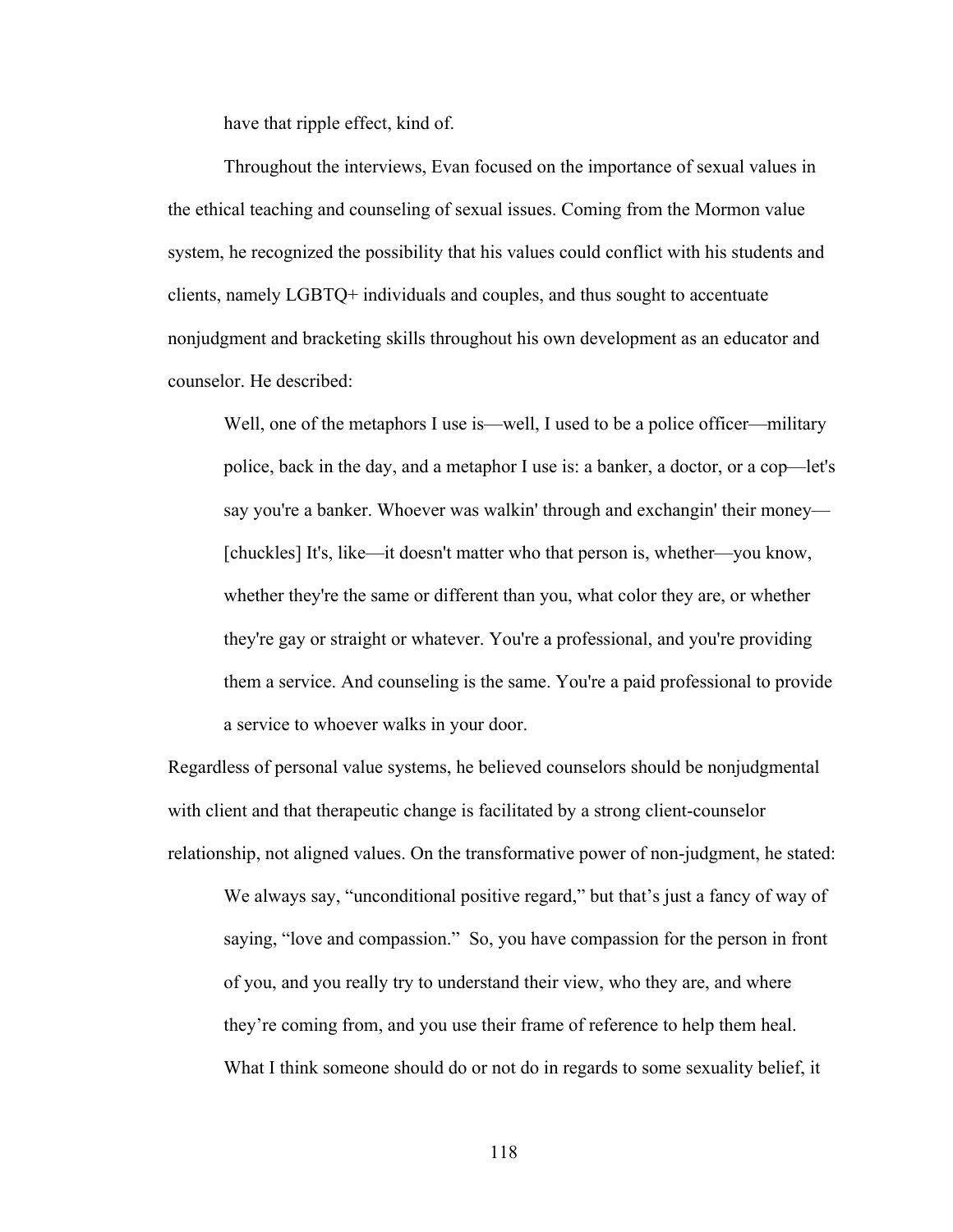doesn't matter at all. But, as I connect with them, help them heal, then they will be in a position to decide what the heck they wanna do with their life, related to sexuality. And I think that's important.

In this text, Evan indicated that client healing could be facilitated by unconditional positive regard and therapeutic empathy, which is dependent upon the counselor's ability to set aside personal ideologies and adopt the worldview of the client. This belief is reflected by the ACA Code of Ethics (2014), which mandates that professional counselors avoid imposing values onto clients, "especially when the counselor's values are inconsistent with the client's goals or are discriminatory in nature" (p. 5). The modality "it doesn't matter at all" de-emphasizes the function of sexual beliefs in the therapeutic process, which is consistent with the philosophy that effective counseling precludes admittance of the counselor's values.

Evan also considered the impact of his authority as an educator on his students' ability to openly engage in values clarification in the classroom. He described:

I'm the heterosexual male, and most counselors-in-training are females. And so, at the very start of the class, I kind of give that speech about, "Hey, you know, look, I am a heterosexual male, and I have—you know, that's my experience. And I recognize that you all are gonna have different experiences, opinions than me." And kind of make it a kind of respectful, safe place for people to kind of express difference of opinions, but also be respectful in the way we talk about differences.

Additionally, he disclosed that he was hesitant to disclose his religious affiliation and his belief system with his students for concern that he may silence or alienate those students'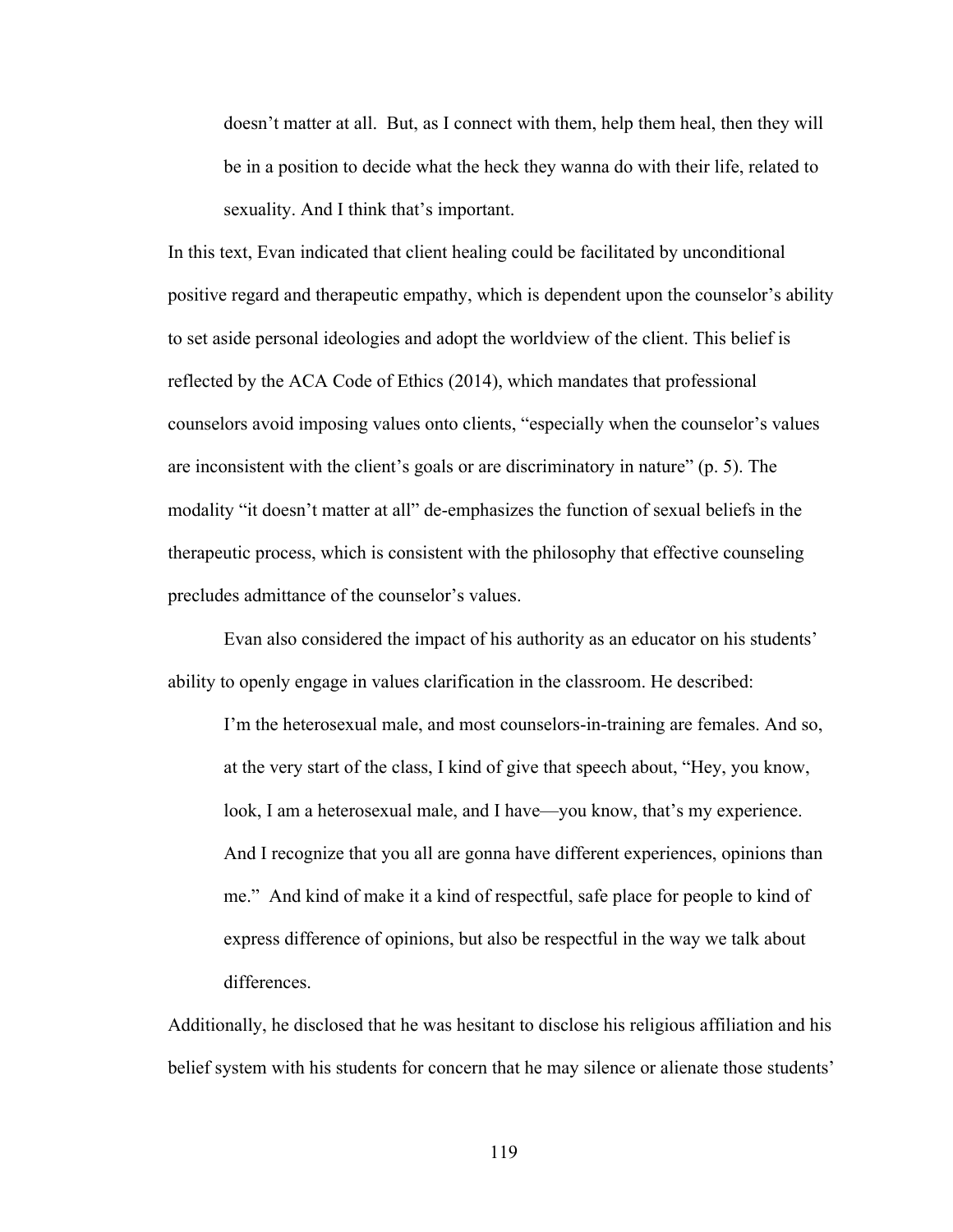with dissenting values. He described attempts to decenter the hierarchal power differentials by: 1) discussing power dynamics inherent to the classroom (i.e., evaluation, his privilege as a heterosexual male), 2) emphasizing personal and professional development, and 3) encouraging safe, respectful dialogue.

Despite the conscious bracketing of his values, Evan noted that his religious positionality was often inadvertently made apparent to the students. He recounted an instance when a lesbian-identified student confronted him in the classroom:

I told a story one time, and she [the student] commented, "Well, that was heteronormative." My story was, you know, coming from me, as a heterosexual, kind-of-traditional guy. You know, I'm married. My wife stays at home and raises the girls. I kinda come from that traditional perspective and—So you know, it was good that she brought it up. When I tell client stories that I don't think are heteronormative—when I speak from my own experience—I guess covert communication to the students definitely comes across. And she called me on that, and that was fine. And we talked about how some of my stories reinforce gender norms and things like that. We had that discussion right then in class and just used it as a teaching moment.

In this text, Evan described an apparent association between heteronormative classroom practice and educator positionality, demonstrated in the discourse, "My story was, you know, coming from me, as a heterosexual, kind-of-traditional guy. You know, I'm married. My wife stays at home and raises the girls." Evan conceded that his experiences and value system contributed to his use of heteronormative examples in class, which was often unbeknownst to him. He highlighted the importance of his student's feedback in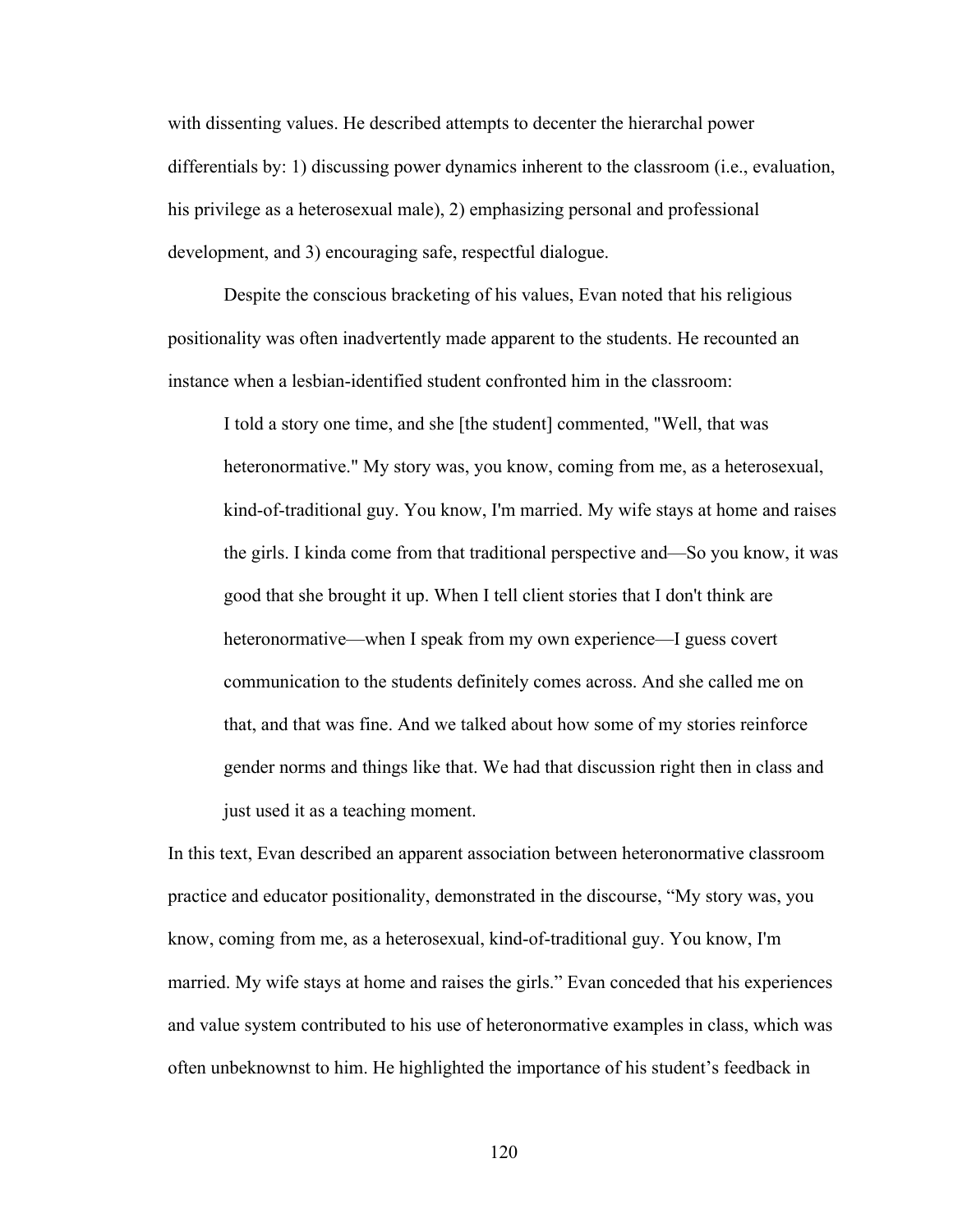challenging his bias and strengthening his teaching practice, which was consistent with his philosophy of reflexive teaching.

### **Curriculum**

Throughout the interviews, Evan noted that much of his curriculum was adapted from the sexuality counseling syllabus put together by Maurice. Evan cited Maurice for the disclosure statement on his syllabus, which described the objectives of the course and the anticipated challenges of sexuality discussion.

There are few topics in our culture that are as complicated and as sensitive as sex and sexuality. As counselors-in-training you must understand that you will face such issues in the therapeutic relationship and consistent with best practices, our code of ethics and the traditions of our profession, you will be expected to assume a position of empathy and neutrality, listening to and caring for your clients without bias or judgment. Accordingly, this course will assist your professional preparation by approaching the varied, sensitive dimensions of sexuality in a frank yet respectful manner, viewing them through academic, professional and ultimately, *human* lenses.

He also sought to incorporate issues of multiculturalism and diversity into the classroom, although he critiqued that traditional multicultural approaches typically prescribe counseling interventions based on the client's perceived culture:

I had—Sue and Sue are kind of the names for multicultural, and—and their stuff, in the '90's, and the early 2000s, was just kind of like, "Oh, if you have African American clients, this is how it'll be," or, "If you have Latino and Hispanic clients, this is how it'll be, and these are the skills you need." Where modern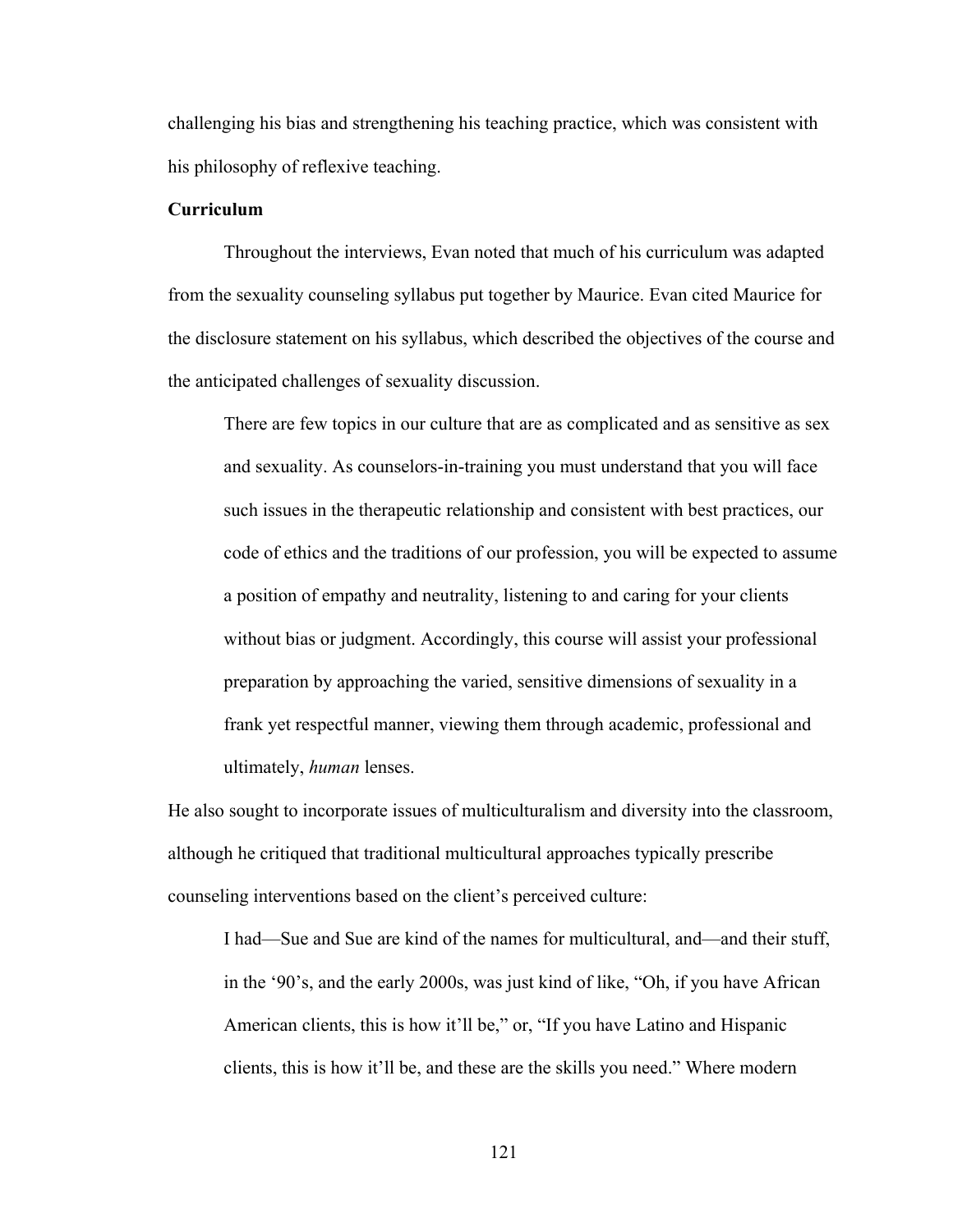multiculturalism kind of looks more at, "Okay, here's some general things you may need to know, but each person's unique. And you kind of have to go beyond the text to experience the culture, to understand and really learn kind of what you're looking at in front of you."

Problematizing this model, he described adopting pedagogical approaches that emphasize the subjectivity of culture and the uniqueness of each person. He described the following primary curricular objectives for students: 1) to become aware of their own sexual value systems, 2) to learn compartmentalization skills (i.e., empathy and neutrality) that facilitate nonjudgmental interactions with clients, and 3) to develop counseling skills that are guided by the uniqueness of cultural experience.

Evan used the contents of *Sexuality Counseling* by Capuzzi and Berlew (2002) to structure the curriculum. While he acknowledged that the text was limited, as "there has been a lot of change in the last five, ten years," chapters were assigned each week in a 15 week semester, as follows:

- 1. Sexuality Counseling: Introduction, Definitions, Ethics, and Professional Issues; Sex and Gender Identity Development Across the Lifespan
- 2. Love and Sex: Cross-Cultural Perspectives; Sexuality Education and the Public Schools
- 3. Negotiating Couple Sexuality
- 4. Counseling Bisexual Clients; Lesbians and Sexuality
- 5. Counseling Gay Men Toward an Integrated Sexuality
- 6. Transgender Issues in Counseling
- 7. Older Adults and Sexuality;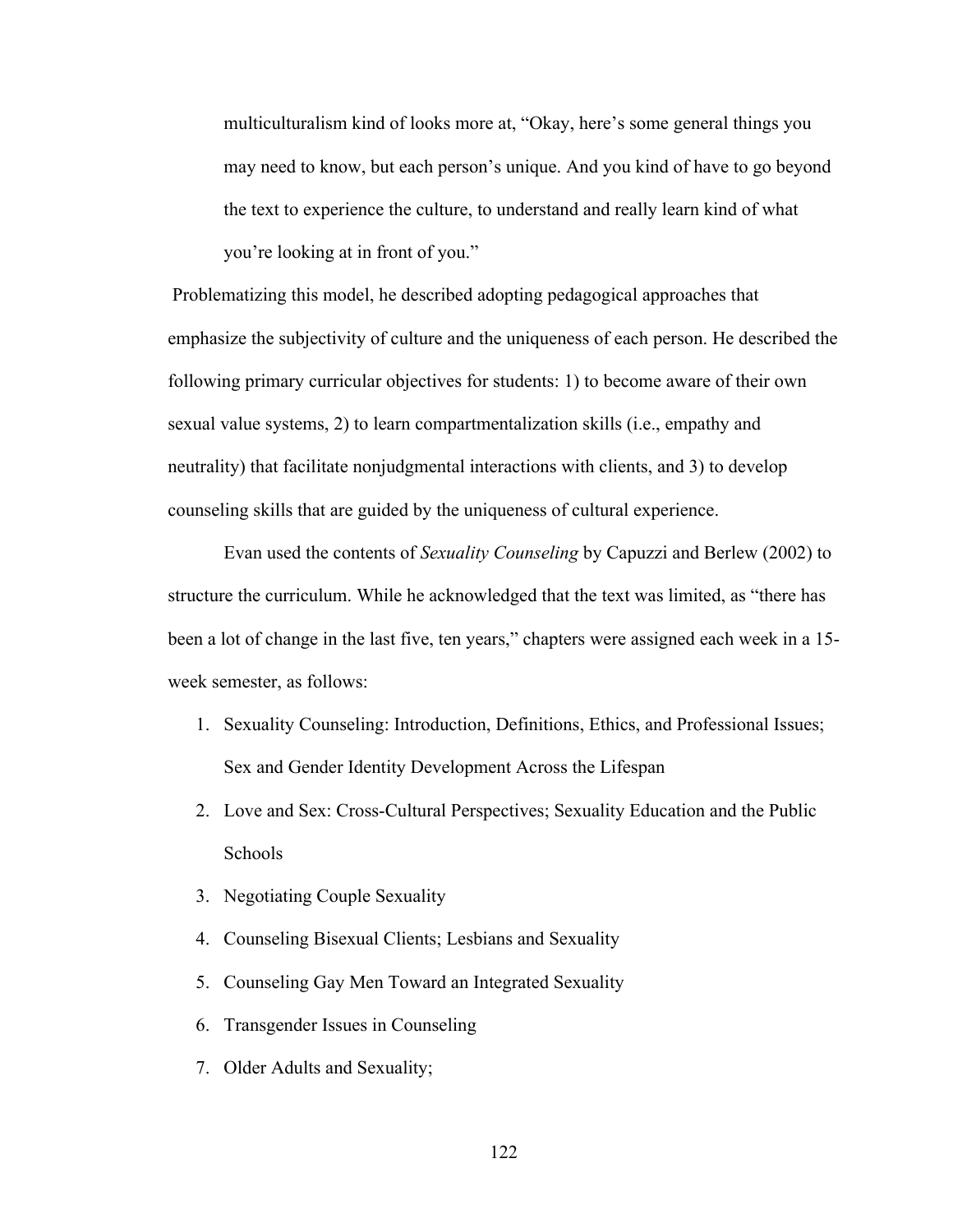- 8. HIV/AIDS Clients and Sexuality; Sexuality Counseling with Addicted Clients
- 9. Counseling for Sexual Compulsion/Addiction/Dependence
- 10. Counseling Adult Survivors of Childhood Sexual Abuse
- 11. Counseling Sexual Assault and Rape Victims
- 12. Counseling Sexually Harassed Employees
- 13. Counseling Women Considering Abortion
- 14. Counseling Clients with Sexually Transmitted Diseases (STDs)

Though the topics listed on the syllabus seemed to represent a diverse framework for the course, Evan commented that many of the readings were no longer relevant due to the societal shifts regarding acceptance of LGBTQ+ individuals and relationships. In future course offerings, he noted that he would aim to incorporate peer-reviewed articles into his existing curriculum to make it more applicable for students. He stated that Maurice took a similar approach in a prior course offering and Evan believed it to be a more comprehensive and effective curricular strategy:

So the easy way to update [the curriculum]—I know what Maurice taught, cuz he taught it right after me. When he taught it, he just, basically, got his own articles off the databases, and I think that he ran it kind of as a seminar class. So that's how'd I do it next time I teach it, I think. I'll just—you know, the book's gone, and just pull up current research articles.

## **Teaching Strategies**

In line with his teaching philosophy, Evan described utilizing teaching practices that encourage students': 1) self-awareness of sexuality values, 2) knowledge of sexual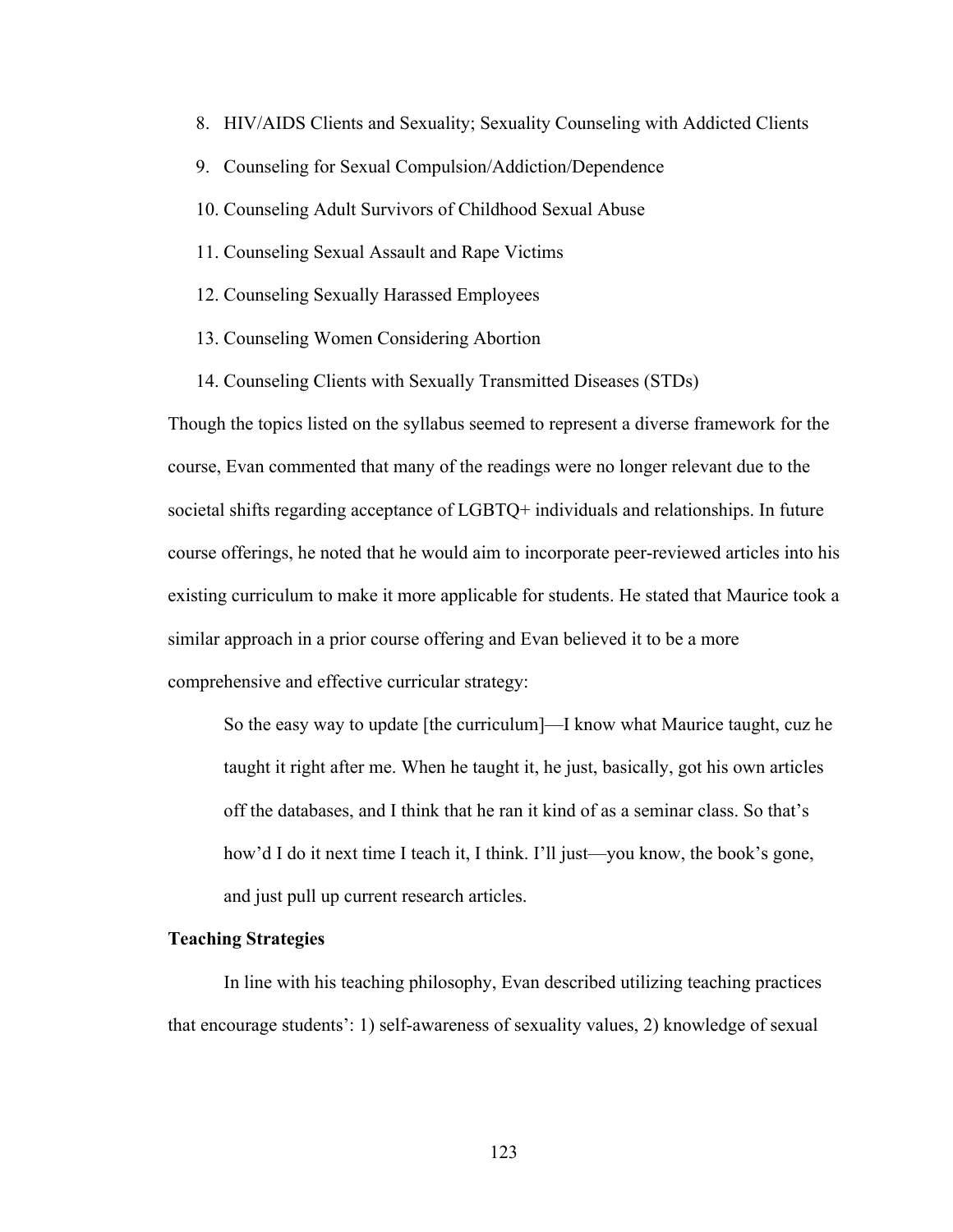issues, and 3) understanding how sexuality can come up in counseling. Describing one such method, he stated:

And then we had discussion sheets, um, self-assessment papers, an initial one that kind of talked about their own opinions and views on sexuality. Um, they're not sharing their own personal stories, necessarily, of course, but how their views or biases or values have been shaped, and how do they feel that that will impact their professional practice. So, there's that kind of self-exploration piece of it. And then they'd present a special topic PowerPoint, you know, a typical thing on, basically, some special topic they picked related to sexuality counseling. And they'd also interview some professionals in the community who work with clients, and talk to them about sexuality issues and what comes up in clinical practice.

He reported that supportive, trusting classroom relationships help to facilitate the learning process and championed reflective writing as one way to encourage safe communication with students. In his syllabus, he detailed:

The minimum expectation of the students in this course is that all opinions and viewpoints in our classroom will be respected, even if they are in conflict with your own personal values. By listening to, respecting and considering alternative viewpoints, we transform into more expansive individuals. You will also need to display a willingness to engage the materials in an honest and authentic fashion, including how they impact you both professionally and personally. Recognize that we all have "triggers" or sensitive spots regarding sexuality based on our history, experiences, our family & cultural values and it is likely that these "buttons will be pressed" in such a course. Your willingness to face these moments and to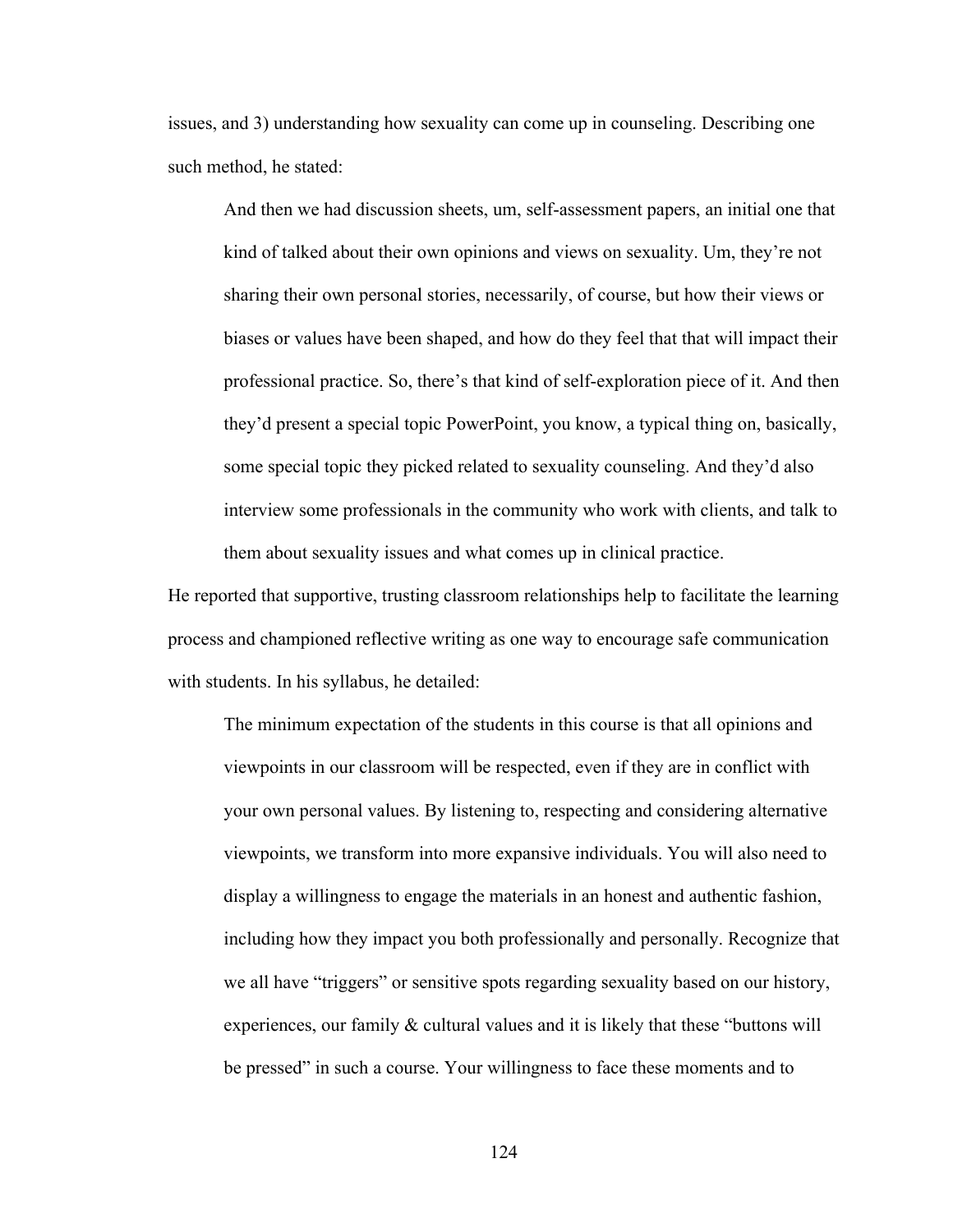respond in a non-defensive, open-minded manner will allow you to gain valuable personal insights and could quite possibly be the best investment in your future professional work with clients facing similar concerns.

Evan outlined two assignments for self-reflective writing; the first of which prompted students to discuss their views and beliefs of sexuality, how they have been shaped, and how they might impact their professional practice. The second essay prompts students to reflect on the ways in which students' value systems have evolved throughout the class. Student-led writing activities, such as autobiographical writing and journaling, are recommended practices for increasing self-awareness and reflexivity of values and judgments of specific sexuality topics (Kirschenbaum, 2013).

While the assignments were intended to encourage safe disclosure and reflection, Evan anticipated that many students would not discuss their heteronormative or conservative values about sexuality (i.e., beliefs that denounce non-marital, nonprocreative sex) due to recent expansions of LGBTQ-affirming societal and professional discourse.

Well, the gay marriage debate and things that are goin' on culturally—I think there's students, who have opinions about it but aren't gonna express it in class necessarily. [Chuckles] I think there's a bit of a social pressure thing goin' on, so I'm not sure how honest students are. Now, sometimes in their journals or speakin' with me individually, they'll admit, "Well, you know, I don't know any gays," or "I don't know about gay marriage," but they don't say that in the classroom in front of all the students.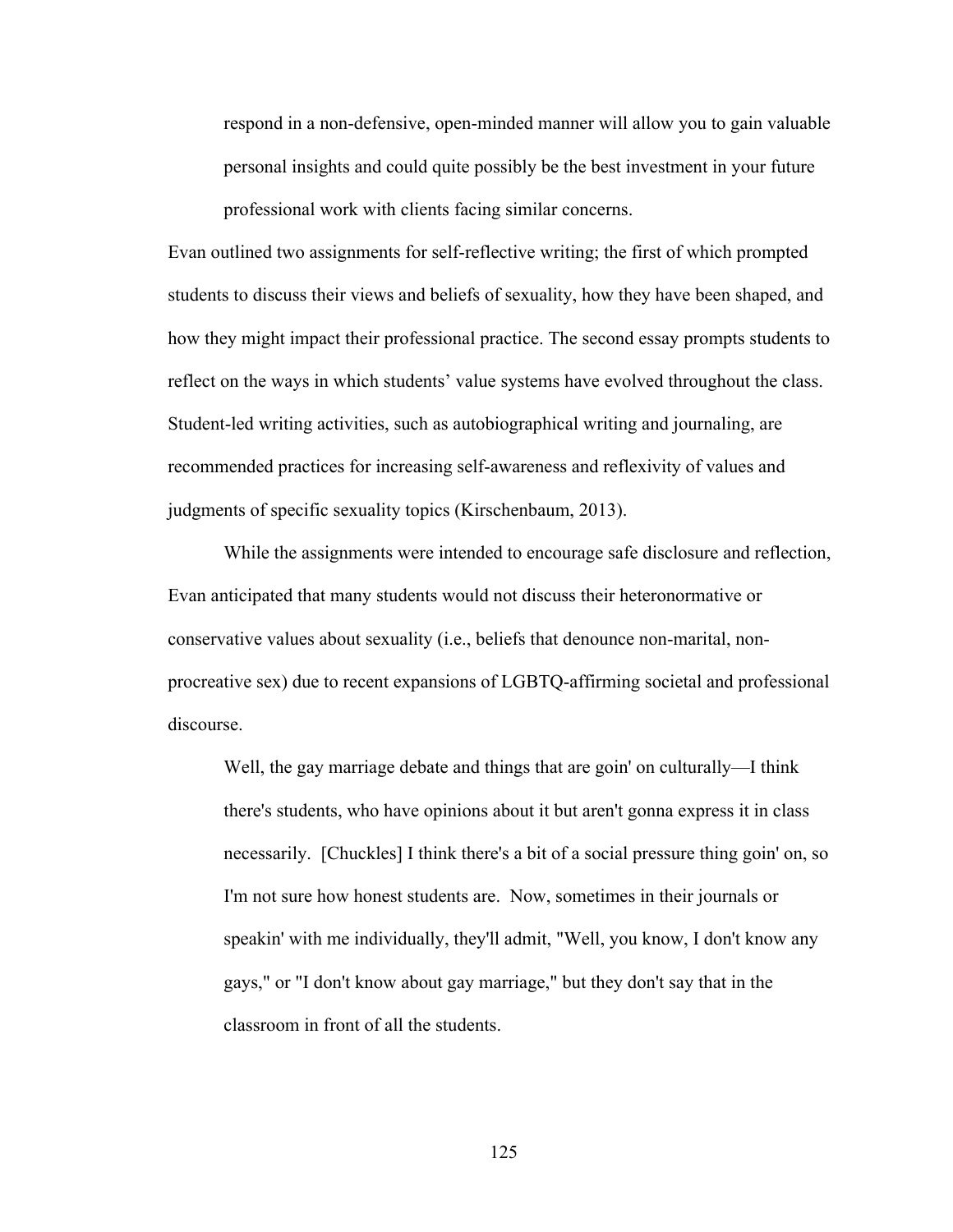In this text, Evan utilized several discourse strategies that de-emphasized the issue of heterosexism in the classroom. Marriage equality and LGBTQ+ rights are abstracted as "things that are goin' on culturally", while the disclaimer*,* "I think there's a bit of a social pressure thing goin' on", conveyed a victimization narrative for students' with conservative values. Further, the phrase "I don't know about gay marriage" was used as a euphemism for anti-LGBTQ+ beliefs, which minimized the gravity of heterosexist ideology. In following passages, Evan expressed empathy for students' with "traditional conservative values" and indicated that he often felt pressure throughout his own development as a counselor to disregard his religious beliefs.

# **Summary**

Throughout Evan's descriptions of his teaching philosophy, curriculum, and teaching strategies, his discourse was reflective of ideological inscriptions consistent with the humanism and the professional counselor orientation. He described he pedagogy as "student-centered" and geared toward facilitating unconditional positive regard and empathy with students and their clients. His approach to multiculturalism was consistent with the ACA Code of Ethics (2014), as he emphasized therapeutic and pedagogical nonjudgment through bracketing and compartmentalization of personal value systems and highlighted the individual and cultural factors of culturally-appropriate counseling. Trust and safety among class participants, he described, was foundational to selfassessment and multicultural skill development.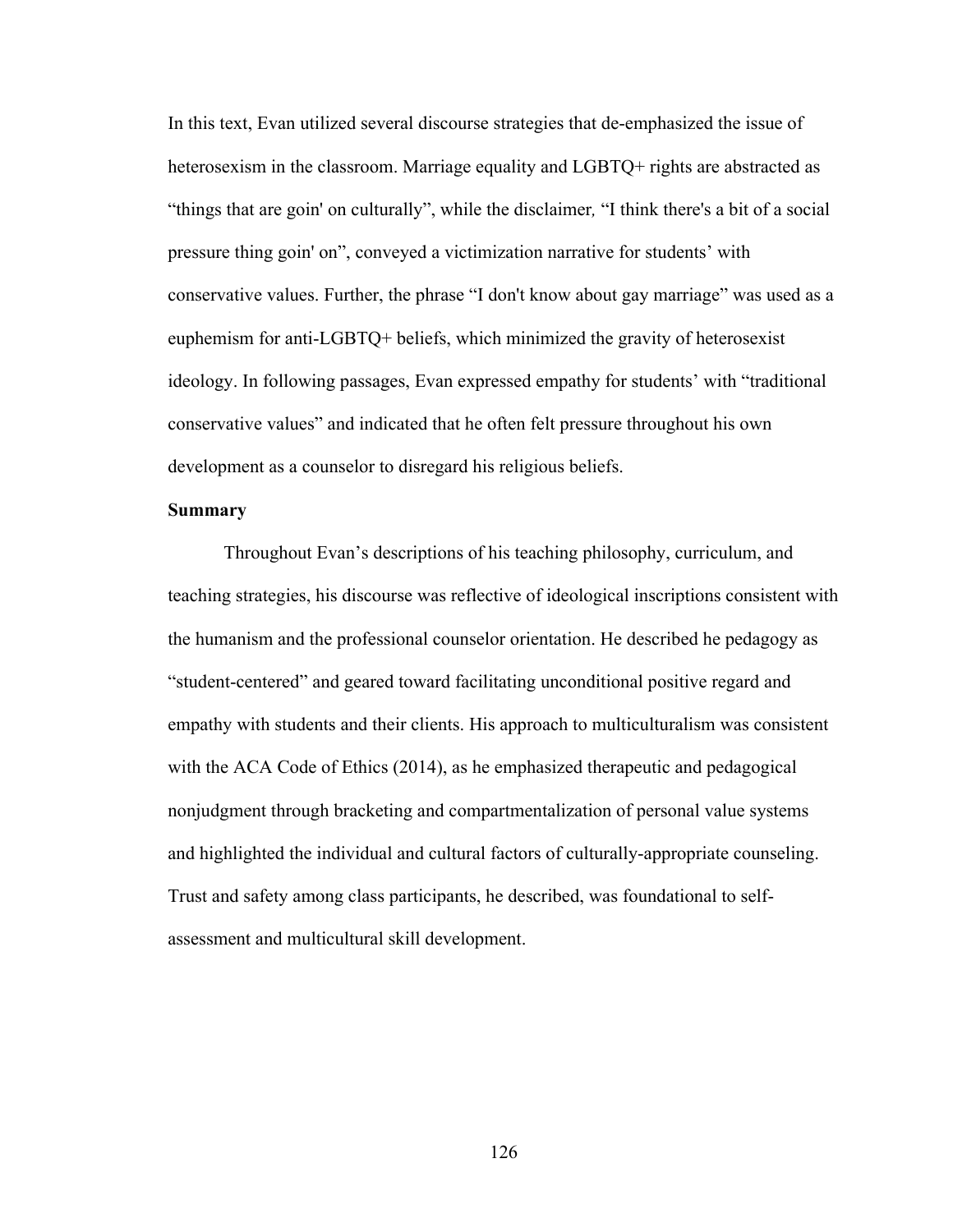#### **Sebastian**

Sebastian was a counselor educator at a mid-size, public liberal arts college in an urban area in the north Atlantic region of the United States. He was aged in his early 50s and self-identified as White with European American, Scottish, and English ethnicities, and a gender variant gay male. He was married and identified his spiritual affiliation as Earth-centered. He completed his undergraduate education in journalism and comparative world religion, master's degree in counseling, and doctoral degree in counselor education and supervision. He has served as a school and community counselor for over 20 years and has specialized in sexuality, LGBTQ+ populations, multiracial/multiethnic families. Sebastian was provided with numerous opportunities for advanced sexuality training, including several courses throughout his undergraduate and graduate degrees, Sexual Attitude Readjustment (SAR) seminars, and clinical practice and supervision in sexuality-focused treatment settings.

Sebastian described his family-of-origin as somewhat religious, though he attended a conservative Protestant church until graduating high school. While he described his family as more tolerant than his conservative surroundings, he recalls experiencing shame and guilt regarding his attraction to other boys at an early age. Growing up, he was often ridiculed by classmates for being "clearly gender variant," which prompted him to conceal his sexual and gender identity from others. When he moved to a conservative, rural town for college, he did not publically disclose his sexuality identity and described tension between his religious, conservative surroundings and his self-identification as a gay man. He described that his commencement into the counseling profession signaled a resolution of his sexual and spiritual identities, initiated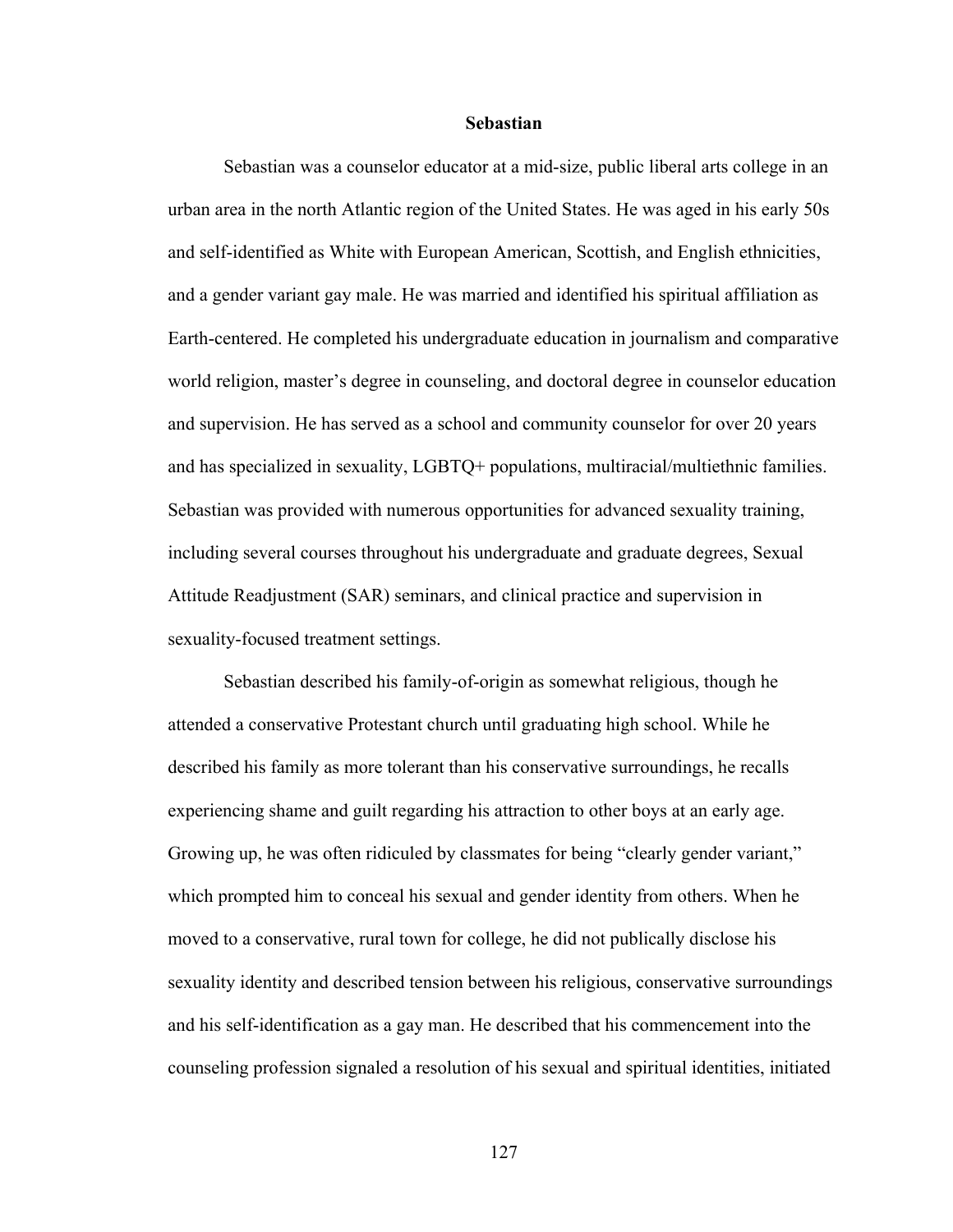by his entrance into personal counseling, stating, "Part of getting the master's was very important because I started my first journey in terms of my own personal counseling that first semester in my master's program, trying to reconcile my sexuality and spirituality."

Sebastian contacted me in response to a recruitment message I posted on ACA Connect. When we met I was already familiar with much of his scholarship, as he was an avid writer and researcher within the areas of multicultural counseling and education. He reported that he had been teaching the sexuality course for several years, during which time he consistently refined and updated the curriculum to reflect his increasing sexuality knowledge, the needs of the students, and changing societal values. In our collaborative theorizing, he wrote:

I am the counselor educator and sexuality counseling educator today based on my values and beliefs and how they have changed over time. I can only educate and affirm my future school counselor candidates as far as I have done my own work personally and professionally around the full range of sexuality counseling issues in educational settings.

Sebastian also added that his religious and family history and personal experiences with heterosexism were significant factors in his pedagogy of sexuality, which contributed to his intimate connection with the course and the subject matter.

#### **Teaching Philosophy**

Sebastian described his approach to teaching as rooted in equity- and social justice-based philosophy, with explicit focus on the social, cultural, political, and historical contexts of sexuality for individuals, couples, and families with multiple intersecting identities. He emphasized the importance of developmental and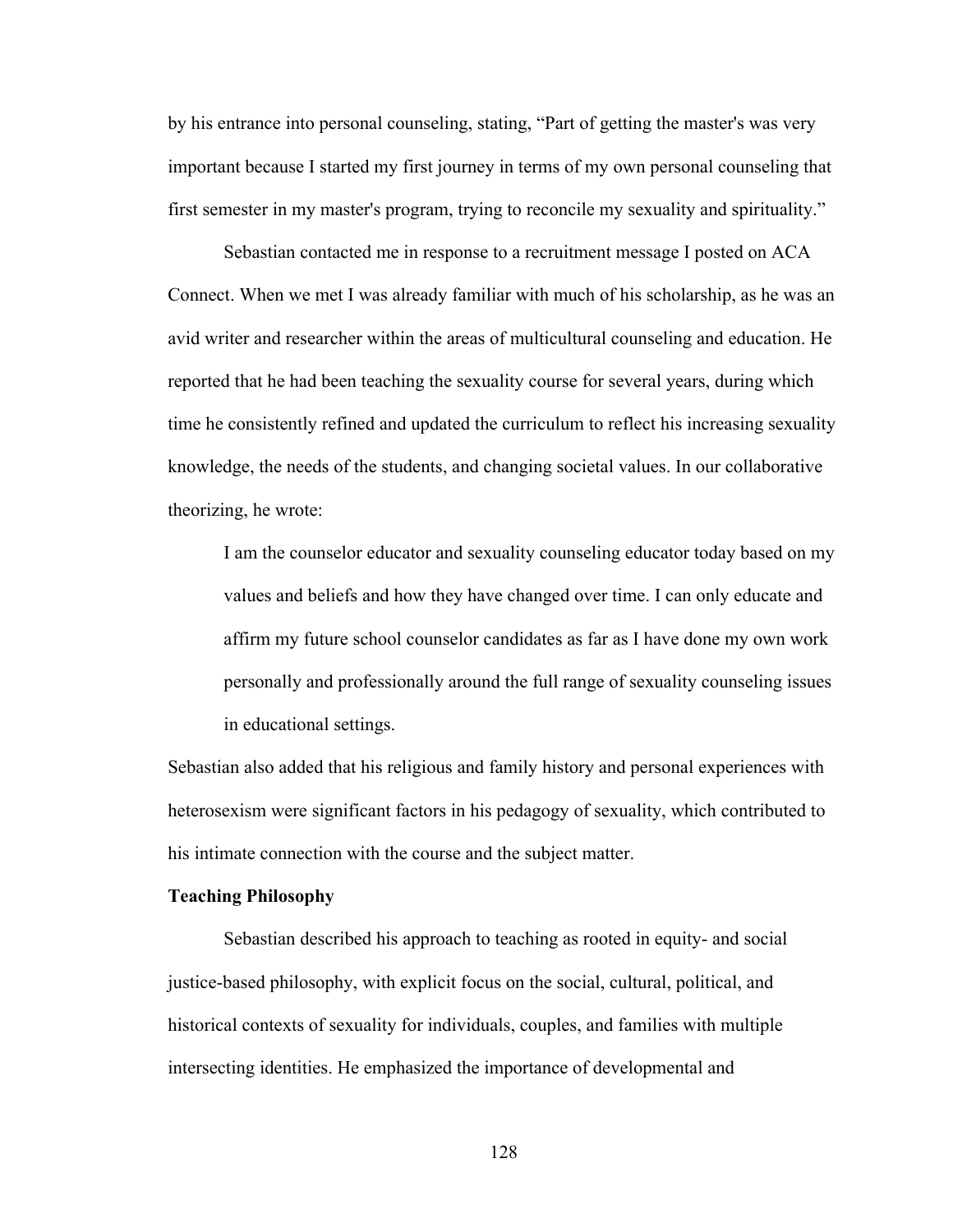comprehensive sexuality education that prepares students to address sexuality concerns with clients of all ages and sociocultural locations. When I inquired about the most important components of the course, he responded:

Comfort with comprehensive sexuality education is number one. Then, going through the desensitization exercises is number two, and then definitely sexual orientation, gender identity, working with sexual abuse survivors, working with perpetrators, working with teen pregnancy, pregnancy prevention, evidence-based relationship issues.

He reported that anti-oppressive education required educators' and students' sustained self-reflection, and he emphasized the "importance of affirming multiple cultural identities (esp. race, class, gender, immigration status, language, religious/spiritual beliefs, family type, appearance, sexual orientation, gender identity/expression, ability/disability) throughout my own life, my family, and the lives of my students and their future clients."

Sebastian emphasized the inextricable ties between personal and societal ideology and counseling and education, stating that counseling is not and cannot be value-neutral.

Counseling is value-laden, although we still have professors, we still have students, and we still have textbooks that talk about, somehow, that we can be value-neutral. And it's impossible. And that's a lie. We are all value-driven creatures, whether we want to admit to it or not. And folks that say that they're able to be neutral, able to be objective, are simply—you know, that's—that's one theoretical frame, but I think they're not telling the truth. Everybody's biased. And so the issue is that we're all the same. We all have biases. It's just that some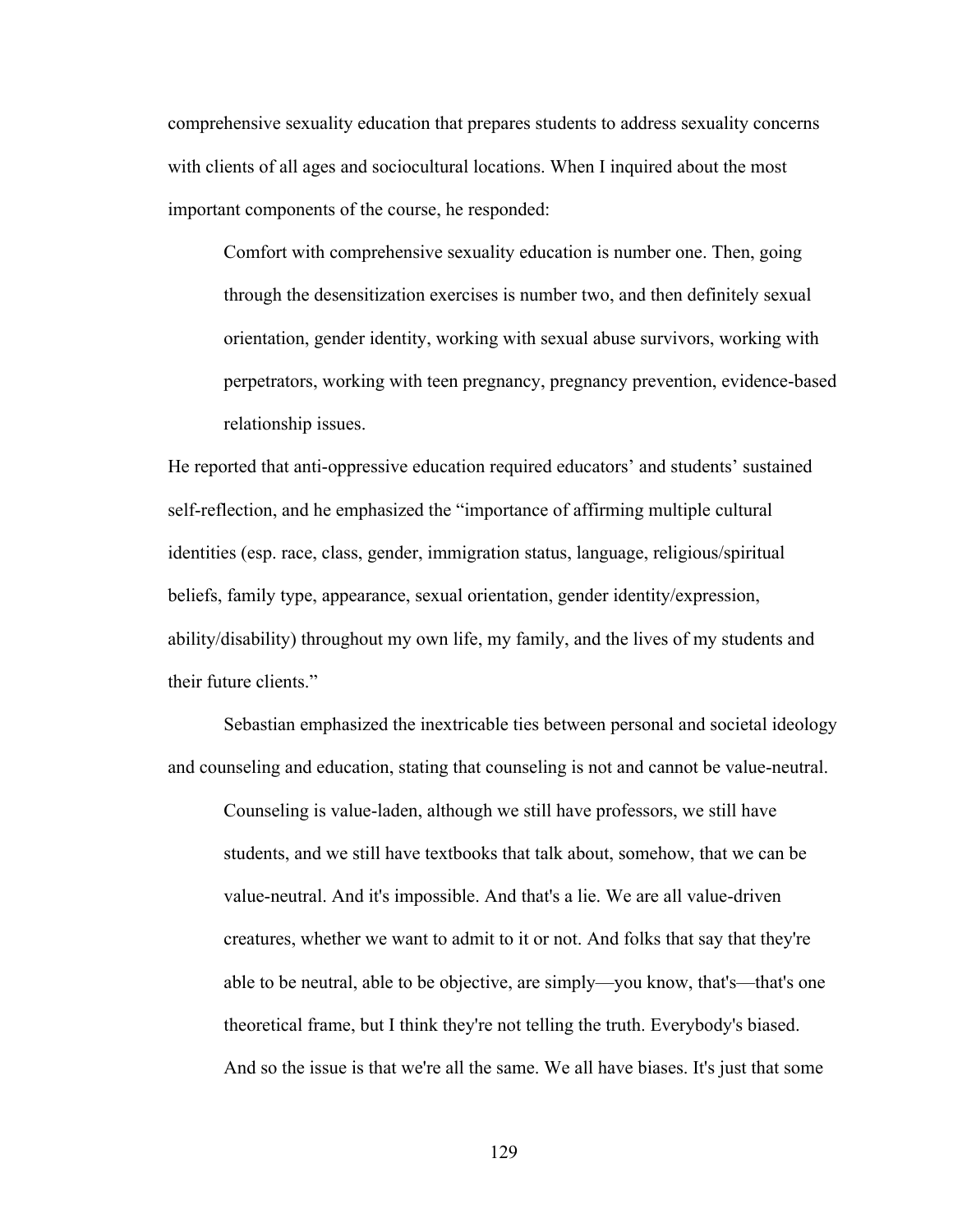of us don't wanna admit to 'em.

From this perspective, he maintained the importance of acknowledging and confronting his socio-politico-cultural values into the classroom, as both a teaching intervention and relationship-building opportunity. Sebastian maintained that by engaging in authentic disclosure about his positionality and family dynamic to his students, he was contributing toward a more transparent classroom and strengthening emotional bonds with the students. He recognized that the sexuality classroom can be and often is a space where students engage in their own personal healing pertaining to sexual and cultural traumas, and he intended to create a safe and trusting environment for that growth to transpire. He described:

And sometimes [the students] who have the greatest judgment are folks who've been traumatized and sex has been used as violence toward them. So I get that. I prepare folks for that, and I say, "You know, if at any point your uncomfortable with something, just feel free to get up and leave the room. You know, I'm fine with that. I don't want you to sit in a place where you are having an experience where you're uncomfortable."

Sebastian also emphasized the importance of facilitating students' values clarification and self-disclosure surrounding sexuality issues. He described, "So, to me, the values clarification is ongoing, and I assess it multiple ways. I do it in person. I do it with two different writing assignments, and I wanna really see how far I can move people in terms of their person as well as their profession." While he believed that selfawareness was a fundamental skill in sexuality counseling competence, he also recognized that his and the students' group disclosure contributed toward strengthened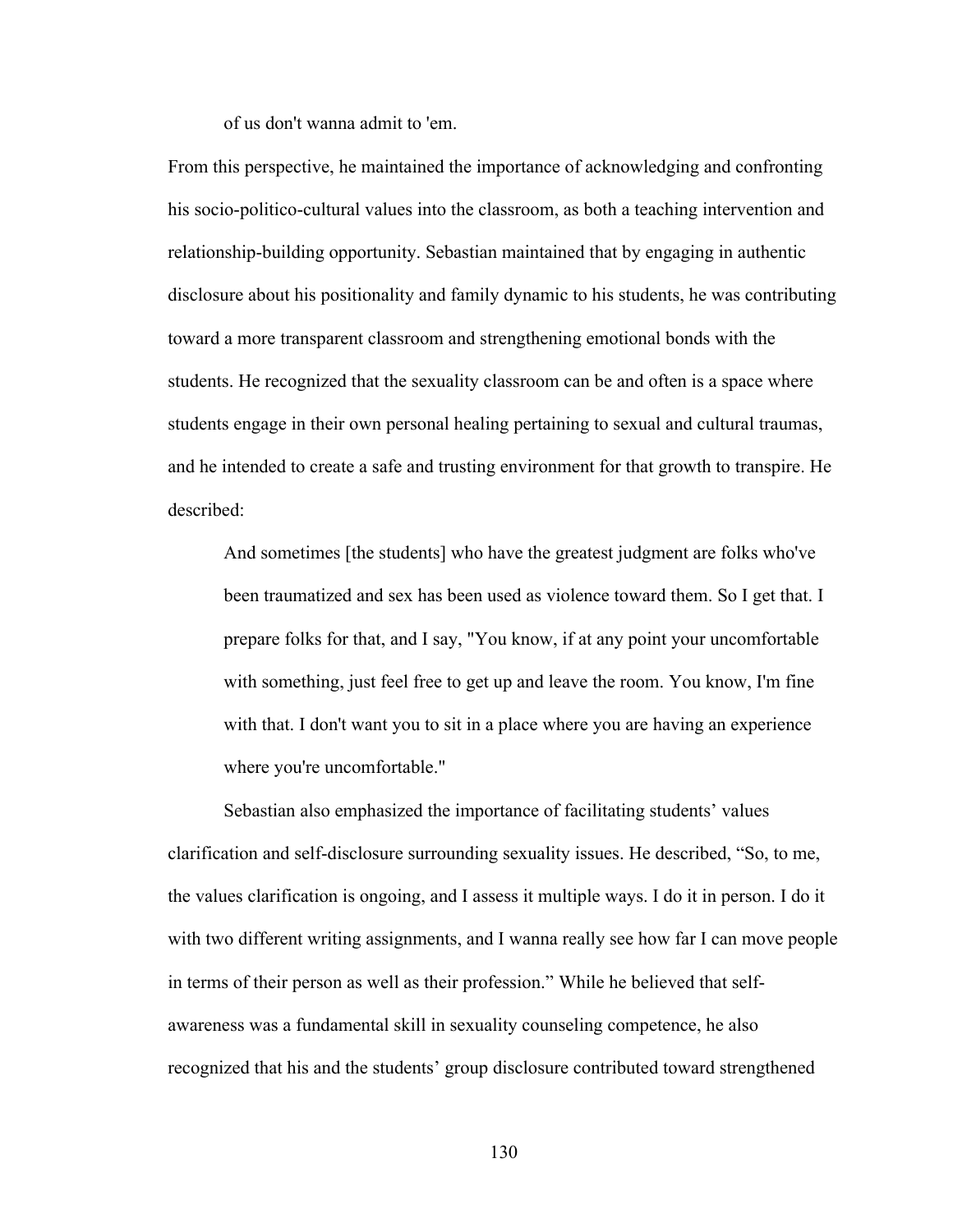trust and challenged participants' critical thinking and advocacy skills. He described the importance of affirming and body-positive language, stating:

We do a lot of stuff around language early on. I talk about terms that are not useful or helpful. And I usually start the class with, "How many things can you name for the different body parts?" which is just a wonderful exercise. And I'm, like, "Alright. You can't leave this class unless you know the difference between vagina and vulva."

The purpose, Sebastian described, was that students would be better prepared to openly and comfortably discuss such topics with clients. Several research studies have demonstrated that counselors' previous experience discussing sexuality issues in education and supervision, in addition to sex-affirming attitudes, were associated with counselors' sexual comfort and willingness to discuss sexual concerns with clients (Donovan, 2011; Hays, 2002; Wieck Cupit, 2010).

Sebastian also described seeking to trouble and deconstruct the ways in which sexuality has been conceptualized historically within religious/spiritual traditions and contemporarily in mainstream media and pornographic sources.

And so sexuality is so laden with shame in almost all the spiritual traditions, and it's dealt with in such negative ways through objectifying and media. Now pretty much everybody's learning about sex through porn. And I'm not anti-porn, but I don't feel that porn alone is healthy sexuality education by any means. So to me we have a huge amount of stuff that we have to undo with folks in order to help them get to a place where they can be truly empathic and affirming of the wider range of sexuality that's going on out there.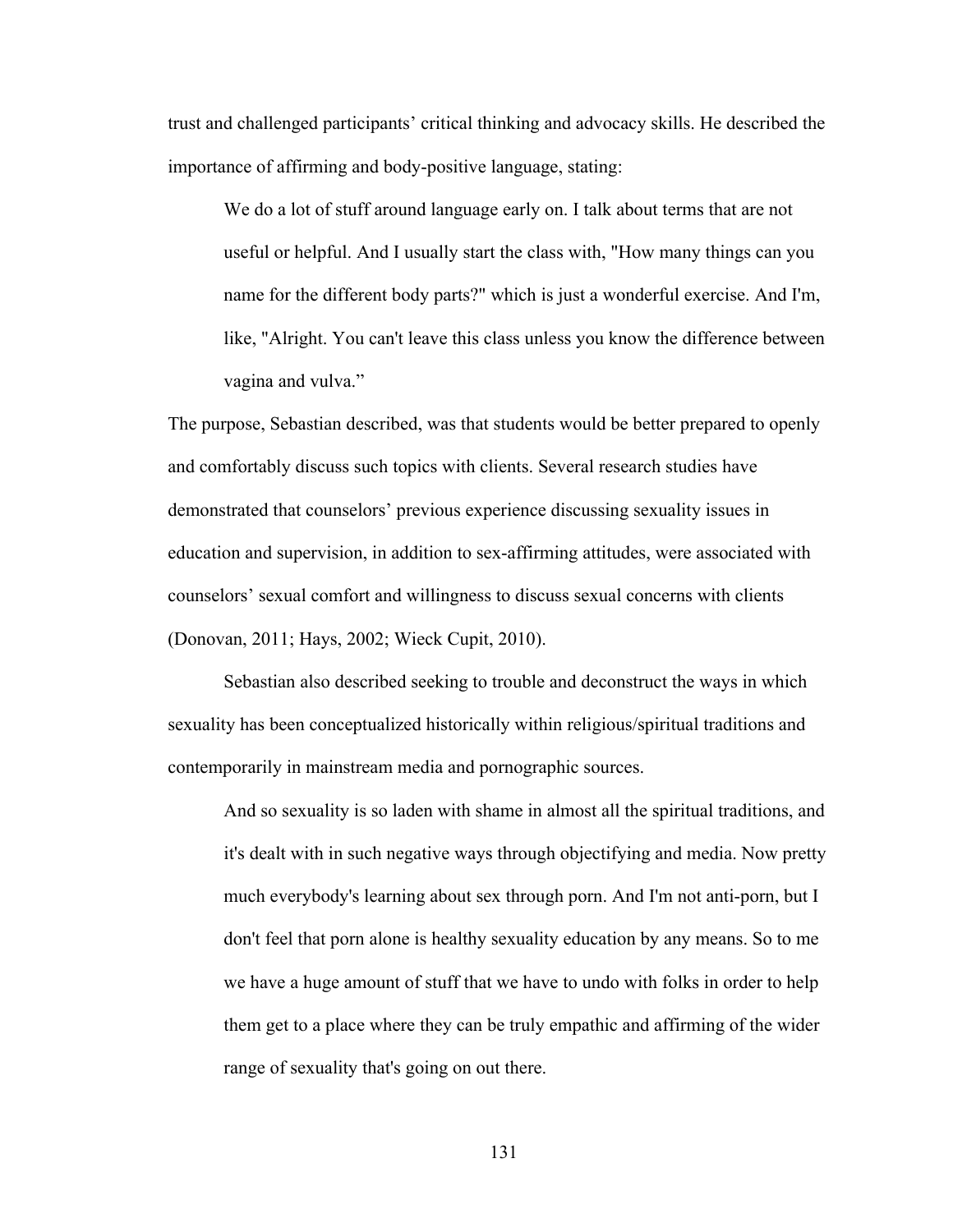He noted that, because religion seldom incorporates discussion on healthy sexuality, many people are left searching for accurate sexuality education in an era where inaccurate information is widely available through technology. In the above text, Sebastian alluded to the problematic aspects of pornography as sex education, specifically citing the overtly misogynistic and racist objectification that is often rampant in mainstream porn (Miller-Young, 2010). Thus, part of his goal for the class is to educate students with accurate, comprehensive sexuality information, such to facilitate students' capacity for empathy and acceptance with clients of diverse sexuality concerns. **Curriculum** 

Similar to other participants, Sebastian emphasized the tripartite approach of knowledge, skills, and awareness (Arredondo et al., 1996) to sexuality curriculum development, "And that would be my philosophy of teaching of sexuality: awareness, knowledge, and skills. Every component of each class—there's an awareness component, a knowledge and a skill component." His approach is distinct within this study, however, because he identified Sexuality Information and Education Council of the United States (SIECUS) as his primary source for sexuality knowledge outcomes. As a response to the HIV/AIDS pandemic of the 1980s, SIECUS first published the *Guidelines for Comprehensive Sexuality Education: Kindergarten-12th* in 1991 to equip children and teens with the knowledge and skills to avoid unwanted pregnancy and sexually transmitted infections. Now in its third edition, the *Guidelines* are now among the most widely utilized sexuality education program in the world, offering an alternative to school-based abstinence-only curricula (SIECUS, 2004). Sebastian drew from the SIECUS (2004) guidelines as his curriculum was specifically developed for "school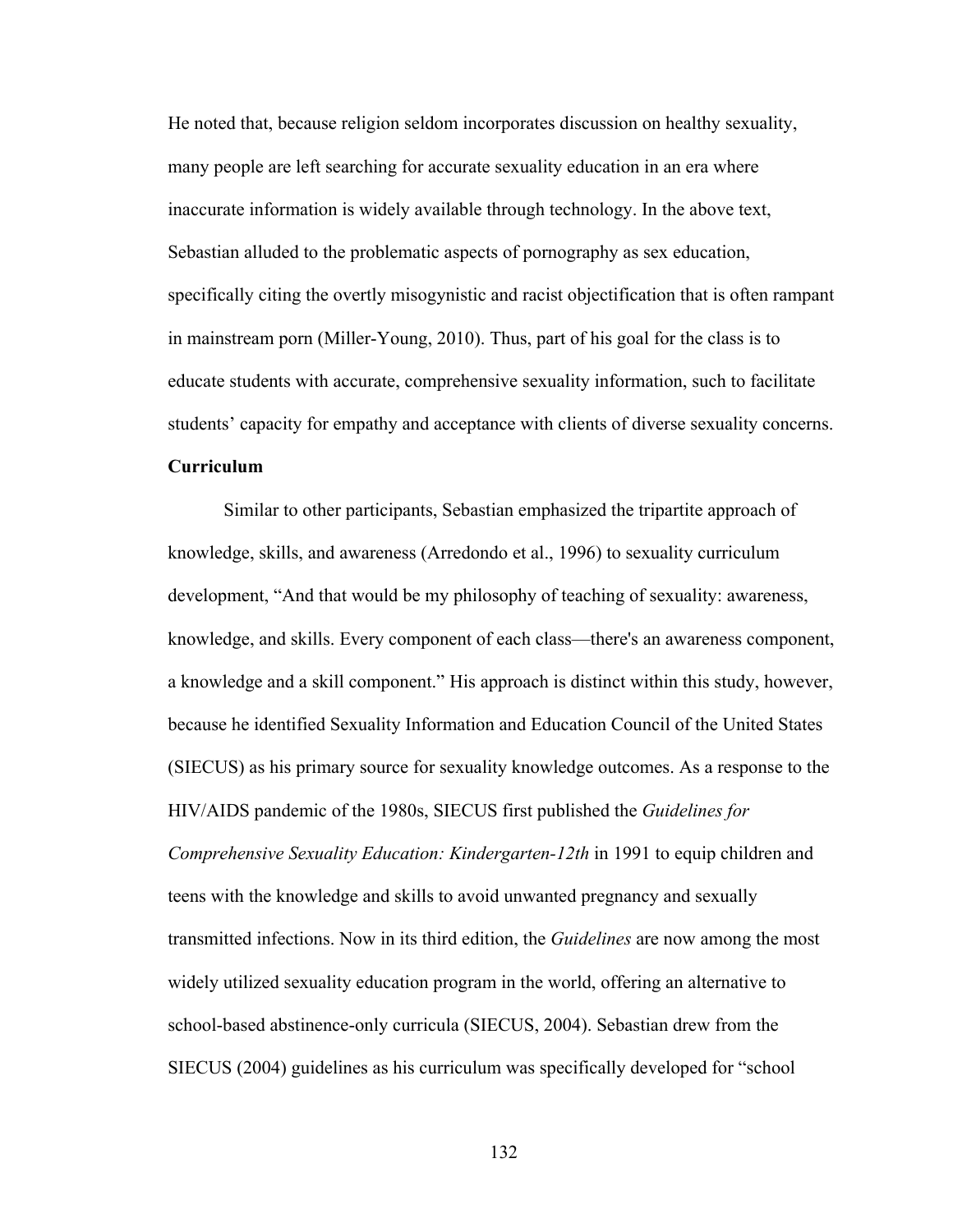counselors with a focus on the needs of children and adolescents and families in K-12 schools and college access counseling." Sebastian also commented that, because the SIECUS (2004) guidelines are available for free online, class costs are reduced, which increases access for students with fewer financial resources.

Sebastian identified over 40 sexuality content areas on his syllabus with specific learning outcomes for awareness, knowledge, and skills. I identified prominent themes within the content areas to generate a condensed list of curricular topics:

- 1. Sexuality Counseling with Diverse Populations
- 2. Comprehensive Sex Education
- 3. Models of Sexuality Counseling, Diagnosis, & Treatment Planning
- 4. Sex, Media, Technology, and the Internet
- 5. Professional Advocacy
- 6. Sexual Health and Wellness
- 7. Issues of Oppression: Racism; Ethnicity, Ethnic Identity, Race, Racial Identity, and World View in Sex Counseling
- 8. LGBTQ Communities, Issues of Oppression: Sexism, Heterosexism, Transgenderism
- 9. Sex and Ability, Sex and Illness; Issues of Oppression: Ableism, Ageism, & Beautyism
- 10. Violence and Sexual Trauma; Sex Trafficking and Tourism; Sexual Harassment Counseling: Sex Work and Sex Worker Advocacy
- 11. Couples, Relationships, Love, and Pleasure
- 12. Alternative Sexualities: Monogamy, Nonmonogamy, Polyamory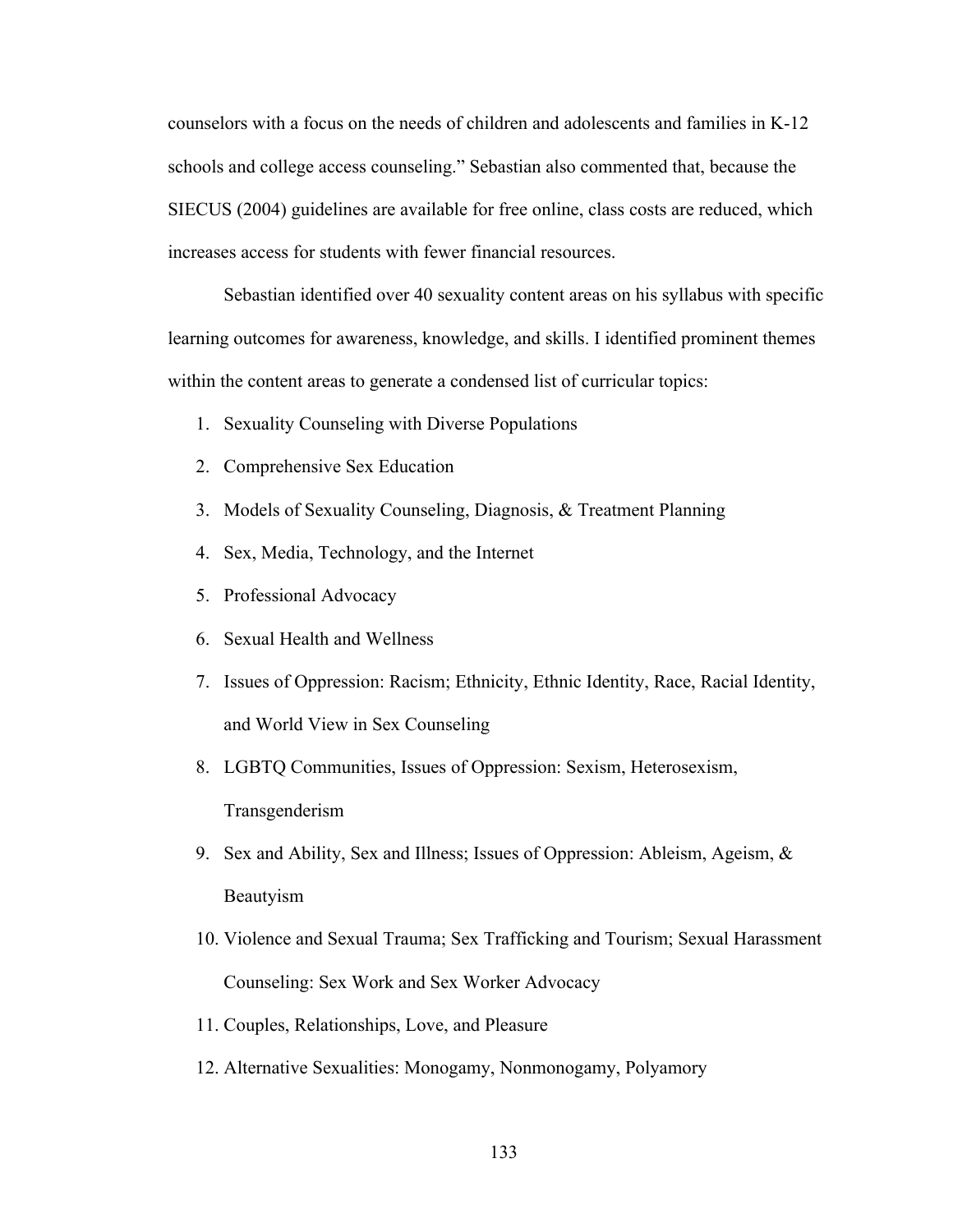### 13. Consultation and Referral

In line with his philosophy of teaching, Sebastian's curriculum featured a diverse range of sexuality foci with emphases on historically marginalized groups, intersectional issues of oppression, prevention, development, and sex-affirming perspectives of sexuality counseling. His curricular spread also aligned with the SIECUS (2004) guidelines, which contain 6 concept areas: 1) Human Development, 2) Relationships, 3) Personal Skills, 4) Sexual Behavior, 5) Sexual Health, and 6) Society and Culture. During our interview he reflected on how few practicing school counselors completed comprehensive sexuality training, citing his curricular goal as, "I think really *knowing* how to do sexuality education, because so often in schools there isn't anyone who's trained. The school counselor becomes it, and the other school counselors, of course, have had no training in sexuality, so those that have really play a leadership role."

### **Teaching Strategies**

Sebastian identified a primary intention of his teaching practice was to facilitate students' self-reflection and awareness about their personal value systems through immersion and experiential opportunities, such as guests speakers, panel discussions, values clarification/perspective-taking exercises, and role plays, stating:

Well, almost all of my writing and scholarship research is focused on equity, and so my interest in sexuality is teaching in terms of equity as well. So, I like to start off with—because I focus on child, adolescent, early adult, and the schools, in particular, I'm really interested in grounding people in serious experiential exercises to start with.

He described another experiential exercise: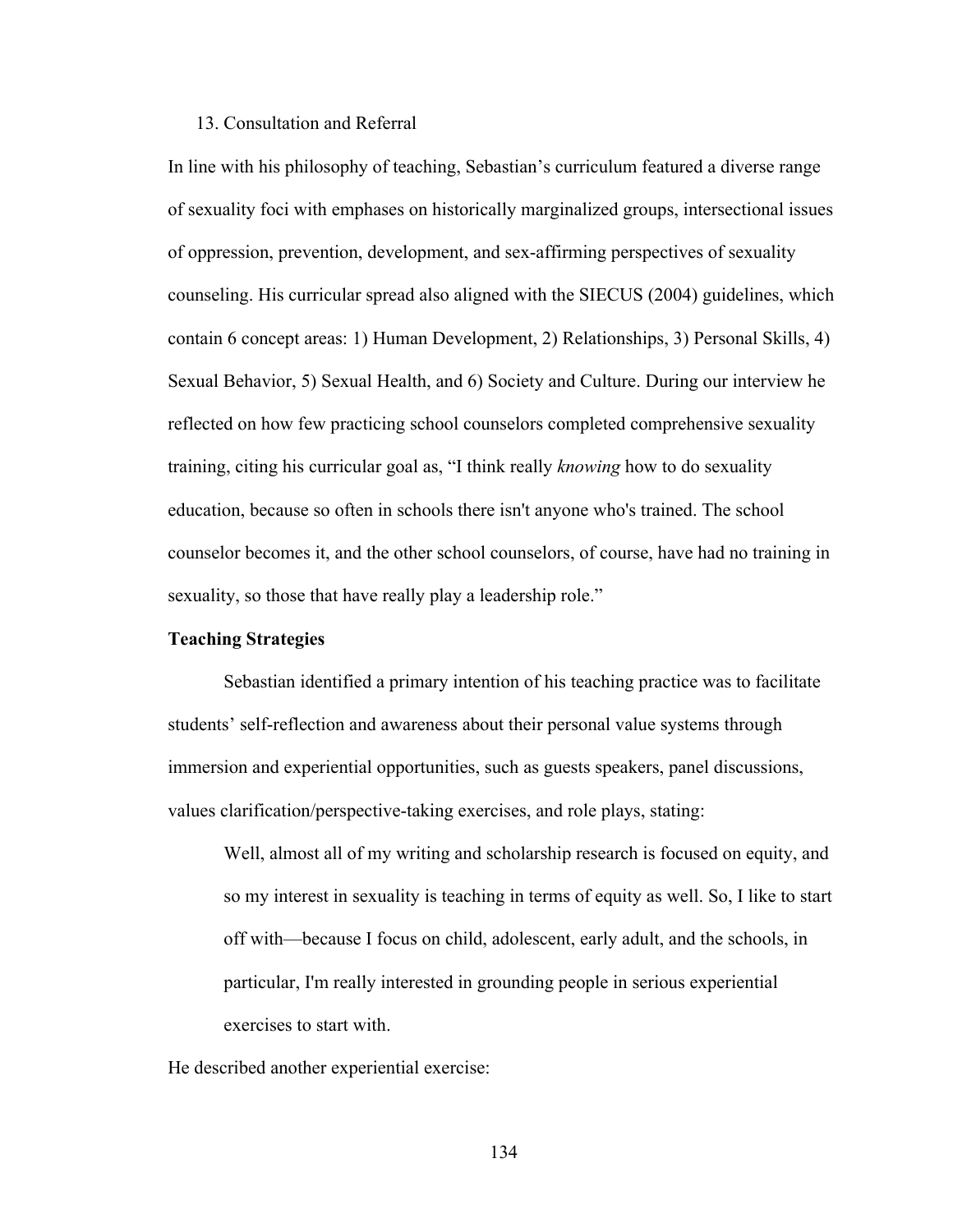And the Greek chorus, it may be during role-plays. It may be during a triad model—Pedersen's multicultural training triad model. If you're not familiar with that, you get someone from a cultural group that matches the cultural group of the client, and then you get someone to play the pro-counselor, giving the counselor ideas of what would be good things to say or not do. And then another scenario is the tougher one. It's the anti-counselor. It's the, "Oh, you don't wanna talk to that person. They don't know what they're doin'. Talk to me. You can relate to me. I'm a lesbian." It's a very powerful tool.

After describing his focus on experiential learning, he stated, "So we have lots of interactive things like that that go on. And the other piece is just bringing in tons of really good guest speakers and really helping people to move their awareness and their knowledge, so that they can have a really good skill set." This perspective also reflected his integration of the tripartite model in his teaching practice.

To illustrate his use of values clarification exercises, he described an exercise that required students to reflect on a list of sexuality values, judgments, and beliefs and describe their thoughts, reactions, beliefs, and how they came to hold their beliefs. Upon the students' completion of the exercise, he provided his own responses to the statements, commenting, "And it's just great because I'm not grading people, I'm simply looking at how they are using critical thinking, and have they thought about this, and what about this. It's just very interactive and very powerful and really, I think, helps students to bond and go from there." This text parallels Sebastian's statements regarding his commitment to engaged, authentic relationships with students.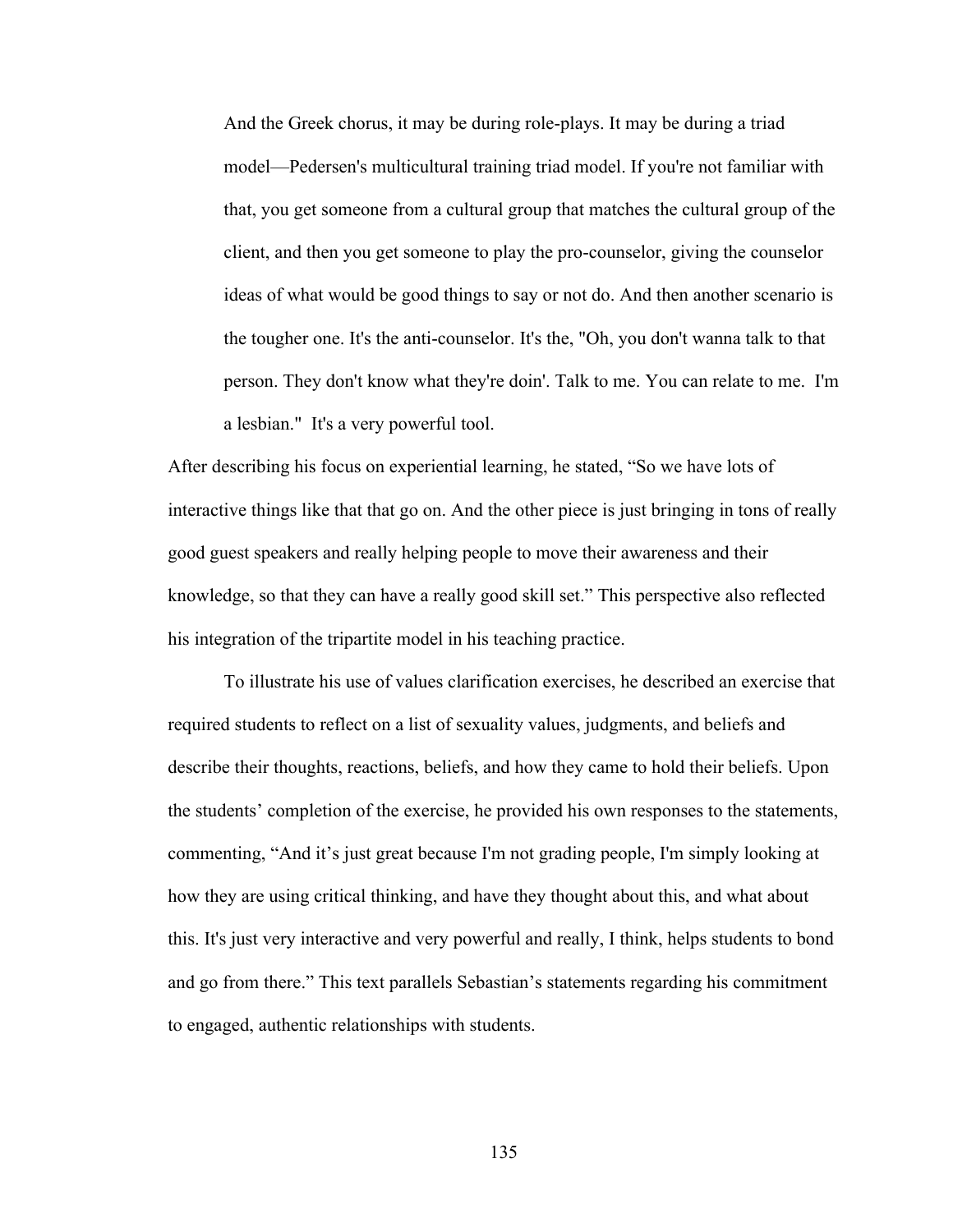### **Summary**

In the interviews and course documents, Sebastian articulated his pedagogy as rooted in anti-oppressive philosophy, which he detailed as equity-based, respective of social, cultural, political, and historical contexts of sexuality, and affirming multiple cultural identities. Through the analysis, his discursive strategies yielded emphasis to the value-laden nature of sexuality and sexuality counseling, which aligned with his curricular objectives to facilitate values clarification through self-awareness and experiential cultural exercises. Sebastian also emphasized the contextual nature of sexuality, specifically highlighting the role of societal, cultural, and historical value systems in shaping the ways in which individuals learn about sexuality issues. He described the purpose of his teaching strategies was to facilitate sexuality knowledge, skill, and awareness development, which is reflective of the tripartite model of multicultural skill development.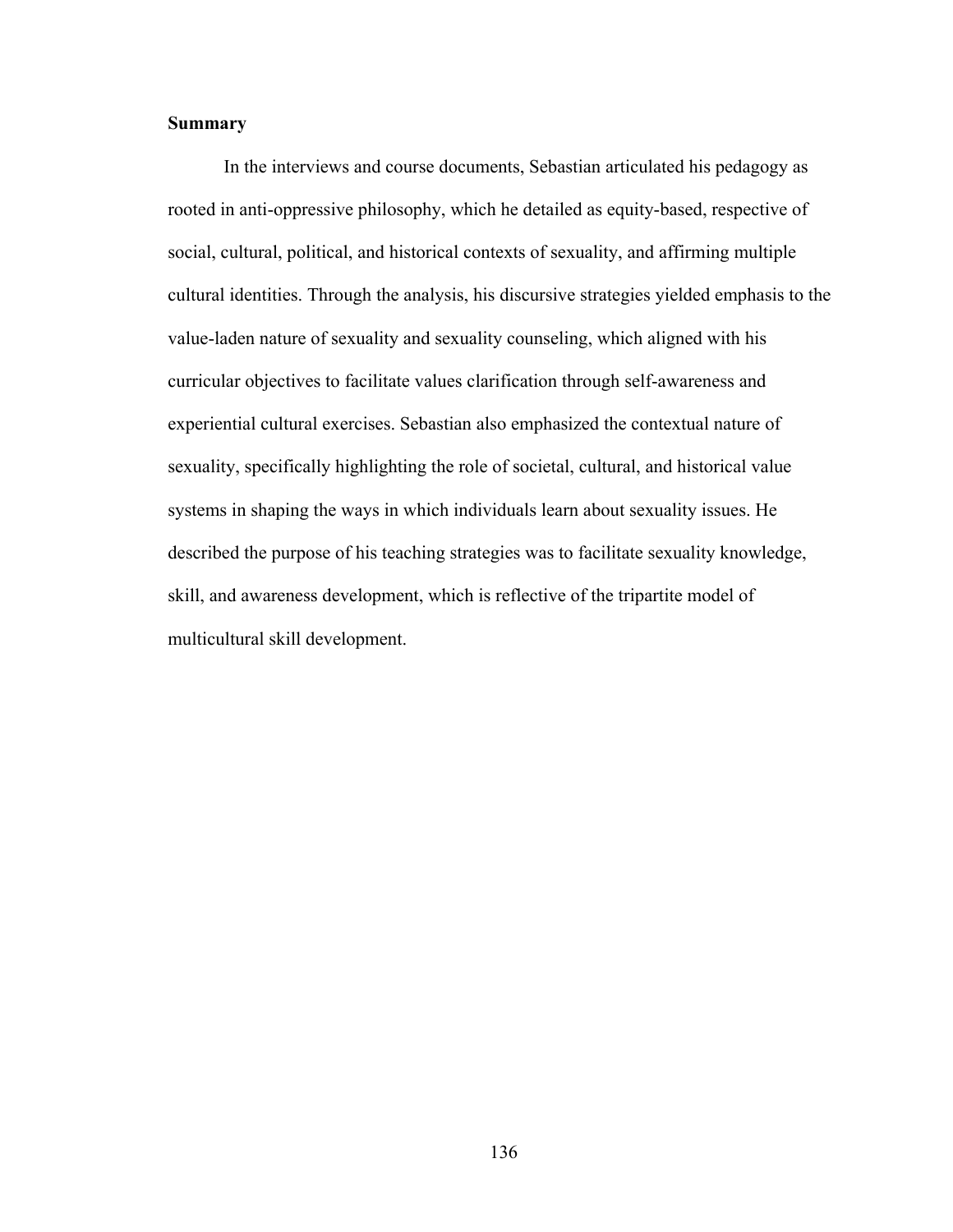#### **Cross-Case Synthesis**

Whereas the previous sections offered stand-alone examinations of each case, this section serves to sculpt a holistic understanding of the research phenomenon. Critical discourse analysis was utilized to deconstruct the data, and what emerged was the contextual synthesis presented in this section. Due to the epistemological delimitations of this study, the synthesis is not intended as a generalization of findings across participants. Instead, the purpose of the synthesis is to further nuance the central research questions. The findings of this study demonstrated the considerable influence of personal ideology on educators' teaching philosophy, curriculum, and teaching strategies, which was articulated in the following themes: (a) Value-Neutrality and "Out in the Classroom": The Contested Role of the Self; (b) Multiculturalism in Professional Counseling and Anti-Oppressive Ideologies; and (c) The Validity and Utility of Lived Experience in Sexuality Classrooms. The following synthesis serves less as a presentation of findings, but rather a review of the questions that remain unanswered—with hopes of inspiring reflection, dialogue, and future research.

### **Value-Neutrality and "Out in the Classroom": The Contested Role of the Self**

Considering the complicated and highly contested nature of sexuality education in the United States, it was no surprise that participants recognized the significant impact of personal sexual values in the teaching and practice of sexuality counseling. Indeed, for many participants, the exploration and critical examination of individual, social, and cultural sexual values was the premier objective of the curriculum—awareness and analysis of one's sexual judgments and the impact of those judgments on future clients and the therapeutic relationship. Regardless of participants' social and political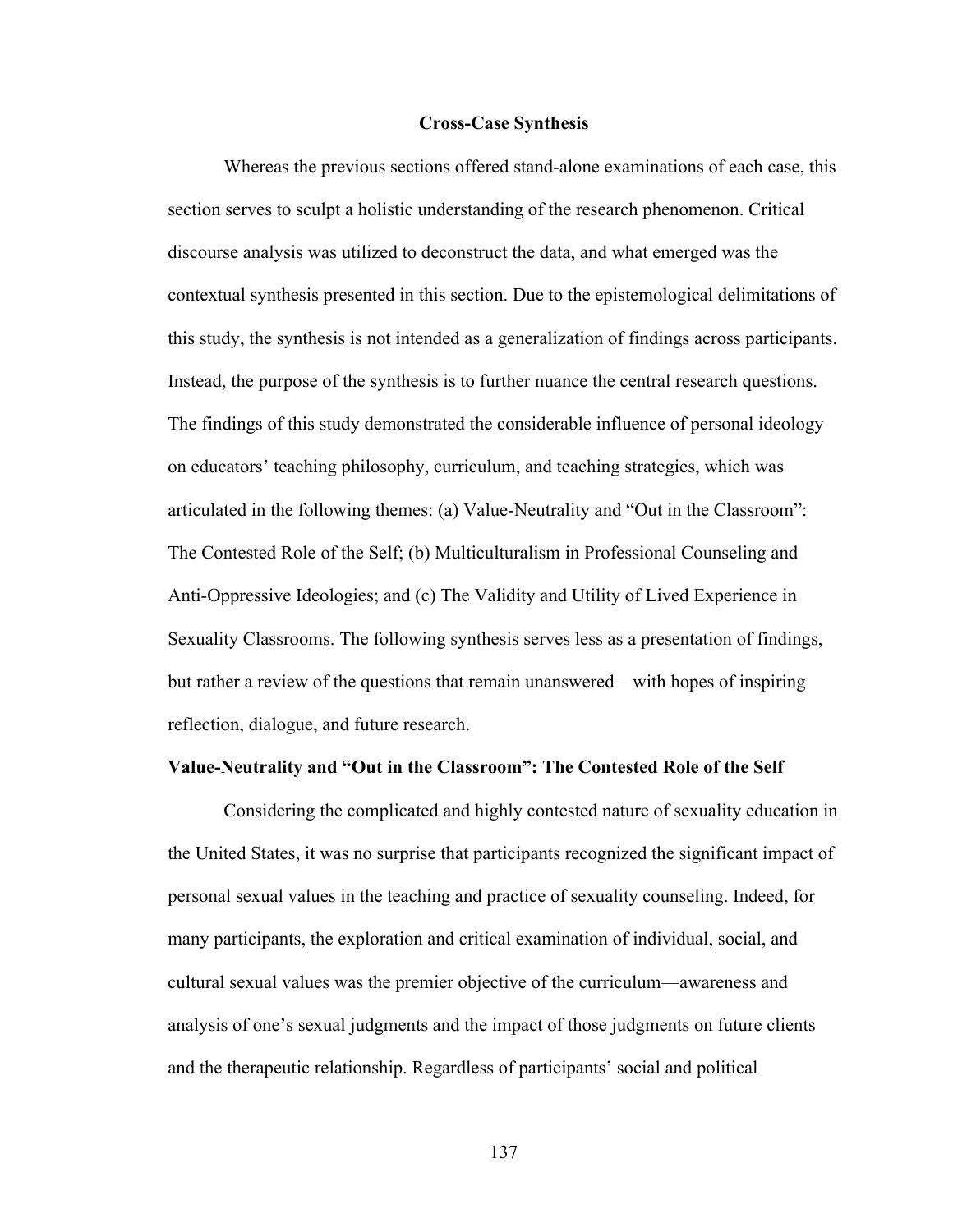surroundings, the participants articulated a clear relationship between sexuality counseling competence and self-reflection. Many participants echoed this initiative in teaching philosophy statements, syllabi, course assignments, textbook selections, and throughout dialogic recollections. For example, Nancy stated:

I would say we really spend a lot of time talking about the students' own value systems. I mean not that they have to tell what they are but just, you know, to make sure that they're self-aware about how their own value systems might impact how they think about a client—and just to be really, always selfevaluating, to make sure that you're not trying to talk your client into your own view.

Quinn indicated:

So, basically, I was looking at providing [the students] with stimuli. And the stimuli were meant to engage them, introduce that population, introduce them of the relevant issues. And so, at the same time providing them knowledge and providing them with the stimulus through which they could reflect on their selfawareness.

Evan also reported:

Now, where it gets gray for students is because in counseling, we ask people about their values, lifestyle, beliefs—all that stuff—but students sometimes get confused, especially as new counselors in training. Essentially, it's the "where do I stop and where do you begin." [Chuckles] That's how I explain it to them. t's, like, you can counsel someone with values different than you, and you can really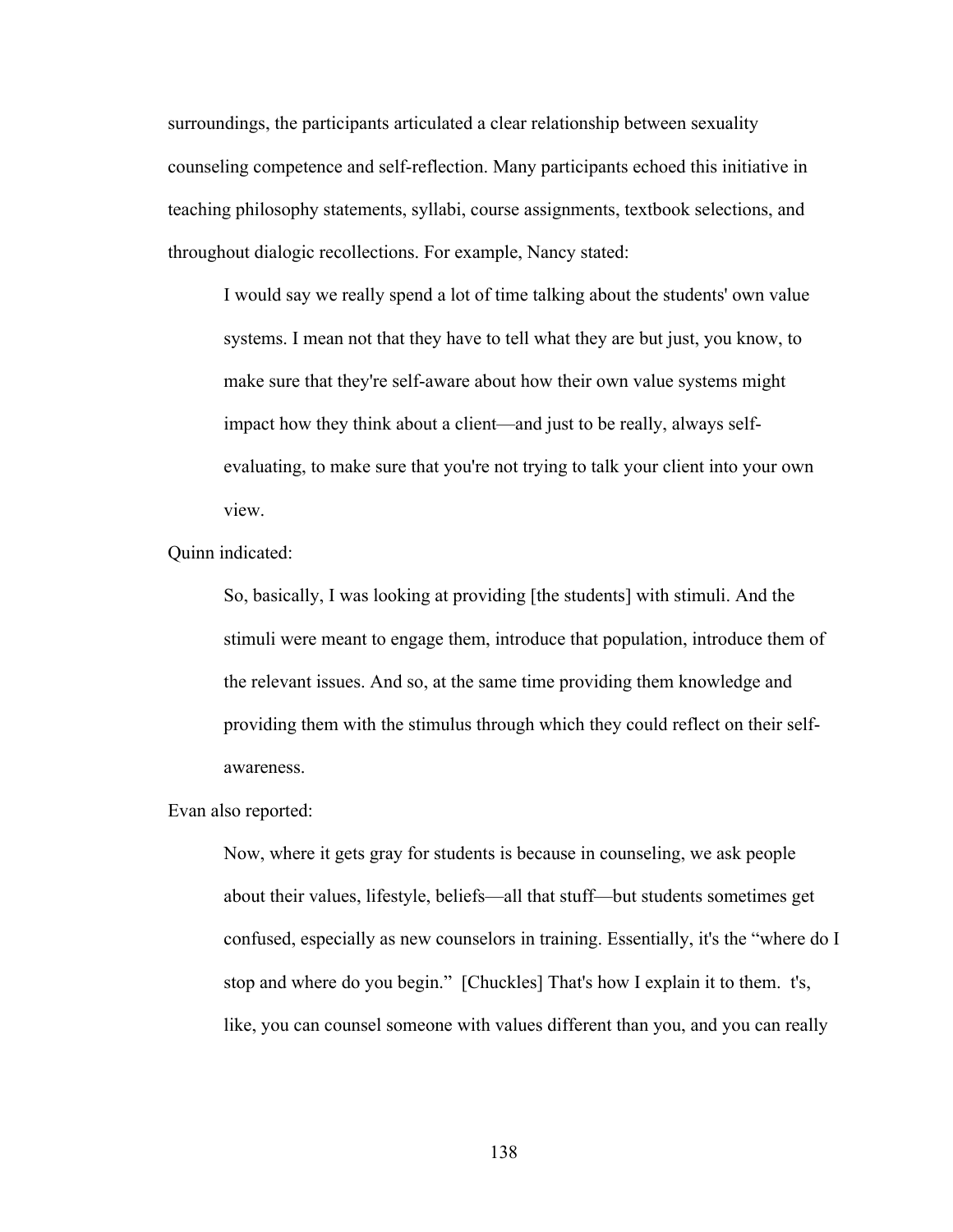help them, and you can connect on a deeper human level if you look past some of the labels.

According to scholars in anti-oppressive pedagogy, educators have an ethical imperative to critically examine the ideologies guiding their pedagogy (hooks, 1994; Kumashiro, 2002; Lather, 1998; Mezirow, 1997). O'Brien and Howard (1996) described:

Our values and judgments are intractably interwoven into the choices we make about out particular pedagogical position, the assumptions we make about who we are teaching and why, and the decisions we make about what materials to use and how to frame the content of our courses. To the extent that we are aware of the values and intentions, we can account for our decisions and actions as teachings. This critical reflective posture is the basis of responsible authority and passion for teaching and learning. (pp. 327-328)

Indeed, each participant had a story about how they came to teach a sexuality course, and each participant referenced the intimate connection they held with the subject matter. In fact, when asked the final interview question, "What advice would you give to future sexuality counselor educators?" participants responded, resoundingly, by emphasizing the importance of self-work—such as personal therapy, reflective journaling, consultation with peers and supervisors about sexual values, and extensive research in less-thanproficient knowledge areas—in the preparation to discuss and teach sexual topics to students. For instance, Maurice stated:

If I had a young professor coming to me as brand new—we got a couple new professors that have just come on board, and they were gonna be teaching sexuality and they came to me for counsel—the first thing I would tell 'em is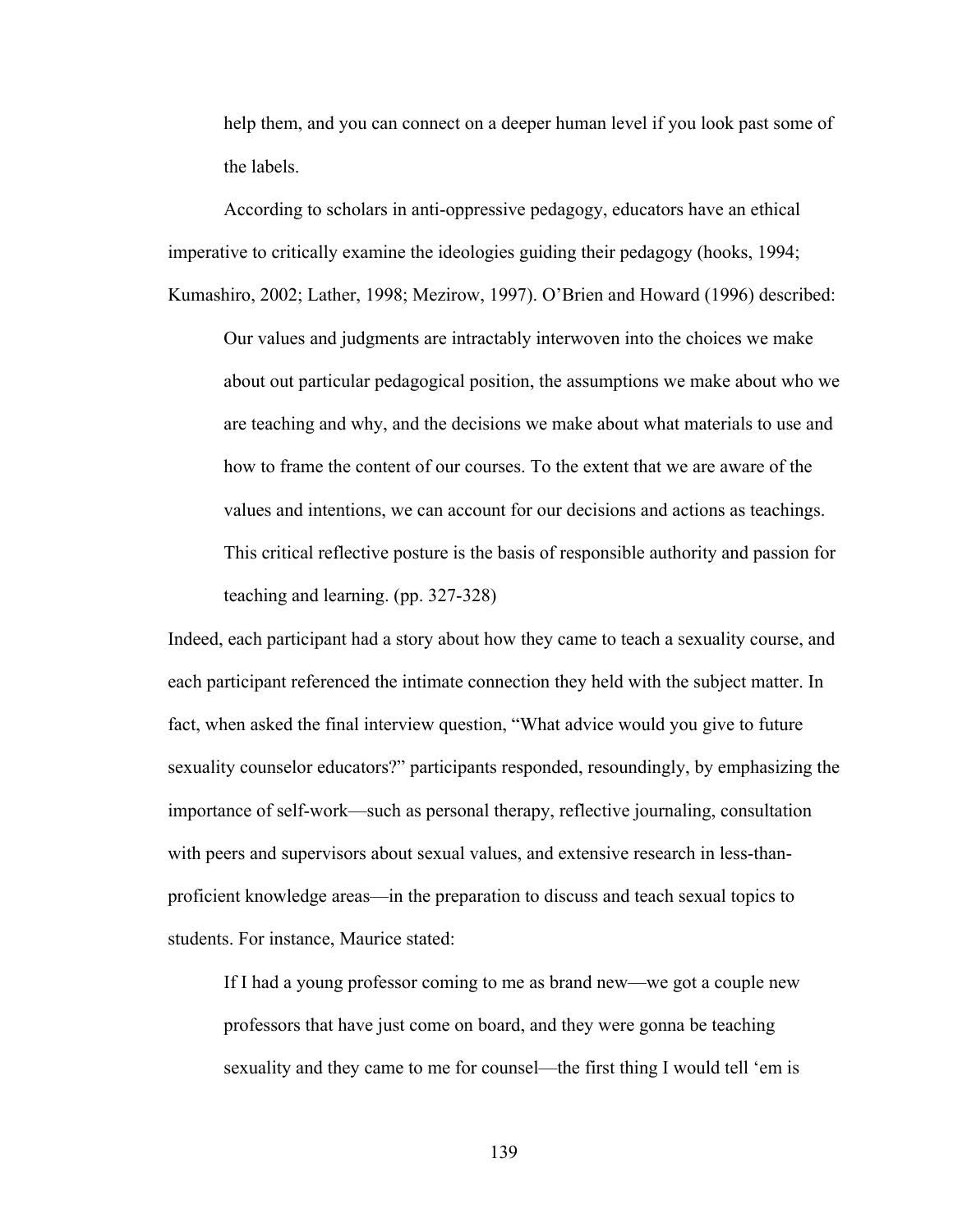don't even attempt to [teach the sexuality class] if you have not done your own work around your sexuality or are not continuing to do so.

Quinn commented the importance of reflecting on one's own experiences:

But on the other hand, I think that it's really, really important for individuals who are going to teach this kind of thing to trust their own experiences. You know, if you've gotten this far to be wanting to teach something in relationship to alternative sexualities, there has to be something motivating you to do that. So, I would encourage people to think, "What are your experiences? What are the things that you feel as though it was easier for you to know about, and the people that you were given less information about, um, but still encountered in the field?"

Evan also stated, "So, advice to prep for sexuality—I guess it's kind of a sensitivity. It'd be the same as if you're teaching a multicultural class. You just gotta be aware of your own stuff, and knowin' your own, and bein' fine with it." Thus, through introspective practice, students and educators may gain awareness into how personal ideologies may impede understanding others' realities (Chin & Russo, 1997). Contrariwise, if value systems remain unchecked, educators run the risk of imposing discriminatory, ethnocentric, and moralistic judgments on students, which constitutes incompetent and unethical practice (ACA, 2014). Chin and Russo (1997) recommended the practice of self-reflection as "a process that enables us to value humility, to be aware of our fallibility, and to avoid arrogance or dogmatism about our own biases" (p.104-105). Reflexivity also facilitates awareness regarding the limitations of expertise and scope of practice (Baber & Murray, 2001).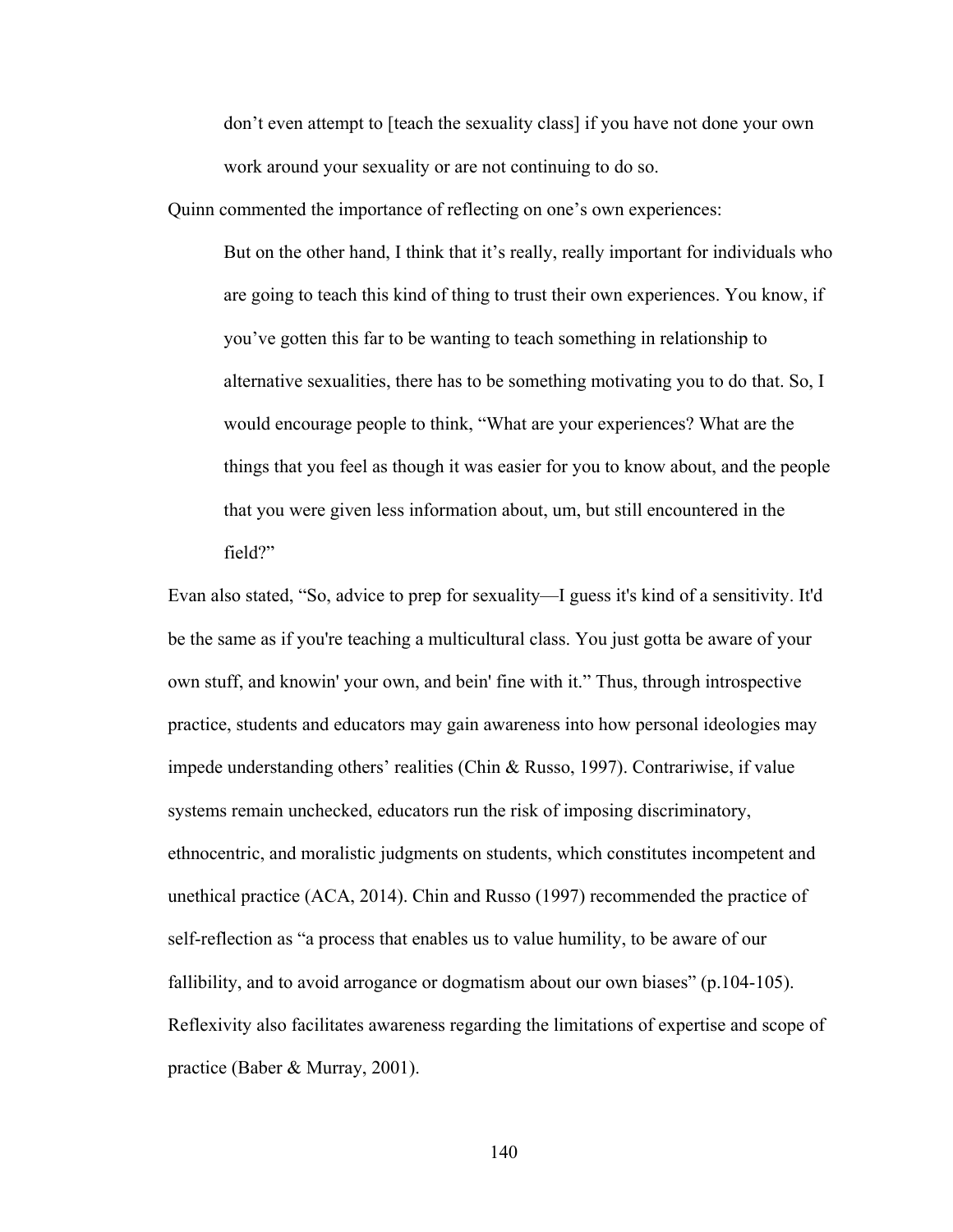Positionality (i.e., the participants' individual, social, and cultural situatedness) was also an important factor in participants' sexuality pedagogy. For instance, educators who had experienced oppression, shame, and trauma in response to heterosexism and homophobia, articulated curricular and pedagogical objectives that: (a) were explicitly LGBTQ-affirming and (b) emphasized the transformative nature of teaching sexuality, both personally and societally. Perrin, Bhattacharyya, Snipes, Calton, and Heesacker (2014) offered a possible explanation for the observed relationship between participants' pedagogy and cultural/sexual identity. In a study examining the relationship between social justice behaviors, prejudicial attitudes, and experiences with discrimination, Perrin and colleagues (2014) found that participants from marginalized groups (i.e., women, people of color, and people from lower social classes) that had experienced emotional impact from discrimination demonstrated a greater propensity for social justice behaviors and lower levels of prejudice. Quinn mirrored this sentiment in her discussion about the empowerment and self-affirmation that she experienced as a facilitator of an expressly queer-inhabited, queer-affirming classroom:

And then, having become the actual counselor to educators, I was always very out in my classroom. I was out as queer. I was out as bisexual. I was out as an advocate, an ally to the trans community—and my students were very, very responsive to that. And I got a lot of positive feedback from my students in my student evaluations of instruction about how I was able to help them understand how to work with individuals of all kinds of sexual identities.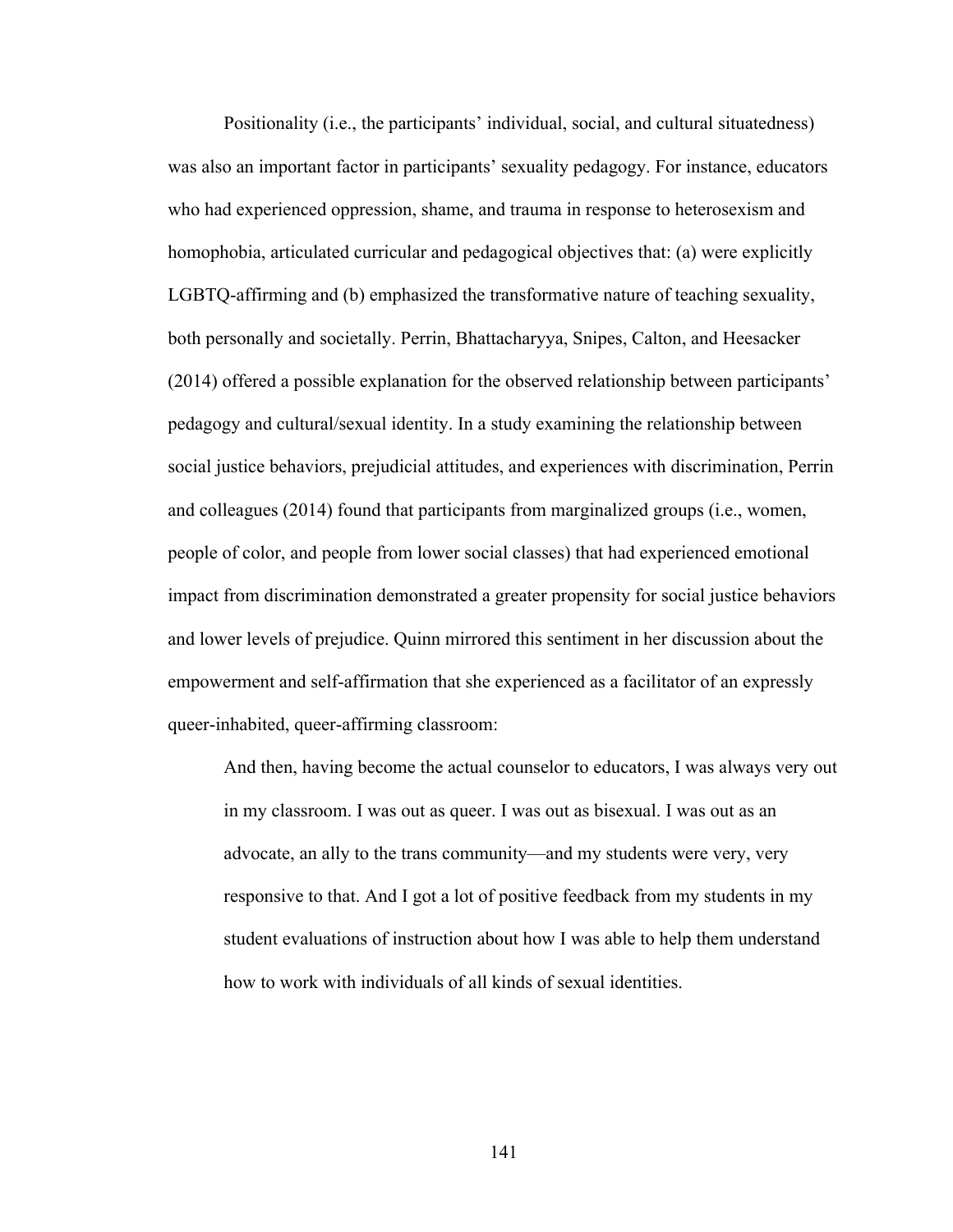For Sebastian and Maurice, the teaching process initiated the healing of spiritual and emotional wounds that were instilled through years of heterosexism. Maurice commented:

And I think I was in my own kind of little crusade to say, 'Look, I'm not only a sexual minority. I'm a persecuted sexual minority, and if I have had to go through this shit with my sexuality, I can only imagine what other people have had to go through. So let's learn together. Let's talk about it.'

Drawing from his own experiences and relationships within the LGBTQ+ community, Maurice infused knowledge regarding the marginalization and oppression of queer persons and created opportunities for students to develop understanding and empathy for the challenges faced by non-dominant communities. Educators who identified with the LGBTQ+ community reported infusing their sexual identity into their sexuality pedagogy, which resulted in curricula that educators reported as LGBTQ-affirming, critical of systems of heteronormativity, and facilitative of self-growth and exploration.

Conversely, some of the participants expressed commitment to establishing and maintaining a value-neutral position in the classroom. Value-neutrality was demonstrated by participants' reports of: 1) taking a neutral stance on public debates on the rights of LGBTQ individuals, women, and other non-dominant populations and 2) not disclosing characteristics of one's positionality (i.e., sexual/affectual orientation, spiritual beliefs, or political leanings) to students. For instance, Nancy stated:

Well, to me, I do stray away from things like this because I think it's very political—even though I have pretty strong views—I try very hard not to be political in the classroom. It's—you know—we're not supposed to be. On the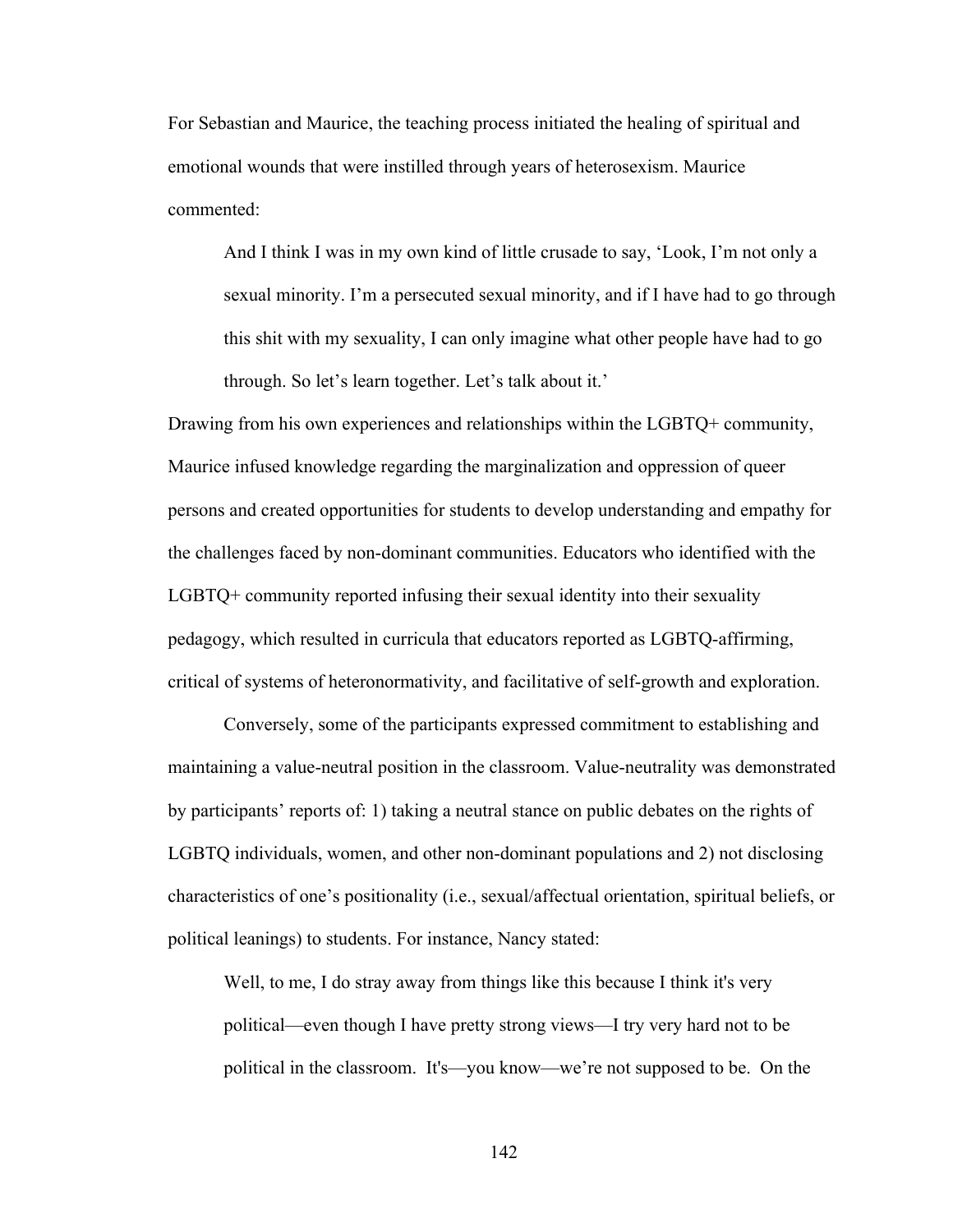other hand, we were talking the other day about legalizing gay and lesbian marriage, and I just said, "Who on earth would be against any family having the same benefits as any other family?" [Laughter] And then I realized what I was saying, and I thought, "Yipes! Be quiet, Nancy!" [Laughter]

Rachel also reported:

I validate them, any students, as far as where they are, and I encourage them to consider other's people's perspective. You know, we always talk about how we leave ourselves out of the room, or how we bracket our beliefs and put them to the side, so they don't get in the way of us not being able to help somebody else. So it hasn't gotten to be too heated because I think there seems to be the understanding—especially through our code of ethics—that the students recognize that they can't push personal values or personal beliefs on clients.

This emphasis on bracketing and value-neutrality with students parallels the values of nonjudgment and unbiased care of the counseling professional identity (ACA, 2014; Francis & Dugger, 2014).

Commenting on the historical push for an objective educative stance, hooks (1997) described this paradox: "The self is presumably emptied out the moment this threshold was crossed, leaving in place only an objective mind—free of experiences and biases. There was fear that the conditions of that self would interfere with the teaching process" (pp. 16-17). Participants paralleled this notion, describing the complications associated with adopting a value neutral stance in the classroom, including ambiguity regarding the educator's role in challenging discriminatory belief systems. For instance, Rachel described a situation when a student was struggling to work through religious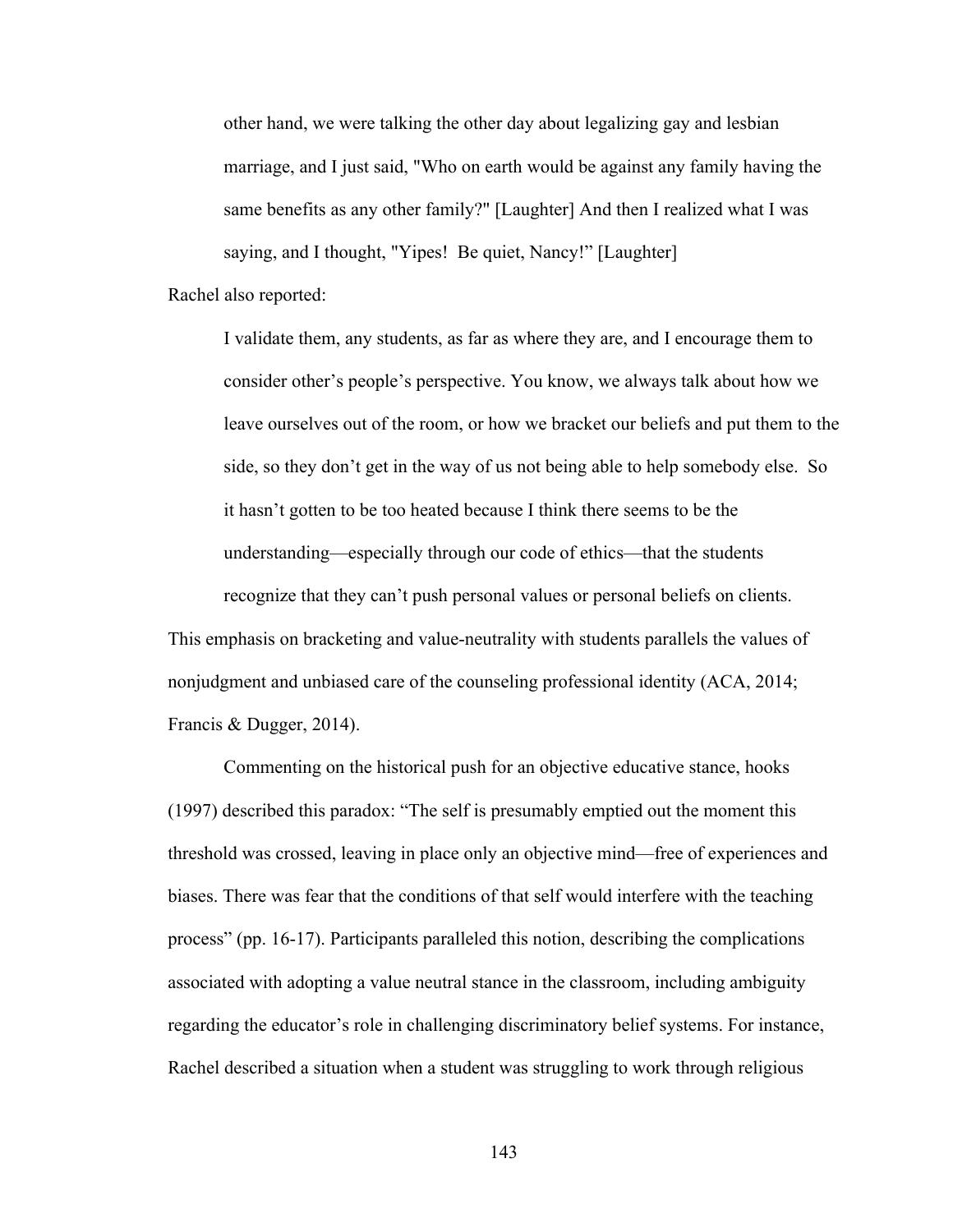beliefs that were discriminatory to LGBTQ+ individuals and, though she had strong empathy with the student due to similar experiences in her own life, Rachel indicated that she bracketed those experiences in order to maintain an unbiased perspective. Though current counseling ethical guidelines support this practice, it is possible that by remaining objective, Rachel missed a premier opportunity to use her previous experiences to educate and connect with the student about religion, discrimination, and evidence-based perspectives on key LGBTQ+ issues. Despite her attention to LGBTQ+ ally development, advocacy, and awareness of multicultural issues, throughout the interviews she maintained that it was unethical to try and change anti-LGBTQ+ beliefs.

Another obstacle, described by Evan, was that students were often able to perceive subtle indicators of his religious and sexual ideologies, despite his efforts to bracket his personal value systems. He described:

When I tell client stories that I don't think are heteronormative—when I speak from my own experience—I guess covert communication to the students definitely comes across. And she called me on that, and that was fine. And we talked about how some of my stories reinforce gender norms and things like that.

We had that discussion right then in class and just used it as a teaching moment. In his example, the student's confrontation of his heteronormativity sparked a conversation centered on shared learning, which expressed a significant point: because classroom participants cannot be perfectly ideological neutral, there must be a willingness to openly and respectfully discuss value conflicts when they undoubtedly arise.

As sexuality educators in more conservative or religious surroundings face additional challenges when implementing comprehensive and equity-based sexuality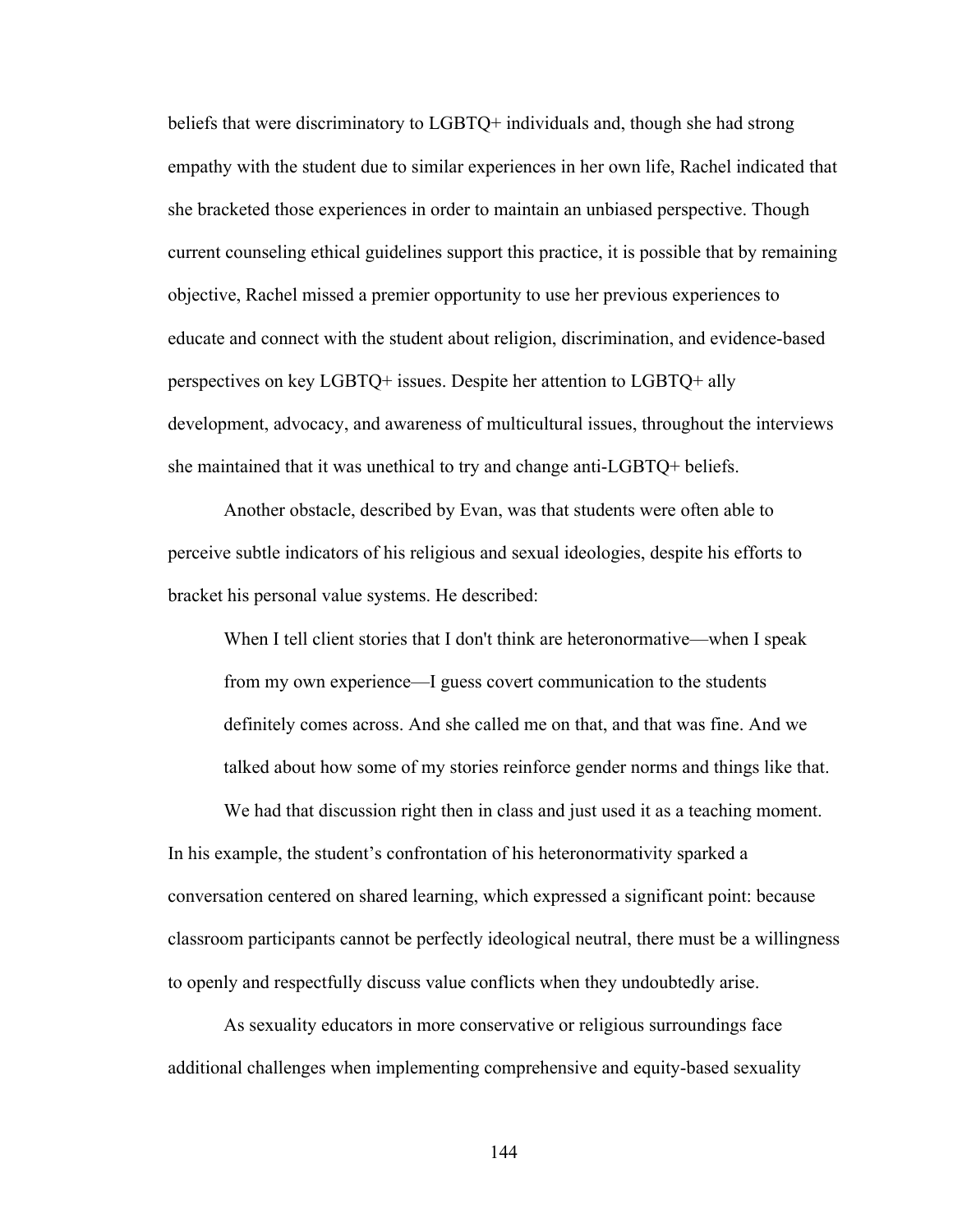education (Luker, 2006), participants' hesitance to openly vocalize anti-oppressive belief systems may also serve to protect them from outside criticism or shame. Nancy commented on this pressure, "Well, to me, I do stray away from things like this because I think it's very political—even though I have pretty strong views—I try very hard not to be political in the classroom. It's—you know—we're not supposed to be." While she discussed the importance of gatekeeping students with discriminatory belief systems, it is possible that she was cautious about openly supporting LGBTQ equality due to the potential for negative ramifications from members of her conservative surroundings.

### **Multiculturalism in Professional Counseling and Anti-Oppressive Ideologies**

A second theme encountered in the cross-case synthesis was the common thread of ideology in educators' discourse of multiculturalism. Specifically in: 1) the minimization of the existence of discriminatory belief systems within the classroom and in society, 2) gatekeeping policies, and 3) bracketing as multiculturalism. As sexual/affectual orientation counseling competence was included in the curriculum of each case, there were significant differences in the ways that educators' ideologies intersected with the teaching of LGBTQ+ topics.

Described by Bonilla-Silva (2014), one of the key assumptions of color-blind ideology is the belief that, in a post-civil rights era, racism no longer exists on cultural or systemic levels. Drawing from Chen-Hayes's (2001) framework of anti-oppressive school counseling, (a) individual oppression occurs when individuals, with or without awareness, possess, propagate, and/or act on negative beliefs or assumptions about members of nondominant groups; (b) cultural oppression is demonstrated when the "behaviors, actions, and expressions of one group are seen as inferior to another group"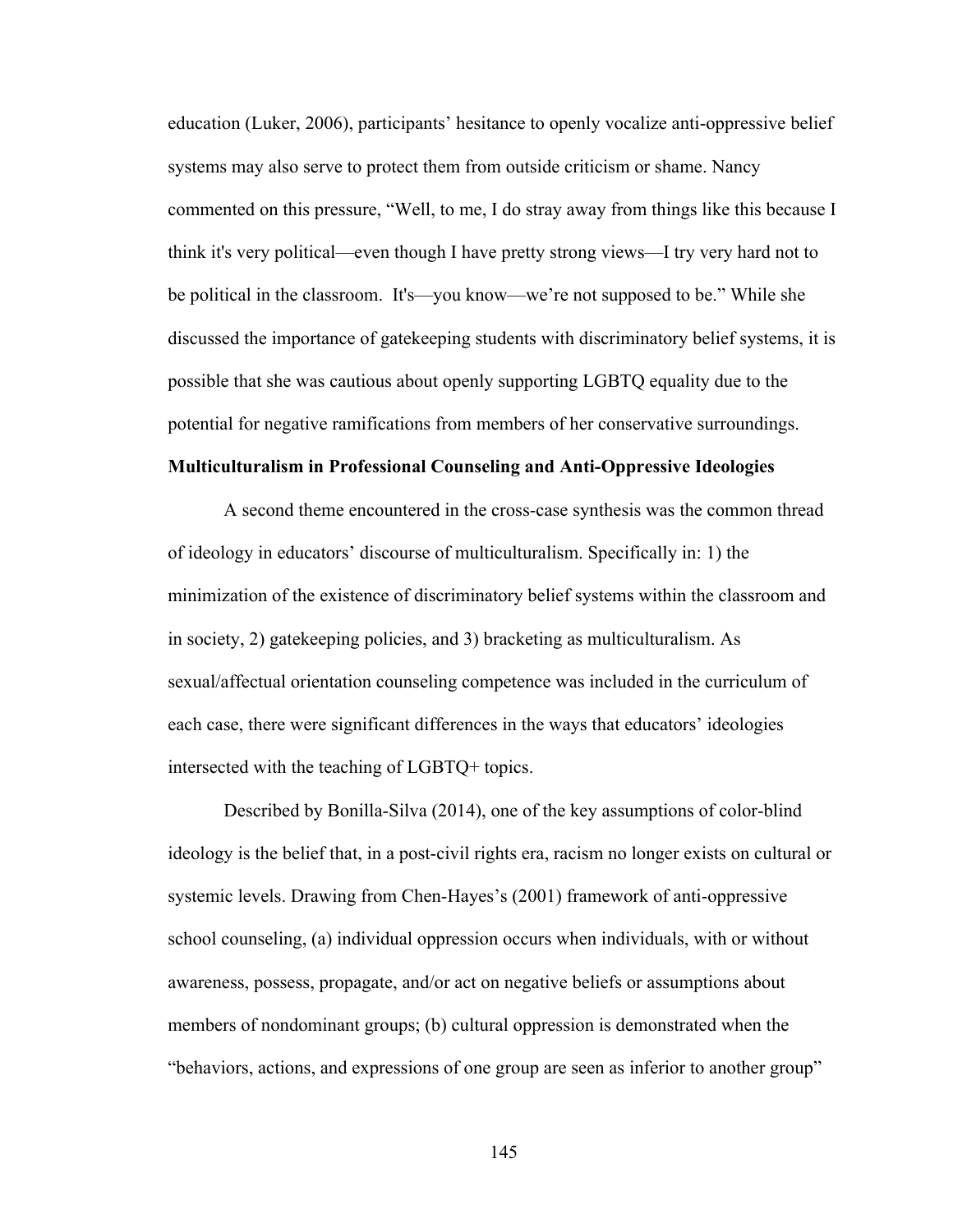and relies upon cultural stereotyping, or the use of blanket statements to describe the characteristics of a certain group (p. 165); and (c) systemic oppression is described as the "unequal power relationships that result in inequitable resource distribution toward nondominant group members" (p. 165). Racism, from a colorblind perspective, is thought to mostly exist on an individual level, demonstrated by the belief that, while a person might be racist, current social and political systems enable individuals from all socioeconomic and cultural backgrounds equal opportunity to achieve health, wealth, and success. Stoll (2013) expanded Bonilla-Silva's thoughts on colorblindness to include *postgendered* ideology; that is, the assumption that gender equality has been achieved in social, political, and institutional arenas. In this study, colorblind ideology intersected with assumptions of *post-sexual politics*, or *sexuality-blindness* (Stoll, 2013), demonstrated by the minimization of heterosexism and trandgenderism in the classroom and in society.

Color-, gender-, and sexuality-blind ideologies (heretofore termed *blind ideologies*) were demonstrated by participants' use of euphemism, hedging, and other minimization strategies when referring to racist, heterosexist, and sexist ideologies. Examples of include the use of "conservative values," "traditional family values," and "religious beliefs" as indicators of oppressive ideologies. Participants with sexualityblind ideologies were more likely to cite a student's religiosity when referring to discriminatory beliefs about LGBTQ+ populations, rather than citing oppressive or heterosexist belief systems. For instance, Nancy began describing an occurrence of values conflict in class, "I'm thinking right now of somebody in my current class, and she just has very strong religious views…" Similarly, Rachel reflected on "a student who was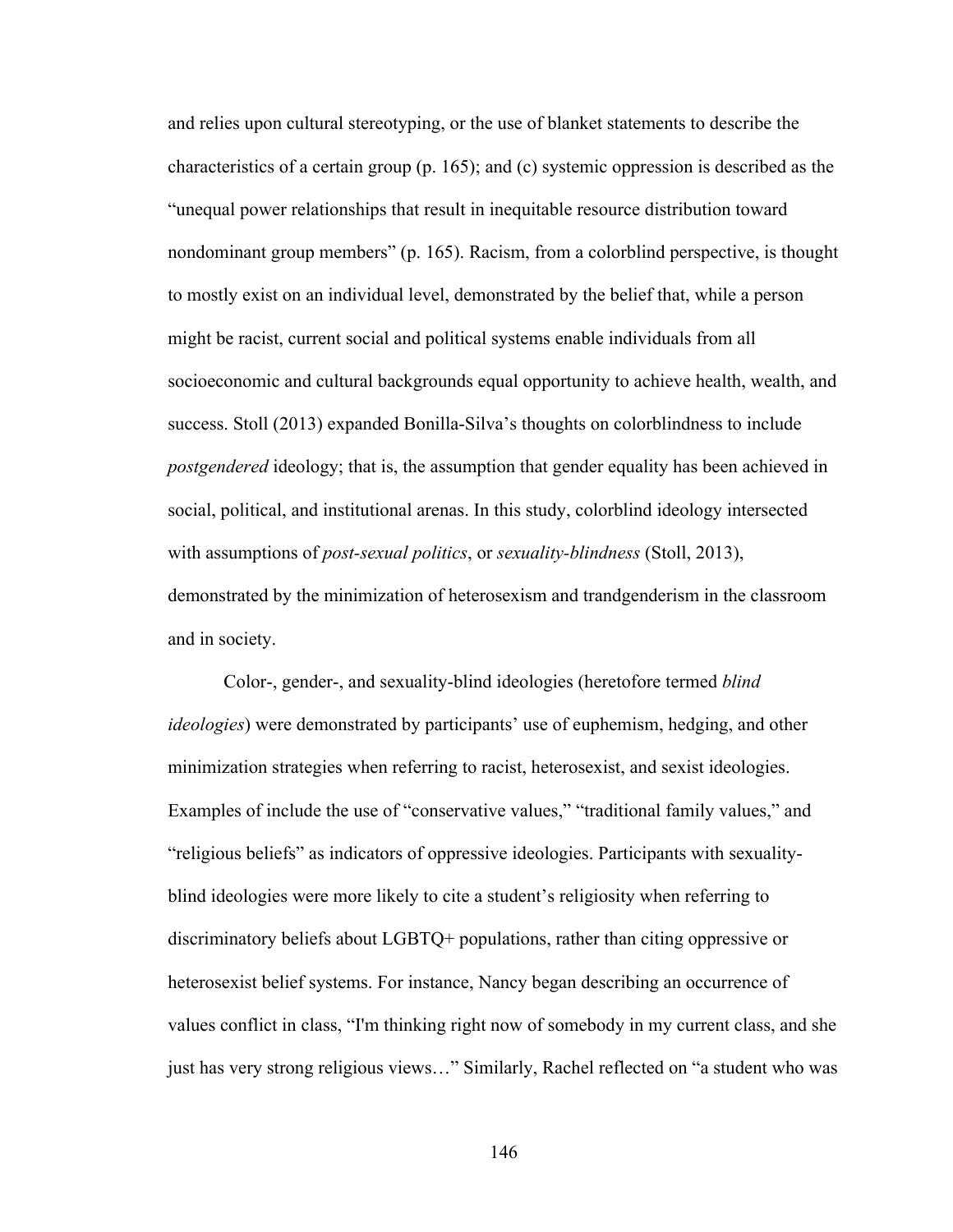struggling with her religious beliefs." Though many participants highlighted the importance LGBTQ-affirming beliefs as a factor of counseling competence, many were reticent to explicitly label non-LGBTQ-affirming beliefs as oppressive.

Additionally, data analysis yielded that participants' standards of multiculturalism were often described based on overt markers of racism, sexism, and heterosexism. In some of the participants course documents and interviews, primary focus of multicultural gatekeeping procedures (e.g., preadmission screening, informed consent/ethics contracting, and remediation) was the prohibition of readily observable discriminatory behaviors, such as refusing to see clients based on protected identity characteristics or using overtly discriminatory language. While certainly it is critical to remediate or remove those students who demonstrate overtly oppressive behaviors, recent research has suggested that discrimination is often portrayed in subtle and inconspicuous ways (Donovan, 2013; Sue et al., 2007). For instance, Nancy indicated that, while she is certain that many of her students hold heterosexist beliefs, she did not often encounter openly discriminatory behaviors. She said, "I mean, some people may have strong religious views, but in class they're not saying that. What they *are* saying is that they could certainly work with different populations, whatever the issue." This example demonstrates the importance of developing gatekeeping standards that assess for the propensity for microaggressions, which are defined as "brief, everyday exchanges that send denigrating messages to people of color because they belong to a racial minority group" (Sue et al., 2007, p. 273). Microaggressions may be directed at any non-dominant group, and are often inflicted unwittingly in conversation and media portrayal (ALGBTIC LGBQQIA Competencies Taskforce, 2013). By integrating conversations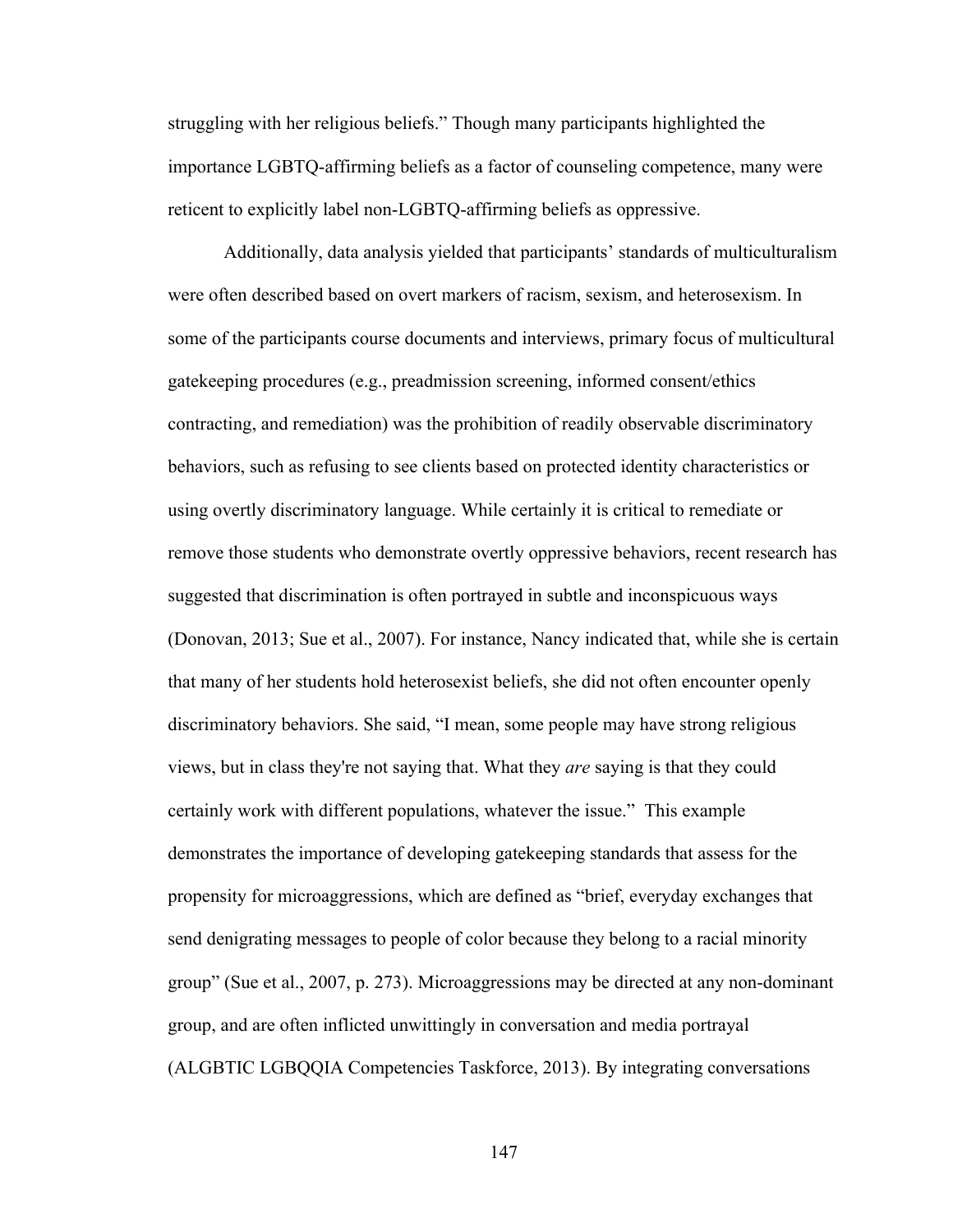regarding micro- and macroaggressive (overt and purposeful discrimination) discriminatory behaviors, students and educators have clearer expectations of multicultural competence and are better able to recognize, intervene, and amend problematic behaviors when they arise in class (Sue at al., 2007). Of course, this is only possible to the extent that educators possess multicultural knowledge, training, and resources; as noted by Midgette and Meggert (1991), "if counselor educators are to train students in multicultural awareness, knowledge, and skills, they must first acquire these attributes themselves" (p. 138).

From the discourse analyses, I also discovered similarities in participants' expressed ideologies and their conceptualizations of multiculturalism and multicultural counseling. Though all six participants described a tripartite approach to sexuality counseling competence that focused on increasing students' knowledge, skills, and selfawareness of sexuality issues, participants who demonstrated LGBTQ-affirming and/or feminist ideological discourse markers also emphasized knowledge of social, cultural, and historical contexts of oppression for underrepresented populations; the impact of these contexts on the client and therapeutic relationship; and therapeutic and advocacy skill development respective of marginalized client groups. Educators working from ideologies reflective of the professional counseling orientation assessed for multicultural competency based on students' therapeutic objectivity, nonjudgment, and valueneutrality. However, these two categories (i.e., LGBTQ/feminist and professional counseling) were not mutually exclusive, as most participants exhibited discursive markers of both ideological systems. While the participants with explicitly antioppressive pedagogies reported seeking to critique, challenge, or modify oppressive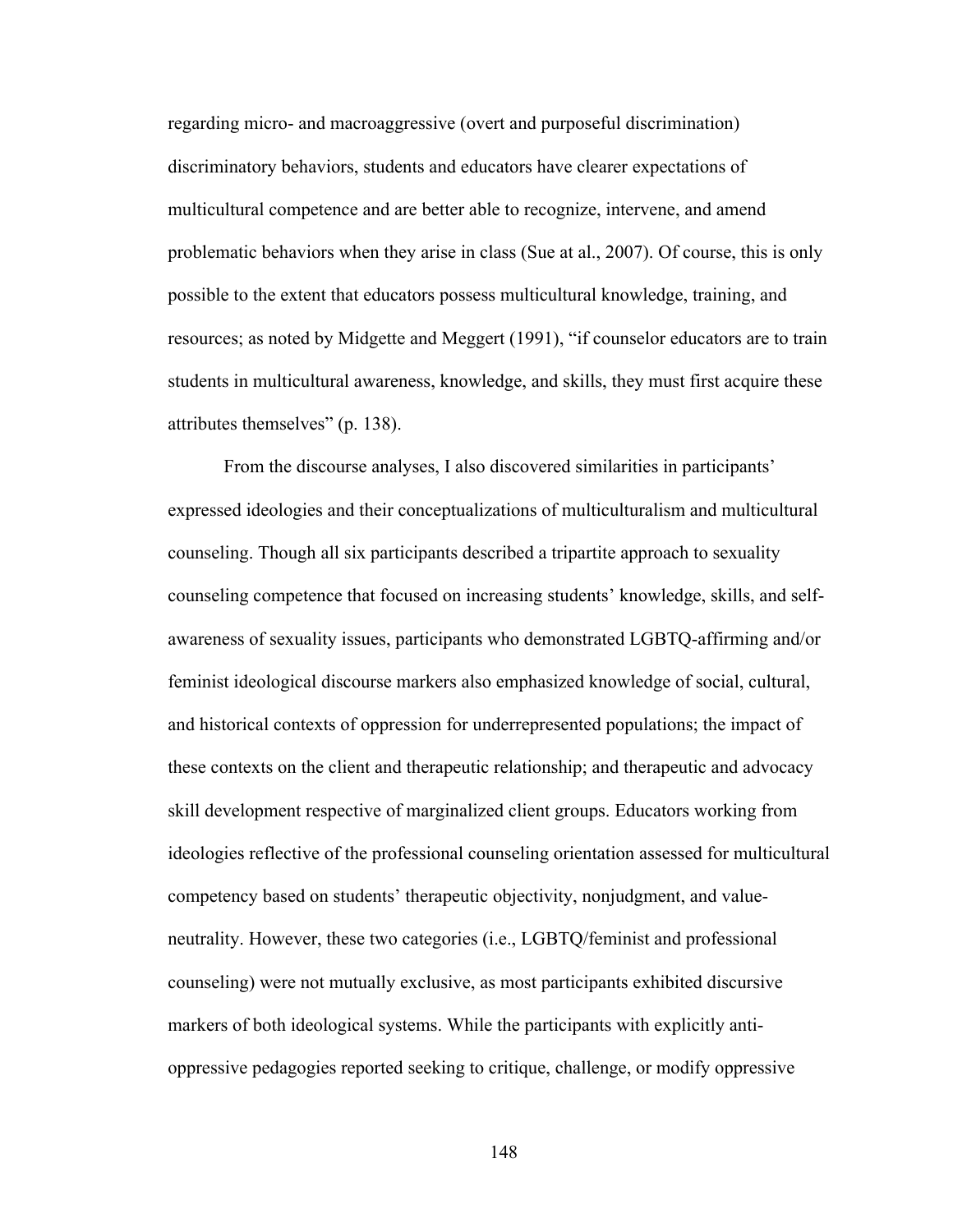ideologies (in session, the classroom, and societal contexts), educators aligned with professional counseling ideology were more apt to champion the ability to bracket or compartmentalize individual beliefs:

It doesn't matter who that person is, whether they're the same or different than you, what color they are, or whether they're gay or straight or whatever. You're a professional, and you're providing them a service. And counseling is the same.

You're a paid professional to provide a service to whoever walks in your door. Though the practice of values bracketing is congruent with the current ethical guidelines (ACA, 2014) and recommendations of best practice (Francis & Dugger, 2014; Kocet & Herlihy, 2014; Whitman & Bidell, 2014), there were discrepancies among the participants regarding the feasibility and success of professional bracketing, which were outlined in the previous section.

### **The Validity and Utility of Lived Experience in Sexuality Classrooms**

Finally, the cross-case synthesis revealed a dynamic connection between ideology and participants' discourse on the validity and utility of lived experience in the classroom setting. Dialogic and textual discourse reflected certain epistemological assumptions of the nature of learning, which were mediated by pedagogy and thus, ideology. Specifically, participants articulated the importance of lived experience in the teaching and learning of sexuality by highlighting the relational, communal, and empathic qualities of transformational learning and ally identity development.

Historically, higher education sites have privileged scientific reason, empiricism, and rationality as valid sources of scholarly knowledge (Willis, 2007). As such, systems of meaning-making traditionally associated with feminine and indigenous ways of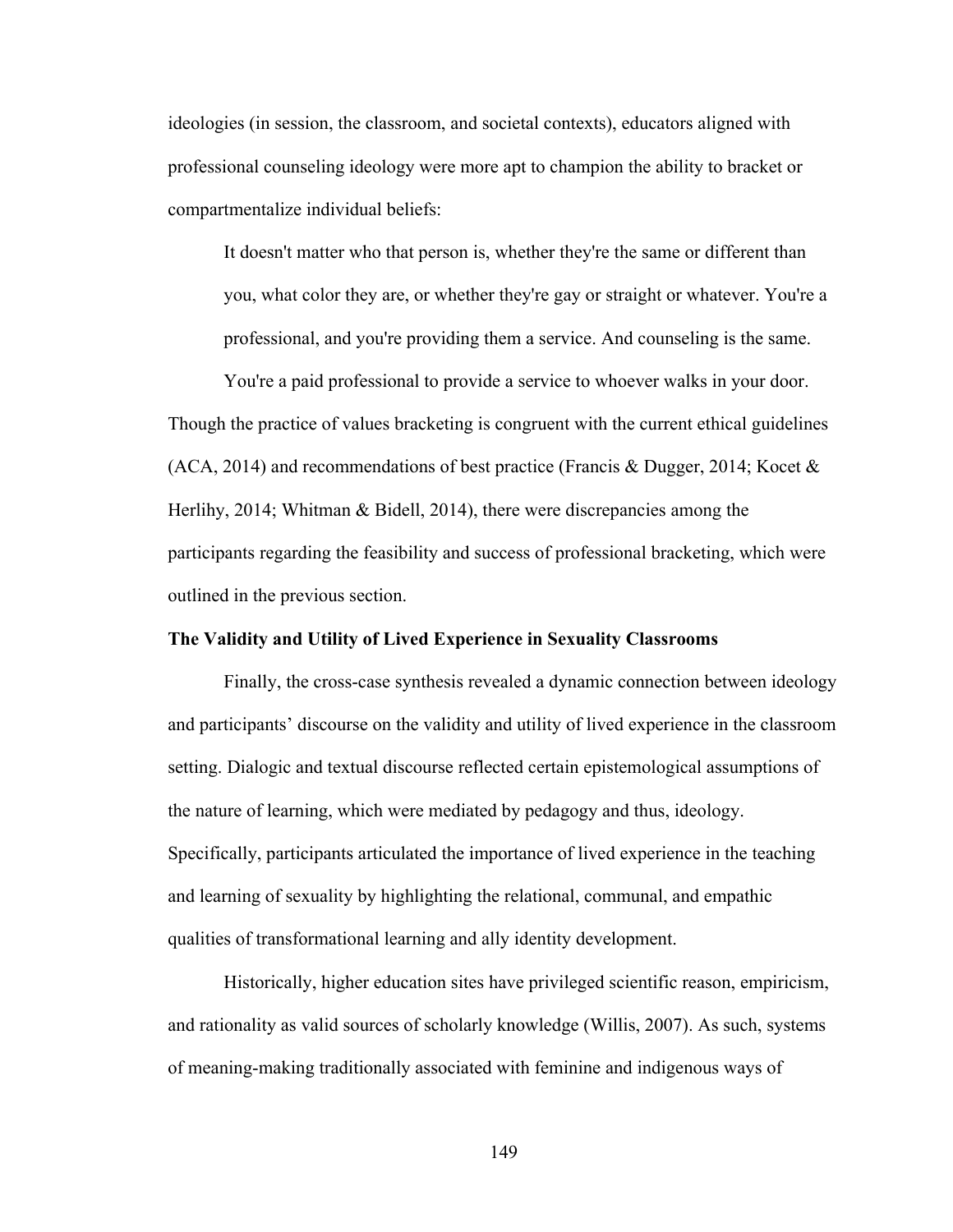communicating information—including relational, familial, intuitive, and experiential knowledge—have been denounced as irrational and feeble, or regarded as illegitimate science (Smith, 2008). Because much of students' sexuality knowledge is developed through personal experiences, family systems, and media exposure, sexuality counseling education necessarily functions on both personal and professional levels. Hence, it is essential that educators facilitate contextual learning environments that validate knowledge from lived experience, while evoking critical analysis of the intersection of personal experiences and larger social phenomena (hooks, 1994; Smith, 2008). Maurice described a collaborative approach to incorporating personal experience into the classroom:

And I think the only way that I knew how do this, consistent with my philosophy, was to really embrace the angst and all the stuff that it brought up in me teaching this kind of topic. And I thought, "Okay, if all this is coming up in me, then it's gonna be in the classroom as well, and I sure as hell can't hide behind a lectern and some prefab lectures." And so I thought, "The other piece of sitting around that table, other than a pedagogical-andragogical approach, is we're literally going to sit in all of our angst and triggers together and we're gonna talk about 'em, as they come up.

To this end, the establishment of a safe and trustworthy classroom contributes toward students' discussion of personal values, an undoubtedly intimate experience, which is critical to the development of sexuality counseling competency (Baber & Murray, 2001).

Because opportunities for formal sexuality education vary widely depending on geographic region, religious/spiritual affiliation, sociopolitical surroundings, family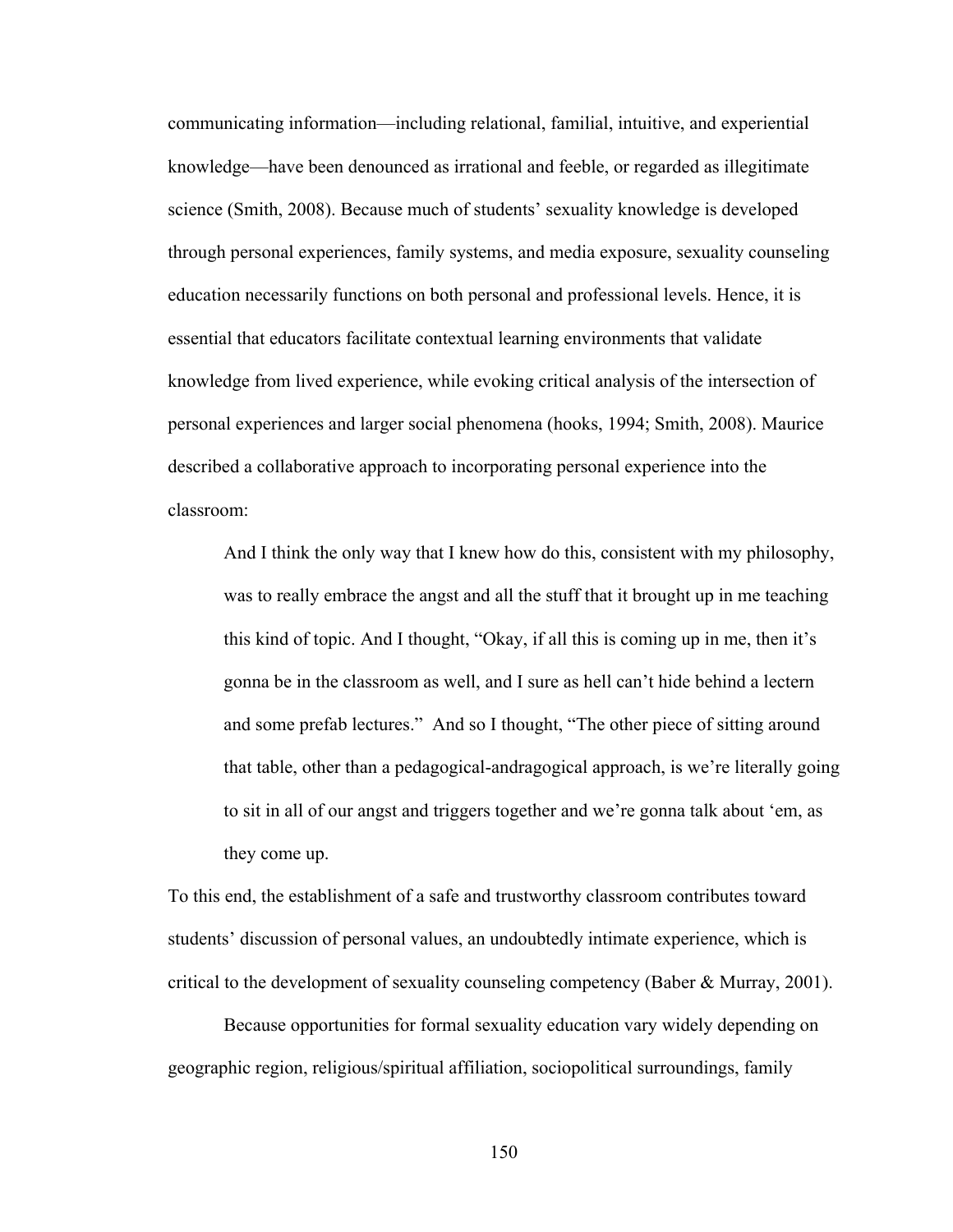values, and more, students enter postsecondary education settings with a broad range of sexuality experience and knowledge (Baber & Murray, 2001). Some students will enter the class with limited formal knowledge of sexuality topics, but possess extensive experiential knowledge, while other students may have extensive formal knowledge of sexuality and have few relationships within LGBTQ+ or alternative sexuality communities. Students may come to class with past experiences of trauma related to sexual abuse, sexual/affectual orientation, and gender identity development. For instance, Sebastian noted:

The section that is usually most challenging [for students] is either sex work or working with perpetrators. Those are the two that really throw people, cuz they're not expecting them or there's a lot of fear. They're just not sure. There's an awful lot of judgment. And sometimes [the students] who have the greatest judgment are folks who've been traumatized and sex has been used as violence toward them.

Conversely, some participants in this study expressed hesitance in facilitating students' group process of personal experiences with their peers, concerned that the classroom might inadvertently reflect a counseling process. For example, Nancy described, "I tell them, we don't do therapy in the classroom. I pretty much try to explain that it's probably not good to talk about yourself and your own sexual issues." She also reported feeling concerned for a female student who disclosed her polyamorous relationship to the class, questioning whether the students' sharing of the information might be characteristic of a personal issue or mental health concern. Another example, located in Rachel's syllabus, outlined: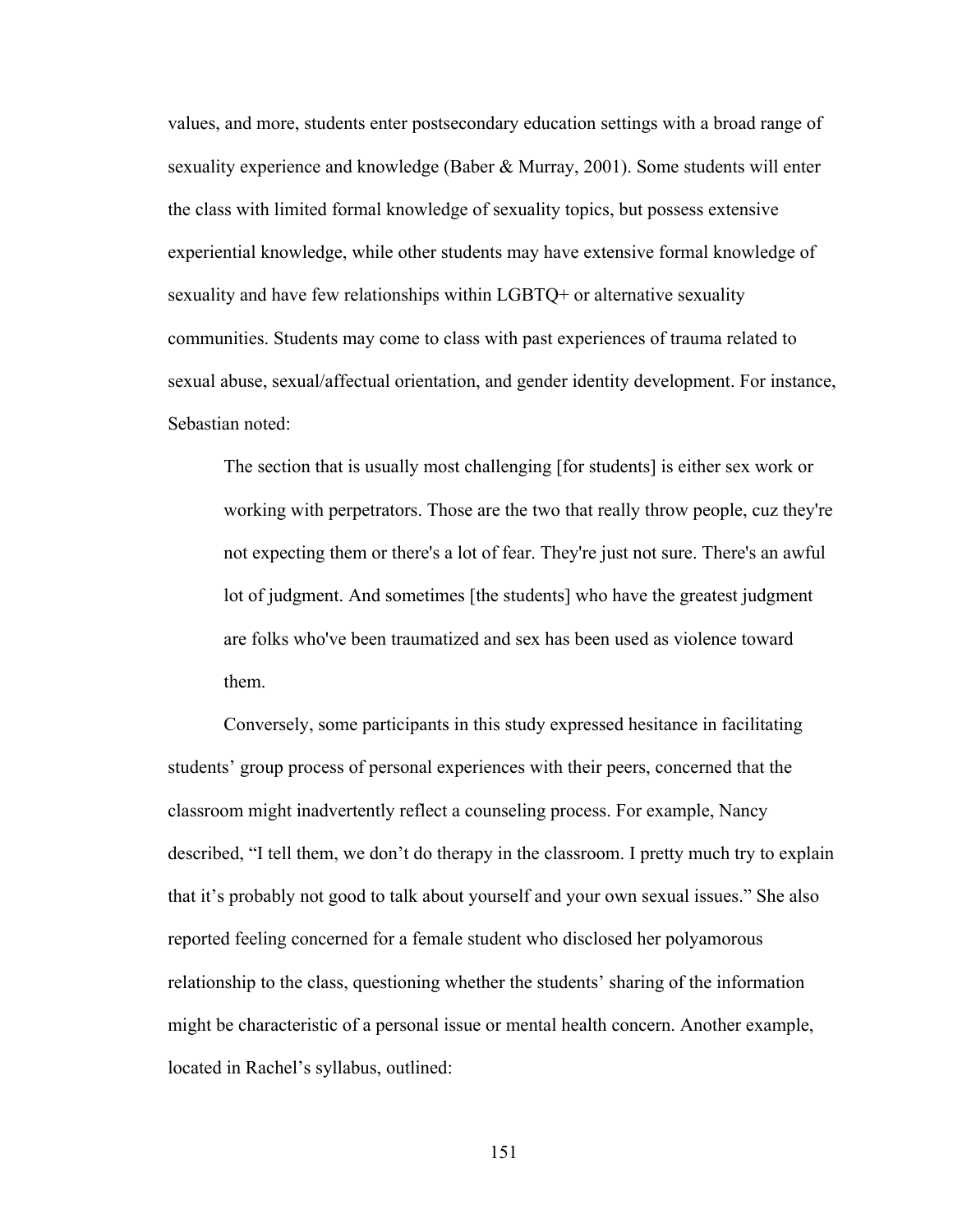This course involves student participation and class discussion. Please note that this class is an educational and *not* a counseling experience. Therefore, selfdisclosure of personal experiences related to sexuality is not expected. However, students may at times wish to share personal experiences related to the topics addressed in this course. In these situations, students should give careful consideration to their intentions for sharing such material and should share only the minimal amount of information required to convey the intended point.

Additionally, Evan described:

We had discussion sheets, these self-assessment papers, an initial one that kind of talked about their own opinions and views on sexuality. They're not sharing their own personal stories, of course*,* but how their views or biases or values have been shaped, and how do they feel that that will impact their professional practice. Although students were assigned sexuality reflection papers, sexual genograms, and other

intimate reflection tasks, some participants were cautious to use personal disclosure as a group learning tool and expressed fear that such behaviors might be inappropriate, unsafe, and possibly reflect pathology.

Further, there was an alignment between social justice-oriented ideological discourse markers and participants' reporting of integrating lived experience into their curriculum. This was demonstrated by: (a) the emphasis of the concurrent process of learning and personal healing and (b) the utilization of experiential and immersionoriented teaching interventions to facilitate students' cultural-responsivity and ally identity development. The intention, as derived from data, was to encourage students to develop a reflexive and intimate understanding of the course content, first by reflecting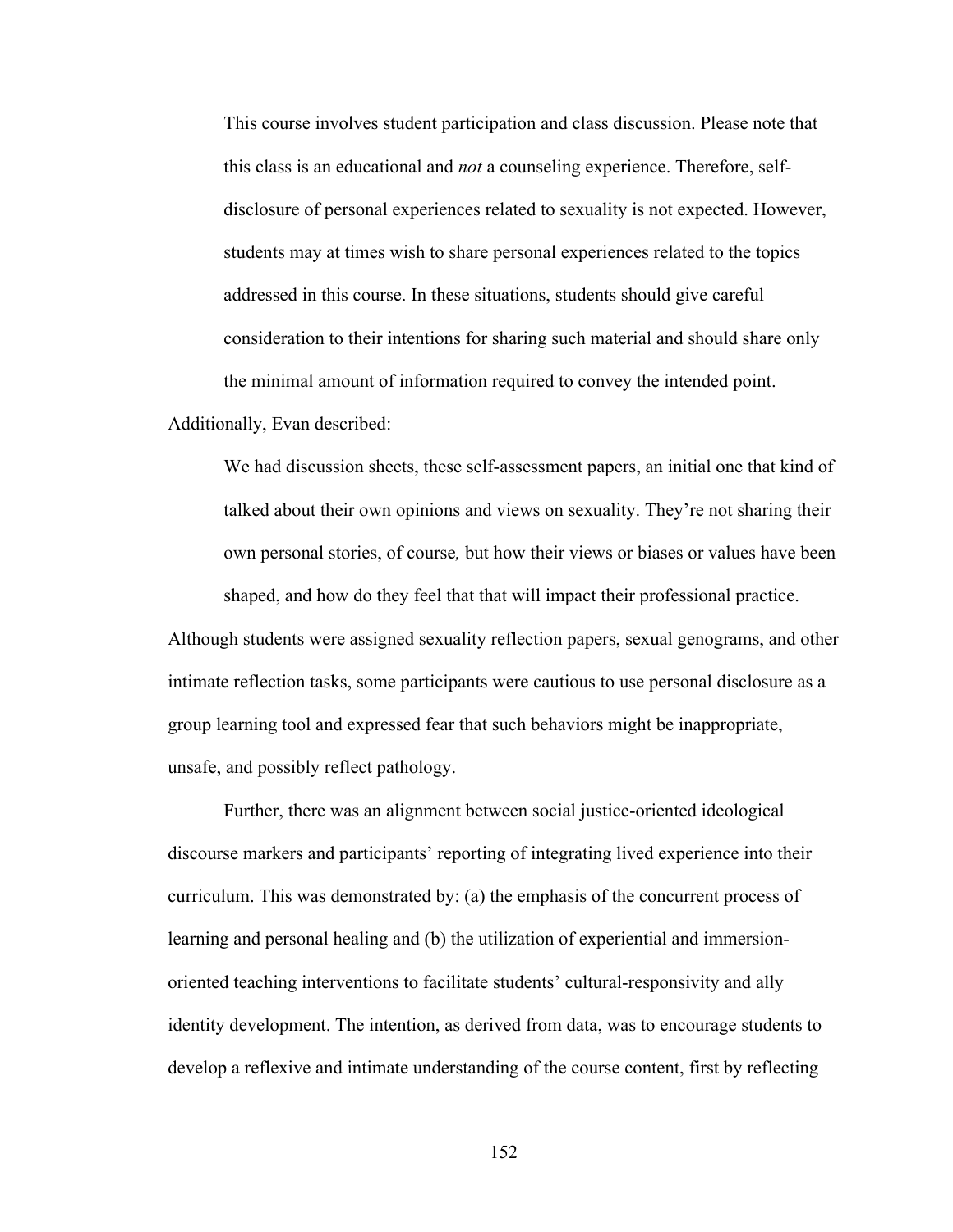on one's own sexual development, and then by forming empathic relationships with cultural groups different than one's own.

Although all six participants identified self-awareness as a primary curricular objective, participants differed in their beliefs regarding the merit and appropriateness of open self-reflection within the group setting. The fear expressed by some participants, detailed above, was that self-disclosure may result in the crossing of classroom boundaries and would thereby render an unethical and ineffective learning environment. While it is true that many students enter the classroom with sexual traumas and pathologies that might require additional self-reflection, personal therapy, or other forms of healing, hooks (1997) described that generally students "want an education that is healing to the uninformed, unknowing spirit. They do want knowledge that is meaningful. They rightfully expect that my colleagues and I will not offer them information without addressing the connection between what they are learning and their overall life experiences" (p. 19). Maurice reflected a similar sentiment, "So, I don't care what topic it is, there's always an underlying goal of multiculturalism, social justice, and personal healing along the way. And I really do believe you can do that through a pedagogy, without letting it slip into group therapy." To this end, education that highlights the connection between students' lived experiences and the course content can be regarded as initiating students' personal growth and healing (hooks, 1994).

Additionally, each participant integrated experiential learning opportunities into their sexuality curriculum. Some participants emphasized the importance of immersion activities to facilitate empathy with different cultural and sexual identity groups, which has been championed in the literature as "an important first step in the development of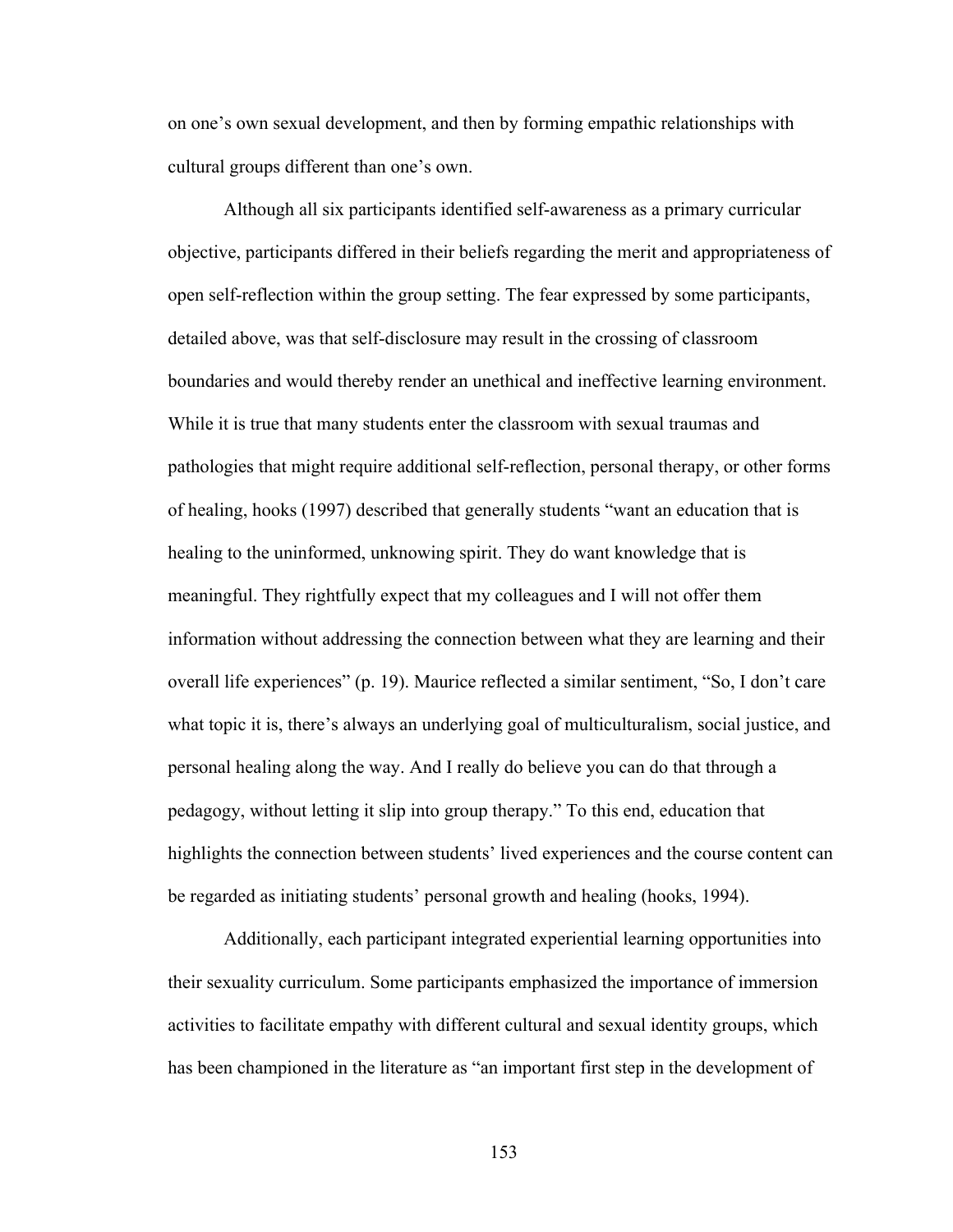social justice allies" (Perrin et al., 2014, p. 248). For instance, Quinn reported incorporating a "service learning project" into her curriculum, described in her syllabus as:

You will participate in some form of community service/volunteer work that is directed at assisting the queer community. I have several projects you can work on, or you can come up with your own. Contact me EARLY in the semester if you would like to work on one of my projects. The project should require that you invest 8 hours of your time.

She described the transformational impact of this and other community engagement assignments:

It was consistent that [the students] felt a sense of enjoying what it was like to be in a queer context, to be surrounded by queer people, to interact with queer people, generate conversations with folks, and stuff like that. And all of those things were really, really powerful to my students, and I could see, in their discussion board posts, that having the opportunity to see individuals who were speaking their experiences, speaking their truths, was very powerful for them. It was really, really just fun to be there with them and to read their reflections in talking about how meaningful it was to them to be able to not just be at the Pride Parade and show their pride in being allies and being advocates, but to just to be in the context of being around a group of people that were queer-identified and have that be the context, instead of the usual thing of being in a group of people and assuming that the group is heterosexual identified.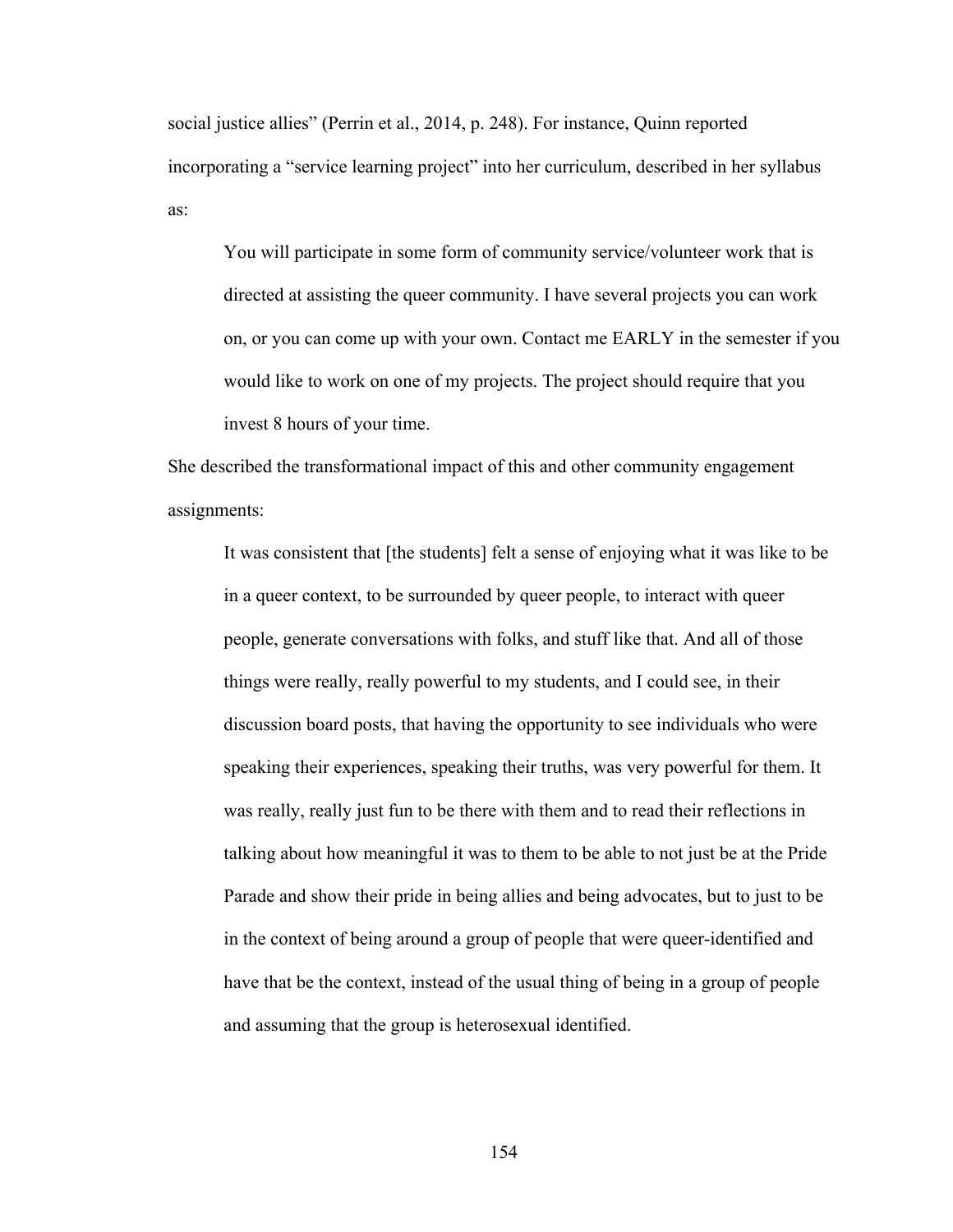Also, some participants required experiential projects as a means to facilitate selfreflection and values clarification. For example, Rachel described the utility of showing related films to supplement the textbook:

Honestly, when I was making this course from scratch, I was just trying to figure out what's gonna be the best way to teach this course, and it just didn't feel like sticking with a textbook was gonna be, to me, enough. So I wanted to try to see and expand it, and that's when I started testing just watching films. Is it effective? Fortunately, we found that it is.

Nancy also described incorporating role-play and observation, "We do create scenarios that are pretty intricate, and then they do demonstrations in front of the class. Sometimes they go into the clinic, and I can watch them, while they're counseling their role-play client." Sebastian reported integrating several panel discussions and guest speakers, "So we have lots of interactive things that go on. And the other piece is just bringing in tons of really good guest speakers and really helping people to move their awareness, their knowledge, so that they can have a really good skill set." A common goal among the participants was that experiential learning would trigger students' reflection of their own identity and value system with regards to new relationships, experiences, and emotions. Experiential learning is a central component to multicultural counseling education models (Arredondo et al., 1997; D'Andrea & Daniels, 1991) and is also widely encouraged for sexual orientation counseling competence training (Matthews, 2005; Bidell, 2012).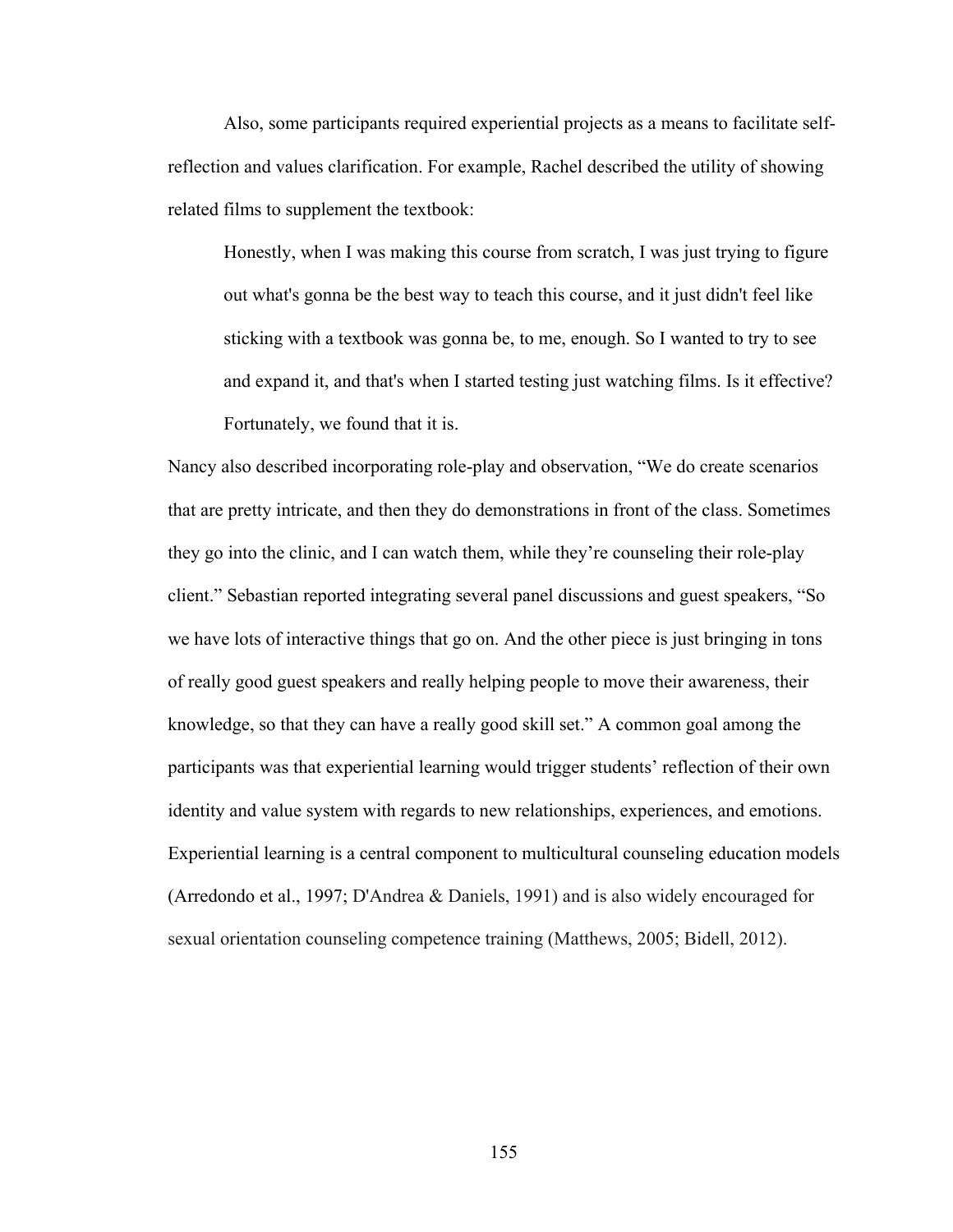#### **Chapter 5**

#### **Discussion**

This research utilized qualitative multicase methodology to collect dialogic data by conducting in-depth interviews with counselor educators and textual data by data mining public and private documents supporting sexuality counseling curriculum. Participants in the study included 6 counselor educators from varying regions of the United States who have taught, within the past 2 years, a course focused on the topic of sexuality in counseling. The data were analyzed using critical discourse analysis and the findings were triangulated with the theoretical framework, queer feminist pedagogy. The study was guided by the research question: What is the role and function of counselor educators' ideologies in sexuality counseling pedagogy? The following questions were explored to facilitate a thorough understanding of the central research phenomenon: 1) How is ideology infused into verbal and textual discourse of teaching philosophy? 2) How is ideology infused into verbal and textual discourse of curricular content? 3) How is ideology infused into verbal and textual discourse of teaching practices? It was hoped that a deeper understanding of the ideological base of the theory and practice of sexuality education, represented by teaching philosophy, curriculum, and teaching strategies, would provide insight about how counselor educators can enact an ethical, comprehensive, and culturally-responsive pedagogy that facilitates a social justiceoriented approach to sexuality.

The analytic categories of Teaching Philosophy, Curriculum, and Teaching Strategies are directly aligned with each of the study's research questions. These categories were used to organize the data and present the findings in Chapter 4. In the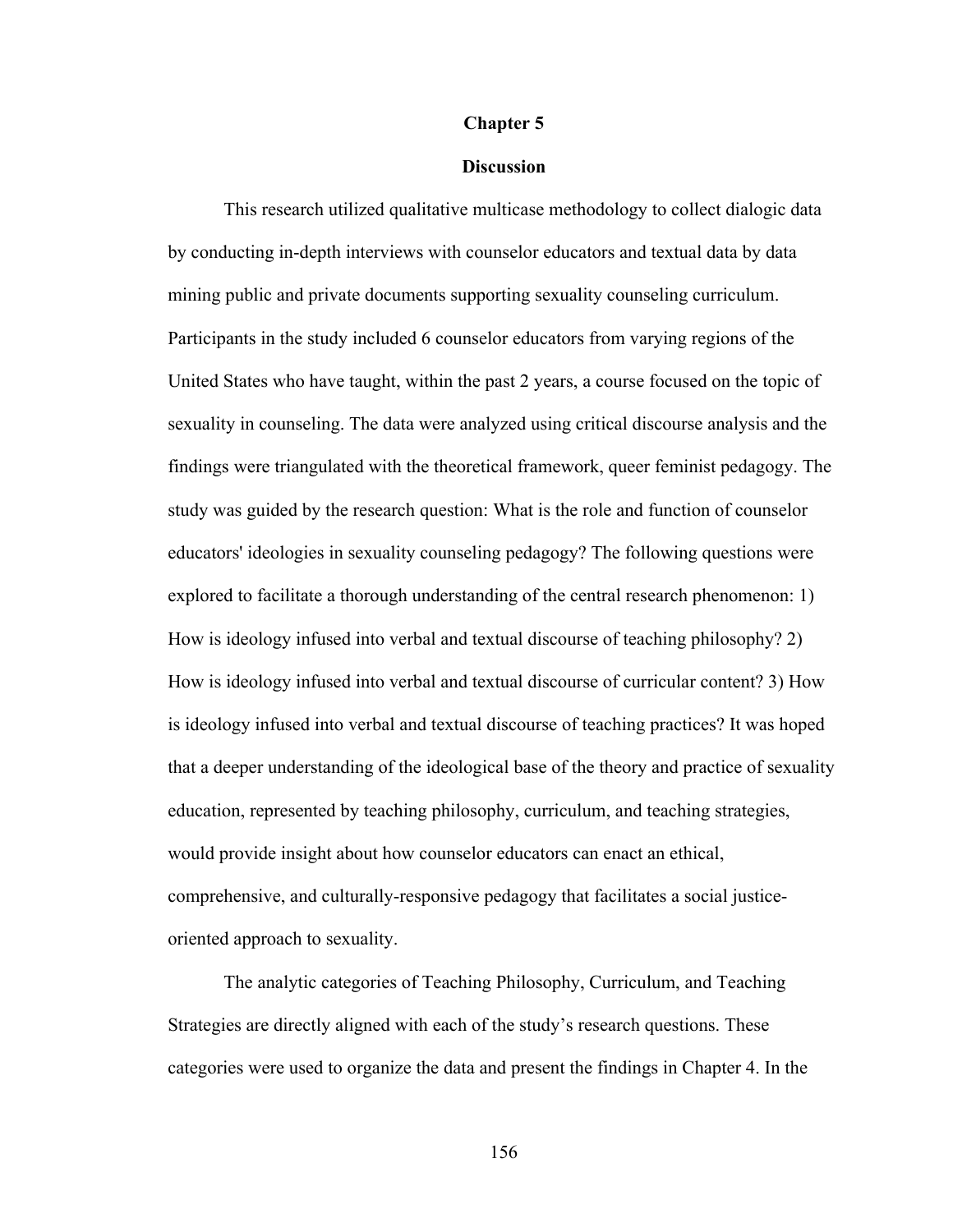first stage of analysis, the semantic macrostructures, or central meanings of the dialogic and textual discourse were assessed and mapped for each case. In the secondary phase of analysis, the discourse was scanned for discourse structures reflecting semantic (Meaning), syntactical (Form), or conversational (Action) ideological strategies and included into the case concept map. The third phase, analysis for local coherence, triangulated the findings of the first and second phases with interview, document, and member-checking data to analyze for consistency across discourse sources.

The findings of this study demonstrated the considerable influence of personal ideology on educators' teaching philosophy, curriculum, and teaching strategies, which was articulated in the following themes: (a) Value-Neutrality and "Out in the Classroom": The Contested Role of the Self; (b) Multiculturalism in Professional Counseling and Anti-Oppressive Ideologies; and (c) The Validity and Utility of Lived Experience in Sexuality Classrooms. The conclusions from this study follow the research questions and findings, and therefore address the ideological foundation of sexuality counseling: (a) Teaching Philosophy, (b) Curriculum, and (c) Teaching Strategies. Following the discussion are recommendations for future research.

### **The Role and Function of Ideology: Teaching Philosophy**

The first major finding of this research is that personal ideology predicated each participant's teaching philosophy, namely in their expression of educator positionality and transparency in the classroom. Participants working primarily from professional counseling ideology indicated that there was ethical imperative to bracket personal value systems with students and clients, while participants demonstrating social justice ideological inscriptions were more apt to acknowledge and incorporate their positionality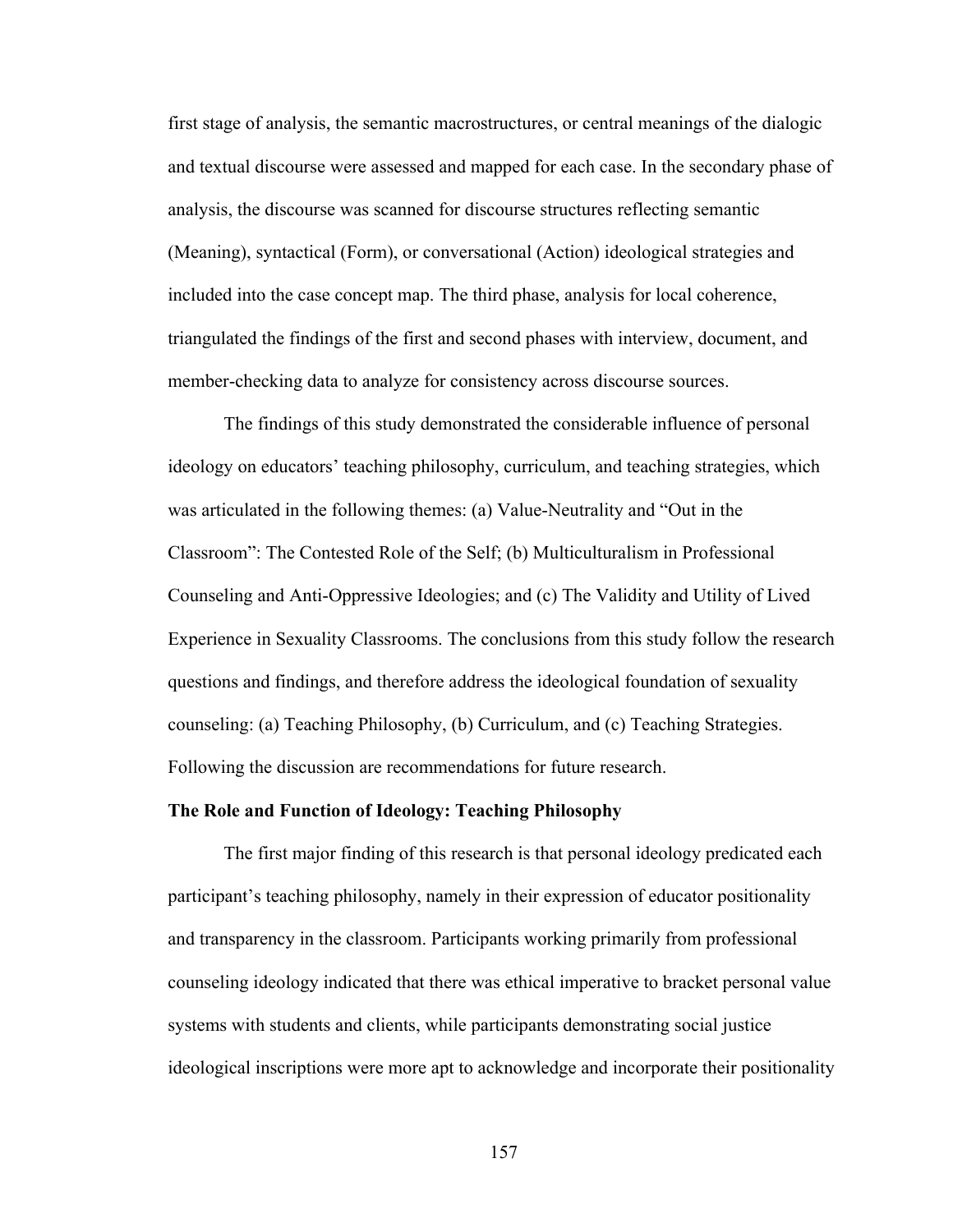(i.e., experiences of identity and culture) into learning environments. Undoubtedly, there are benefits and limitations of both approaches. Because of the innate power differentials between student and teacher, an educator's brash or flippant disclosure of identity and personal values in classroom settings may dissuade some students from offering alternate or conflicting value systems, or may instill pressure on students to adopt their perspectives. Conversely, as many participants discussed, value-neutrality in action is quite fallible, in that students are often about to discern the educator's guiding ideologies through covert and subtle communication. As the findings of this study demonstrated, ideology is often unwittingly infused into discourse, yet the merit of bracketing is contingent upon the educator's ability to perfectly transmit ideological neutrality.

A conclusion to be drawn from this finding is that counselor educators must acknowledge that teaching (and indeed, counseling) is a value-based pursuit and take the necessary steps to increase awareness about personal value systems and the impact of these values on the learning environment. This may involve consultation with colleagues or supervisors, reflexive journaling, personal therapy, and continuing multicultural education. Specifically regarding LGBTQ affirmation and advocacy, educators are encouraged to model to students their dedication to sustained self-exploration and values clarification (Whitman & Bidell, 2014). A further and related conclusion is that counselor educators are encouraged to utilize collaborative teaching approaches that decenter the inherent power differential between teacher and learner, while also co-developing clear expectations of both teacher and learner, such to facilitate an environment within which classroom participants are permitted to be vulnerable, authentic, and ideological. This may be demonstrated by eliciting student feedback on syllabus and curriculum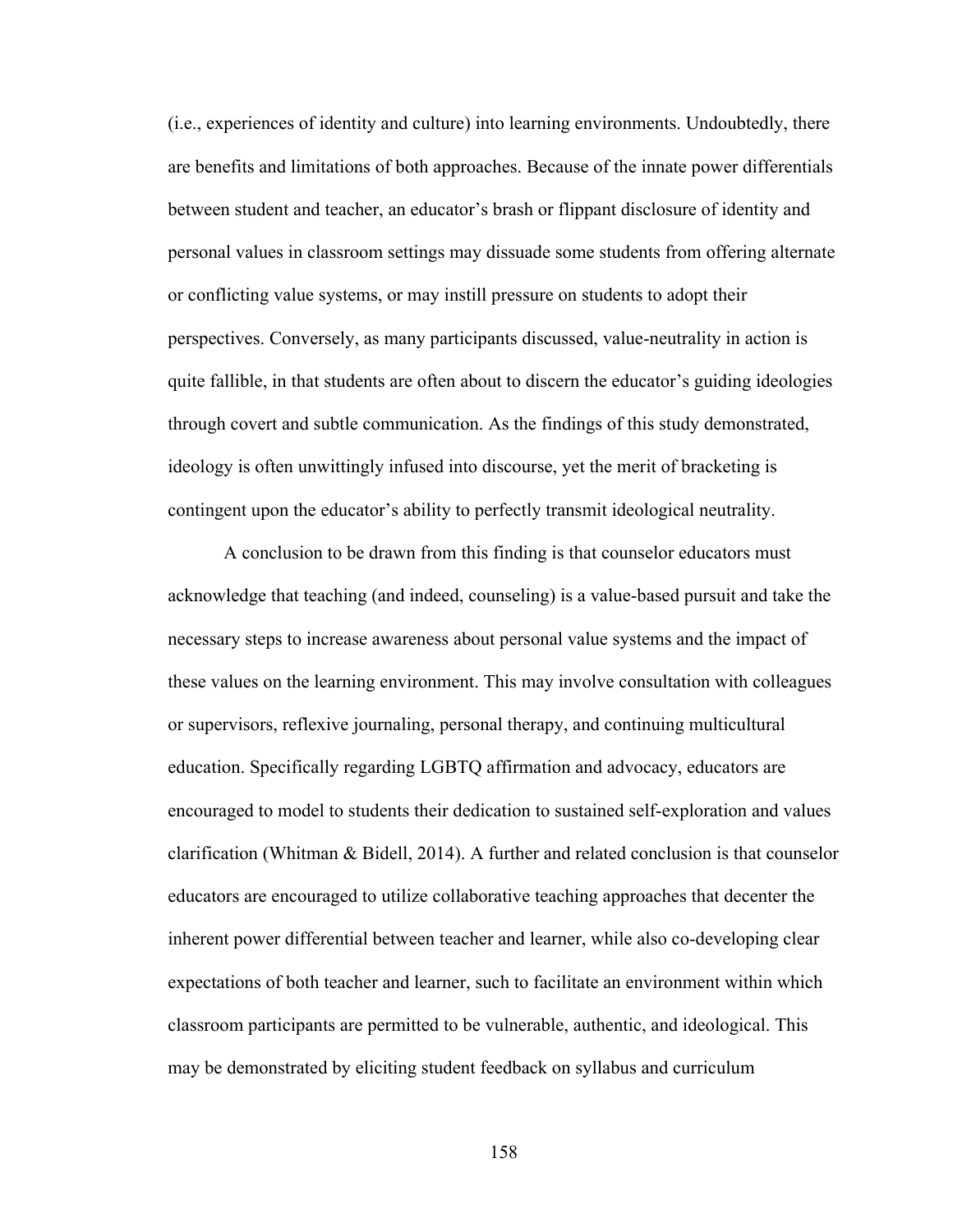construction, encouraging student creativity and autonomy, and maintaining flexibility with students contribute toward the dismantling of an authoritative classroom, while also supporting necessary, non-exploitive power dynamics of the student-teacher relationship, such as gatekeeping, mentorship, and evaluation. Sexuality educators should strive to create a classroom that encourages the emergence of students' voices, recognizing that students are self-determined and capable of achieving self-empowerment through their own agency (Chin & Russo, 1997).

#### **The Role and Function of Ideology: Curriculum**

The second finding of this research is that participants' sexuality counseling curricula were shaped by personal ideologies, demonstrated by participants' discourse regarding 1) the minimization of the existence of discriminatory belief systems within the classroom and in society, 2) gatekeeping policies, and 3) bracketing as multiculturalism. A conclusion to be drawn from this finding is that educators should develop curriculum that not only encourages students' self-awareness of their ideologies, value systems, beliefs, judgments, and assumptions, but also facilitates critical self-examinations of how sexuality values are shaped by dominant ideologies, such as heteronormativity, patriarchy, white supremacy, and color-, gender-, and sexuality-blindness. Additionally, educators are encouraged to critically reflect on course-specific and department gatekeeping policies to assess for the inclusion of student learning outcomes directly related to subtle and overt culturally-responsive behaviors, such as the use of affirming and person-centered language. By integrating conversations regarding micro- and macroaggressive discriminatory behaviors, students and educators are better informed of the expectations of multicultural competence and are better able to recognize, intervene,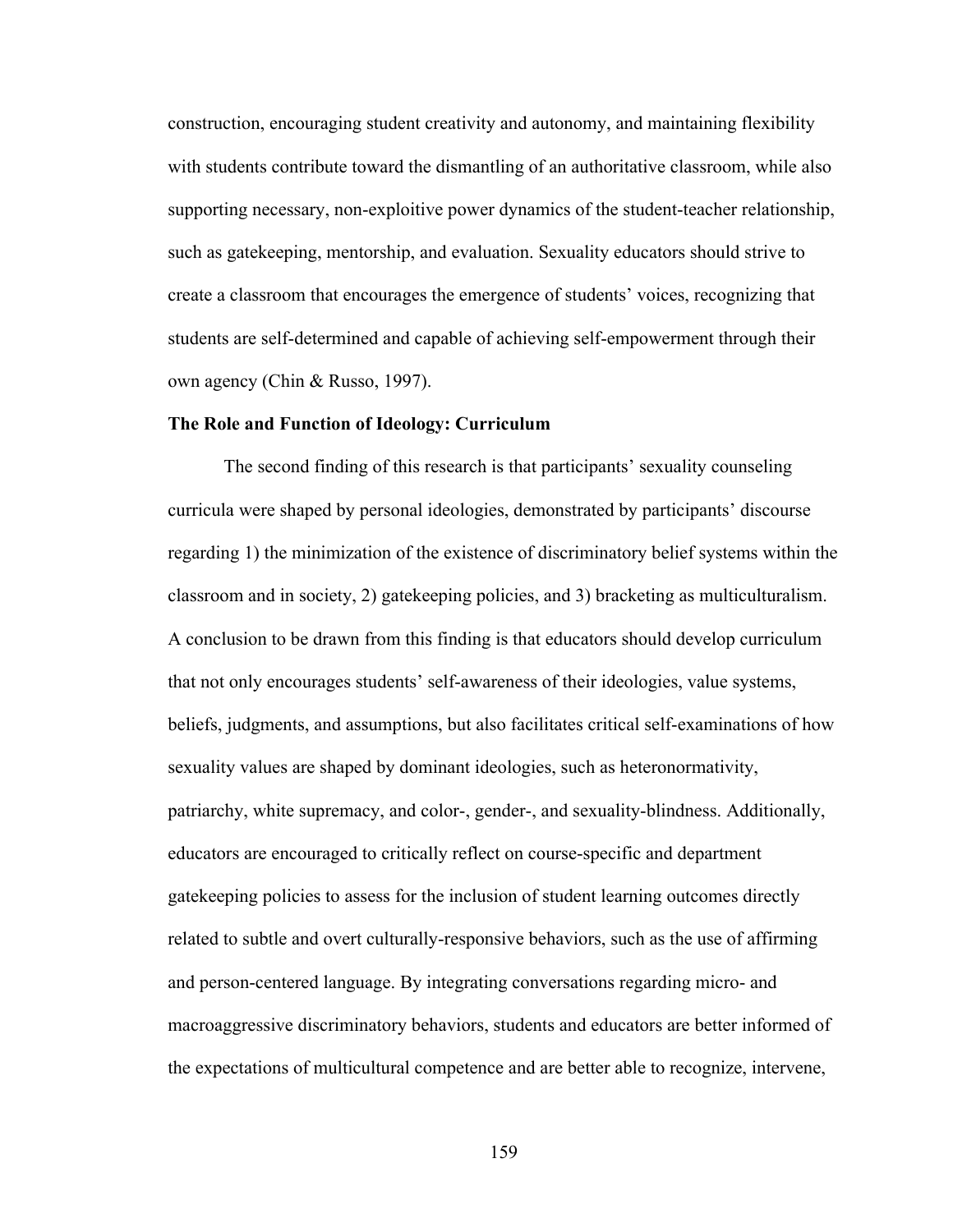and amend problematic behaviors when they arise in class and in assignments (Sue at al., 2007). Paralleling the implications outlined in the previous section, it is also imperative that educators disclose the strengths and limitations of professional bracketing in ethical decision-making.

### **The Role and Function of Ideology: Teaching Strategies**

The final finding of this research is that participants reported using teaching strategies that were reflective of their personal ideologies. Specifically, educators who articulated social justice-oriented pedagogies also reported incorporating learning opportunities that drew from and integrated students' lived experience. Because, for many students, sexuality knowledge is widely experiential and relational, counselor educators must also recognize and validate varying sources of sexuality knowledge (e.g., experiential, personal, scholarly, etc.) and integrate these perspectives into the curriculum. Another related conclusion is that multiculturally-responsive counselor educators should utilize classroom as a means to encourage languages of critique and transcendence, facilitate students' ally, advocate, and activist identity development, and support positive social and cultural transformation. Transformational curricular strategies may include: (a) student-led community outreach initiatives, (b) consciousness-raising groups focusing on counseling roles, relationships, and actions, (c) written or oral critiques of the course material and recommendations for change and (d) immersion opportunities with LGBTQ+ and alternative sexuality communities.

#### **Recommendations for Further Research**

Due to the limited interpretive capacity of this study, additional research is required in order to make definitive claims regarding a causal or correlational claim of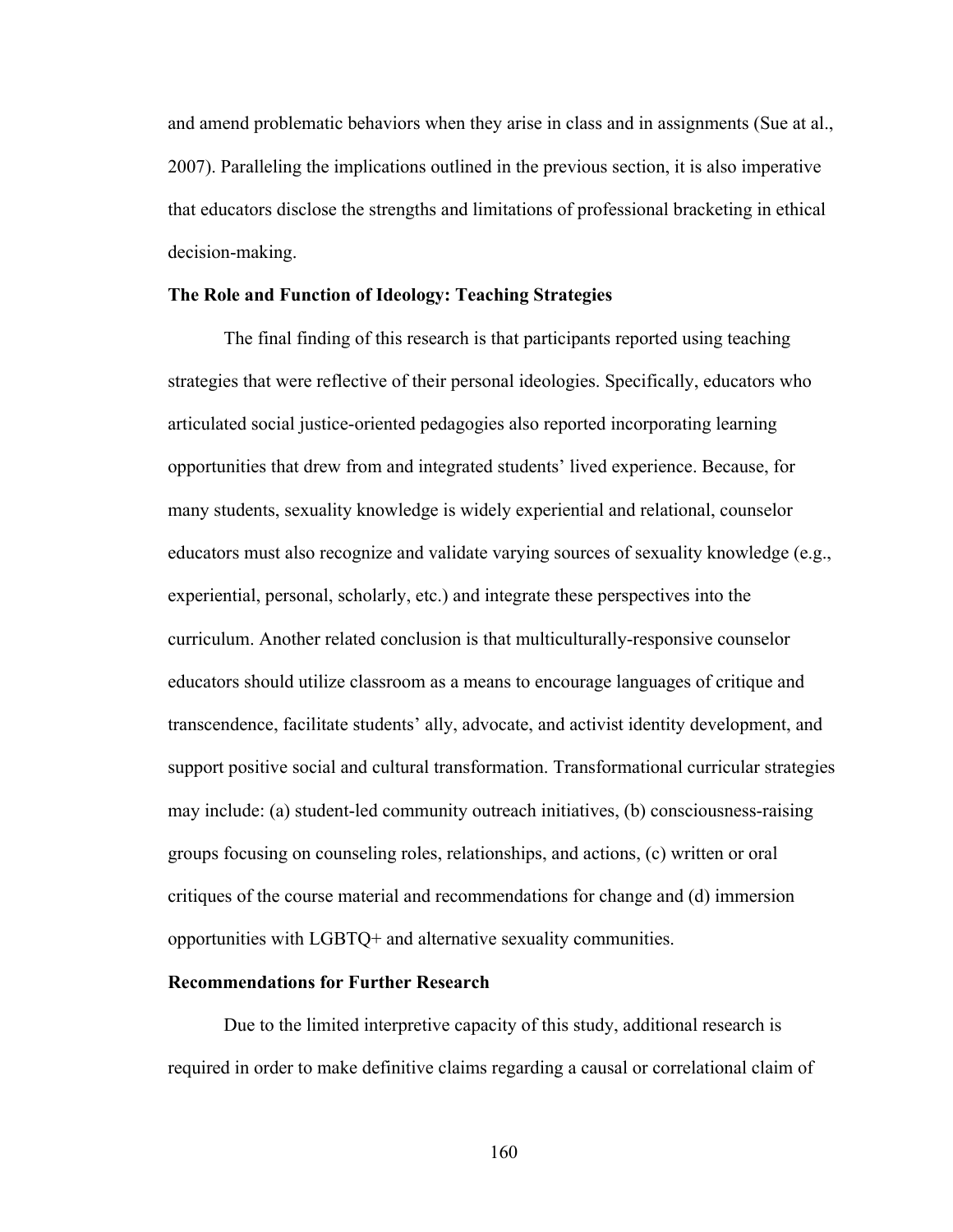the specific influence of ideology in sexuality-focused teaching and curriculum. One method that may strengthen generalizability would be the utilization of a qualitative approach with a more refined heuristic method (i.e., grounded theory, ethnography, phenomenology). A different qualitative design may allow for examination of the research phenomenon over an extended period of time, in more sustained depth, and with a larger sample size (Madison, 2012). I also suggest the use of a critical discourse analysis team comprised of members that have familiarity with the phenomenon of sexuality counseling pedagogy, the theoretical framework, and the methods of critical discourse analysis. With the research team approach, further trustworthiness is established through consensus and peer-debriefing (Creswell, 2013).

Subsequently, the findings of the current study are neither intended to reflect actual classroom behaviors, nor determine the effectiveness of each educator's specific pedagogy. Possible avenues to provide greater insight into the implications of educator ideology as a pedagogical guide may include: (a) the examination of ideological discourse in classroom settings and within student-teacher interaction via classroom observation, and (b) the incorporation of students' accounts of learning experiences via interviews and focus groups. Additionally, as many participants commented on throughout the study, there is currently a dearth of resources aimed toward the development and implementation of sexuality counseling curricula. While several participants reported success with a modified tripartite approach, similar to multicultural counseling competency models (Arredondo et al., 1996), future research is needed to support the intersection of sexuality and multicultural competence models.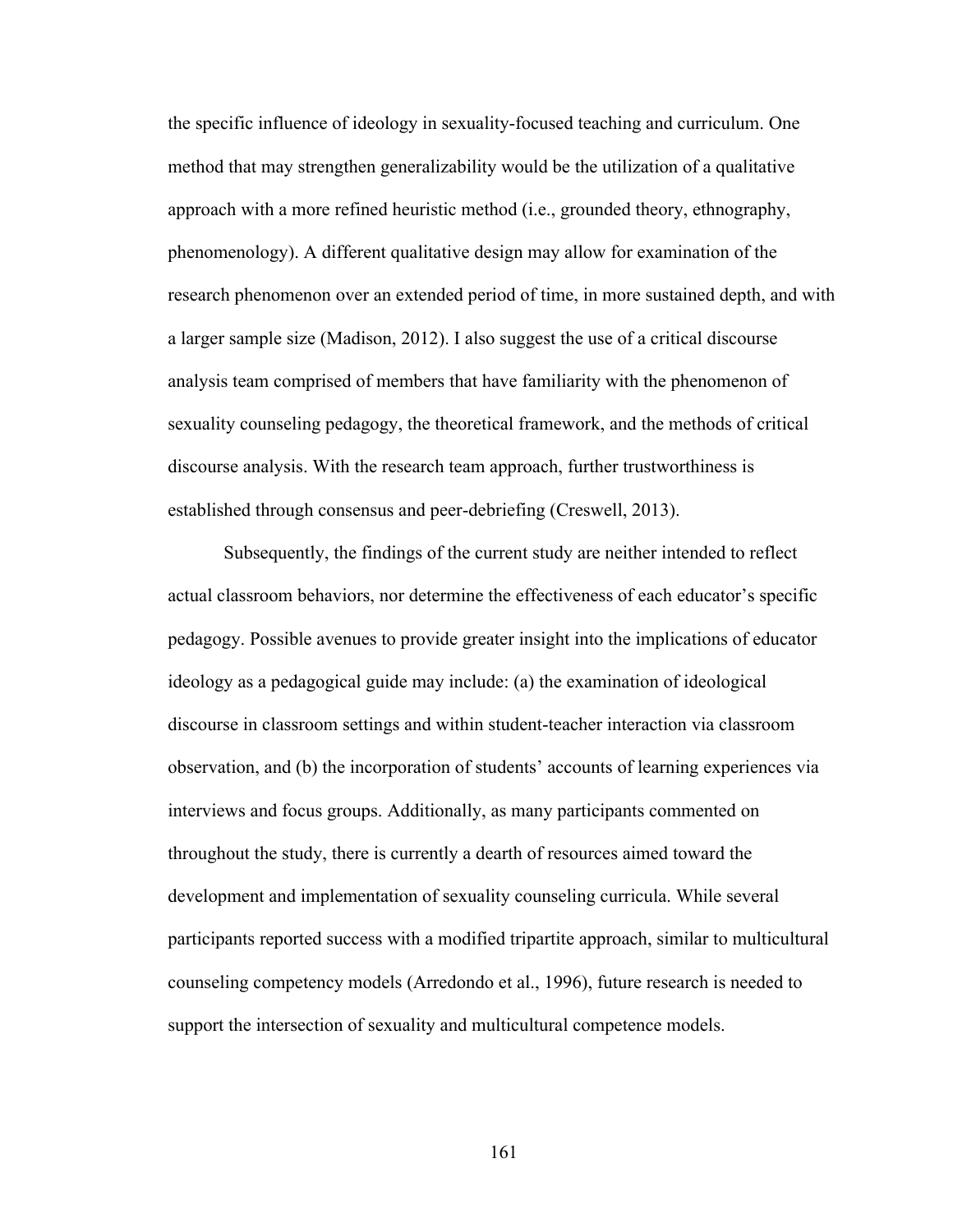### **Appendix A: Recruitment Message**

**To:** [Potential participant email]

**From:** Megan Speciale

**Subject:** Research Participation Invitation: Sexuality Counseling Education

This email message is an approved request for participation in research that has been approved by the University of New Mexico Institutional Review Board (IRB).

## **Dear Counselor Educator:**

This message is to request your participation in a research study that seeks to explore the factors involved in the development and implementation of sexuality counseling curricula in graduate counseling programs. Specifically, I am interested in understanding how counselor educators draw from and infuse their own beliefs, attitudes, and values of sexuality into sexuality counseling curricula. The goals of this project are to gain insight into multiculturally-responsive sexuality counseling pedagogy and to increase understanding of sexuality education and curriculum development for diverse populations.

If you choose to participate in this study, you will be requested to participate in two (2), 1-1.5 hour long interviews, which will take place in person or over the phone/videochat (depending on your location and available resources). You will also be asked to provide course documents (e.g., syllabi, rubrics, etc.) and personal documents (e.g., curriculum vitae, teaching statements, etc.).

Your participation in this study is voluntary and you may withdraw at anytime. You may refuse or discontinue participation at any time without consequence or prejudice. Although there is minimal risk associated with participating in the study, there is a possibility that the interview process may elicit an emotional response, due to the personal nature of the interview process. If your participation in the research has caused you to feel uncomfortable in any way, or if the research prompted you to consider personal matters about which you are concerned, mental health resources can be provided by the researchers.

This project [617392-1] was approved by the University of New Mexico IRB on August 25, 2014. If you have questions regarding your rights as a research participant, you may call the UNM Office of the IRB (OIRB) at (505) 277-2644. The OIRB is a group of people from UNM and the community who provide independent oversight of safety and ethical issues related to research involving human participants. For more information, you may also access the OIRB website at http://research.unm.edu/irb/.

Questions about this research should be addressed to Megan Speciale, mspecial@unm.edu.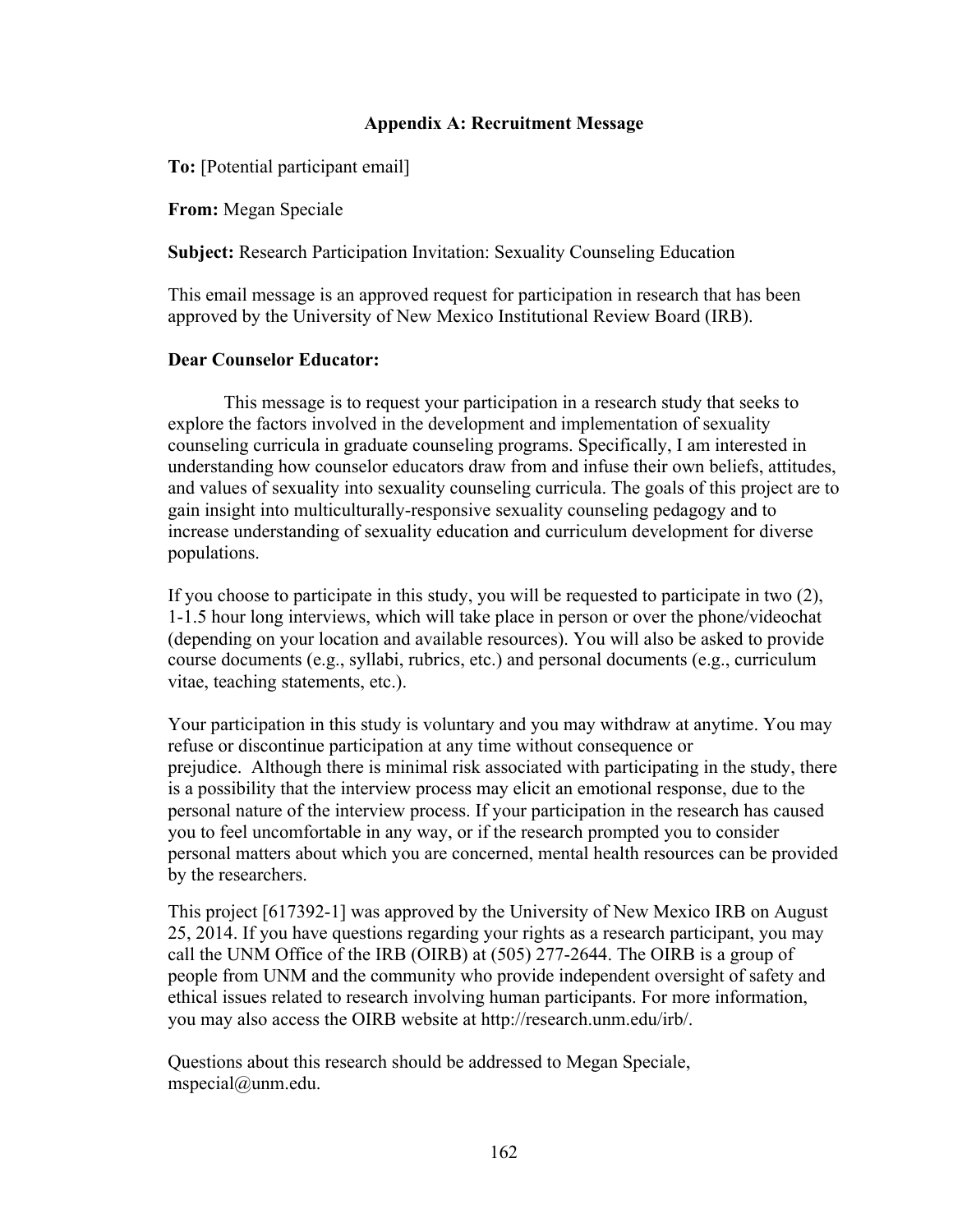## **To indicate your interest in participating in this study, please reply to the sender of this message.**

Thank you in advance for your participation!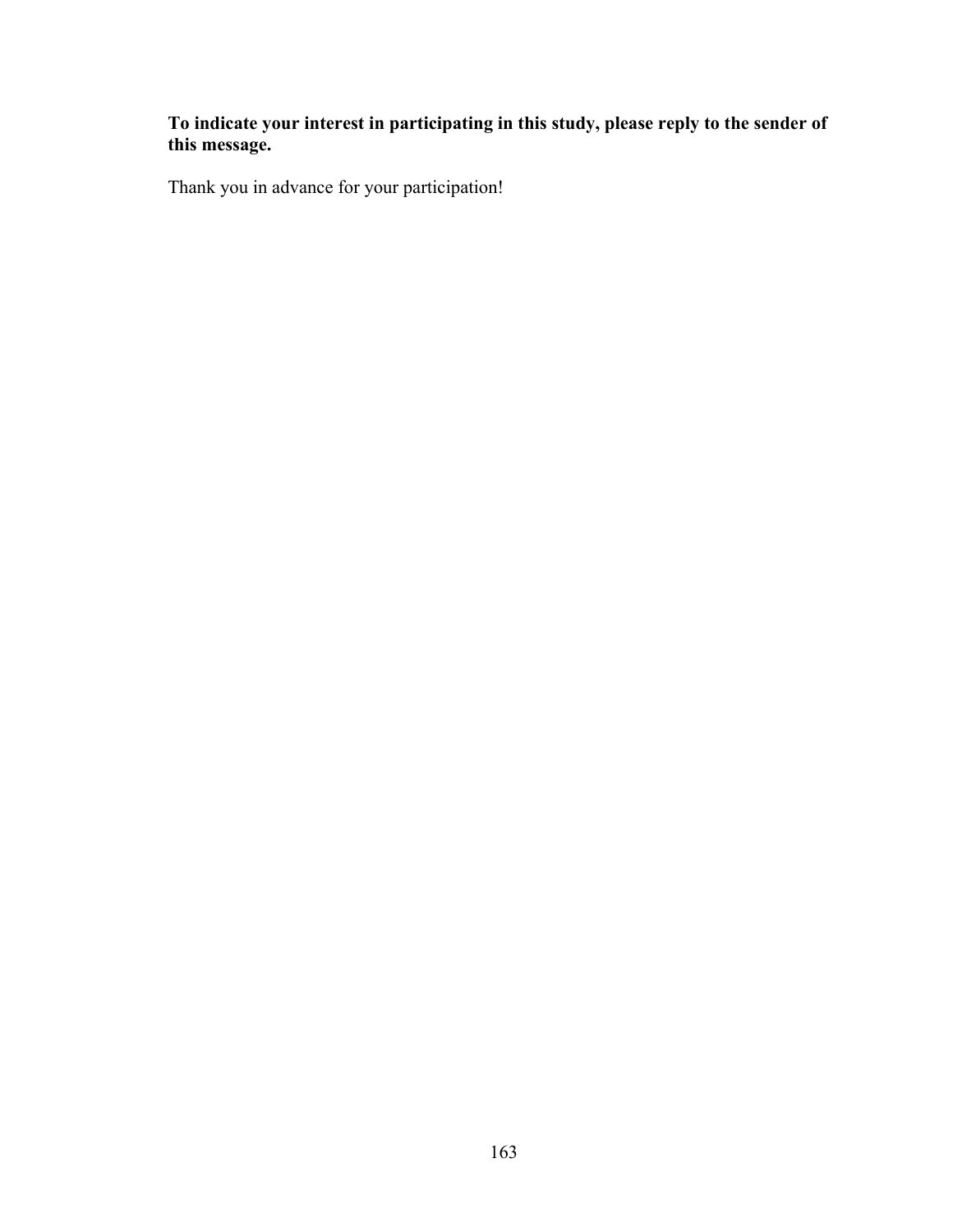## **Appendix B: Informed Consent**

### The University of New Mexico Consent to Participate in Research September 8, 2014

### **Introduction**

You are being asked to participate in a research study that is being done by Megan Speciale, who is a doctoral candidate in counselor education from the Department of Individual, Family, and Community Education. This research is studying the factors involved in developing sexuality counseling curriculum for graduate counseling students.

You are being asked to participate in this study because of your current involvement in sexuality counseling and education in a graduate counseling program. Twenty counselor educators from across the nation will take part in this study.

Partial funding for this research was provided by grants awarded by the National Board of Certified Counselors Minority Fellowship Program and the University of New Mexico Feminist Research Institute.

This form will explain the research study, and will also explain the possible risks and benefits to you. We encourage you to talk with your family and friends before you decide to take part in this research study. If you have any questions, please ask one of the study investigators.

### **What will happen if I decide to participate?**

If you agree to participate, the following things will happen:

- You will requested to submit course documents (such as syllabi, course handouts, etc.) pertaining to your sexuality counseling class, and private documents (such as your curriculum vitae, teaching statement/portfolio, etc.) relevant to your experience as an educator.
- You will be requested to participate in 2, 1-hour to 1.5-hour interviews spanning a five-month duration.
- Each interview may occur on UNM campus, over the phone, or on videochat (e.g., Skype, FaceTime), according to your access and availability.
- Upon completion of your interviews, you will be contacted by a member of the research team (in your preferred method of communication) to assist in understanding the knowledge generated from your interview. In these follow-up conversations, you may wish to clarify or correct previous portions of your interview. This part of the process is optional and not required for participation in this study.
- Upon the completion of the study, the researcher will send you a summary of the findings of the study.

### **How long will I be in this study?**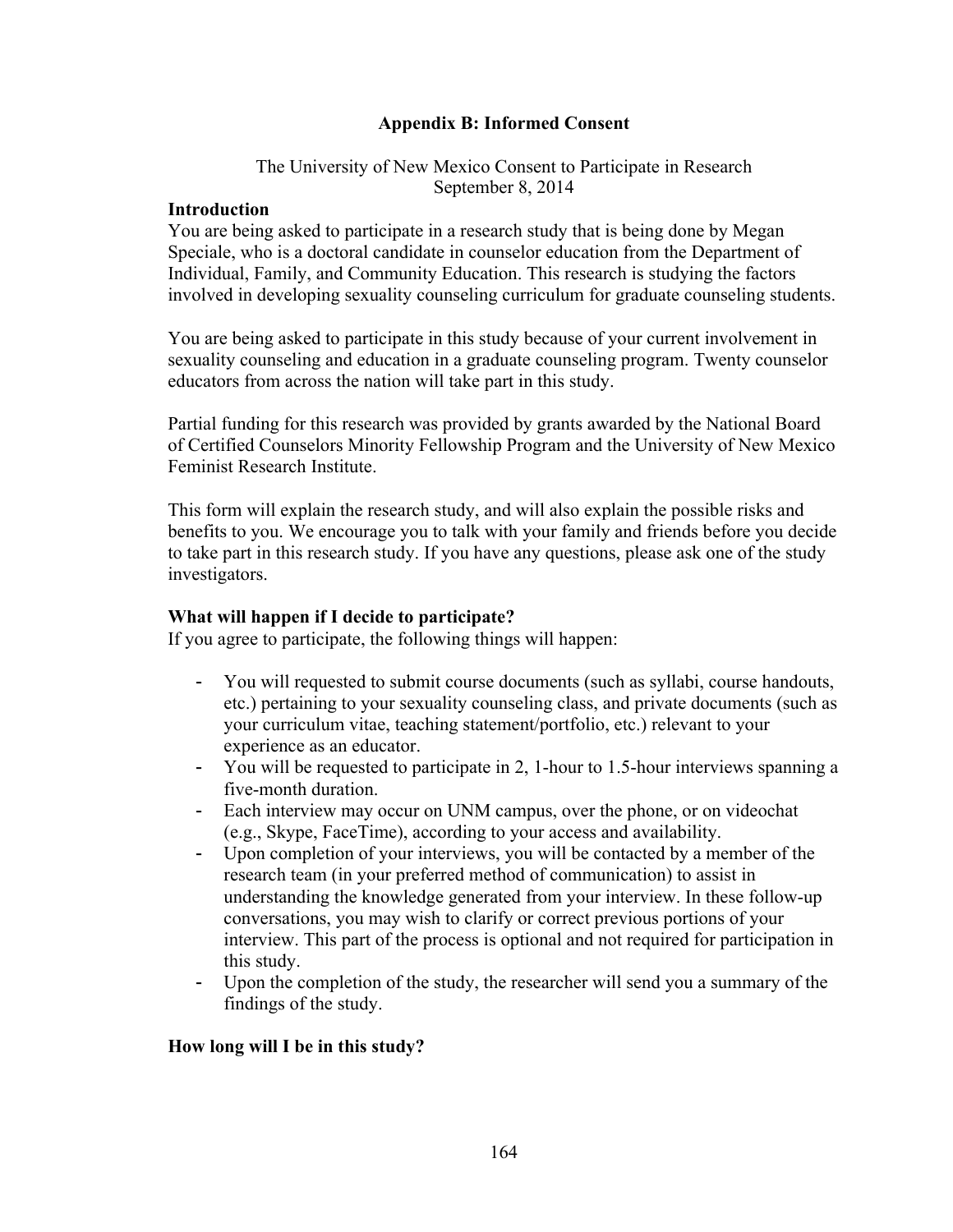Participation in this study will take a total of no more than 5 hours over a period of 5 months.

## **What are the risks or side effects of being in this study?**

The expected risks of participation in this study are minimal. As the intention of this study is explore the factors involved with developing sexuality-focused counseling curriculum, there is a potential that some content addressed in the interview may trigger feelings of sadness or distress. In the event that you experience emotional distress, the researchers will cease the interview and collaboratively discuss possible future avenues. Additionally, you will be required to participate in 2 interviews, either in person, on the phone, or on videochat (e.g., Skype, FaceTime), which may present as a time/scheduling inconvenience. To help alleviate this concern, the researchers will try to arrange your interviews during times than are most accommodating to your schedule.

As with many research endeavors, there is a minimal potential for breach of your confidentiality.

## **What are the benefits to being in this study?**

There will be no benefit to you from participating in this study. However, it is hoped that information gained from this study will contribute to the development of sexuality curriculum best practice, serving to further the counseling profession's efforts of providing responsible and ethical sexuality counseling for diverse populations.'

## **What other choices do I have if I do not want to be in this study?**

You have the option not to take part in this study. There will be no personal or professional penalties involved if you choose not to take part in this study.

## **How will my information be kept confidential?**

We will take measures to protect the security of all your personal information, but we cannot guarantee confidentiality of all study data.

Information contained in your study records is used by study staff and, in some cases it will be shared with the sponsor of the study. The University of New Mexico Institutional Review Board (IRB) that oversees human subject research and/or other entities may be permitted to access your records. There may be times when we are required by law to share your information. Your name will not be used in any published reports about this study.

Information collected as part of the study will be labeled with your initials and a study number; Information (without your name) will be entered into a computer database/locked file cabinet in the Principal Investigator's office. Megan Speciale and Dr.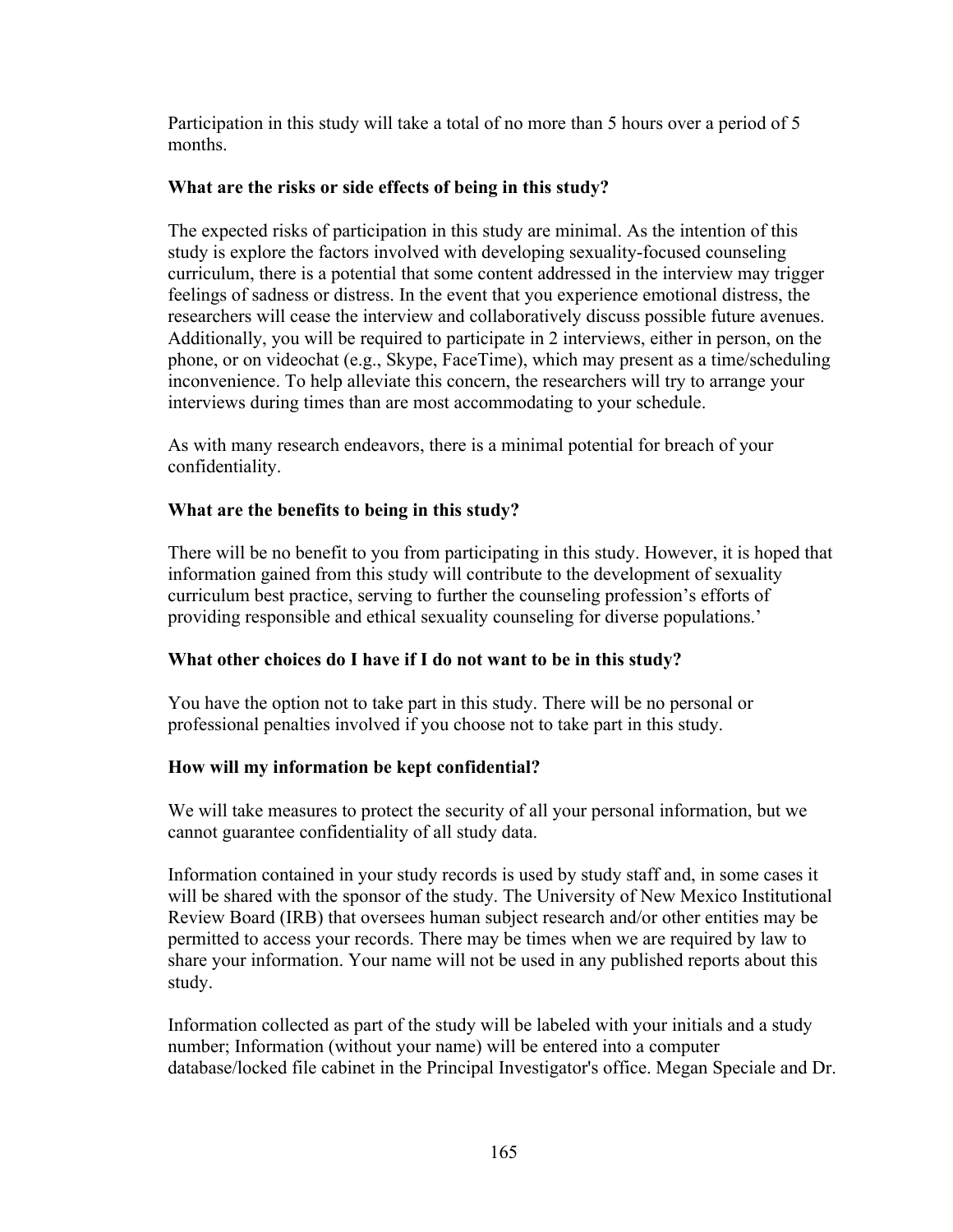Lemberger-Truelove will have access to your study information. Data will be stored for 7 years and then will be destroyed.

Finally, you should understand that the investigator is not prevented from taking steps, including reporting to authorities, to prevent serious harm of yourself or others.

## **What are the costs of taking part in this study?**

There are no direct costs with participating in this study. The only costs that may occur will involve participant time in interviewing process.

# **Will I be paid for taking part in this study?**

You will not receive any compensation for participating in this study.

## **How will I know if you learn something new that may change my mind about participating?**

You will be informed of any significant new findings that become available during the course of the study, such as changes in the risks or benefits resulting from participating in the research or new alternatives to participation that might change your mind about participating.

# **Can I stop being in the study once I begin?**

Your participation in this study is completely voluntary. You have the right to choose not to participate or to withdraw your participation at any point in this study without affecting your future health care or other services to which you are entitled.

The researchers can elect to withdraw participants if they note the stress of the interview seems to be affecting the participants in an adverse way.

## **Whom can I call with questions or complaints about this study?**

If you have any questions, concerns or complaints at any time about the research study, contact the primary investigator, Dr. Lemberger-Truelove, at (505) 277-4575.

If you would like to speak with someone other than the research team, you may call the UNM Office of the IRB at (505) 277-2644.

## **Whom can I call with questions about my rights as a research participant?**

If you have questions regarding your rights as a research participant, you may call the UNM Office of the IRB (OIRB) at (505) 277-2644. The OIRB is a group of people from UNM and the community who provide independent oversight of safety and ethical issues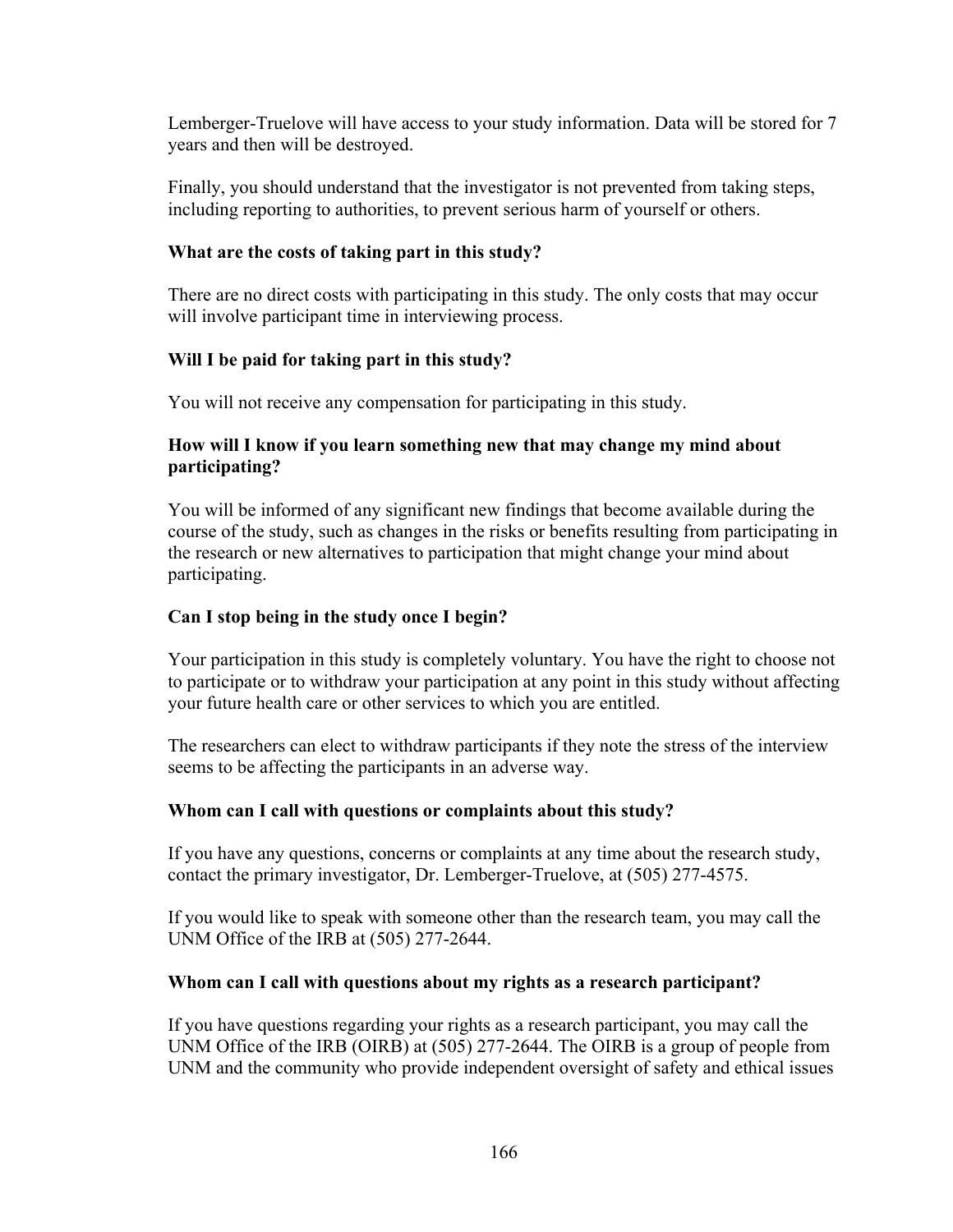related to research involving human participants. For more information, you may also access the OIRB website at http://research.unm.edu/irb/.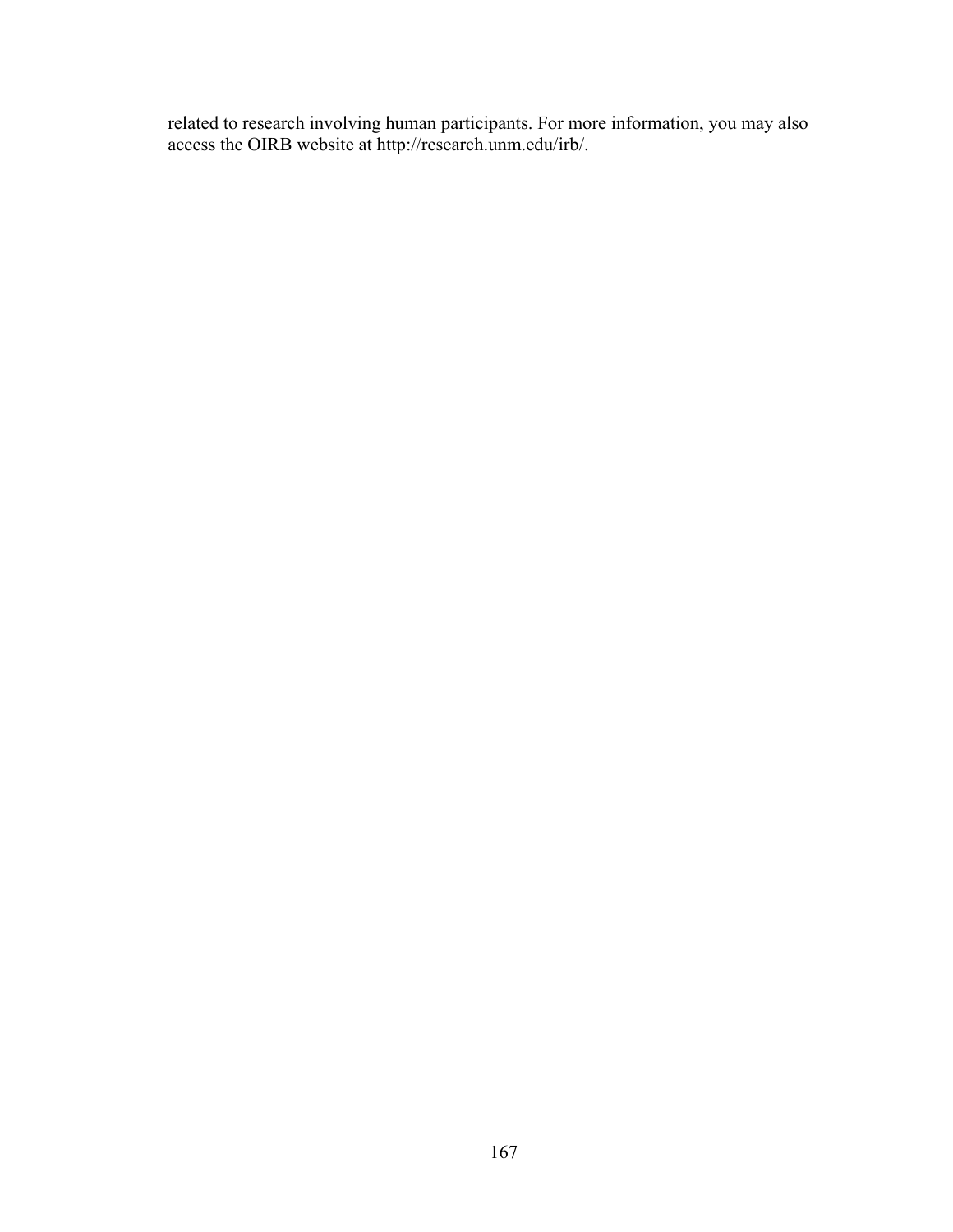## **CONSENT**

You are making a decision whether to participate (or to have your child participate) in this study. Your signature below indicates that you/your child read the information provided (or the information was read to you/your child). By signing this consent form, you are not waiving any of your (your child's) legal rights as a research participant.

|                                                       | Participant Initials |
|-------------------------------------------------------|----------------------|
| I consent to an audio-recorded interview.             |                      |
| I consent to multiple audio-recorded interviews.      |                      |
| I consent to email communication with the researcher. |                      |

I have had an opportunity to ask questions and all questions have been answered to my satisfaction. By signing this consent form, I agree to participate (or let my child participate) in this study. A copy of this consent form will be provided to you.

 $\_$  , and the set of the set of the set of the set of the set of the set of the set of the set of the set of the set of the set of the set of the set of the set of the set of the set of the set of the set of the set of th

| Name of Adult Subject (print) | Date |
|-------------------------------|------|

 $\mathcal{L}_\text{max}$  and the contract of the contract of the contract of the contract of the contract of the contract of the contract of the contract of the contract of the contract of the contract of the contract of the contrac

Signature of Adult Subject Date

# **INVESTIGATOR SIGNATURE**

I have explained the research to the participant and answered all of his/her questions. I believe that he/she understands the information described in this consent form and freely consents to participate.

Name of Investigator/ Study Team Member (print)

\_\_\_\_\_\_\_\_\_\_\_\_\_\_\_\_\_\_\_\_\_\_\_\_\_\_\_\_\_\_\_\_\_\_\_\_\_\_\_\_\_\_\_\_\_\_\_\_\_

Signature of Investigator/ Study Team Member Date

 $\_$  , and the set of the set of the set of the set of the set of the set of the set of the set of the set of the set of the set of the set of the set of the set of the set of the set of the set of the set of the set of th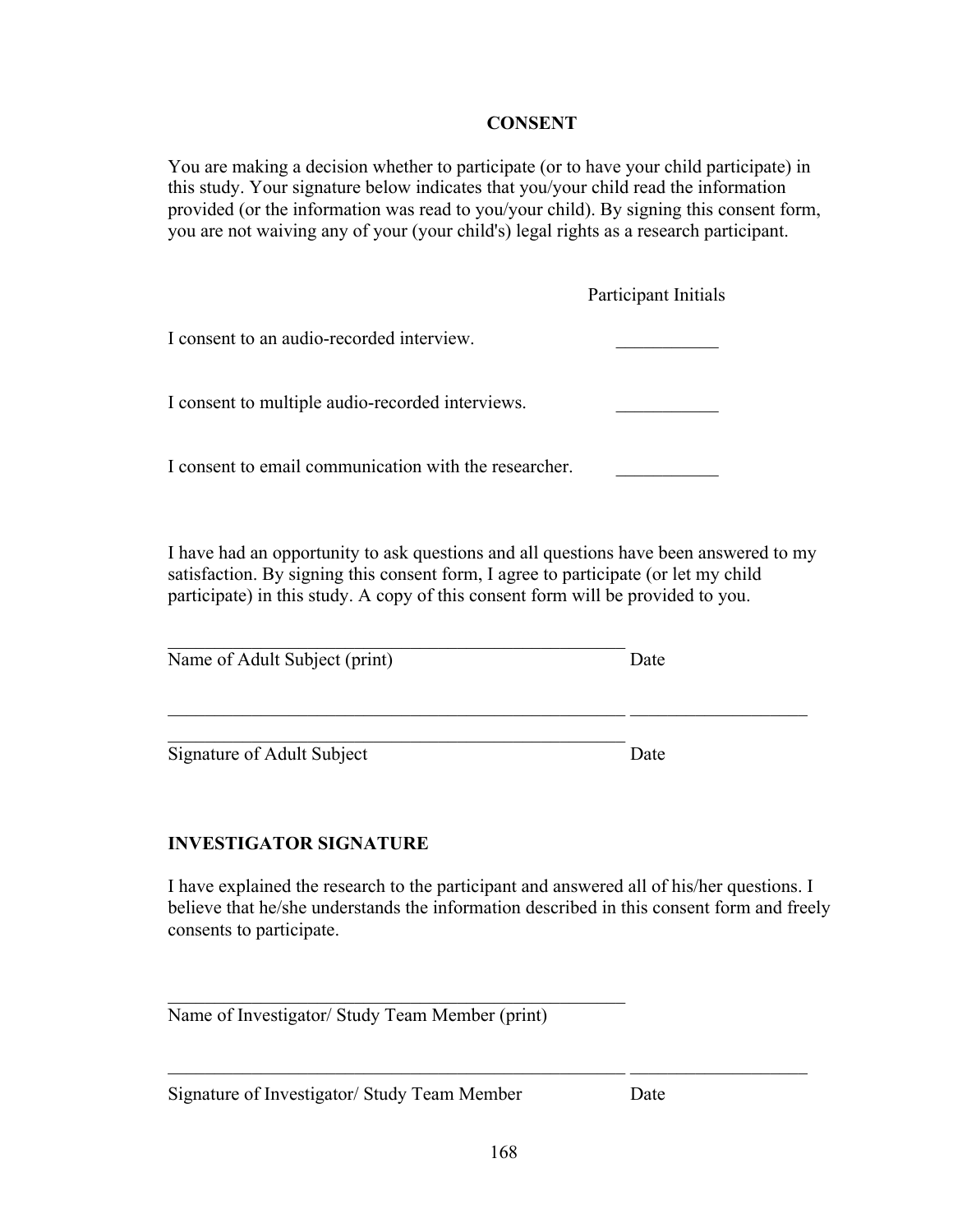# **Appendix C: Demographic Questionnaire**

| Gender Identity: |  |
|------------------|--|
|                  |  |
|                  |  |
|                  |  |
|                  |  |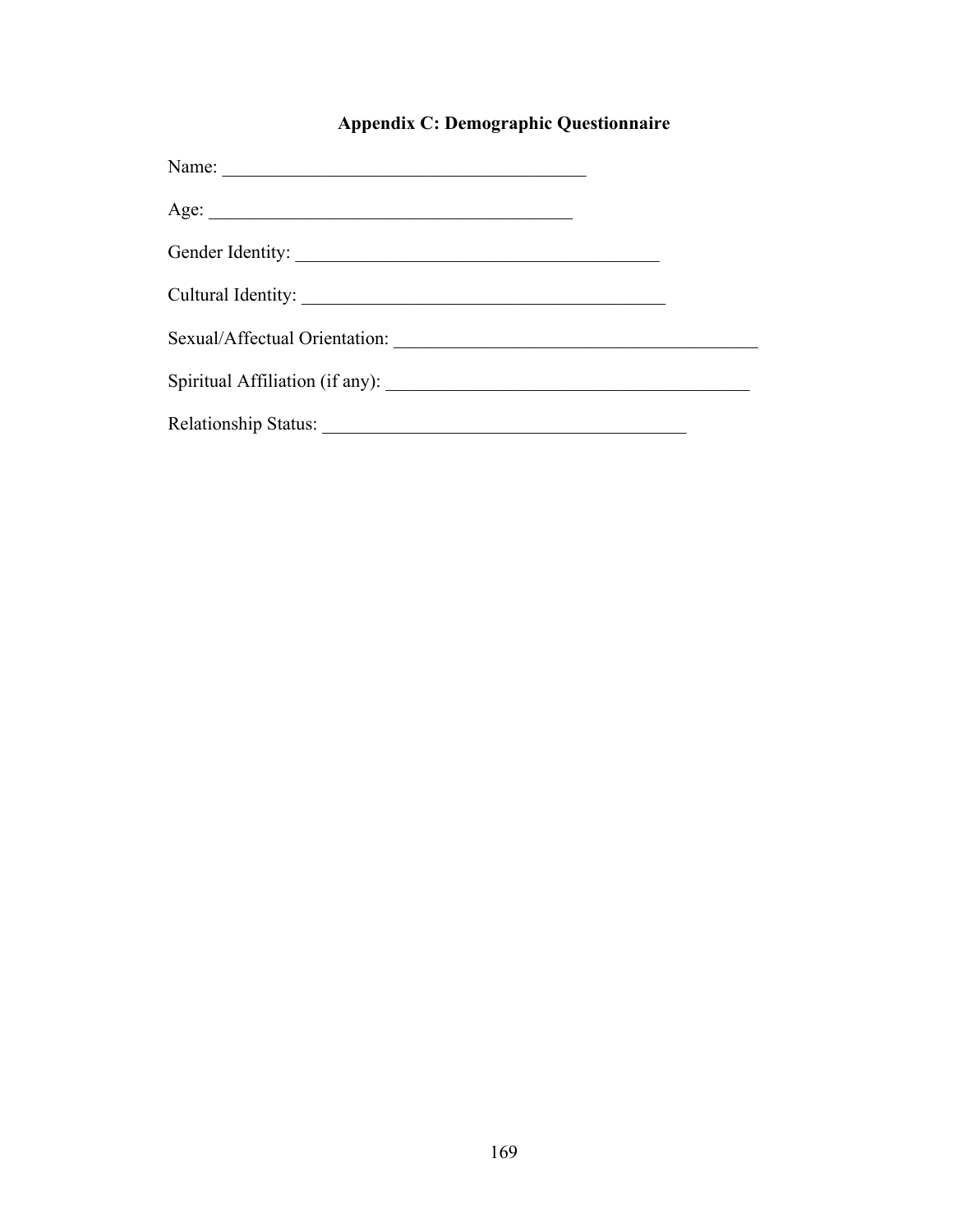### **Appendix D: Semi-Structured Interview Protocol**

This study utilizes qualitative research methodology. As a methodology focused on understanding the factors involved in sexuality counseling curriculum development, the researcher will utilize a semi-structured interview protocol to allow for the participants' personal experiences with sexuality education to emerge. The researcher has provided an open-ended, semi-structured research guide as a fluid framework for the interview.

### **Interview 1:**

- 1. Background Education/Certifications/Licensure/Prior sexuality training (e.g., workshop, certifications, graduate coursework, personal research, supervision)
- 2. How would you describe your philosophy of teaching?
- 3. What brought you to teaching this course?
- 4. Describe the curriculum of the last sexuality course you taught. Was it online/face-to-face, writing intensive, textbook-centered, etc.? What guidance did you receive for formatting and teaching a sexuality course? Looking back at the last time you taught sexuality counseling, tell me about the process of developing your syllabus. What sorts of considerations did you take into account during the process?
- 5. How did you determine which sexuality topics are relevant, appropriate, useful, or mandatory? How do you eliminate certain topics?
- 6. What supports have you received in your development and implementation of sexuality curricula? What barriers have you faced?
- 7. Do you know of any folks that would be interested in participating?

# **Interview 2:**

- 1. We discussed this a bit in the last interview, but what sexuality topics do you believe are most essential to your class? Why?
- 2. Which sexuality topics are typically most challenging for students to discuss in the class? Which are least challenging?
- 3. What were the messages, either explicit or covert, that you received about sexuality when you were growing up? How have they changed?
- 4. Times you remember "learning" lessons about sex?
- 5. Describe a critical incident, or vivid memory, that most stands out in your own understanding of sexuality. Child, adolescent/teen, adult
- 6. Currently, what are some of your beliefs about sexuality? Your beliefs about sexuality counseling preparation for mental health professionals?
- 7. How do you typically handle value conflicts within the class? Between students? With students?
- 8. How should educators prepare to teach a sexuality-focused counseling course?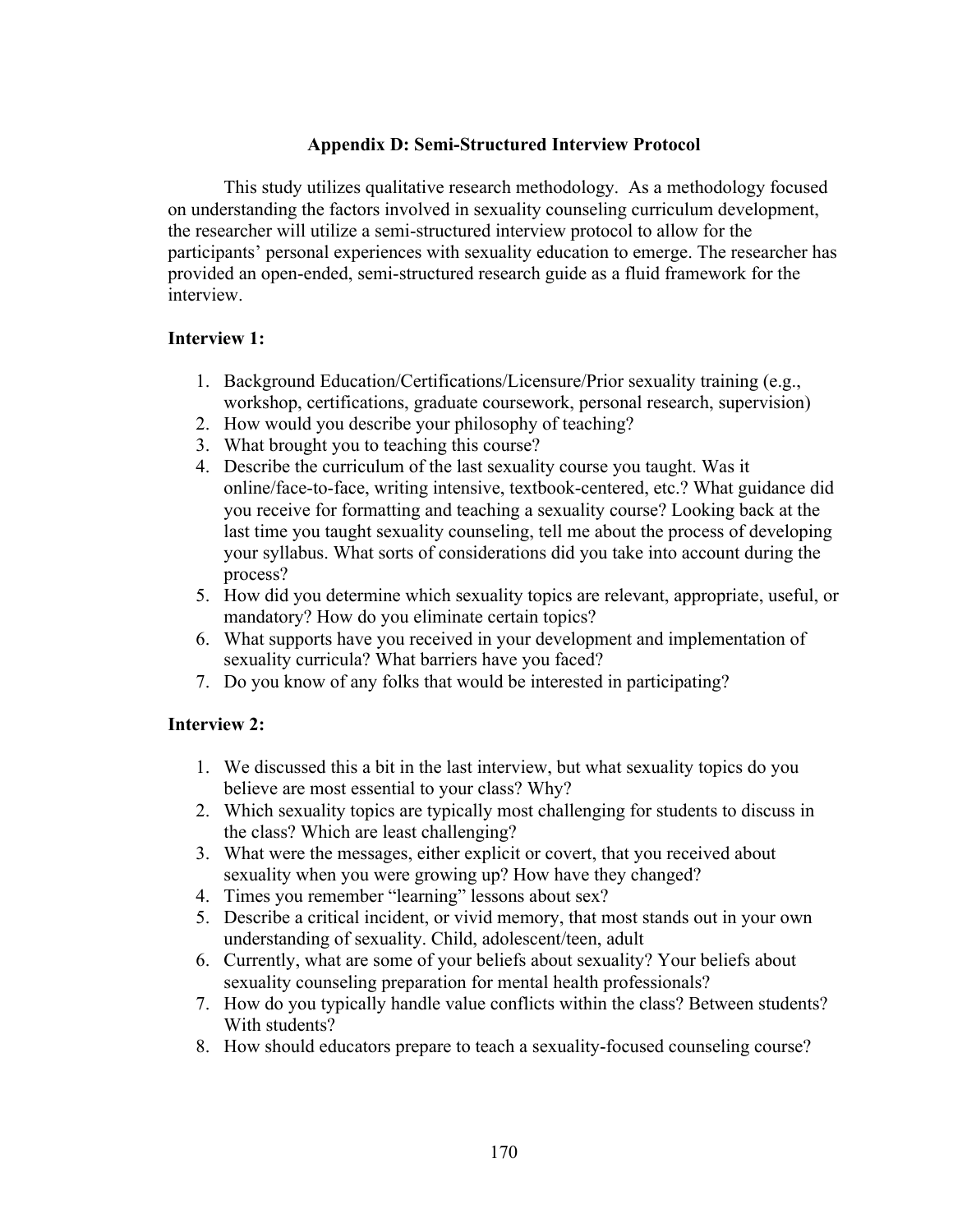| <b>Discourse</b><br><b>Structure</b> | <b>Structure</b><br><b>Type</b> | <b>Strategy</b>                 | <b>Definition</b>                                                                                                                                             | <b>Example</b>                                                                                                                                                                                                                                                                                                                                                                                                     |
|--------------------------------------|---------------------------------|---------------------------------|---------------------------------------------------------------------------------------------------------------------------------------------------------------|--------------------------------------------------------------------------------------------------------------------------------------------------------------------------------------------------------------------------------------------------------------------------------------------------------------------------------------------------------------------------------------------------------------------|
| Meaning                              | Topics/<br>Global<br>Meanings   | Semantic<br>Macrostructure<br>S | Global meanings of<br>discourse; Topics<br>abstractly characterize<br>the meaning of a<br>whole discourse                                                     | De-/Emphasize<br>Good/Bad topics<br>about Us/Them                                                                                                                                                                                                                                                                                                                                                                  |
| Meaning                              | Local<br>Coherence              | Synonymy/<br>Metonymy           | Words that possess<br>roughly the same<br>meaning with differing<br>ideological<br>implications                                                               | "Foreigners" to<br>describe refugees,<br>immigrants, or<br>tourists                                                                                                                                                                                                                                                                                                                                                |
| Meaning                              | Local<br>Coherence              | Contrast/<br>Polarization       | Language that<br>separates groups with<br>conflicting interests,<br>social struggle, or<br>dominance situations;<br>required to designate<br>in $&$ outgroups | "We stand for<br>freedom and equality<br>and They only want to<br>oppress their people."                                                                                                                                                                                                                                                                                                                           |
| Meaning                              | Local<br>Coherence              | Example/<br>Illustration        | Examples serve to<br>support a previously<br>expressed proposition,<br>to offer proof or<br>evidence                                                          | Stories about Our<br>good deeds and Their<br>wrongdoings                                                                                                                                                                                                                                                                                                                                                           |
| Meaning                              | Local<br>Coherence              | Disclaimers                     | A form of positive<br>self-presentation or<br>face-keeping                                                                                                    | <b>Apparent Denial:</b><br>"I'm not a racist,<br>$but$ "<br><b>Apparent</b><br><b>Concession: "They</b><br>may be hardworking,<br>$but$ "<br><b>Apparent Empathy:</b><br>"I know they've had a<br>hard time, but"<br><b>Apparent Effort:</b><br>"We've done<br>everything we can,<br>but"<br>Transfer: "I don't<br>have a problem with<br>them, but the other<br>people do"<br>Reversal, victim-<br>blaming: "They |

# **Appendix E: Discourse Structure Chart**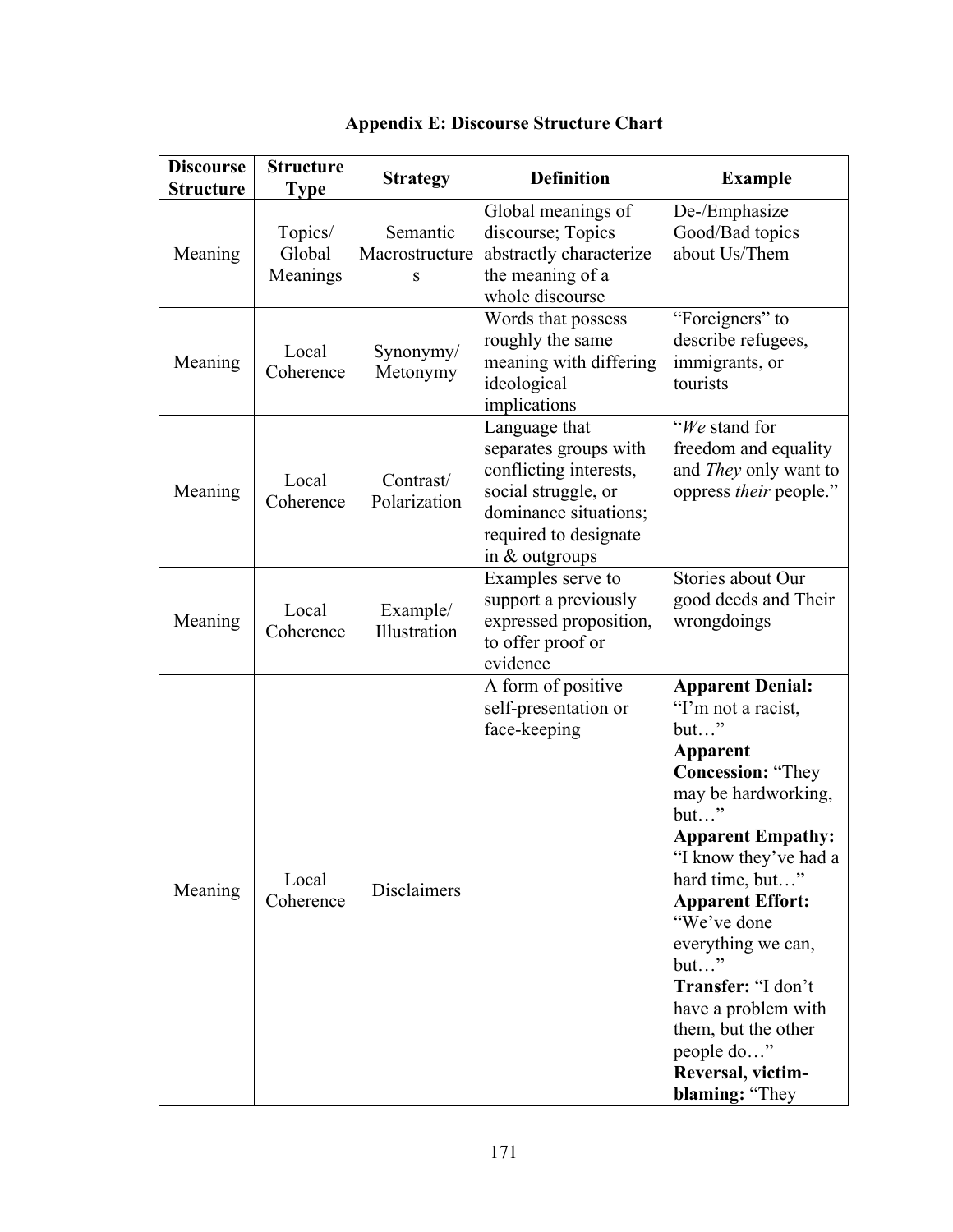|         |                    |                       |                                                                                                                                                                                                                                                                  | aren't discriminated<br>again, WE are."                                                                                                                    |
|---------|--------------------|-----------------------|------------------------------------------------------------------------------------------------------------------------------------------------------------------------------------------------------------------------------------------------------------------|------------------------------------------------------------------------------------------------------------------------------------------------------------|
| Meaning | Local<br>Coherence | Categor-<br>ization   | The positive or<br>negative ways groups<br>are differentiated;<br>group classifiers                                                                                                                                                                              | "Genuine welfare<br>recipients"<br>"Legitimate rape<br>victim"                                                                                             |
| Meaning | Local<br>Coherence | Distancing            | Words that imply<br>distance between<br>ingroup speakers and<br>outgroup members                                                                                                                                                                                 | "Those people"<br>"The Jews"<br>"The Middle East"                                                                                                          |
| Meaning | Local<br>Coherence | Empathy               | Statements intended to<br>elicit empathy or<br>sympathy for ingroup<br>or outgroup                                                                                                                                                                               | "Look at how sexual<br>assault is minimized<br>and stigmatized on<br>college campuses,<br>now imagine how few<br>options exist for<br>homeless survivors." |
| Meaning | Local<br>Coherence | Victim-<br>ization    | When They are<br>represented in<br>negative terms, We<br>need to be represented<br>as a victim of such<br>threat                                                                                                                                                 | "In the South, you see<br>far more acts of<br>racism against whites<br>than blacks."                                                                       |
| Meaning | Local<br>Coherence | Modality              | Modalities modify<br>propositions                                                                                                                                                                                                                                | "It is necessary<br>that"<br>"It is well-known<br>that"                                                                                                    |
| Meaning | Local<br>Coherence | Evidentiality         | Evidence provided to<br>support a proposition<br>or belief; depending<br>on the social context,<br>evidence could be<br>scholarly, vague<br>scientific, or<br>"someone told me"                                                                                  | "I have seen with my<br>own eyes"<br>"Research shows<br>that"<br>"I read on the<br>Internet"                                                               |
| Meaning | Local<br>Coherence | Hedging/<br>Vagueness | Using vague or<br>abstract language to<br>de-emphasize Our bad<br>characteristics & Their<br>good characteristics;<br>Speakers may use<br>hedging to illustrate<br>competence when the<br>answer is unknown, or<br>when choosing not to<br>make beliefs explicit | "The police shooting"<br>triggered a discussion<br>about race relations."                                                                                  |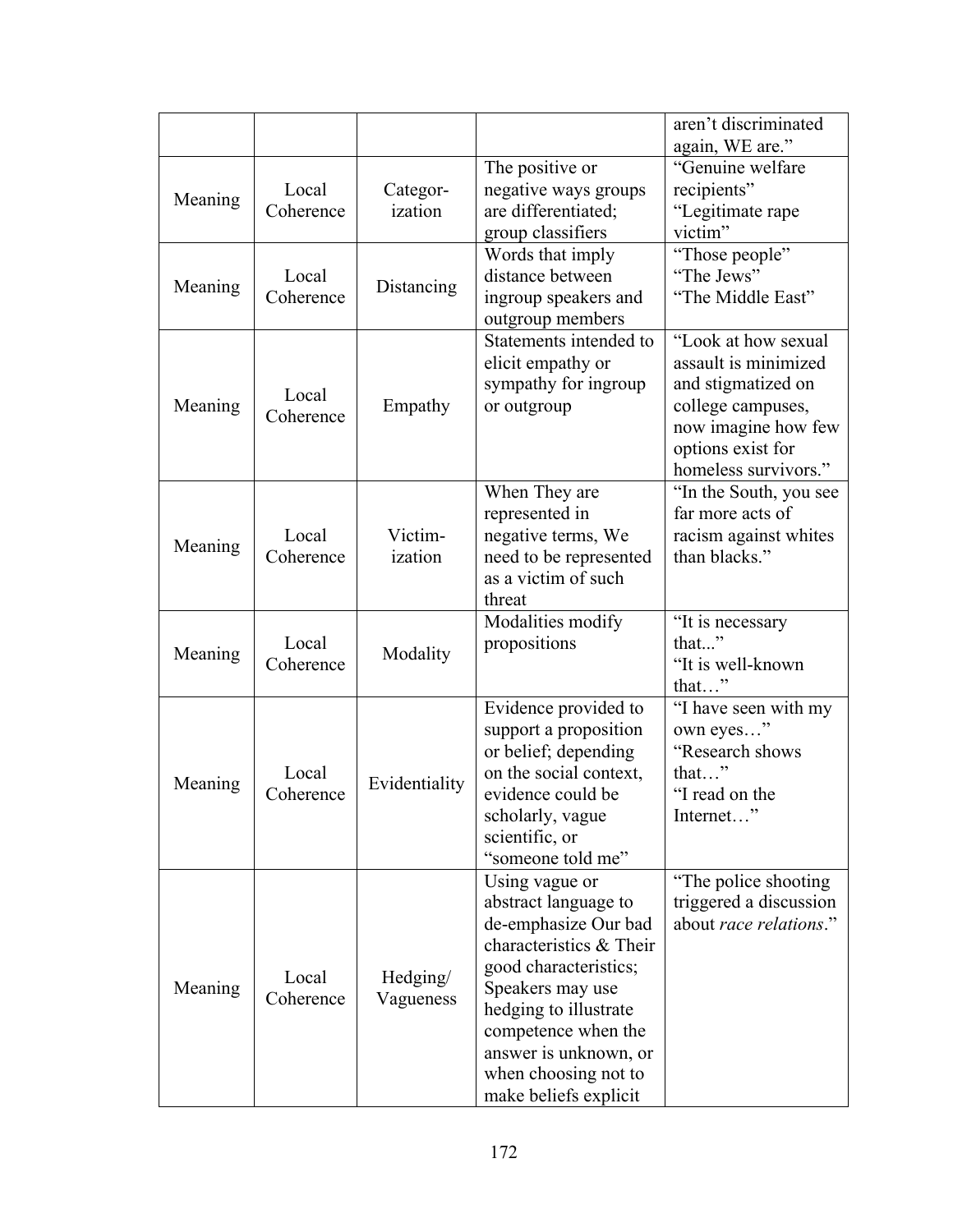| Meaning | Local<br>Coherence | Precision            | Using precise $\&$<br>detailed language to<br>emphasize Our good<br>characteristics & Their<br>bad characteristics                                                                     | "After the police"<br>officer shot the teen<br>boy, the topic of<br>racism and police<br>brutality made<br>newspaper<br>headlines."                  |
|---------|--------------------|----------------------|----------------------------------------------------------------------------------------------------------------------------------------------------------------------------------------|------------------------------------------------------------------------------------------------------------------------------------------------------|
| Meaning | Local<br>Coherence | General-<br>ization  | When concrete events<br>or actions are<br>generalized or made<br>abstract                                                                                                              | "Poor people are"<br>always looking for a<br>handout."                                                                                               |
| Meaning | Local<br>Coherence | Pseudo-<br>Ignorance | Speakers may feign<br>not to have specific<br>knowledge, but<br>implicitly suggest that<br>they do know                                                                                | "I don't know, but"<br>"That could prevent"<br>them, but who<br>knows?"                                                                              |
| Meaning | Local<br>Coherence | Euphemism            | Semantic move of<br>mitigation                                                                                                                                                         | Using the word<br>"intolerance" or<br>"unequal treatment"<br>as a placeholder for<br>racism;<br>"Sure, there are<br>unfortunate side-<br>$effects$ " |
| Meaning | Local<br>Coherence | Topos                | An argument that had<br>become popularized<br>and standardized;<br>treated as common<br>knowledge.                                                                                     | "We know that the<br>children of single<br>mothers consistently<br>demonstrate poorer<br>decision making."                                           |
| Meaning | Local<br>Coherence | Counter-<br>factuals | Counterfactuals allows<br>speakers to: $1)$<br>demonstrate the (often<br>absurd) consequences<br>when an alternative is<br>being considered, 2)<br>elicit empathy from<br>the audience | "What would happen"<br>if"<br>"Imagine if"<br>"Let's say the reverse"<br>was true"                                                                   |
| Meaning | Local<br>Coherence | Norm<br>Expression   | Discourse that<br>describes the values of<br>a speaker's ideology                                                                                                                      | "We should"<br>"Attitudes need to be<br>changed."<br>"The police"<br>department must<br>stop"                                                        |
| Meaning | Lexicon            | Actor<br>Description | We (We are<br>individuals) and They<br>(Others are                                                                                                                                     |                                                                                                                                                      |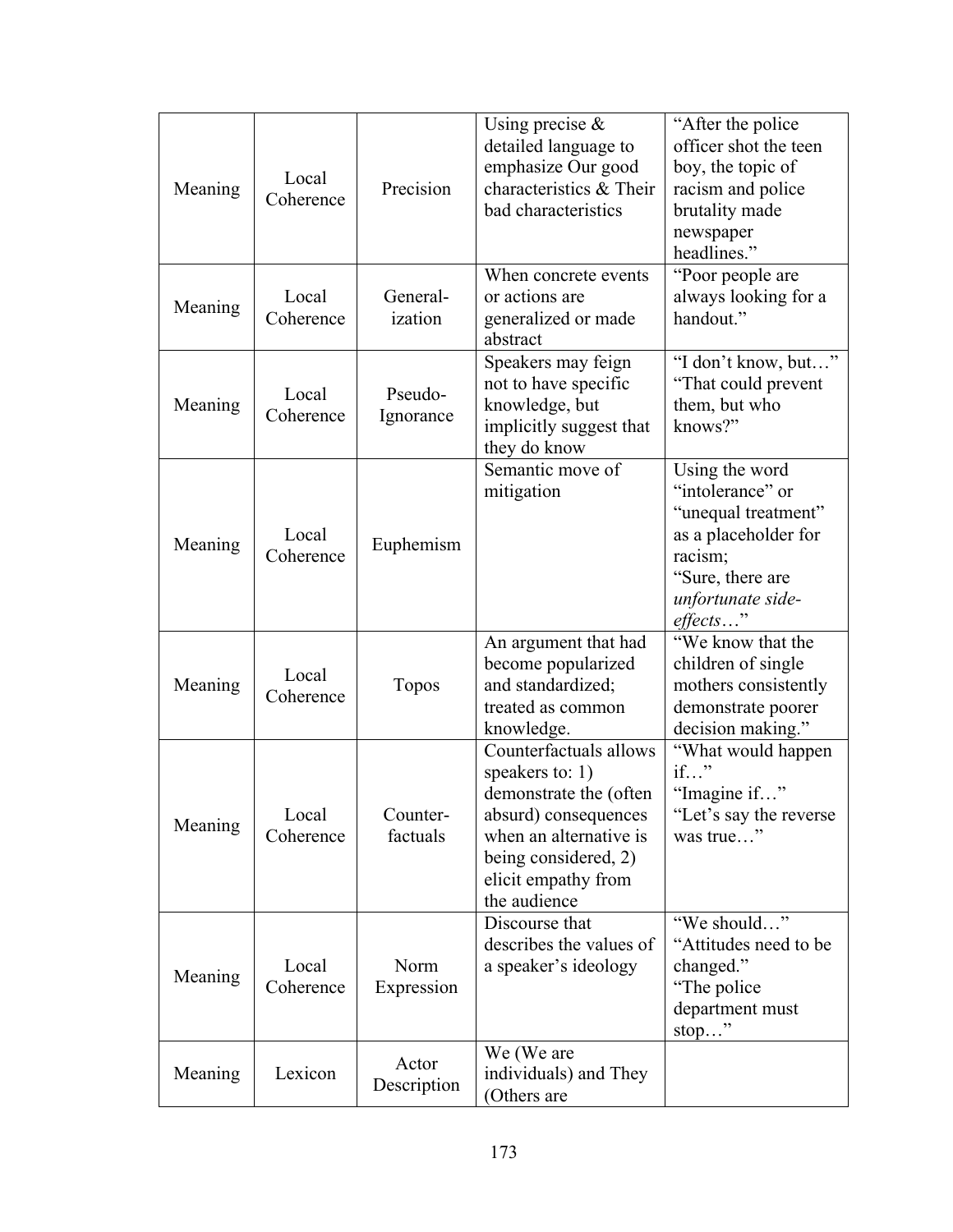|      |                   |                         | homogenized)                                         |                                               |
|------|-------------------|-------------------------|------------------------------------------------------|-----------------------------------------------|
|      |                   |                         |                                                      |                                               |
|      |                   | Cleft/Non-              | A cleft sentence is a                                | "It was last Tuesday                          |
|      |                   |                         | sentence that is cleft                               | that the police officer                       |
| Form | Syntax            | Cleft                   | (split) so as to put the                             | was found guilty."                            |
|      |                   |                         | focus on one part of it.                             | "What I really want is                        |
|      |                   |                         |                                                      | some change."                                 |
|      |                   |                         | In the <b>active voice</b> , the<br>subject and verb | Active: "The police<br>officer shot the boy." |
|      |                   |                         | relationship is                                      |                                               |
|      |                   |                         | straightforward: the                                 | Passive: "The boy                             |
|      |                   |                         | subject is a be-er or a                              | was shot (by the                              |
|      |                   |                         | do-er and the verb                                   | police officer)."                             |
|      |                   | Active/                 | moves the sentence                                   |                                               |
| Form | Syntax            | Passive                 | along. In the <b>passive</b>                         |                                               |
|      |                   | Voice                   | voice, the subject of                                |                                               |
|      |                   |                         | the sentence is neither                              |                                               |
|      |                   |                         | a do-er nor a be-er, but                             |                                               |
|      |                   |                         | is acted upon by some                                |                                               |
|      |                   |                         | other <b>agent</b> or by                             |                                               |
|      |                   |                         | something unnamed.                                   |                                               |
|      |                   |                         | A type of word                                       | "The invasion of                              |
|      |                   | Full Clause/            | formation in which a                                 | Iraq"                                         |
|      |                   |                         | verb or an adjective                                 | "The police brutality"                        |
| Form | Syntax            | Nomin-<br>alization     | (or other part of<br>speech) is used as (or          | rioting"                                      |
|      |                   |                         | transformed into) a                                  |                                               |
|      |                   |                         | noun.                                                |                                               |
|      |                   |                         | Variation of spoken                                  | The tilt of the                               |
|      |                   |                         | pitch that is not used                               | sentence shifted up to                        |
|      |                   |                         | to distinguish words;                                | indicate a question.                          |
|      |                   |                         | but instead for                                      |                                               |
| Form | Sound             | Intonation              | indicating the attitudes                             | The pitch of her voice                        |
|      | <b>Structures</b> |                         | and emotions of the                                  | lowered when she                              |
|      |                   |                         | speaker, signaling the                               | said "those," of                              |
|      |                   |                         | difference between                                   | " <i>those</i> people."                       |
|      |                   |                         | statements and                                       |                                               |
|      |                   |                         | questions, etc.<br>The order of which                | We/Ingroup                                    |
|      |                   |                         | topics are situated in a                             | categories may be                             |
| Form | Format            | Prominence/<br>Topical- | discourse.                                           | placed before Them                            |
|      |                   |                         |                                                      | categories.                                   |
|      |                   | ization                 |                                                      | "The demonstrators                            |
|      |                   |                         |                                                      | were arrested by the                          |
|      |                   |                         |                                                      | police."                                      |
| Form | Format            | Argum-                  | The strategies by                                    | "Because I said so."                          |
|      |                   | entation                | which a speaker tries                                | "History shows us"                            |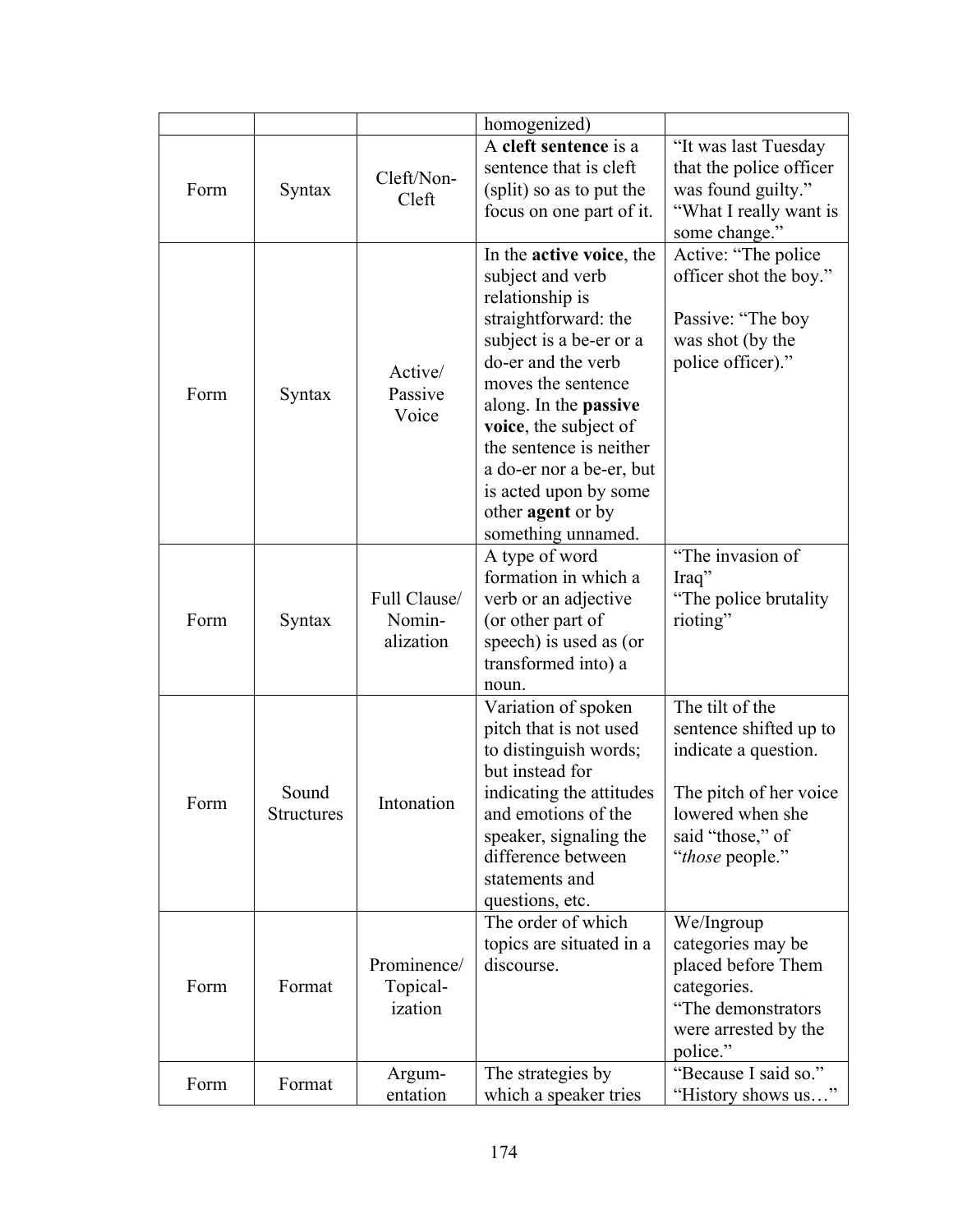|        |                   | Structures/ | to win an argument.    |                     |
|--------|-------------------|-------------|------------------------|---------------------|
|        |                   | Cognitive   | Poor argumentation     |                     |
|        |                   | Fallacies   | may utilize fallacies, |                     |
|        |                   |             | or statements/logic    |                     |
|        |                   |             | that falsely concludes |                     |
|        |                   |             | the argument.          |                     |
|        |                   |             | Relying on             |                     |
| Form   | Rhetorical        | Dramat-     | overgeneralizations    |                     |
|        | <b>Structures</b> | ization     | and emphasis to prove  |                     |
|        |                   |             | a point                |                     |
| Form   | Rhetorical        |             | Relying on mitigation  | "It's not that bad" |
|        | <b>Structures</b> | Euphemism   | to prove a point       |                     |
|        |                   |             | Relying on repetition  |                     |
| Form   | Rhetorical        |             | to of the same         |                     |
|        | <b>Structures</b> | Repetition  | argument to prove a    |                     |
|        |                   |             | point                  |                     |
|        | Conversati        |             | Turn-taking,           |                     |
| Action | <sub>on</sub>     |             | interruption patterns, |                     |
|        | Strategies,       |             | self-presentation,     |                     |
|        | Interaction       |             | laughing, pauses       |                     |
|        | Patterns          |             |                        |                     |

(van Dijk, 2000)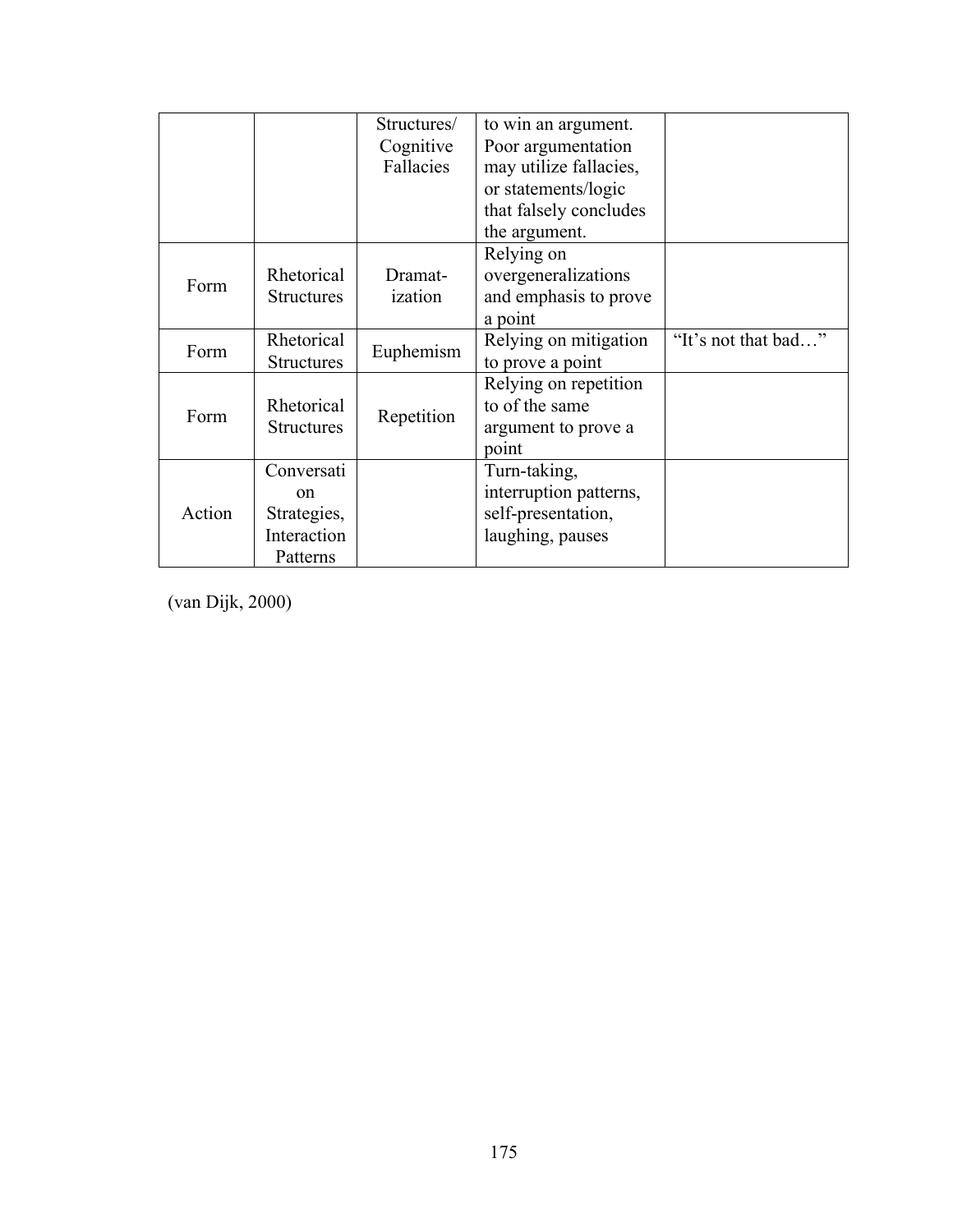# **Appendix F: Informed Consent**

Due to the sensitive nature of this course, students are advised in advance to consider the following issues:

- 1. By remaining enrolled in this course beyond the first day of class, you are agreeing that you understand the points below and are willing to participate fully in the class discussions and assignments. You are always invited to ask questions about the course at any time should specific concerns arise.
- 2. Controversial topics will be discussed in this course. It is expected that students may experience reactions to these topics in which their opinions and values have already been established. Although it is not necessary for students to agree with each other on controversial subjects, students must be respectful of their classmates and be cognizant of the fact that you can never be sure what the experiences of another have been or what values another student in class may hold.
- 3. Personal definitions of what is considered graphic vary widely. I present material that I have determined to be educational and appropriate for clinical instruction, and I give careful consideration of the merit of such materials before using them.
- 4. This class will involve self-reflection related to examining one's personal values, beliefs, and biases surrounding human sexuality issues. Although the amount of time and energy each student devotes to this reflection will vary, it is expected that students remain open to this reflection throughout the course. The purpose of this type of reflection is to prepare students to manage reactions, value conflicts, and biases that may arise when working with clients about sexuality issues that may negatively impact their clinical effectiveness with clients presenting with sexual concerns.
- 5. This course is an educational, not a therapeutic, experience! Self-disclosure of personal experiences related to sexual issues is not expected or encouraged. However, students may want to share personal experiences related to certain topics. Be sure to weigh your intentions and the amount of information you share carefully.
- 6. Please hold all personal information shared in class in confidence. Also, be assured that all materials/assignments turned in to me are held in the strictest confidence.

I fully understand that this course covers the outlined sexuality issues, assessment, treatment of sexual victimization, and sexual dysfunctions. At times the material and content of the course will be sexually explicit. I further understand that the nature of this course invites me to reflect on my own behaviors, attitudes, and values regarding sexual issues.

| <b>SIGNATURE</b> | DATE |  |
|------------------|------|--|
|                  |      |  |

PRINTED NAME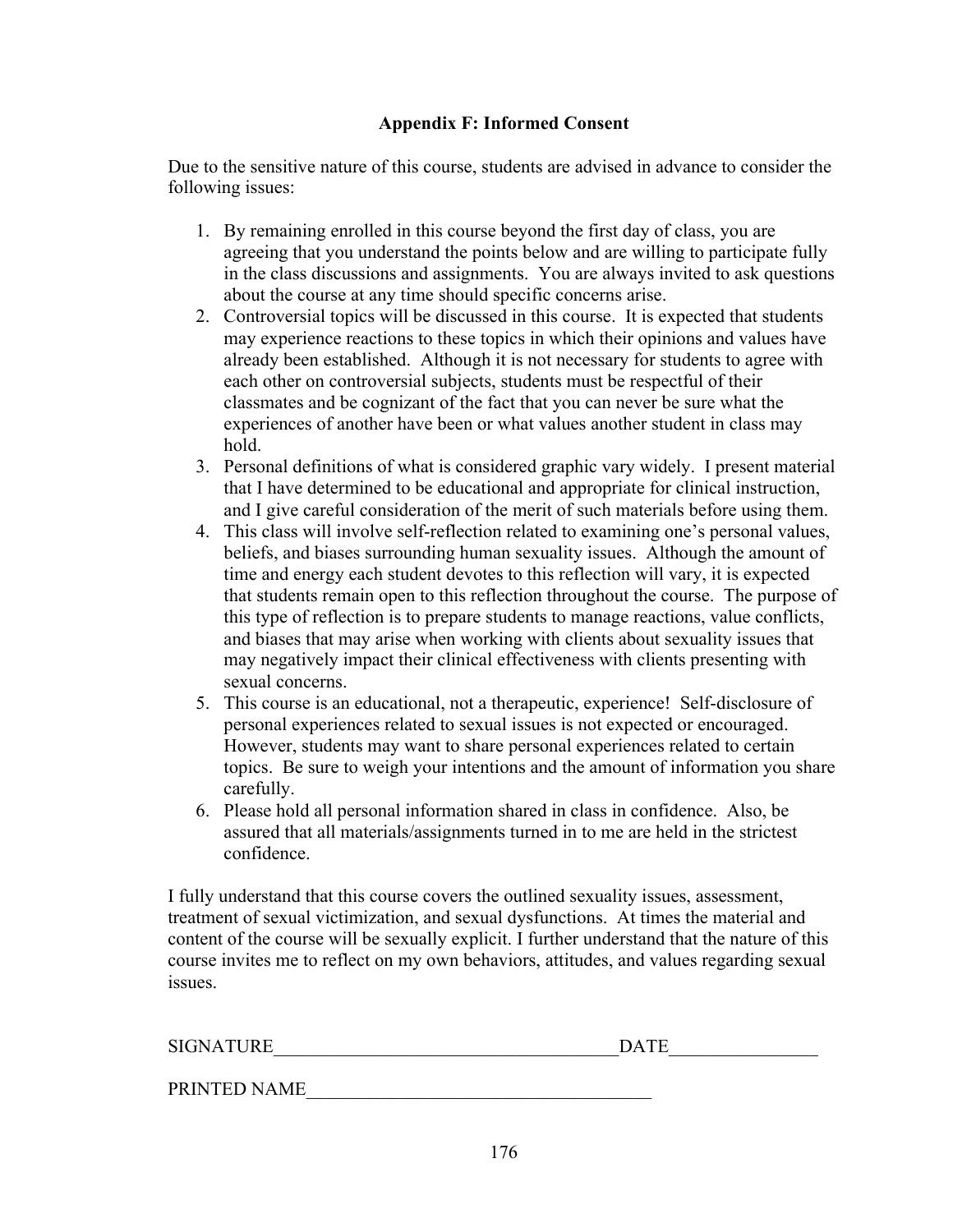### **Appendix G: Self-Examination Paper**

The purpose of this paper is to give you an opportunity to explore your own personal experiences and values surrounding sexuality. It is your choice how forthcoming you choose to be in completing this assignment however rest assured that the instructor will be the only one reading it. This paper should be typed, double-spaced and between 4-6 pages in length. Each section of the paper is worth up to 10 pts. each, for a maximum of 60 pts.

Please reprint the following six headings into your paper and then provide the corresponding content.

### **SECTION ONE – CHILDHOOD**

What were the messages and values about sexuality that were conveyed to you by family and friends during your childhood? How did you respond to these messages at the time?

### **SECTION TWO – FORMATIVE EXPERIENCES**

What experiences did you have personally during your adolescent and young adult years that shaped your adult views and values on sexuality? The purpose of this section is NOT to illicit specific details of sexual encounters or events, but rather for you to examine your reactions to these events and the ripples that they may have caused in your life.

### **SECTION THREE – BELIEFS & PRINCIPLES**

As an adult, what are your core beliefs about sexuality – beliefs important enough that you would pass them on to your own children (or future children). Another way to look at this would be to ask, "What is your worldview" regarding all things sexual?

#### **SECTION FOUR – SEXUALITY AND YOU AS A COUNSELOR**

As you traverse this course and contemplate the assigned readings and class discussions, what are your thoughts, fears or concerns about the prospect of dealing with sexual issues in your future career as a counselor or therapist?

# **SECTION FIVE – SEXUALITY AND YOUR CLIENTS**

As you envision working with clients in the future, what are some of the healthy messages that you would want to convey or reinforce to your clients, when appropriate?

# **SECTION SIX – THE ONGOING WORK**

Now that you have had some exposure to this course and in particular, to this assignment, has it caused you to think about "personal work" that you may still need to do around issues of sexuality in your life? Again, specifics are not necessary here but rather, discussing themes or areas of insight/awareness that you might have discovered.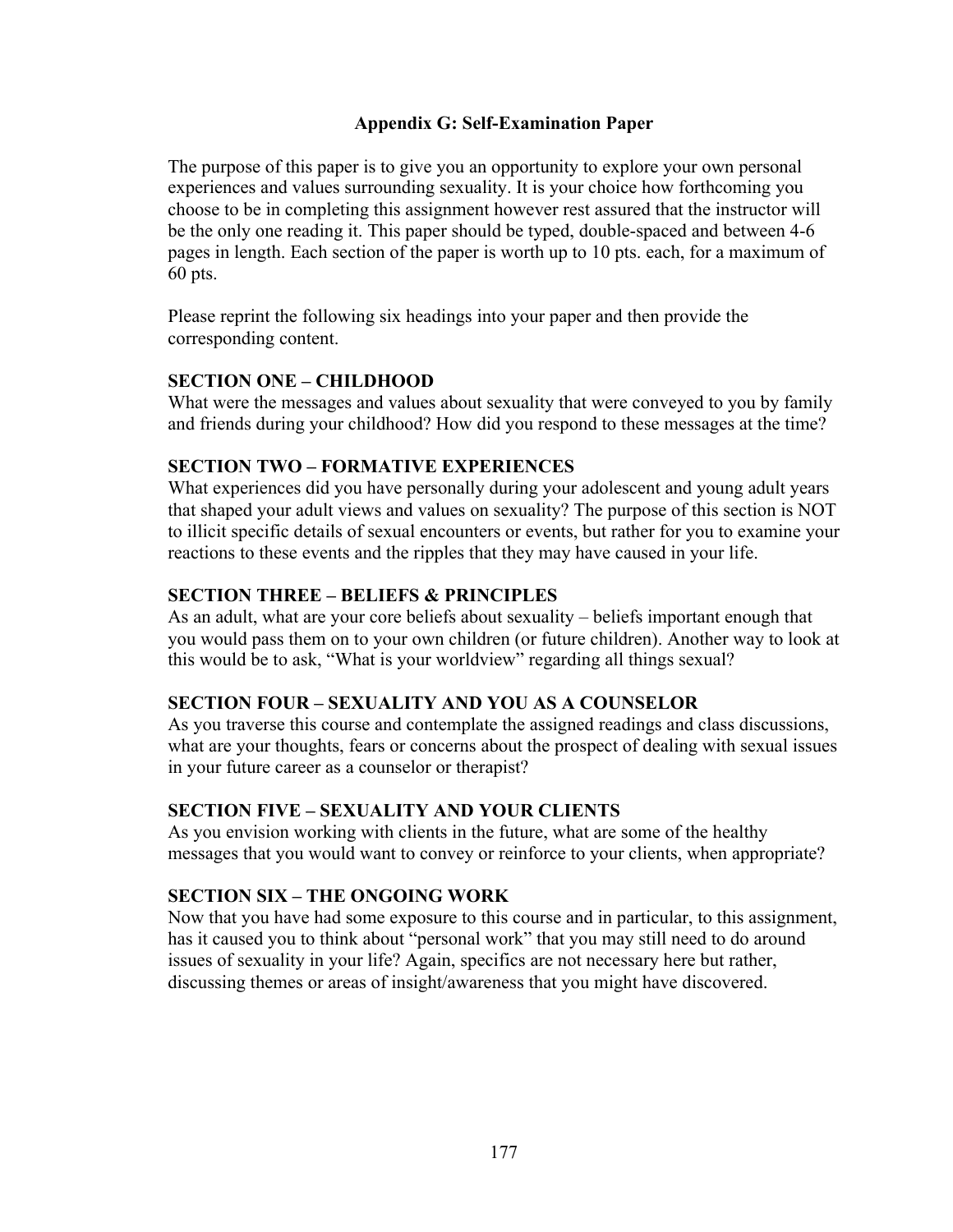#### **References**

- Aanstoos, C. (2012) A phenomenology of sexual experiencing. In Kleinplatz, P. J. (Ed), *New directions in sex therapy: Innovations and alternatives* (pp. 51-67). London: Routledge.
- ALGBTIC LGBQQIA Competencies Taskforce, Harper, A., Finnerty, P., Martinez, M., Brace, A., Crethar, H. C., ... & Hammer, T. R. (2013). Association for Lesbian, Gay, Bisexual, and Transgender Issues in Counseling competencies for counseling with lesbian, gay, bisexual, queer, questioning, intersex, and ally individuals. *Journal of LGBT Issues in Counseling, 7,* 2-43.

American Counseling Association. (2014). *ACA code of ethics.* Alexandria, VA: Author.

- American Psychiatric Association. (2000). *Diagnostic and statistical manual of mental disorders: Fourth edition-text revision (DSM-IV-TR).* Washington, DC: Author.
- American Psychiatric Association (2013). *Diagnostic and statistical manual of mental disorders: Fifth edition (DSM-5).* Washington, DC: Author.
- Althof, S. (2010). Sex therapy: Advances in paradigms, nomenclature, and treatment. *American Psychiatry, 34,* 390-396.
- Arredondo, P., Toporek, R., Brown, S. P., Jones, J., Locke, D. C., Sanchez, J., & Stadler, H. (1996). Operationalization of the multicultural counseling competencies. *Journal of Multicultural Counseling and Development, 24*, 42-78.
- Baber, K. & Murray, C. (2001). Postmodern feminist approach to teaching human sexuality. *Family Relations, 50*, 23–33.
- Balkin, R. S., Schlosser, L. Z., & Levitt, D. H. (2009). Religious identity and cultural diversity: Exploring the relationships between religious identity, sexism,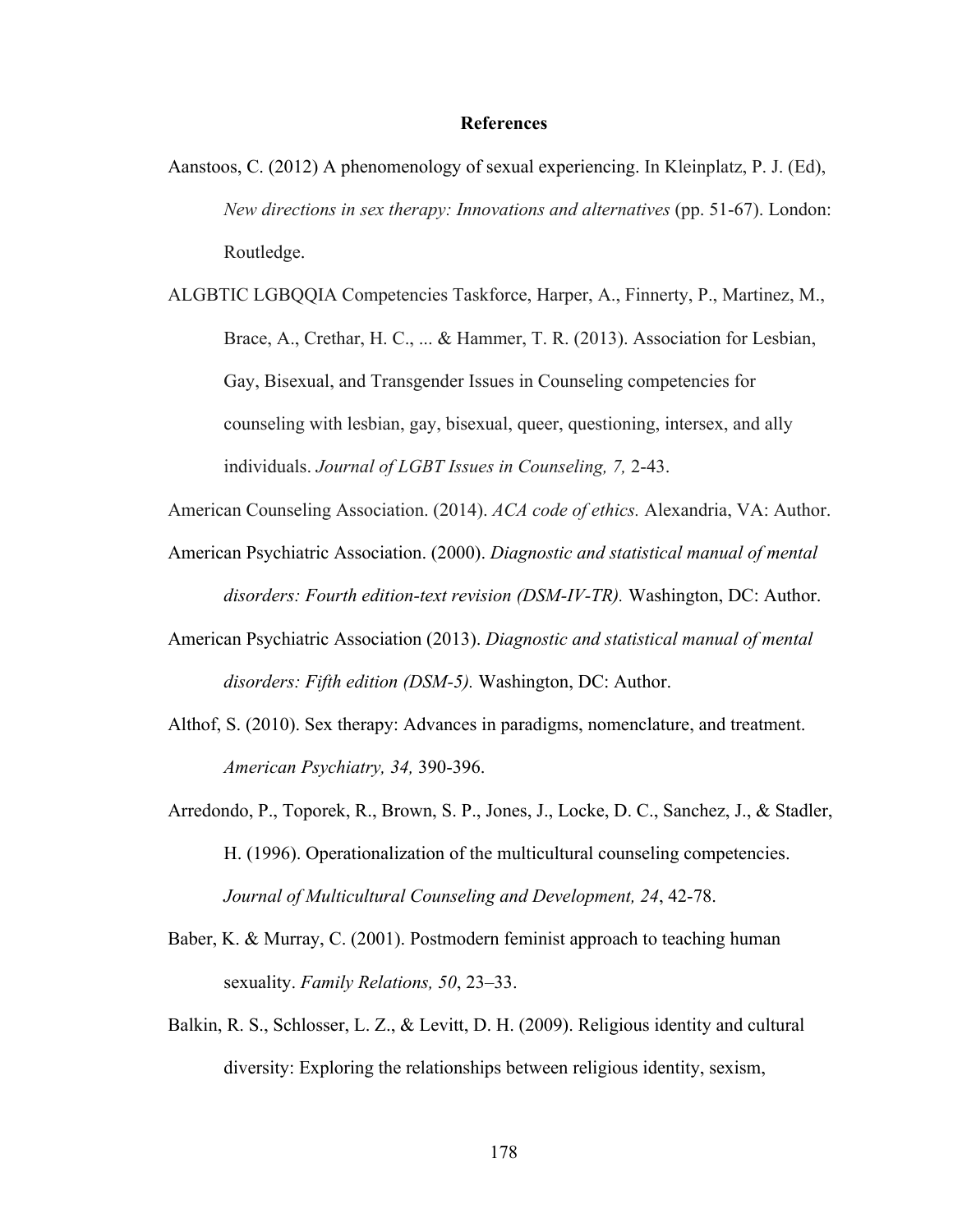homophobia, and multicultural competence. *Journal of Counseling & Development*, *87*, 420-427.

Bamberger, J., & Schön, D. (1991). Learning as reflective conversation with materials. In F. Steier (Ed.), *Research and reflexivity* (pp. 186-209). London: Sage.

Berlew, L. & Capuzzi, D. (2002). *Sexuality counseling.* Nova Science Publishers.

- Bidell, M. P. (2005). The sexual orientation counselor competency scale: Assessing attitudes, skills, and knowledge of counselors working with lesbian, gay, and bisexual clients. *Counselor Education and Supervision*, *44*(4), 267.
- Bidell, M. (2012). Examining school counseling students' multicultural and sexual orientation competencies through a cross-specialization comparison. *Journal of Counseling & Development, 90,* 200–207.
- Bidell, M. P. (2014). Personal and professional discord: Examining religious conservatism and lesbian-, gay-, and bisexual-affirmative counselor competence. *Journal of Counseling & Development, 92*, 170-179.
- Bonilla-Silva, E. (2014). *Racism without racists: Color-blind racism and the persistence of racial inequality in the United States.* (4th ed.). Rowman & Littlefield Publishers.
- Boysen, G. (2010). Integrating implicit bias into counselor education. *Counselor Education and Supervision, 49,* 210-227.
- Cameron, D. & Kulick, D. (2006). *The language and sexuality reader.* New York: Routledge
- Carroll, L., & Gilroy, P. (2002). Transgender issues in counselor preparation. *Counselor Education and Supervision, 41,* 233–242.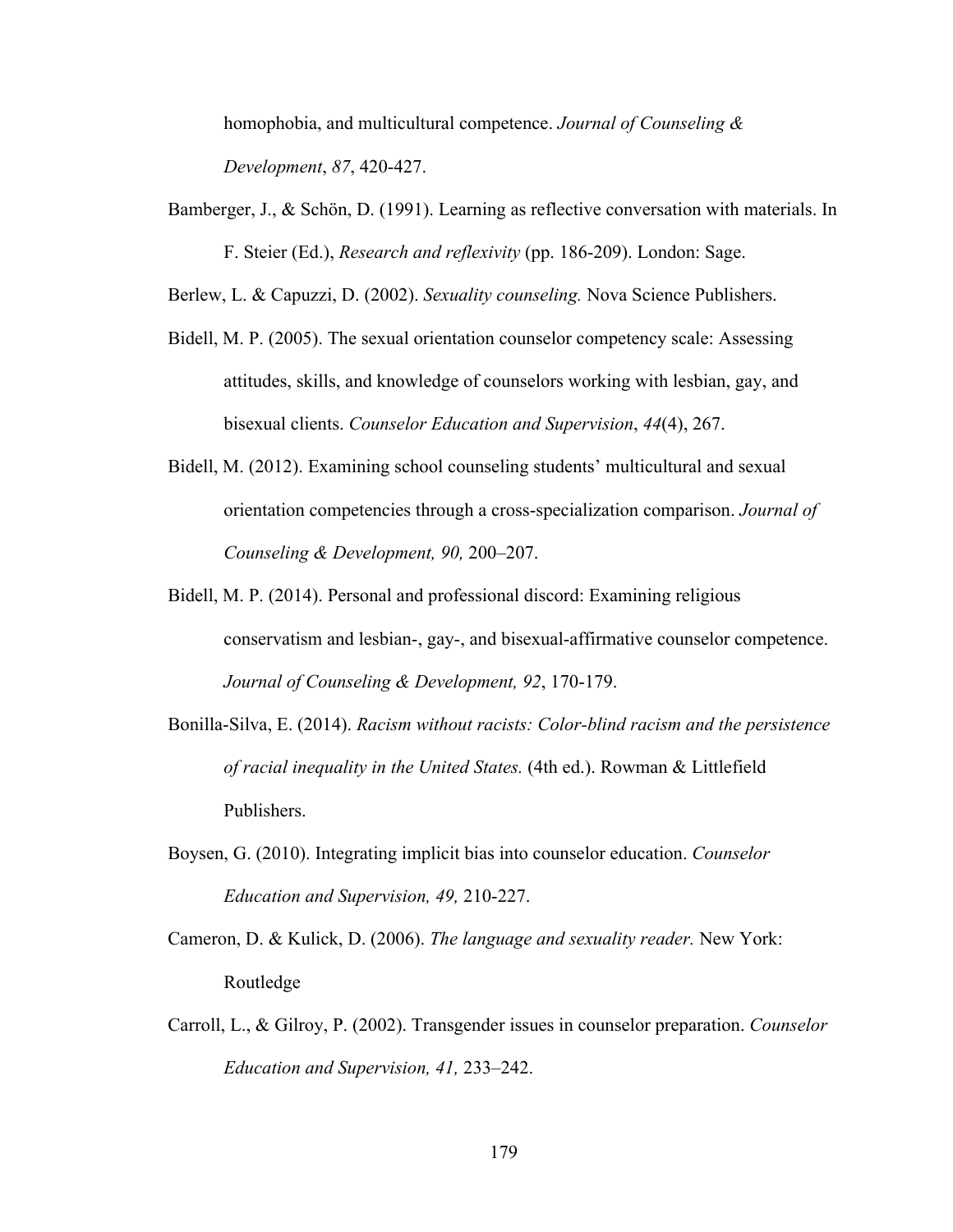- Carspecken, P. (1996). *Critical ethnography in educational research: A theoretical and practical guide*. New York: Routledge.
- Matthews, C. R. (2005). Infusing lesbian, gay, and bisexual issues into counselor education. *The Journal of Humanistic Counseling, Education and Development*, *44*(2), 168-184.
- Chen-Hayes, S. (2001). Systemic anti-oppression strategies for school counselors as allies advocating for queer children, youth, and families of multiracial experience In K. K. Kumashiro (Ed.), *Troubling intersections of race and sexuality* (pp. 1- 26). New York: Rowman & Littlefield.
- Chin, J. & Russo, N. (1997). Feminist curriculum development: Principles and resources. In Worell, J. E., & Johnson, N. G. (Eds.), *Shaping the future of feminist psychology: Education, research, and practice*. (pp. 93-120). Washington, DC: American Psychological Association.
- Christensen, E. W., Norton, J. L., Salisch, M., & Gull, S. (1977). An affective sexual awareness program for counselors. *Counselor Education and Supervision*, *16*, 185-193.
- Constas, M, (1992). Qualitative analysis as a public event: The documentation of category development procedures. *American Educational Research Journal, 29*, 256-266
- Council for Accreditation of Counseling and Related Educational Programs. (2009). *2009 standards.* Retrieved from http://www.cacrep.org/2009standards.html
- Creswell, J. W. (2013). *Qualitative inquiry & research design: Choosing among five approaches* (3rd ed.). Thousand Oaks, CA: Sage.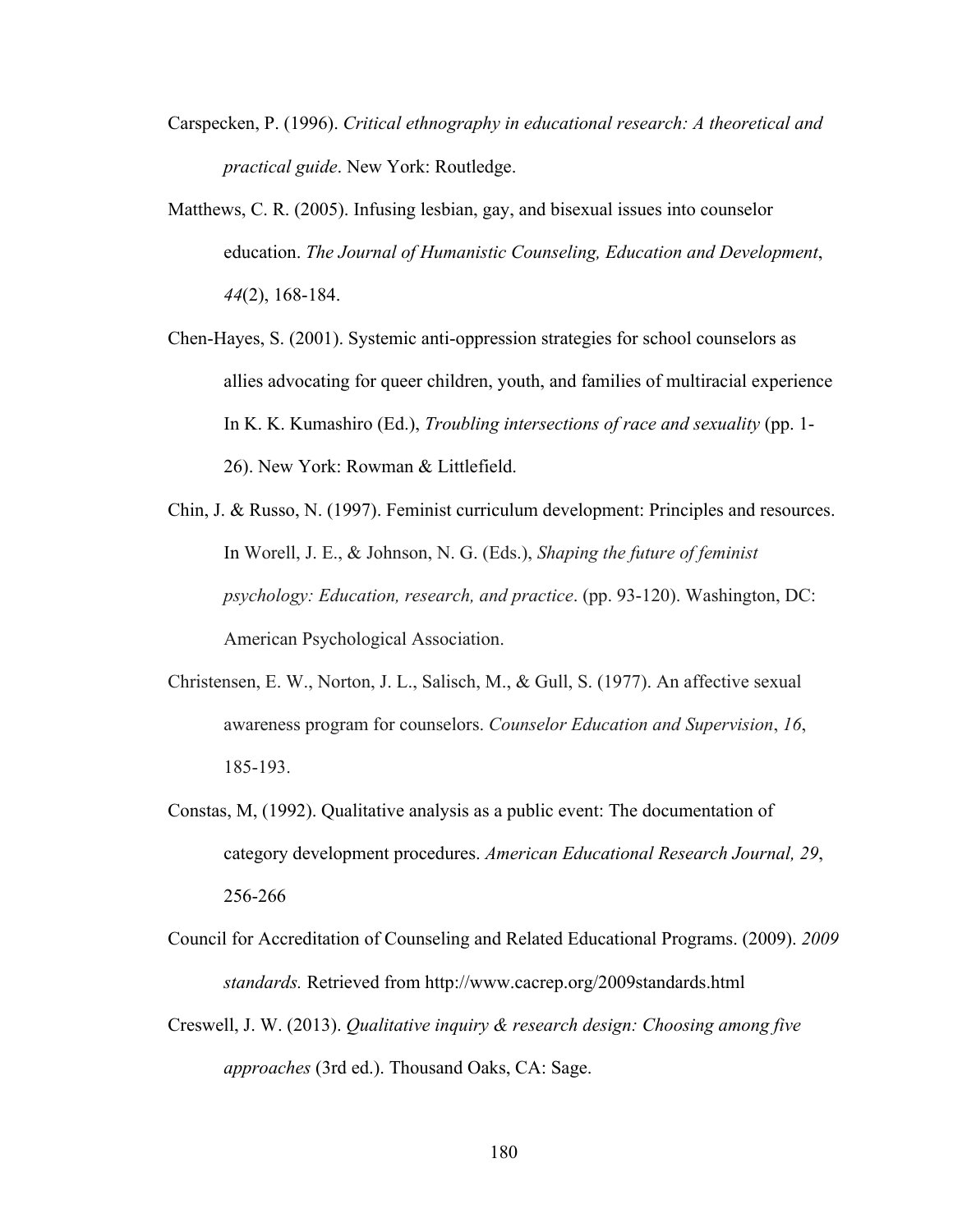- D'Andrea, M. & Daniels, J. (1991). Exploring the different levels of multicultural counseling training in counselor education. *Journal of Counseling & Development*, *70*(1), 78-85.
- Denzin, N. K., & Lincoln, Y. S. (Eds.). (2011). *The SAGE handbook of qualitative research*. Thousand Oaks, CA: Sage.
- Dollarhide, C. T., & Oliver, K. (2014). Humanistic professional identity: The transtheoretical tie that binds. *The Journal of Humanistic Counseling*, *53*, 203- 217.
- Donovan, C. (2011). *Examining the relationship between human sexuality training and therapist comfort with addressing sexuality with clients* (Unpublished master's thesis). Smith College School for Social Work, Massachusetts.
- Donovan, R. A., Galban, D. J., Grace, R. K., Bennett, J. K., & Felicié, S. Z. (2013). Impact of racial macro-and microaggressions in black women's lives: A preliminary analysis. *Journal of Black Psychology*, *39*(2), 185-196.
- Ducharme, S. & Gill, K. (1990). Sexual values, training, and professional roles. *Journal of Head Trauma Rehabilitation, 5,* 38-45.
- Duffy, M., & Chenail, R. J. (2008). Values in qualitative and quantitative research. *Counseling and Values, 53*, 22-38.
- Fairclough, N. (2013). *Critical discourse analysis: The critical study of language*. New York: Routledge.
- Fairclough (N.) & Wodak (R.). 1997 Critical discourse analysis. In van Dijk, T. (Ed)., *Discourse as social interaction*. London: Sage.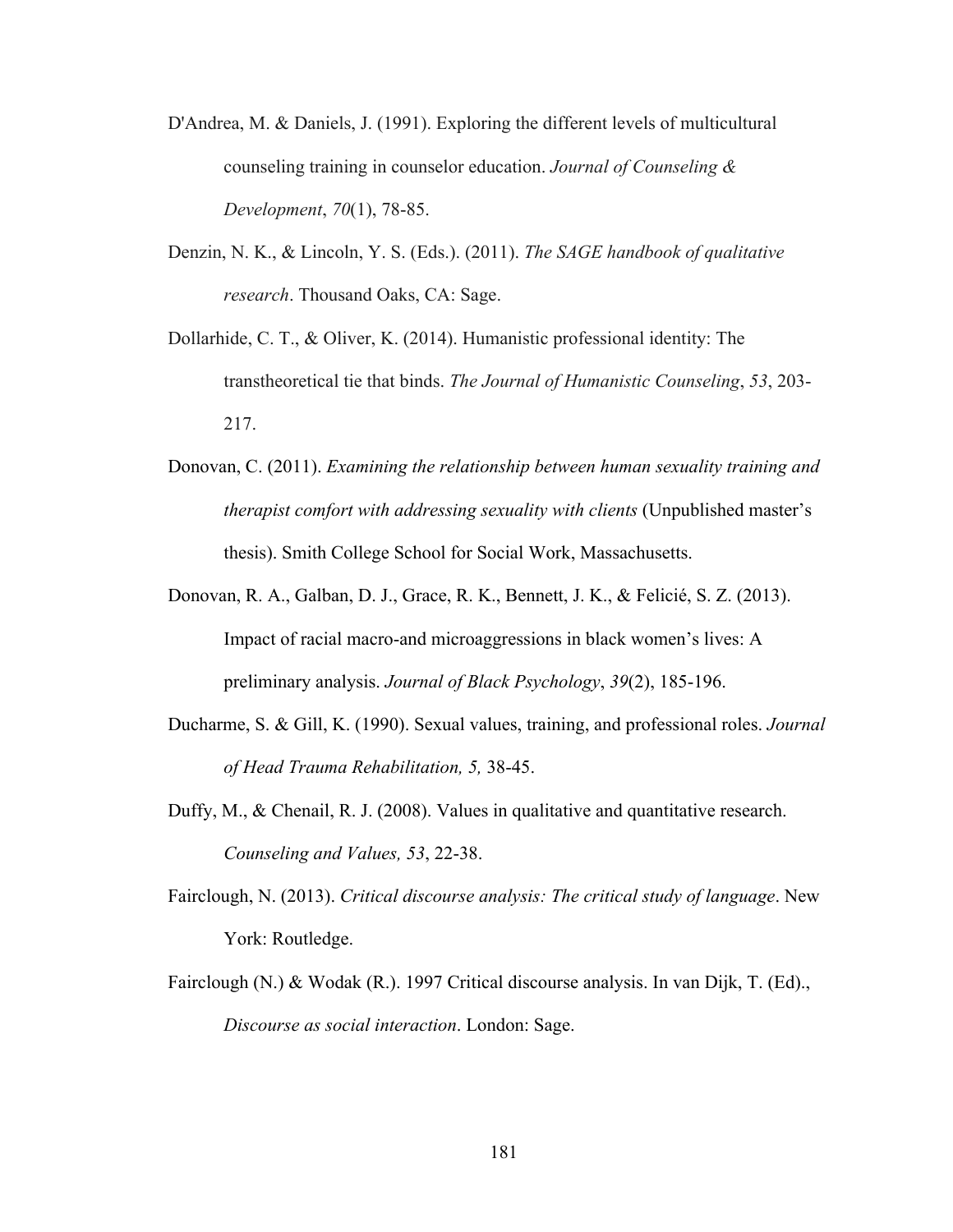- Fisher, W. A., Grenier, G., Watters, W. W., Lamont, J., Cohen, M., & Askwith, J. (1988). Students' sexual knowledge, attitudes toward sex, and willingness to treat sexual concerns. *Academic Medicine, 63*, 379-85.
- Francis, P. C., & Dugger, S. M. (2014). Professionalism, ethics, and value-based conflicts in counseling: An introduction to the special section. *Journal of Counseling & Development*, *92*(2), 131-134.

Freud, S. (1905). *Three essays on the theory of sexuality.* New York: Basic Books.

- Fyfe, B. (1980). Counseling and human sexuality: A training model. *Personnel and Guidance Journal 59*, 147-150.
- García, A. M., & Slesaransky-Poe, G. (2010). The heteronormative classroom: Questioning and liberating practices. *The Teacher Educator*, *45*, 244-256.
- Gess, J., Speedlin, S., & Speciale, M. (2015, March) *"You don't look like a lesbian": Promoting awareness and respect for women in academia.* Paper presented at the American Counseling Association National Conference, Orlando, FL.
- Gray, L, Cummins, E., Johnson, B., & Mason, M. (1989). Human sexuality instruction in counselor education curricula. *Counselor Education and Supervision, 28,* 305- 317.
- Gray, L., House, R., & Eicken, S. (1996). Human sexuality instruction: Implications for couple and family counselor educators. *The Family Journal: Counseling and Therapy for Couples and Families, 4,* 208-216.
- Groneman, C. (1994). Nymphomania: the historical construction of female sexuality. *Signs*, 337-367.

Hansen, J. T. (2012). Extending the humanistic vision: Toward a humanities foundation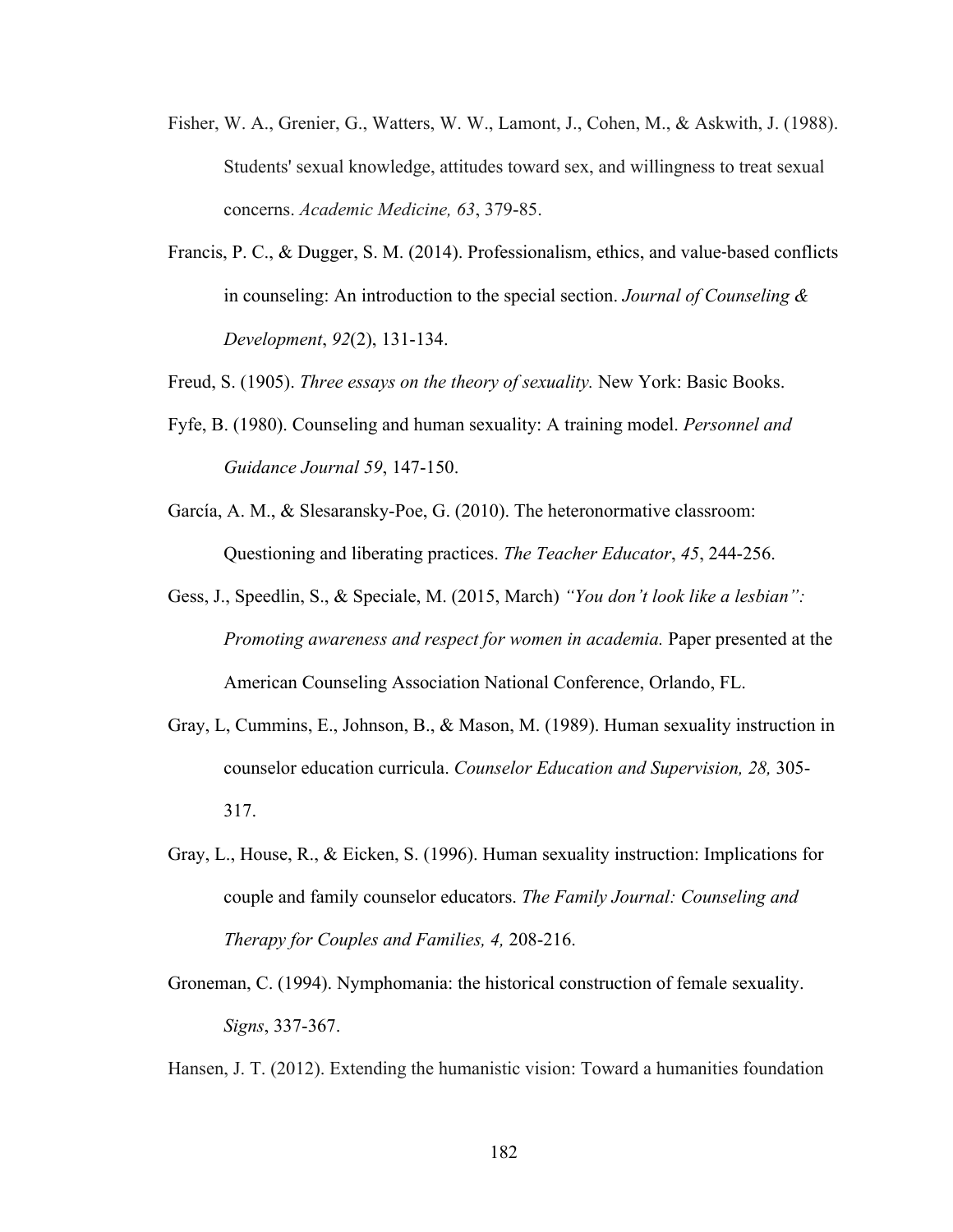for the counseling profession. *The Journal of Humanistic Counseling*, *51*(2), 133- 144.

- Hansen, J. T., Speciale, M., & Lemberger, M. E. (2014). Humanism: The foundation and future of professional counseling. *The Journal of Humanistic Counseling*, *53*(3), 170-190.
- Hays, K. W. (2002). *The influence of sexuality education and supervision, clinical experience, perceived sex knowledge, and comfort with sexual content on therapists addressing sexuality issues with clients* (Unpublished doctoral dissertation). Texas Tech University, Texas.
- Harris, S. M., & Hays, K. W. (2008). Family therapist comfort with and willingness to discuss client sexuality. *Journal of Marital and Family Therapy, 34,* 239-250.
- Heiman, J. R. (2002). Sexual dysfunction: Overview of prevalence, etiological factors, and treatments. *Journal of Sex Research, 39,* 73-78.
- Henke, T., Carlson, T. S., & McGeorge, C. R. (2009). Homophobia and clinical competency: An exploration of couple and family therapists' beliefs. *Journal of Couple & Relationship Therapy*, *8,* 325–342.
- Herlihy, B. J., Hermann, M. A., & Greden, L. R. (2014). Legal and ethical implications of using religious beliefs as the basis for refusing to counsel certain clients. *Journal of Counseling & Development*, *92*(2), 148-153.

hooks, b. (1994). *Teaching to transgress.* New York: Routledge.

Humphrey, K. M. (2000). Sexuality counseling in counselor preparation programs. *The Family Journal*, *8*(3), 305–308.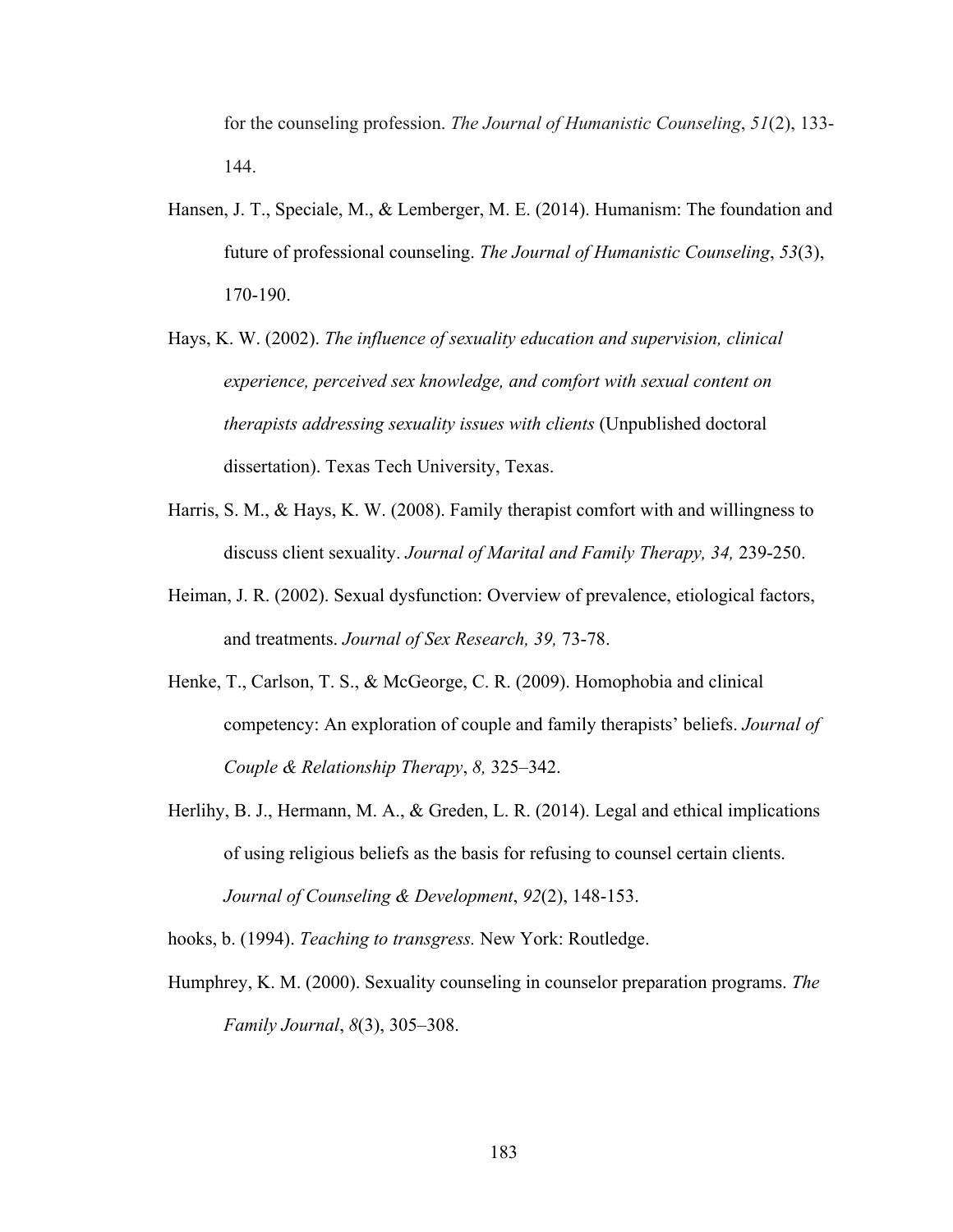- Hyde, J., & DeLamater, J. (1997). *Understanding human sexuality* (6th ed.). New York: McGraw-Hill.
- Jones, T. (2011). The sexuality education discourses framework: Conservative, liberal, critical, and postmodern. *American Journal of Sexuality Education, 6,* 133-175.

Kaplan, H. S. (1974). *The new sex therapy.* New York, NY:Brunner/Mazel.

Kaplan, H. S. (1979). *Disorders of sexual desire.* New York, NY:Brunner/Mazel.

- Kaschak, E., & Tiefer, L. (Eds.). (2001). *A new view of women's sexual problems.* Binghamton, NY: Haworth Press.
- Keeton v. Anderson-Wiley, No. 1:10-CV-00099-JRH-WLB, 733 F. Supp. 2d 1368 (S.D. Ga., Aug. 20, 2010).
- Kilpatrick, J. (1980). Human sexuality: A survey of what counselors need to know. *Counselor Education and Supervision, 19,* 276-282.
- Kinsey, A. C., Pomeroy, W. R., & Martin, C. E. (1948). Sexual behavior in the human male. Philadelphia and London: Saunders.
- Kinsey, A. C., Pomeroy, W. B., Martin, C. E., & Gebhard, P. H. (1953). Sexual behavior in the human female. Philadelphia and London: Saunders.
- Kirschenbaum, H. (2013). *Values clarification in counseling and psychotherapy: Practical strategies for individual and group settings.* New York, NY: Oxford University Press.
- Kleinplatz, P. J. (2012). Is that all there is? A new critique of the goals of sex therapy. In P. J. Kleinplatz (Ed.), *New directions in sex therapy: Innovations and alternatives*. London: Routledge.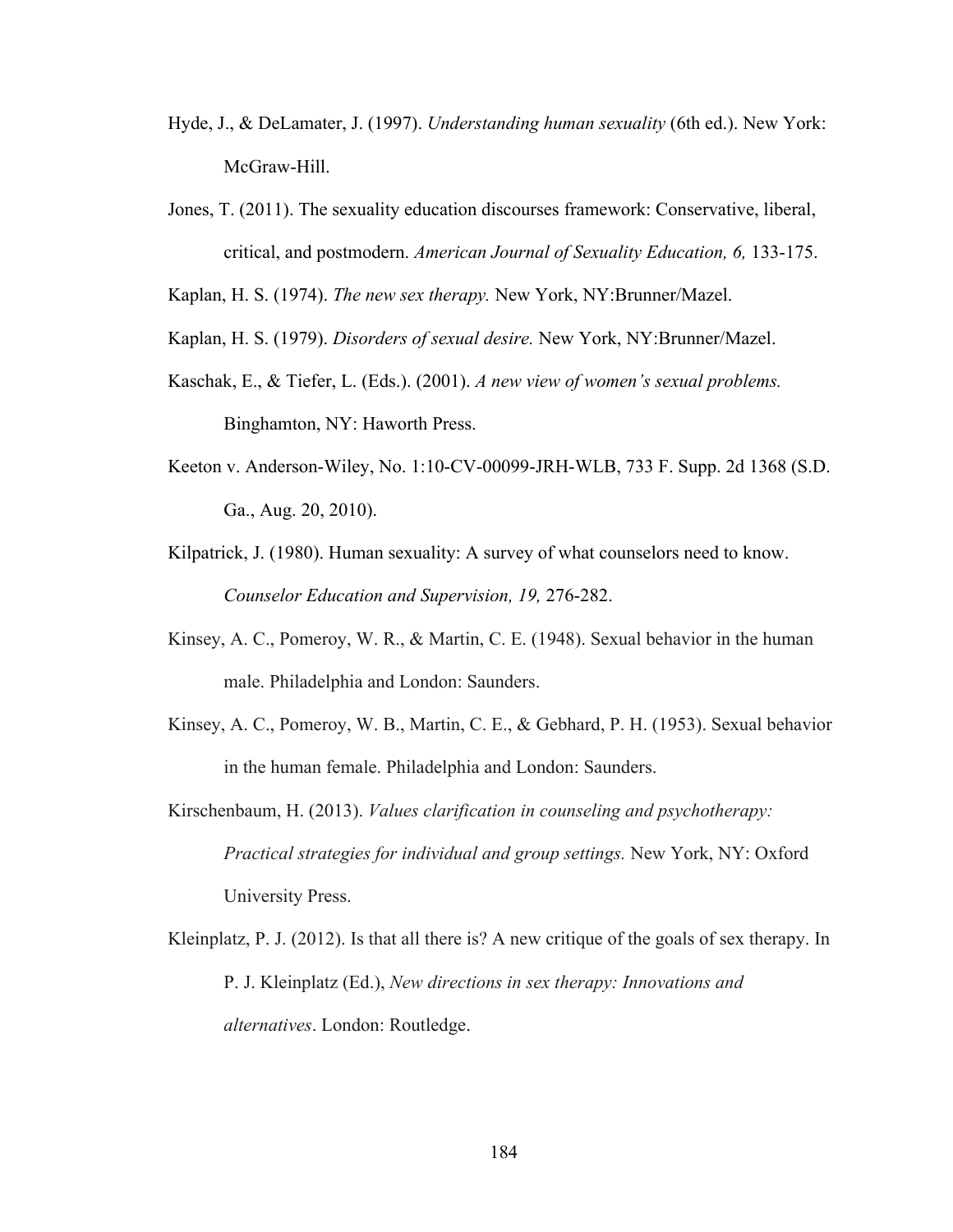Kocet, M. M., & Herlihy, B. J. (2014). Addressing value-based conflicts within the counseling relationship: A decision-making model. *Journal of Counseling & Development*, *92*(2), 180-186.

Koedt, A. (1968). The myth of the vaginal orgasm. *New York Radical Women,* 37-41.

- Krafft-Ebing, D.R. (1886). *Psychopathia sexualis.* Stuttgart: Verlag von Ferdinand Enke.
- Kumashiro, K. (2002). *Troubling education: Queer activism and anti-oppressive pedagogy.* New York: Routledge.

Lather, P. (1986) Research as praxis. *Harvard Educational Review*, 56, 257-278.

- Lather, P. (1998). Critical pedagogies and its complicities: A praxis of stuck places. *Educational Theory, 48,* 487-497.
- Laumann, E. O., Paik, A., & Rosen, R. C. (1999). Sexual dysfunction in the United States: Prevalence and predictors. *Journal of the American Medical Association, 281,* 537-544.
- Leonardo, Z. & Allen, R. L. (2008) Ideology. In L. Given (Ed.), *The SAGE encyclopedia of qualitative research methods, Vol. 1* (pp. 415-420). Los Angeles: SAGE Publications, Inc.
- Long, L. L., Burnett, J. A., & Thomas, R. V. (2005). *Sexuality counseling: An integrative approach*. New Jersey: Pearson Education.
- Luker, K. (2006). *When sex goes to school: Warring views on sex—and sex education since the sixties.* New York: W. W. Norton & Company, Inc.
- Madison, D. S. (2012). *Critical ethnography: Method, ethics, and performance.*  Thousand Oaks, CA: Sage.

Marx, K., & Engels, F. (1970). *The German ideology.* New York: International.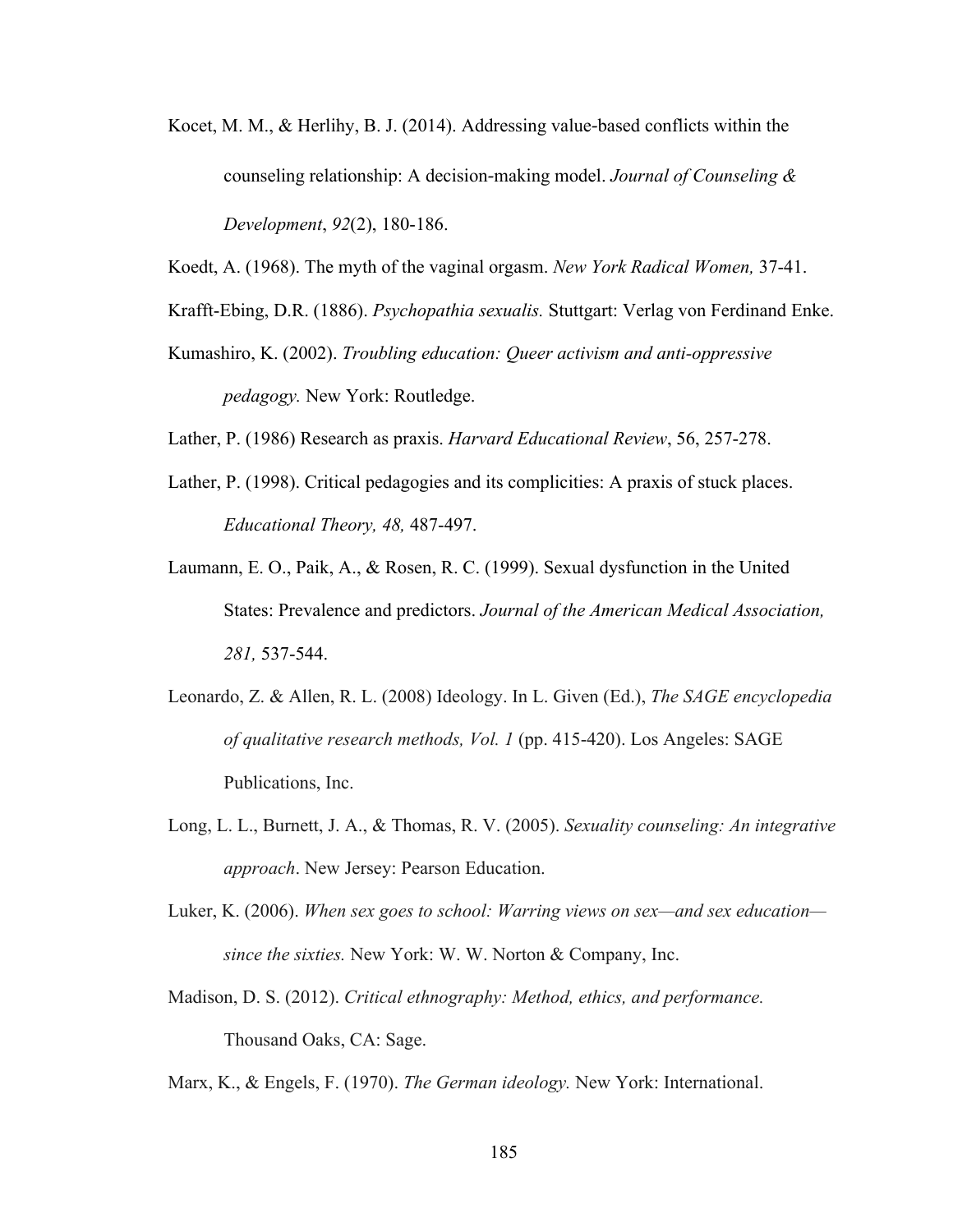- Masters, W. H., & Johnson, V. E. (1966). *Human sexual response.* Boston MA: Little, Brown & Co.
- Masters, W. H., & Johnson, V. E. (1970). *Human sexual inadequacy.* Boston, MA: Little, Brown, & Co.
- Maxwell, J. A. (2005). *Qualitative research design: An interactive approach* (2<sup>nd</sup> ed.). Thousand Oaks, CA: Sage.
- Marbley, A., Steele, J., & McAuliffe, G.  $(2011)$ . Teaching social and cultural issues in counseling. In G. McAuliffe & K. Eriksen (Eds.), *Handbook of counseling preparation: Constructivist, developmental, and experiential approaches* (pp. 163-189). Thousand Oaks, CA: SAGE Publications, Inc.
- McGlasson, T. D., Christian, J. D., Johnson, M. M., Nelson, S. L., Roe, M. E., Saukko, L. C., ... & Wheaton, R. L. (2013). Dancing with the elephant in the room: Empowering future counselors to address sexual Issues in counseling. *The Family Journal*, 1066480713514929.
- McKay, A. (1998). *Sexual ideology and schooling: Towards democratic sexuality education*. Albany, NY: State University of New York Press.
- Mercer, C. H., Fenton, K. A., Johnson, A. M., Wellings, K., Macdowall, W., McManus, S., . . . Erens, B. (2003). Sexual function problems and help seeking behavior in Britain: National probability sample survey. *British Medical Journal, 327*, 426- 427.
- Merriam, S. B. (2009). *Qualitative research: A guide to design and implementation*. Hoboken, NJ: Jossey-Bass.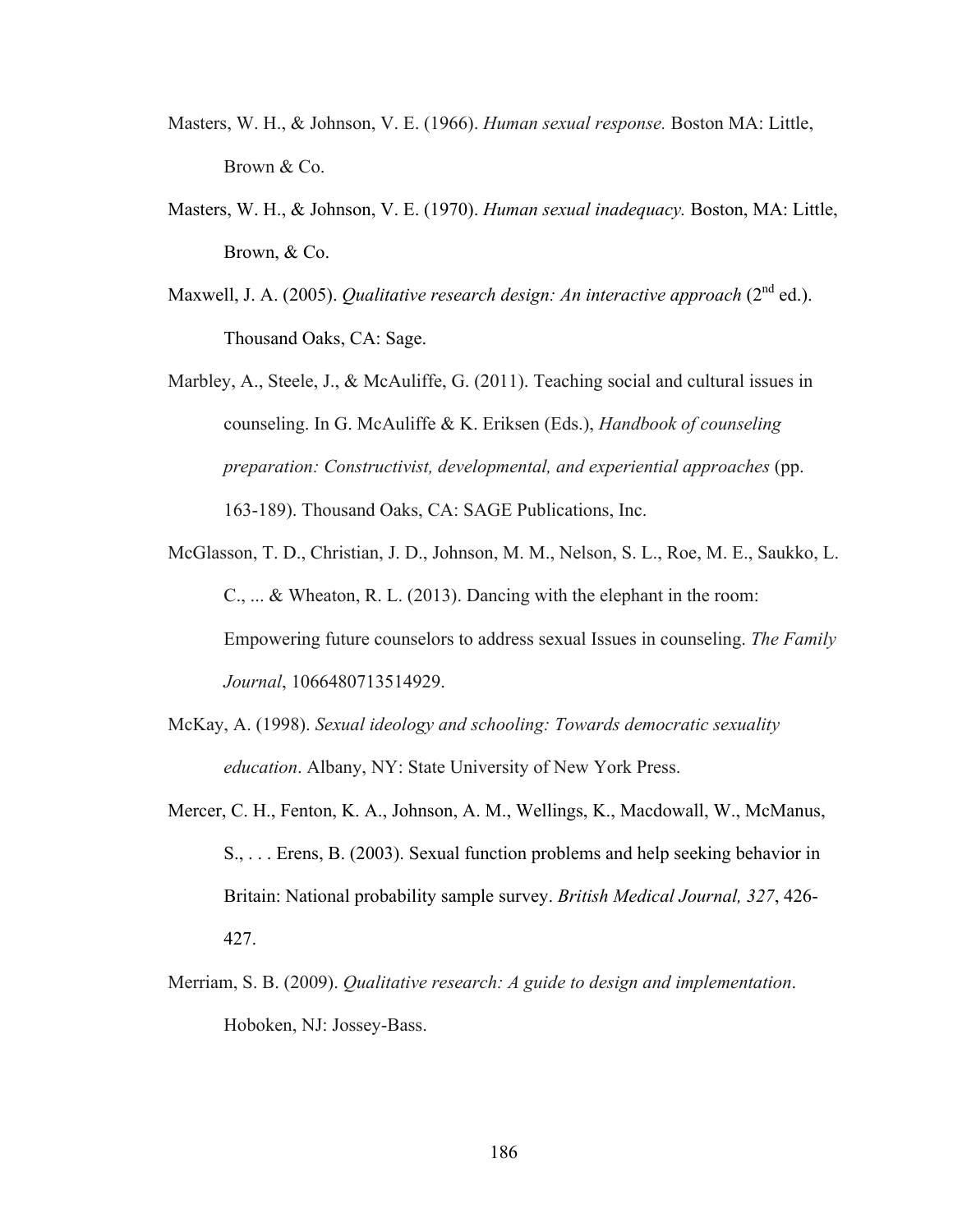- Mertens, D. M. (1998). *Research methods in education and psychology: Integrating diversity with quantitative and qualitative approaches*. London: Sage.
- Mezirow, J. (1990). *Fostering critical reflections in adulthood.* San Francisco: Jossey Bass.
- Mezirow, J. (1997). Transformative learning: Theory to practice. *New Directions for Adult and Continuing Education, 74,* 5-12.
- Midgette, T. E., & Meggert, S. S. (1991). Multicultural counseling instruction: A challenge for faculties in the 21st century. *Journal of Counseling & Development, 70*, 136–141.
- Miles, M. B., & Huberman, A. M. (1994). *Qualitative data analysis: An expanded sourcebook* (2nd ed.). Thousand Oaks, CA: SAGE Publications, Inc.
- Miller, S. A., & Byers, E. S. (2008). An exploratory examination of the sexual intervention self-efficacy of clinical psychology graduate students. *Training and Education in Professional Psychology, 2,* 137–144.
- Miller, S. A., & Byers, E. S. (2010). Psychologists' sexual education and training in graduate school. *Canadian Journal of Behavioural Science, 42*, 93–100.
- Miller, K. L., Miller, S. M., & Stull, J. C. (2007). Predictors of counselor educators' cultural discriminatory behaviors. *Journal of Counseling & Development*, *85*, 325–336.
- Miller-Young, M. (2010). Putting hypersexuality to work: Black women and illicit eroticism in pornography. *Sexualities, 13*, 219-235.
- Mizzi, R. C., & Walton, G. (2014). Catchalls and conundrums: Theorizing "sexual minority" in social, cultural, and political contexts. *Paideusis*, *22*(1), 81.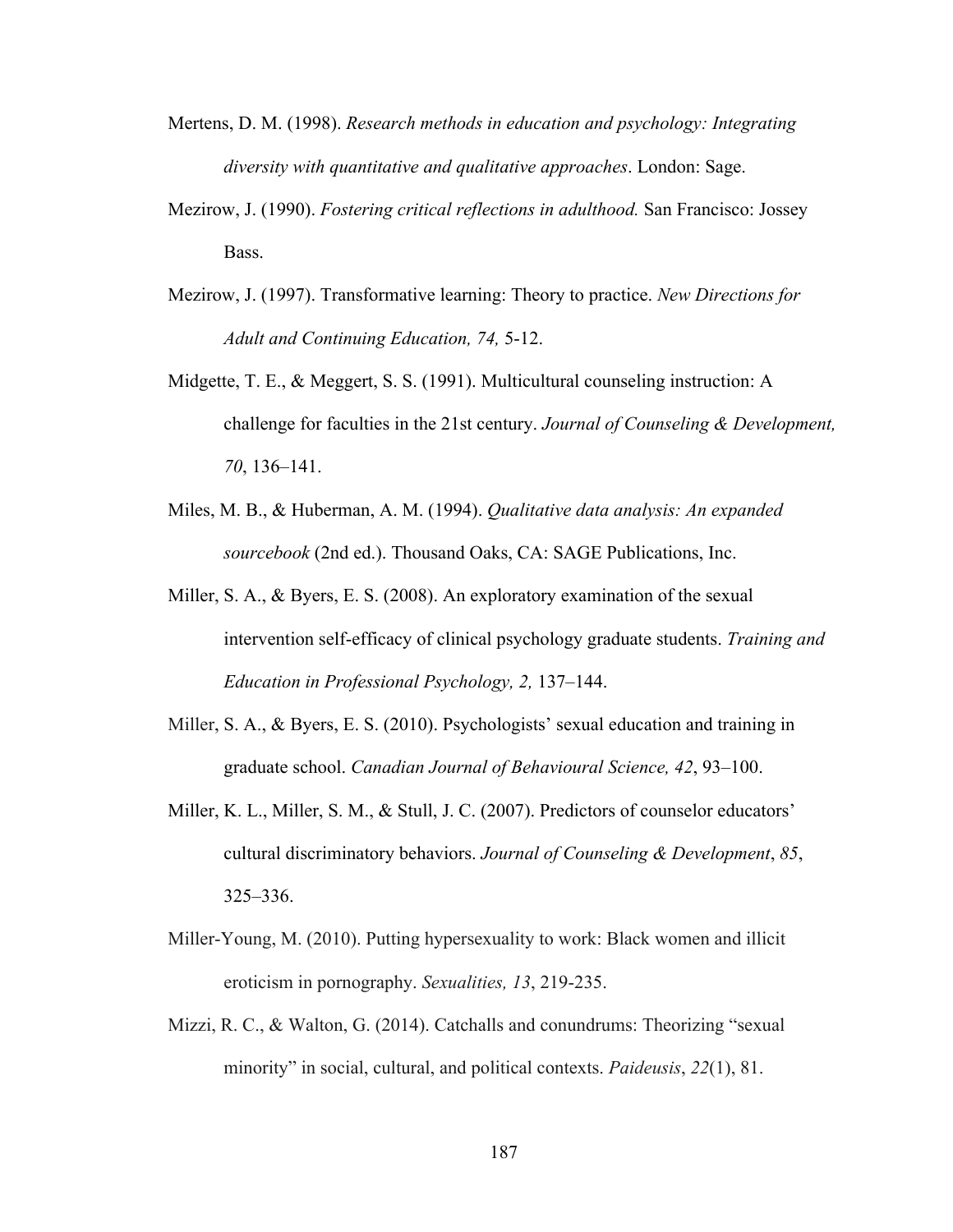- Morrow, S. L. (2005). Quality and trustworthiness in qualitative research in counseling psychology, *Journal of Counseling Psychology*, *52*, 250-260.
- Myers, J. E., Sweeney, T. J., & Witmer, J. M. (2000). The wheel of wellness counseling for wellness: A holistic model for treatment planning. *Journal of Counseling & Development*, *78*, 251-266.
- Myerson, M., Crawley, S. L., Anstey, E. H., Kessler, J., & Okopny, C. (2007). Who's zoomin' who? A feminist, queer content analysis of "interdisciplinary" human sexuality textbooks. *Hypatia*, *22*(1), 92-113.
- O'Brien, J., & Howard, J. A. (1996). To be or not to be: The paradox of value-neutrality and responsible authority. *Teaching Sociology,* 326-330.
- Pan American Health Organization & World Health Organization (2000, May). *Sexual health issues.* Retrieved from

http://www.who.int/reproductivehealth/topics/sexual\_health/issues/en/

- Perrin, P. B., Bhattacharyya, S., Snipes, D. J., Calton, J. M., & Heesacker, M. (2014). Creating lesbian, gay, bisexual, and transgender allies: Testing a model of privilege investment. *Journal of Counseling & Development*, *92*(2), 241-251.
- Pietrofessa, J.J. & Pietrofessa, D.V. (1976). The counselor's role as a consultant in familial sexual development. *School Counselor, 23,* 339-345.
- Polkinghorne, D. E. (2005). Language and meaning: Data collection in qualitative research. *Journal of Counseling Psychology*, *52*(2), 137.
- Rahimi, F., & Riasati, M. J. (2011). Critical discourse analysis: Scrutinizing ideologically-driven discourses. *International Journal of Humanities and Social Science, 16*, 107-112.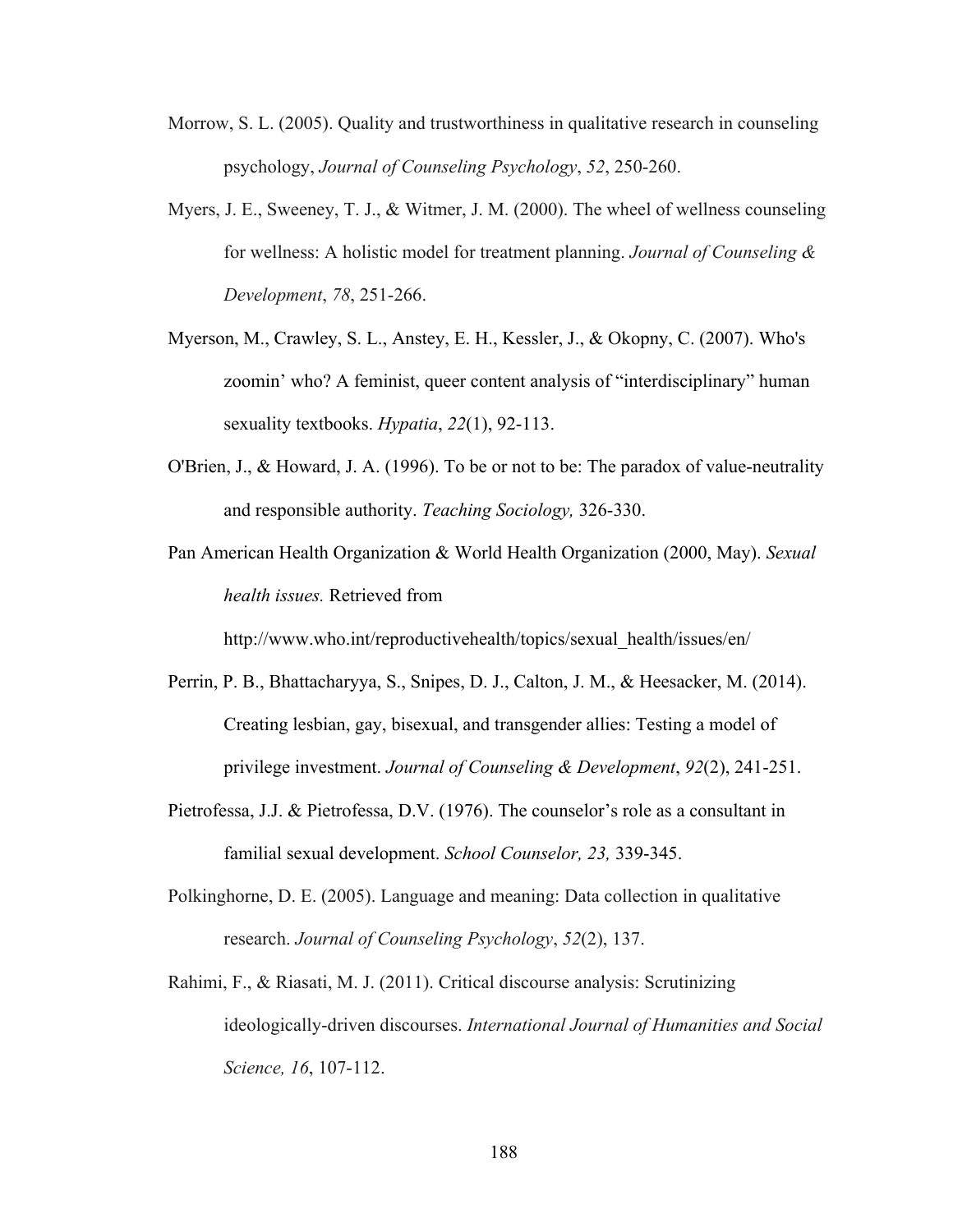- Reissing, E. D., & Giulio, G. D. (2010). Practicing clinical psychologists' provision of sexual health care services. *Professional Psychology: Research and Practice*, *41*(1), 57.
- Ridley, J. (2006). The subjectivity of the clinician in psychosexual therapy training. *Sexual and Relationship Therapy, 21,* 319-331.
- Russell, E. B. (2012). Sexual health attitudes, knowledge and clinical behaviors: Implications for counseling. *The Family Journal*, *20,* 94-101.
- Sansone, R. A., & Wiederman, M. W. (2000). Sexuality training for psychiatry residents: A national survey of program directors. *Journal of Sex and Marital Therapy, 26,* 249-256.
- Schubert, W. (1986). *Curriculum: Perspective, paradigm, and possibility*. Pearson College Division.
- Sears, J. T. (1992). *Sexuality and the curriculum: The politics and practices of sexuality education.* New York: Teachers College Press.
- Sexuality Information and Education Council of the United States. (2004). Guidelines for comprehensive sexuality education: Kindergarten-12th (3rd ed.). Retrieved online from: http://www.siecus.org/\_data/global/images/guidelines.pdf.
- Smith, A. (2008). American studies without America: Native feminisms and the nationstate. *American Quarterly*, *60*, 309-315.
- Smith, L., Foley, P. F., & Chaney, M. P. (2008). Addressing classism, ableism, and heterosexism in counselor education. *Journal of Counseling & Development*, *86*, 303-309.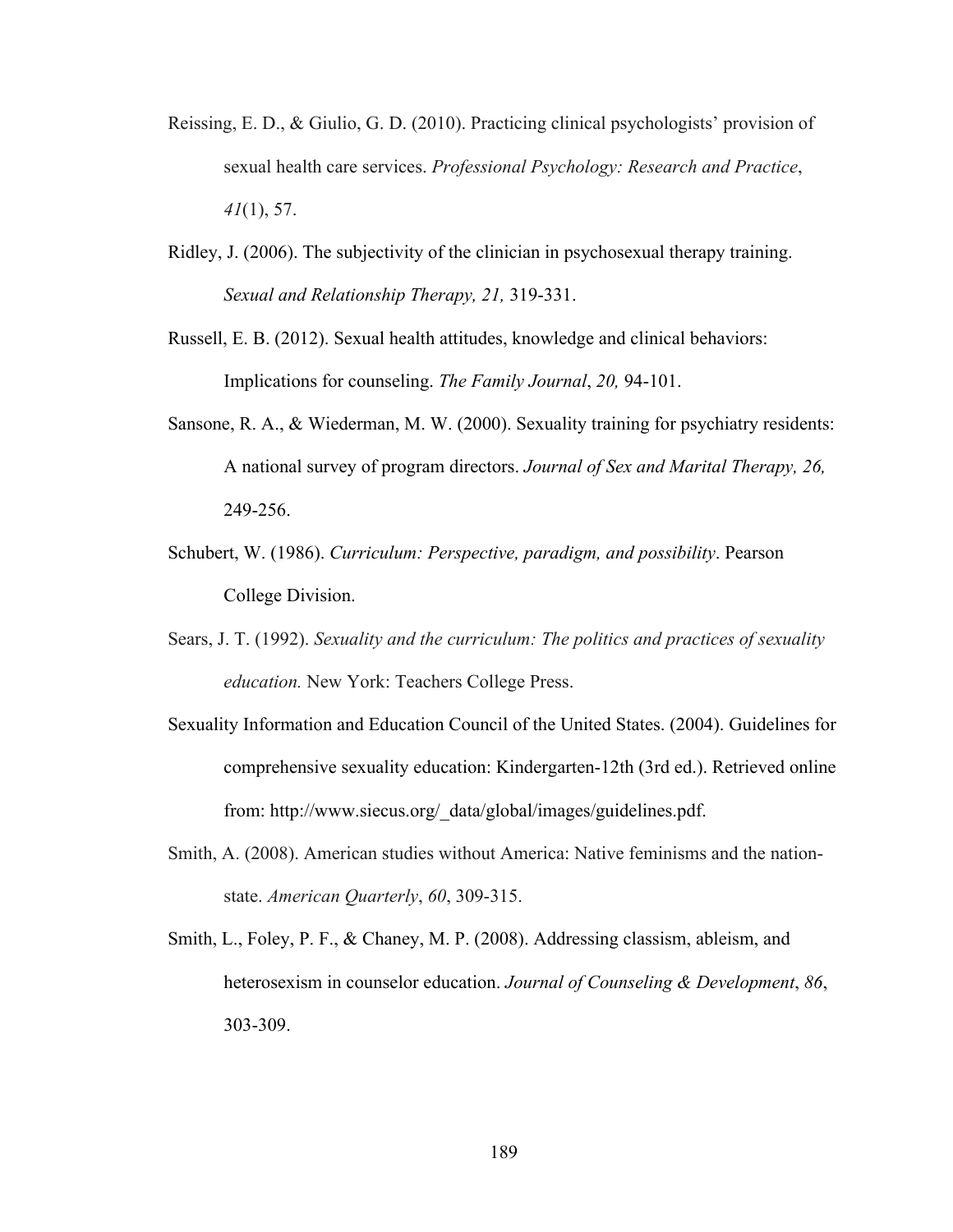- Southern, S., & Cade, R. (2011). Sexuality counseling: A professional specialization comes of age. *The Family Journal*, *19*(3), 246–262.
- Stake, R. E. (2013). *Multiple case study analysis*. New York: Guilford Press.
- Stoll, L. C. (2013). *Race and gender in the classroom: Teachers, privilege, and enduring social inequalities*. Lanham, MD: Lexington books.
- Sue, D. W., Arredondo, P., & McDavis, R. J. (1992). Multicultural counseling competencies and standards: A call to the profession. *Journal of Counseling and Development*, *70*(4), 477-486.
- Sue, D. W., Capodilupo, C. M., Torino, G. C., Bucceri, J. M., Holder, A., Nadal, K. L., & Esquilin, M. (2007). Racial microaggressions in everyday life: implications for clinical practice. *American Psychologist, 62,* 271.
- Tiefer, L. (2006). Sex therapy as a humanistic enterprise. *Sexual and Relationship Therapy*, *21*, 359-375.
- Tiefer, L. (2010). Beyond the medical model of women's sexual problems: A campaign to resist the promotion of "female sexual dysfunction". *Sexual and Relationship Therapy*, *25*, 197–205.
- Van Dijk, T. (2000). *Ideology and discourse: A multidisciplinary introduction.* Universitat Oberta de Catalunya: Author.
- Van Dijk, T. (2006). Ideology and discourse analysis. *Journal of Political Ideologies, 11,*  115-140
- Van Dijk, T. (2011). *Discourse studies: A multidisciplinary introduction* (2nd ed.) London: SAGE Publications, Inc.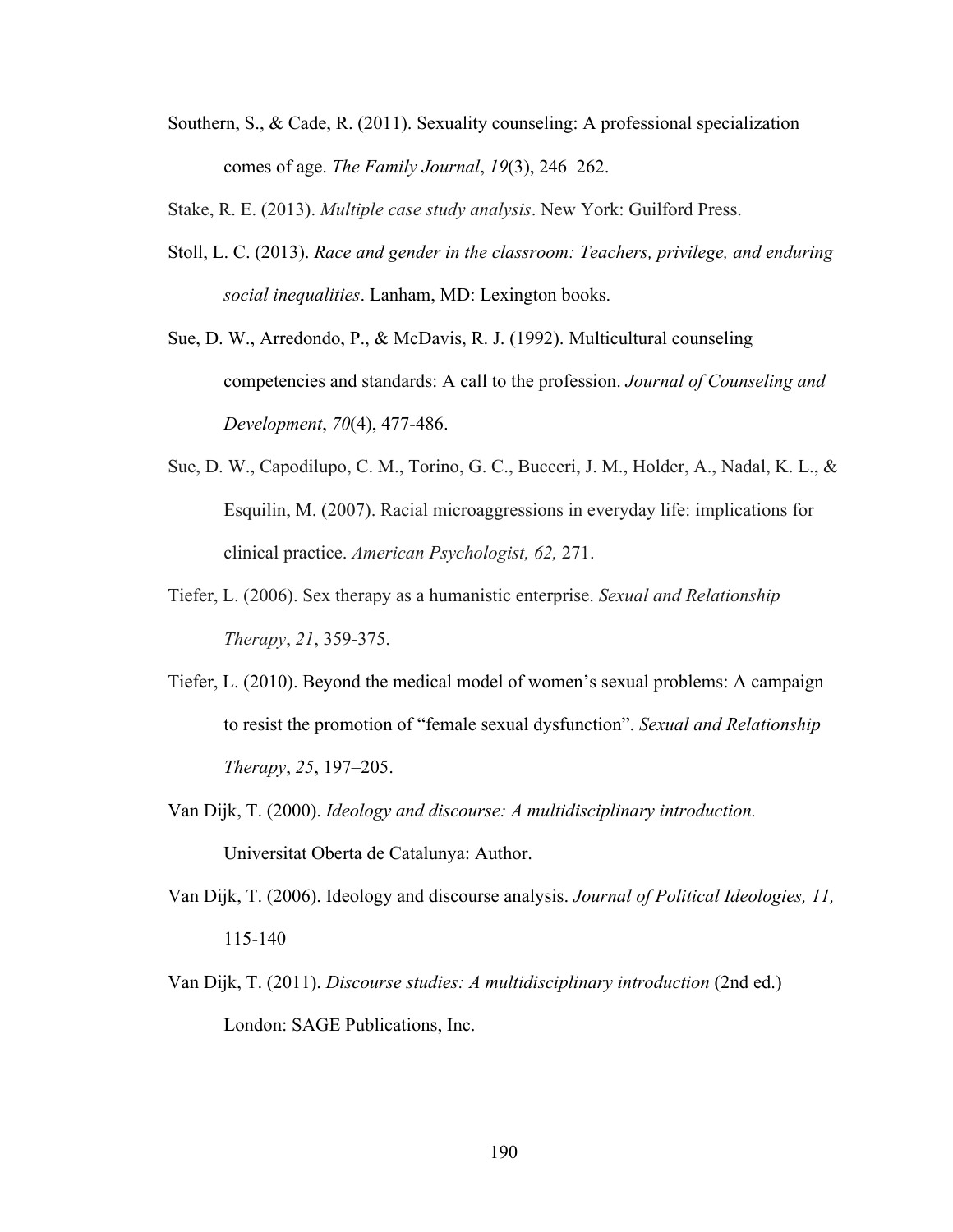- Vavrus, M. (2009). Sexuality, schooling, and teacher identity formation: A critical pedagogy for teacher education. *Teaching and Teacher Education*, *25*(3), 383– 390.
- Walker, J. & Prince, T. (2010) Training considerations and suggested counseling interventions for LGBT individuals. *Journal of LGBT Issues in Counseling, 4*, 2- 17.
- Ward v. Wilbanks, No. 09-CV-11237, Doc. 139 (E.D. Mich., Jul. 26, 2010).
- Weerakoon, P., & Stiernborg, M. (1996). Sexuality education for health care professionals: a critical review of the literature. *Annual Review of Sex Research*, *7*(1), 181-217.
- Whitman, J. S., & Bidell, M. P. (2014). Affirmative lesbian, gay, and bisexual counselor education and religious beliefs: How do we bridge the gap?. *Journal of Counseling & Development*, *92*(2), 162-169.
- Wieck Cupit, R. W. (2010). *Counselors' comfort levels and willingness to discuss sexual issues with couples they counsel.* (Unpublished doctoral dissertation). University of New Orleans, Louisiana.
- Willis, J. W. (2007). *Foundations of qualitative research: Interpretive and critical approaches*. Thousand Oaks, CA: Sage.
- Wodak, R. & Meyer, M. (2009). Critical discourse analysis: history, agenda, theory, and methodology. In R. Wodak, & M. Meyer (Eds.), *Methods for critical discourse analysis* (2nd ed). (pp. 1-33). London: Sage.
- World Health Organization (2006). *Defining sexual health: Report of a technical consultation on sexual health.* Geneva: Author.